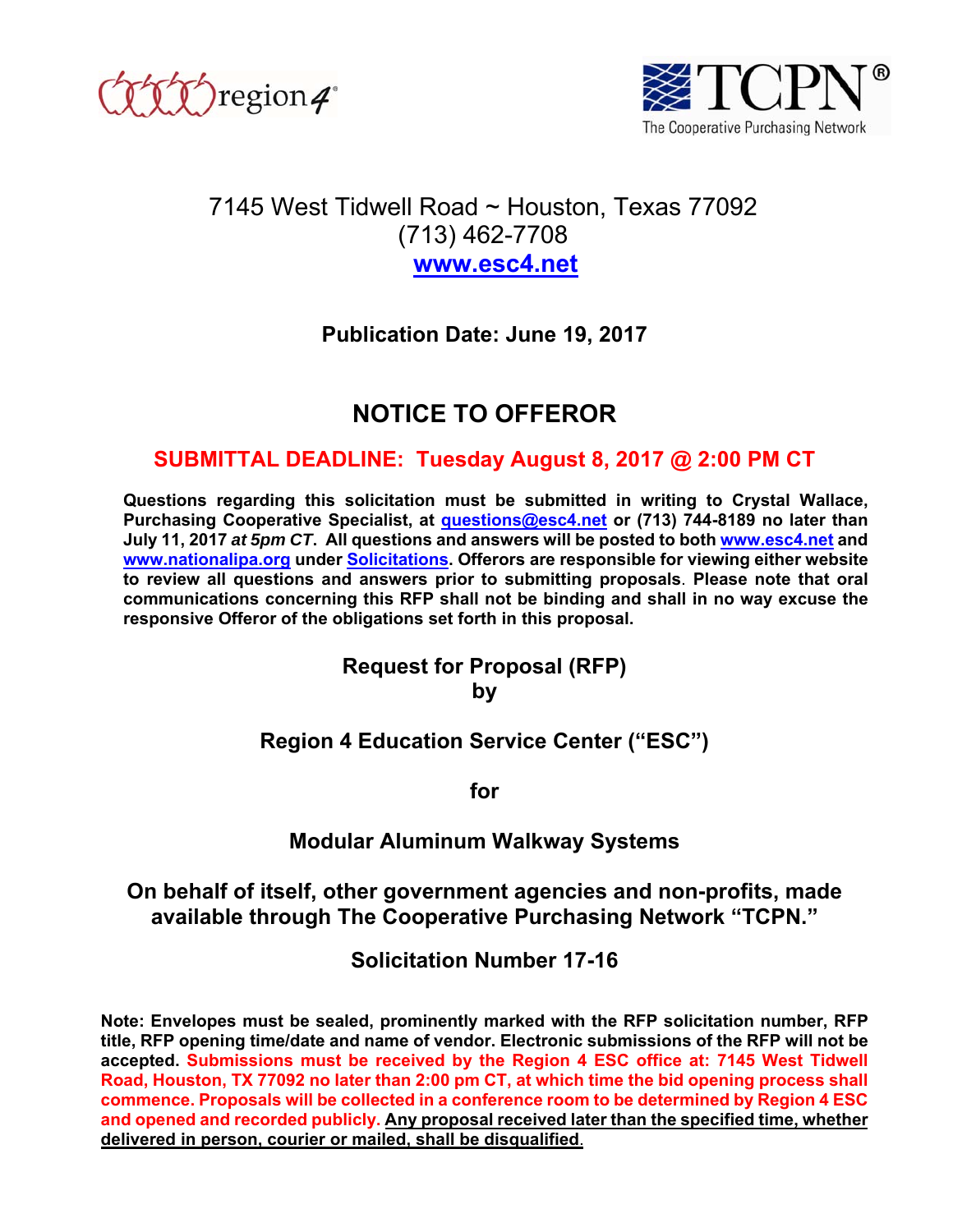# **ATTENTION OFFERORS:**

**Submission of a proposal confers NO RIGHT on an Offeror to an award or to a subsequent contract. Region 4 ESC, in its sole discretion and for any reason or no reason, reserves the rights to reject any or all proposals, accept only a part of any proposal, accept the proposal deemed most advantageous to Region 4 ESC, and waive any technicalities. The issuance of this RFP does not obligate Region 4 ESC to make an award or negotiate or execute a contract. Region 4 ESC reserves the right to amend the terms and provisions of the RFP, negotiate with a proposer, add, delete, or modify the contract and/or the terms of any proposal submitted, extend the deadline for submission of proposals, ask for best and final offers, or withdraw the RFP entirely for any reason solely at Region 4 ESC's discretion. An individual proposal may be rejected if it fails to meet any requirement of this RFP. Region 4 ESC may seek clarification from a proposer at any time, and failure to respond within a reasonable time frame is cause for rejection of a proposal.**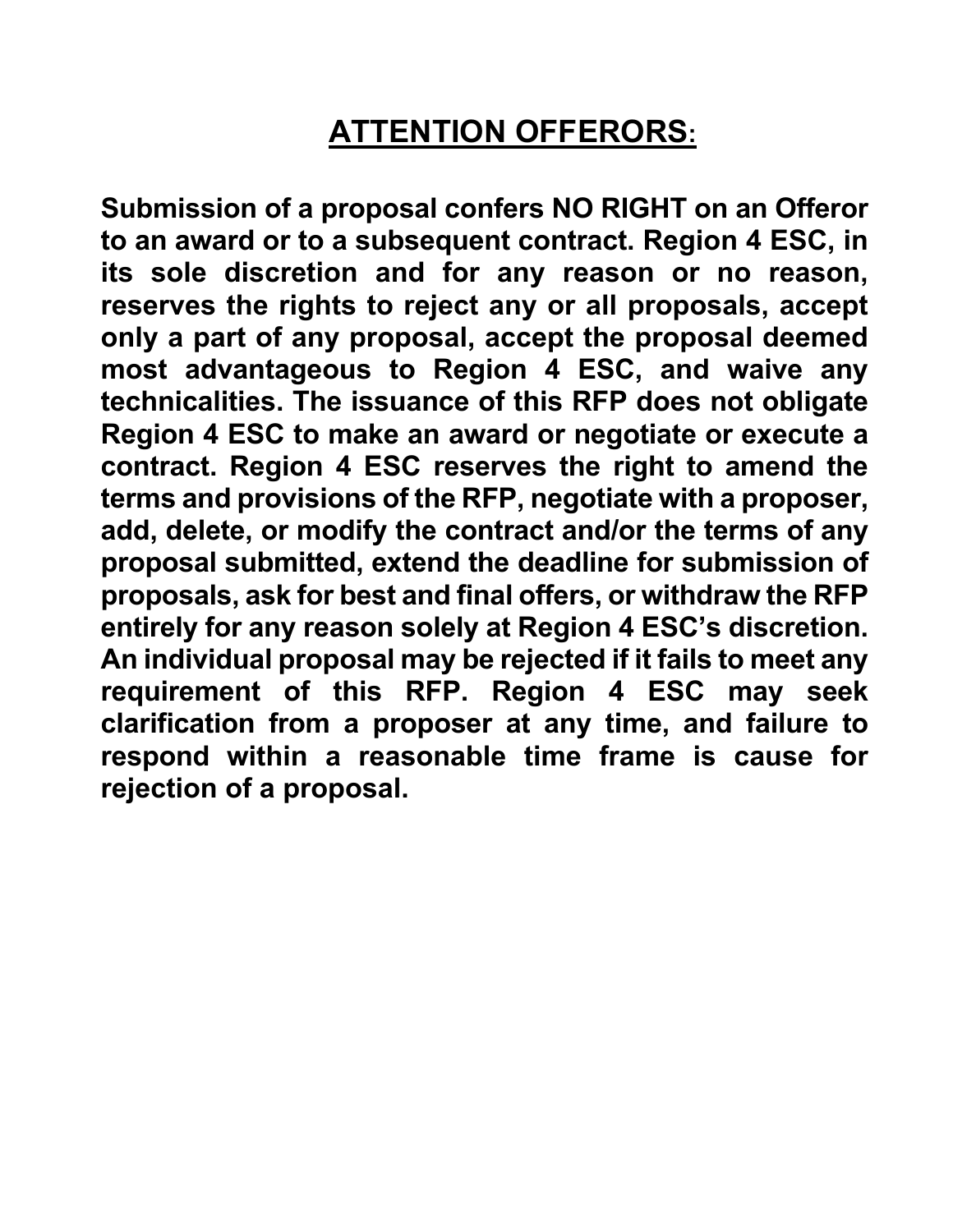# **Please be advised that all information and documents submitted will be subject to the Public Information Act requirements governed by the State of Texas.**

Because contracts are awarded by a governmental entity, all responses submitted are subject to release as public information after contracts are executed. If an Offeror believes that its response, or parts of its response, may be exempted from disclosure, the Offeror must specify page-by-page and line-by-line the parts of the response, which it believes, are exempt. In addition, the Offeror must specify which exception(s) are applicable and provide detailed reasons to substantiate the exception(s). Offeror must provide this information on the "Acknowledgement and Acceptance to Region 4 ESC's Open Record Policy" form found on the next page of this solicitation. Any information that is unmarked will be considered public information and released, if requested under the Public Information Act.

The determination of whether information is confidential and not subject to disclosure is the duty of the Office of Attorney General (OAG). Region 4 Education Service Center ("ESC") must provide the OAG sufficient information to render an opinion and therefore, vague and general claims to confidentiality by the Offeror are not acceptable. Region 4 ESC must comply with the opinions of the OAG. Region 4 ESC assumes no responsibility for asserting legal arguments on behalf of any Offeror. Offerors are advised to consult with their legal counsel concerning disclosure issues resulting from this procurement process and to take precautions to safeguard trade secrets and other proprietary information.

After completion of award, these documents will be available for public inspection.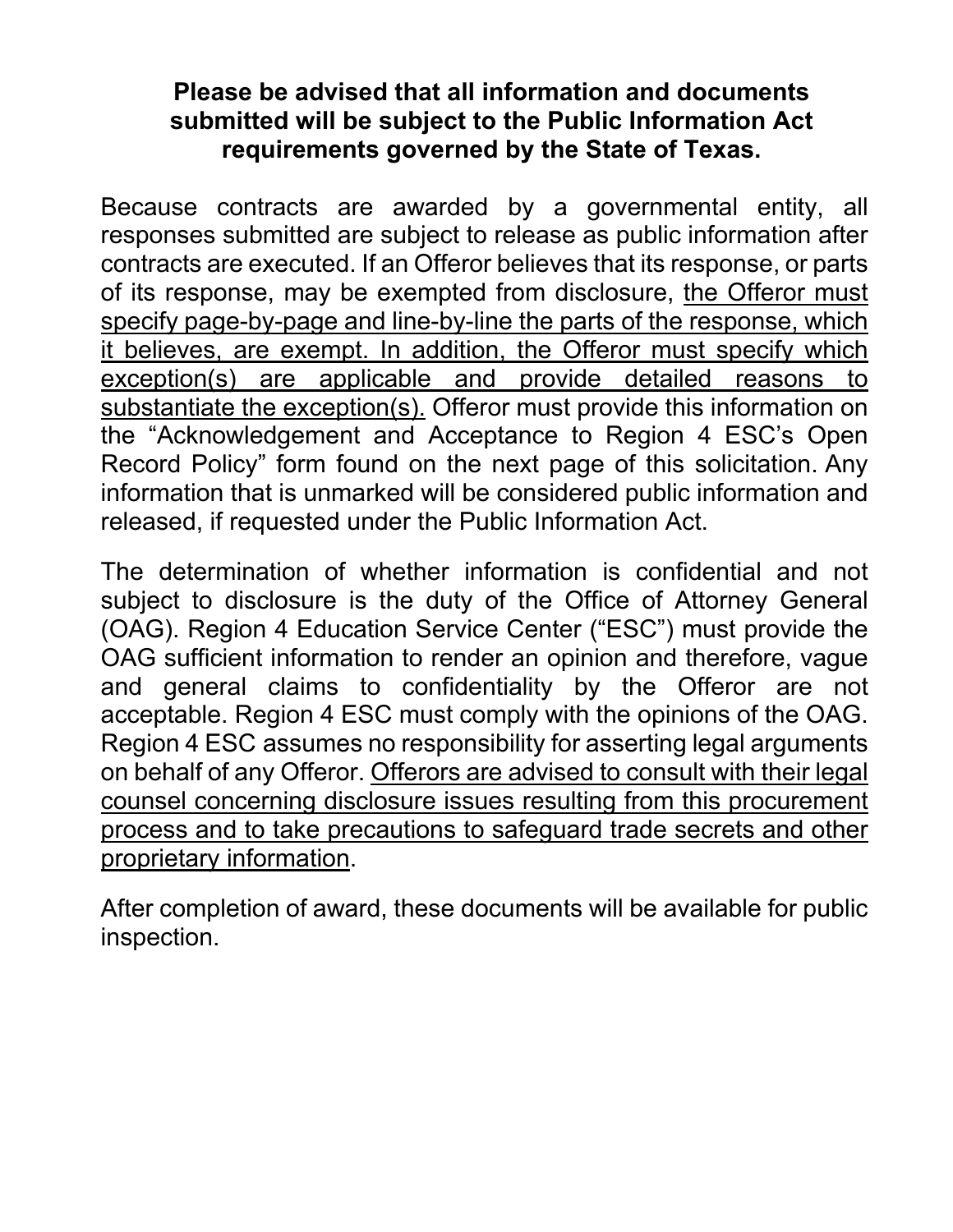# **ACKNOWLEDGMENT AND ACCEPTANCE OF REGION 4 ESC's OPEN RECORDS POLICY**

*Signature below certifies complete acceptance of Region 4 ESC's Open Records Policy, except as noted below (additional pages may be attached, if necessary).* 

## **Check one of the following responses to the Acknowledgment and Acceptance of Region 4 ESC's Open Records Policy below:**

 $\Box$  We acknowledge Region 4 ESC's Open Records Policy and declare that no information submitted with this proposal, or any part of our proposal, is exempt from disclosure under the Public Information Act.

(*Note: All information believed to be a trade secret or proprietary must be listed below. It is further understood that failure to identify such information, in strict accordance with the instructions below, will result in that information being considered public information and released, if requested under the Public Information Act.)*

 $\Box$  We declare the following information to be a trade secret or proprietary and exempt from disclosure under the Public Information Act.

*(Note: Offeror must specify page-by-page and line-by-line the parts of the response, which it believes, are exempt. In addition, Offeror must specify which exception(s) are applicable and provide detailed reasons to substantiate the exception(s).*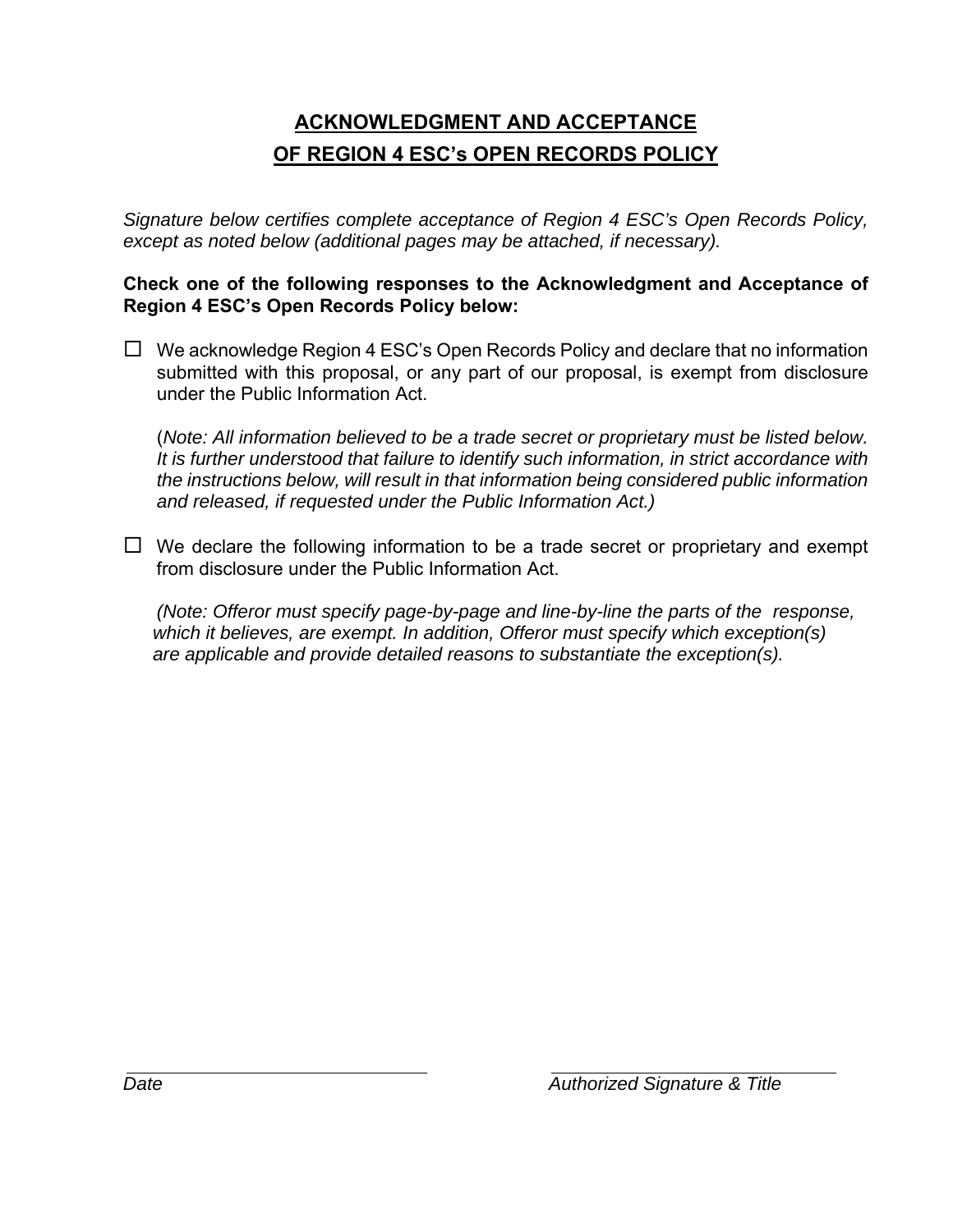# *TABLE OF CONTENTS*

| Α.           |                                                                                                                                                                                                                                                                                                                                                                                                                                                                                                |
|--------------|------------------------------------------------------------------------------------------------------------------------------------------------------------------------------------------------------------------------------------------------------------------------------------------------------------------------------------------------------------------------------------------------------------------------------------------------------------------------------------------------|
| Β.           |                                                                                                                                                                                                                                                                                                                                                                                                                                                                                                |
| C.           |                                                                                                                                                                                                                                                                                                                                                                                                                                                                                                |
| D.           | ٠                                                                                                                                                                                                                                                                                                                                                                                                                                                                                              |
| Е.           |                                                                                                                                                                                                                                                                                                                                                                                                                                                                                                |
| $F_{\rm{H}}$ | <b>Special Terms &amp; Conditions</b><br>Specifications                                                                                                                                                                                                                                                                                                                                                                                                                                        |
| G.           |                                                                                                                                                                                                                                                                                                                                                                                                                                                                                                |
| Η.           | Appendix D: General Terms & Conditions Acceptance Form p. 30                                                                                                                                                                                                                                                                                                                                                                                                                                   |
| T.           |                                                                                                                                                                                                                                                                                                                                                                                                                                                                                                |
| J.           | References                                                                                                                                                                                                                                                                                                                                                                                                                                                                                     |
| Κ.           |                                                                                                                                                                                                                                                                                                                                                                                                                                                                                                |
|              | <b>Clean Air and Water Act</b><br><b>Debarment Notice</b><br>$\bullet$<br><b>Lobbying Certification</b><br>٠<br><b>Vendor/Contractor Requirements</b><br>1. Contractor's Employment Eligibility<br>2. Fingerprint & Background Checks<br>3. Business Operations in Sudan, Iran<br><b>Antitrust Certification Statement</b><br>٠<br>Implementation of HB 1295 (Certification of Interested Parties)<br>٠<br><b>EDGAR Certifications</b><br>$\bullet$<br><b>Specific State Requirements</b><br>٠ |
| М.           |                                                                                                                                                                                                                                                                                                                                                                                                                                                                                                |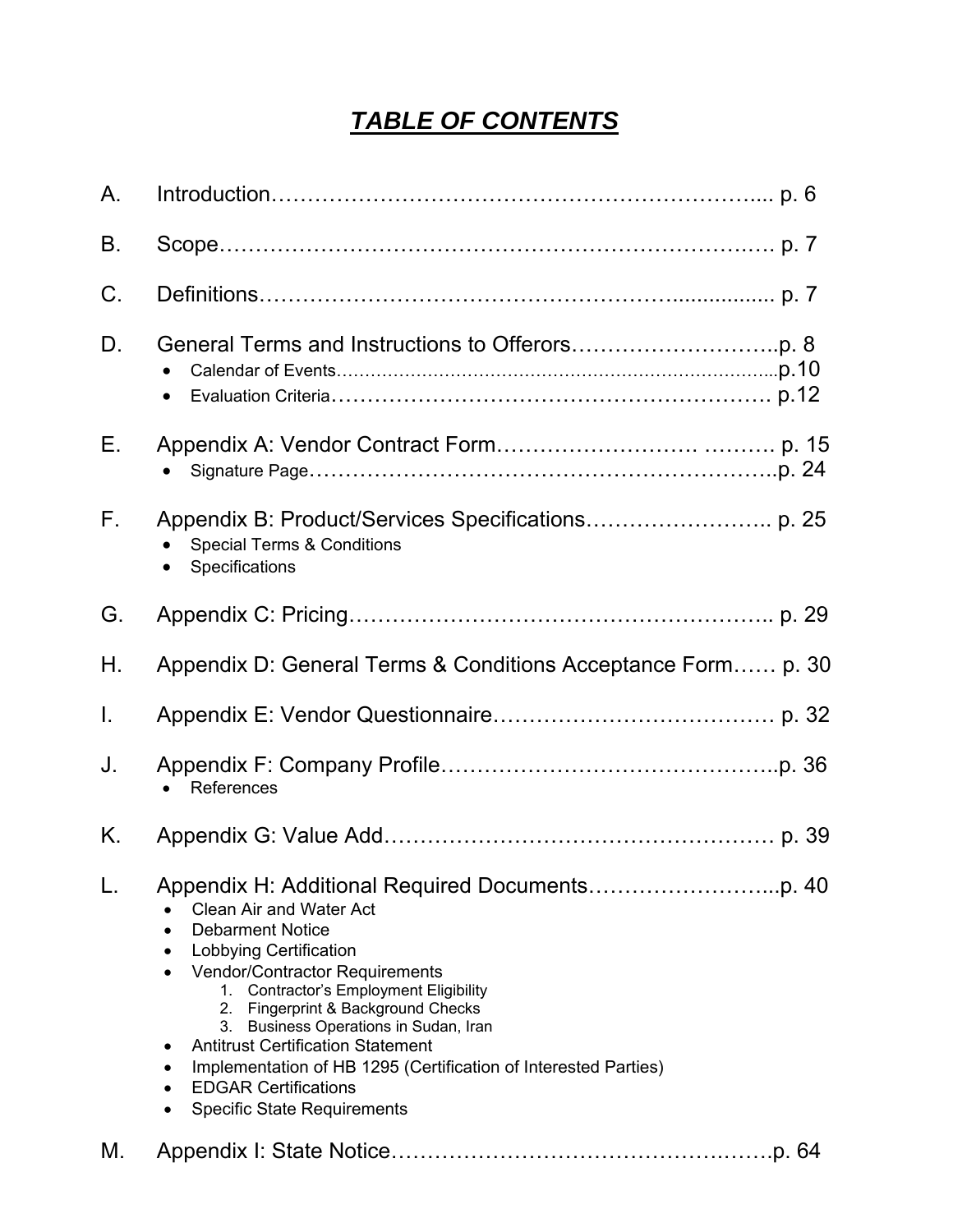## **A. INTRODUCTION**

### **I. Background on Region 4 Education Service Center**

Region 4 Education Service Center ("Region 4 ESC" herein "Lead Public Agency") on behalf of itself and all state, local governments, school districts, and higher education institutions in the United States of America, and other government agencies and non-profit organizations (herein "Participating Agencies") solicits proposals from qualified Offerors to enter into a Vendor Contract ("contract") for the goods or services solicited in this proposal.

Contracts are approved and awarded by a single governmental entity, Region 4 ESC, and are only available for use and benefit of all entities complying with state procurement laws and regulations (public and private schools, colleges and universities, cities, counties, non-profits, and all governmental entities). These types of contracts are commonly referred to as being "piggybackable".

Region 4 ESC's purchasing cooperative was established in 1997 as a means to increase their economic and operational efficiency. The purchasing cooperative has since evolved into a National Cooperative used to assist other government and public entities increase their economical and operational efficiency when procuring goods and services.

### **II. What is the role of The Cooperative Purchasing Network ("TCPN")**

The Cooperative Purchasing Network ("TCPN") assists Region 4 ESC in helping other public agencies and non-profits reap the benefits of national leveraged pricing, with no cost to the member. TCPN leverages one of the largest pools of purchasing potential. This is accomplished by competitively soliciting proposals and awarding contracts for commonly purchased products and services. Through the TCPN solicitation process, Region 4 ESC awards contracts covering Facilities, Furniture, Office Supplies & Equipment, Security Systems, and Technology and other goods and services industries.

### **III. Purpose of TCPN**

- Provide governmental and public entities opportunities for greater efficiency and economy in procuring goods and services.
- Take advantage of state-of-the-art purchasing procedures to ensure the most competitive contracts.
- Provide competitive price and bulk purchasing for multiple government or public entities that yields economic benefits unobtainable by the individual entity.
- Provide quick and efficient delivery of goods and services.
- Equalize purchasing power for smaller agencies that are unable to command the best contracts for themselves.
- Help in assisting with use of best business practices.

#### **IV. Customer Service**

- TCPN is dedicated to making our contracts successful for both our members and our awarded vendors.
- TCPN is committed to providing our members and awarded vendors with high quality service.
- TCPN has dedicated staff available to answer questions, offer guidance and help in any way possible.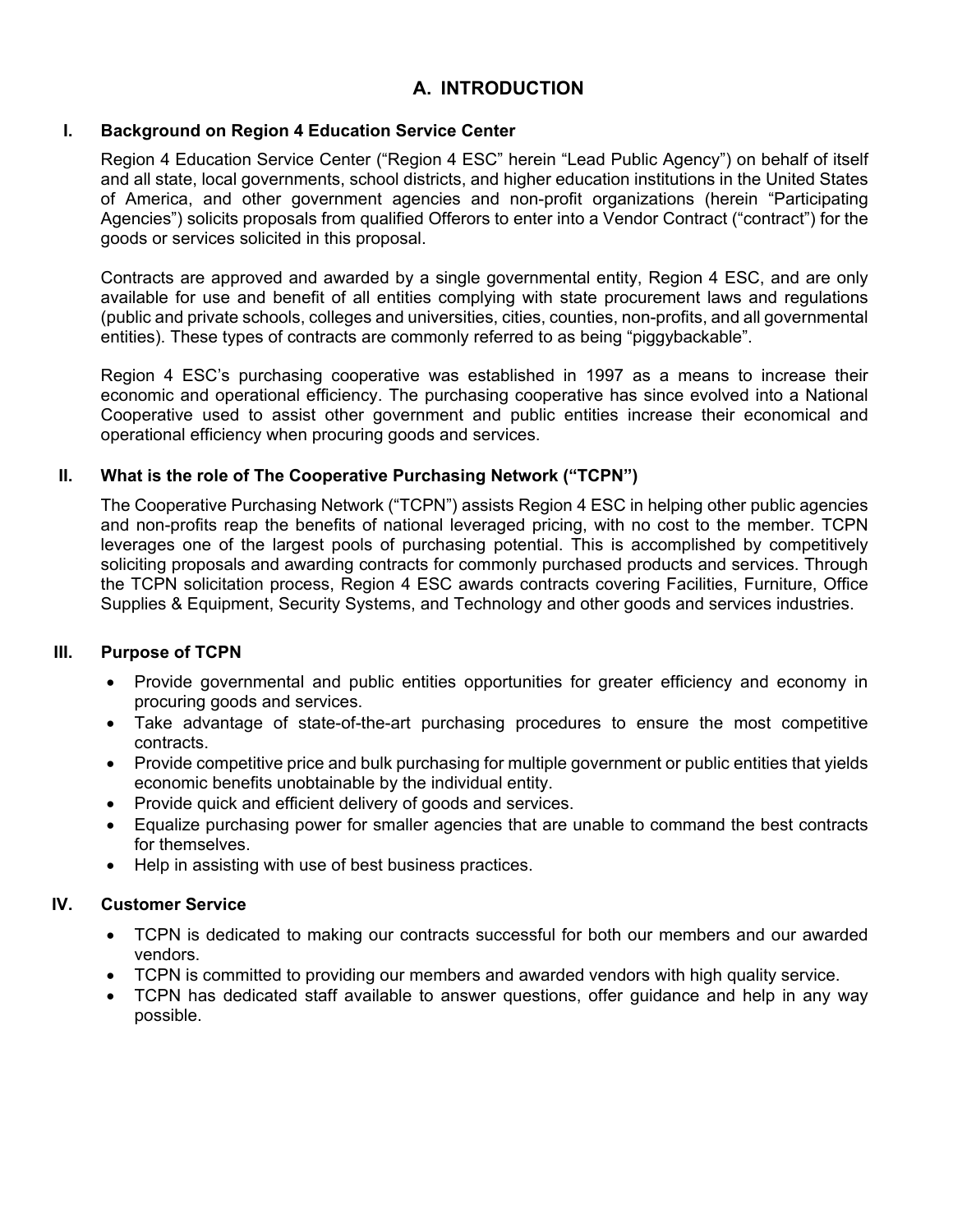## **B. SCOPE**

It is the intention of Region 4 ESC to establish a contract with vendor(s) for Modular Aluminum Walkway Systems. Awarded vendor(s) shall perform covered services under the terms of this agreement. Offerors shall provide pricing based on a discount from a manufacturer's price list or catalog, or fixed price, or a combination of both with indefinite quantities. Electronic Catalog and/or price lists must accompany the proposal. Include an electronic copy of the catalog from which discount, or fixed price, is calculated. Multiple percentage discount structure is also acceptable. Please specify where different percentage discounts apply. Additional pricing and/or discounts may be included. If Offeror has existing cooperative contracts in place, Offeror is requested to submit pricing equal or better than those in place.

Each service proposed is to be priced separately with all ineligible items identified. Services may be awarded to multiple vendors. Offerors may elect to limit their proposals to a single service within any category, or multiple services within any or all categories

Region 4 ESC is seeking a service provider that has the depth, breadth and quality of resources necessary to complete all phases of this contract. In addition, TCPN also requests any value add commodity or service that could be provided under this contract.

While this solicitation specifically covers Modular Aluminum Walkway Systems**.** Offerors are encouraged to submit an offering on any and all products or services available that they currently perform in their normal course of business.

## **C. KEY DEFINITIONS**

**Days:** means calendar days.

**Lead agency:** means the government entity advertising, soliciting, evaluating and awarding the contract. This definition also includes a public agency that meets the definition of a political subdivision, including a county, city, school district, state, public higher education or special district.

**Lowest Pricing Available:** means the overall lowest not-to-exceed price available for the specified goods or services at the time the vendor submits their proposal.

**Procurement**: means buying, purchasing, renting, leasing or otherwise acquiring any materials, services or construction. Procurement also includes all functions that pertain to the obtaining of any material, service, or construction, including description of requirements, selection and solicitation of sources, preparation and award of contract and all phases of contract administration.

**Responsive Offeror**: means a person, company, firm, corporation, partnership or other organization who submits a proposal which conforms in all material respects to the invitation for bids or request for proposals.

**Solicitation**: means an invitation for bids, a request for technical offers, a request for proposals, a request for quotations or any other invitation or request by which we invite a person to participate in a procurement.

**Specifications**: means any description of physical or functional characteristics, or of the nature of a material, service or construction of item. Specifications may include a description or any requirement for inspecting, testing or preparing a material, service or construction item for delivery.

**Vendor:** means any provider or seller of goods and/or services that has a contractual relationship with Region 4 or TCPN.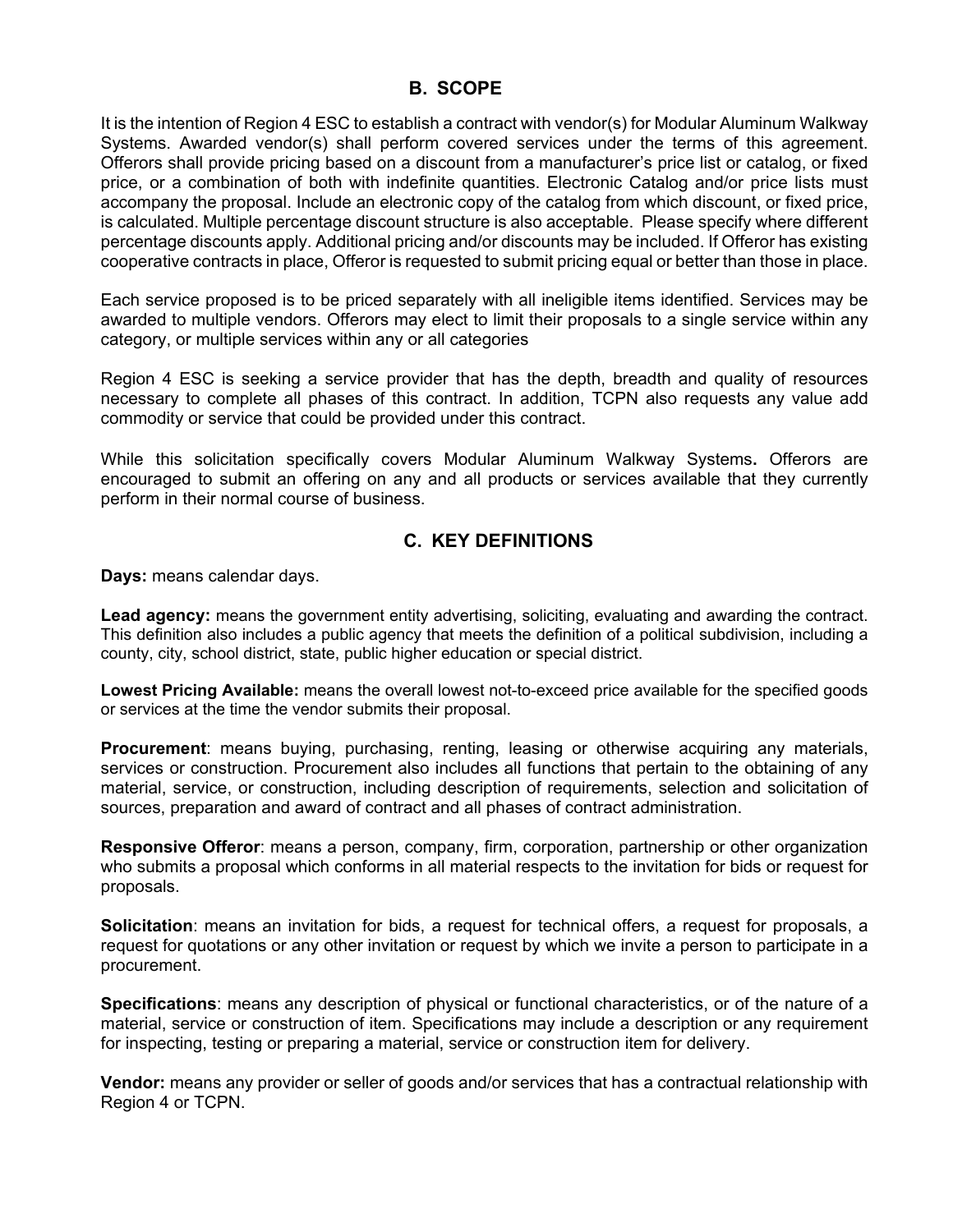## **D. GENERAL TERMS AND INSTRUCTIONS TO OFFERORS**

**I. Submission of Response:** Unless otherwise specified in the solicitation, all submitted proposals must contain two (2) bound and signed original copies of the solicitation, and two (2) electronic copies on flash drives shall be provided. Please see format requirements below. **Vendor must also submit two (2) electronic proposals free of propriety information to be posted on Vendor information page if awarded a contract.** 

Only sealed responses will be accepted. Faxed or electronically transmitted responses will not be accepted. Sealed responses may be submitted on any or all items, unless stated otherwise. Proposal may be rejected for failure to comply with the requirements set forth in this proposal.

Deviations from any terms, conditions and/or specifications must be conspicuously noted in writing by the Offeror and shall be included with the response. (See Appendix D).

**II. Proposal Format:** Responses must be provided in a three-ring binder or report cover using 8.5 x 11 paper clearly identified with the name of the Offeror's company and the solicitation name and number on both the outside front cover and vertical spine. All forms are to be completed electronically.

Tabs should be used to separate the proposal into sections. Each tabulated section should contain both the section of the RFP referenced and the Offeror's response to that section. The following items identified must be included behind the tabs listed below. Offerors failing to organize in the manner listed may be considered non-responsive and may not be evaluated.

#### **III. Binder Tabs:**

- Tab 1 Entire Vendor Contract and Signature Form (pgs. 1-15, Appendix A)
	- General Terms and Conditions Acceptance Form (Appendix D)
- Tab 2 Questionnaire (Appendix E)
- Tab 3 Company Profile (Appendix F, excluding References section)
- Tab 4 Product / Services (Appendix B)
- Tab 5 References (Appendix F)
- Tab 6 Pricing (Appendix C)
- Tab 7 Value Add (Appendix G)
- Tab 8 Required Documents
	- Additional Required Documents (Appendix H)
	- Acknowledgement & Acceptance of Region 4 ESC Open Records Policy (Page 4).
- **IV. Mailing of Proposals:** All bids and proposals submitted in response to the solicitation must be clearly identified as listed below with the solicitation number, title, name and address of the company responding. All packages must be clearly identified as listed below, sealed and delivered to the Region 4 ESC office no later than the submittal deadline assigned for this solicitation.

| From                         |                   |
|------------------------------|-------------------|
| Company                      |                   |
| Address                      |                   |
| City, State, Zip             |                   |
| Solicitation Name and Number | Due Date and Time |

**V. Time for Receiving Proposals**: Proposals received prior to the submittal deadline will be timestamped upon receipt and kept secure and unopened. At the submittal deadline, Region 4 will begin the process of opening all bids publicly by collecting all proposals received before the deadline in the room designated for the bid opening. No proposals received after the submittal time and deadline will be considered. Late proposals will be returned to sender unopened.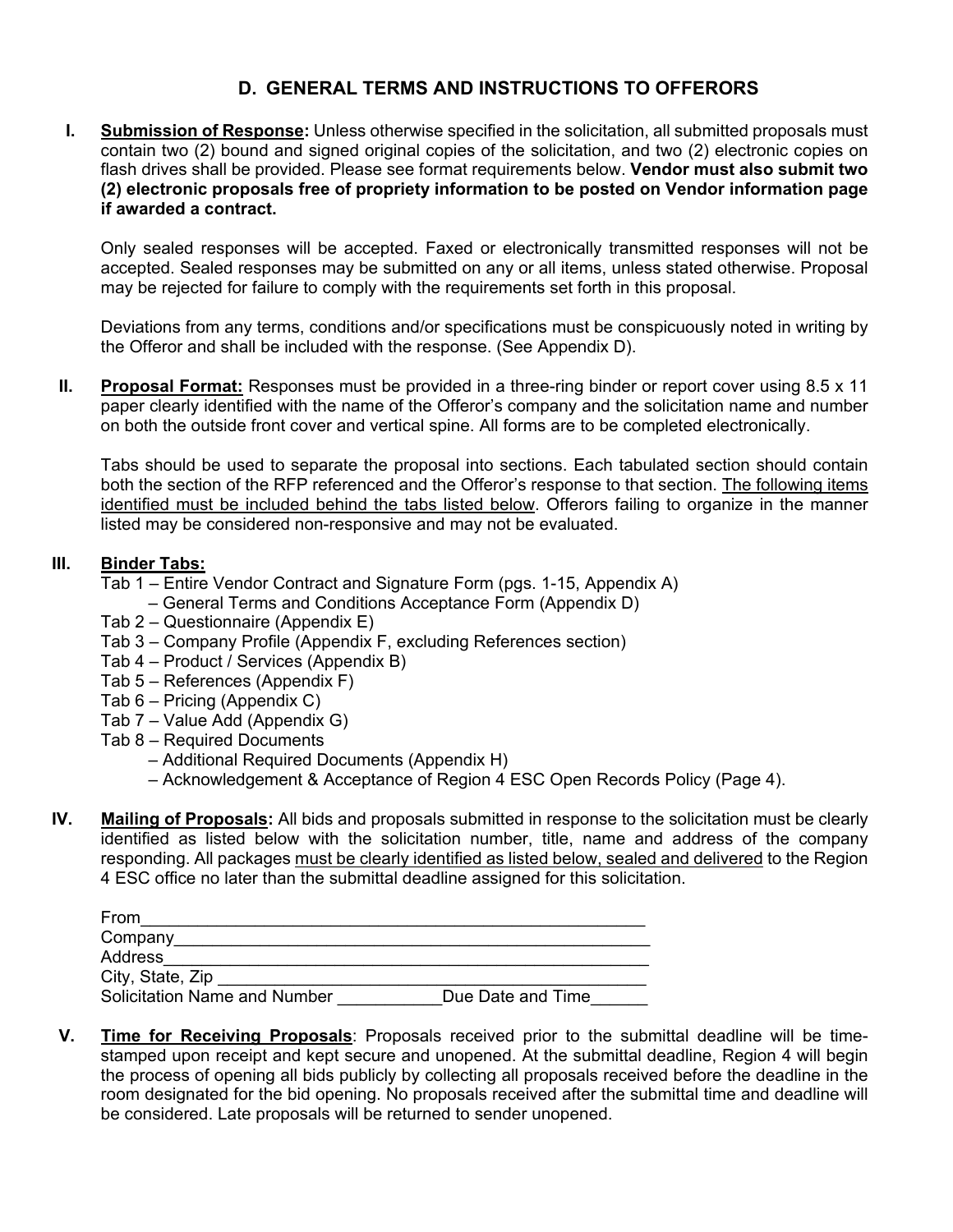- **VI. Inquiries and/or Discrepancies**: Questions regarding this solicitation must be submitted in writing to Crystal Wallace, Purchasing Cooperative Specialist, at **questions@esc4.net** or (713) 744-8189 no later than *July 11, 2017.* All questions and answers will be posted to both **www.esc4.net** and **www.nationalipa.org** under **Solicitations**. Offerors are responsible for viewing either website to review all questions and answers prior to submitting proposals. Please note that oral communications concerning this RFP shall not be binding and shall in no way excuse the responsive Offeror of the obligations set forth in this proposal.
- **VII. Restricted and Prohibited Communications with Region 4 ESC:** During the period between the date Region 4 ESC issues this RFP and the selection of the vendor who is awarded a contract by Region 4 ESC, if any, Offerors shall restrict all contact with Region 4 ESC and direct all questions regarding this RFP, including questions regarding terms and conditions, only to the individual identified above in Section "Inquiries and/or Discrepancies" in the specified manner. **Do not contact members of the Board of Directors, other employees of Region 4 ESC or any of Region 4 ESC's agents or administrators. Contact with any of these prohibited individuals after issuance of this RFP and before selection is made, may result in disqualification of the Offeror.**

The communications prohibition shall terminate when the contract is recommended by the administration, considered by the Board of Directors at a noticed public meeting, and a contract has been awarded. In the event the Board of Directors refers the recommendation back to staff for reconsideration, the communications prohibition shall be re-imposed. Additionally, during the time period between the award by the Board of Directors and the execution of the contract, Offerors shall not engage in any prohibited communications as described in this section.

Prohibited communications includes direct contact, discussion, or promotion of any Offeror's response with any member of Region 4 ESC's Board of Directors or employees except for communications with Region 4 ESC's designated representative as set forth in this RFP and only in the course of inquiries, briefings, interviews, or presentations. This prohibition is intended to create a level playing field for all potential Offerors, assure that decisions are made in public, and to protect the integrity of the RFP process. Except as provided in the above stated exceptions, the following communications regarding a particular invitation for bids, requests for proposal, requests for qualifications, or other solicitation are prohibited:

- Communications between a potential vendor, service provider, bidder, offeror, lobbyist or consultant and any member of Region 4 ESC's Board of Directors;
- Communications between any director and any member of a selection or evaluation committee; and
- Communications between any director and administrator or employee.

The communications prohibition shall not apply to the following:

- Communications with Region 4 ESC's purchasing agent specifically named and authorized to conduct and receive such communications under this RFP or upon the request of Region 4 ESC, with Region 4 ESC's legal counsel; and
- Presentations made to the Board of Directors during any duly noticed public meeting.

Nothing contained herein shall prohibit any person or entity from publicly addressing Region 4 ESC's Board of Directors during any duly noticed public meeting, in accordance with applicable Board policies, on a matter other than this RFP or in connection with a presentation requested by Region 4 ESC's representatives.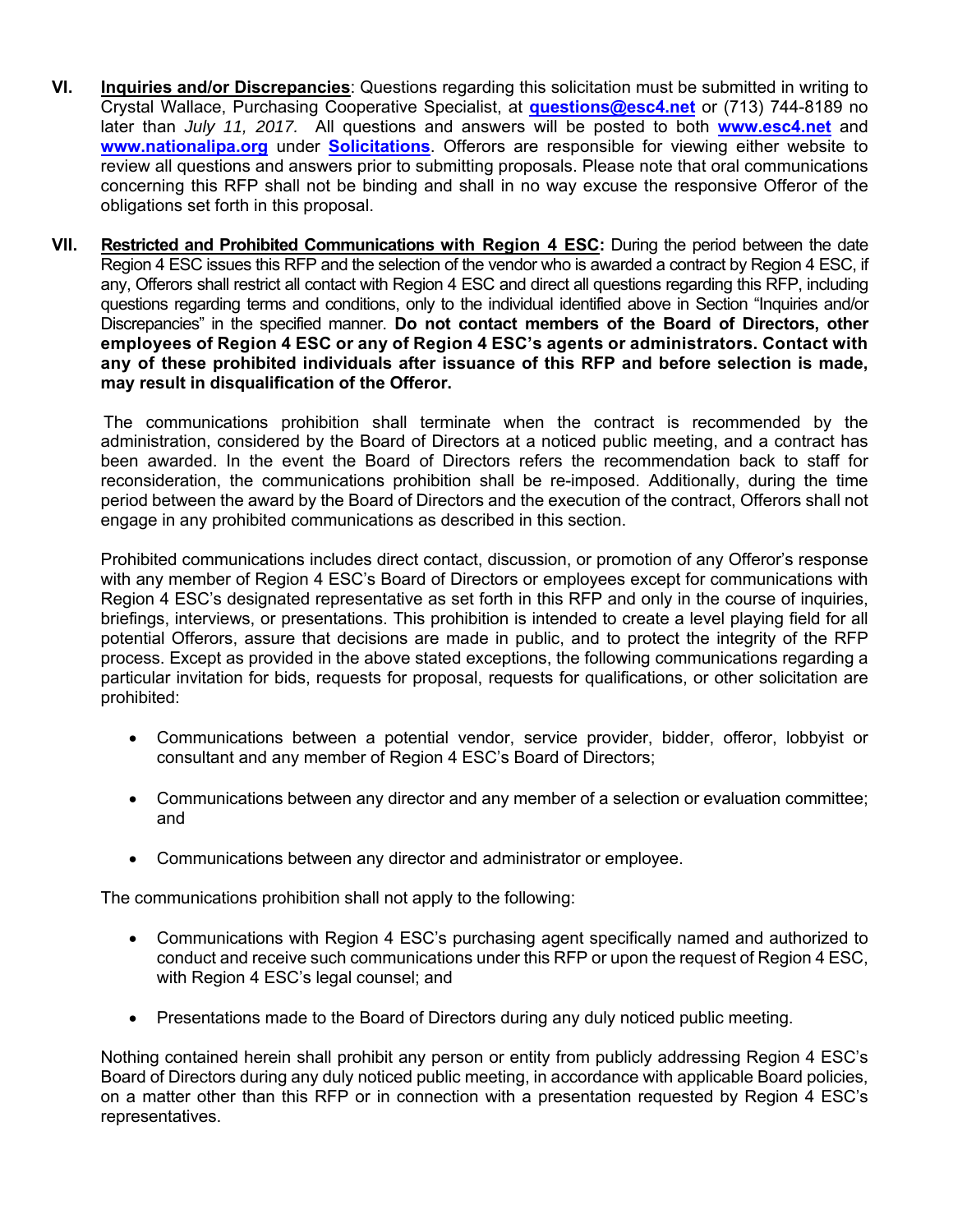## **VIII. Calendar of Events (subject to change)**:

**Event Date: Issue RFP** June 19, 2017 Pre-proposal Conference<br>Deadline for receipt of questions via email July 11, 2017 Deadline for receipt of questions via email France and July 11, 2017<br>Issue Addendum/a (if required) Issue Addendum/a (if required) Proposal Due Date **August 8, 2017** Approval from Region 4 ESC COMEXAGO CORPORATION CORPORATION CONTROLLER OCTOBER 2017 Contract Effective Date March 1, 2018

## **CONDITIONS OF SUBMITTING PROPOSALS**

- **IX. Amendment of Proposal**: A proposal may be amended up to the time of opening by submitting a sealed letter to the location indicated on the front page of this solicitation.
- **X. Withdrawal of Proposals**: Withdrawal of proposals prior to the opening date will be permitted. Withdrawal of response will not be allowed for a period of 120 days following the opening. Pricing will remain firm for 120 days from submittal. However, consideration may be given in cases where Offeror advises that it made a clerical error that is substantially lower than it intended. In such case, Offeror must provide written notice of their desire to withdraw, along with supporting documents, within 3 business days of receiving the acceptance letter or of being requested by Region 4 ESC for clarification of the proposal, whichever is later. Any contracts entered into prior to Region 4 ESC receiving notice must be honored.

No Offeror should assume that their withdrawal request has been accepted unless, and until, they receive written acknowledgment and acceptance of their proposal withdrawal.

- **XI. Clarifications**: Offeror may receive a written request to clarify, in writing, its proposal in order to determine whether a proposal should be considered for award. The process of clarification is not an opportunity for an Offeror to revise or modify its proposal, and any response by an Offeror to a written request for clarification that attempts to revise or modify its proposal shall be given no effect. The purpose of the request for clarification will be solely made for the purpose of eliminating minor irregularities, informalities, or apparent clerical mistakes in the proposal, which may be corrected or waived in the leading agency's sole discretion.
- **XII. Non-Responsive Proposals**: All proposals will be reviewed for responsiveness to the material requirements of the solicitation. A proposal that is not materially responsive shall not be eligible for further consideration for award of the contract, and the Offeror shall receive notice of the rejection of its proposal.
- **XIII. Negotiations**: Region 4 ESC shall determine which responsive proposals are in the competitive range and/or are reasonably susceptible of being selected for award. Proposals not in the competitive range may not be further evaluated. Proposals in the competitive range shall be evaluated on the basis of price and the other evaluation criteria set forth in the solicitation. In the event that Region 4 ESC decides to conduct negotiations, notice shall be provided to each Offeror whose proposal is being considered for award, which notice may identify, in general terms, the elements or factors upon which Region 4 ESC intends to base its negotiations. Offerors will not be assisted, in any way, to bring their proposal up to the level of other proposals through discussions. During the course of negotiations, no Offeror's technical proposal or pricing shall be revealed to any other Offeror or to any other person who is not involved with the evaluation process. Region 4 ESC will also not indicate to Offeror a cost or price that it must meet to either obtain further consideration nor will it provide any information about other Offerors' proposals or prices.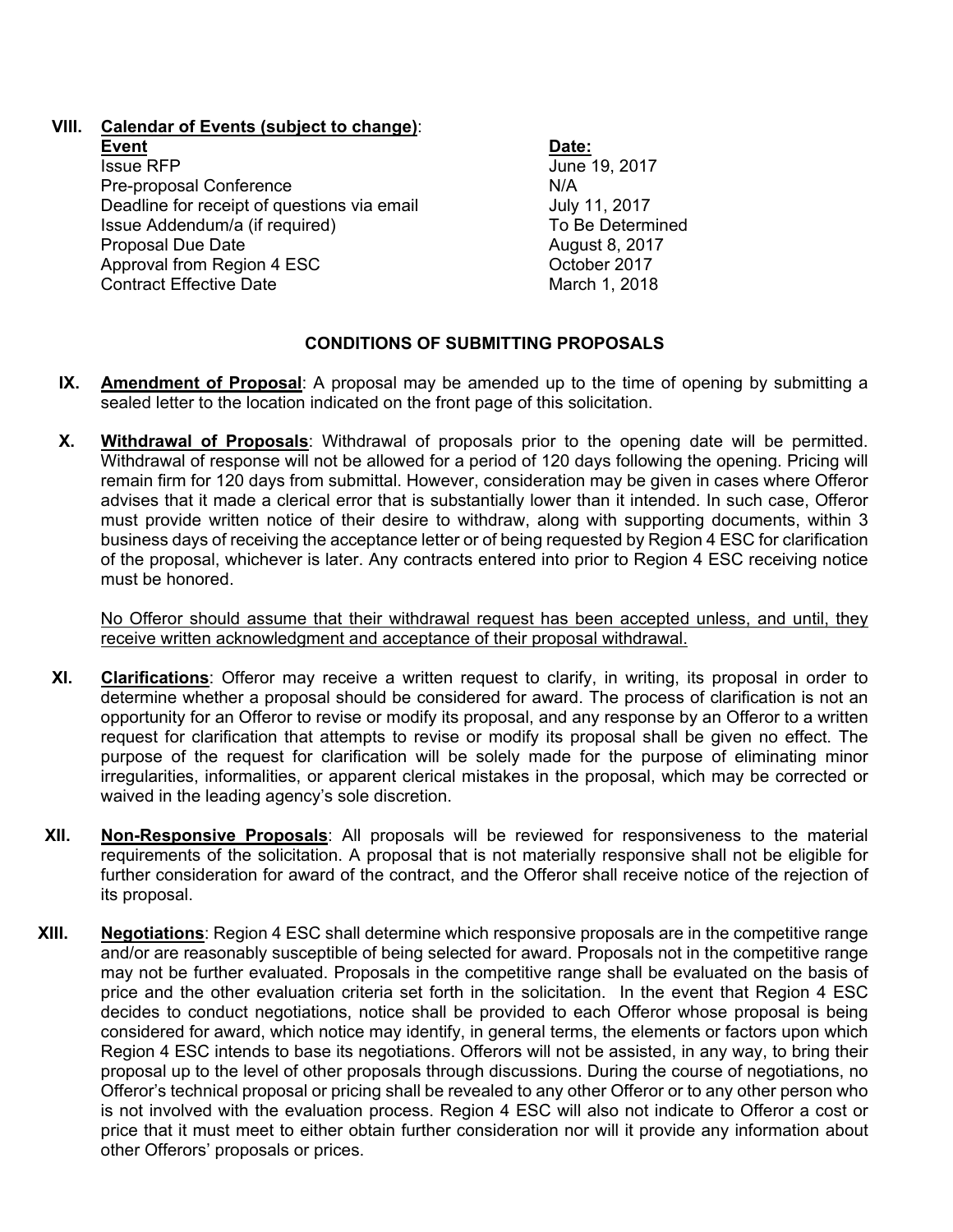- **XIV. Best and Final Offer**: Region 4 ESC, in its sole discretion, may request all Offerors in the competitive range to submit a Best and Final Offer. Offerors must submit their Best and Final Offers in writing. If an Offeror does not respond to the request for a Best and Final Offer, that Offeror's most recent prior offer will be considered to be its Best and Final Offer.
- **XV. Specifications**: When a solicitation contains a specification that states no substitutions, no deviation from this requirement will be permitted. Offeror must comply with the true intent of the specifications and drawings and not take advantage of any unintentional error or omission. In cases where no type and kind of product is specified, specifications have been developed to indicate minimal standards as to the usage, materials, and contents based on the needs of the members.

References to manufacturer's specifications (Design Guides), when used by Region 4 ESC, are to be considered informative to give the Offeror information as to the general style, type and kind requested. Responses proposing goods, materials or equipment regularly produced by a reputable manufacturer shall be evaluated by Region 4 ESC which will, in its sole discretion, determine whether such proposed goods, materials or equipment are substantially equivalent to the Design Guides, considering quality, workmanship, economy of operation, and suitability for the purpose intended. Offerors should include all documentation required to evaluate whether or not their proposed goods, materials or equipment are substantially equivalent to the Design Guides.

**XVI. Quality of Materials or Services**: Offeror shall state the brand name and number of the materials being provided. If none is indicated then it is understood that the offeror is quoting on the exact brand name and number specified or mentioned in the solicitation.

However, unless specifically stated otherwise, comparable substitutions will be permitted in cases where the material is equal to that specified, considering quality, workmanship, economy of operation and suitability for the purpose intended.

**XVII. Samples**: Upon request, samples shall be furnished, free of cost, within seven (7) days after receiving notice of such request. By submitting the proposal Offeror certifies that all materials conform to all applicable requirements of this solicitation and of those required by law. Offeror agrees to bear the costs for laboratory testing, if results show that the sample does not comply with solicitation requirements.

Submissions may be rejected for failing to submit samples as requested.

- **XVIII. Deviations and Exceptions**: Deviations or exceptions stipulated in response may result in disqualification. It is the intent of Region 4 ESC to award a manufacturer's complete line of products, when possible.
- **XIX. Formation of Contract**: A response to this solicitation is an offer to contract with Region 4 ESC based upon the terms, conditions, scope of work, and specifications contained in this request. A solicitation does not become a contract until it is awarded by Region 4 ESC. A contract is formed when Region 4 ESC's board signs the Vendor Contract Signature Form. The prospective vendor must submit a signed Vendor Signature Form with the response thus, eliminating the need for a formal signing process.
- **XX. Estimated Quantities**: Region 4 ESC anticipates that a substantial number of participating members will enter into contracts resulting from this solicitation based on multiple surveys and usage of other contracts that may have included similar services, however, Region 4 ESC makes no guarantee or commitment of any kind concerning quantities or usage of contracts resulting from this solicitation. The volume for this contract is estimated to be up to and in excess of \$2\_\_ million a year. This information is provided solely as an aid to contract vendors in preparing proposals only. The successful Vendor(s) discount and pricing schedule shall apply regardless of the volume of business under the contract.
- **XXI. Multiple Awards**: Membership includes a large number of potential entities which may utilize this contract throughout the nation. In order to assure that any ensuing contract(s) will allow Region 4 ESC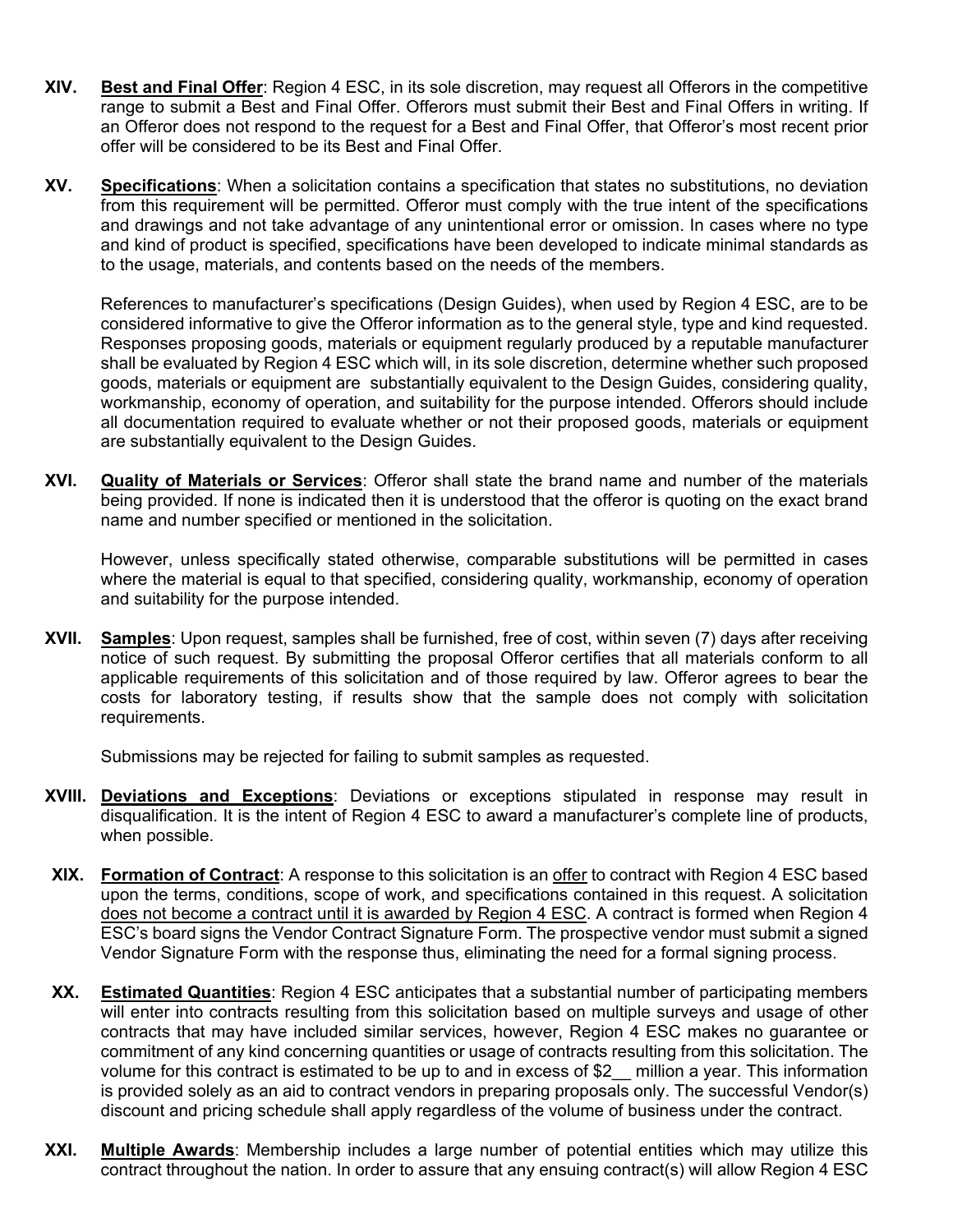to fulfill current and future needs, Region 4 ESC reserves the right to award contract(s) to multiple vendors. The decision to award multiple contracts, award only one contract, or to make no awards rests solely with Region 4 ESC.

**XXII. Non-Exclusive**: Any contract resulting from this solicitation shall be awarded with the understanding and agreement that it is for to sole convenience and benefit of participating members. Region 4 ESC and participating entities reserve the right to obtain like goods and services from other sources.

## **AWARD PROCESS**

- **XXIII. Award or Rejection of Proposals**: In accordance with applicable laws, rules, and regulations for public purchasing, award(s) will be made to the prospective vendor whose response is determined to be the most advantageous to participating agencies, price and other factors considered. Region 4 ESC reserves the right to use a "Market Basket Survey" method, based on randomly selected criteria to determine the most advantageous response. To qualify for evaluation, a proposal must have been submitted on time, and satisfy all mandatory requirements identified in this solicitation. Proposals that are materially non-responsive will be rejected and the Offeror will be provided notice of such rejection.
- **XXIV. Evaluation Process**: In evaluating the responses the following predetermined criteria is considered:

### **Products/Pricing (40 Points)**

- 1. Scope and breadth of products available
- 2. All products and services available
- 3. Pricing for all available products and services
- 4. Pricing for warranties on all products and services
- 5. Ability of Customers to verify that they received contract pricing
- 6. Payment methods
- 7. Other factors relevant to this section as submitted by the proposer

#### **Performance Capability (25 Points)**

- 1. Ability to deliver products and services nationally
- 2. Response to emergency orders
- 3. Average Fill Rate
- 4. Average on time delivery rate
- 5. Shipping charges
- 6. Return and restocking policy and applicable fees
- 7. History of meeting the shipping and delivery timelines
- 8. Ability to meet service and warranty needs of members
- 9. Customer service/problem resolution
- 10. Invoicing process
- 11. Contract implementation/Customer transition
- 12. Financial condition of vendor
- 13. Website ease of use, availability, and capabilities related to ordering, returns and reporting
- 14. Offeror's safety record
- 15. Instructional materials
- 16. Other factors relevant to this section as submitted by the proposer

### **Qualification and Experience (25 Points)**

- 1. Offeror's reputation in the marketplace
- 2. Reputation of products and services in the marketplace
- 3. Past relationship with Region 4 ESC and/or TCPN members
- 4. Experience and qualification of key employees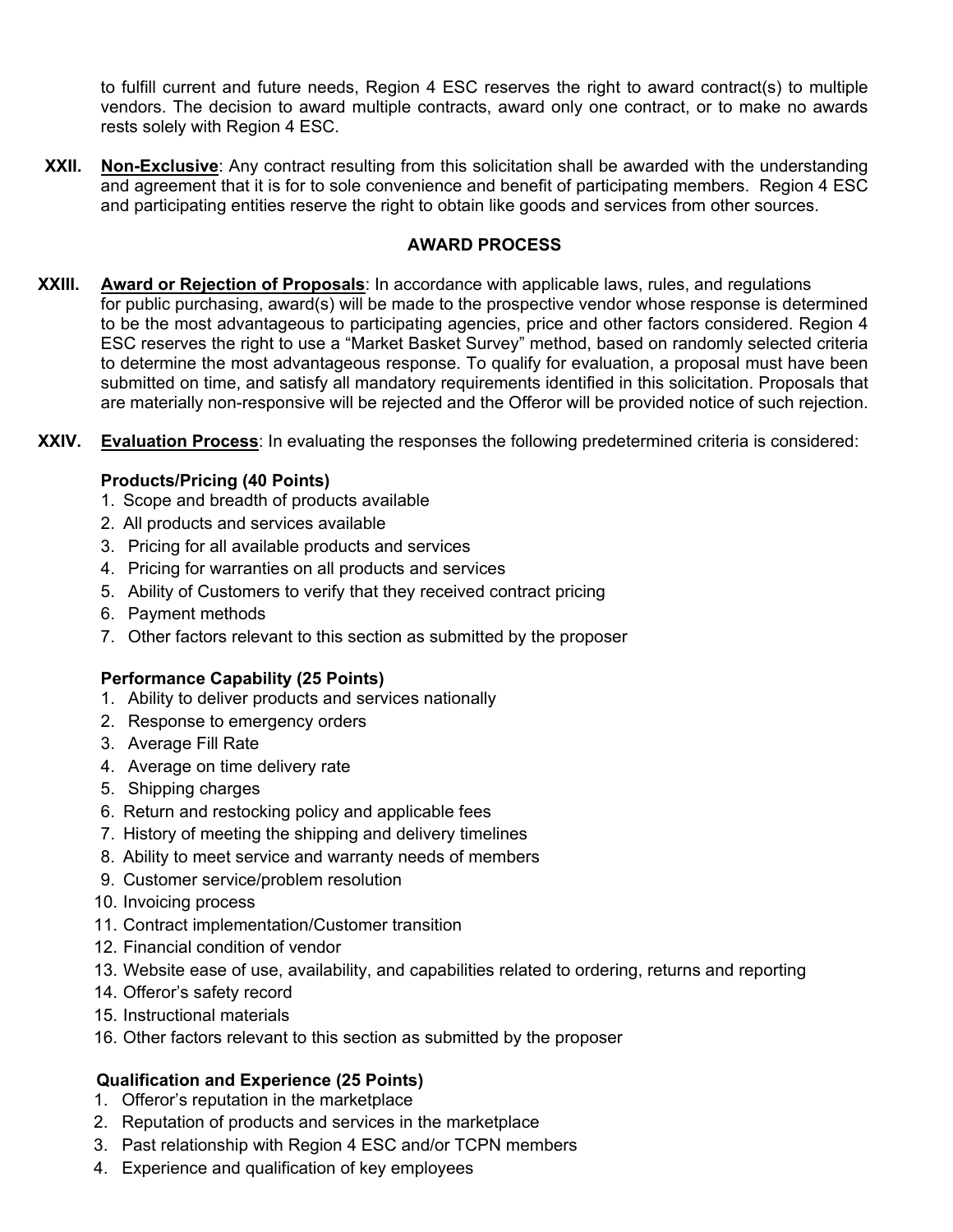- 5. Location and number of sales persons who will work on this contract
- 6. Past experience working with the government sector
- 7. Exhibited understanding of cooperative purchasing
- 8. Past litigation, bankruptcy, reorganization, state investigations of entity or current officers and directors
- 9. Minimum of 10 customer references relating to the products and services within this RFP
- 10. Other factors relevant to this section as submitted by the proposer

### **Value Add (10 Points)**

- 1. Marketing plan and capability
- 2. Sales force training
- 3. Other factors relevant to this section as submitted by the proposer
- **XXV. Competitive Range**: It may be necessary to establish a competitive range. Factors from the predetermined criteria will be used to make this determination. Responses not in the competitive range are unacceptable and do not receive further award consideration.
- **XXVI. Evaluation**: A committee will review and evaluate all responses and make a recommendation for award of contract(s). The recommendation for contract awards will be based on the predetermined criteria factors outlined in this solicitation, where each factor is assigned a point value based on its importance.
- **XXVII. Past Performance**: An Offeror's performance and actions under previously awarded contracts are relevant in determining whether or not the Offeror is likely to provide quality goods and services to TCPN members; including the administrative aspects of performance; the Offeror's history of reasonable and cooperative behavior and commitment to customer satisfaction; and generally, the Offeror's businesslike concern for the interests of the customer.

## **OPEN RECORDS POLICY**

**XXVIII. Proprietary Information**: Because contracts are awarded by a governmental entity, all responses submitted are subject to release as public information after contracts are executed. If an Offeror believes that its response, or parts of its response, may be exempted from disclosure, the Offeror must specify page-by-page and line-by-line the parts of the response, which it believes, are exempt. In addition, the Offeror must specify which exception(s) are applicable and provide detailed reasons to substantiate the exception(s). Offeror must provide this information on the "Acknowledgement and Acceptance of Region 4 ESC's Open Records Policy" form found at the beginning of this solicitation. Any information that is unmarked will be considered public information and released, if requested under the Public Information Act.

The determination of whether information is confidential and not subject to disclosure is the duty of the Office of Attorney General (OAG). Region 4 ESC must provide the OAG sufficient information to render an opinion and therefore, vague and general claims to confidentiality by the Offeror are not acceptable. Region 4 ESC must comply with the opinions of the OAG. Region 4 ESC assumes no responsibility for asserting legal arguments on behalf of any Offeror. Offeror is advised to consult with their legal counsel concerning disclosure issues resulting from this procurement process and to take precautions to safeguard trade secrets and other proprietary information.

After completion of award, these documents will be available for public inspection.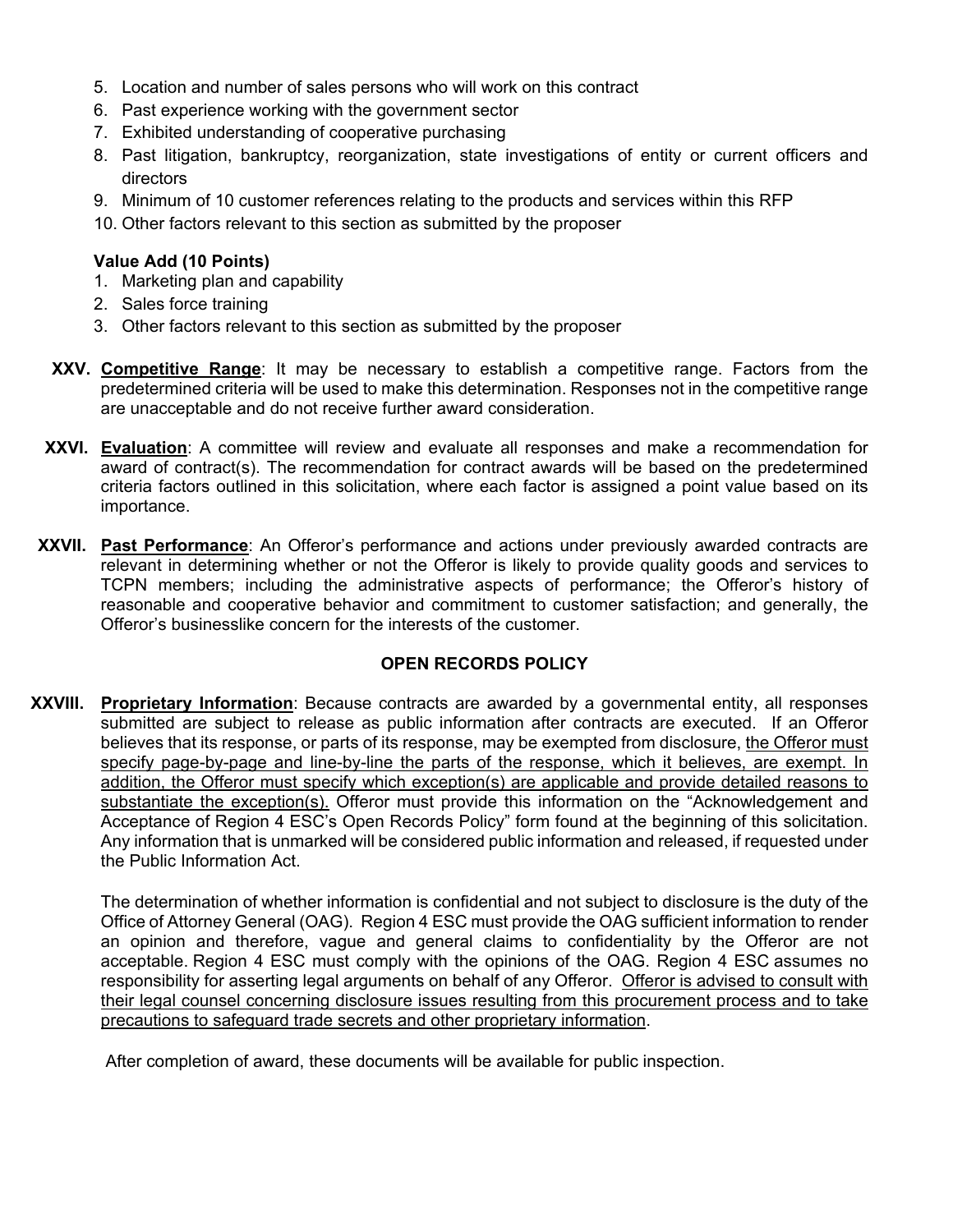### **PROTEST OF NON-AWARD**

- **XXIX. Protest Procedure**: Any protest of an award or proposed award must be filed in writing within ten (10) days from the date of the official award notification and must be received by 5:00 pm CT. No protest shall lie for a claim that the selected Vendor is not a responsible Offeror. Protests shall be filed with Robert Zingelmann, Chief Financial Officer Business/Operations Services and sent to the Region 4 ESC office at: 7145 West Tidwell Road, Houston, TX 77092. Protests shall include the following:
	- 1. Name, address and telephone number of protester
	- 2. Original signature of protester or its representative
	- 3. Identification of the solicitation by RFP number
	- 4. Detailed statement of legal and factual grounds including copies of relevant documents; and the form of relief requested.
	- 5. Any protest review and action shall be considered final with no further formalities being considered.

#### **LIMITATION OF LIABILITY**

- **XXX. Waiver**: BY SUBMITTING A PROPOSAL, OFFER EXPRESSLY AGREES TO WAIVE ANY CLAIM IT HAS OR MAY HAVE AGAINST BOTH THE COOPERATIVE PURCHASING NETWORK AND REGION 4 EDUCATION SERVICE CENTER, ITS DIRECTORS, OFFICERS, ITS TRUSTEES, OR AGENTS ARISING OUT OF OR IN CONNECTION WITH (1) THE ADMINISTRATION, EVALUATION, RECOMMENDATION OF ANY PROPOSAL; (2) ANY REQUIREMENTS UNDER THE SOLICITATION, PROPOSAL PACKAGE, OR RELATED DOCUMENTS; (3) THE REJECTION OF ANY PROPOSAL OR ANY PART OF ANY PROPOSAL; AND/OR (4) THE AWARD OF A CONTRACT, IF ANY.
- **XXXI.** NEITHER REGION 4 ESC NOR TCPN SHALL BE RESPONSIBLE OR LIABLE FOR ANY COSTS INCURRED BY PROPOSERS OR THE SELECTED VENDOR IN CONNECTION WITH RESPONDING TO THE RFP, PREPARING FOR ORAL PRESENTATIONS, PREPARING AND SUBMITTING A PROPOSAL, ENTERING OR NEGOTIATING THE TERMS OF A CONTRACT, OR ANY OTHER EXPENSES INCURRED BY A PROPOSER. THE PROPOSER OR SELECTED VENDOR IS WHOLLY RESPONSIBLE FOR ANY SUCH COSTS AND EXPENSES AND SHALL NOT BE REIMBURSED IN ANY MANNER BY REGION 4 ESC OR TCPN.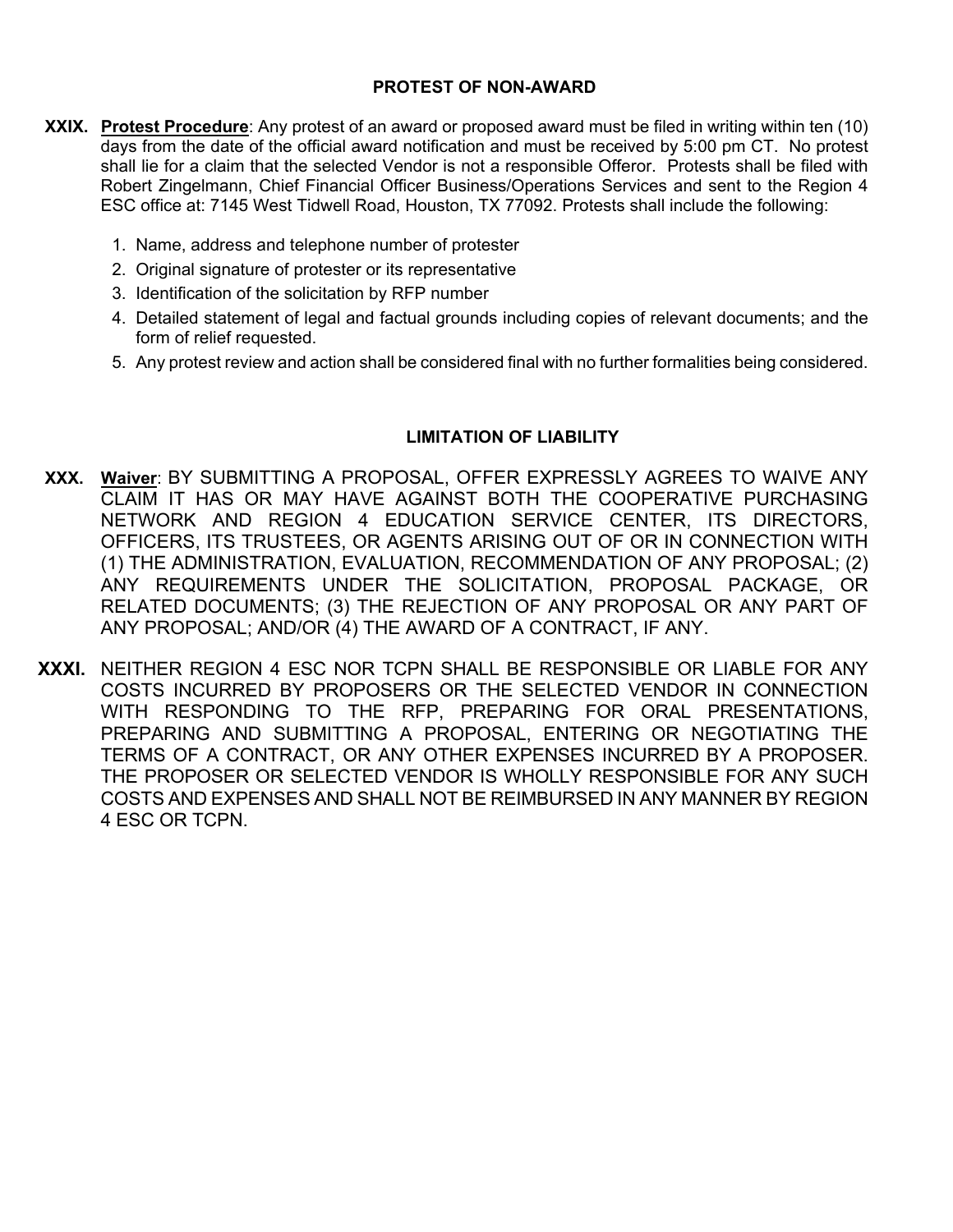## *APPENDIX A*

## **VENDOR CONTRACT AND SIGNATURE FORM**

*This Vendor Contract and Signature Form ("Contract") is made as of \_\_\_\_\_\_\_\_\_\_\_\_\_\_\_\_\_\_\_2017, by and between and Region 4 Education Service Center ("Region 4 ESC") for the purchase of Modular Aluminum Walkway Systems*

## **RECITALS**

WHEREAS, both parties agree and understand that the following pages will constitute the contract between the successful vendor(s) and Region 4 ESC, having its principal place of business at 7145 West Tidwell Road, Houston, TX 77092.

WHEREAS, Vendor agrees to include, in writing, any required exceptions or deviations from these terms, conditions, and specifications; and it is further understood that, if agreed to by Region 4 ESC, said exceptions or deviations will be incorporated into the final contract "Vendor Contract."

WHEREAS, this contract consists of the provisions set forth below, including provisions of all attachments referenced herein. In the event of a conflict between the provisions set forth below and those contained in any attachment, the provisions set forth below shall control.

WHEREAS, the Vendor Contract will provide that any state, county, special district, local government, school district, private K-12 school, technical or vocational school, higher education institution (including community colleges, colleges and universities, both public and private), other government agencies or non-profit organization may purchase products and services at prices indicated in the Vendor Contract upon registering and becoming a member with TCPN; and it being further understood that Region 4 ESC shall act as the Lead Public Agency with respect to all such purchase agreements.

WHEREAS, TCPN has the administrative and legal capacity to administer purchases on behalf of Region 4 ESC under the Vendor Contract with participating public agencies and entities, as permitted by applicable law.

### **ARTICLE 1- GENERAL TERMS AND CONDITIONS**

- 1.1 TCPN shall be afforded all of the rights, privileges and indemnifications afforded to Region 4 ESC under the Vendor Contract, and such rights, privileges and indemnifications shall accrue and apply with equal effect to TCPN, including, without limitation, Vendors obligation to provide insurance and other indemnifications to Lead Public Agency.
- 1.2 Awarded vendor shall perform all duties, responsibilities and obligations, set forth in this agreement, and required under the Vendor Contract.
- 1.3 TCPN shall perform its duties, responsibilities and obligations as administrator of purchases, set forth in this agreement, and required under the Vendor Contract.

### 1.4 **Purchasing procedure**:

- Purchase orders are issued by participating governmental agencies to the awarded vendor indicating on the PO "**Per TCPN Contract # R\_\_\_\_\_\_\_\_**."
- Vendor delivers goods/services directly to the participating agency.
- Awarded vendor invoices the participating agency directly.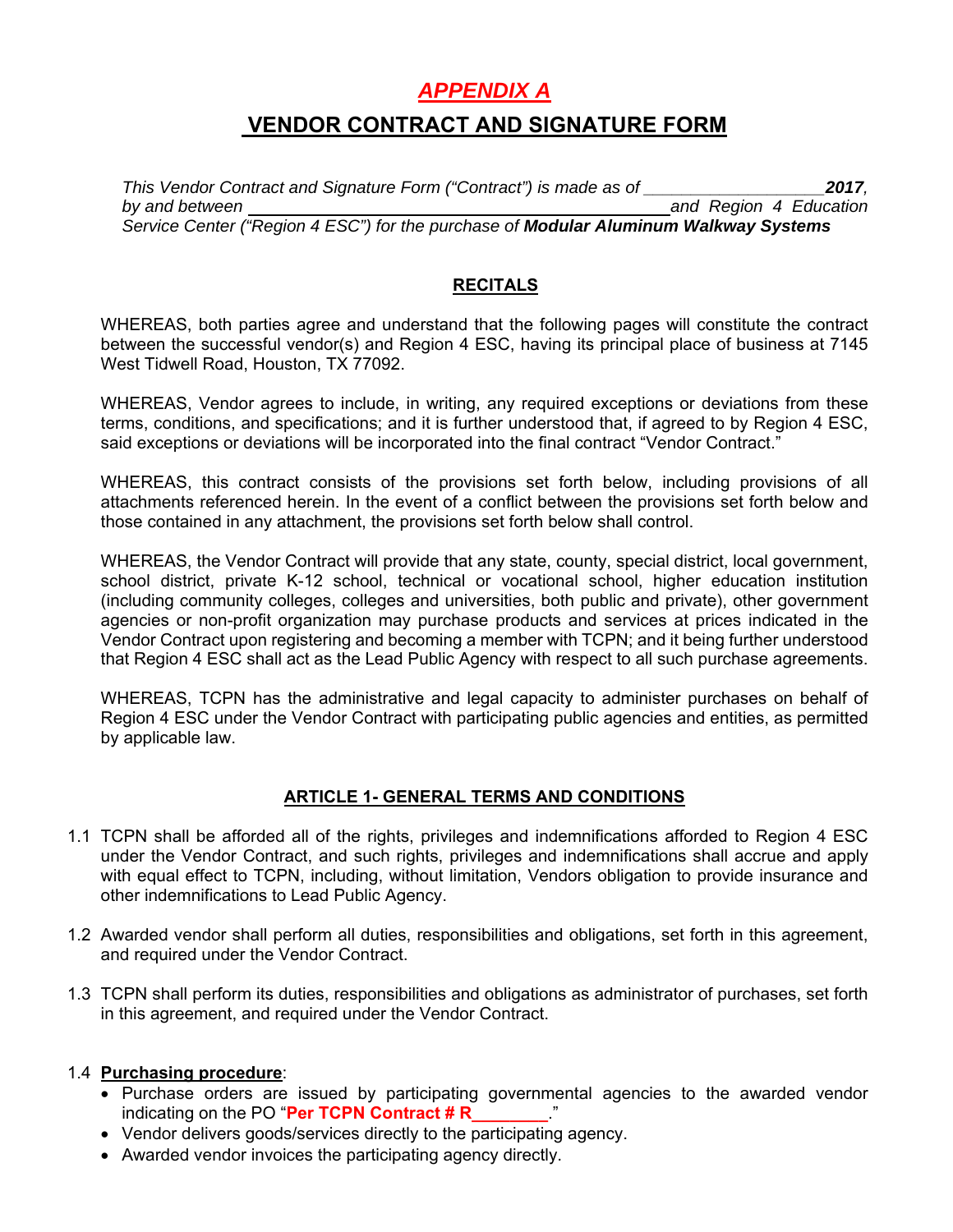- Awarded vendor receives payment directly from the participating agency.
- Awarded vendor reports sales monthly to TCPN.
- 1.5 **Customer Support**: The vendor shall provide timely and accurate technical advice and sales support to Region 4 ESC staff, TCPN staff and participating agencies. The vendor shall respond to such requests within one (1) working day after receipt of the request.

#### **ARTICLE 2- ANTICIPATED TERM OF AGREEMENT**

- 2.1 Unless otherwise stated, all contracts are for a period of three (3) years with an option to renew annually for an additional two (2) years if agreed to by Region 4 ESC. Region 4 ESC will notify the vendor in writing if the contract is extended. Awarded vendor shall honor all administrative fees for any sales made based on the contact whether renewed or not.
- 2.2 Region 4 ESC shall review the contract prior to the renewal date and notify the current awarded vendor, no less than ninety (90) days of Region 4 ESC's intent renew the contract. Upon receipt of notice, awarded vendor must notify Region 4 ESC if it elects not to renew. Awarded vendor shall honor the administrative fee for any sales incurred throughout the life of the contract on any sales made based on a Region 4 ESC contract whether awarded a renewal or not. Region 4 ESC reserves the right to exercise each two-year extension annually.

### **ARTICLE 3- REPRESENTATIONS AND COVENANTS**

- 3.1. **Scope**: This contract is based on the need to provide the economic benefits of volume purchasing and reduction in administrative costs through cooperative purchasing to schools and other members. Although contractors may restrict sales to certain public units (for example, state agencies or local government units), any contract that prohibits sales from being made to public school districts may not be considered. Sales without restriction to any Members are preferred. These types of contracts are commonly referred to as being "piggybackable".
- 3.2. **Compliance**: Cooperative Purchasing Agreements between TCPN and its Members have been established under state procurement law.
- 3.3. **Offeror's Promise**: Offeror agrees all prices, terms, warranties, and benefits granted by Offeror to Members through this contract are comparable to or better than the equivalent terms offered by Offeror to any present customer meeting the same qualifications or requirements.

### **ARTICLE 4- FORMATION OF CONTRACT**

- 4.1. **Offeror Contract Documents**: Region 4 ESC will review proposed offeror contract documents. Vendor's contract document shall not become part of Region 4 ESC's contract with vendor unless and until an authorized representative of Region 4 ESC reviews and approves it.
- 4.2. **Form of Contract**: The form of contract for this solicitation shall be the Request for Proposal, the awarded proposal(s) and best and final offer(s), and properly issued and reviewed purchase orders referencing the requirements of the Request for Proposals. If a firm submitting an offer requires Region 4 ESC and/or Member to sign an additional agreement, a copy of the proposed agreement must be included with the proposal.
- 4.3. **Entire Agreement (Parol evidence)**: The contract, as specified above, represents the final written expression of agreement. All agreements are contained herein and no other agreements or representations that materially alter it are acceptable.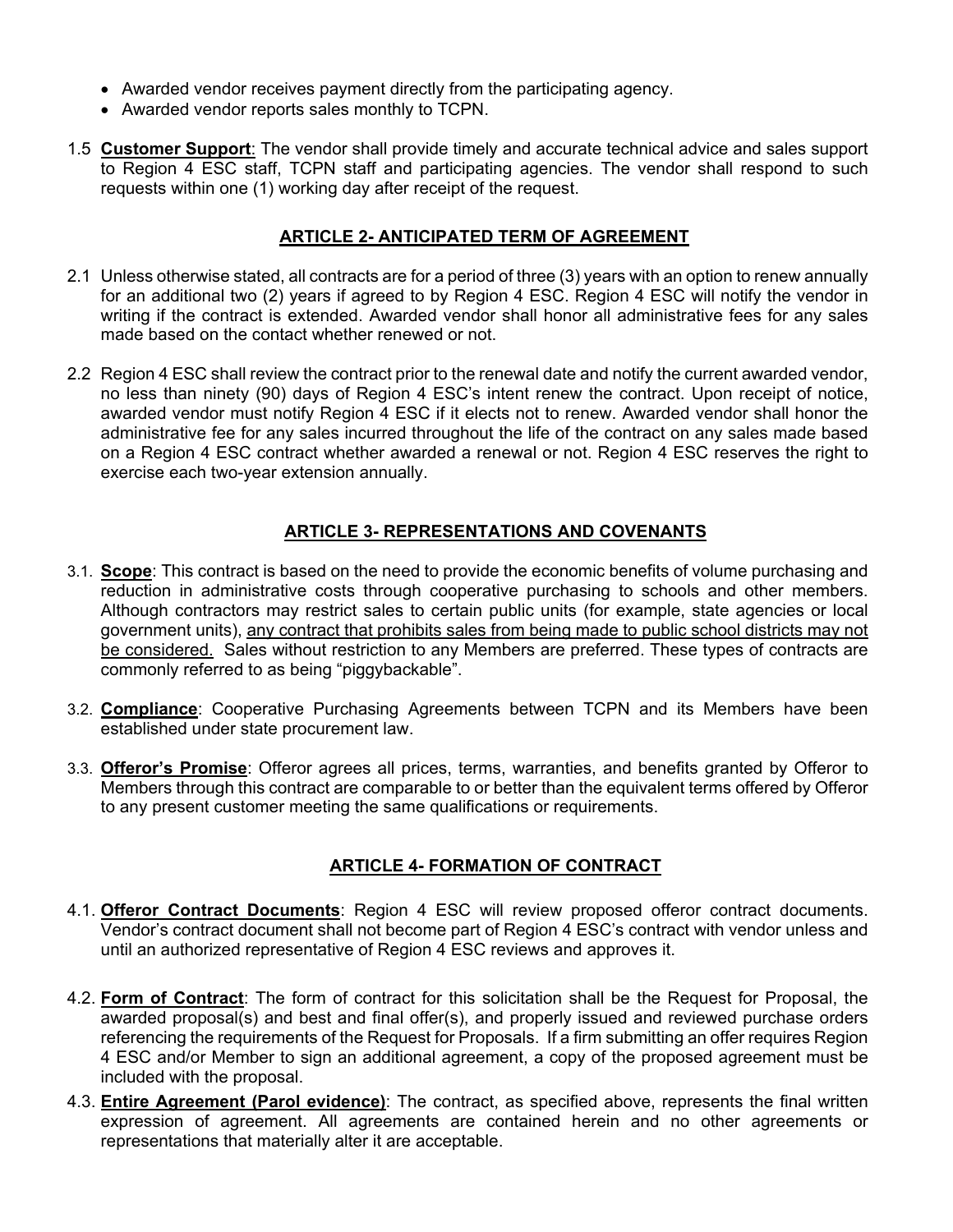- 4.4. **Assignment of Contract**: No assignment of contract may be made without the prior written approval of Region 4 ESC. Purchase orders and payment can only be made to awarded vendor unless otherwise approved by Region 4 ESC. Awarded vendor is required to notify Region 4 ESC when any material change in operations is made that may adversely affect members (i.e. bankruptcy, change of ownership, merger, etc.).
- 4.5. **Novation**: If contractor sells or transfers all assets or the entire portion of the assets used to perform this contract, a successor in interest must guarantee to perform all obligations under this contract. Region 4 ESC reserves the right to accept or reject any new party. A simple change of name agreement will not change the contractual obligations of contractor.
- 4.6. **Contract Alterations**: No alterations to the terms of this contract shall be valid or binding unless authorized and signed by a Region 4 ESC staff member.
- 4.7. **Order of Precedence**: In the event of a conflict in the provisions of the contract as accepted by Region 4 ESC, the following order of precedence shall prevail:
	- Special terms and conditions
	- General terms and conditions
	- Specifications and scope of work
	- Attachments and exhibits
	- Documents referenced or included in the solicitation
- 4.8 **Supplemental Agreements**: The entity participating in the Region 4 ESC contract and awarded vendor may enter into a separate supplemental agreement to further define the level of service requirements over and above the minimum defined in this contract i.e. invoice requirements, ordering requirements, specialized delivery, etc. Any supplemental agreement developed as a result of this contract is exclusively between the participating entity and awarded vendor. Neither Region 4 ESC, TCPN, its agents, members and employees shall be made party to any claim for breach of such agreement.
- 4.9 **Adding authorized distributors/dealers**: Awarded vendors are prohibited from authorizing additional distributors or dealers, other than those identified at the time of submitting their proposal, to sell under their contract award without notification and prior written approval from TCPN. Awarded vendors must notify TCPN each time it wishes to add an authorized distributor or dealer. Purchase orders and payment can only be made to awarded vendor unless otherwise approved by TCPN. Pricing provided to members by added distributors or dealers must also be less than or equal to the pricing offered by the awarded contract holder, unless otherwise approved by TCPN.

### **ARTICLE 5- TERMINATION OF CONTRACT**

- 5.1. **Cancellation for Non-Performance or Contractor Deficiency:** Region 4 ESC may terminate any contract if Members have not used the contract, or if purchase volume is determined to be low volume in any 12-month period. Region 4 ESC reserves the right to cancel the whole or any part of this contract due to failure by contractor to carry out any obligation, term or condition of the contract. Region 4 ESC may issue a written deficiency notice to contractor for acting or failing to act in any of the following:
	- i. Providing material that does not meet the specifications of the contract;
	- ii. Providing work and/or material that was not awarded under the contract;
	- iii. Failing to adequately perform the services set forth in the scope of work and specifications;
	- iv. Failing to complete required work or furnish required materials within a reasonable amount of time;
	- v. Failing to make progress in performance of the contract and/or giving Region 4 ESC reason to believe that contractor will not or cannot perform the requirements of the contract; and/or
	- vi. Performing work or providing services under the contract prior to receiving an authorized purchase order from Region 4 ESC or participating member prior to such work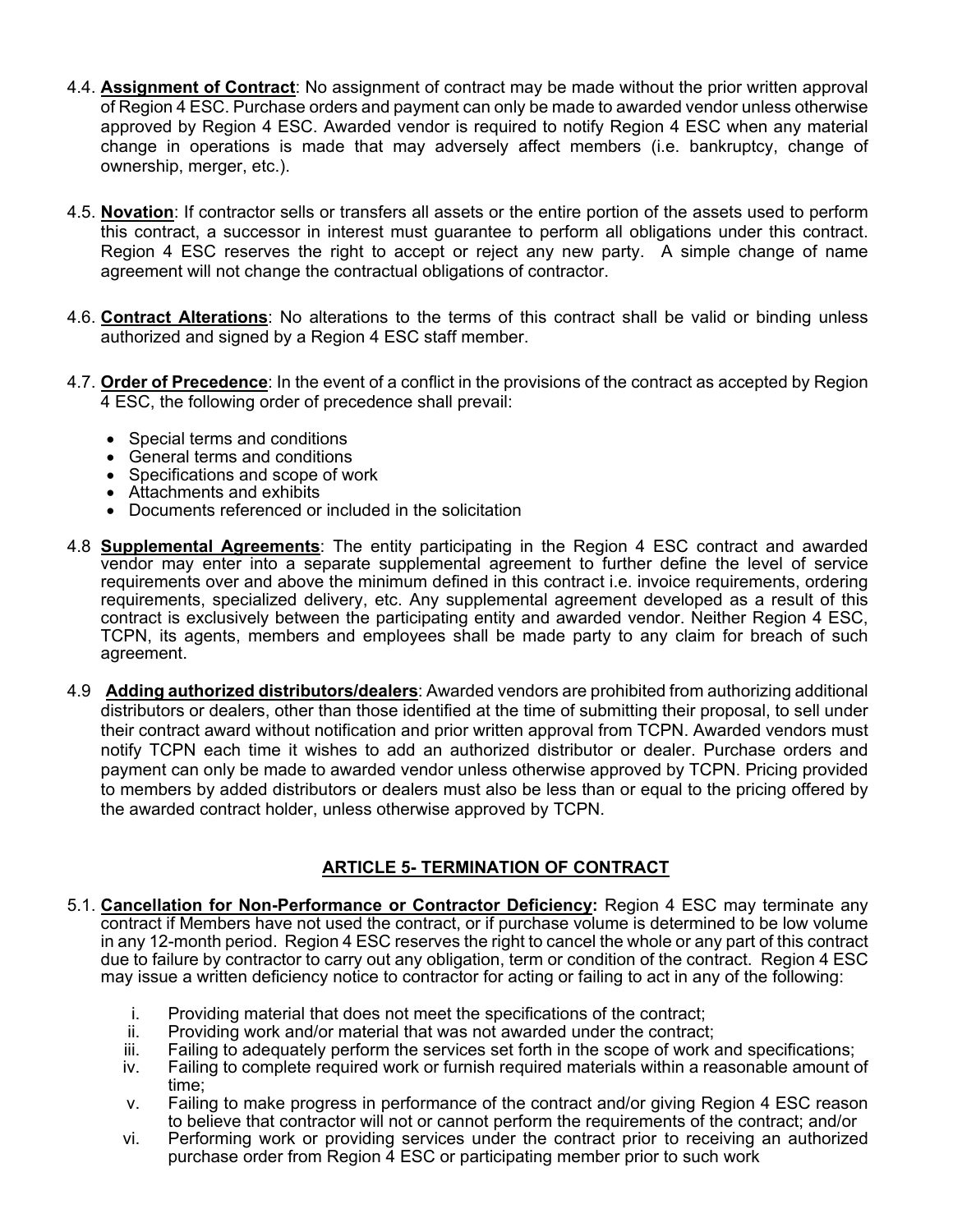Upon receipt of a written deficiency notice, contractor shall have ten (10) days to provide a satisfactory response to Region 4 ESC. Failure to adequately address all issues of concern may result in contract cancellation. Upon cancellation under this paragraph, all goods, materials, work, documents, data and reports prepared by contractor under the contract shall become the property of the Member on demand.

- 5.2 **Termination for Cause**: If, for any reason, the Vendor fails to fulfill its obligation in a timely manner, or if the vendor violates any of the covenants, agreements, or stipulations of this contract Region 4 ESC reserves the right to terminate the contract immediately and pursue all other applicable remedies afforded by law. Such termination shall be effective by delivery of notice, to the vendor, specifying the effective date of termination. In such event, all documents, data, studies, surveys, drawings, maps, models and reports prepared by vendor for this solicitation may become the property of the participating agency or entity. If such event does occur then vendor will be entitled to receive just and equitable compensation for the satisfactory work completed on such documents.
- 5.3 **Delivery/Service Failures**: Failure to deliver goods or services within the time specified, or within a reasonable time period as interpreted by the purchasing agent or failure to make replacements or corrections of rejected articles/services when so requested shall constitute grounds for the contract to be terminated. In the event that the participating agency or entity must purchase in an open market, contractor agrees to reimburse the participating agency or entity, within a reasonable time period, for all expenses incurred.
- 5.4 **Force Majeure**: If by reason of Force Majeure, either party hereto shall be rendered unable wholly or in part to carry out its obligations under this Agreement then such party shall give notice and full particulars of Force Majeure in writing to the other party within a reasonable time after occurrence of the event or cause relied upon, and the obligation of the party giving such notice, so far as it is affected by such Force Majeure, shall be suspended during the continuance of the inability then claimed, except as hereinafter provided, but for no longer period, and such party shall endeavor to remove or overcome such inability with all reasonable dispatch.

The term Force Majeure as employed herein, shall mean acts of God, strikes, lockouts, or other industrial disturbances, act of public enemy, orders of any kind of government of the United States or the State of Texas or any civil or military authority; insurrections; riots; epidemics; landslides; lighting; earthquake; fires; hurricanes; storms; floods; washouts; droughts; arrests; restraint of government and people; civil disturbances; explosions, breakage or accidents to machinery, pipelines or canals, or other causes not reasonably within the control of the party claiming such inability. It is understood and agreed that the settlement of strikes and lockouts shall be entirely within the discretion of the party having the difficulty, and that the above requirement that any Force Majeure shall be remedied with all reasonable dispatch shall not require the settlement of strikes and lockouts by acceding to the demands of the opposing party or parties when such settlement is unfavorable in the judgment of the party having the difficulty.

5.5 **Standard Cancellation**: Region 4 ESC may cancel this contract in whole or in part by providing written notice. The cancellation will take effect 30 business days after the other party receives the notice of cancellation. After the 30th business day all work will cease following completion of final purchase order. Vendor may be requested to provide additional items not already on contract at any time.

### **ARTICLE 6- LICENSES**

6.1 **Duty to keep current license:** Vendor shall maintain in current status all federal, state and local licenses, bonds and permits required for the operation of the business conducted by vendor. Vendor shall remain fully informed of and in compliance with all ordinances and regulations pertaining to the lawful provision of services under the contract. Region 4 ESC reserves the right to stop work and/or cancel the contract of any vendor whose license(s) expire, lapse, are suspended or terminated.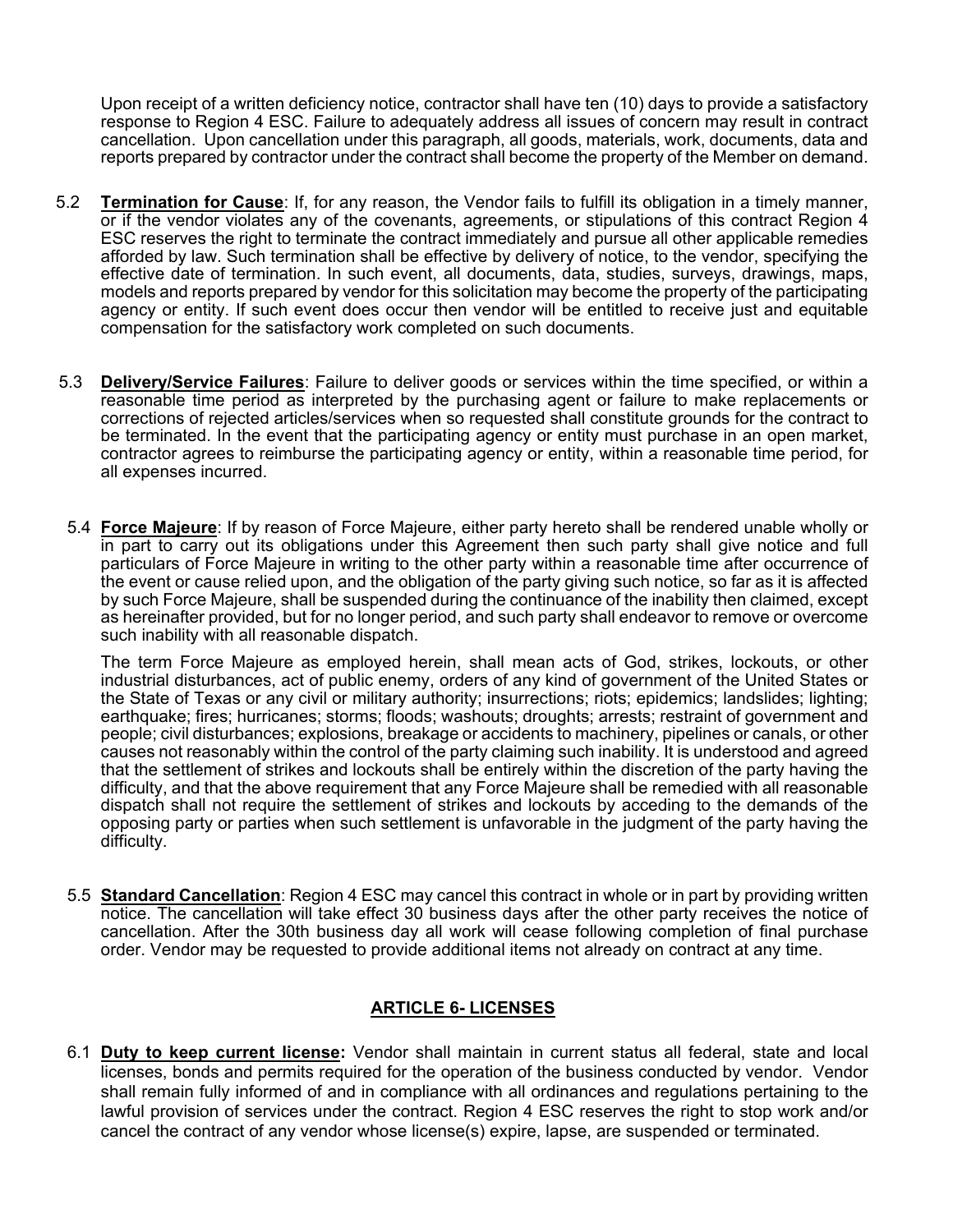6.2 **Survival Clause:** All applicable software license agreements, warranties or service agreements that were entered into between Vendor and Customer under the terms and conditions of the Contract shall survive the expiration or termination of the Contract. All Purchase Orders issued and accepted by Order Fulfiller shall survive expiration or termination of the Contract.

## **ARTICLE 7- DELIVERY PROVISIONS**

- 7.1 **Delivery**: Vendor shall deliver said materials purchased on this contract to the Member issuing a Purchase Order. Conforming product shall be shipped within 7 days of receipt of Purchase Order. If delivery is not or cannot be made within this time period the vendor must receive authorization from the purchasing agency for the delayed delivery. At this point the participating entity may cancel the order if estimated shipping time is not acceptable.
- 7.2 **Inspection & Acceptance**: If defective or incorrect material is delivered, purchasing agency may make the determination to return the material to the vendor at no cost to the purchasing agency. The vendor agrees to pay all shipping costs for the return shipment. Vendor shall be responsible for arranging the return of the defective or incorrect material.

## **ARTICLE 8- BILLING AND REPORTING**

- 8.1 **Payments**: The entity using the contract will make payments directly to the awarded vendor. Payment shall be made after satisfactory performance, in accordance with all provisions thereof, and upon receipt of a properly completed invoice.
- 8.2 **Invoices**: The awarded vendor shall submit invoices to the participating entity clearly stating *"Per TCPN Contract".* The shipment tracking number or pertinent information for verification shall be made available upon request.
- 8.3 **Tax Exempt Status**: Since this is a national contract, knowing the tax laws in each state is the sole responsibility of the vendor.
- 8.4 **Reporting**: The awarded vendor shall provide TCPN with an electronic accounting report, in a format prescribed by TCPN, on a monthly basis summarizing all contract Sales for the applicable month. Reports of Contract Sales for Region 4 ESC and member agencies in each calendar month shall be provided by awarded vendor to TCPN by the  $10<sup>th</sup>$  day of the following month. If there are no sales to report, Vendor is still required to communicate that information via email.

Failure to provide a monthly report of the administrative fees within the time and manner specified herein shall constitute a material breach of this contract and if not cured within thirty (30) days of written to Supplier shall be deemed a cause for termination of the contract at Region 4 ESC's sole discretion.

## **ARTICLE 9- PRICING**

9.1 **Best price guarantee**: The awarded vendor agrees to provide pricing to Region 4 ESC and its participating entities that are the lowest pricing available and the pricing shall remain so throughout the duration of the contract. Pricing offered to Federal government buying consortiums for goods and services is exempt from this requirement. The awarded vendor, however, agrees to lower the cost of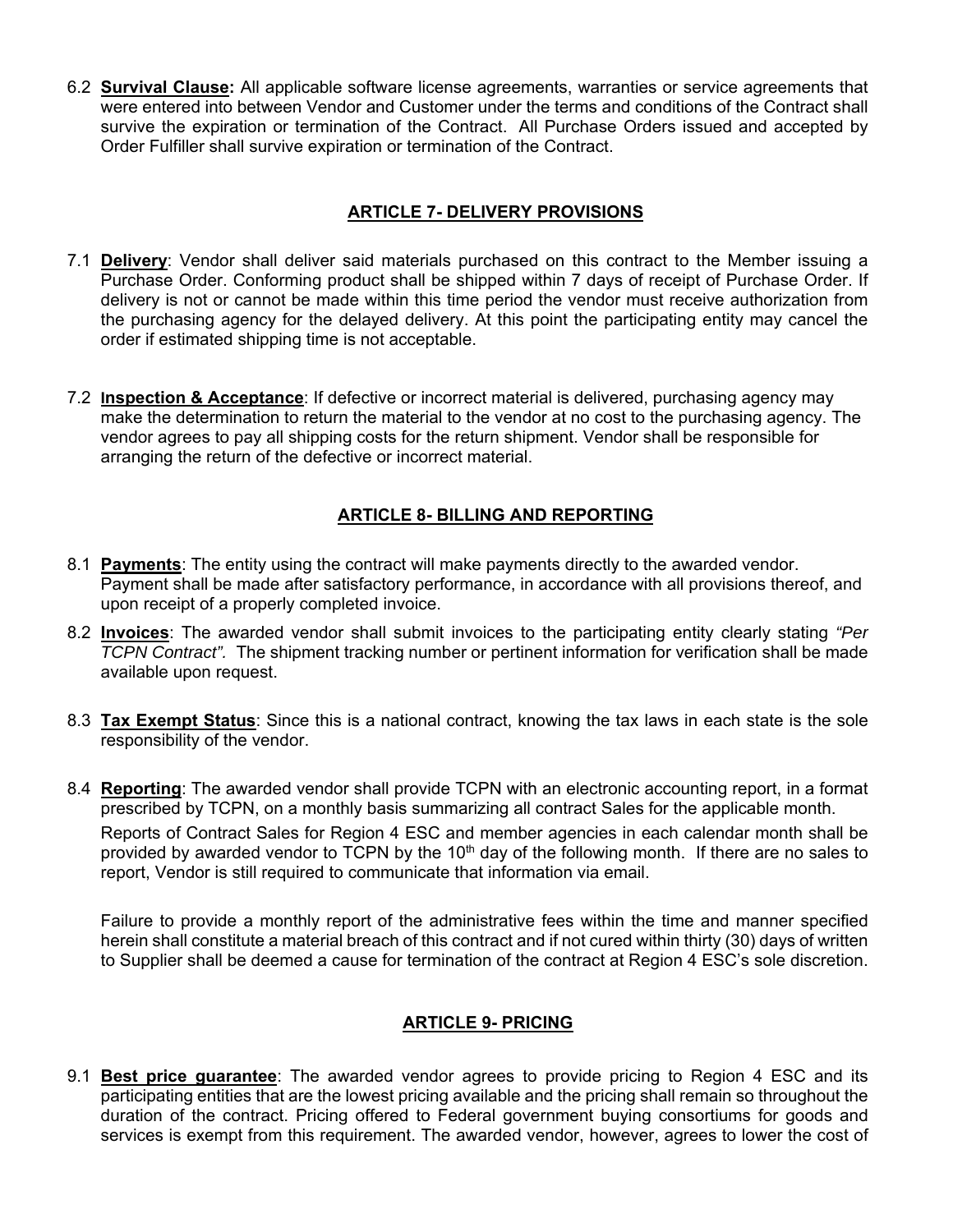any product purchased through TCPN following a reduction in the manufacturer or publisher's direct cost.

9.2 **Price increase**: Should it become necessary or proper during the term of this contract to make any change in design or any alterations that will increase expense Region 4 ESC must be notified immediately. Price increases must be approved by Region 4 ESC and no payment for additional materials or services, beyond the amount stipulated in the contract, shall be paid without prior approval. All price increases must be supported by manufacture documentation, or a formal cost justification letter.

Awarded vendor must honor previous prices for thirty (30) days after approval and written notification from Region 4 ESC if requested.

It is the awarded vendor's responsibility to keep all pricing up to date and on file with Region 4 ESC. All price changes must be provided to Region 4 ESC, using the same format as was accepted in the original contract.

- 9.3 **Additional Charges**: All deliveries shall be freight prepaid, F.O.B. destination and shall be included in all pricing offered unless otherwise clearly stated in writing.
- 9.4 **Price reduction and adjustment:** Price reduction may be offered at any time during contract and shall become effective upon notice of acceptance from Region 4 ESC. Special, time-limited reductions are permissible under the following conditions: 1) reduction is available to all Members equally; 2) reduction is for a specific time period, normally not less than thirty (30) days; 3) original price is not exceeded after the time-limit; and 4) Region 4 ESC has approved the new prices prior to any offer of the prices to a Member. Vendor shall offer Region 4 ESC any published price reduction during the contract period.
- 9.5 **Prevailing Wage**: It shall be the responsibility of the Vendor to comply, when applicable, with the prevailing wage legislation in effect in the jurisdiction of the purchaser (Region 4 ESC or its Members). It shall further be the responsibility of the Vendor to monitor the prevailing wage rates as established by the appropriate department of labor for any increase in rates during the term of this contract and adjust wage rates accordingly.
- 9.6 **Administrative Fees:** All pricing submitted to Region 4 ESC shall include the administrative fee to be remitted to TCPN by the awarded vendor.

The awarded vendor agrees to pay administrative fees monthly to TCPN in the amount of 3% of the total purchase amount paid to awarded vendor, less refunds, credits on returns, rebates and discounts, for the sale of products and/or services to Region 4 ESC and member agencies pursuant to the contract (as amended from time to time and including any renewal thereof) ("Contract Sales").

Administrative fee payments are to accompany the contract monthly sales report by the  $10<sup>th</sup>$  day of the following month, in the amount indicated on the report as being due. Administrative fee payments are to be paid by the awarded vendor via Automated Clearing House to a TCPN designated financial institution.

Failure to provide a monthly payment of the administrative fees within the time and manner specified herein shall constitute a material breach of the contract and if not cured within thirty (30) day of written notice to awarded vendor shall be deemed a cause for termination of the contract, at Region 4 ESC's sole discretion.

All administrative fees not paid when due shall bear interest at a rate equal to the lesser of 1  $\frac{1}{2}\%$  per month or the maximum rate permitted by law until paid in full.

#### **ARTICLE 10- PRICING AUDIT**

10.1 **Audit rights:** Vendor shall, at Vendor's sole expense, maintain appropriate due diligence of all purchases made by Region 4 ESC and any entity that utilizes this Agreement. TCPN and Region 4 ESC each reserve the right to audit the accounting for a period of three (3) years from the time such purchases are made. This audit right shall survive termination of this Agreement for a period of one (1)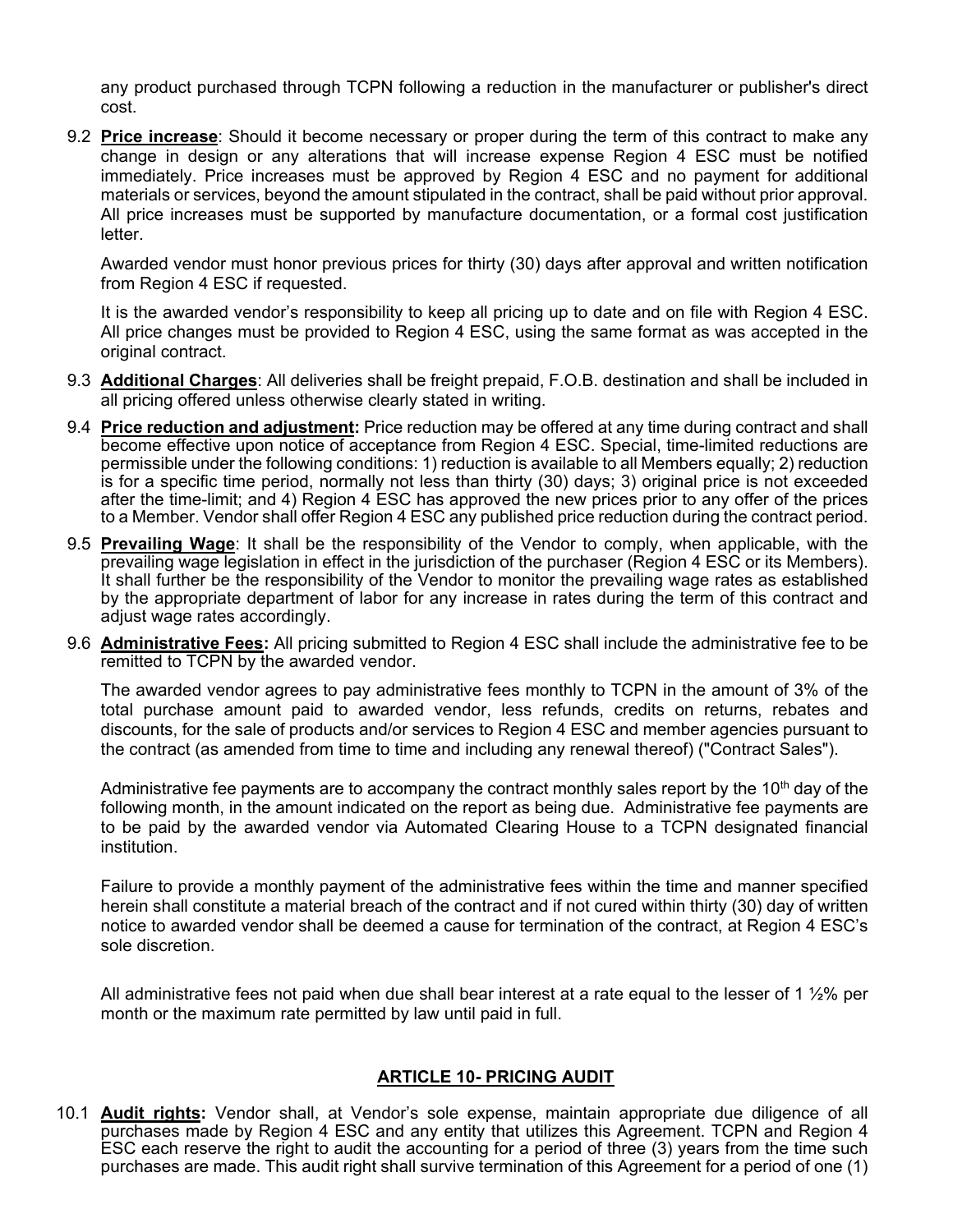year from the effective date of termination. In the State of New Jersey, this audit right shall survive termination of this Agreement for a period of five (5) years from the date of final payment. Such records shall be made available to the New Jersey Office of the State Comptroller upon request. Region 4 ESC shall have the authority to conduct random audits of Vendor's pricing that is offered to eligible entities at Region 4 ESC's sole cost and expense. Notwithstanding the foregoing, in the event that Region 4 ESC is made aware of any pricing being offered to eligible agencies that is materially inconsistent with the pricing under this agreement, Region 4 ESC shall have the ability to conduct an extensive audit of Vendor's pricing at Vendor's sole cost and expense. Region 4 ESC may conduct the audit internally or may engage a third-party auditing firm. In the event of an audit, the requested materials shall be provided in the format and at the location designated by Region 4 ESC or TCPN.

## **ARTICLE 11- OFFEROR PRODUCT LINE REQUIREMENTS**

- 11.1 **Current products**: Proposals shall be for materials and equipment in current production and marketed to the general public and education/government agencies at the time the proposal is submitted.
- 11.2 **Discontinued products**:If a product or model is discontinued by the manufacturer, vendor may substitute a new product or model if the replacement product meets or exceeds the specifications and performance of the discontinued model and if the discount is the same or greater than the discontinued model.
- 11.3 **New products/Services**: New products and/or services that meet the scope of work may be added to the contract. Pricing shall be equivalent to the percentage discount for other products. Vendor may replace or add product lines to an existing contract if the line is replacing or supplementing products on contract, is equal or superior to the original products offered, is discounted in a similar or to a greater degree, and if the products meet the requirements of the solicitation. No products and/or services may be added to avoid competitive procurement requirements. Region 4 ESC may require additions to be submitted with documentation from Members demonstrating an interest in, or a potential requirement for, the new product or service. Region 4 ESC may reject any additions without cause.
- 11.4 **Options**: Optional equipment for products under contract may be added to the contract at the time they become available under the following conditions: 1) the option is priced at a discount similar to other options; 2) the option is an enhancement to the unit that improves performance or reliability.
- 11.5 **Product line**: Offerors with a published catalog may submit the entire catalog. Region 4 ESC reserves the right to select products within the catalog for award without having to award all contents. Region 4 ESC may reject any addition of equipment options without cause.
- 11.6 **Warranty conditions**: All supplies, equipment and services shall include manufacturer's minimum standard warranty and one (1) year labor warranty unless otherwise agreed to in writing.
- 11.7 **Buy American requirement:** (for New Jersey and all other applicable States) Vendors may only use unmanufactured construction material mined or produced in the United States, as required by the Buy American Act. Where trade agreements apply, to the extent permitted by applicable law, then unmanufactured construction material mined or produced in a designated country may also be used. Vendors are required to check state specific requirements to ensure compliance with this requirement.

### **ARTICLE 12- SITE REQUIREMENTS**

- 12.1 **Cleanup**: Vendor shall clean up and remove all debris and rubbish resulting from their work as required or directed by Member. Upon completion of the work, the premises shall be left in good repair and an orderly, neat, clean and unobstructed condition.
- 12.2 **Preparation**: Vendor shall not begin a project for which Member has not prepared the site, unless vendor does the preparation work at no cost, or until Member includes the cost of site preparation in a purchase order. Site preparation includes, but is not limited to: moving furniture, installing wiring for networks or power, and similar pre-installation requirements.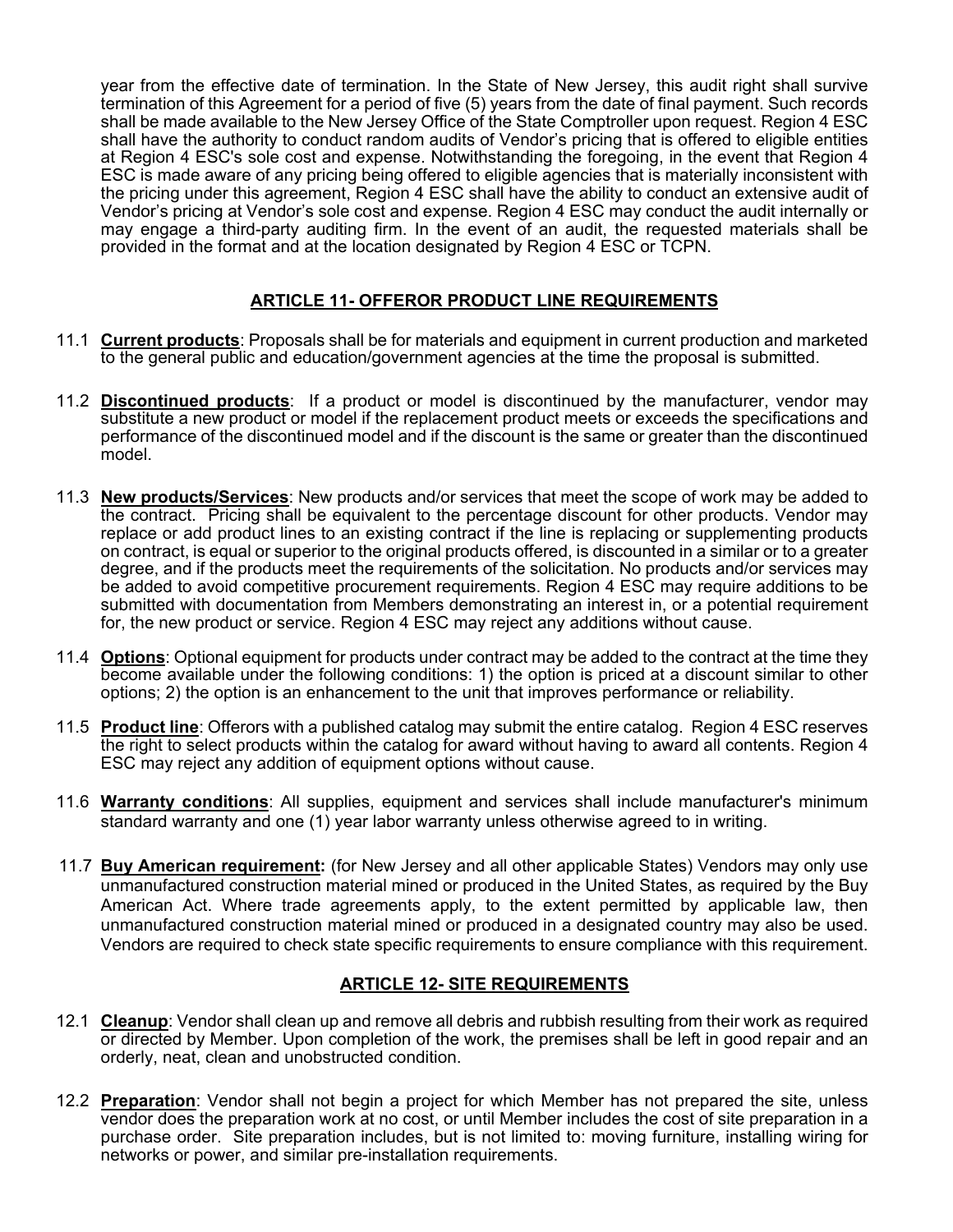- 12.3 **Registered sex offender restrictions**:For work to be performed at schools, vendor agrees that no employee or employee of a subcontractor who has been adjudicated to be a registered sex offender will perform work at any time when students are or are reasonably expected to be present. Vendor agrees that a violation of this condition shall be considered a material breach and may result in the cancellation of the purchase order at the Member's discretion. Vendor must identify any additional costs associated with compliance of this term. If no costs are specified, compliance with this term will be provided at no additional charge.
- 12.4 **Safety measures**: Vendor shall take all reasonable precautions for the safety of employees on the worksite, and shall erect and properly maintain all necessary safeguards for protection of workers and the public. Vendor shall post warning signs against all hazards created by its operation and work in progress. Proper precautions shall be taken pursuant to state law and standard practices to protect workers, general public and existing structures from injury or damage.
- 12.5 **Smoking**: Persons working under the contract shall adhere to local smoking policies. Smoking will only be permitted in posted areas or off premises.
- 12.6 **Stored materials**: Upon prior written agreement between the vendor and Member, payment may be made for materials not incorporated in the work but delivered and suitably stored at the site or some other location, for installation at a later date. An inventory of the stored materials must be provided to Member prior to payment. Such materials must be stored and protected in a secure location, and be insured for their full value by the vendor against loss and damage. Vendor agrees to provide proof of coverage and/or addition of Member as an additional insured upon Member's request. Additionally, if stored offsite, the materials must also be clearly identified as property of buying Member and be separated from other materials. Member must be allowed reasonable opportunity to inspect and take inventory of stored materials, on or offsite, as necessary.

Until final acceptance by the Member, it shall be the Vendor's responsibility to protect all materials and equipment. The Vendor warrants and guarantees that title for all work, materials and equipment shall pass to the Member upon final acceptance.

### **ARTICLE 13- MISCELLANEOUS**

13.1 **Funding Out Clause**: Any/all contracts exceeding one (1) year shall include a standard "funding out" clause. A contract for the acquisition, including lease, of real or personal property is a commitment of the entity's current revenue only, provided the contract contains either or both of the following provisions:

"Retains to the entity the continuing right to terminate the contract at the expiration of each budget period during the term of the contract and is conditioned on a best efforts attempt by the entity to obtain appropriate funds for payment of the contract."

13.2 **Disclosures**: Offeror affirms that he/she has not given, offered to give, nor intends to give at any time hereafter any economic opportunity, future employment, gift, loan, gratuity, special discount, trip, favor or service to a public servant in connection with this contract.

Include a complete description of any and all relationships that might be considered a conflict of interest in doing business with participants in TCPN.

The Offeror affirms that, to the best of his/her knowledge, the offer has been arrived at independently, and is submitted without collusion with anyone to obtain information or gain any favoritism that would in any way limit competition or give an unfair advantage over other vendors in the award of this contract.

13.3 **Indemnity**: The awarded vendor shall protect, indemnify, and hold harmless both Region 4 ESC and TCPN and its participants, administrators, employees and agents against all claims, damages, losses and expenses arising out of or resulting from the actions of the vendor, vendor employees or vendor subcontractors in the preparation of the solicitation and the later execution of the contract, including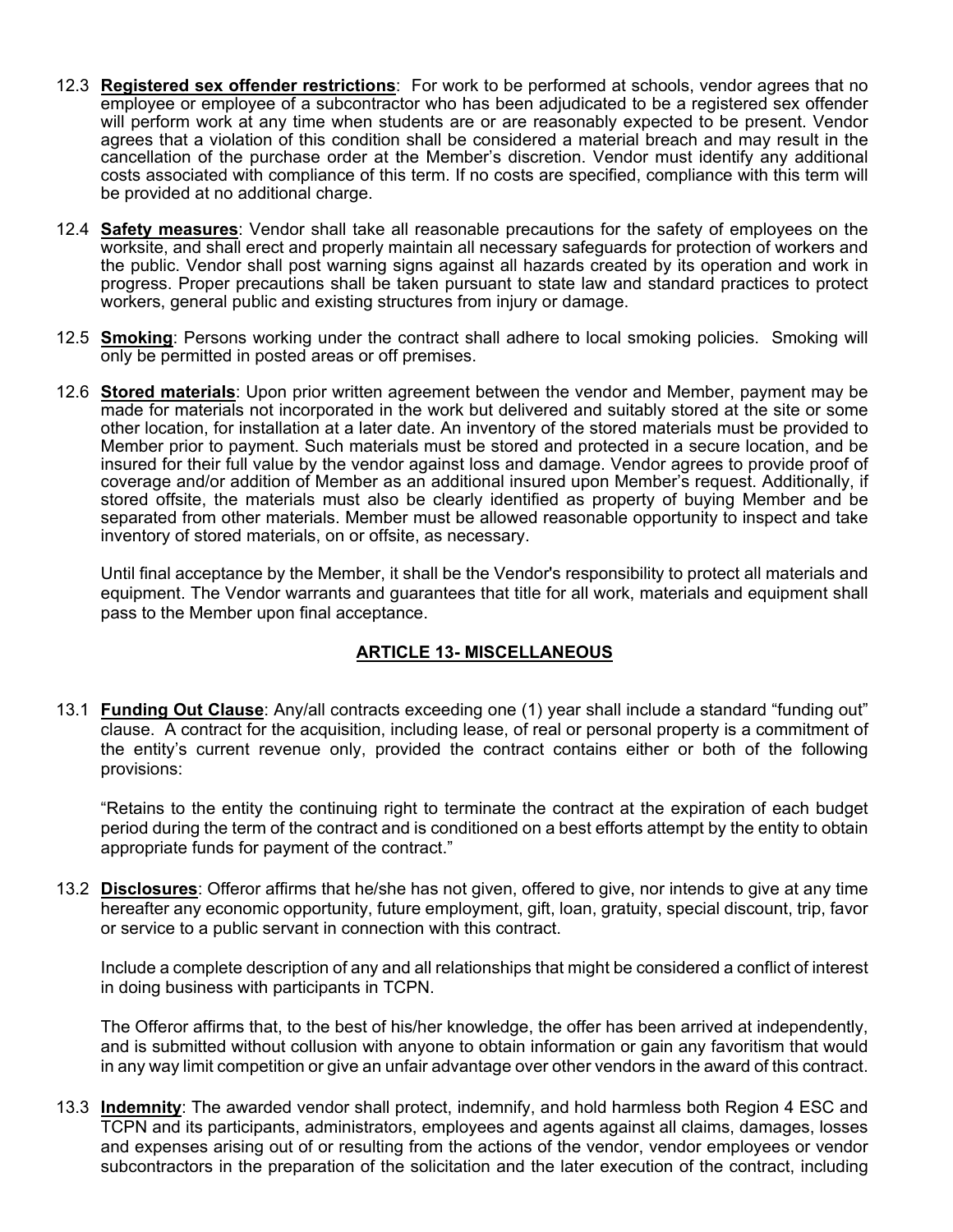any supplemental agreements with members. Any litigation involving either Region 4 ESC or TCPN, its administrators and employees and agents will be in Harris County, Texas. Any litigation involving TCPN members shall be in the jurisdiction of the participating agency.

- 13.4 **Franchise Tax**: The Offeror hereby certifies that he/she is not currently delinquent in the payment of any franchise taxes.
- 13.5 **Marketing**: Awarded vendor agrees to allow Region 4 ESC/TCPN to use their name and logo within website, marketing materials and advertisement. Any use of TCPN name and logo or any form of publicity, inclusive of press releases, regarding this contract by awarded vendor must have prior approval from TCPN.
- 13.6 **Certificates of Insurance**: Certificates of insurance shall be delivered to the Region 4 ESC participant prior to commencement of work. The insurance company shall be licensed in the applicable state in which work is being conducted. The awarded vendor shall give the participating entity a minimum of ten (10) days' notice prior to any modifications or cancellation of policies. The awarded vendor shall require all subcontractors performing any work to maintain coverage as specified.
- 13.7 **Legal Obligations**: It is the Offeror's responsibility to be aware of and comply with all local, state, and federal laws governing the sale of products/services identified in this RFP and any awarded contract and shall comply with all while fulfilling the RFP. Applicable laws and regulation must be followed even if not specifically identified herein.
- 13.8 **Open Records Policy**: Because Region 4 ESC contracts are awarded by a governmental entity, responses submitted are subject to release as public information after contracts are executed. If a vendor believes that its response, or parts of its response, may be exempted from disclosure, the vendor must specify page-by-page and line-by-line the parts of the response, which it believes, are exempt. In addition, the Offeror must specify which exception(s) are applicable and provide detailed reasons to substantiate the exception(s). Offeror must provide this information on the "Acknowledgement and Acceptance of Region 4 ESC's Open Records Policy" form found at the beginning of this solicitation. Any information that is unmarked will be considered public information and released, if requested under the Public Information Act.

The determination of whether information is confidential and not subject to disclosure is the duty of the Office of Attorney General (OAG). Region 4 ESC must provide the OAG sufficient information to render an opinion and therefore, vague and general claims to confidentiality by the Offeror are not acceptable. Region 4 ESC must comply with the opinions of the OAG. Region 4 ESC assumes no responsibility for asserting legal arguments on behalf of any vendor. Offeror is advised to consult with their legal counsel concerning disclosure issues resulting from this procurement process and to take precautions to safeguard trade secrets and other proprietary information.

After completion of award, these documents will be available for public inspection.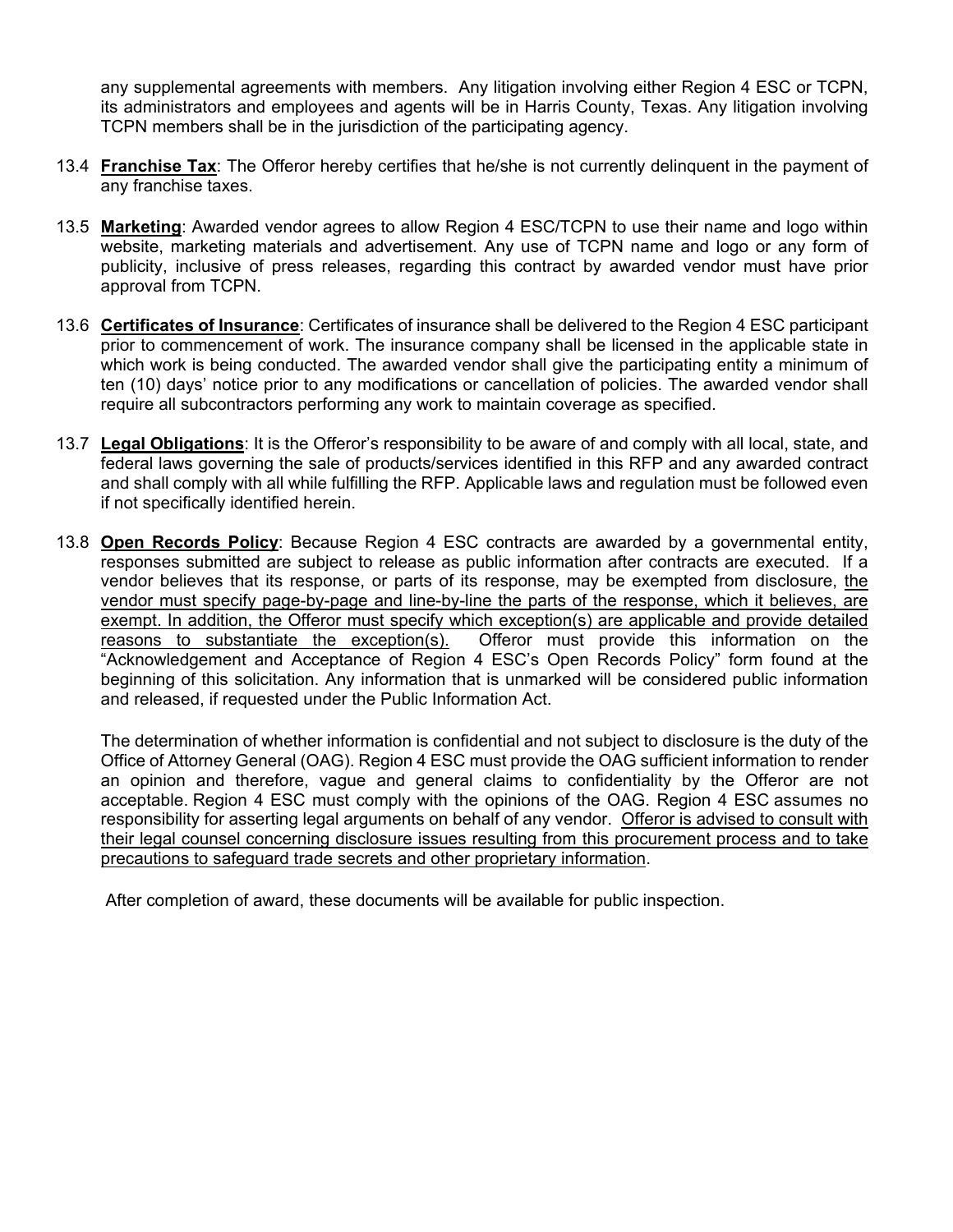## **VENDOR CONTRACT SIGNATURE FORM**

The undersigned hereby proposes and agrees to furnish goods and/or services in strict compliance with the terms, specifications and conditions at the prices proposed within response unless noted in writing. The undersigned further certifies that he/she is an officer of the company and has authority to negotiate and bind the company named below and has not prepared this proposal in collusion with any other Offeror and that the contents of this proposal as to prices, terms or conditions of said proposal have not been communicated by the undersigned nor by any employee or agent to any person engaged in this type of business prior to the official opening of this proposal.

Prices are guaranteed: **120 days**

| Company name                                                                                                                                                                                                                                                                                                             |                                                                                                                        |      |  |
|--------------------------------------------------------------------------------------------------------------------------------------------------------------------------------------------------------------------------------------------------------------------------------------------------------------------------|------------------------------------------------------------------------------------------------------------------------|------|--|
| <b>Address</b>                                                                                                                                                                                                                                                                                                           |                                                                                                                        |      |  |
| City/State/Zip                                                                                                                                                                                                                                                                                                           | <u> 1989 - Johann Stoff, deutscher Stoffen und der Stoffen und der Stoffen und der Stoffen und der Stoffen und der</u> |      |  |
|                                                                                                                                                                                                                                                                                                                          |                                                                                                                        |      |  |
|                                                                                                                                                                                                                                                                                                                          |                                                                                                                        |      |  |
| Email address                                                                                                                                                                                                                                                                                                            | <u> 1980 - Andrea Andrew Maria (h. 1980).</u>                                                                          |      |  |
| Printed name                                                                                                                                                                                                                                                                                                             | <u> 1989 - Johann John Stein, markin fizik eta idazlear (</u>                                                          |      |  |
|                                                                                                                                                                                                                                                                                                                          |                                                                                                                        |      |  |
| Authorized signature                                                                                                                                                                                                                                                                                                     |                                                                                                                        |      |  |
| <b>Accepted by The Cooperative Purchasing Network:</b>                                                                                                                                                                                                                                                                   |                                                                                                                        |      |  |
|                                                                                                                                                                                                                                                                                                                          |                                                                                                                        |      |  |
| Unless otherwise stated, all contracts are for a period of three (3) years with an option to renew annually<br>for an additional two (2) years if agreed to by Region 4 ESC and the awarded vendor. Awarded vendor<br>shall honor all administrative fees for any sales made based on a contract whether renewed or not. |                                                                                                                        |      |  |
| Region 4 ESC Authorized Board Member                                                                                                                                                                                                                                                                                     |                                                                                                                        | Date |  |
| <b>Print Name</b>                                                                                                                                                                                                                                                                                                        |                                                                                                                        |      |  |
| Region 4 ESC Authorized Board Member                                                                                                                                                                                                                                                                                     |                                                                                                                        | Date |  |
| <b>Print Name</b>                                                                                                                                                                                                                                                                                                        |                                                                                                                        |      |  |

**TCPN Contract Number**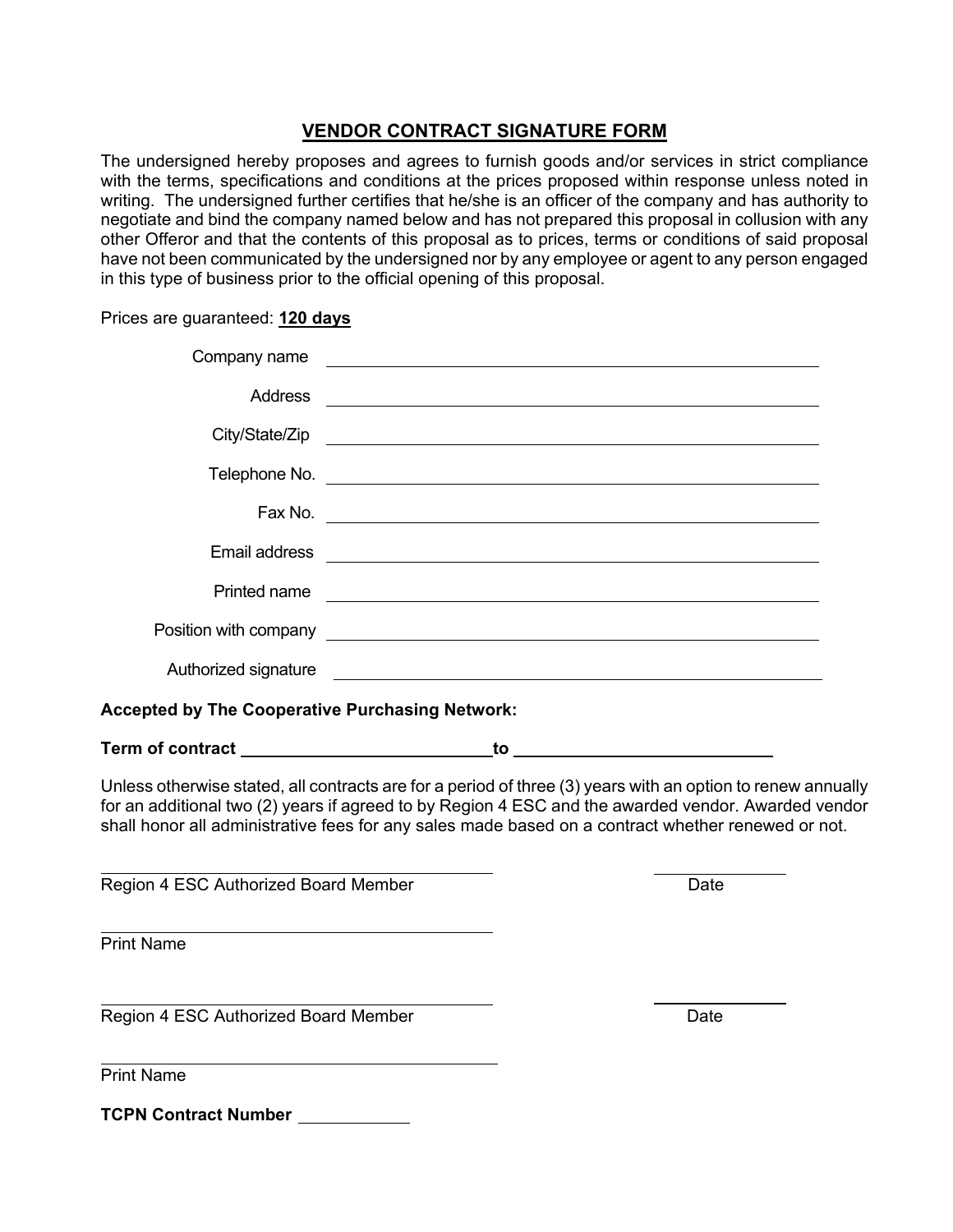# **Appendix B:**  *PRODUCT / SERVICES SPECIFICATIONS*

TCPN has identified the following Specifications as critical to a company's ability to provide clients with Modular Aluminum Walkways. To be considered for evaluation, companies must provide relevant responses to all these sections.

## **Availability and Quality of Resources**

Describe the various resources from your company that will be made available, to assist the districts in the execution of their mission. Indicate the availability of each resource, e.g., fulltime, part-time, or as required.

## **Training Capabilities**

Training of staff in the use of and maintenance of the modular aluminum walkways is critical. An understanding of your capabilities in training staff both through skills transfer and classroom models is desired. Include (if appropriate) a description of the training materials or training manual that would be produced and provided to TCPN and other districts for future use in a "train the trainer" model. Also, describe your approach for class composition, class size, training location, instructors, scheduling, registration, etc. for a sample class.

## **Project Management Skills**

TCPN requires a project management function as part of the services delivered by the vendor. Service providers must describe their competencies to manage and coordinate project activities, resources, and communications. Service providers must address their capabilities in areas to include but not limited to:

- 1. Project management methodologies and tools
- 2. Project planning and communications
- 3. Quality assurance procedures
- 4. Project management experience with large school districts (80,000+ full time students) and small school districts (less than 1,000 Full time students)
- 5. Project management experience installing new walkways and complying the various regulations and requirements
- 6. Quality Assurance programs during the manufacturing processes and construction/installation process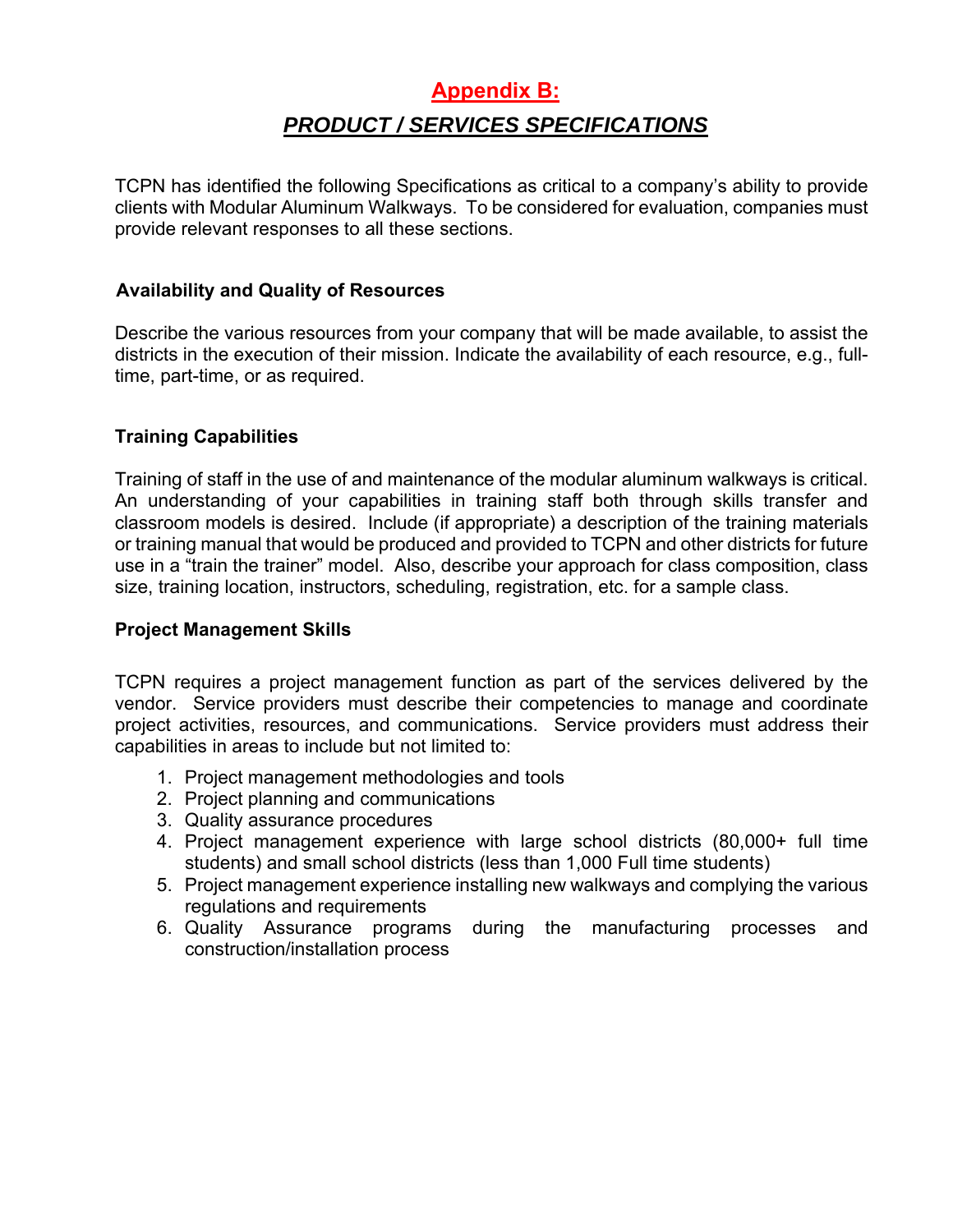## **INFRASTRUCTURE SOLUTIONS**

## **Aluminum Wheelchair ramps that meet ADA Guidelines**

- Wheel chair ramps provide ADA compliant access to portable classrooms, site built, and modular buildings
- Smooth, continuous handrails and a slip resistant walking surface on our aluminum ramps for safe and easy access
- Each wheel chair ramp should be made of non-corrosive and non-combustible materials for safe access
- Handicap ramps should be maintenance free and should be fabricated from durable aluminum for exceptional value over a long life cycle
- Handicapped ramps of adjustable heights and slopes for versatility in permanent or re-locatable installations
- No field welding required (preferred) on ADA ramps for fast and easy installation
- A Modular design that is re-locatable and reconfigurable for the best value in a handicapped ramp system
- Minimal assembly resulting in fast installation
- Minimum of a five-year warranty
- Meet ADA quidelines

A universal ramp system that provides ADA access to portable and modular buildings is necessary. Its modular aluminum components make it easy for you to relocate and reconfigure the aluminum wheel chair ramp according to your need. The Universal Ramp System is reusable due to its ease of mobility and long life cycle. The Universal Ramp System, along with its counterpart the Universal Stair, can provide you with safe and low maintenance accessibility solutions

## **Universal Stairs**

- Aluminum stairs that provide ADA and code compliant access to portable classrooms, site built, and modular buildings
- Stairs and railings that offer smooth, continuous handrails for ease of use
- Industrial stairs that are non-corrosive and made from non-combustible materials for safe access
- Aluminum stairs that are maintenance free and made from durable aluminum for exceptional value over a long life cycle
- Adjustable stairs for versatility in permanent or re-locatable installations
- No field welding is required (is preferred) for fast and easy installation of aluminum stairs
- A modular design is re-locatable and reconfigurable for the best value in a stair system
- Minimal assembly for fast installation
- Minimum of a five-year warranty

Universal Stairs should be constructed of aluminum fabrication and meet a wide range of codes. These are perfect for portable building access and can be used for your long or short term applications. It should be modular nature making it applicable to a wide range of possibilities, and also easily reusable.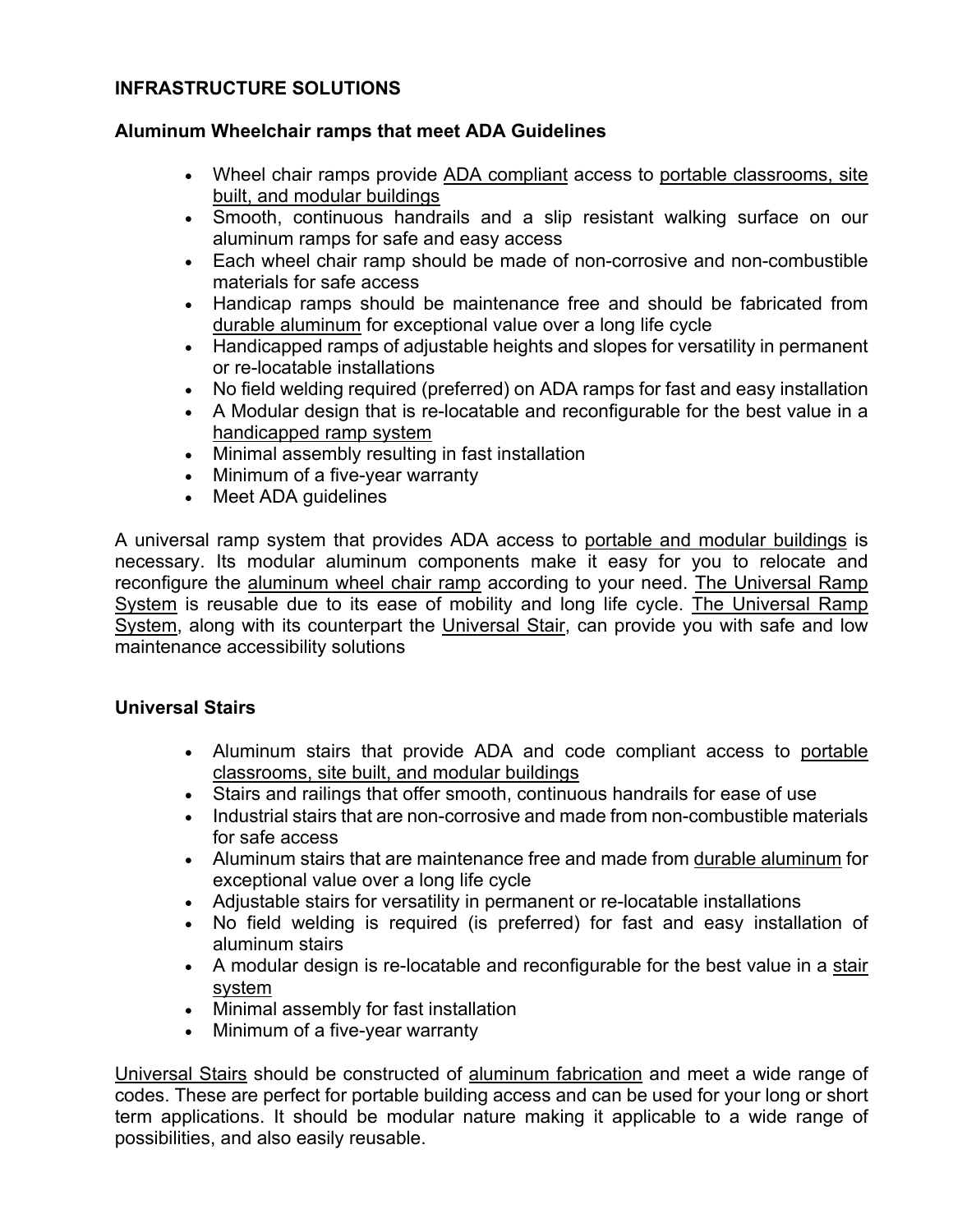## **Pedestrian Bridges and Golf Course Bridges**

- Bridges and walkways for golf courses, parks and recreation, trails, wetlands, marine, campus facilities and public works applications
- Bridges that offer a choice of handrail designs and various decking materials
- Bridges that meets state and federal codes with custom designed load requirements
- Bridges that are non-corrosive and non-combustible materials for safe access
- Bridges that are maintenance free & durable preferably of aluminum fabrication for exceptional value over a long life cycle
- Bridges that are environmentally friendly works well in both fresh and salt-water environments
- Bridges made of lightweight material reduces need for heavy equipment during installation
- Bridges with various enclosure and cover options available
- Bridges that can be custom designed to fit an application
- Minimum of a five-year warranty

Aluminum Bridges that serve as low maintenance crossways for traffic ranging from horses and pedestrians to golf carts. The bridges should be environmentally friendly and meet state and federal codes.

## **Stairs that meet OSHA guidelines and requirements**

- Landings and stairs designed for 100psf live load and a concentrated load of 300lbs will meet OSHA regulations
- Aluminum stairs that provide OSHA compliant access to modular buildings, construction trailers, and temporary offices
- Aluminum stairs that achieve OSHA compliance with stairs and railings that are both non-corrosive and non-combustible
- Aluminum stairs that are industrial, maintenance-free, and made of durable aluminum
- Aluminum stairs that come with minimal parts with slip-in rails and legs for easy installation
- Aluminum Stairs that are strong and stable slip-resistant and self-draining deck
- Aluminum Stairs that are lighter in weight than comparable stair systems
- Aluminum Stairs that assembles in approximately ten minutes
- Minimum of a one-year warranty on our OSHA-ready safety products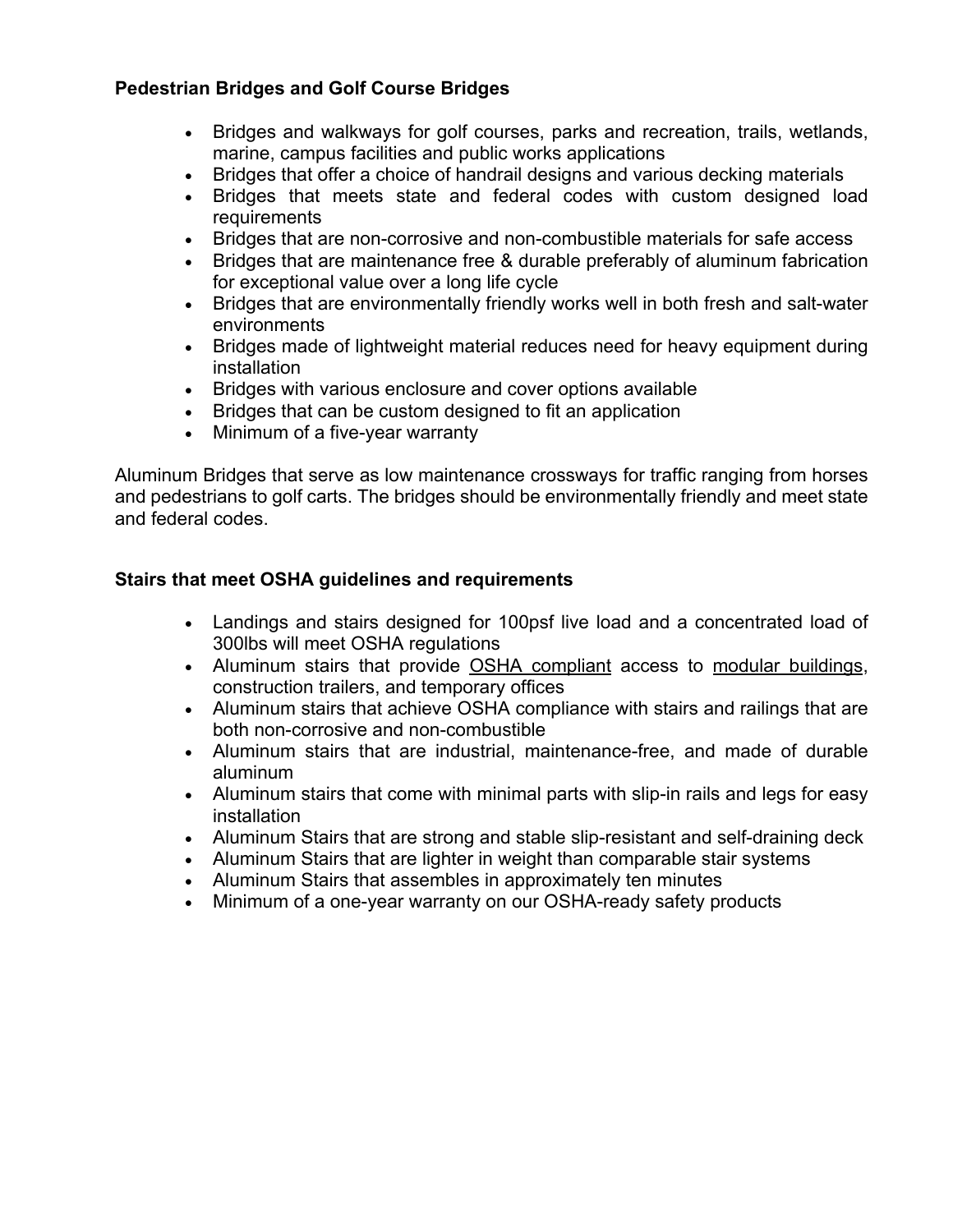## **General Code Compliant Stairs**

- General Code Compliant Stairs that provide access to portable classrooms, site built, and modular buildings
- General Code Compliant Stairs should be non-corrosive and non-combustible maintenance free durable aluminum fabrication
- General Code Compliant Stairs should have minimal parts with slip in rails and legs for easy installation
- General Code Compliant Stairs should have strong and stable slip resistant and self-draining deck
- General Code Compliant Stairs should require minimal assembly resulting in fast installation
- General Code Compliant Stairs should be lighter in weight than comparable systems
- General Code Compliant Stairs should come with a minimum of a one-year warranty
- General Code Compliant Stairs should provide a landing and stairs designed for 100psf live load and a concentrated load of 300 lbs

## **Docks and Gangways that meet ADA Guidelines**

- These products provide code and ADA compliant access to public and private waterways via aluminum boat docks and ramps
- The pedestrian bridges and aluminum docks should be non-corrosive and made from non-combustible materials for safe access
- The pedestrian bridges should be ADA complaint and feature smooth, continuous handrails and extruded non-skid walking surface for ease of use
- Should come with a minimum of a five-year warranty

## **Docks and Gangways that meet ADA Guidelines**

- These products provide code and ADA compliant access to public and private waterways via aluminum boat docks and ramps
- The pedestrian bridges and aluminum docks should be non-corrosive and made from non-combustible materials for safe access
- The pedestrian bridges should be ADA complaint and feature smooth, continuous handrails and extruded non-skid walking surface for ease of use
- Should come with a minimum of a five-year warranty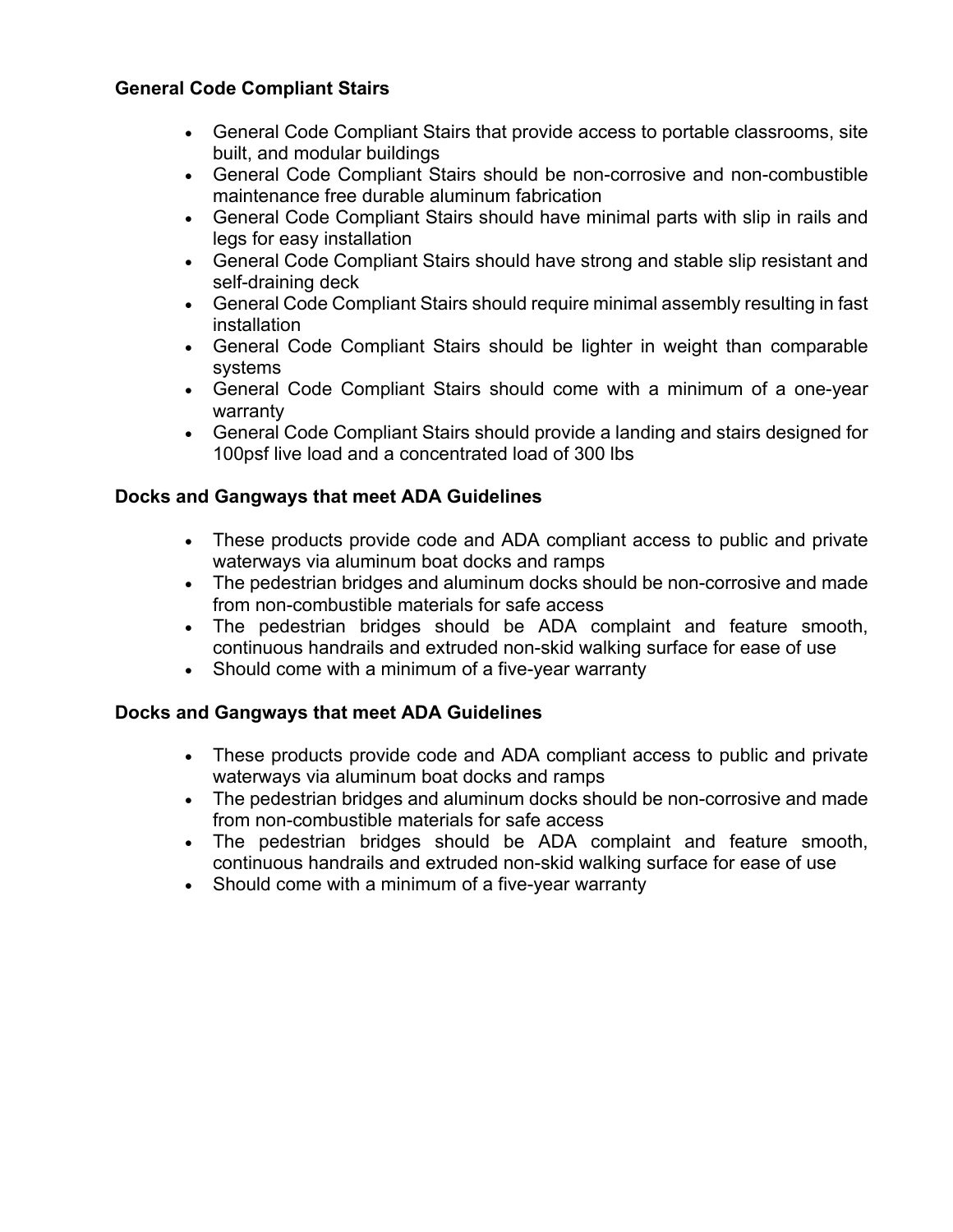# **Appendix C: PRICING**

### **Electronic Price Lists**

- Respondents must submit products, services, warranties, etc. in price list.
- Prices listed will be used to establish the extent of a manufacturer's product lines, services, warranties, etc. that are available from a particular offeror and the pricing per item.
- Services such as installation, delivery, tech support, training, and other services must be priced or listed as free in order to be offered on the contract. Unlisted services will not be accepted.
- Electronic price lists must contain the following: *(if applicable)*
	- Manufacturer part #
	- Vendor part  $#$  (if different from manufacturer part  $#$ )
	- Description
	- Manufacturers Suggested List Price and Net Price
	- Net price to Region 4 ESC (including freight)
- Media submitted for price list must include the respondents' company name, name of the solicitation, and date on a Flash Drive (i.e. Pin or Jump Drives).
- *Please submit price lists and/or catalogs in excel or delimited format only.*

#### **Not to Exceed Pricing**

- Region 4 ESC requests pricing be submitted as not to exceed for any participating entity.
- Unlike fixed pricing the awarded vendor can adjust submitted pricing lower if needed but, cannot exceed original pricing submitted for solicitation.
- Vendor must allow for lower pricing to be available for similar product and service purchases.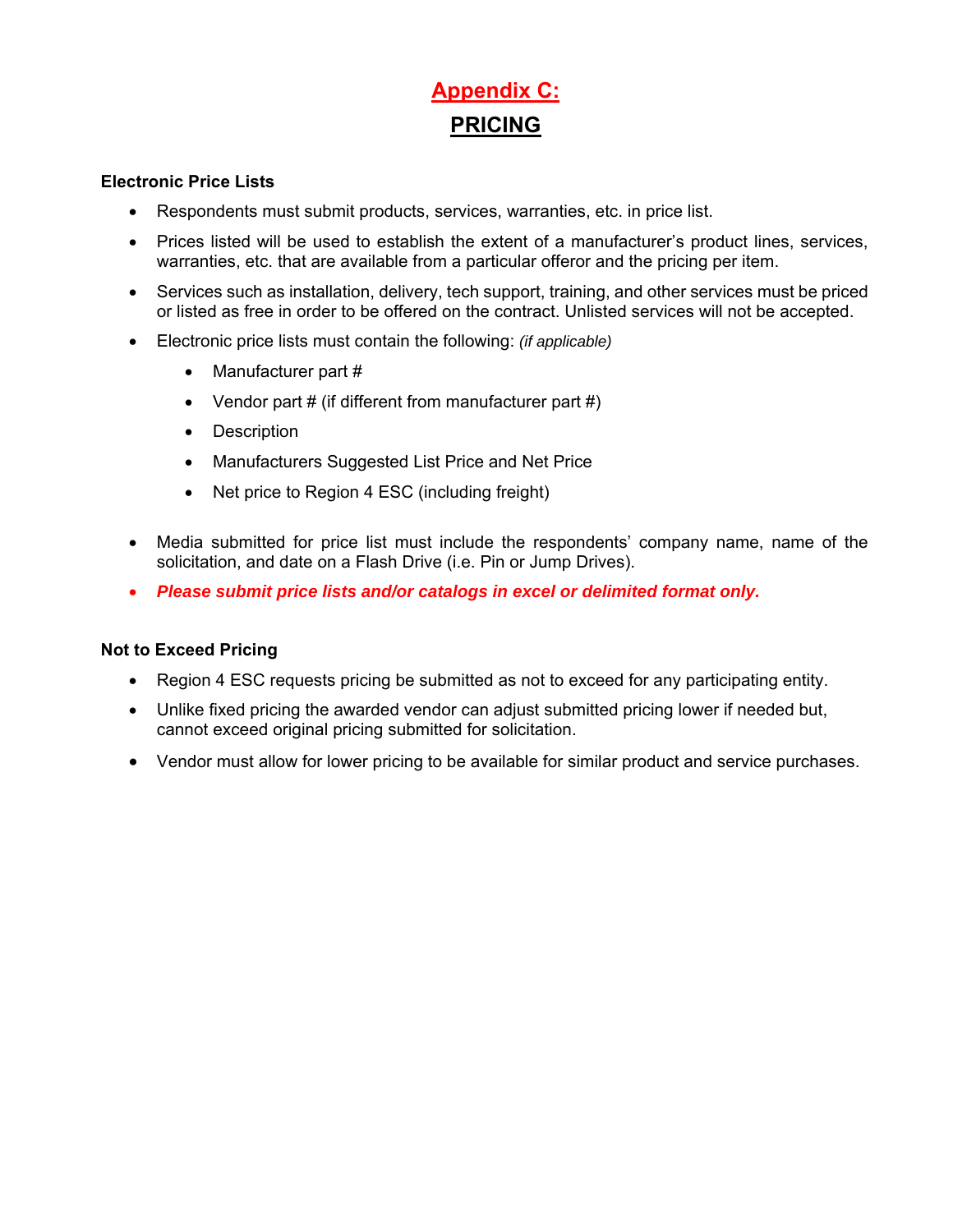# **Appendix D:**

## **GENERAL TERMS & CONDITIONS ACCEPTANCE FORM**

*Signature on Vendor Contract Signature form certifies complete acceptance of the General Terms and Conditions in this solicitation, except as noted below (additional pages may be attached, if necessary).* 

**Check one of the following responses to the General Terms and Conditions:** 

 $\Box$  We take no exceptions/deviations to the general terms and conditions

(*Note: If none are listed below, it is understood that no exceptions/deviations are taken.)*

 $\Box$  We take the following exceptions/deviations to the general terms and conditions. All exceptions/deviations must be clearly explained. Reference the corresponding general terms and conditions that you are taking exceptions/deviations to. Clearly state if you are adding additional terms and conditions to the general terms and conditions. Provide details on your exceptions/deviations below:

(*Note: Unacceptable exceptions shall remove your proposal from consideration for award. Region 4 ESC shall be the sole judge on the acceptance of exceptions/deviations and the decision shall be final.*)

| Section/Page | Term, Condition, or<br>Specification | Exception/Deviation | Region 4<br>Accepts |
|--------------|--------------------------------------|---------------------|---------------------|
|              |                                      |                     |                     |
|              |                                      |                     |                     |
|              |                                      |                     |                     |
|              |                                      |                     |                     |
|              |                                      |                     |                     |
|              |                                      |                     |                     |
|              |                                      |                     |                     |
|              |                                      |                     |                     |
|              |                                      |                     |                     |
|              |                                      |                     |                     |
|              |                                      |                     |                     |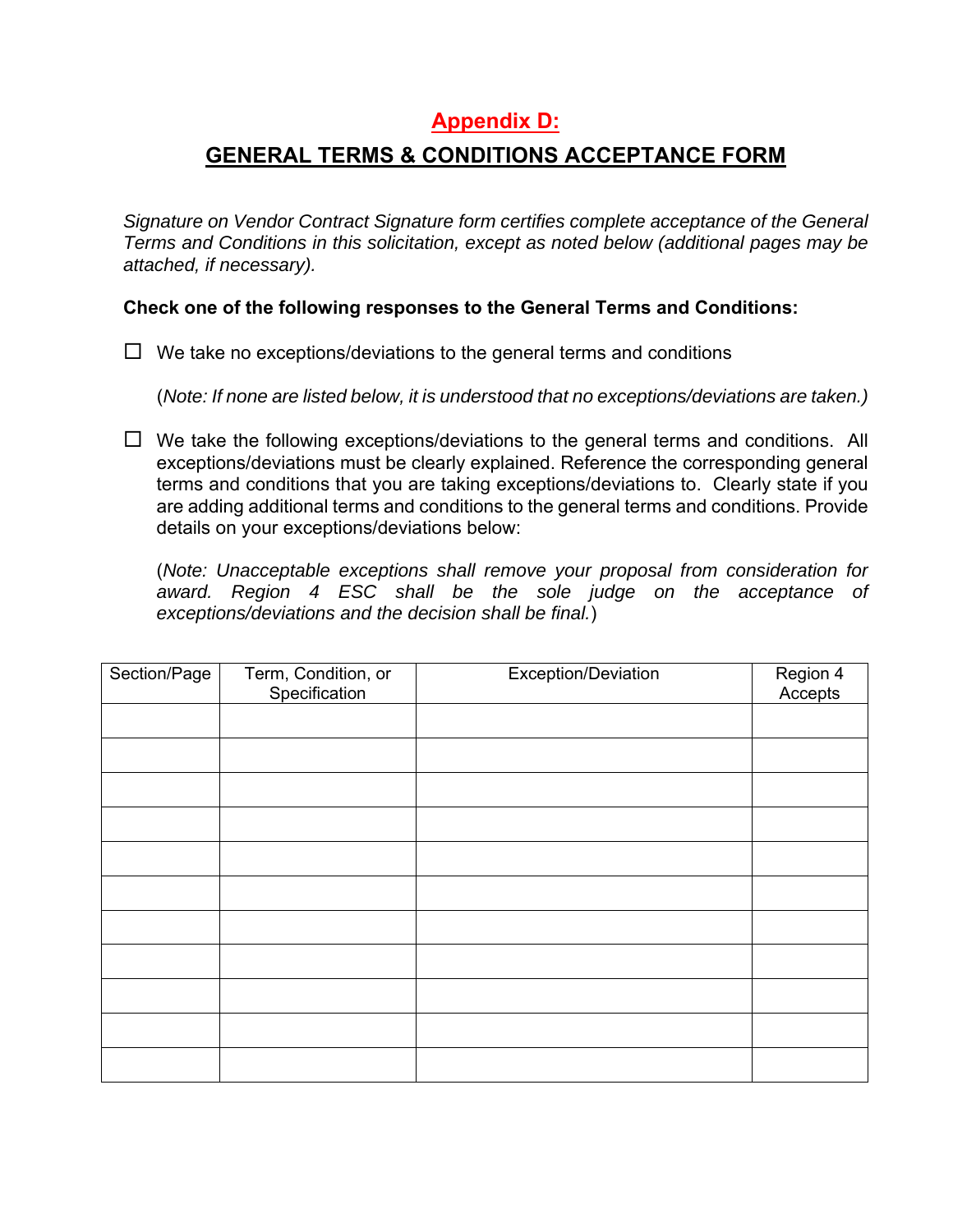



# **Vendor Contract Launch**

Vendors must commit to attending a contract launch meeting with a member of the Business Development Team should they be awarded a contract with Region 4 ESC through this RFP. Vendor contract launches are meant to establish a good relationship with awarded vendors and help to ensure compliance and effective administration over the life of the contract.

It is highly recommended that the individuals who will handle contract management, reporting and marketing are in attendance.

**If awarded,** please provide contact information for scheduling:

 $\_$ 

 $\_$ 

\_\_\_\_\_\_\_\_\_\_\_\_\_\_\_\_\_\_\_\_\_\_\_\_\_\_\_\_\_\_\_\_\_\_\_\_\_

 $\_$ 

Vendor

Point of Contact

**Title** 

Phone Number

Email Address

Signature: \_\_\_\_\_\_\_\_\_\_\_\_\_\_\_\_\_\_\_\_\_\_\_\_\_\_\_\_ Date: \_\_\_\_\_\_\_\_\_\_\_\_\_\_\_\_\_\_\_\_\_\_\_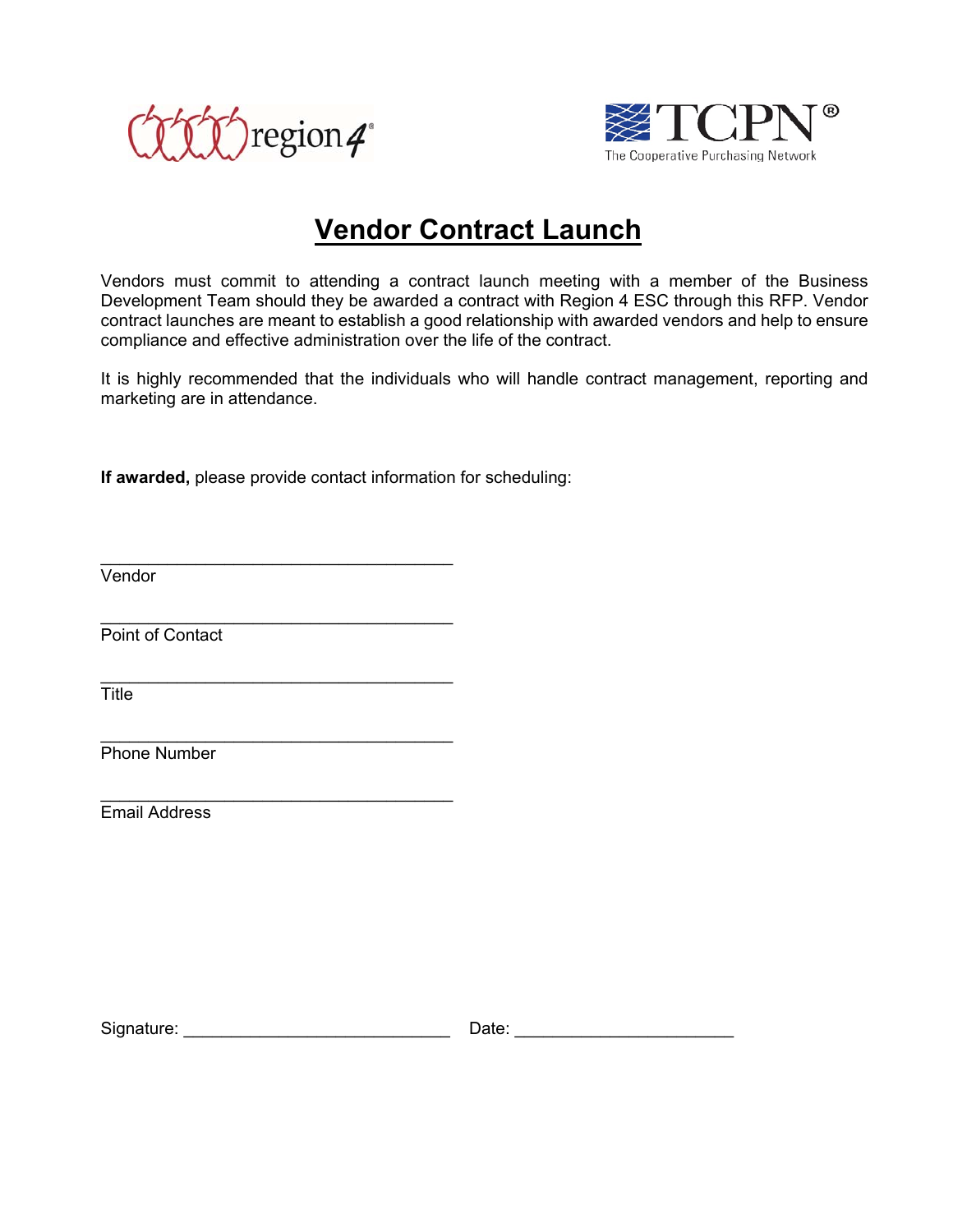# **Appendix E: QUESTIONNAIRE**

Please provide responses to the following questions that address your company's operations, organization, structure and processes for providing products and services.

#### 1. **States Covered**

Offeror must indicate any and all states where products and services can be offered. **Please indicate the price co-efficient for each state if it varies.** (If applicable)

**50 States & District of Columbia** (Selecting this box is equal to checking all boxes below)

| Alabama                                                                                | Montana              |
|----------------------------------------------------------------------------------------|----------------------|
| Alaska                                                                                 | Nebraska             |
| Arizona                                                                                | Nevada               |
| <b>Arkansas</b>                                                                        | <b>New Hampshire</b> |
| California                                                                             | New Jersey           |
| Colorado                                                                               | <b>New Mexico</b>    |
| Connecticut                                                                            | New York             |
| <b>Delaware</b>                                                                        | North Carolina       |
| District of Columbia                                                                   | North Dakota         |
| Florida                                                                                | Ohio                 |
| Georgia                                                                                | Oklahoma             |
| Hawaii                                                                                 | Oregon               |
| Idaho                                                                                  | Pennsylvania         |
| <b>Illinois</b>                                                                        | Rhode Island         |
| Indiana                                                                                | South Carolina       |
| lowa                                                                                   | South Dakota         |
| <b>Kansas</b>                                                                          | <b>Tennessee</b>     |
| Kentucky                                                                               | Texas                |
| Louisiana                                                                              | Utah                 |
| Maine                                                                                  | Vermont              |
| Maryland                                                                               | Virginia             |
| Massachusetts                                                                          | Washington           |
| Michigan                                                                               | West Virginia        |
| Minnesota                                                                              | Wisconsin            |
| Mississippi                                                                            | Wyoming              |
| lMissouri                                                                              |                      |
| Territories & Outlying Areas (Selecting this box is equal to checking all boxes below) |                      |
|                                                                                        | $\Box$               |

| □ American Samoa                 | □ Northern Marina Islands  |
|----------------------------------|----------------------------|
| □ Federated States of Micronesia | Puerto Rico                |
| ⊟Guam                            | $\Box$ U.S. Virgin Islands |
| □Midway Islands                  |                            |

#### 2. **Diversity Programs**

- Do you currently have a diversity program or any diversity partners that you do business with? Description of the North State of the North State of the North State of the North State of the No
- If the answer is yes, do you plan to offer your program or partnership through  $\Box$  TCPN  $\Box$   $\Box$  Yes  $\Box$  No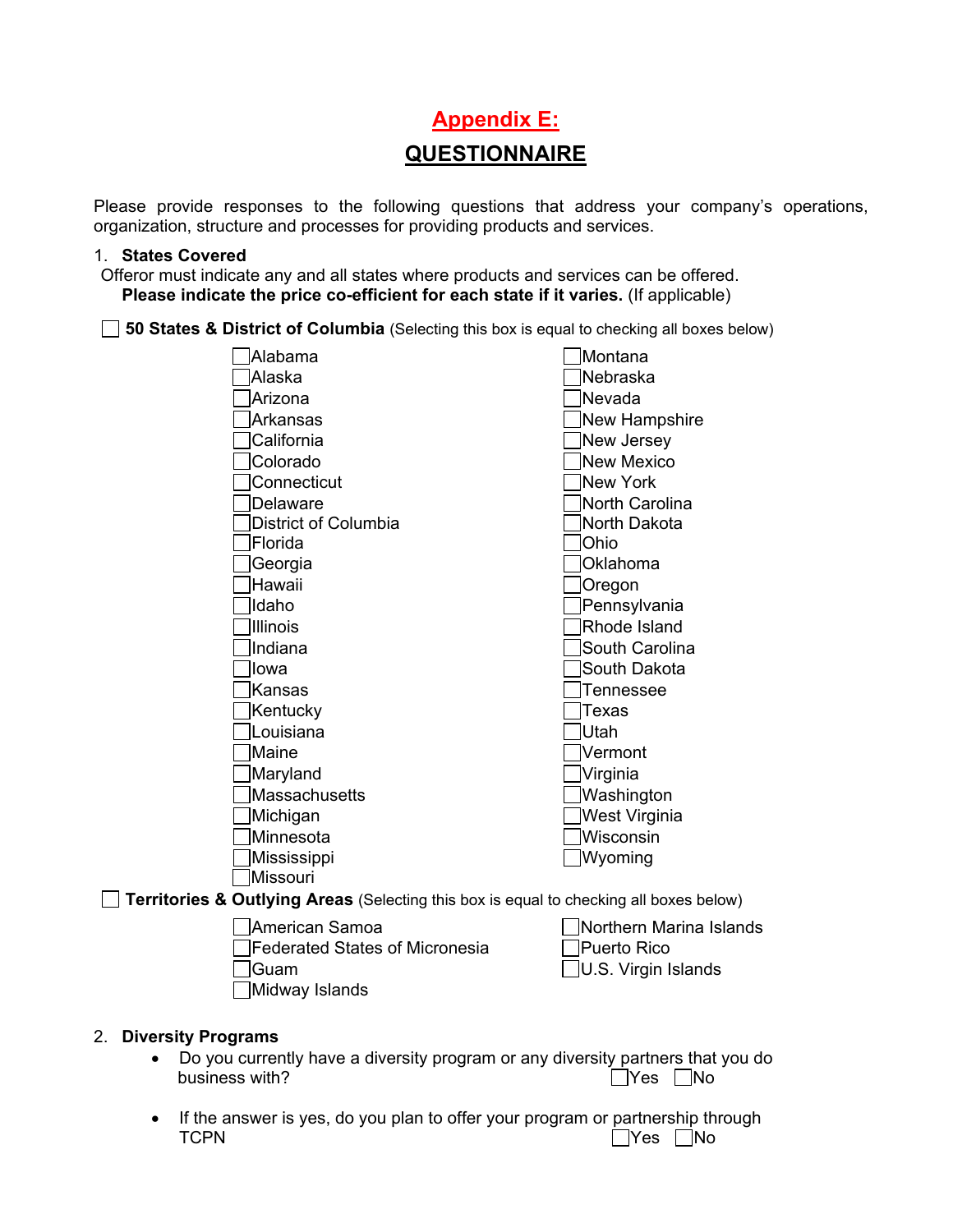*(If the answer is yes, attach a statement detailing the structure of your program, along with a list of your diversity alliances and a copy of their certifications.)* 

 Will the products accessible through your diversity program or partnership be offered to TCPN members at the same pricing offered by your company?  $\Box$ Yes  $\Box$ No

*(If answer is no, attach a statement detailing how pricing for participants would be calculated.)*

#### 3. **Minority and Women Business Enterprise (MWBE) and (HUB) Participation**

It is the policy of some entities participating in TCPN to involve minority and women business enterprises (MWBE), small and/or disadvantaged business enterprises, disable veterans business enterprises, historically underutilized businesses (HUB) and other diversity recognized businesses in the purchase of goods and services. Offerors shall indicate below whether or not they hold certification in any of the classified areas and include proof of such certification with their response.

| <b>Minority Women Business Enterprise</b><br>a.<br>Offeror certifies that this firm is an MWBE | ∣ ∣Yes                                                                                                                                                                                                                         | ∣ ∣No                                           |
|------------------------------------------------------------------------------------------------|--------------------------------------------------------------------------------------------------------------------------------------------------------------------------------------------------------------------------------|-------------------------------------------------|
|                                                                                                |                                                                                                                                                                                                                                |                                                 |
|                                                                                                | b. Small Business Enterprise (SBE) or Disadvantaged Business Enterprise (DBE)                                                                                                                                                  |                                                 |
| Offeror certifies that this firm is a SBE or DBE                                               |                                                                                                                                                                                                                                | $\overline{\ }$ Yes $\overline{\phantom{a}}$ No |
|                                                                                                |                                                                                                                                                                                                                                |                                                 |
| c. Disabled Veterans Business Enterprise (DVBE)<br>Offeror certifies that this firm is a DVBE  |                                                                                                                                                                                                                                | $\overline{\ }$ Yes $\overline{\phantom{a}}$ No |
|                                                                                                | List certifying agency: the control of the control of the control of the control of the control of the control of the control of the control of the control of the control of the control of the control of the control of the |                                                 |
| d. Historically Underutilized Businesses (HUB)<br>Offeror certifies that this firm is a HUB    |                                                                                                                                                                                                                                | $\bigcap$ Yes $\bigcap$ No                      |
|                                                                                                |                                                                                                                                                                                                                                |                                                 |
| Offeror certifies that this firm is a HUB Zone                                                 | e. Historically Underutilized Business Zone Enterprise (HUB Zone)<br><b>Yes</b>                                                                                                                                                | ∣ No                                            |
|                                                                                                |                                                                                                                                                                                                                                |                                                 |
| f. Other<br>Offeror certifies that this firm is a recognized diversity<br>certificate holder   | Yes                                                                                                                                                                                                                            | $\Box$ No                                       |
| <b>Residency</b><br>4.                                                                         |                                                                                                                                                                                                                                |                                                 |
|                                                                                                | Responding Company's principal place of business is in the city of                                                                                                                                                             | State of                                        |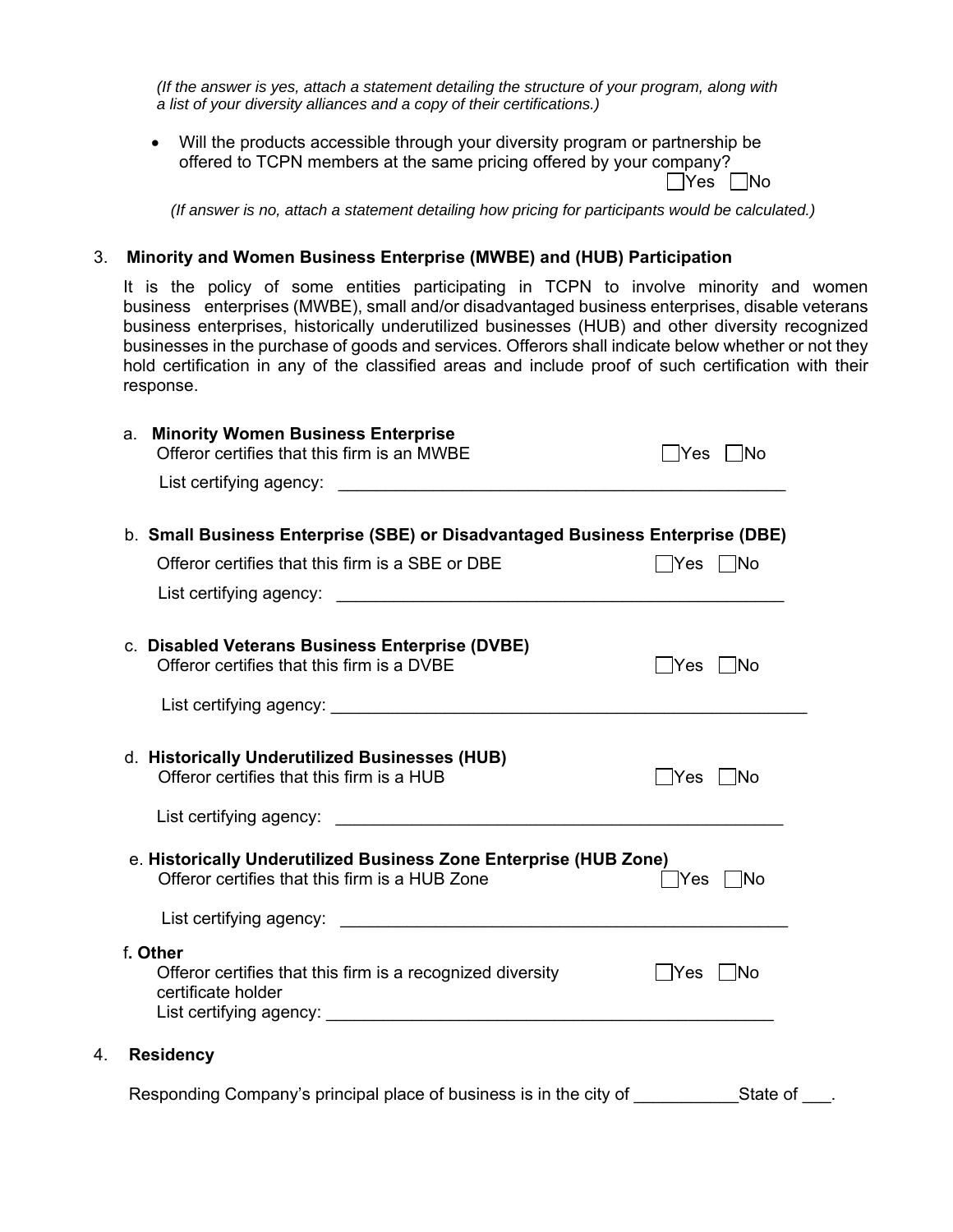#### 5. **Felony Conviction Notice**

Please check applicable box:

- $\Box$  A publicly held corporation; therefore, this reporting requirement is not applicable.
- $\Box$  Is not owned or operated by anyone who has been convicted of a felony.
- $\Box$  Is owned or operated by the following individual(s) who has/have been convicted of a felony.

\*If the third box is checked a detailed explanation of the names and convictions must be attached.

#### 6. **Processing Information**

Company contact for:

Contract Management

| Title: __________________________     |  |
|---------------------------------------|--|
|                                       |  |
|                                       |  |
| City:                                 |  |
| Phone: <u>_______________________</u> |  |
| Email:                                |  |

## Billing & Reporting/Accounts Payable

| Contact Person: <u>_______________________________</u> |                        |                                                                                                                                                                                                                                |
|--------------------------------------------------------|------------------------|--------------------------------------------------------------------------------------------------------------------------------------------------------------------------------------------------------------------------------|
|                                                        |                        |                                                                                                                                                                                                                                |
|                                                        |                        |                                                                                                                                                                                                                                |
| Address: <u>_____________</u>                          |                        |                                                                                                                                                                                                                                |
| City:                                                  | State: <u>________</u> | Zip: the contract of the contract of the contract of the contract of the contract of the contract of the contract of the contract of the contract of the contract of the contract of the contract of the contract of the contr |
| Phone: <u>______</u> _______                           |                        |                                                                                                                                                                                                                                |
| Email:                                                 |                        |                                                                                                                                                                                                                                |

#### **Marketing**

|                                         | Contact Person: ________________________________ |                                                  |
|-----------------------------------------|--------------------------------------------------|--------------------------------------------------|
|                                         |                                                  |                                                  |
|                                         |                                                  |                                                  |
| Address: ______________________________ |                                                  |                                                  |
|                                         |                                                  | State: _______________________ Zip: ____________ |
| Phone: ________________________         | Fax:                                             |                                                  |
|                                         |                                                  |                                                  |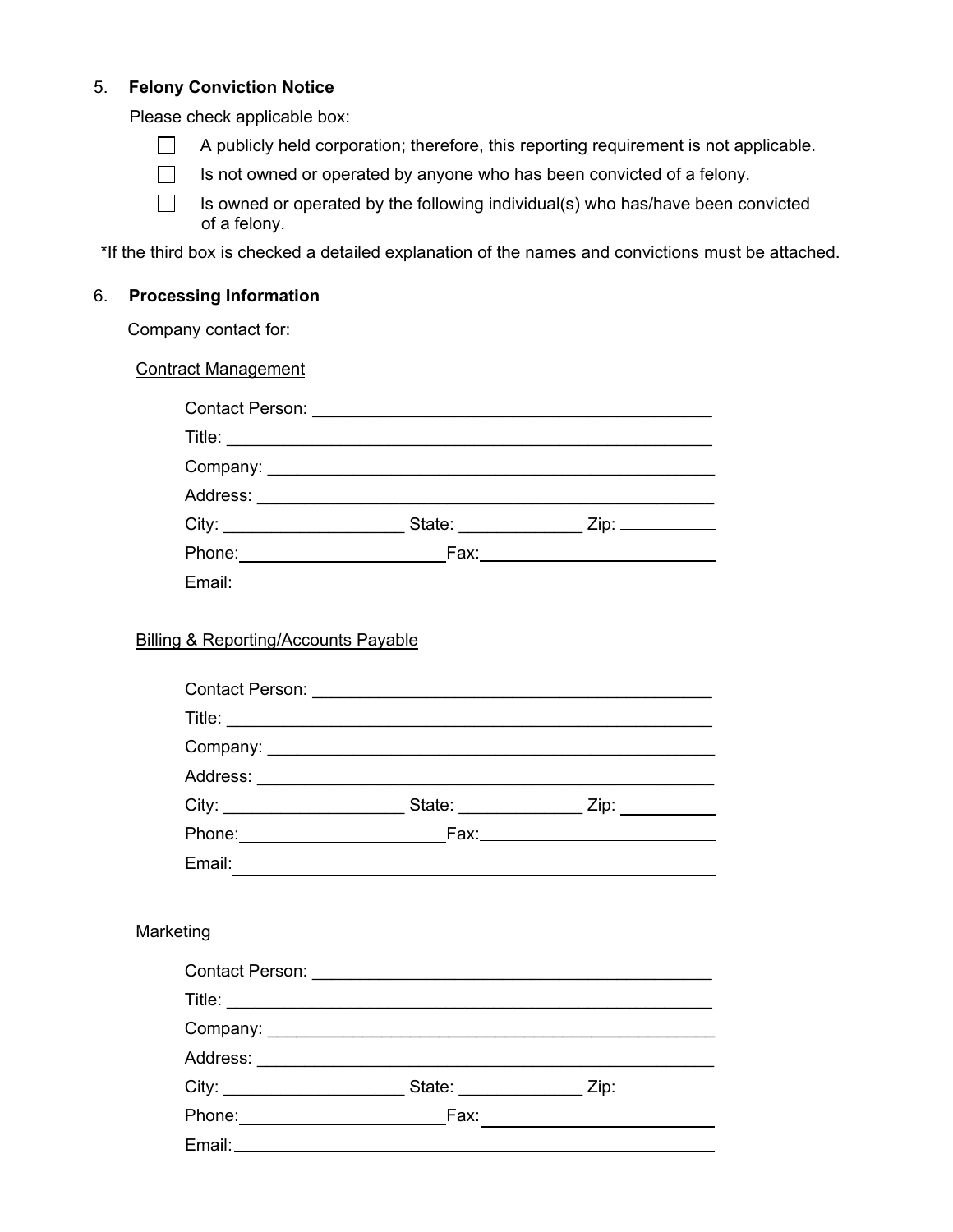### 7. **Distribution Channel:** Which best describes your company's position in the distribution channel:

 $\Box$  Manufacturer direct  $\Box$  Certified education/government reseller

 $\Box$  Authorized distributor  $\Box$  Manufacturer marketing through reseller

Value-added reseller Other \_\_\_\_\_\_\_\_\_\_\_\_\_\_\_\_\_\_\_\_\_\_\_\_\_\_

## 8. **Pricing Information**

• In addition to the current typical unit pricing furnished herein, the Vendor agrees to offer all future product introductions at prices that are proportionate to Contract Pricing.  $\Box$ Yes  $\Box$ No

*(If answer is no, attach a statement detailing how pricing for participants would be calculated.)* 

| • Pricing submitted includes the required administrative fee. | $\Box$ Yes $\Box$ No |  |
|---------------------------------------------------------------|----------------------|--|
| (Fee calculated based on invoice price to customer)           |                      |  |
|                                                               |                      |  |

|  | • Additional discounts for purchase of a guaranteed quantity? |  |  | $\Box$ Yes $\Box$ No |  |
|--|---------------------------------------------------------------|--|--|----------------------|--|
|--|---------------------------------------------------------------|--|--|----------------------|--|

## 9. **Cooperatives**

List any other cooperative or state contracts currently held or in the process of securing

| <b>Cooperative/State Agency</b> | Discount  <br><b>Offered</b> | <b>Expires</b> | <b>Annual Sales</b><br>Volume |
|---------------------------------|------------------------------|----------------|-------------------------------|
|                                 |                              |                |                               |
|                                 |                              |                |                               |
|                                 |                              |                |                               |
|                                 |                              |                |                               |
|                                 |                              |                |                               |

[Remainder of Page Intentionally Left Blank]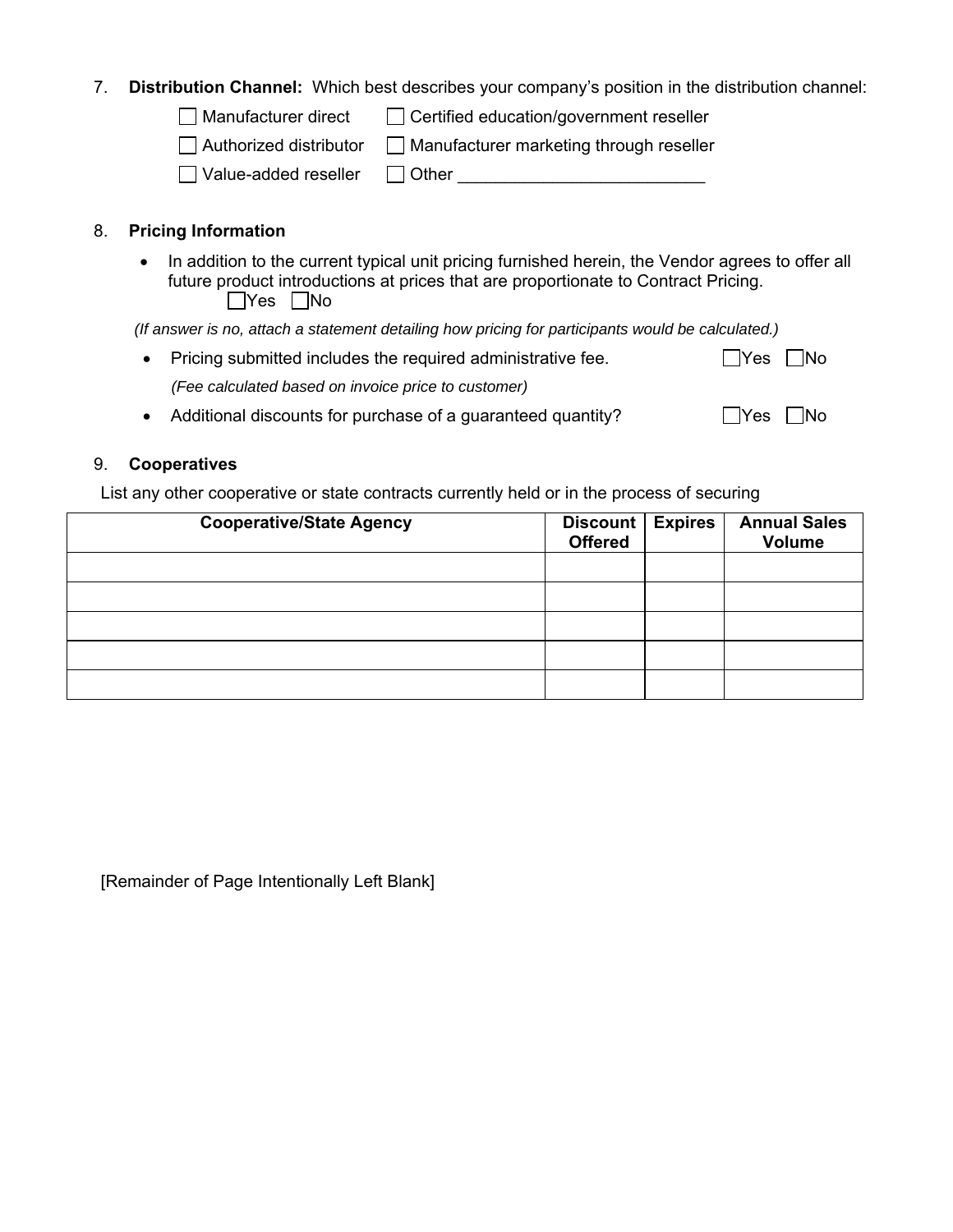# **Appendix F: COMPANY PROFILE**

Please provide the following:

- 1. Company's official registered name.
- 2. Brief history of your company, including the year it was established.
- 3. Company's Dun & Bradstreet (D&B) number.
- 4. Corporate office location.
- 5. List the total number of sales persons employed by your organization within the United States, broken down by market.
- 6. List the number and location of offices, or service centers for all states being offered in solicitation. Additionally, list the names of key contacts at each location with title, address, phone and e-mail address.
- 7. Please provide contact information for the person(s) who will be responsible for the following areas, including resumes:
	- a. Sales
	- b. Sales Support
	- c. Marketing
	- d. Financial Reporting
	- e. Executive Support
- 8. Define your standard terms of payment.
- 9. Who is your competition in the marketplace?
- 10. Overall annual sales for last three (3) years; 2014, 2015, 2016.
- 11. Overall public sector sales, excluding Federal Government, for last three (3) years; 2014, 2015, 2016.
- 12. What is your strategy to increase market share?
- 13. What differentiates your company from competitors?
- 14. Describe the capabilities and functionality of your firm's on-line catalog/ordering website.
- 15. Describe your company's Customer Service Department (hours of operation, number of service centers, etc.).
- 16. Provide information regarding whether your firm, either presently or in the past, has been involved in any litigation, bankruptcy, or reorganization.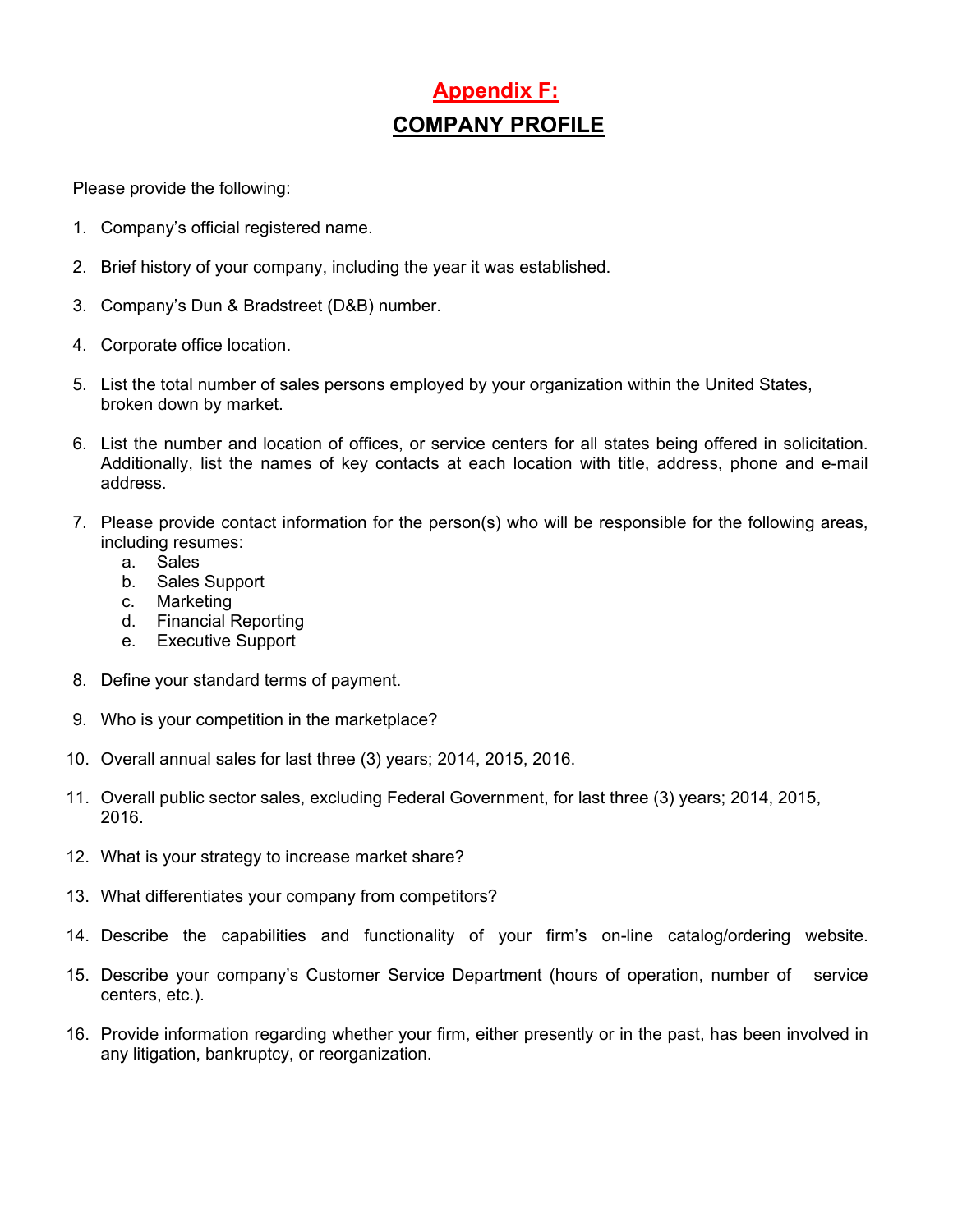#### **Marketing / Sales**

- 17. Detail how your organization plans to market this contract within the first ninety (90) days of the award date. This should include, but not be limited to:
	- a. A co-branded press release within first 30 days
	- b. Announcement of award through any applicable social media sites
	- c. Direct mail campaigns
	- d. Co-branded collateral pieces
	- e. Advertisement of contract in regional or national publications
	- f. Participation in trade shows
	- g. Dedicated TCPN and Region 4 ESC internet web-based homepage with:
		- i. TCPN and Region 4 ESC Logo
		- ii. Link to TCPN and Region 4 ESC website
		- iii. Summary of contract and services offered
		- iv. Due Diligence Documents including; copy of solicitation, copy of contract and any amendments, marketing materials
- 18. Describe how your company will demonstrate the benefits of this contract to eligible entities if awarded.
- 19. Explain how your company plans to market this agreement to existing government customers.
- 20. Provide a detailed ninety (90) day plan describing how the contract will be implemented within your firm.
- 21. Describe how you intend on train your national sales force on the Region 4 ESC agreement.
- 22. Acknowledge that your organization agrees to provide its company logo(s) to Region 4 ESC and agrees to provide permission for reproduction of such logo in marketing communications and promotions.
- 23. Provide the revenue that your organization anticipates each year for the first three (3) years of this agreement.
	- $\frac{1}{2}$  in year one
	- \$\_\_\_\_\_\_\_\_\_ in year two
	- \$\_\_\_\_\_\_\_\_\_ in year three

### **Administration**

- 24. Describe your company's implementation and success with existing cooperative purchasing programs, if any, and provide the cooperative's name(s), contact person(s) and contact information as reference(s).
- 25. Describe the capacity of your company to report monthly sales through this agreement.
- 26. Describe the capacity of your company to provide management reports, i.e. consolidated billing by location, time and attendance reports, etc. for each eligible agency.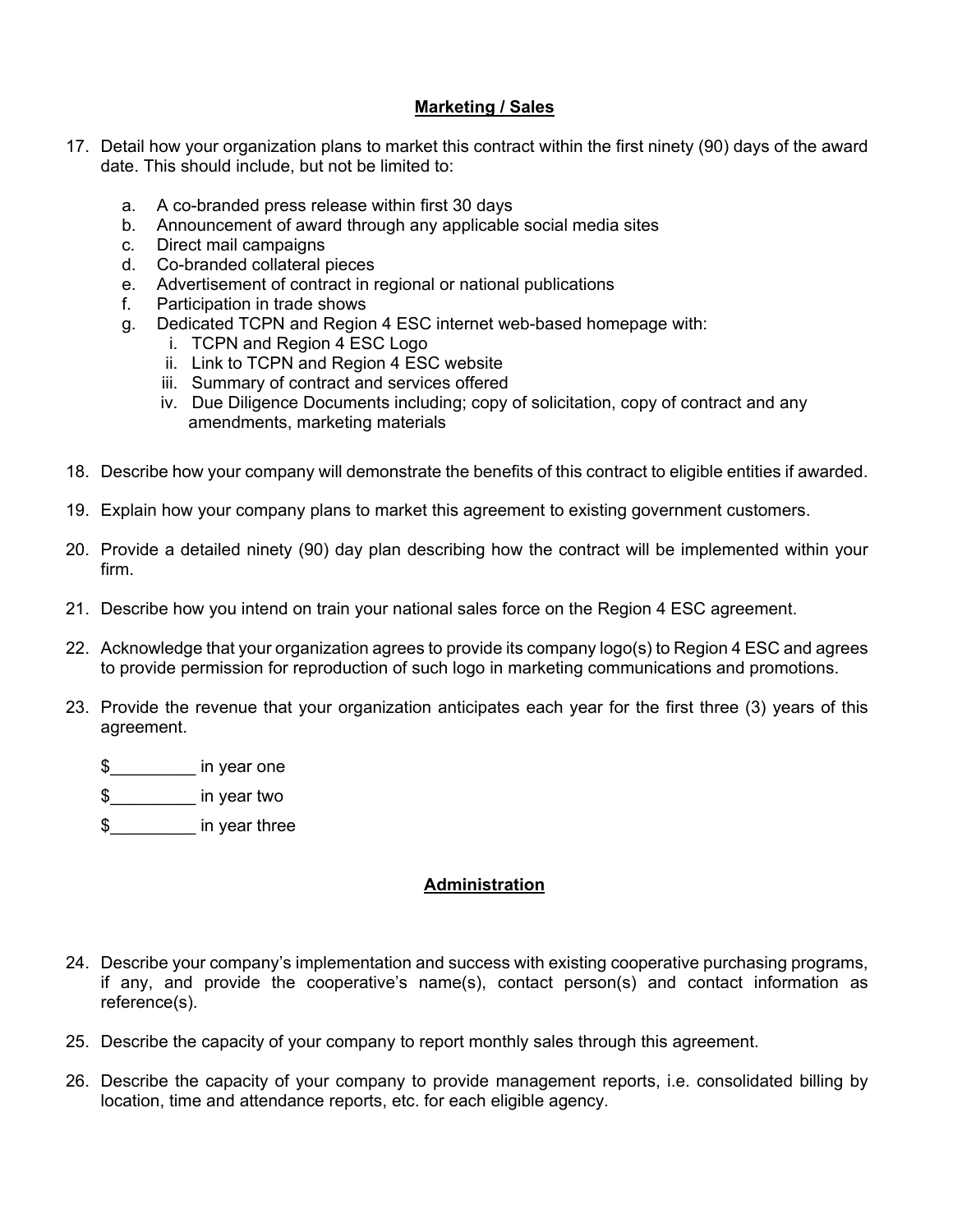27. Please provide any suggested improvements and alternatives for doing business with your company that will make this arrangement more cost effective for your company and Participating Public Agencies.

#### **Green Initiatives**

We are committed to helping to build a cleaner future! As our business grows, we want to make sure we minimize our impact on the Earth's climate. So we are taking every step we can to implement innovative and responsible environmental practices throughout Region 4 ESC to reduce our carbon footprint, reduce waste, promote energy conservation, ensure efficient computing**,** and much more. We would like vendors to partner with us in this enterprise. To that effort, we ask Offerors to provide their companies environmental policy and/or green initiative.

28. Please provide your company's environmental policy and/or green initiative.

### **Vendor Certifications (if applicable)**

29. Provide a copy of all current licenses, registrations and certifications issued by federal, state and local agencies, and any other licenses, registrations or certifications from any other governmental entity with jurisdiction, allowing Offeror to perform the covered services including, but not limited to licenses, registrations or certifications. MWBE, HUB, DVBE, small and disadvantaged business certifications and other diverse business certifications, as well as manufacturer certifications for sales and service must be included if applicable.

#### **References**

Provide a minimum of ten (10) customer references for product and/or services of similar scope dating within the past three (3) years. Please try to provide an equal number of references for K12, Higher Education and City/County entities. Provide the following information for each reference:

Entity Name Contact Name and Title City and State Phone Number Years Serviced Description of Services Annual Volume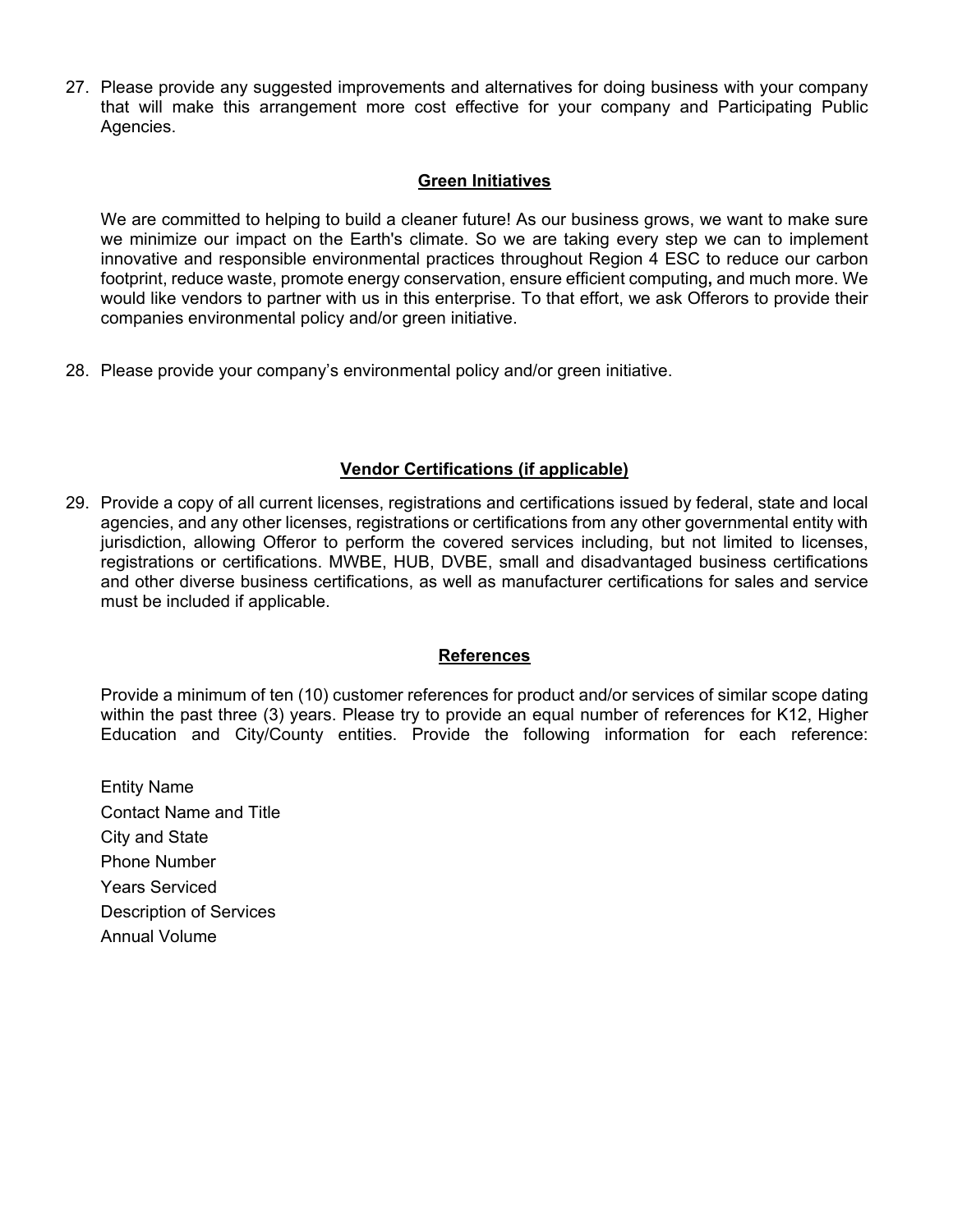## **Appendix G: VALUE ADD**

Please include any additional products and/or services not included in the scope of the solicitation that you think will enhance and/or add value to this contract for participating agencies. Your marketing plan and salesforce training plan as detailed in Appendix F will also be taken into account when evaluating your company's value add score.

Any additional products or services offered in this section will only be considered by Region 4 ESC if auditable pricing is offered for them in Appendix C. Any products or services for which pricing is not offered will not be considered a part of any contract awarded as a result of this RFP.

All products or services offered in this section are subject to the same requirements as products offered in Appendix B. Respondents must provide detailed descriptions of any additional products and services being offered as a part of their proposal, and Region 4 ESC reserves the right to reject any value add products or services which it deems to be unrelated to the scope of this RFP.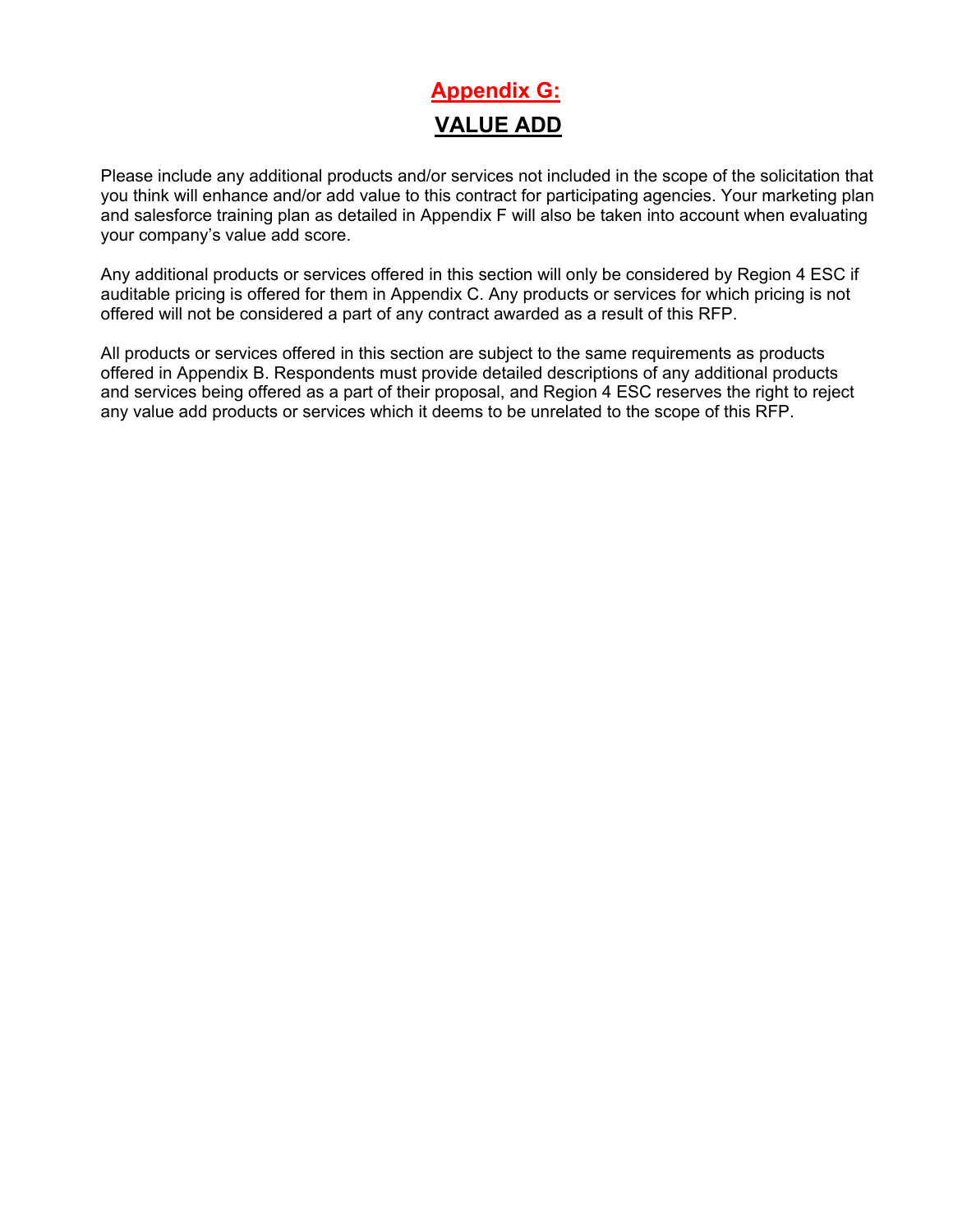### **Appendix H:**  *ADDITIONAL REQUIRED DOCUMENTS*

- DOC #1 Clean Air and Water Act
- DOC #2 Debarment Notice
- DOC #3 Lobbying Certification
- DOC #4 Contractor Certification Requirements
- DOC #5 Antitrust Certification Statement
- DOC #6 Implementation of HB 1295 Certificate of Interested Parties (From 1295)
- DOC #7 EDGAR Certifications

#### **FOR VENDORS INTENDING TO DO BUSINESS IN NEW JERSEY:**

- DOC #8 Ownership Disclosure Form
- DOC #9 Non-Collusion Affidavit
- DOC #10 Affirmative Action Affidavit
- DOC #11 Political Contribution Disclosure Form
- DOC #12 Stockholder Disclosure Form

New Jersey vendors are also required to comply with the following New Jersey statutes when applicable:

All anti-discrimination laws, including those contained in N.J.S.A. 10:2-1 through N.J.S.A. 10:2-14, N.J.S.A. 10:5-1, and N.J.S.A. 10:5-31 through 10:5-38.

Compliance with Prevailing Wage Act, N.J.S.A. 34:11-56.26, for all contracts within the contemplation of the Act.

Compliance with Public Works Contractor Registration Act, N.J.S.A. 34:11-56.26

Bid and Performance Security, as required by the applicable municipal or state statutes.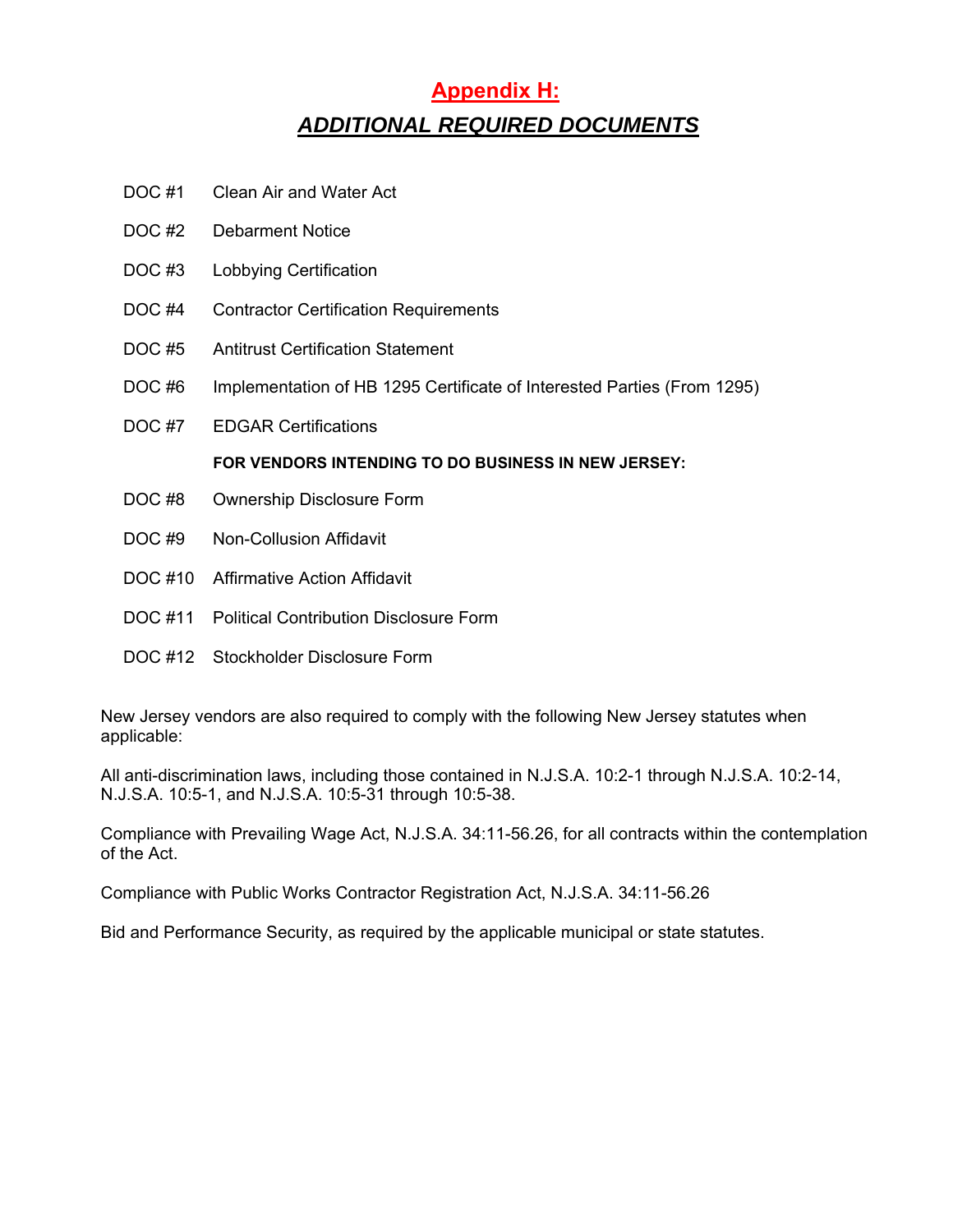### **DOC #1 Clean Air and Water Act**

I, the Vendor, am in compliance with all applicable standards, orders or regulations issued pursuant to the Clean Air Act of 1970, as Amended (42 U.S. C. 1857 (h), Section 508 of the Clean Water Act, as amended (33 U.S.C. 1368), Executive Order 117389 and Environmental Protection Agency Regulation, 40 CFR Part 15 as required under OMB Circular A-102, Attachment O, Paragraph 14 (1) regarding reporting violations to the grantor agency and to the United States Environment Protection Agency Assistant Administrator for the Enforcement.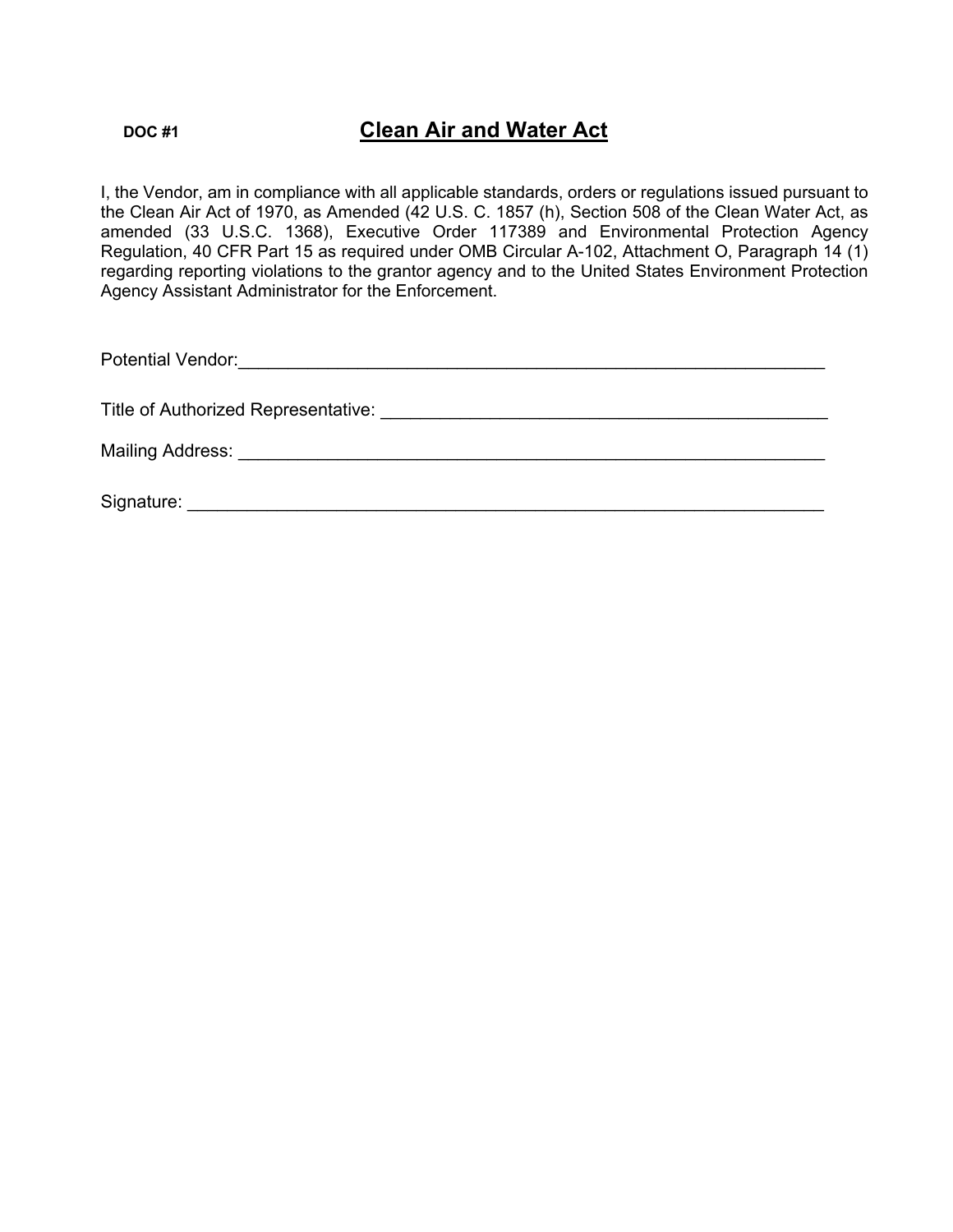### **Debarment Notice Debarment Notice**

I, the Vendor, certify that my company has not been debarred, suspended or otherwise ineligible for participation in Federal Assistance programs under Executive Order 12549, "Debarment and Suspension", as described in the Federal Register and Rules and Regulations.

| Title of Authorized Representative: The contract of Authorized Representative: |
|--------------------------------------------------------------------------------|
|                                                                                |
| Signature:                                                                     |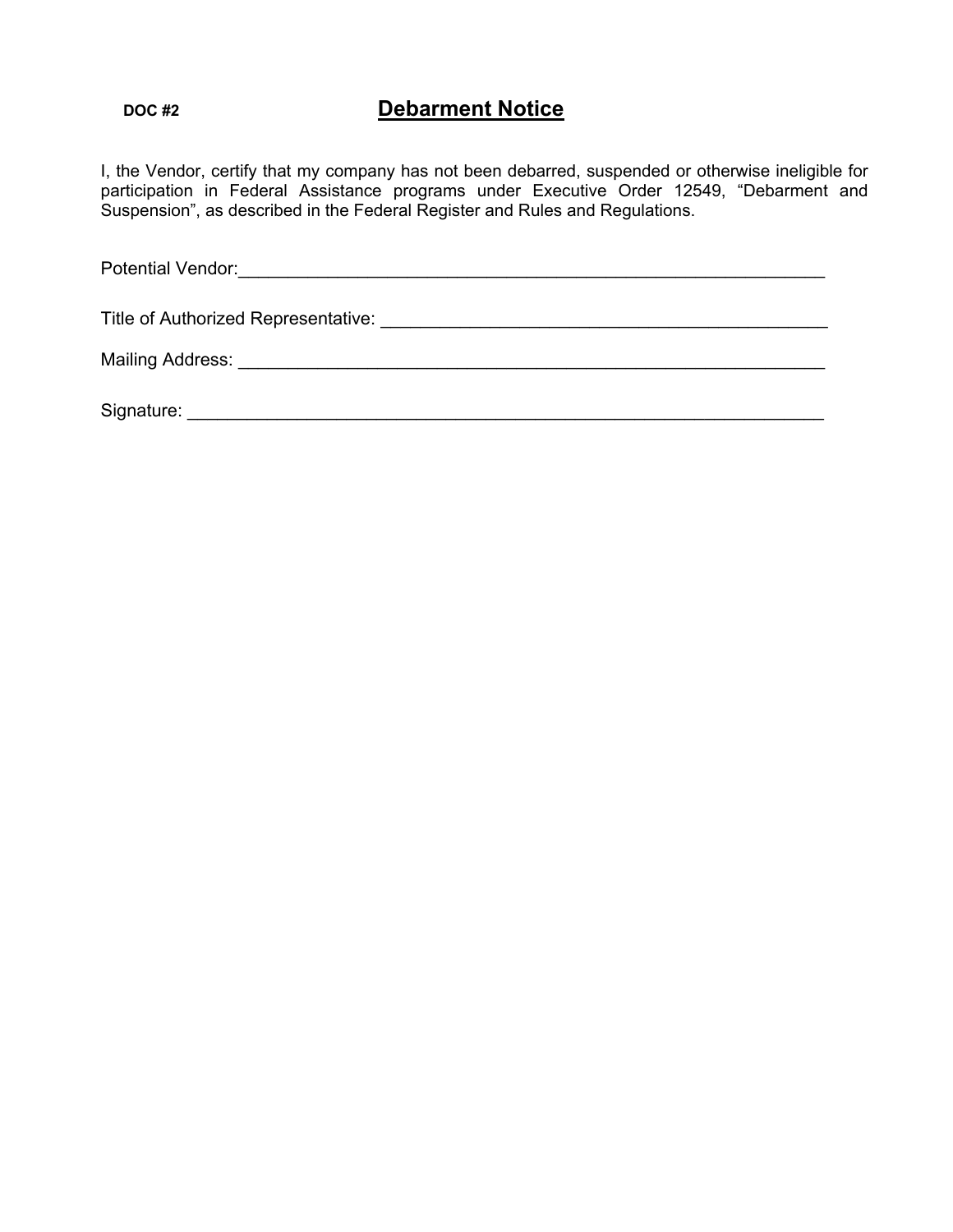### **DOC #3 LOBBYING CERTIFICATION**

Submission of this certification is a prerequisite for making or entering into this transaction and is imposed by Section 1352, Title 31, U.S. Code. This certification is a material representation of fact upon which reliance was placed when this transaction was made or entered into. Any person who fails to file the required certification shall be subject to civil penalty of not less than \$10,000 and not more than \$100,000 for each such failure.

The undersigned certifies, to the best of his/her knowledge and belief, that:

- 1. No Federal appropriated funds have been paid or will be paid on behalf of the undersigned, to any person for influencing or attempting to influence an officer or employee of any agency, a Member of Congress, an officer or employee of Congress, or an employee of a Member of Congress in connection with the awarding of a Federal contract, the making of a Federal grant, the making of a Federal loan, the entering into a cooperative agreement, and the extension, continuation, renewal, amendment, or modification of a Federal contract, grant, loan, or cooperative agreement.
- 2. If any funds other than Federal appropriated funds have been or will be paid to any person for influencing or attempting to influence an officer or employee of any agency, a Member of Congress, an officer or employee of Congress, or an employee of a Member of Congress in connection with this Federal contract or cooperative agreement, the undersigned shall complete and submit Standard Form LLL, "Disclosure of Lobbying Activities," in accordance with its instructions.
- 3. The undersigned shall require that the language of this certification be included in the award documents for all covered sub-awards exceeding \$100,000 in Federal funds at all appropriate tiers and that all sub-recipients shall certify and disclose accordingly.

Signature of Offeror **Date** 

 $\mathcal{L}_\text{max}$  , where  $\mathcal{L}_\text{max}$  is the set of the set of the set of the set of the set of the set of the set of the set of the set of the set of the set of the set of the set of the set of the set of the set of the se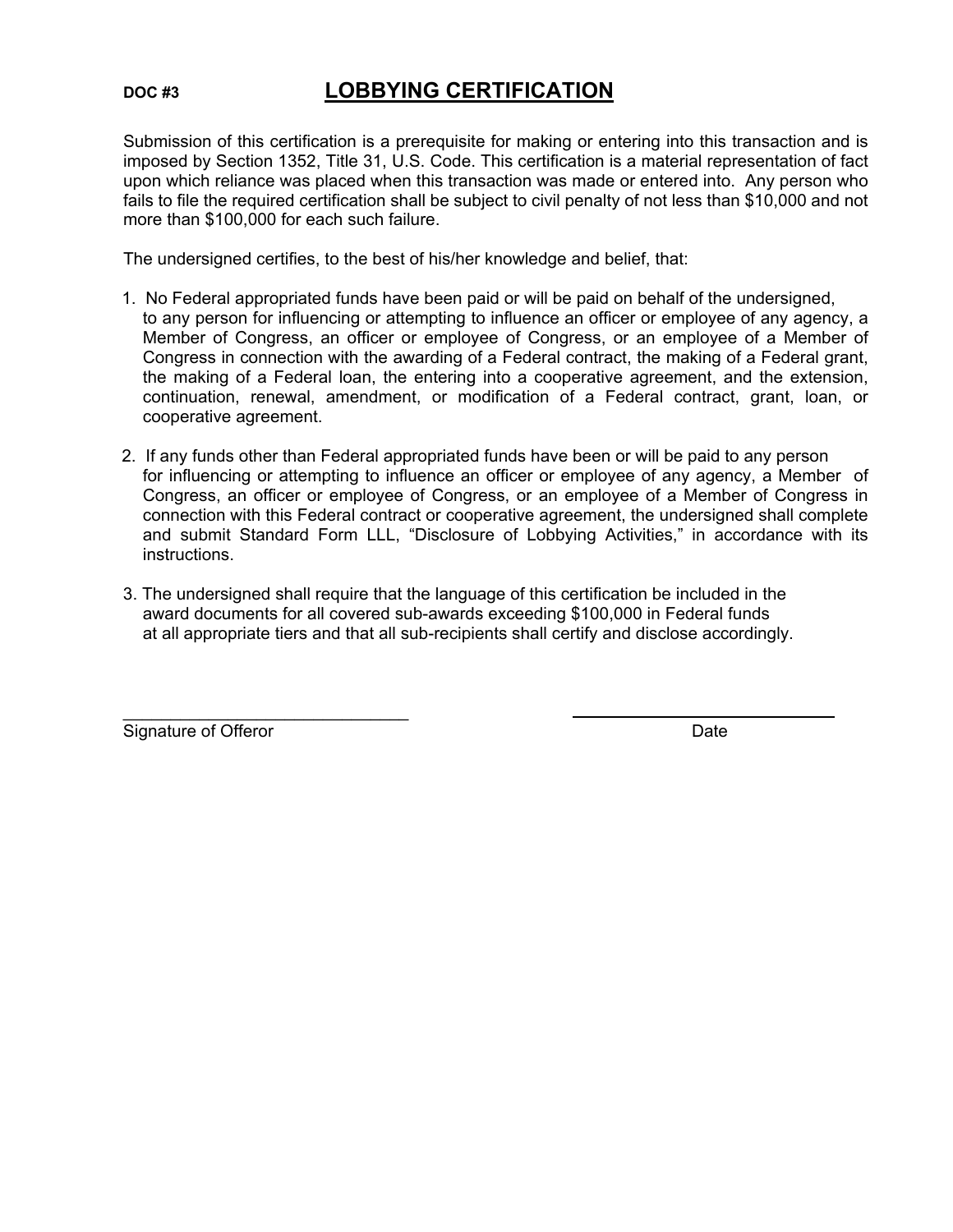### **DOC #4 CONTRACTOR CERTIFICATION REQUIREMENTS**

#### **Contractor's Employment Eligibility**

By entering the contract, Contractor warrants compliance with the Federal Immigration and Nationality Act (FINA), and all other federal and state immigration laws and regulations. The Contractor further warrants that it is in compliance with the various state statues of the states it is will operate this contract in.

Participating Government Entities including School Districts may request verification of compliance from any Contractor or subcontractor performing work under this Contract. These Entities reserve the right to confirm compliance in accordance with applicable laws.

Should the Participating Entities suspect or find that the Contractor or any of its subcontractors are not in compliance, they may pursue any and all remedies allowed by law, including, but not limited to: suspension of work, termination of the Contract for default, and suspension and/or debarment of the Contractor. All costs necessary to verify compliance are the responsibility of the Contractor.

The offeror complies and maintains compliance with the appropriate statutes which requires compliance with federal immigration laws by State employers, State contractors and State subcontractors in accordance with the E-Verify Employee Eligibility Verification Program.

Contractor shall comply with governing board policy of the Region 4 ESC Participating entities in which work is being performed.

**\_\_\_\_\_\_\_\_\_\_\_\_\_\_\_\_\_\_\_\_\_\_\_\_\_\_\_\_\_\_\_\_\_\_\_\_\_\_\_\_\_\_\_\_\_\_\_\_\_\_\_\_\_\_\_\_\_\_\_\_\_\_\_\_\_\_\_\_\_\_\_\_\_\_** 

### **Fingerprint and Background Checks**

If required to provide services on school district property at least five (5) times during a month, contractor shall submit a full set of fingerprints to the school district if requested of each person or employee who may provide such service. Alternately, the school district may fingerprint those persons or employees. An exception to this requirement may be made as authorized in Governing Board policy. The district shall conduct a fingerprint check in accordance with the appropriate state and federal laws of all contractors, subcontractors or vendors and their employees for which fingerprints are submitted to the district. Contractor, subcontractors, vendors and their employees shall not provide services on school district properties until authorized by the District.

The offeror shall comply with fingerprinting requirements in accordance with appropriate statutes in the state in which the work is being performed unless otherwise exempted.

Contractor shall comply with governing board policy in the school district or Participating Entity in which work is being performed.

**\_\_\_\_\_\_\_\_\_\_\_\_\_\_\_\_\_\_\_\_\_\_\_\_\_\_\_\_\_\_\_\_\_\_\_\_\_\_\_\_\_\_\_\_\_\_\_\_\_\_\_\_\_\_\_\_\_\_\_\_\_\_\_\_\_\_\_\_\_\_\_\_\_\_** 

#### **Business Operations in Sudan, Iran**

In accordance with A.R.S. 35-391 and A.R.S. 35-393, the Contractor hereby certifies that the contractor does not have scrutinized business operations in Sudan and/or Iran.

 $\frac{1}{\sqrt{2}}$  ,  $\frac{1}{\sqrt{2}}$  ,  $\frac{1}{\sqrt{2}}$  ,  $\frac{1}{\sqrt{2}}$  ,  $\frac{1}{\sqrt{2}}$  ,  $\frac{1}{\sqrt{2}}$  ,  $\frac{1}{\sqrt{2}}$  ,  $\frac{1}{\sqrt{2}}$  ,  $\frac{1}{\sqrt{2}}$  ,  $\frac{1}{\sqrt{2}}$  ,  $\frac{1}{\sqrt{2}}$  ,  $\frac{1}{\sqrt{2}}$  ,  $\frac{1}{\sqrt{2}}$  ,  $\frac{1}{\sqrt{2}}$  ,  $\frac{1}{\sqrt{2}}$ 

 $\frac{1}{\sqrt{2}}$  ,  $\frac{1}{\sqrt{2}}$  ,  $\frac{1}{\sqrt{2}}$  ,  $\frac{1}{\sqrt{2}}$  ,  $\frac{1}{\sqrt{2}}$  ,  $\frac{1}{\sqrt{2}}$  ,  $\frac{1}{\sqrt{2}}$  ,  $\frac{1}{\sqrt{2}}$  ,  $\frac{1}{\sqrt{2}}$  ,  $\frac{1}{\sqrt{2}}$  ,  $\frac{1}{\sqrt{2}}$  ,  $\frac{1}{\sqrt{2}}$  ,  $\frac{1}{\sqrt{2}}$  ,  $\frac{1}{\sqrt{2}}$  ,  $\frac{1}{\sqrt{2}}$ 

Signature of Offeror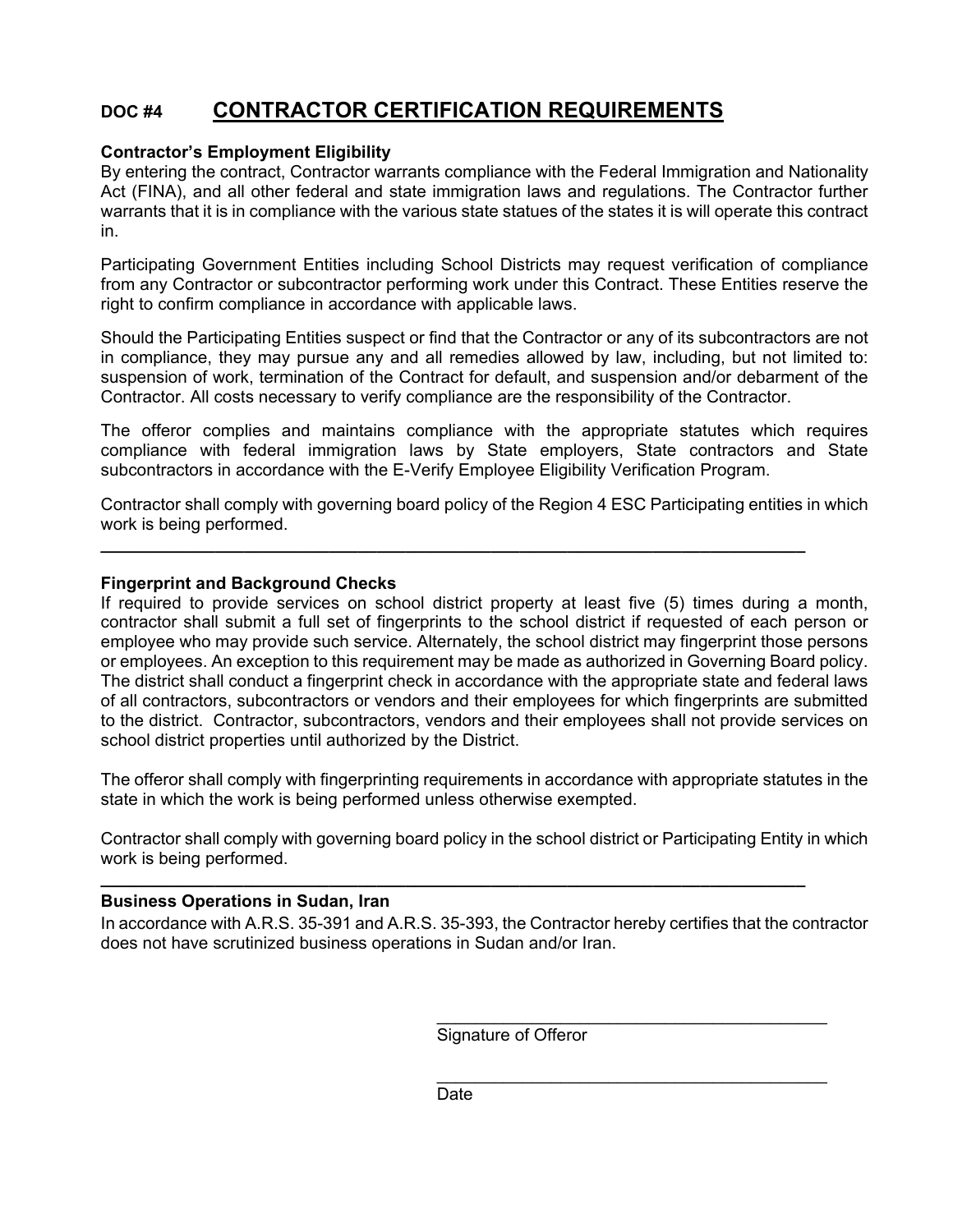### **DOC #5 ANTITRUST CERTIFICATION STATEMENTS (Tex. Government Code § 2155.005)**

I affirm under penalty of perjury of the laws of the State of Texas that:

- 1. I am duly authorized to execute this contract on my own behalf or on behalf of the company, corporation, firm, partnership or individual (Company) listed below;
- 2. In connection with this proposal, neither I nor any representative of the Company has violated any provision of the Texas Free Enterprise and Antitrust Act, Tex. Bus. & Comm. Code Chapter 15;
- 3. In connection with this proposal, neither I nor any representative of the Company has violated any federal antitrust law; and
- **4.** Neither I nor any representative of the Company has directly or indirectly communicated any of the contents of this proposal to a competitor of the Company or any other company, corporation, firm, partnership or individual engaged in the same line of business as the Company.

| <b>Offeror</b><br><u> 1989 - Jan Stern Stern Stern Stern Stern Stern Stern Stern Stern Stern Stern Stern Stern Stern Stern Stern St</u><br>Signature |
|------------------------------------------------------------------------------------------------------------------------------------------------------|
| <b>Printed Name</b>                                                                                                                                  |
| Position with Company                                                                                                                                |
| <b>Authorizing Official</b>                                                                                                                          |
| Signature                                                                                                                                            |
| <b>Printed Name</b>                                                                                                                                  |
|                                                                                                                                                      |

Position with Company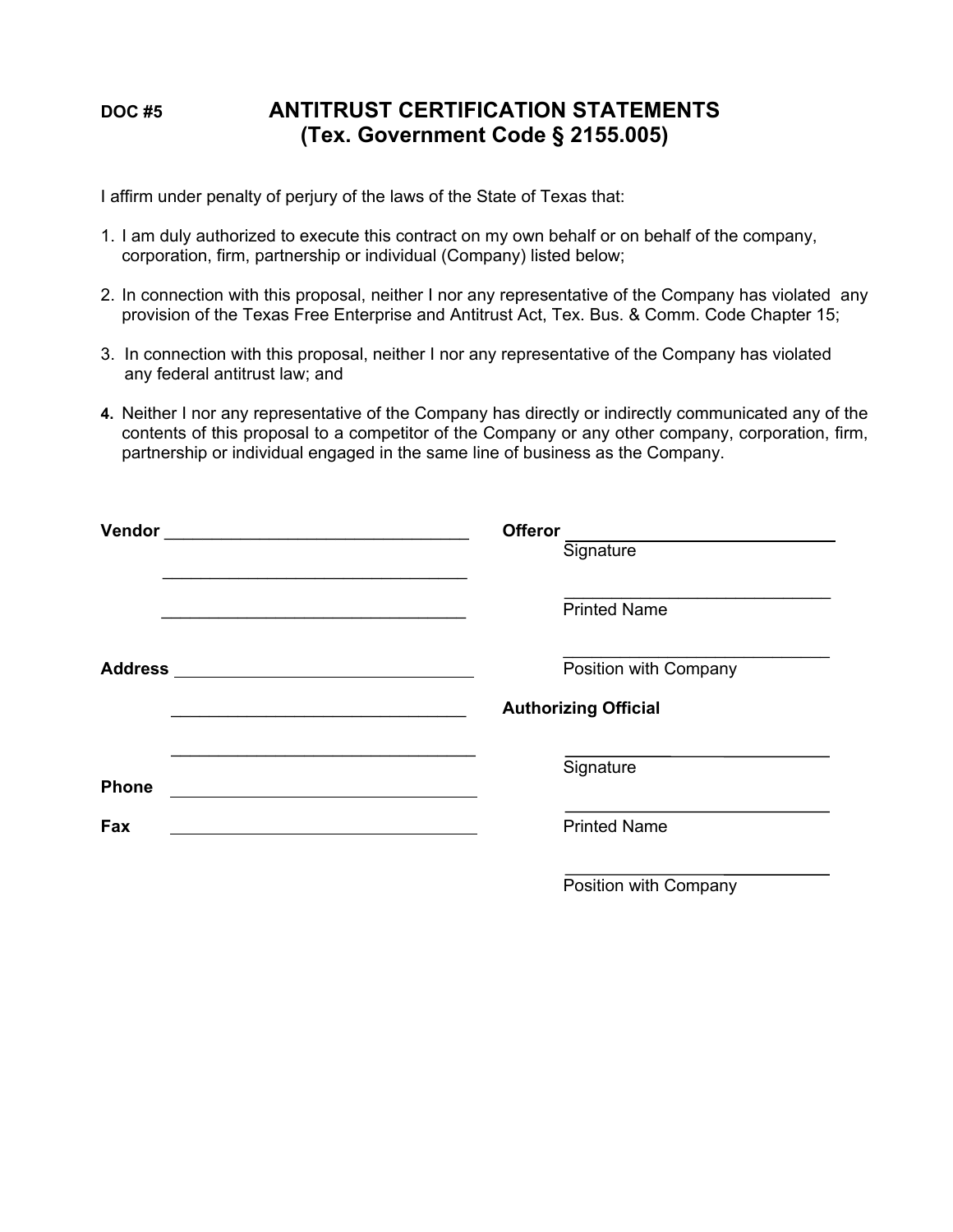# **Implementation of House Bill 1295**

### **Certificate of Interested Parties (Form 1295):**

In 2015, the Texas Legislature adopted House Bill 1295, which added section 2252.908 of the Government Code. The law states that a governmental entity or state agency may not enter into certain contracts with a business entity unless the business entity submits a disclosure of interested parties to the governmental entity or state agency at the time the business entity submits the signed contract to the governmental entity or state agency. The law applies only to a contract of a governmental entity or state agency that either (1) requires an action or vote by the governing body of the entity or agency before the contract may be signed or (2) has a value of at least \$1 million. The disclosure requirement applies to a contract entered into on or after January 1, 2016.

The Texas Ethics Commission was required to adopt rules necessary to implement that law, prescribe the disclosure of interested parties form, and post a copy of the form on the commission's website. The commission adopted the Certificate of Interested Parties form (Form 1295) on October 5, 2015. The commission also adopted new rules (Chapter 46) on November 30, 2015, to implement the law. The commission does not have any additional authority to enforce or interpret House Bill 1295.

#### **Filing Process:**

Staring on January 1, 2016, the commission will make available on its website a new filing application that must be used to file Form 1295. A business entity must use the application to enter the required information on Form 1295 and print a copy of the completed form, which will include a certification of filing that will contain a unique certification number. An authorized agent of the business entity must sign the printed copy of the form and have the form notarized. The completed Form 1295 with the certification of filing must be filed with the governmental body or state agency with which the business entity is entering into the contract.

The governmental entity or state agency must notify the commission, using the commission's filing application, of the receipt of the filed Form 1295 with the certification of filing not later than the 30th day after the date the contract binds all parties to the contract. The commission will post the completed Form 1295 to its website within seven business days after receiving notice from the governmental entity or state agency.

Information regarding how to use the filing application will be available on this site starting on January 1, 2016.

https://www.ethics.state.tx.us/whatsnew/elf\_info\_form1295.htm

*Last Revision: February 16, 2016*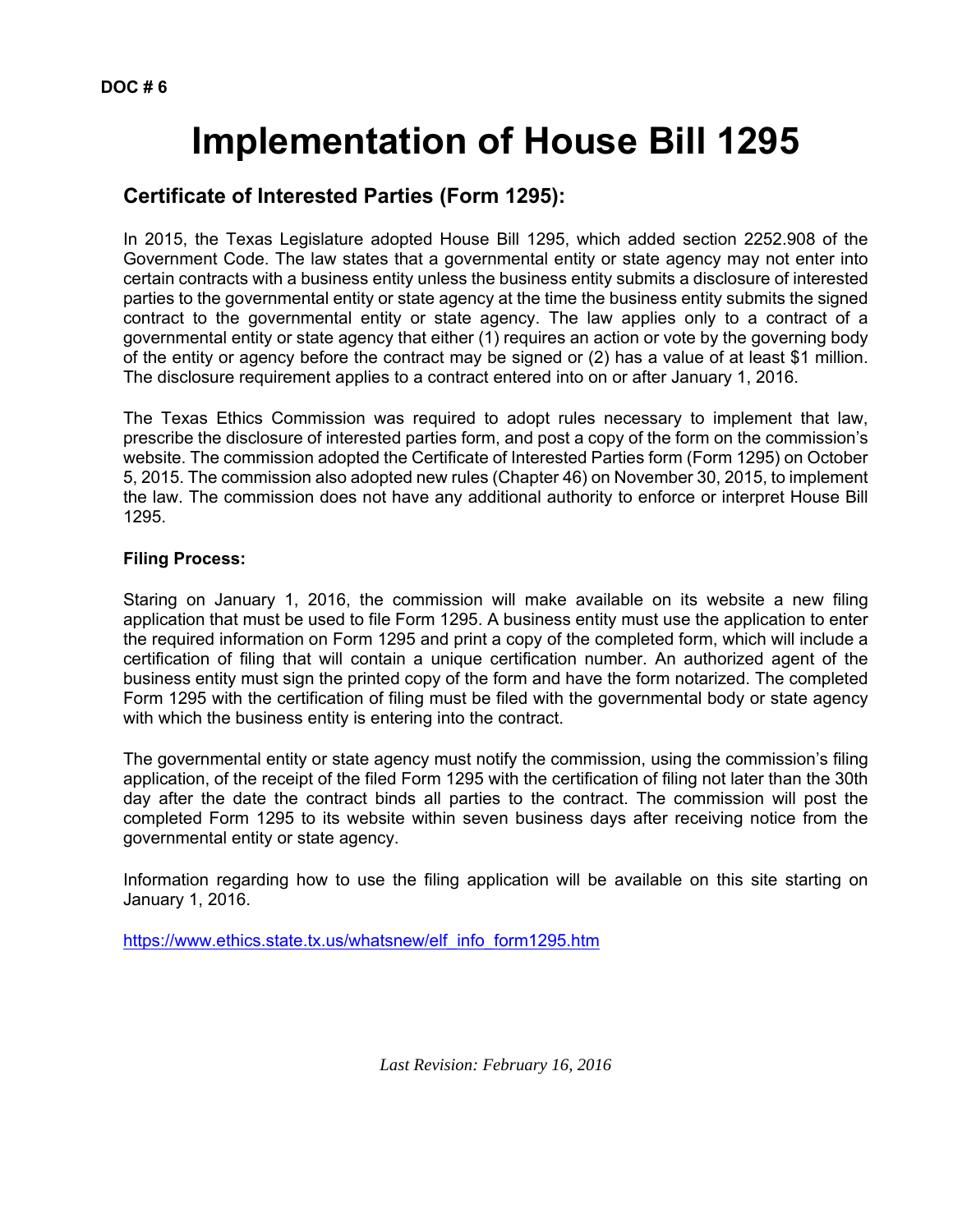### **EDGAR CERTIFICATIONS** ADDENDUM FOR AGREEMENT FUNDED BY U.S. FEDERAL GRANT

#### **TO WHOM IT MAY CONCERN:**

**REGION 4 EDUCATION SERVICE CENTER is in the process of ensuring that all policies and procedures involving the expenditure of federal funds are compliant with the new Education Department General Administrative Guidelines ("EDGAR"). Part of this process involves ensuring that all current vendors agree to comply with EDGAR. You must complete this form and return to REGION 4 EDUCATION SERVICE CENTER along with you proposal.**

The following certifications and provisions are required and apply when REGION 4 EDUCATION SERVICE CENTER expends federal funds for any contract resulting from this procurement process. Pursuant to 2 C.F.R. § 200.326, all contracts, including small purchases, awarded by the Agency and the Agency's subcontractors shall contain the procurement provisions of Appendix II to Part 200, as applicable.

#### **REQUIRED CONTRACT PROVISIONS FOR NON-FEDERAL ENTITY CONTRACTS UNDER FEDERAL AWARDS APPENDIX II TO 2 CFR PART 200**\_\_\_\_\_\_\_\_\_\_\_\_\_\_\_\_\_\_\_\_\_\_\_\_\_\_\_\_\_\_\_\_\_\_\_\_\_\_\_\_

\_ **(A) Contracts for more than the simplified acquisition threshold currently set at \$150,000, which is the inflation adjusted amount determined by the Civilian Agency Acquisition Council and the Defense Acquisition Regulations Council (Councils) as authorized by 41 U.S.C. 1908, must address administrative, contractual, or legal remedies in instances where contractors violate or breach contract terms, and provide for such sanctions and penalties as appropriate.**

Pursuant to Federal Rule (A) above, when REGION 4 EDUCATION SERVICE CENTER expends federal funds, REGION 4 EDUCATION SERVICE CENTER reserves all rights and privileges under the applicable laws and regulations with respect to this procurement in the event of breach of contract by either party.

Does Vendor agree? YES Initials of Authorized Representative of Vendor

**(B) Termination for cause and for convenience by the grantee or subgrantee including the manner by which it will be effected and the basis for settlement. (All contracts in excess of \$10,000)**

Pursuant to Federal Rule (B) above, when REGION 4 EDUCATION SERVICE CENTER expends federal funds, REGION 4 EDUCATION SERVICE CENTER reserves the right to immediately terminate any agreement in excess of \$10,000 resulting from this procurement process in the event of a breach or default of the agreement by Vendor in the event Vendor fails to: (1) meet schedules, deadlines, and/or delivery dates within the time specified in the procurement solicitation, contract, and/or a purchase order; (2) make any payments owed; or (3) otherwise perform in accordance with the contract and/or the procurement solicitation. REGION 4 EDUCATION SERVICE CENTER also reserves the right to terminate the contract immediately, with written notice to vendor, for convenience, if REGION 4 EDUCATION SERVICE CENTER believes, in its sole discretion that it is in the best interest of REGION 4 EDUCATION SERVICE CENTER to do so. Vendor will be compensated for work performed and accepted and goods accepted by REGION 4 EDUCATION SERVICE CENTER as of the termination date if the contract is terminated for convenience of REGION 4 EDUCATION SERVICE CENTER. Any award under this procurement process is not exclusive and REGION 4 EDUCATION SERVICE CENTER reserves the right to purchase goods and services from other vendors when it is in REGION 4 EDUCATION SERVICE CENTER's best interest.

Does Vendor agree? YES Initials of Authorized Representative of Vendor

(**C) Equal Employment Opportunity. Except as otherwise provided under 41 CFR Part 60, all contracts that meet the definition of "federally assisted construction contract" in 41 CFR Part 60-1.3 must include the equal opportunity clause provided under 41 CFR 60-1.4(b), in accordance with Executive Order 11246, "Equal Employment Opportunity" (30 FR 12319, 12935, 3 CFR Part, 1964-1965 Comp., p. 339), as amended by Executive Order 11375, "Amending Executive Order 11246 Relating to Equal Employment Opportunity," and implementing regulations at 41 CFR part 60, "Office of Federal Contract Compliance Programs, Equal Employment Opportunity, Department of Labor."**

Pursuant to Federal Rule (C) above, when REGION 4 EDUCATION SERVICE CENTER expends federal funds on any federally assisted construction contract, the equal opportunity clause is incorporated by reference herein.

Does Vendor agree to abide by the above? YES Initials of Authorized Representative of Vendor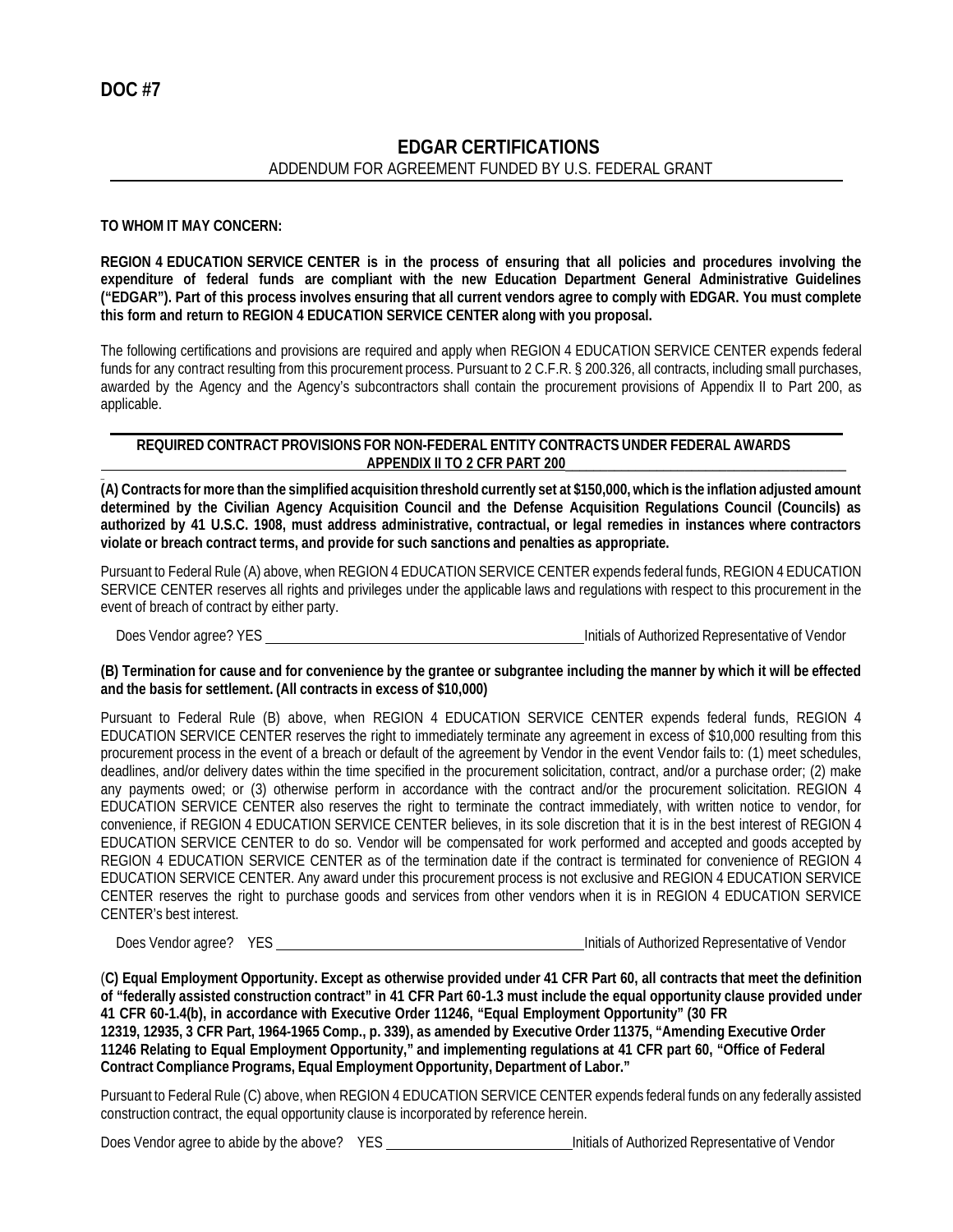**(D) Davis-Bacon Act, as amended (40 U.S.C. 3141-3148). When required by Federal program legislation, all prime construction contracts in excess of \$2,000 awarded by non-Federal entities must include a provision for compliance with the Davis-Bacon Act (40 U.S.C. 3141-3144, and 3146-3148) as supplemented by Department of Labor regulations (29 CFR Part 5, "Labor Standards Provisions Applicable to Contracts Covering Federally Financed and Assisted Construction"). In accordance with the statute, contractors must be required to pay wages to laborers and mechanics at a rate not less than the prevailing wages specified in a wage determination made by the Secretary of Labor. In addition, contractors must be required to pay wages not less than once a week. The non-Federal entity must place a copy of the current prevailing wage determination issued by the Department of Labor in each solicitation. The decision to award a contract or subcontract must be conditioned upon the acceptance of the wage determination. The non - Federal entity must report all suspected or reported violations to the Federal awarding agency. The contracts must also include a provision for compliance with the Copeland "Anti-Kickback" Act (40 U.S.C. 3145), as supplemented by Department of Labor regulations (29 CFR Part 3, "Contractors and Subcontractors on Public Building or Public Work Financed in Whole or in Part by Loans or Grants from the United States"). The Act provides that each contractor or subrecipient must be prohibited from inducing, by any means, any person employed in the construction, completion, or repair of public work, to give up any part of the compensation to which he or she is otherwise entitled. The non -Federal entity must report all suspected or reported violations to the Federal awarding agency.**

Pursuant to Federal Rule (D) above, when REGION 4 EDUCATION SERVICE CENTER expends federal funds during the term of an award for all contracts and subgrants for construction or repair, Vendor will be in compliance with all applicable Davis-Bacon Act provisions.

Does Vendor agree? YES **Initials of Authorized Representative of Vendor** 

**(E) Contract Work Hours and Safety Standards Act (40 U.S.C. 3701-3708). Where applicable, all contracts awarded by the non-Federal entity in excess of \$100,000 that involve the employment of mechanics or laborers must include a provision for compliance with 40 U.S.C. 3702 and 3704, as supplemented by Department of Labor regulations (29 CFR Part 5). Under 40 U.S.C. 3702 of the Act, each contractor must be required to compute the wages of every mechanic and laborer on the basis of a standard work week of 40 hours. Work in excess of the standard work week is permissible provided that the worker is compensated at a rate of not less than one and a half times the basic rate of pay for all hours worked in excess of 40 hours in the work week. The requirements of 40 U.S.C. 3704 are applicable to construction work and provide that no laborer or mechanic must be required to work in surroundings or under working conditions which are unsanitary, hazardous or dangerous. These requirements do not apply to the purchases of supplies or materials or articles ordinarily available on the open market, or contracts for transportation or transmission of intelligence.**

Pursuant to Federal Rule (E) above, when REGION 4 EDUCATION SERVICE CENTER expends federal funds, Vendor certifies that Vendor will be in compliance with all applicable provisions of the Contract Work Hours and Safety Standards Act during the term of an award for all contracts by REGION 4 EDUCATION SERVICE CENTER resulting from this procurement process.

Does Vendor agree? YES **Initials of Authorized Representative of Vendor Initials of Authorized Representative of Vendor** 

**(F) Rights to Inventions Made Under a Contract or Agreement. If the Federal award meets the definition of "funding agreement" under 37 CFR §401.2 (a) and the recipient or subrecipient wishes to enter into a contract with a small business firm or nonprofit organization regarding the substitution of parties, assignment or performance of experimental, developmental, or research work under that "funding agreement," the recipient or subrecipient must comply with the requirements of 37 CFR Part 401, "Rights to Inventions Made by Nonprofit Organizations and Small Business Firms Under Government Grants, Contracts and Cooperative Agreements," and any implementing regulations issued by the awarding agency.**

Pursuant to Federal Rule (F) above, when federal funds are expended by REGION 4 EDUCATION SERVICE CENTER, the vendor certifies that during the term of an award for all contracts by REGION 4 EDUCATION SERVICE CENTER resulting from this procurement process, the vendor agrees to comply with all applicable requirements as referenced in Federal Rule (F) above.

Does Vendor agree? YES Initials of Authorized Representative of Vendor

**(G) Clean Air Act (42 U.S.C. 7401-7671q.) and the Federal Water Pollution Control Act (33 U.S.C. 1251-1387), as amended— Contracts and subgrants of amounts in excess of \$150,000 must contain a provision that requires the non - Federal award to agree to comply with all applicable standards, orders or regulations issued pursuant to the Clean Air Act (42 U.S.C. 7401- 7671q) and the Federal Water Pollution Control Act as amended (33 U.S.C. 1251- 1387). Violations must be reported to the Federal awarding agency and the Regional Office of the Environmental Protection Agency (EPA).**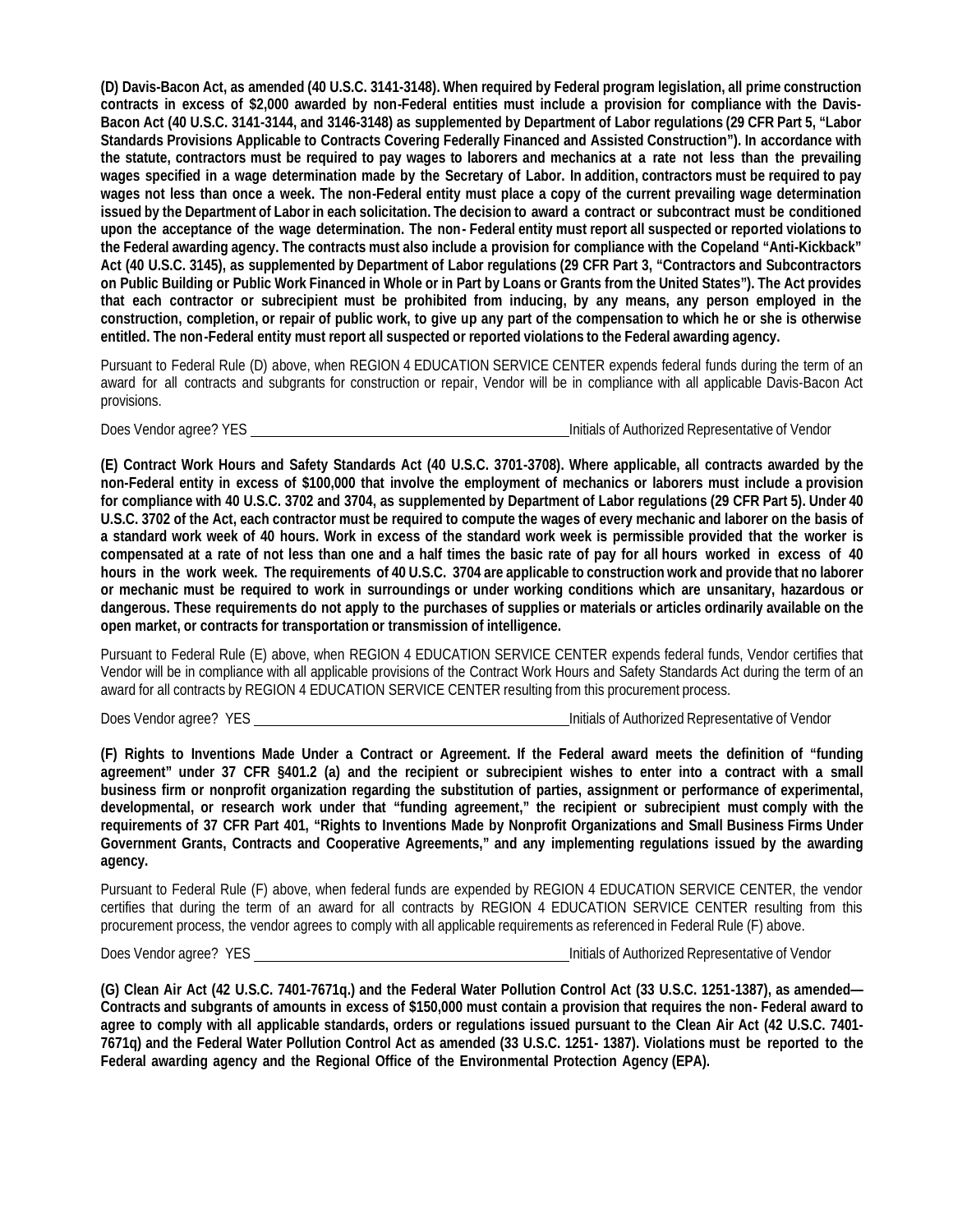Pursuant to Federal Rule (G) above, when federal funds are expended by REGION 4 EDUCATION SERVICE CENTER, the vendor certifies that during the term of an award for all contracts by REGION 4 EDUCATION SERVICE CENTER member resulting from this procurement process, the vendor agrees to comply with all applicable requirements as referenced in Federal Rule (G) above.

Does Vendor agree? YES **Initials of Authorized Representative of Vendor Initials of Authorized Representative of Vendor** 

**(H) Debarment and Suspension (Executive Orders 12549 and 12689)—A contract award (see 2 CFR 180.220) must not be made to parties listed on the government wide exclusions in the System for Award Management (SAM), in accordance with the OMB guidelines at 2 CFR 180 that implement Executive Orders 12549 (3 CFR part 1986 Comp., p. 189) and 12689 (3 CFR part 1989 Comp., p. 235), "Debarment and Suspension." SAM Exclusions contains the names of parties debarred, suspended, or otherwise excluded by agencies, as well as parties declared ineligible under statutory or regulatory authority other than Executive Order 12549.**

Pursuant to Federal Rule (H) above, when federal funds are expended by REGION 4 EDUCATION SERVICE CENTER, the vendor certifies that during the term of an award for all contracts by REGION 4 EDUCATION SERVICE CENTER resulting from this procurement process, the vendor certifies that neither it nor its principals is presently debarred, suspended, proposed for debarment, declared ineligible, or voluntarily excluded from participation by any federal department or agency.

Does Vendor agree? YES **Initials of Authorized Representative of Vendor Containers** and *S* Initials of Authorized Representative of Vendor

**(I) Byrd Anti-Lobbying Amendment (31 U.S.C. 1352)—Contractors that apply or bid for an award exceeding \$100,000 must file the required certification. Each tier certifies to the tier above that it will not and has not used Federal appropriated funds to pay any person or organization for influencing or attempting to influence an officer or employee of any agency, a member of Congress, officer or employee of Congress, or an employee of a member of Congress in connection with obtaining any Federal contract, grant or any other award covered by 31 U.S.C. 1352. Each tier must also disclose any lobbying with non-Federal funds that takes place in connection with obtaining any Federal award. Such disclosures are forwarded from tier to tier up to the non-Federal award.**

Pursuant to Federal Rule (I) above, when federal funds are expended by REGION 4 EDUCATION SERVICE CENTER, the vendor certifies that during the term and after the awarded term of an award for all contracts by REGION 4 EDUCATION SERVICE CENTER resulting from this procurement process, the vendor certifies that it is in compliance with all applicable provisions of the Byrd Anti-Lobbying Amendment (31 U.S.C.

1352). The undersigned further certifies that:

(1) No Federal appropriated funds have been paid or will be paid for on behalf of the undersigned, to any person for influencing or attempting to influence an officer or employee of any agency, a Member of Congress, an

officer or employee of congress, or an employee of a Member of Congress in connection with the awarding

of a Federal contract, the making of a Federal grant, the making of a Federal loan, the entering into a cooperative agreement, and the extension, continuation, renewal, amendment, or modification of a Federal contract, grant, loan, or cooperative agreement.

(2) If any funds other than Federal appropriated funds have been paid or will be paid to any person for influencing or attempting to influence an officer or employee of any agency, a Member of Congress, an officer or employee of congress, or an employee of a Member of Congress in connection with this Federal grant or cooperative agreement, the undersigned shall complete and submit Standard Form-LLL, "Disclosure Form to Report Lobbying", in accordance with its instructions.

(3) The undersigned shall require that the language of this certification be included in the award documents for all covered sub-awards exceeding \$100,000 in Federal funds at all appropriate tiers and that all subrecipients shall certify and disclose accordingly.

Does Vendor agree? YES **Initials of Authorized Representative of Vendor Initials of Authorized Representative of Vendor** 

#### **RECORD RETENTION REQUIREMENTS FOR CONTRACTS INVOLVING FEDERAL FUNDS**

When federal funds are expended by REGION 4 EDUCATION SERVICE CENTER for any contract resulting from this procurement process, Vendor certifies that it will comply with the record retention requirements detailed in 2 CFR § 200.333. The Vendor further certifies that Vendor will retain all records as required by 2 CFR § 200.333 for a period of three years after grantees or subgrantees submit final expenditure reports or quarterly or annual financial reports, as applicable, and all other pending matters are closed.

Does Vendor agree? YES **Initials of Authorized Representative of Vendor Initials of Authorized Representative of Vendor**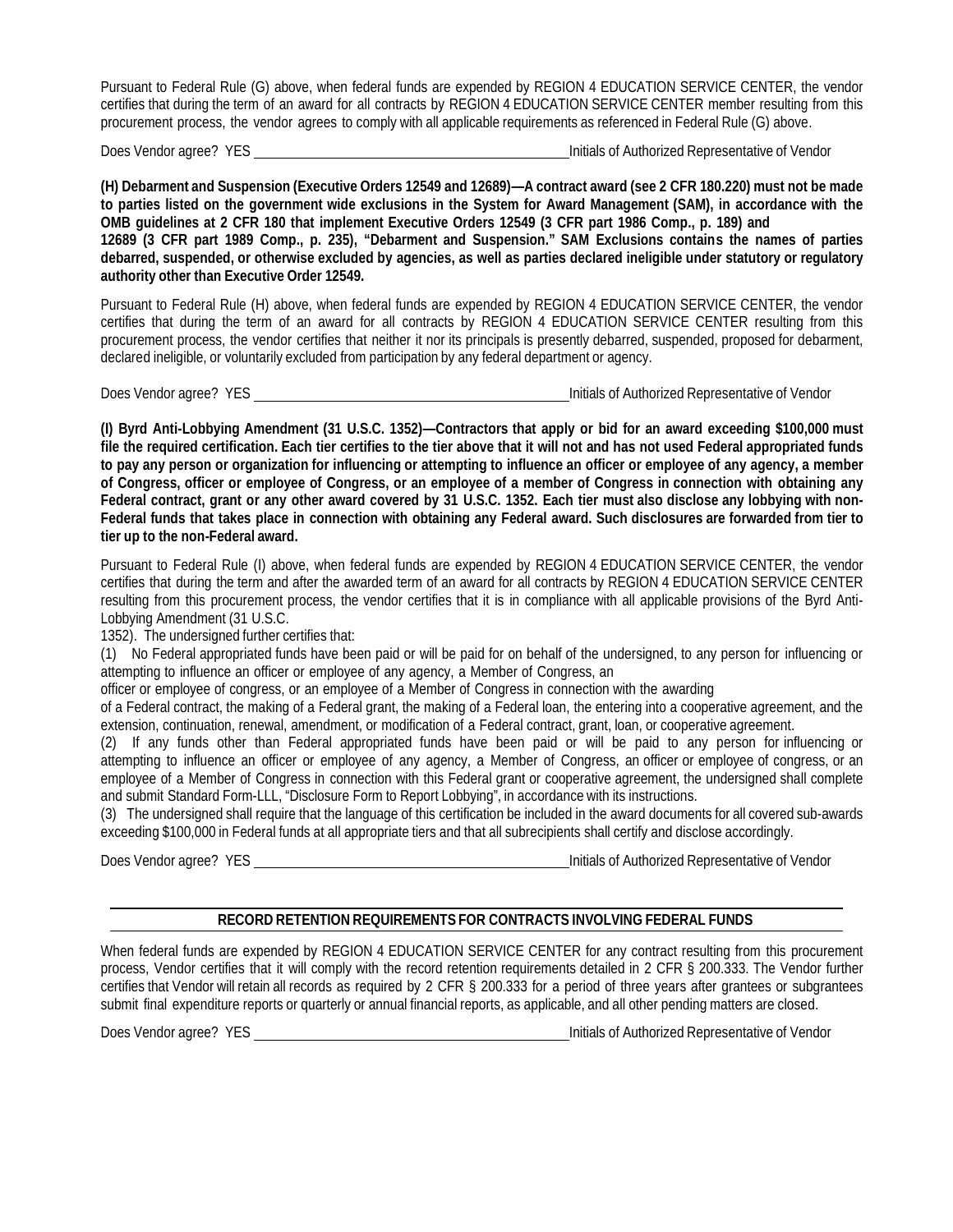#### **CERTIFICATION OF COMPLIANCE WITH THE ENERGY POLICY AND CONSERVATION ACT**

When REGION 4 EDUCATION SERVICE CENTER expends federal funds for any contract resulting from this procurement process, Vendor certifies that it will comply with the mandatory standards and policies relating to energy efficiency which are contained in the state energy conservation plan issued in compliance with the Energy Policy and Conservation Act (42 U.S.C. 6321 et seq.; 49 C.F.R. Part 18).

Does Vendor agree? YES **Initials of Authorized Representative of Vendor** 

#### **CERTIFICATION OF COMPLIANCE WITH BUY AMERICA PROVISIONS**

Vendor certifies that Vendor is in compliance with all applicable provisions of the Buy America Act. Purchases made in accordance with the Buy America Act must still follow the applicable procurement rules calling for free and open competition.

Does Vendor agree? YES **Initials of Authorized Representative of Vendor** 

#### **CERTIFICATION OF ACCESS TO RECORDS – 2 C.F.R. § 200.336**

Vendor agrees that the Inspector General of the Agency or any of their duly authorized representatives shall have access to any books, documents, papers and records of Vendor that are directly pertinent to Vendor's discharge of its obligations under the Contract for the purpose of making audits, examinations, excerpts, and transcriptions. The right also includes timely and reasonable access to Vendor's personnel for the purpose of interview and discussion relating to such documents.

Does Vendor agree? YES Initials of Authorized Representative of Vendor

#### **CERTIFICATION OF APPLICABILITY TO SUBCONTRACTORS**

Vendor agrees that all contracts it awards pursuant to the Contract shall be bound by the foregoing terms and conditions.

Does Vendor agree? YES **Initials of Authorized Representative of Vendor** 

**Vendor agrees to comply with all federal, state, and local laws, rules, regulations and ordinances, as applicable. It is further acknowledged that vendor certifies compliance with all provisions, laws, acts, regulations, etc. as specifically noted above.**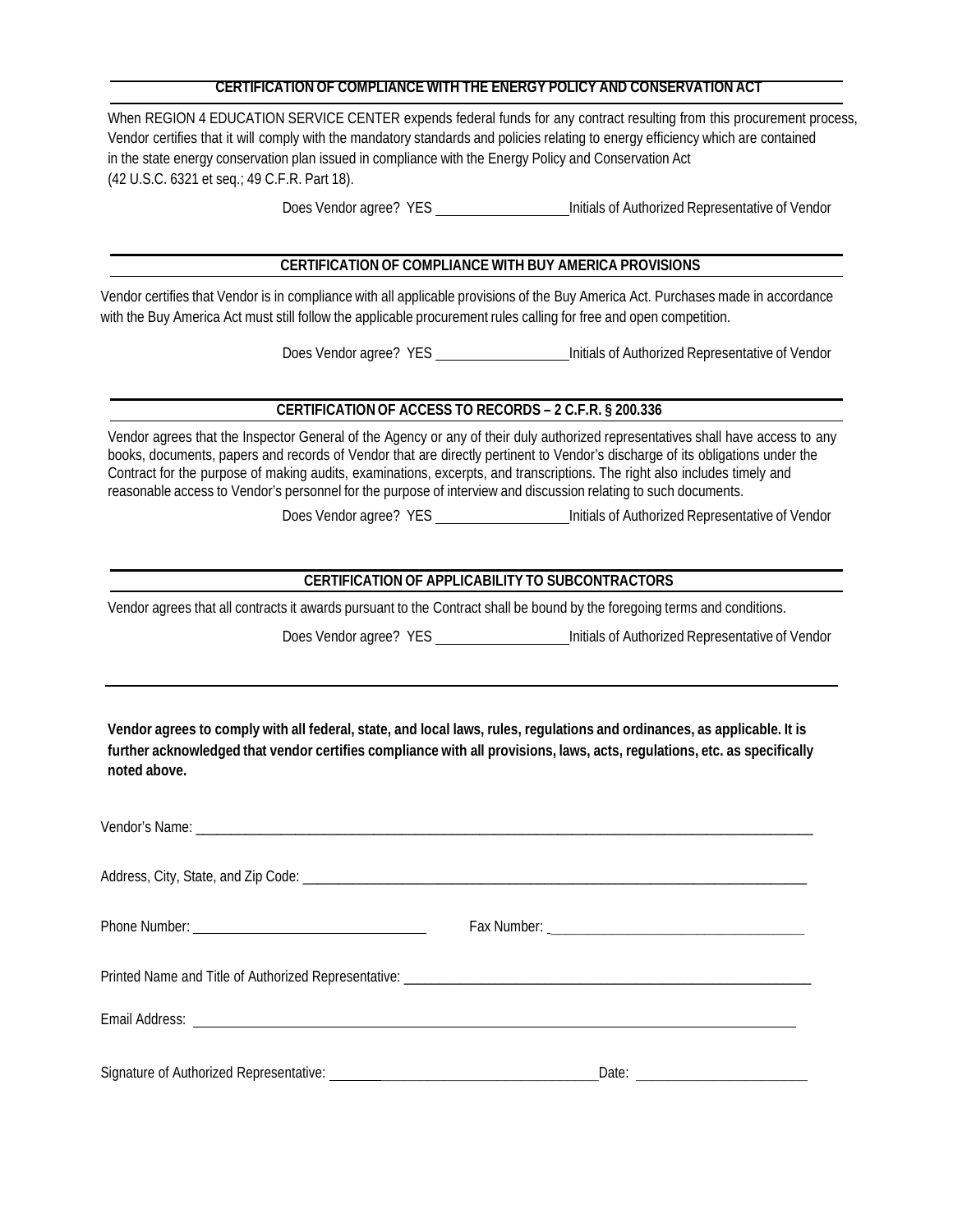#### **DOC #8**

### **OWNERSHIP DISCLOSURE FORM (N.J.S. 52:25-24.2)**

Pursuant to the requirements of P.L. 1999, Chapter 440 effective April 17, 2000 (Local Public Contracts Law), the offeror shall complete the form attached to these specifications listing the persons owning 10 percent (10%) or more of the firm presenting the proposal.

| <b>Company Name:</b>                           |                                                                                                                                                                                                                                                                                                                                                                                                                                                                                                                                               |                 |
|------------------------------------------------|-----------------------------------------------------------------------------------------------------------------------------------------------------------------------------------------------------------------------------------------------------------------------------------------------------------------------------------------------------------------------------------------------------------------------------------------------------------------------------------------------------------------------------------------------|-----------------|
| <b>Street:</b>                                 |                                                                                                                                                                                                                                                                                                                                                                                                                                                                                                                                               |                 |
| City, State, Zip Code:                         |                                                                                                                                                                                                                                                                                                                                                                                                                                                                                                                                               |                 |
| Complete as appropriate:                       |                                                                                                                                                                                                                                                                                                                                                                                                                                                                                                                                               |                 |
|                                                | ertify that I am the sole owner of example are more that I for the sole owner of the sole of the business is not<br>that there are no partners and the business is not<br>incorporated, and the provisions of N.J.S. 52:25-24.2 do not apply.                                                                                                                                                                                                                                                                                                 |                 |
|                                                | OR:                                                                                                                                                                                                                                                                                                                                                                                                                                                                                                                                           |                 |
|                                                |                                                                                                                                                                                                                                                                                                                                                                                                                                                                                                                                               |                 |
| in<br>or greater interest in that partnership. | partners who own a 10% or greater interest therein. I further certify that if one (1) or more of the<br>partners is itself a corporation or partnership, there is also set forth the names and addresses of the<br>stockholders holding 10% or more of that corporation's stock or the individual partners owning 10%                                                                                                                                                                                                                         |                 |
|                                                | OR:                                                                                                                                                                                                                                                                                                                                                                                                                                                                                                                                           |                 |
|                                                | an authorized representative of<br>a corporation, do hereby certify that the following is a list of the names<br>and addresses of all stockholders in the corporation who own 10% or more of its stock of any class. I<br>further certify that if one (1) or more of such stockholders is itself a corporation or partnership, that<br>there is also set forth the names and addresses of the stockholders holding 10% or more of the<br>corporation's stock or the individual partners owning a 10% or greater interest in that partnership. |                 |
|                                                | (Note: If there are no partners or stockholders owning 10% or more interest, indicate none.)                                                                                                                                                                                                                                                                                                                                                                                                                                                  |                 |
| <b>Name</b>                                    | <b>Address</b>                                                                                                                                                                                                                                                                                                                                                                                                                                                                                                                                | <b>Interest</b> |
|                                                |                                                                                                                                                                                                                                                                                                                                                                                                                                                                                                                                               |                 |
|                                                |                                                                                                                                                                                                                                                                                                                                                                                                                                                                                                                                               |                 |

*I further certify that the statements and information contained herein, are complete and correct to the best of my knowledge and belief.* 

 $\mathcal{L} = \{ \mathcal{L} \mid \mathcal{L} \in \mathcal{L} \}$  , where  $\mathcal{L} = \{ \mathcal{L} \mid \mathcal{L} \in \mathcal{L} \}$  , where  $\mathcal{L} = \{ \mathcal{L} \mid \mathcal{L} \in \mathcal{L} \}$ 

**Date Date**  *Date Date Date Date Authorized Signature and Title* 

 $\frac{1}{2}$  $\mathcal{L}$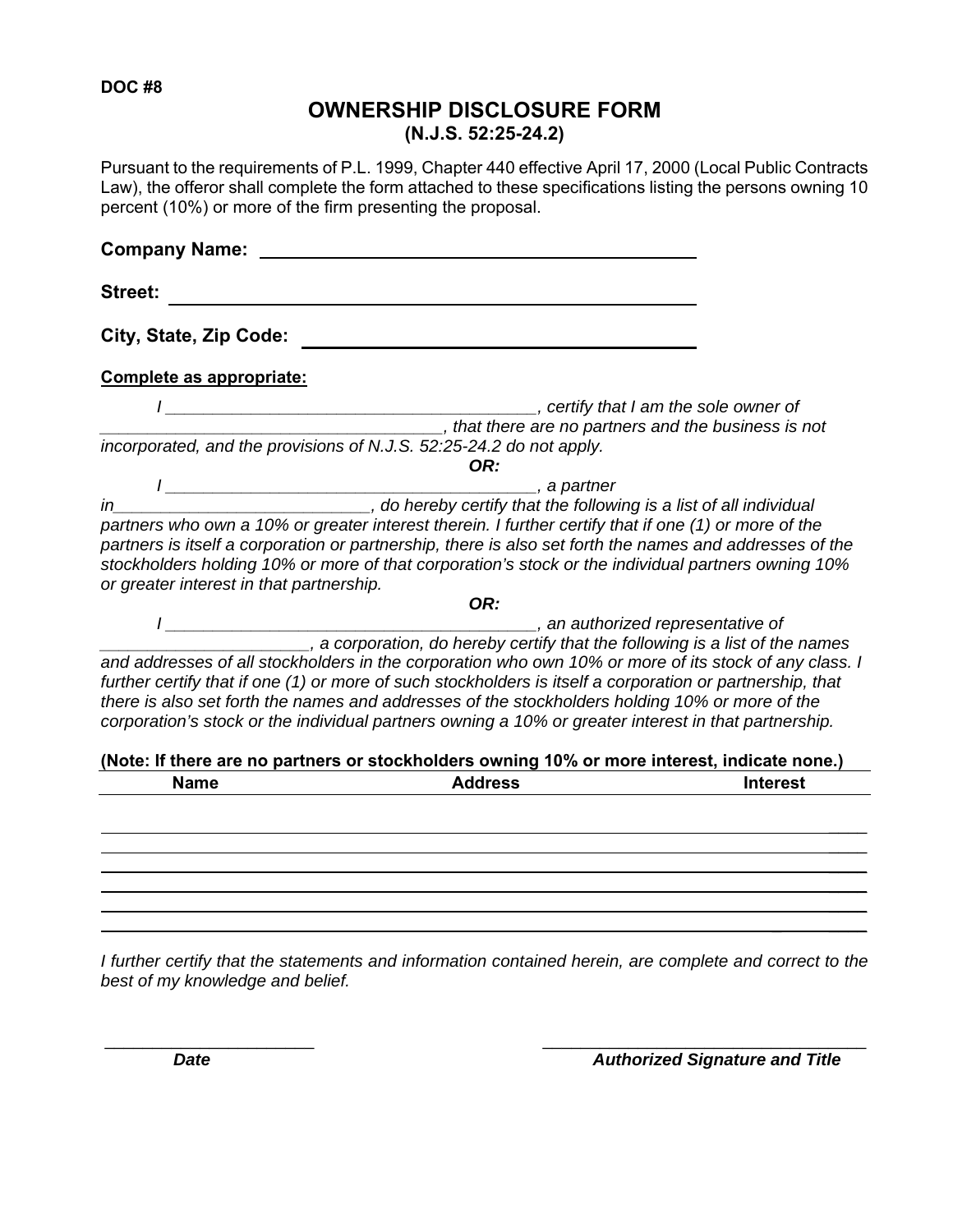### **NON-COLLUSION AFFIDAVIT**

| State of New Jersey                                                            |                     |  |
|--------------------------------------------------------------------------------|---------------------|--|
|                                                                                |                     |  |
|                                                                                |                     |  |
| Name                                                                           | City                |  |
| of full age, being duly sworn according to law on my oath depose and say that: |                     |  |
|                                                                                |                     |  |
| Title                                                                          | <b>Company Name</b> |  |

*the offeror making the Proposal for the goods, services or public work specified under the attached proposal, and that I executed the said proposal with full authority to do so; that said offeror has not directly or indirectly entered into any agreement, participated in any collusion, or otherwise taken*  any action in restraint of free, competitive bidding in connection with the above proposal, and that *all statements contained in said proposal and in this affidavit are true and correct, and made with full knowledge that \_\_\_\_\_\_\_\_\_\_\_\_\_\_\_\_\_\_\_\_\_ relies upon the truth of the statements contained in said proposal and in the statements contained in this affidavit in awarding the contract for the said goods, services or public work.* 

*I further warrant that no person or selling agency has been employed or retained to solicit or secure such contract upon an agreement or understanding for a commission, percentage, brokerage or contingent fee, except bona fide employees or bona fide established commercial or selling agencies maintained by* 

*Company Name Authorized Signature & Title* 

Subscribed and sworn before me

this \_\_\_\_\_\_ day of \_\_\_\_\_\_\_\_\_\_\_\_\_, 20\_\_\_\_

Notary Public of \_\_\_\_\_\_\_\_\_\_\_\_\_\_\_\_\_\_\_\_\_\_\_\_\_ My commission expires  $\frac{1}{2}$ , 20

SEAL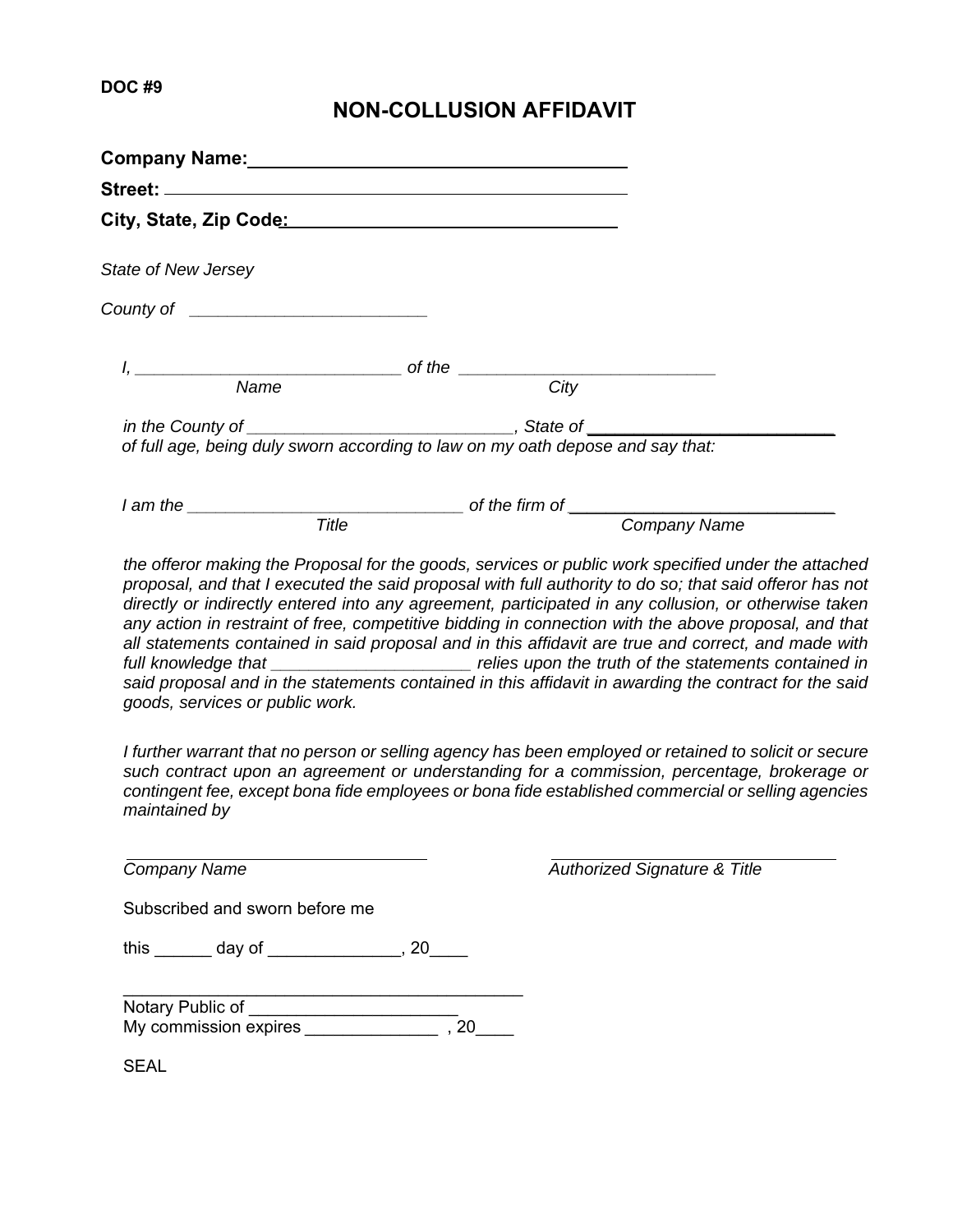**DOC #10** 

### **AFFIRMATIVE ACTION AFFIDAVIT (P.L. 1975, C.127)**

**Company Name: Street:** 

 **City, State, Zip Code:** 

### **Proposal Certification:**

Indicate below your compliance with New Jersey Affirmative Action regulations. Your proposal will be accepted even if you are not in compliance at this time. No contract and/or purchase order may be issued, however, until all Affirmative Action requirements are met.

### **Required Affirmative Action Evidence:**

Procurement, Professional & Service Contracts (Exhibit A) Vendors must submit with proposal:

1. A photo copy of their Federal Letter of Affirmative Action Plan Approval

2. A photo copy of their Certificate of Employee Information Report

**OR** Service Service Service Service Service Service Service Service Service Service Service Service Service Service Service Service Service Service Service Service Service Service Service Service Service Service Service S 3. A complete Affirmative Action Employee Information Report (AA302)

### **Public Work – Over \$50,000 Total Project Cost:**

A. No approved Federal or New Jersey Affirmative Action Plan. We will complete Report Form

AA201-A upon receipt from the **EXALUATE:** 

B. Approved Federal or New Jersey Plan – certificate enclosed

*I* further certify that the statements and information contained herein, are complete and correct to the *best of my knowledge and belief.* 

*Date* **Date** *Date Date Authorized Signature and Title*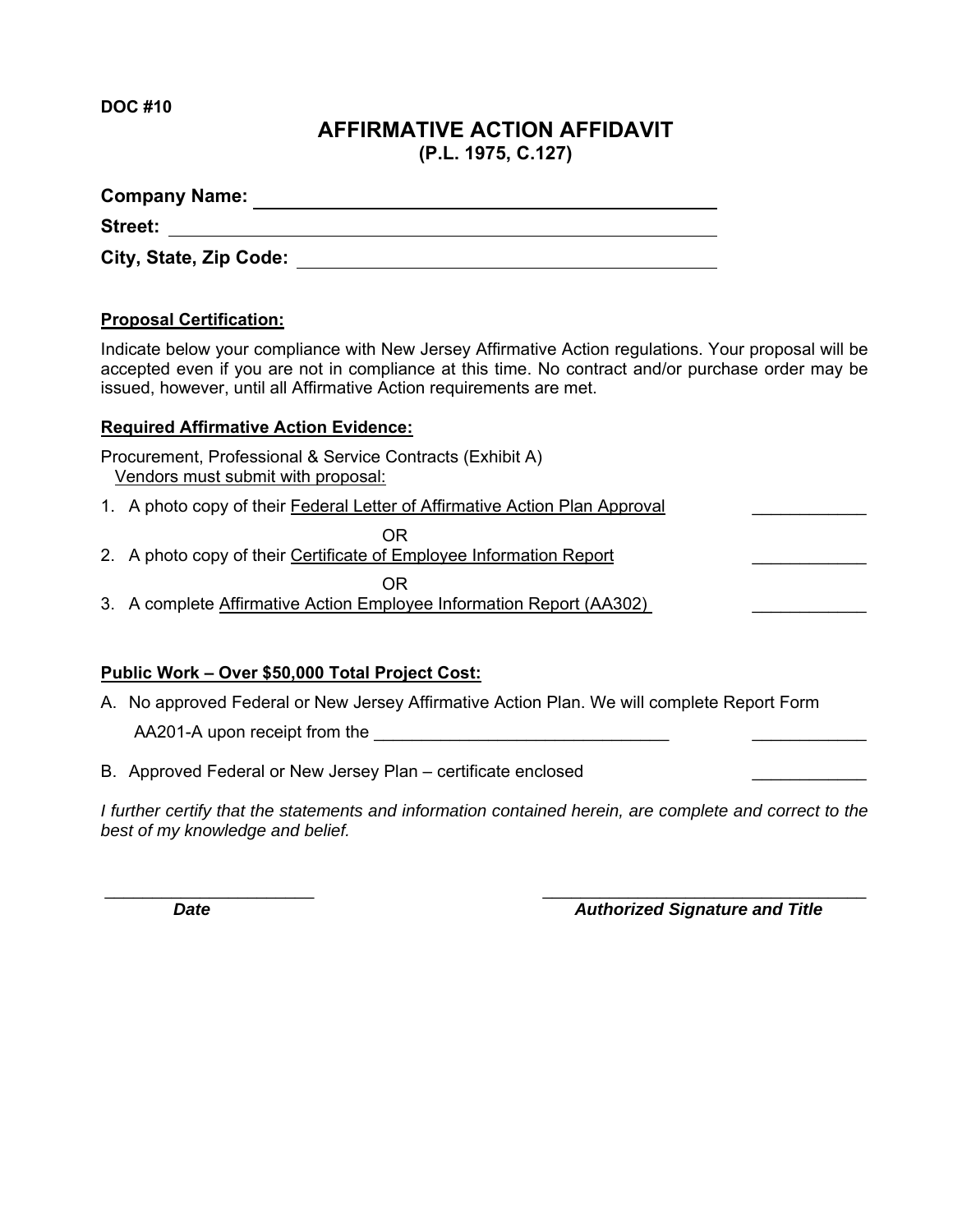### **P.L. 1995, c. 127 (N.J.A.C. 17:27) MANDATORY AFFIRMATIVE ACTION LANGUAGE**

### **PROCUREMENT, PROFESSIONAL AND SERVICE CONTRACTS**

During the performance of this contract, the contractor agrees as follows:

The contractor or subcontractor, where applicable, will not discriminate against any employee or applicant for employment because of age, race, creed, color, national origin, ancestry, marital status, sex, affectional or sexual orientation. The contractor will take affirmative action to ensure that such applicants are recruited and employed, and that employees are treated during employment, without regard to their age, race, creed, color, national origin, ancestry, marital status, sex, affectional or sexual orientation. Such action shall include, but not be limited to the following: employment, upgrading, demotion, or transfer; recruitment or recruitment advertising; layoff or termination; rates of pay or other forms of compensation; and selection for training, including apprenticeship. The contractor agrees to post in conspicuous places, available to employees and applicants for employment, notices to be provided by the Public Agency Compliance Officer setting forth provisions of this non-discrimination clause.

The contractor or subcontractor, where applicable will, in all solicitations or advertisement for employees placed by or on behalf of the contractor, state that all qualified applicants will receive consideration for employment without regard to age, race, creed, color, national origin, ancestry, marital status, sex, affectional or sexual orientation.

The contractor or subcontractor, where applicable, will send to each labor union or representative of workers with which it has a collective bargaining agreement or other contract or understanding, a notice, to be provided by the agency contracting officer advising the labor union or workers' representative of the contractor's commitments under this act and shall post copies of the notice in conspicuous places available to employees and applicants for employment.

The contractor or subcontractor, where applicable, agrees to comply with any regulations promulgated by the Treasurer pursuant to P.L. 1975, c. 127, as amended and supplemented from time to time and the Americans with Disabilities Act.

The contractor or subcontractor agrees to attempt in good faith to employ minority and female workers trade consistent with the applicable county employment goal prescribed by N.J.A.C. 17:27-5.2 promulgated by the Treasurer pursuant to P.L. 1975, C.127, as amended and supplemented from time to time or in accordance with a binding determination of the applicable county employment goals determined by the Affirmative Action Office pursuant to N.J.A.C. 17:27-5.2 promulgated by the Treasurer pursuant to P.L. 1975, C.127, as amended and supplemented from time to time.

The contractor or subcontractor agrees to inform in writing appropriate recruitment agencies in the area, including employment agencies, placement bureaus, colleges, universities, labor unions, that it does not discriminate on the basis of age, creed, color, national origin, ancestry, marital status, sex, affectional or sexual orientation, and that it will discontinue the use of any recruitment agency which engages in direct or indirect discriminatory practices.

The contractor or subcontractor agrees to revise any of it testing procedures, if necessary, to assure that all personnel testing conforms with the principles of job-related testing, as established by the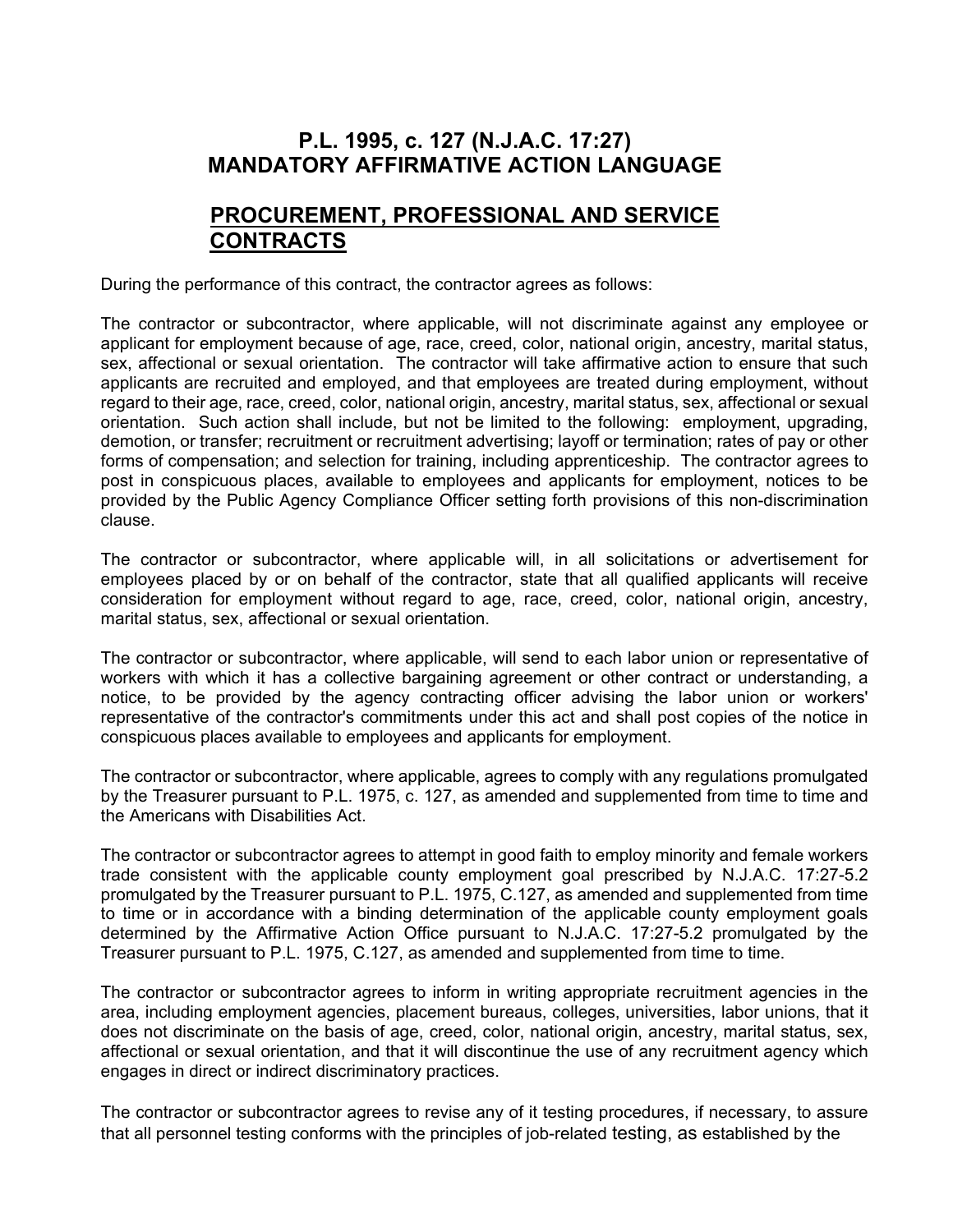statutes and court decisions of the state of New Jersey and as established by applicable Federal law and applicable Federal court decisions.

The contractor or subcontractor agrees to review all procedures relating to transfer, upgrading, downgrading and lay-off to ensure that all such actions are taken without regard to age, creed, color, national origin, ancestry, marital status, sex, affectional or sexual orientation, and conform with the applicable employment goals, consistent with the statutes and court decisions of the State of New Jersey, and applicable Federal law and applicable Federal court decisions.

The contractor and its subcontractors shall furnish such reports or other documents to the Affirmative Action Office as may be requested by the office from time to time in order to carry out the purposes of these regulations, and public agencies shall furnish such information as may be requested by the Affirmative Action Office for conducting a compliance investigation pursuant to Subchapter 10 of the Administrative Code (NJAC 17:27).

Signature of Procurement Agent

\_\_\_\_\_\_\_\_\_\_\_\_\_\_\_\_\_\_\_\_\_\_\_\_\_\_\_\_\_\_\_\_\_\_\_\_\_\_\_\_\_\_\_\_\_\_\_\_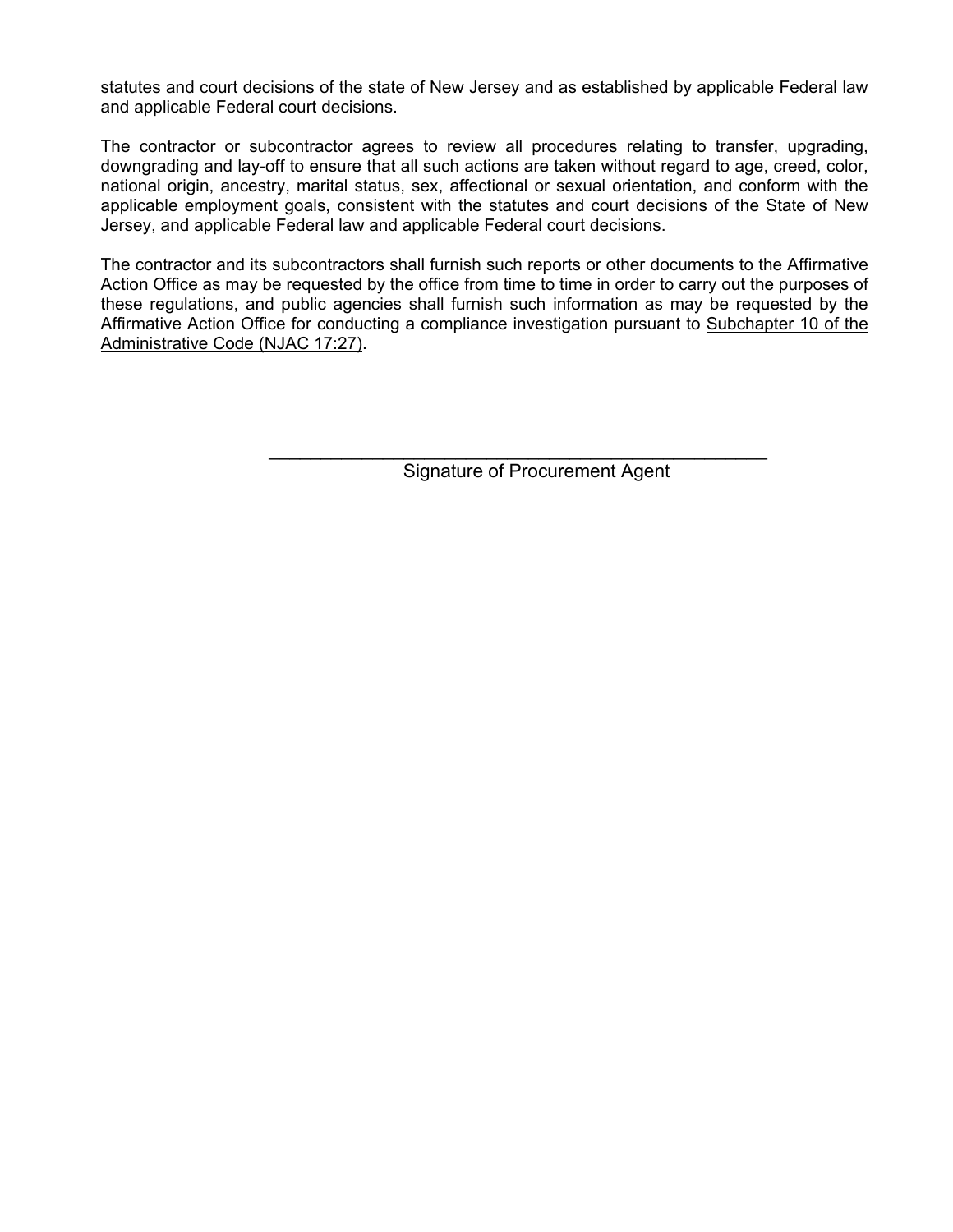### **C. 271 POLITICAL CONTRIBUTION DISCLOSURE FORM Public Agency Instructions**

This page provides guidance to public agencies entering into contracts with business entities that are required to file Political Contribution Disclosure forms with the agency. **It is not intended to be provided to contractors.** What follows are instructions on the use of form local units can provide to contractors that are required to disclose political contributions pursuant to N.J.S.A. 19:44A-20.26 (P.L. 2005, c. 271, s.2). Additional information on the process is available in Local Finance Notice 2006-1 (www.nj.gov/dca/lgs/lfns/lfnmenu.shtml).

- 1. The disclosure is required for all contracts in excess of \$17,500 that are **not awarded** pursuant to a "fair and open" process (N.J.S.A. 19:44A-20.7).
- 2. Due to the potential length of some contractor submissions, the public agency should consider allowing data to be submitted in electronic form (i.e., spreadsheet, pdf file, etc.). Submissions must be kept with the contract documents or in an appropriate computer file and be available for public access. **The form is worded to accept this alternate submission.** The text should be amended if electronic submission will not be allowed.
- 3. The submission must be **received from the contractor and** on file at least 10 days prior to award of the contract. Resolutions of award should reflect that the disclosure has been received and is on file.
- 4. The contractor must disclose contributions made to candidate and party committees covering a wide range of public agencies, including all public agencies that have elected officials in the county of the public agency, state legislative positions, and various state entities. The Division of Local Government Services recommends that contractors be provided a list of the affected agencies. This will assist contractors in determining the campaign and political committees of the officials and candidates affected by the disclosure.
	- a. The Division has prepared model disclosure forms for each county. They can be downloaded from the "County PCD Forms" link on the Pay-to-Play web site at www.nj.gov/dca/lgs/p2p. They will be updated from time-to-time as necessary.
	- b. A public agency using these forms **should edit them to properly reflect the correct legislative district**(s). As the forms are county-based, **they list all legislative districts** in each county. **Districts that do not represent the public agency should be removed from the lists.**
	- c. Some contractors may find it easier to provide a single list that covers all contributions, regardless of the county. These submissions are appropriate and should be accepted.
	- d. The form may be used "as-is", subject to edits as described herein.
	- e. The "Contractor Instructions" sheet is intended to be provided with the form. It is recommended that the Instructions and the form be printed on the same piece of paper. The form notes that the Instructions are printed on the back of the form; where that is not the case, the text should be edited accordingly.
	- f. The form is a Word document and can be edited to meet local needs, and posted for download on web sites, used as an e-mail attachment, or provided as a printed document.
- 5. It is recommended that the contractor also complete a "Stockholder Disclosure Certification." This will assist the local unit in its obligation to ensure that contractor did not make any prohibited contributions to the committees listed on the Business Entity Disclosure Certification in the 12 months prior to the contract. (See Local Finance Notice 2006-7 for additional information on this obligation) A sample Certification form is part of this package and the instruction to complete it is included in the Contractor Instructions. **NOTE: This section is not applicable to Boards of Education.**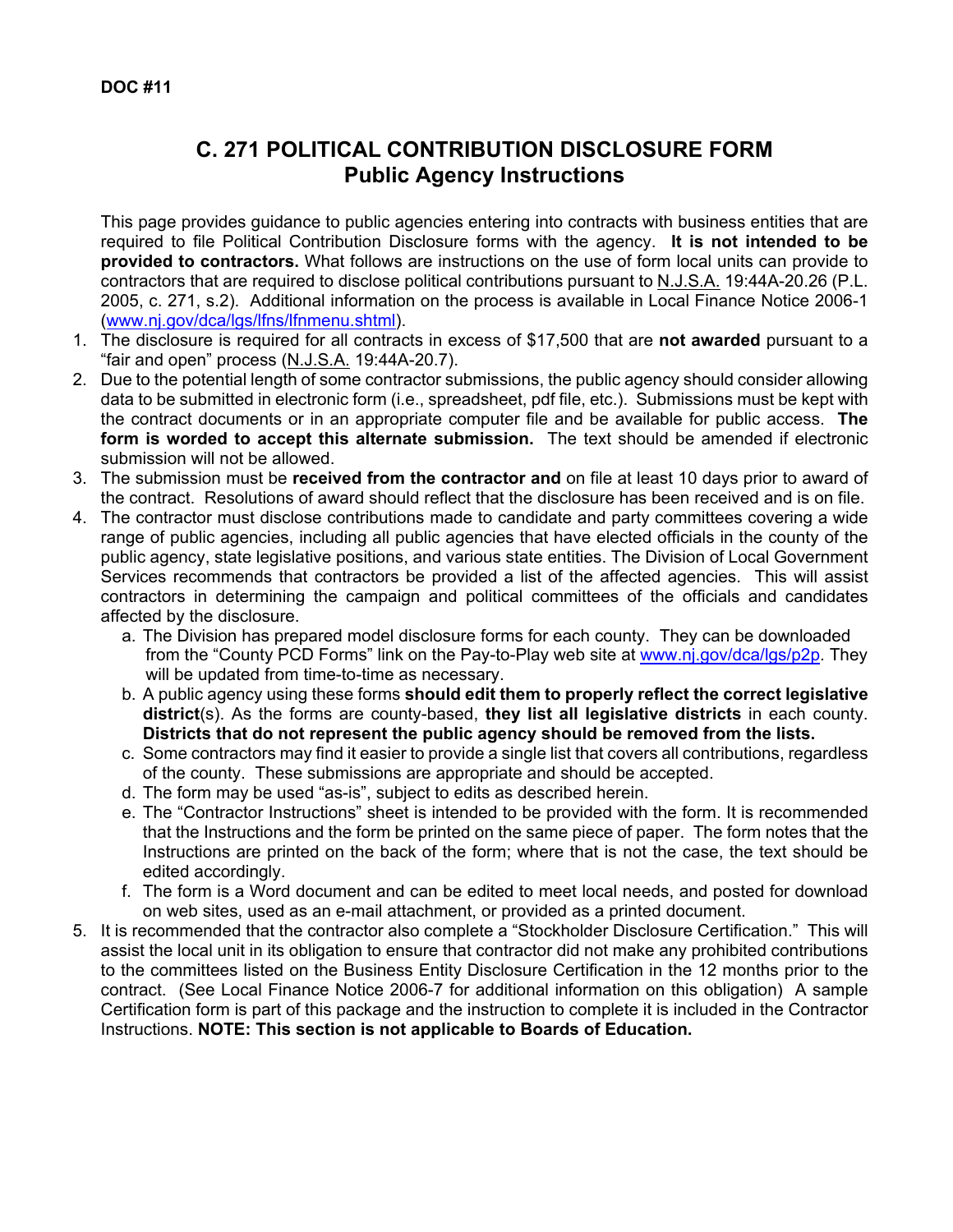### **C. 271 POLITICAL CONTRIBUTION DISCLOSURE FORM Contractor Instructions**

Business entities (contractors) receiving contracts from a public agency that are NOT awarded pursuant to a "fair and open" process (defined at N.J.S.A. 19:44A-20.7) are subject to the provisions of P.L. 2005, c. 271, s.2 (N.J.S.A. 19:44A-20.26). This law provides that 10 days prior to the award of such a contract, the contractor shall disclose contributions to:

- any State, county, or municipal committee of a political party
- any legislative leadership committee**\***
- any continuing political committee (a.k.a., political action committee)
- any candidate committee of a candidate for, or holder of, an elective office:
	- $\circ$  of the public entity awarding the contract
	- o of that county in which that public entity is located
	- o of another public entity within that county
	- $\circ$  or of a legislative district in which that public entity is located or, when the public entity is a county, of any legislative district which includes all or part of the county. The disclosure must list reportable contributions to any of the committees that exceed \$300 per election cycle that were made during the 12 months prior to award of the contract. See N.J.S.A. 19:44A-8 and 19:44A-16 for more details on reportable contributions.

N.J.S.A. 19:44A-20.26 itemizes the parties from whom contributions must be disclosed when a business entity is not a natural person. This includes the following:

- individuals with an "interest" ownership or control of more than 10% of the profits or assets of a business entity or 10% of the stock in the case of a business entity that is a corporation for profit
- all principals, partners, officers, or directors of the business entity or their spouses
- any subsidiaries directly or indirectly controlled by the business entity
- IRS Code Section 527 New Jersey based organizations, directly or indirectly controlled by the business entity and filing as continuing political committees, (PACs). When the business entity is a natural person, "a contribution by that person's spouse or child, residing therewith, shall be deemed to be a contribution by the business entity." [N.J.S.A. 19:44A-20.26(b)] The contributor must be listed on the disclosure. Any business entity that fails to comply with the disclosure provisions shall be subject to a fine imposed by ELEC in an amount to be determined by the Commission which may be based upon the amount that the business entity failed to report. The enclosed list of agencies is provided to assist the contractor in identifying those public agencies whose elected official and/or candidate campaign committees are affected by the disclosure requirement. It is the contractor's responsibility to identify the specific committees to which contributions may have been made and need to be disclosed. The disclosed information may exceed the minimum requirement. The enclosed form, a content-consistent facsimile, or an electronic data file containing the required details (along with a signed cover sheet) may be used as the contractor's submission and is disclosable to the public under the Open Public Records Act. The contractor must also complete the attached Stockholder Disclosure Certification. This will assist the agency in meeting its obligations under the law.

### **NOTE: This section does not apply to Board of Education contracts.**

\* <u>N.J.S.A.</u> 19:44A-3(s): "The term "legislative leadership committee" means a committee established, authorized to be established, or designated by the President of the Senate, the Minority Leader of the Senate, the Speaker of the General Assembly or the Minority Leader of the General Assembly pursuant to section 16 of P.L.1993, c.65 (C.19:44A-10.1) for the purpose of receiving contributions and making expenditures."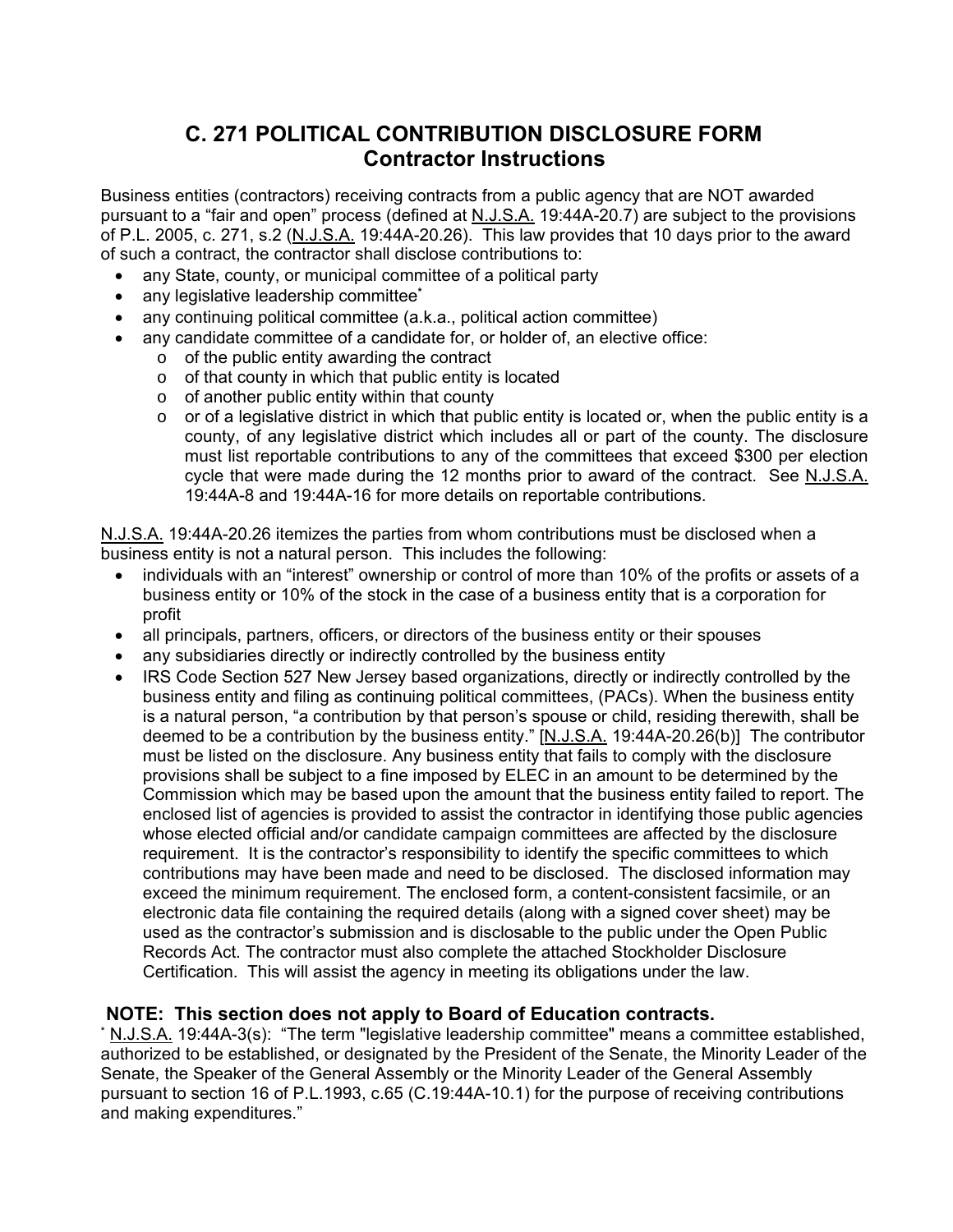### **C. 271 POLITICAL CONTRIBUTION DISCLOSURE FORM**

Required Pursuant To N.J.S.A. 19:44A-20.26

### **This form or its permitted facsimile must be submitted to the local unit no later than 10 days prior to the award of the contract.**

#### **Part I – Vendor Information**

| Vendor Name: |  |        |      |
|--------------|--|--------|------|
| Address:     |  |        |      |
| City:        |  | State: | Zip: |

The undersigned being authorized to certify, hereby certifies that the submission provided herein represents compliance with the provisions of N.J.S.A. 19:44A-20.26 and as represented by the Instructions accompanying this form.

| - |  |
|---|--|
|   |  |
|   |  |

#### **Part II – Contribution Disclosure**

Disclosure requirement: Pursuant to N.J.S.A. 19:44A-20.26 this disclosure must include all reportable political contributions (more than \$300 per election cycle) over the 12 months prior to submission to the committees of the government entities listed on the form provided by the local unit.

Check here if disclosure is provided in electronic form.

| <b>Contributor Name</b> | <b>Recipient Name</b> | <b>Date</b> | <b>Dollar</b><br>Amount |
|-------------------------|-----------------------|-------------|-------------------------|
|                         |                       |             | $\boldsymbol{\$}$       |
|                         |                       |             |                         |
|                         |                       |             |                         |
|                         |                       |             |                         |
|                         |                       |             |                         |
|                         |                       |             |                         |
|                         |                       |             |                         |
|                         |                       |             |                         |
|                         |                       |             |                         |
|                         |                       |             |                         |
|                         |                       |             |                         |
|                         |                       |             |                         |
|                         |                       |             |                         |
|                         |                       |             |                         |
|                         |                       |             |                         |
|                         |                       |             |                         |
|                         |                       |             |                         |

 $\Box$  Check here if the information is continued on subsequent page(s)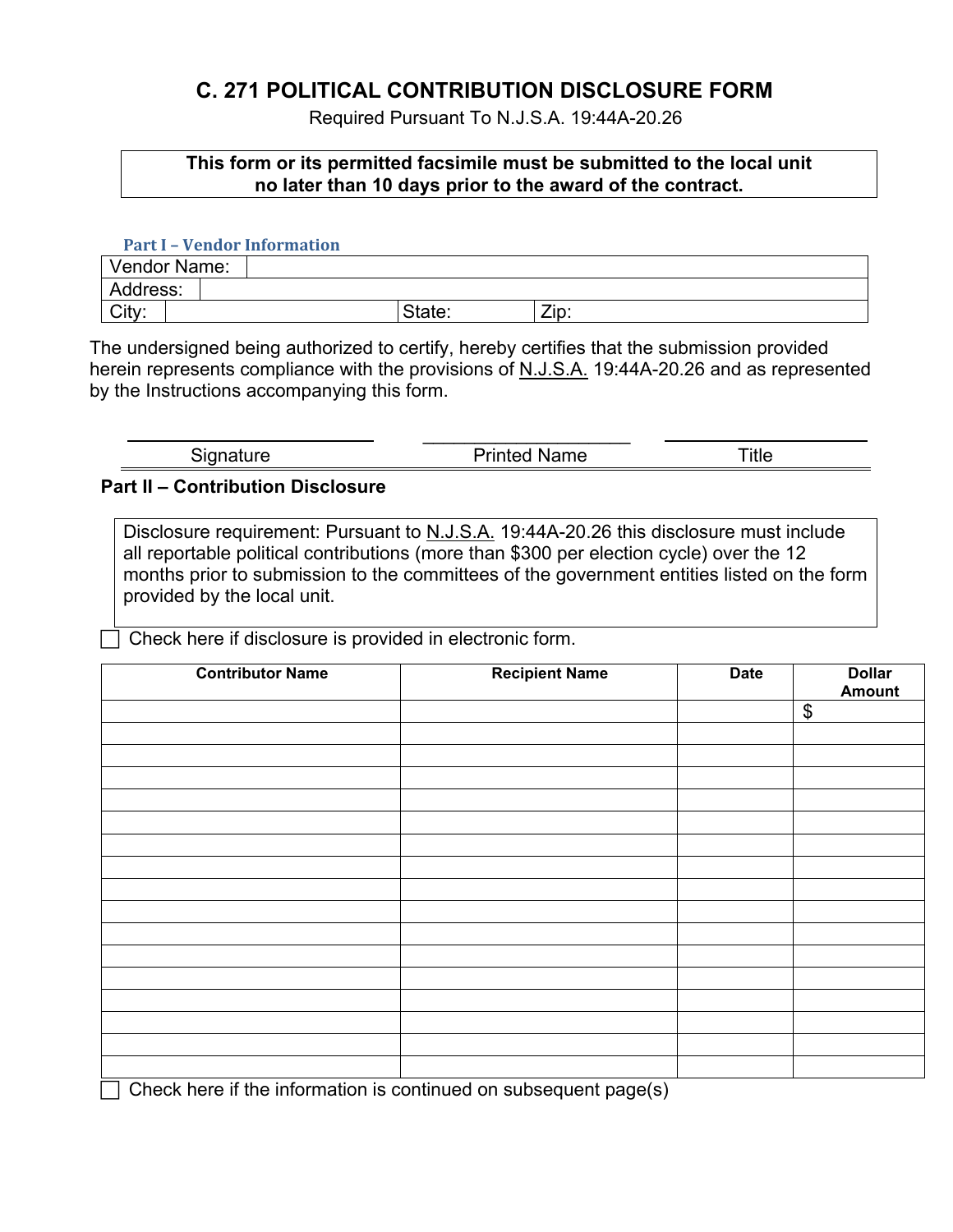### **Continuation Page**

### **C. 271 POLITICAL CONTRIBUTION DISCLOSURE FORM**

Required Pursuant To N.J.S.A. 19:44A-20.26

Page \_\_\_ of \_\_\_\_\_\_

Vendor Name:

| <b>Contributor Name</b> | <b>Recipient Name</b> | <b>Date</b> | Dollar<br>Amount    |
|-------------------------|-----------------------|-------------|---------------------|
|                         |                       |             | $\overline{\theta}$ |
|                         |                       |             |                     |
|                         |                       |             |                     |
|                         |                       |             |                     |
|                         |                       |             |                     |
|                         |                       |             |                     |
|                         |                       |             |                     |
|                         |                       |             |                     |
|                         |                       |             |                     |
|                         |                       |             |                     |
|                         |                       |             |                     |
|                         |                       |             |                     |
|                         |                       |             |                     |
|                         |                       |             |                     |
|                         |                       |             |                     |
|                         |                       |             |                     |
|                         |                       |             |                     |
|                         |                       |             |                     |
|                         |                       |             |                     |
|                         |                       |             |                     |
|                         |                       |             |                     |
|                         |                       |             |                     |
|                         |                       |             |                     |
|                         |                       |             |                     |
|                         |                       |             |                     |
|                         |                       |             |                     |
|                         |                       |             |                     |
|                         |                       |             |                     |
|                         |                       |             |                     |
|                         |                       |             |                     |
|                         |                       |             |                     |
|                         |                       |             |                     |
|                         |                       |             |                     |
|                         |                       |             |                     |
|                         |                       |             |                     |

 $\Box$  Check here if the information is continued on subsequent page(s)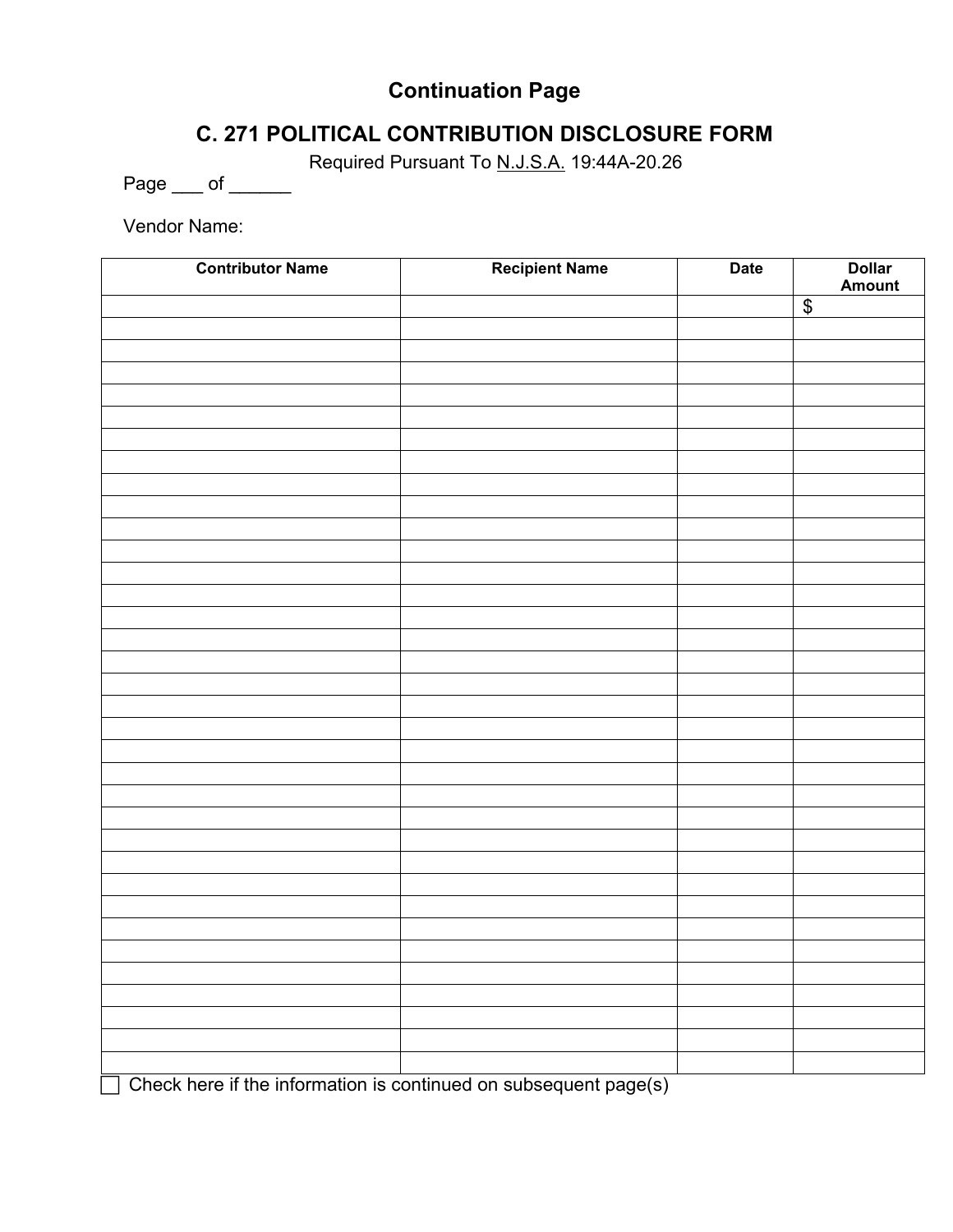### **List of Agencies with Elected Officials Required for Political Contribution Disclosure N.J.S.A. 19:44A-20.26**

#### **County Name:**

State: Governor, and Legislative Leadership Committees Legislative District #s:

State Senator and two members of the General Assembly per district.

County:<br>Freeholders

{County Executive} Surrogate

County Clerk Sheriff

Municipalities (Mayor and members of governing body, regardless of title):

### **USERS SHOULD CREATE THEIR OWN FORM, OR DOWNLOAD FROM WWW.NJ.GOV/DCA/LGS/P2P A COUNTY-BASED, CUSTOMIZABLE FORM.**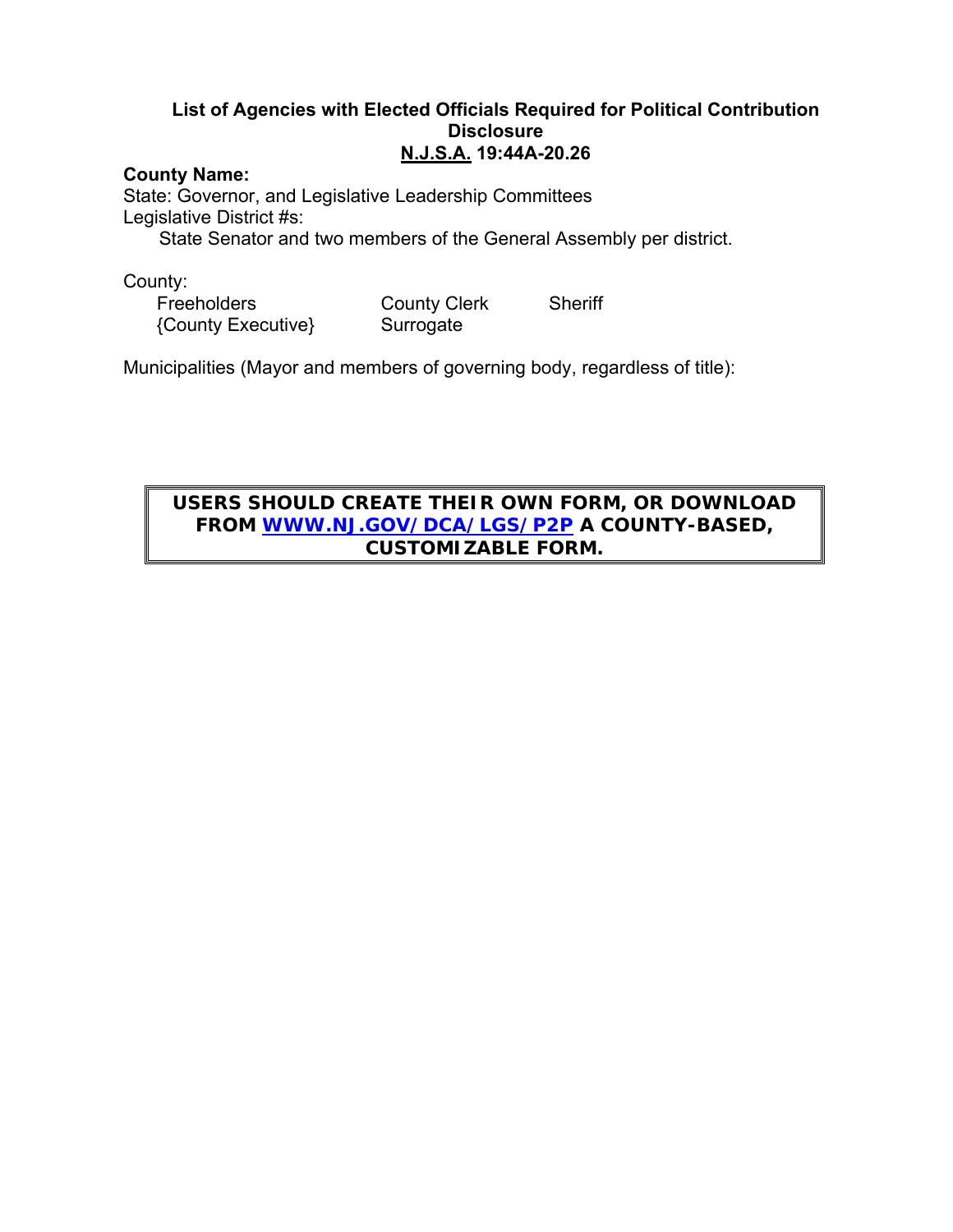**DOC #12**

### **STOCKHOLDER DISCLOSURE CERTIFICATION**

| <b>Name of Business:</b>                                                                                                                                                               |                                                                  |       |                                                                                  |  |
|----------------------------------------------------------------------------------------------------------------------------------------------------------------------------------------|------------------------------------------------------------------|-------|----------------------------------------------------------------------------------|--|
| I certify that the list below contains the names and home addresses of all<br>stockholders holding 10% or more of the issued and outstanding stock of the<br>undersigned.<br><b>OR</b> |                                                                  |       |                                                                                  |  |
| stock of the undersigned.                                                                                                                                                              |                                                                  |       | I certify that no one stockholder owns 10% or more of the issued and outstanding |  |
|                                                                                                                                                                                        | Check the box that represents the type of business organization: |       |                                                                                  |  |
| $\blacksquare$ Partnership                                                                                                                                                             | Corporation <b>Confidence</b> Sole Proprietorship                |       |                                                                                  |  |
|                                                                                                                                                                                        | $\Box$ Limited Partnership $\Box$ Limited Liability Corporation  |       | Limited Liability Partnership                                                    |  |
| Subchapter S Corporation                                                                                                                                                               |                                                                  |       |                                                                                  |  |
| list below.                                                                                                                                                                            |                                                                  |       | Sign and notarize the form below, and, if necessary, complete the stockholder    |  |
| Stockholders:                                                                                                                                                                          |                                                                  |       |                                                                                  |  |
| Name:                                                                                                                                                                                  |                                                                  | Name: |                                                                                  |  |
| Home Address:                                                                                                                                                                          |                                                                  |       | Home Address:                                                                    |  |
| Name:                                                                                                                                                                                  |                                                                  | Name: |                                                                                  |  |

Home Address: Home Address:

Name: Name: Name: Name: Name: Name: Name: Name: Name: Name: Name: Name: Name: Name: Name: Name: Name: Name: Name: Name: Name: Name: Name: Name: Name: Name: Name: Name: Name: Name: Name: Name: Name: Name: Name: Name: Name:

Home Address: Home Address:

Subscribed and sworn before me this \_\_\_ day of  $\overline{\phantom{a}}$ , 2  $\overline{\phantom{a}}$ .

**\_\_\_\_\_\_\_\_\_\_\_\_\_\_\_\_\_\_\_\_\_\_\_\_\_\_\_\_\_\_\_\_\_**  (Affiant)

(Notary Public)

**\_\_\_\_\_\_\_\_\_\_\_\_\_\_\_\_\_\_\_\_\_\_\_\_\_\_\_\_\_\_\_\_**  (Print name & title of affiant)

My Commission expires:

(Corporate Seal)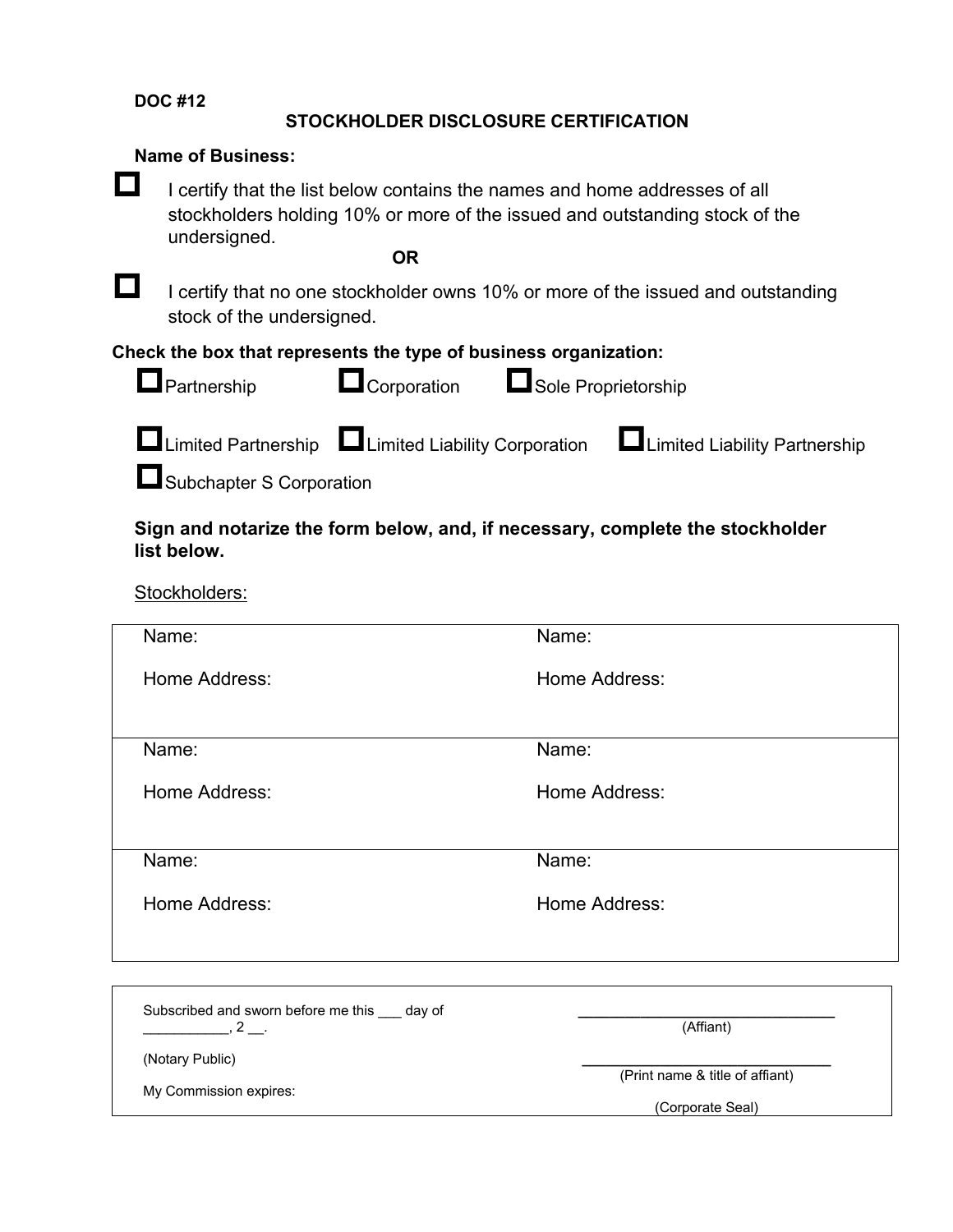### **Certification of Non-Involvement in Prohibited Activities in Iran**

Pursuant to N.J.S.A. 52:32-58, offerors must certify that neither the offeror, nor any of its parents, subsidiaries, and/or affiliates (as defined in N.J.S.A. 52:32 – 56 (e) (3)), is listed on the Department of the Treasury's List of Person's or Entities Engaging in Prohibited Investment Activities in Iran and that neither is involved in any of the investment activities set forth in N.J.S.A.  $52:32 - 56$  (f).

Offers wishing to do business in New Jersey through this contract must fill out the Certification of Non-Involvement in Prohibited Activities in Iran here: http://www.state.nj.us/humanservices/dfd/info/standard/fdc/disclosure\_investmentact.pdf.

Offerors should submit the above form completed with their proposal.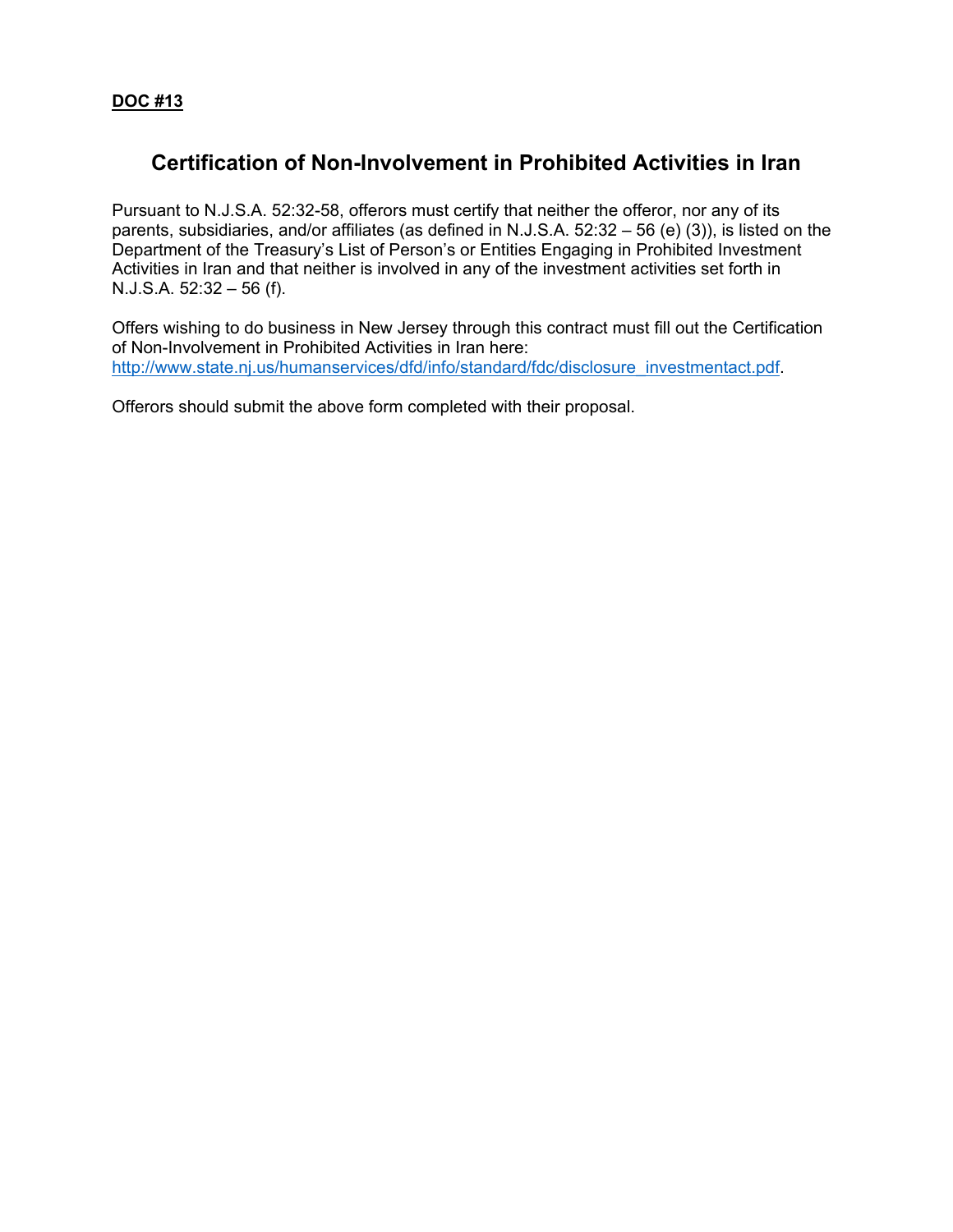### **DOC #14**

### **NEW JERSEY BUSINESS REGISTRATION CERTIFICATE (N.J.S.A. 52:32-44)**

Offerors wishing to do business in New Jersey must submit their State Division of Revenue issued Business Registration Certificate with their proposal here. Failure to do so will disqualify the Offeror from offering products or services in New Jersey through any resulting contract.

http://www.state.nj.us/treasury/revenue/forms/njreg.pdf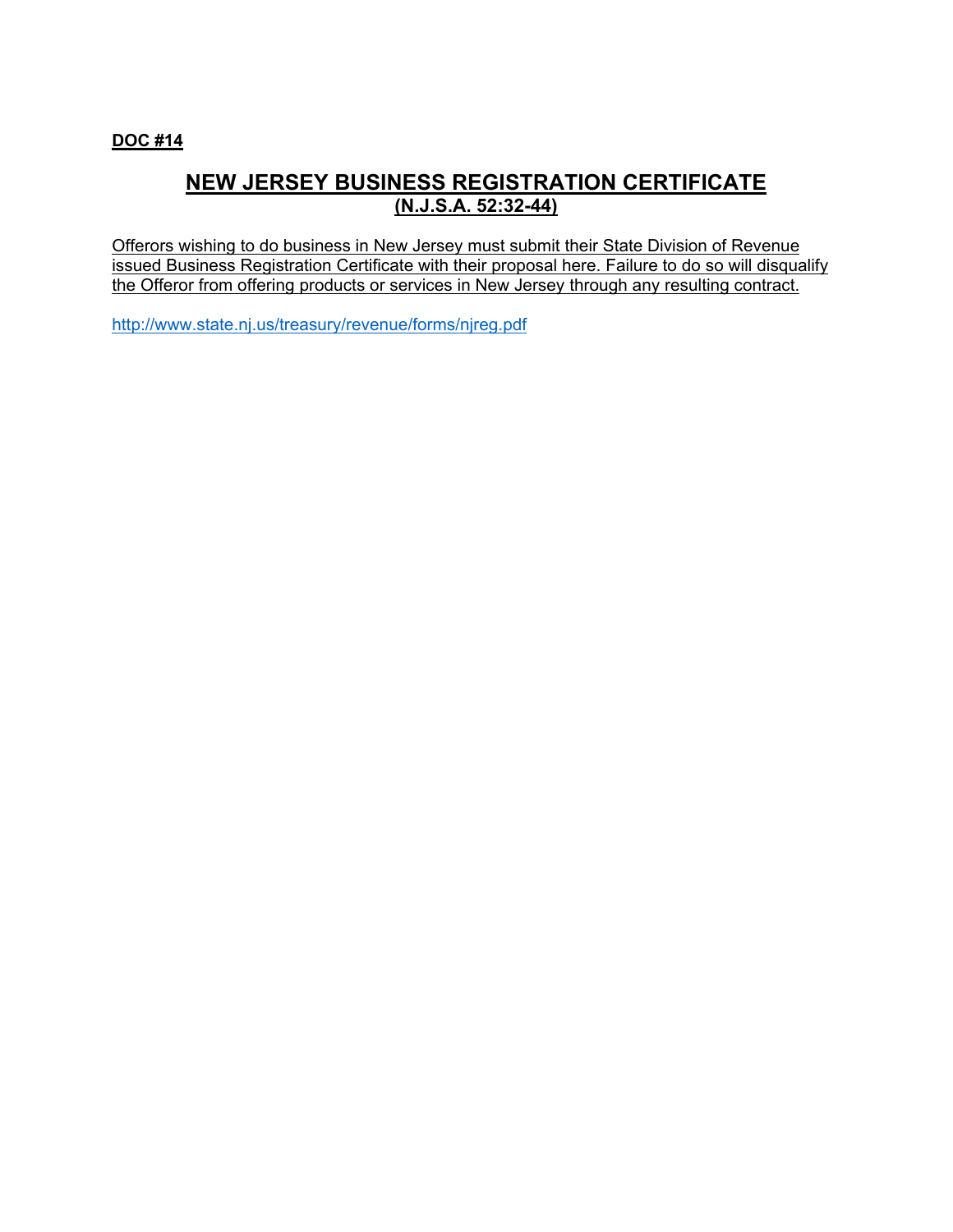### **Appendix I: STATE NOTICE**

Pursuant to certain state notice provisions, including but not limited to Oregon Revised Statutes Chapter 279A.220, the following public agencies and political subdivisions of the referenced public agencies are eligible to register with TCPN and access the Vendor Contract award made pursuant to this solicitation, and hereby given notice of the foregoing request for proposals for purposes of complying with the procedural requirements of said statutes:

| Nationwide:              |                       |                               |                 |                           |
|--------------------------|-----------------------|-------------------------------|-----------------|---------------------------|
| State of Alabama         | State of Hawaii       | <b>State of Massachusetts</b> | State of New    | State of South            |
|                          |                       |                               | Mexico          | Dakota                    |
| State of Alaska          | State of Idaho        | State of Michigan             | State of New    | State of                  |
|                          |                       |                               | York            | Tennessee                 |
| State of Arizona         | State of Illinois     | State of Minnesota            | State of North  | State of Texas            |
|                          |                       |                               | Carolina        |                           |
| State of Arkansas        | State of Indiana      | State of Mississippi          | State of North  | State of Utah             |
|                          |                       |                               | Dakota          |                           |
| State of California      | State of Iowa         | State of Missouri             | State of Ohio   | <b>State of Vermont</b>   |
| State of Colorado        | State of Kansas       | State of Montana              | State of        | State of Virginia         |
|                          |                       |                               | Oklahoma        |                           |
| State of                 | State of              | <b>State of Nebraska</b>      | State of Oregon | State of                  |
| Connecticut              | Kentucky              |                               |                 | Washington                |
| <b>State of Delaware</b> | State of              | State of Nevada               | State of        | State of West             |
|                          | Louisiana             |                               | Pennsylvania    | Virginia                  |
| State of Florida         | <b>State of Maine</b> | State of New                  | State of Rhode  | <b>State of Wisconsin</b> |
|                          |                       | Hampshire                     | Island          |                           |
| State of Georgia         | State of              | State of New Jersey           | State of South  | State of Wyoming          |
|                          | Maryland              |                               | Carolina        |                           |
| District of              |                       |                               |                 |                           |
| Columbia                 |                       |                               |                 |                           |

Lists of political subdivisions and local governments in the above referenced states/districts may be found at http://www.usa.gov/Agencies/State\_and\_Territories.shtml and http://www.usa.gov/Agencies/Local.shtml

Certain Public Agencies and Political Subdivisions:

#### **State of Hawaii and its political subdivisions**

#### **Cities, Towns, Villages, and Boroughs in California including but not limited to:**

LOS ANGELES CITY HALL COMMERCE CITY HALL VERNON CITY HALL WEST HOLLYWOOD CITY HALL CITY OF BELL BELL GARDENS CITY HALL CUDAHY CITY HALL BEVERLY HILLS CITY HALL CITY OF COMPTON

CULVER CITY CITY HALL DOWNEY CITY HALL EL SEGUNDO CITY HALL GARDENA CITY HALL CITY OF HAWTHORNE CITY OF HERMOSA BEACH HUNTINGTON PARK CITY HALL LAWNDALE CITY HALL LYNWOOD CITY HALL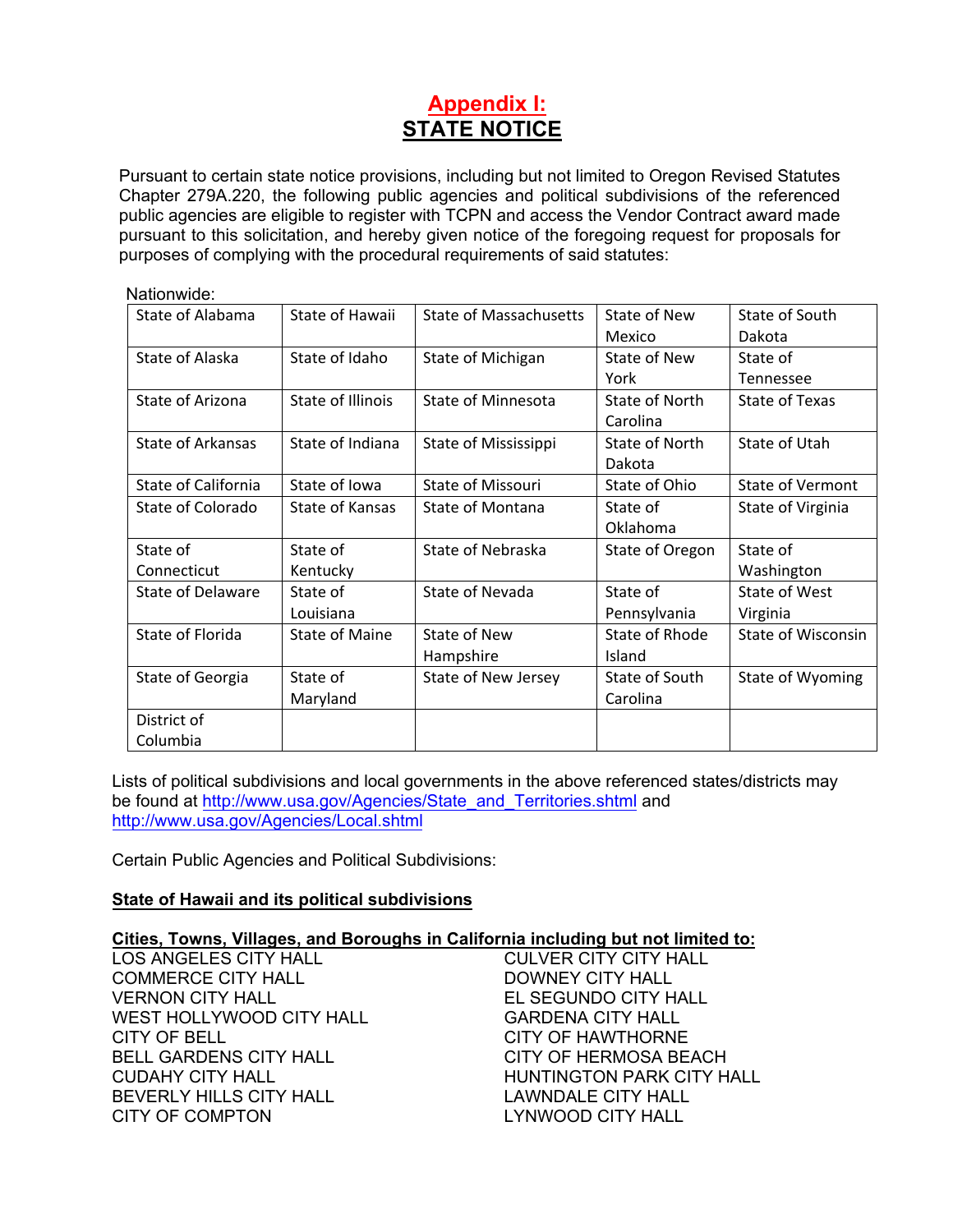MALIBU CITY HALL MANHATTAN BEACH CITY HALL MAYWOOD CITY HALL PALOS VERDES ESTATES CITY HALL CITY OF ROLLNG HILLS ESTATES ROLLING HILLS CITY HALL RANCHO PALOS VERDES CITY HALL REDONDO BEACH CITY HALL CITY OF SOUTH GATE CITY OF INGLEWOOD SANTA MONICA CITY HALL TORRANCE CITY HALL WHITTIER CITY HALL BUENA PARK CITY HALL LA PALMA CITY HALL CYPRESS CITY HALL LA HABRA HEIGHTS CITY HALL LA HABRA CITY HALL LA MIRADA CITY HALL MONTEBELLO CITY HALL NORWALK CITY HALL CITY OF PICO RIVERA SANTA FE SPRINGS CITY HALL STANTON CITY HALL ARTESIA CITY HALL CERRITOS CITY HALL AVALON CITY HALL BELLFLOWER CITY HALL LAKEWOOD CITY HALL HAWAIIAN GARDENS CITY HALL CITY OF LOMITA LOS ALAMITOS CITY HALL CITY OF PARAMOUNT SEAL BEACH CITY HALL CARSON CITY HALL CITY OF SIGNAL HILL CITY HALL CITY OF LONG BEACH BRADBURY CITY HALL DUARTE CITY HALL CITY OF LA CANADA FLINTRIDGE MONROVIA CITY HALL SIERRA MADRE CITY HALL SOUTH PASADENA CITY HALL ARCADIA CITY HALL CITY OF PASADENA SAN MARINO CITY HALL CITY OF GLENDALE CITY OF AGOURA HILLS CITY OF HIDDEN HILLS CITY OF CALABASAS CITY OF SAN FERNANDO SANTA CLARITA CITY HALL WESTLAKE VILLAGE CITY HALL

THOUSAND OAKS CITY HALL BURBANK CITY HALL CITY OF AZUSA CITY OF IRWINDALE BALDWIN PARK CITY HALL CHINO CITY HALL CITY OF CHINO HILLS CLAREMONT CITY HALL CITY OF COVINA RANCHO CUCAMONGA CITY HALL EL MONTE CITY HALL SOUTH EL MONTE CITY HALL CITY OF GLENDORA INDUSTRY CITY HALL LA PUENTE CITY HALL LA VERNE CITY HALL MONTEREY PARK CITY HALL MONTCLAIR CITY HALL ONTARIO CITY HALL DIAMOND BAR CITY HALL POMONA CITY HALL ROSEMEAD CITY HALL SAN DIMAS CITY HALL SAN GABRIEL CITY HALL CITY OF TEMPLE CITY UPLAND CITY HALL CITY OF WALNUT WEST COVINA CITY HALL ALHAMBRA CITY HALL CHULA VISTA CITY HALL IMPERIAL BEACH CITY HALL CITY OF LA MESA CITY OF LEMON GROVE NATIONAL CITY CITY HALL CARLSBAD CITY HALL CITY OF DEL MAR EL CAJON CITY HALL ENCINITAS CITY HALL CITY OF ESCONDIDO OCEANSIDE CITY HALL CITY OF POWAY SAN MARCOS CITY HALL CITY OF SANTEE CITY OF SOLANA BEACH CITY OF VISTA CITY HALL SAN DIEGO CITY HALL CORONADO CITY HALL INDIO CITY HALL INDIAN WELLS CITY HALL BANNING CITY HALL CITY OF BEAUMONT CITY OF BLYTHE BRAWLEY CITY HALL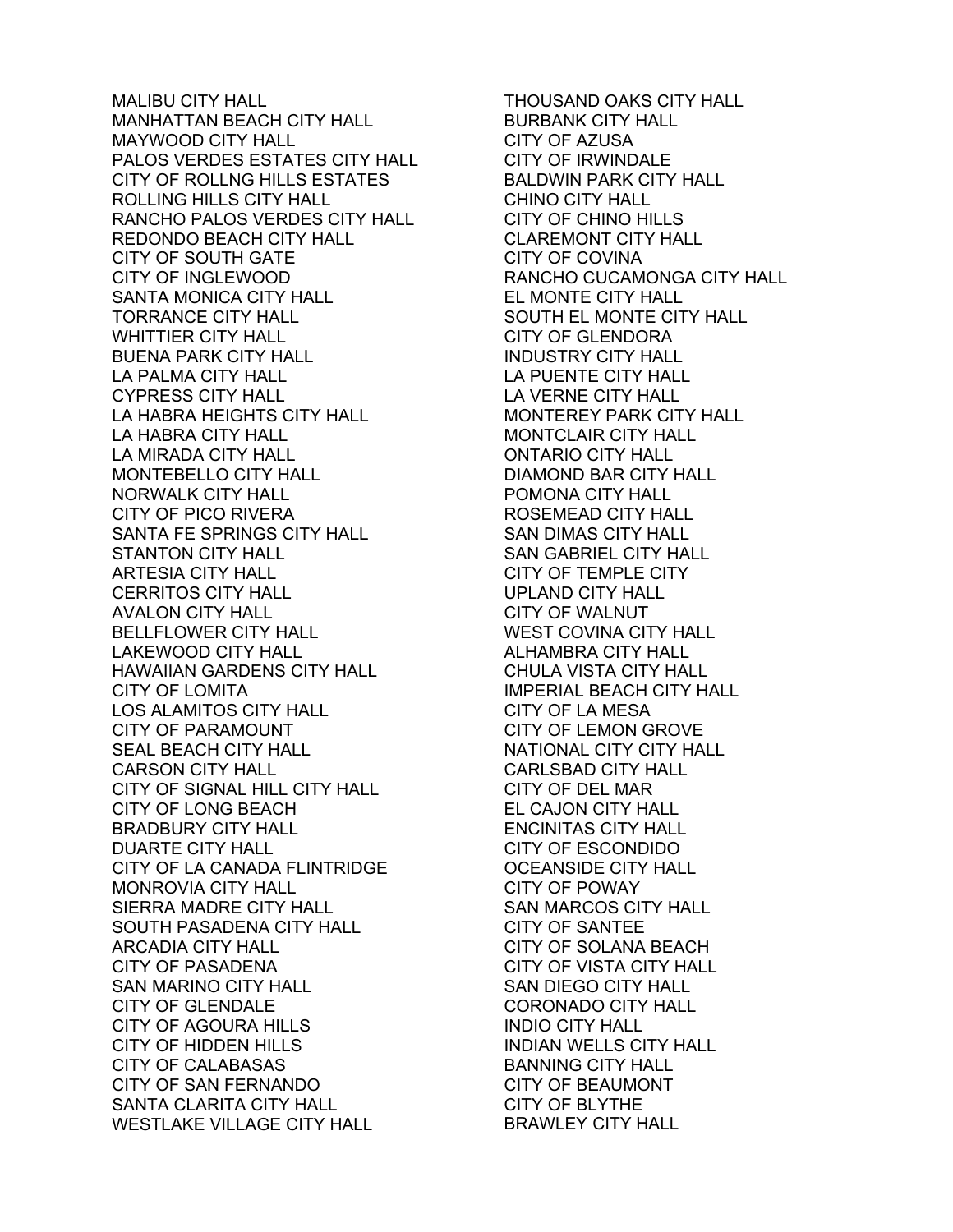CALEXICO CITY HALL CITY OF CALIPATRIA CATHEDRAL CITY CITY HALL CITY OF COACHELLA DESERT HOT SPRINGS CITY HALL EL CENTRO CITY HALL HOLTVILLE CITY HALL IMPERIAL CITY HALL CITY OF LA QUINTA PALM DESERT CITY HALL PALM SPRINGS CITY HALL CITY OF RANCHO MIRAGE TWENTYNINE PALMS CITY HALL WESTMORLAND CITY HALL ADELANTO CITY HALL APPLE VALLEY TOWN HALL BARSTOW CITY HALL GRAND TERRACE CITY HALL CITY OF BIG BEAR LAKE CITY OF CALIMESA CITY OF COLTON FONTANA CITY HALL HESPERIA CITY HALL HIGHLAND CITY HALL LOMA LINDA CITY HALL NEEDLES CITY HALL CITY OF REDLANDS RIALTO CITY HALL VICTORVILLE CITY HALL CITY OF YUCAIPA CITY OF SAN BERNARDINO RIVERSIDE CITY HALL CITY OF LAKE ELSINORE HEMET CITY HALL CITY OF MORENO VALLEY CITY OF MURRIETA PERRIS CITY HALL CITY OF SAN JACINTO MENIFEE CITY HALL CANYON LAKE CITY HALL TEMECULA CITY HALL WILDOMAR CITY HALL IRVINE CITY HALL COSTA MESA CITY HALL CITY OF DANA POINT CITY OF LAKE FOREST LAGUNA WOODS CITY HALL HUNTINGTON BEACH CITY HALL CITY OF LAGUNA BEACH LAGUNA HILLS CITY HALL CITY OF ALISO VIEJO CITY OF NEWPORT BEACH CITY OF SAN CLEMENTE

SAN JUAN CAPISTRANO CITY HALL CITY OF LAGUNA NIGUEL WESTMINSTER CITY HALL RANCHO SANTA MARGARITA CITY HALL MISSION VIEJO CITY HALL SANTA ANA CITY HALL FOUNTAIN VALLEY CITY HALL TUSTIN CITY HALL ANAHEIM CITY HALL BREA CITY HALL FULLERTON CITY HALL GARDEN GROVE CITY HALL NORCO CITY HALL VILLA PARK CITY HALL ORANGE CITY HALL CITY OF PLACENTIA CORONA CITY HALL YORBA LINDA CITY HALL CITY OF VENTURA CITY OF CAMARILLO CARPINTERIA CITY HALL CITY OF FILLMORE MOORPARK CITY HALL CITY OF OJAI OXNARD CITY HALL CITY OF PORT HUENEME CITY OF SANTA PAULA SIMI VALLEY CITY HALL SANTA BARBARA CITY HALL GOLETA CITY HALL CITY OF ARVIN AVENAL CITY HALL COALINGA CITY HALL CORCORAN CITY HALL CITY OF DELANO EXETER CITY HALL FARMERSVILLE CITY HALL CITY OF HANFORD CITY OF HURON LEMOORE CITY HALL LINDSAY CITY HALL CITY OF MCFARLAND CITY OF MARICOPA PORTERVILLE CITY HALL SHAFTER CITY HALL CITY OF TAFT CITY OF TULARE CITY OF VISALIA WASCO CITY HALL WOODLAKE CITY HALL CITY OF BAKERSFIELD SAN LUIS OBISPO CITY HALL ARROYO GRANDE CITY HALL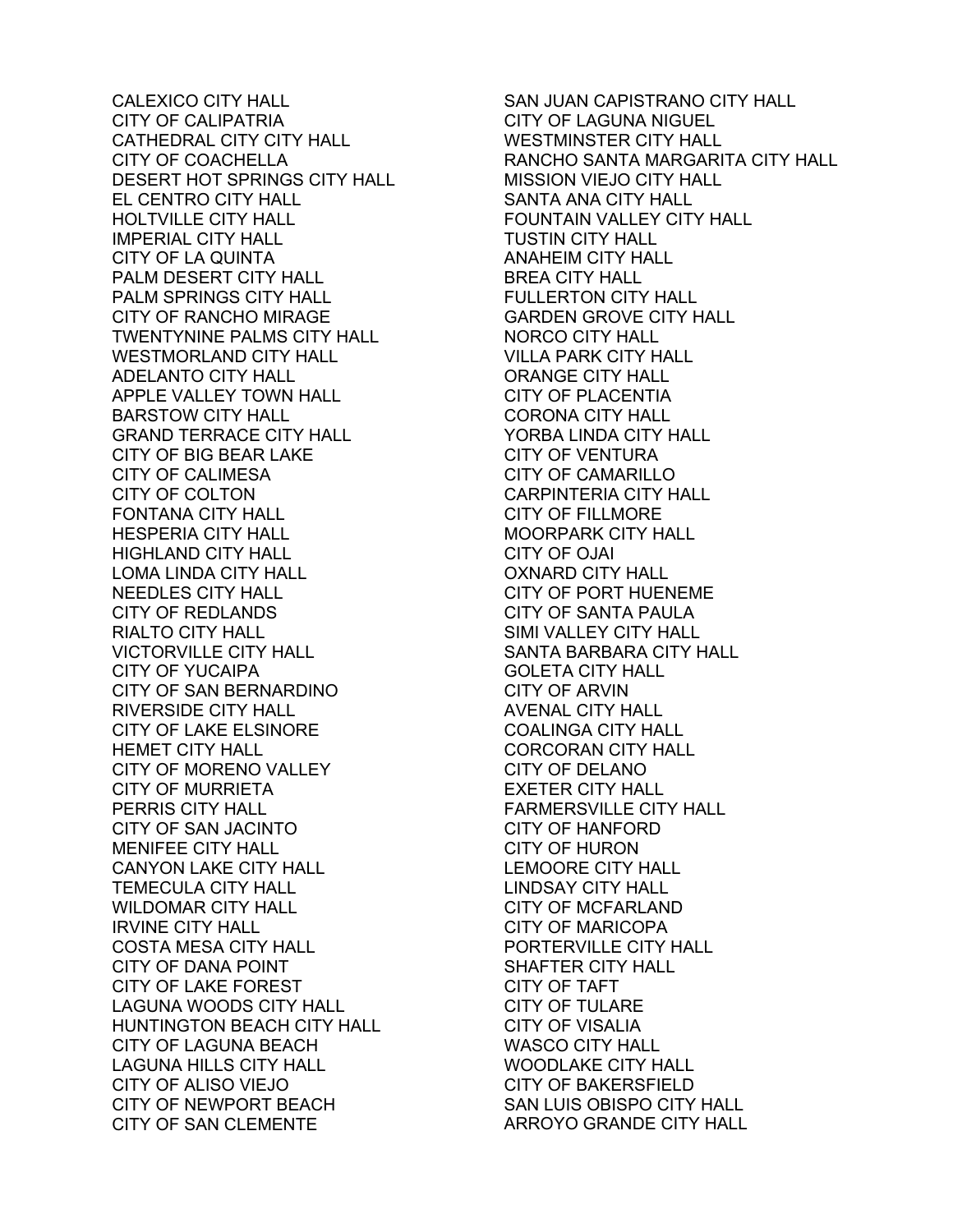CITY OF ATASCADERO BUELLTON CITY HALL GROVER BEACH CITY HALL CITY OF GUADALUPE LOMPOC CITY HALL MORRO BAY CITY HALL PASO ROBLES CITY HALL PISMO BEACH CITY HALL SANTA MARIA CITY HALL CITY OF SOLVANG CALIFORNIA CITY CITY HALL BISHOP CITY HALL LANCASTER CITY HALL TOWN OF MAMMOTH LAKES PALMDALE CITY HALL CITY OF RIDGECREST CITY OF TEHACHAPI CHOWCHILLA CITY HALL CITY OF CLOVIS DINUBA CITY HALL CITY OF DOS PALOS FIREBAUGH CITY HALL CITY OF FOWLER KERMAN CITY HALL KINGSBURG CITY HALL LOS BANOS CITY HALL MADERA CITY HALL MENDOTA CITY HALL ORANGE COVE CITY HALL PARLIER CITY HALL REEDLEY CITY HALL CITY OF SANGER CITY OF SELMA FRESNO CITY HALL CITY OF SALINAS CARMEL-BY-THE-SEA CITY HALL GONZALES CITY HALL GREENFIELD CITY HALL KING CITY CITY HALL MARINA CITY HALL MONTEREY CITY HALL CITY OF DEL REY OAKS PACIFIC GROVE CITY HALL CITY OF SAND CITY SEASIDE CITY HALL CITY OF SOLEDAD BELMONT CITY HALL CITY OF BRISBANE BURLINGAME CITY HALL TOWN OF HILLSBOROUGH COLMA TOWN HALL CITY OF DALY CITY HALF MOON BAY CITY HALL

LOS ALTOS HILLS CITY HALL CITY OF LOS ALTOS CITY OF MENLO PARK TOWN OF ATHERTON TOWN OF PORTOLA VALLEY MILLBRAE CITY HALL MOUNTAIN VIEW CITY HALL PACIFICA CITY HALL WOODSIDE TOWN HALL REDWOOD CITY CITY HALL SAN BRUNO CITY HALL SAN CARLOS CITY HALL SOUTH SAN FRANCISCO CITY HALL SUNNYVALE CITY HALL SAN FRANCISCO CITY-COUNTY GOVERNMENT OFC PALO ALTO CITY HALL EAST PALO ALTO CITY HALL CITY OF SAN MATEO FOSTER CITY CITY HALL ALAMEDA CITY HALL AMERICAN CANYON CITY HALL CITY OF BENICIA CITY OF BRENTWOOD CALISTOGA CITY HALL CLAYTON CITY HALL CITY OF CONCORD CITY OF PLEASANT HILL TOWN OF DANVILLE CITY OF EL CERRITO CITY OF ANTIOCH FAIRFIELD CITY HALL CITY OF FREMONT HAYWARD CITY HALL CITY OF HERCULES LAFAYETTE CITY HALL CITY OF LIVERMORE MARTINEZ CITY HALL MORAGA CITY HALL NAPA CITY HALL NEWARK CITY HALL OAKLEY CITY HALL CITY OF ORINDA CITY OF PINOLE PITTSBURG CITY HALL CITY OF PLEASANTON DUBLIN CITY HALL RIO VISTA CITY HALL CITY OF SAINT HELENA SAN LEANDRO CITY HALL CITY OF SUISUN CITY CITY OF UNION CITY VALLEJO CITY HALL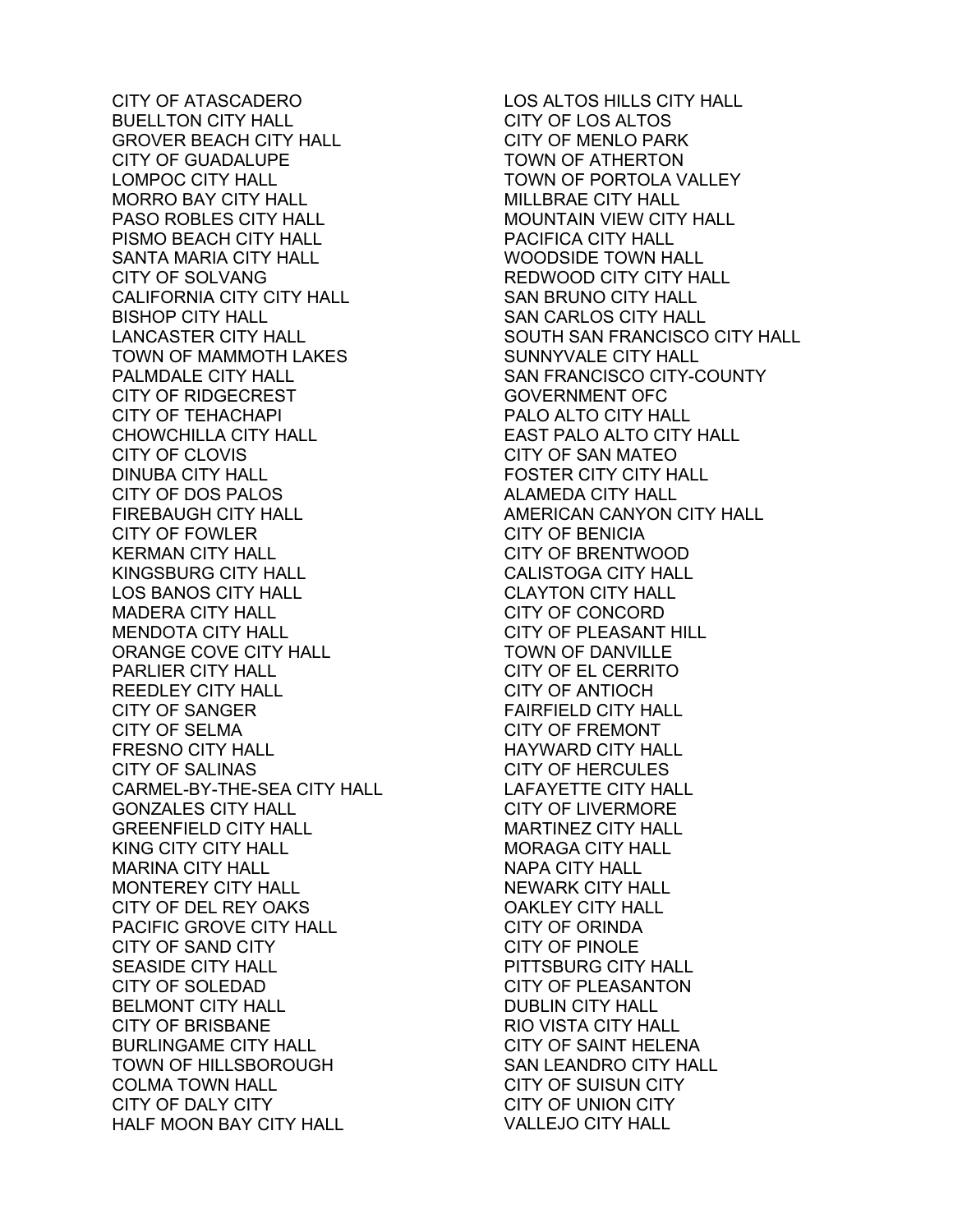CITY OF WALNUT CREEK TOWN OF YOUNTVILLE EMERYVILLE CITY HALL PIEDMONT CITY HALL OAKLAND CITY HALL BERKELEY CITY HALL CITY OF ALBANY RICHMOND CITY HALL SAN PABLO CITY HALL SAN RAFAEL CITY HALL CITY OF BELVEDERE TOWN HALL OF TIBURON ROHNERT PARK CITY HALL FAIRFAX CITY HALL COTATI CITY HALL LARKSPUR CITY HALL MILL VALLEY CITY HALL NOVATO CITY HALL PETALUMA CITY HALL TOWN OF ROSS SAN ANSELMO TOWN HALL CITY OF SAUSALITO CORTE MADERA TOWN HALL CITY OF CAMPBELL CITY OF CAPITOLA CUPERTINO CITY HALL CITY OF GILROY HOLLISTER CITY HALL CITY OF MONTE SERENO LOS GATOS CITY HALL MILPITAS CITY HALL MORGAN HILL CITY HALL SAN JUAN BAUTISTA CITY HALL SANTA CLARA CITY HALL SANTA CRUZ CITY HALL SCOTTS VALLEY CITY HALL SARATOGA CITY HALL WATSONVILLE CITY HALL CITY OF SAN JOSE STOCKTON CITY HALL CITY OF ANGELS CAMP LODI CITY HALL CITY OF ATWATER CITY OF CERES ESCALON CITY HALL GUSTINE CITY HALL HUGHSON CITY HALL LATHROP CITY HALL LIVINGSTON CITY HALL MANTECA CITY HALL MERCED CITY HALL MODESTO CITY HALL NEWMAN CITY HALL

CITY OF OAKDALE PATTERSON CITY HALL CITY OF RIPON RIVERBANK CITY HALL SONORA CITY HALL TRACY CITY HALL TURLOCK CITY HALL CITY OF WATERFORD SANTA ROSA CITY HALL CITY OF CLEARLAKE CLOVERDALE CITY HALL FORT BRAGG CITY HALL HEALDSBURG CITY HALL CITY OF LAKEPORT POINT ARENA CITY HALL SEBASTOPOL CITY HALL CITY OF SONOMA CITY OF UKIAH WILLITS CITY HALL TOWN OF WINDSOR EUREKA CITY HALL CITY OF ARCATA CITY OF BLUE LAKE CRESCENT CITY CITY HALL FERNDALE CITY HALL FORTUNA CITY HALL CITY OF RIO DELL TRINIDAD CITY HALL CITY OF AMADOR CITY CITY OF AUBURN CITY OF DAVIS CITY OF DIXON CITY OF CITRUS HEIGHTS FOLSOM CITY HALL GALT CITY HALL CITY OF IONE ISLETON CITY HALL JACKSON CITY HALL LINCOLN CITY HALL LOOMIS TOWN HALL PLACERVILLE CITY HALL PLYMOUTH CITY HALL CITY OF RANCHO CORDOVA CITY OF ROCKLIN ROSEVILLE CITY HALL CITY OF SUTTER CREEK VACAVILLE CITY HALL WEST SACRAMENTO CITY HALL WHEATLAND CITY HALL CITY OF WINTERS WOODLAND CITY HALL COLFAX CITY HALL ELK GROVE CITY HALL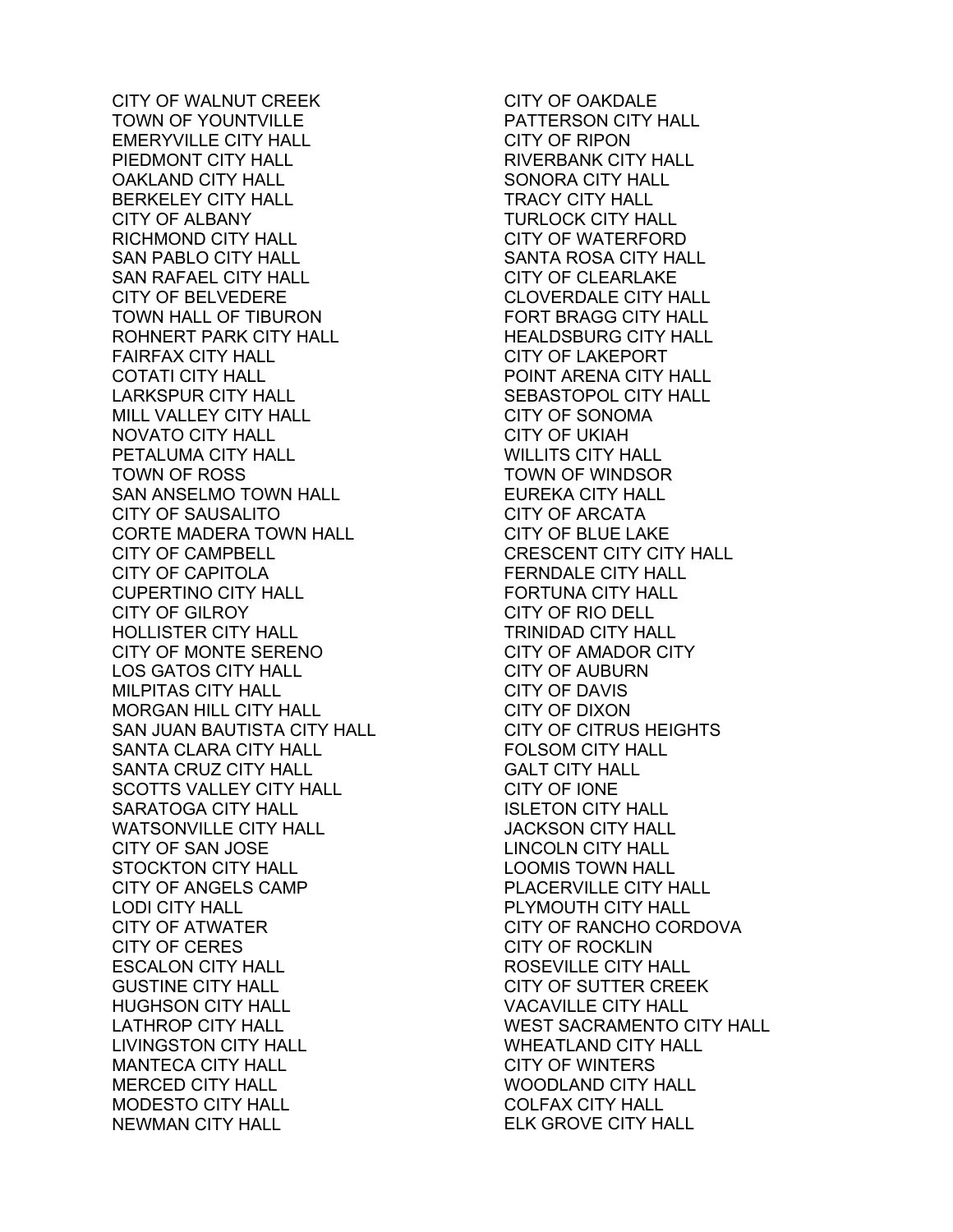CITY OF SACRAMENTO MARYSVILLE CITY HALL CITY OF BIGGS CITY OF CHICO CITY OF COLUSA GRASS VALLEY CITY HALL CITY OF GRIDLEY CITY OF LIVE OAK CITY OF NEVADA CITY ORLAND CITY HALL OROVILLE CITY HALL CITY OF PARADISE WILLIAMS CITY HALL CITY OF WILLOWS CITY OF YUBA CITY ANDERSON CITY HALL CITY OF SHASTA LAKE CORNING CITY HALL DUNSMUIR CITY HALL CITY OF ETNA FORT JONES CITY HALL REDDING CITY HALL CITY OF MONTAGUE CITY HALL MOUNT SHASTA CITY HALL RED BLUFF CITY HALL CITY OF TEHAMA WEED CITY HALL YREKA CITY HALL ALTURAS CITY HALL LOYALTON CITY HALL PORTOLA CITY HALL SUSANVILLE CITY HALL TULELAKE CITY HALL SOUTH LAKE TAHOE CITY HALL TOWN OF TRUCKEE **Counties in California including but not limited to:**  LOS ANGELES COUNTY IMPERIAL COUNTY SAN BERNARDINO COUNTY RIVERSIDE COUNTY ORANGE COUNTY VENTURA COUNTY SANTA BARBARA COUNTY KINGS COUNTY TULARE COUNTY KERN COUNTY SAN LUIS OBISPO COUNTY MONO COUNTY INYO COUNTY MADERA COUNTY FRESNO COUNTY SAN MATEO COUNTY SOLANO COUNTY CONTRA COSTA COUNTY NAPA COUNTY ALAMEDA COUNTY MARIN COUNTY SAN BENITO COUNTY SANTA CRUZ COUNTY SANTA CLARA COUNTY SAN JOAQUIN COUNTY CALAVERAS COUNTY MARIPOSA COUNTY MERCED COUNTY STANISLAUS COUNTY TUOLUMNE COUNTY SONOMA COUNTY LAKE COUNTY MENDOCINO COUNTY HUMBOLDT COUNTY DEL NORTE COUNTY PLACER COUNTY AMADOR COUNTY EL DORADO COUNTY YOLO COUNTY YUBA COUNTY COLUSA COUNTY SIERRA COUNTY NEVADA COUNTY BUTTE COUNTY PLUMAS COUNTY GLENN COUNTY SUTTER COUNTY SHASTA COUNTY TEHAMA COUNTY TRINITY COUNTY SISKIYOU COUNTY MODOC COUNTY ALPINE COUNTY LASSEN COUNTY **K-12 in California including but not limited to:**  ALAMEDA UNIFIED SCHOOL DIST ALBANY UNIFIED SCHOOL DISTRICT BERKELEY UNIFIED SCHOOL DIST CASTRO VALLEY UNIFIED SCH DIST EMERY UNIFIED SCHOOL DISTRICT

SACRAMENTO COUNTY

FREMONT UNIF SCHOOL DISTRICT HAYWARD UNIFIED SCHOOL DIST LIVERMORE VALLEY JOINT UNIF SD MOUNTAIN HOUSE ELEM SCH DIST DUBLIN UNIFIED SCHOOL DISTRICT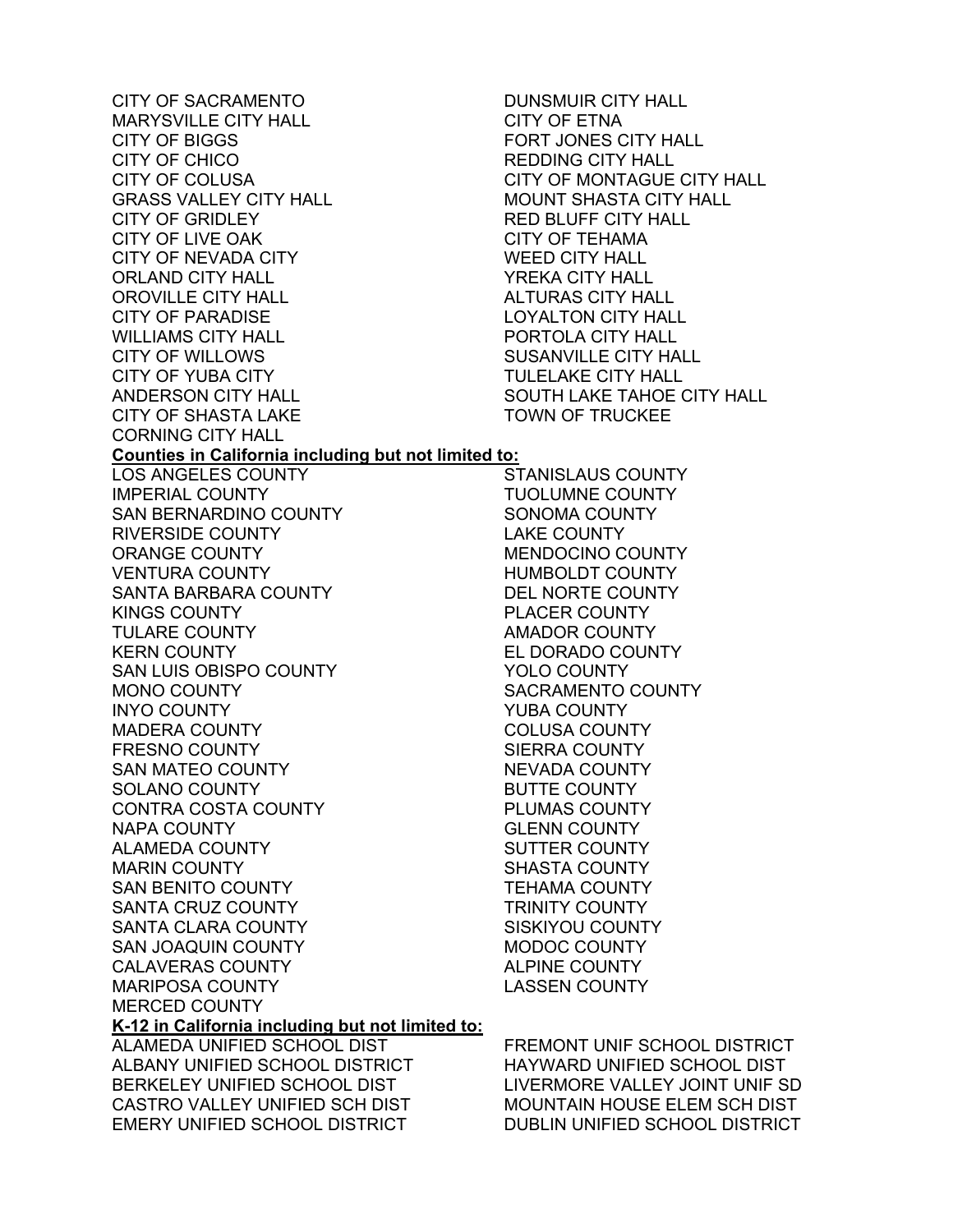NEWARK UNIFIED SCHOOL DISTRICT NEW HAVEN UNIFIED SCHOOL DIST OAKLAND UNIFIED SCHOOL DIST PIEDMONT UNIFIED SCH DIST PLEASANTON UNIFIED SCHOOL DIST SAN LEANDRO UNIFIED SCH DIST SAN LORENZO UNIFIED SCH DIST SUNOL GLEN UNIFIED SCH DIST ALPINE CO UNIFIED SCHOOL DIST AMADOR CO UNIFIED SCH DIST BIGGS UNIFIED SCHOOL DISTRICT CHICO UNIFIED SCHOOL DISTRICT DURHAM UNIFIED SCHOOL DISTRICT FEATHER FALLS UNION ELEM SD GOLDEN FEATHER UNION SCH DIST GRIDLEY UNIFIED SCH DISTRICT MANZANITA ELEM SCHOOL DISTRICT OROVILLE CITY ELEM SCH DIST OROVILLE UNION HIGH SCH DIST PALERMO UNION ELEM SCH DIST PARADISE UNIFIED SCH DISTRICT PIONEER UNION ELEM SCH DIST THERMALITO UNION ELEM SCH DIST BANGOR UNION ELEM SCH DIST BRET HARTE UNION HIGH SCH DIST CALAVERAS UNIFIED SCHOOL DIST MARK TWAIN UNION ELEM SCH DIST VALLECITO UNION SCH DISTRICT COLUSA UNIFIED SCHOOL DISTRICT MAXWELL UNIFIED SCHOOL DIST PIERCE JOINT UNIFIED SCH DIST WILLIAMS UNIFIED SCHOOL DIST ACALANES UNION HIGH SCH DIST ANTIOCH UNIFIED SCHOOL DIST BRENTWOOD UNION ELEM SCH DIST BYRON UNION SCHOOL DISTRICT CANYON ELEM SCHOOL DISTRICT JOHN SWETT UNIFIED SCH DIST KNIGHTSEN ELEM SCHOOL DISTRICT LAFAYETTE ELEM SCHOOL DISTRICT LIBERTY UNION HIGH SCH DIST MARTINEZ UNIFIED SCHOOL DIST MORAGA SCHOOL DISTRICT MT DIABLO UNIFIED SCHOOL DIST OAKLEY UNION ELEM SCH DIST ORINDA UNION SCHOOL DISTRICT PITTSBURG UNIFIED SCHOOL DIST WEST CONTRA COSTA USD SAN RAMON VALLEY UNIFIED SD WALNUT CREEK SCHOOL DISTRICT DEL NORTE CO UNIFIED SCH DIST BUCKEYE UNION SCHOOL DISTRICT CAMINO UNION SCHOOL DISTRICT

EL DORADO UNION HIGH SCH DIST BLACK OAK MINE UNIF SCH DIST GOLD OAK UNION SCHOOL DISTRICT GOLD TRAIL UNION SCH DISTRICT INDIAN DIGGINGS ELEM SCH DIST LAKE TAHOE UNIFIED SCH DIST LATROBE SCHOOL DISTRICT MOTHER LODE UNION SCHOOL DIST PIONEER UNION SCHOOL DISTRICT PLACERVILLE UNION ELEM SD POLLOCK PINES ELEM SCH DIST RESCUE UNION SCHOOL DISTRICT ALVINA ELEM SCHOOL DISTRICT BIG CREEK ELEMENTARY SCH DIST BURREL UNION ELEM SCH DIST CARUTHERS UNIFIED SCH DISTRICT CHAWANAKEE UNIFIED SD CLAY JOINT ELEM SCHOOL DIST CLOVIS UNIFIED SCHOOL DISTRICT COALINGA-HURON UNIFIED SD FIREBAUGH LAS DELTAS UNIF SD FOWLER UNIF SCHOOL DISTRICT FRESNO UNIFIED SCHOOL DIST WASHINGTON UNIFIED SCHOOL DIST KERMAN UNIFIED SCHOOL DISTRICT KINGSBURG ELEM CHARTER SD KINGSBURG JOINT UNION HSD KINGS CANYON UNIFIED SCH DIST LATON JOINT UNIFIED SCH DIST MENDOTA UNIFIED SCH DISTRICT MONROE ELEM SCHOOL DISTRICT ORANGE CENTER SCHOOL DISTRICT PACIFIC UNION ELEM SCH DIST PARLIER UNIF SCHOOL DISTRICT PINE RIDGE ELEM SCH DIST RAISIN CITY ELEM SCHOOL DIST RIVERDALE JOINT UNIFIED SD SANGER UNIFIED SCHOOL DISTRICT SELMA UNIFIED SCH DISTRICT CENTRAL UNIFIED SCHOOL DIST GOLDEN PLAINS UNIFIED SCH DIST WASHINGTON COLONY ELEM SD WEST PARK ELEM SCHOOL DISTRICT WESTSIDE ELEM SCHOOL DISTRICT PRINCETON JOINT UNIF SCH DIST CAPAY JOINT UNION ELEM SD HAMILTON UNIFIED SCH DIST LAKE ELEM SCHOOL DISTRICT ORLAND UNIFIED SCHOOL DISTRICT PLAZA ELEM SCHOOL DISTRICT STONY CREEK JOINT UNIFIED SD WILLOWS UNIF SCHOOL DISTRICT ARCATA ELEM SCHOOL DISTRICT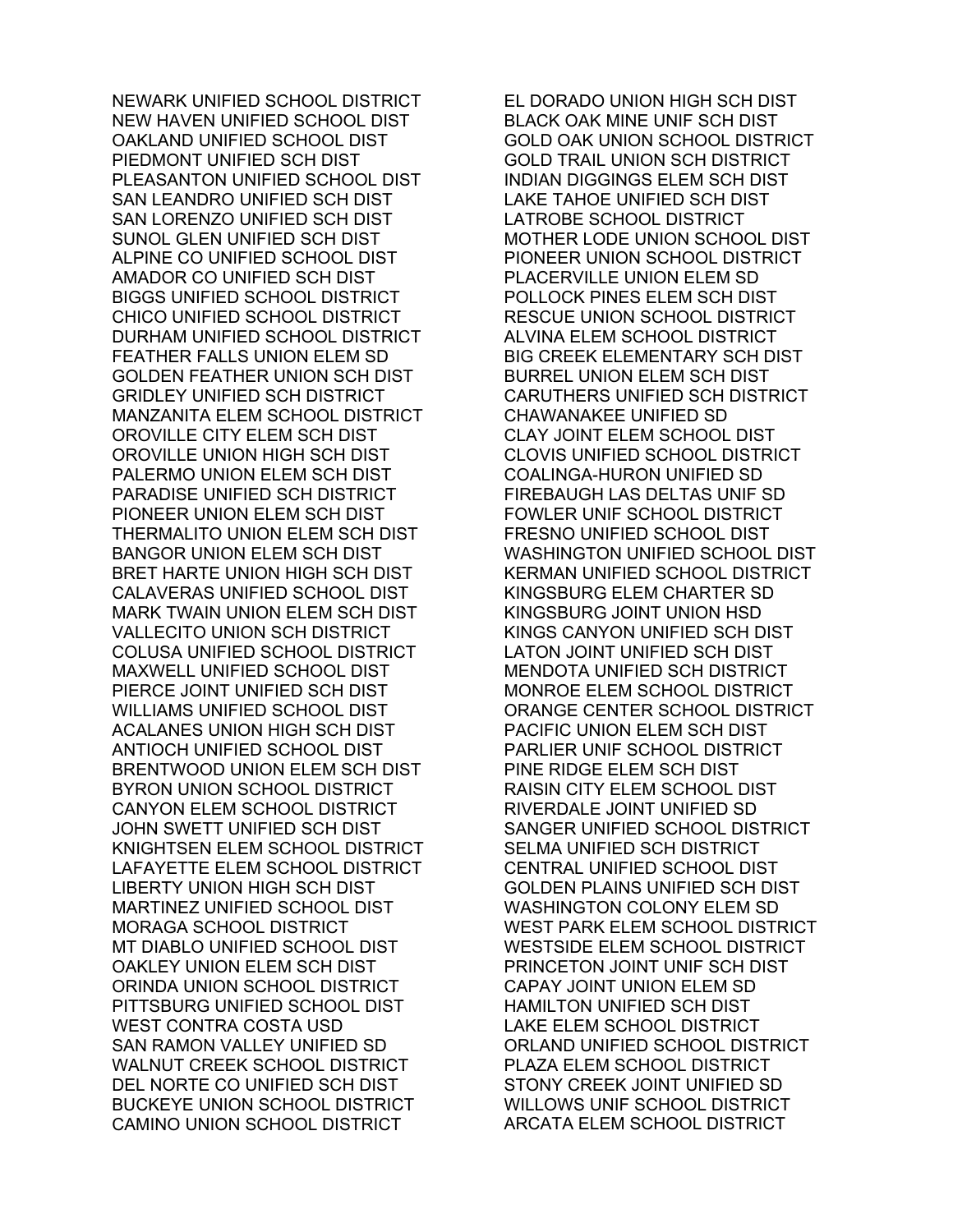NORTHERN HUMBOLDT UNION HSD BIG LAGOON UNION ELEM SCH DIST BLUE LAKE UNION ELEM SCH DIST BRIDGEVILLE ELEM SCHOOL DIST CUDDEBACK UNION ELEM SCH DIST CUTTEN ELEM SCHOOL DISTRICT EUREKA CITY UNIFIED SCH DIST FERNDALE UNIFIED SCHOOL DIST FIELDBROOK ELEM SCHOOL DIST FORTUNA ELEMENTARY SCHOOL DIST FORTUNA UNION HIGH SCH DIST FRESHWATER ELEM SCHOOL DIST GARFIELD ELEM SCHOOL DISTRICT GREEN POINT ELEM SCHOOL DIST HYDESVILLE ELEM SCHOOL DIST JACOBY CREEK CHARTER SCH DIST KLAMATH TRINITY JOINT UNIF SD KNEELAND ELEM SCHOOL DISTRICT LOLETA UNION ELEM SCHOOL DIST MATTOLE UNIFIED SCH DISTRICT MCKINLEYVILLE UNION SCH DIST ORICK ELEMENTARY SCHOOL DIST PACIFIC UNION SCHOOL DISTRICT PENINSULA UNION SCHOOL DIST RIO DELL ELEMENTARY SCH DIST SCOTIA UNION SCH DISTRICT SOUTH BAY UNION ELEM SCH DIST SOUTHERN HUMBOLDT JOINT USD TRINIDAD UNION SCH DIST BRAWLEY ELEM SCHOOL DISTRICT BRAWLEY UNION HIGH SCH DIST CALEXICO UNIFIED SCHOOL DIST CALIPATRIA UNIFIED SCH DIST CENTRAL UNION HIGH SCH DIST EL CENTRO ELEM SCHOOL DISTRICT HEBER ELEM SCHOOL DISTRICT HOLTVILLE UNIFIED SCHOOL DIST IMPERIAL UNIFIED SCHOOL DIST MAGNOLIA UNION ELEM SCH DIST MCCABE UNION ELEM SCHOOL DIST MEADOWS UNION ELEM SCH DIST MULBERRY ELEM SCHOOL DISTRICT SAN PASQUAL VALLEY USD SEELEY UNION ELEM SCH DIST WESTMORLAND UNION ELEM SD BIG PINE UNIFIED SCHOOL DIST BISHOP UNIFIED SCHOOL DISTRICT DEATH VALLEY UNIFIED SCH DIST LONE PINE UNIFIED SCH DIST OWENS VALLEY UNIFIED SCH DIST ROUND VALLEY JOINT ELEM SD ARVIN UNION SCHOOL DISTRICT BAKERSFIELD CITY SCH DIST

BEARDSLEY SCHOOL DISTRICT BELRIDGE ELEM SCHOOL DISTRICT BLAKE ELEM SCHOOL DISTRICT BUTTONWILLOW UNION SCH DIST CALIENTE UNION SCHOOL DISTRICT SIERRA SANDS UNIFIED SCH DIST DELANO JOINT UNION HIGH SD DELANO UNION SCHOOL DISTRICT DIGIORGIO ELEM SCHOOL DISTRICT EDISON ELEM SCHOOL DISTRICT ELK HILLS ELEM SCHOOL DISTRICT EL TEJON UNIFIED SCHOOL DIST FAIRFAX SCHOOL DISTRICT FRUITVALE SCHOOL DISTRICT GENERAL SHAFTER ELEM SCH DIST GREENFIELD UNION SCH DIST KERN HIGH SCHOOL DISTRICT KERNVILLE UNION SCHOOL DIST LAKESIDE UNION SCH DISTRICT LAMONT SCHOOL DISTRICT LINNS VALLEY-POSO FLAT USD LOST HILLS UNION SCHOOL DIST MAPLE ELEM SCHOOL DISTRICT MARICOPA UNIFIED SCHOOL DIST MCFARLAND UNIFIED SCH DISTRICT MCKITTRICK ELEM SCHOOL DIST MIDWAY ELEM SCHOOL DISTRICT MOJAVE UNIFIED SCHOOL DIST MUROC JOINT UNIFIED SCH DIST NORRIS SCHOOL DISTRICT PANAMA-BUENA VISTA UNION SD POND UNION ELEM SCHOOL DIST RICHLAND SCHOOL DISTRICT RIO BRAVO-GREELY UNION SD ROSEDALE UNION SCHOOL DISTRICT SEMITROPIC ELEM SCHOOL DIST SOUTHERN KERN UNIFIED SCH DIST SOUTH FORK UNION SCH DIST STANDARD SCHOOL DISTRICT TAFT CITY SCHOOL DISTRICT TAFT UNION HIGH SCHOOL DIST TEHACHAPI UNIFIED SCHOOL DIST VINELAND ELEM SCHOOL DISTRICT WASCO UNION ELEM SCH DISTRICT WASCO UNION HIGH SCHOOL DIST ARMONA UNION ELEM SCHOOL DIST CENTRAL UNION ELEM SCH DIST CORCORAN JOINT UNIF SCH DIST HANFORD ELEM SCHOOL DISTRICT HANFORD JOINT UNION HIGH SD ISLAND UNION SCH DIST KINGS RIVER HARDWICK SCH DIST KIT CARSON UNION SCH DISTRICT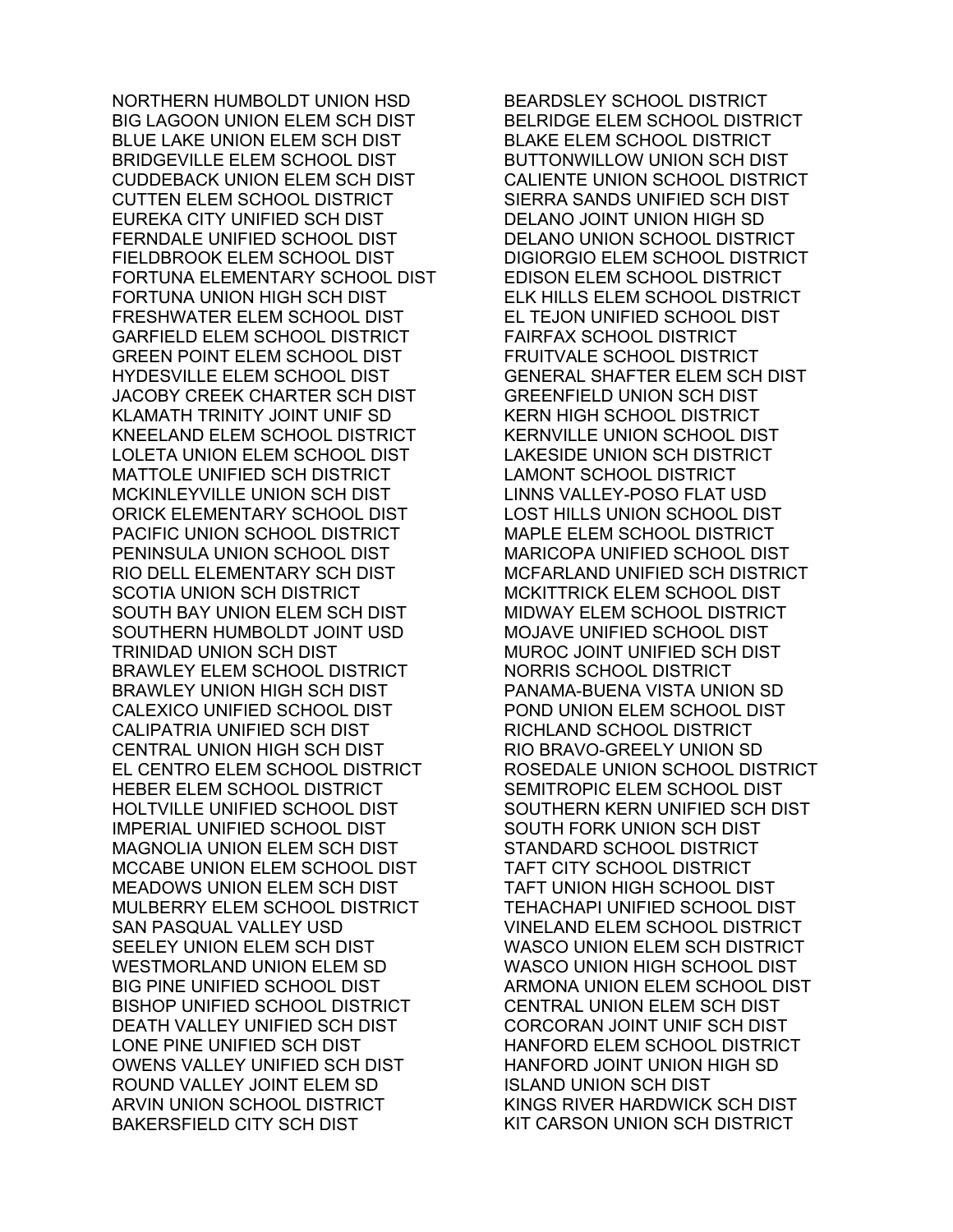LAKESIDE UNION ELEM SCH DIST LEMOORE UNION ELEM SD LEMOORE UNION HIGH SCH DIST PIONEER UNION ELEM SCH DIST REEF-SUNSET UNIFIED SCH DIST KELSEYVILLE UNIF SCHOOL DIST KONOCTI UNIF SCHOOL DISTRICT LAKEPORT UNIFIED SCHOOL DIST LUCERNE ELEM SCHOOL DISTRICT MIDDLETOWN UNIFIED SCHOOL DIST UPPER LAKE UNION ELEM SCH DIST UPPER LAKE UNION HIGH SCH DIST BIG VALLEY JOINT UNIF SCH DIST FT SAGE UNIFIED SCH DISTRICT JANESVILLE UNION SCH DISTRICT JOHNSTONVILLE ELEM SCH DIST LASSEN UNION HIGH SCHOOL DIST RICHMOND ELEM SCHOOL DISTRICT SHAFFER UNION ELEM SCH DIST SUSANVILLE SCHOOL DISTRICT WESTWOOD UNIF SCHOOL DISTRICT ABC UNIFIED SCHOOL DISTRICT ALHAMBRA UNIFIED SCHOOL DIST ANTELOPE VALLEY UNION HIGH SD ARCADIA UNIFIED SCHOOL DIST AZUSA UNIFIED SCHOOL DISTRICT BALDWIN PARK UNIFIED SCH DIST BASSETT UNIFIED SCHOOL DIST BELLFLOWER UNIFIED SCHOOL DIST BEVERLY HILLS UNIFIED SCH DIST BURBANK UNIFIED SCHOOL DIST BONITA UNIFIED SCHOOL DISTRICT CASTAIC UNION SCHOOL DIST CENTINELA VALLEY UNION HSD CHARTER OAK UNIFIED SCH DIST CLAREMONT UNIFIED SCHOOL DIST COMPTON UNIFIED SCHOOL DIST COVINA VALLEY UNIFIED SCH DIST CULVER CITY UNIFIED SCH DIST DOWNEY UNIFIED SCHOOL DISTRICT DUARTE UNIFIED SCHOOL DISTRICT EAST WHITTIER CITY SCHOOL DIST EL MONTE CITY SCHOOL DISTRICT EL MONTE UNION HIGH SCH DIST EASTSIDE UNION SCHOOL DISTRICT EL RANCHO UNIFIED SCHOOL DIST EL SEGUNDO UNIFIED SD GARVEY SCHOOL DISTRICT GLENDALE UNIFIED SCHOOL DIST GLENDORA UNIFIED SCHOOL DIST GORMAN ELEM SCHOOL DISTRICT HACIENDA-LA PUENTE USD HAWTHORNE SCHOOL DISTRICT

HERMOSA BEACH CITY SCH DIST HUGHES-ELIZABETH LAKES USD INGLEWOOD UNIFIED SCHOOL DIST KEPPEL UNION SCHOOL DISTRICT LA CANADA UNIFIED SCHOOL DIST LANCASTER ELEM SCHOOL DIST LAS VIRGENES UNIFIED SCH DIST LAWNDALE ELEM SCHOOL DISTRICT LENNOX SCHOOL DISTRICT LITTLE LAKE CITY SCHOOL DIST LONG BEACH UNIFIED SCHOOL DIST LOS ANGELES UNIF SCH DIST LOS NIETOS ELEM SCHOOL DIST LOWELL JOINT SCHOOL DISTRICT LYNWOOD UNIFIED SCHOOL DIST MANHATTAN BEACH UNIF SCH DIST MONROVIA UNIFIED SCHOOL DIST MONTEBELLO UNIFIED SCHOOL DIST MOUNTAIN VIEW SCHOOL DISTRICT NEWHALL SCHOOL DISTRICT NORWALK LA MIRADA UNIFIED SD PALMDALE SCHOOL DISTRICT PALOS VERDES PENINSULA UNIF SD PARAMOUNT UNIFIED SCHOOL DIST PASADENA UNIFIED SCHOOL DIST POMONA UNIFIED SCHOOL DISTRICT REDONDO BEACH UNIFIED SCH DIST ROSEMEAD SCHOOL DISTRICT ROWLAND UNIFIED SCH DISTRICT SAN GABRIEL UNIFIED SCH DIST SAN MARINO UNIFIED SCHOOL DIST SANTA MONICA-MALIBU UNIF SD SAUGUS UNION SCH DISTRICT ACTON AGUA DULCE UNIF SCH DIST SOUTH PASADENA UNIF SCH DIST SOUTH WHITTIER SCHOOL DISTRICT SULPHUR SPRINGS UNION ELEM SD TEMPLE CITY UNIFIED SCH DIST TORRANCE UNIFIED SCH DIST VALLE LINDO ELEM SCHOOL DIST WALNUT VALLEY UNIFIED SCH DIST WEST COVINA UNIF SCH DISTRICT WESTSIDE UNION SCHOOL DIST WHITTIER CITY SCHOOL DISTRICT WHITTIER UNION HIGH SCH DIST WILLIAM S HART UNION HS DIST WILSONA SCHOOL DISTRICT WISEBURN SCHOOL DISTRICT ALVIEW DAIRYLAND UNION SD CHOWCHILLA SCHOOL DISTRICT CHOWCHILLA UNION HSD MADERA UNIFIED SCHOOL DISTRICT BASS LAKE JOINT UNION ELEM SD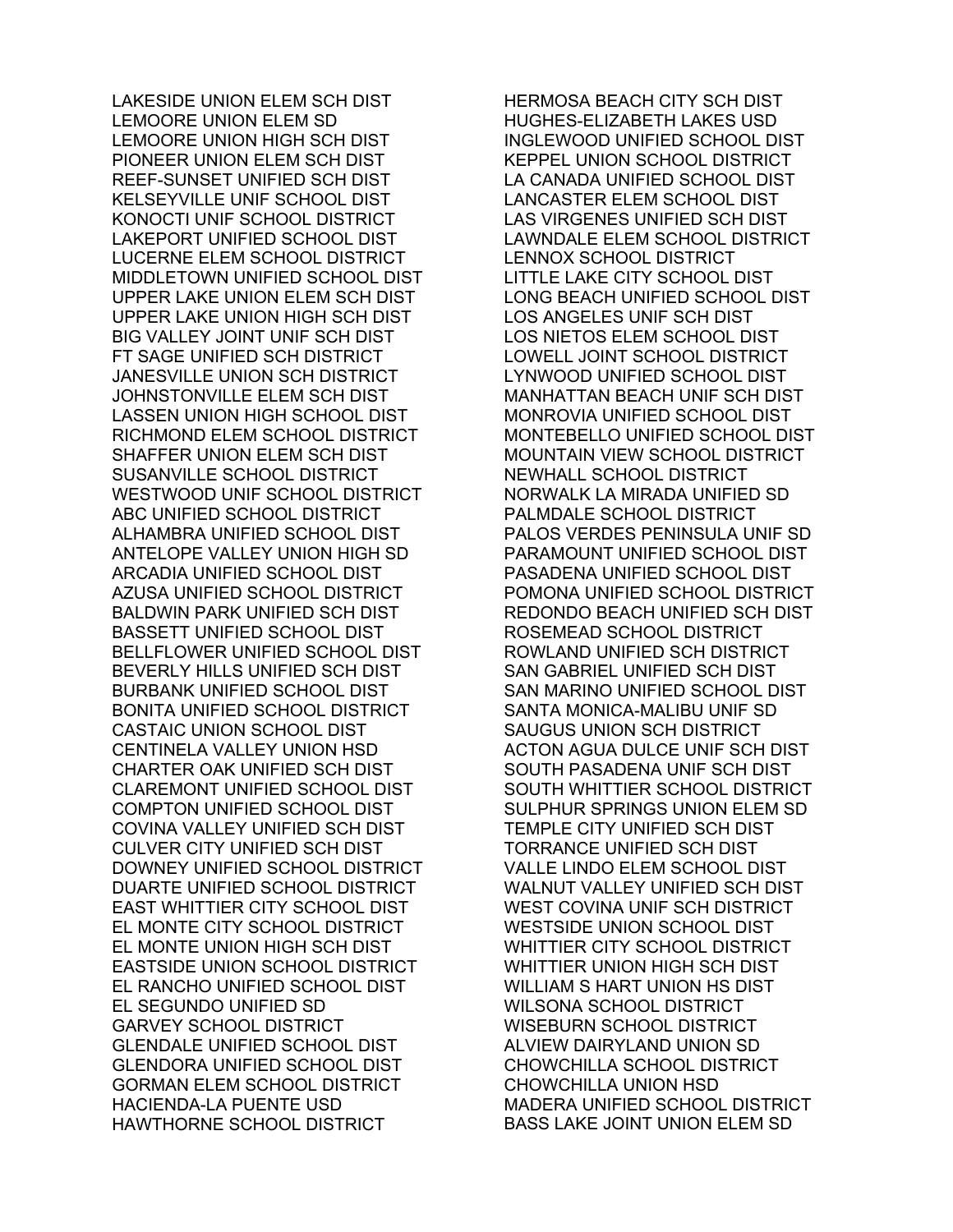RAYMOND KNOWLES ELEM SCH DIST YOSEMITE UNIFIED SCHOOL DIST BOLINAS STINSON UNION SCH DIST DIXIE SCHOOL DISTRICT KENTFIELD SCHOOL DISTRICT LAGUNA JOINT ELEM SCHOOL DIST LAGUNITAS ELEM SCHOOL DIST LARKSPUR SCHOOL DISTRICT LINCOLN ELEM SCHOOL DISTRICT MILL VALLEY SCHOOL DISTRICT NICASIO SCHOOL DISTRICT NOVATO UNIF SCHOOL DISTRICT REED UNION SCHOOL DISTRICT ROSS ELEM SCHOOL DISTRICT ROSS VALLEY SCHOOL DISTRICT SAN RAFAEL ELEM SCH DISTRICT SAUSALITO MARIN CITY SCH DIST SHORELINE UNIFIED SCHOOL DIST TAMALPAIS UNION HIGH SCH DIST UNION JOINT ELEM SCH DISTRICT MARIPOSA CO UNIFIED SCH DIST ANDERSON VALLEY UNIF SCH DIST ARENA UNION ELEM SCHOOL DIST FT BRAGG UNIF SCH DISTRICT MANCHESTER UNION ELEM SCH DIST MENDOCINO UNIFIED SCHOOL DIST POINT ARENA JOINT UNION HSD ROUND VALLEY UNIF SCH DISTRICT UKIAH UNIFIED SCHOOL DISTRICT WILLITS UNIF SCHOOL DISTRICT ATWATER ELEM SCHOOL DISTRICT BALLICO CRESSEY ELEM SCH DIST DELHI UNIFIED SCHOOL DISTRICT DOS PALOS-ORO LOMAS JOINT USD EL NIDO ELEM SCHOOL DISTRICT HILMAR UNIFIED SCHOOL DISTRICT MERCED RIVER UNION ELEM SD LE GRAND UNION ELEM SCH DIST LE GRAND UNION HIGH SCH DIST LIVINGSTON UNION SCHOOL DIST LOS BANOS UNIFIED SCH DISTRICT MCSWAIN ELEM SCHOOL DISTRICT MERCED CITY SCHOOL DISTRICT MERCED UNION HIGH SCHOOL DIST PLAINSBURG UNION ELEM SCH DIST PLANADA ELEMENTARY SCHOOL DIST SNELLING-MERCED FALLS ELEM SD WEAVER UNION SCHOOL DISTRICT WINTON SCHOOL DISTRICT GUSTINE UNIFIED SCHOOL DIST MODOC JOINT UNIFIED SCH DIST SURPRISE VALLEY JOINT UNIF SD TULELAKE BASIN JOINT UNIF SD

EASTERN SIERRA UNIF SCH DIST MAMMOTH UNIFIED SCHOOL DIST ALISAL UNION ELEM SCH DISTRICT BRADLEY UNION ELEM SCHOOL DIST CARMEL UNIFIED SCHOOL DISTRICT CHUALAR UNION ELEM SCH DIST GONZALES UNIFIED SCH DISTRICT GRAVES ELEM SCHOOL DISTRICT GREENFIELD UNION SCH DISTRICT KING CITY UNION SCHOOL DIST SOUTH MONTEREY CO HS DIST LAGUNITA SCHOOL DISTRICT MISSION UNION ELEM SCHOOL DIST MONTEREY PENINSULA UNIFIED SD NORTH MONTEREY CO UNIF SD BIG SUR UNIFIED SCH DISTRICT PACIFIC GROVE UNIFIED SCH DIST SALINAS CITY ELEM SCH DISTRICT SALINAS UNION HIGH SCHOOL DIST SAN ANTONIO UNION ELEM SD SAN ARDO UNION ELEM SCH DIST SAN LUCAS UNION ELEM SCH DIST SANTA RITA UNION SCHOOL DIST SOLEDAD UNIFIED SCH DISTRICT SPRECKELS UNION SCHOOL DIST WASHINGTON UNION SCHOOL DIST CALISTOGA JOINT UNIFIED SD HOWELL MOUNTAIN ELEM SCH DIST NAPA VALLEY UNIFIED SCH DIST POPE VALLEY UNION ELEM SD ST HELENA UNIFIED SCHOOL DIST CHICAGO PARK ELEM SCH DIST CLEAR CREEK ELEM SCHOOL DIST GRASS VALLEY SCHOOL DISTRICT NEVADA CITY ELEM SCH DISTRICT NEVADA JOINT UNION HIGH SD TWIN RIDGES ELEM SCH DIST PLEASANT RIDGE UNION SCH DIST PLEASANT VALLEY SCH DISTRICT READY SPRINGS UNION ELEM SD UNION HILL ELEM SCH DIST SADDLEBACK VALLEY UNIFIED SD ANAHEIM CITY SCHOOL DISTRICT ANAHEIM UNION HIGH SCH DIST BREA-OLINDA UNIFIED SCH DIST BUENA PARK SCHOOL DISTRICT CAPISTRANO UNIFIED SCHOOL DIST CENTRALIA ELEM SCHOOL DISTRICT CYPRESS SCHOOL DISTRICT FOUNTAIN VALLEY SCHOOL DIST FULLERTON SCHOOL DISTRICT FULLERTON JOINT UNION HSD GARDEN GROVE UNIF SCHOOL DIST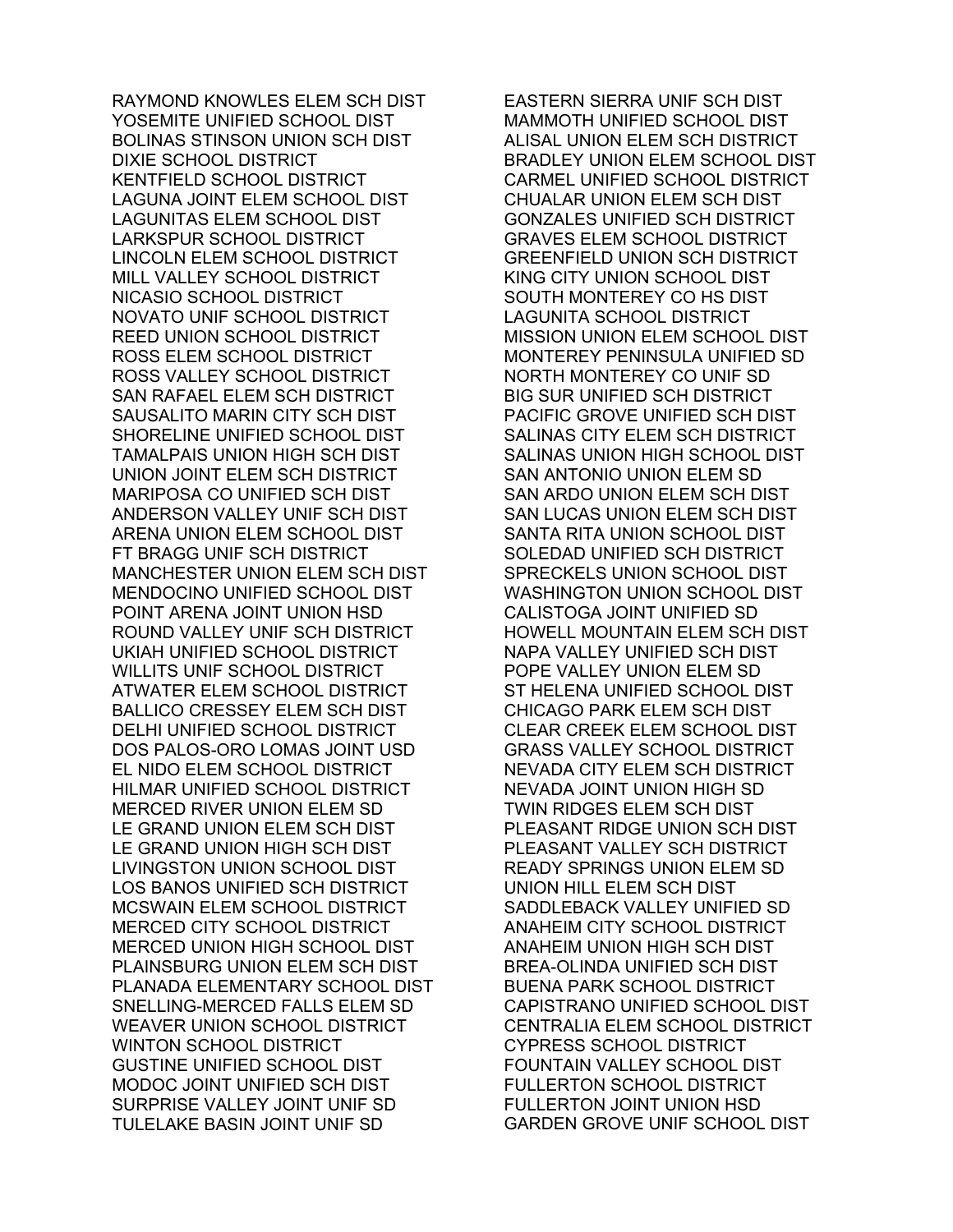HUNTINGTON BEACH CITY SD HUNTINGTON BEACH UNION HS DIST LAGUNA BEACH UNIFIED SCH DIST LA HABRA CITY SCHOOL DISTRICT LOS ALAMITOS UNIFIED SCH DIST MAGNOLIA SCHOOL DISTRICT NEWPORT MESA UNIFIED SCH DIST OCEAN VIEW SCHOOL DISTRICT ORANGE UNIFIED SCHOOL DIST PLACENTIA YORBA LINDA USD IRVINE UNIF SCHOOL DISTRICT SANTA ANA UNIFIED SCH DISTRICT SAVANNA SCHOOL DISTRICT TUSTIN UNIFIED SCHOOL DIST WESTMINSTER SCHOOL DISTRICT ACKERMAN CHARTER SCHOOL DIST ALTA DUTCH FLAT ELEM SCH DIST AUBURN UNION SCHOOL DISTRICT COLFAX ELEM SCHOOL DISTRICT DRY CREEK JOINT ELEM SCH DIST EUREKA UNION SCHOOL DISTRICT FORESTHILL UNION SCH DISTRICT LOOMIS UNION SCHOOL DISTRICT NEWCASTLE ELEM SCHOOL DISTRICT PLACER HILLS UNION SCH DIST PLACER UNION HIGH SCHOOL DIST ROCKLIN UNIFIED SCH DISTRICT ROSEVILLE CITY SCHOOL DISTRICT ROSEVILLE JOINT UNION HSD TAHOE TRUCKEE UNIFIED SCH DIST WESTERN PLACER UNIF SCH DIST PLUMAS UNIFIED SCHOOL DISTRICT ALVORD UNIFIED SCHOOL DISTRICT BANNING UNIFIED SCHOOL DIST BEAUMONT UNIFIED SCH DISTRICT COACHELLA VALLEY UNIF SCH DIST CORONA-NORCO UNIF SCH DIST DESERT CENTER UNIF SCHOOL DIST DESERT SANDS UNIF SCHOOL DIST LAKE ELSINORE UNIFIED SCH DIST HEMET UNIFIED SCHOOL DISTRICT JURUPA UNIFIED SCHOOL DISTRICT MENIFEE UNION SCHOOL DISTRICT MORENO VALLEY UNIFIED SCH DIST MURRIETA VALLEY UNIF SCH DIST NUVIEW UNION SCHOOL DISTRICT PALM SPRINGS UNIF SCHOOL DIST PALO VERDE UNIFIED SCHOOL DIST PERRIS ELEMENTARY SCHOOL DIST PERRIS UNION HIGH SCHOOL DIST RIVERSIDE UNIFIED SCH DIST ROMOLAND SCHOOL DISTRICT SAN JACINTO UNIFIED SCH DIST

TEMECULA VALLEY UNIF SCH DIST VAL VERDE UNIFIED SCHOOL DIST ARCOHE UNION SCHOOL DISTRICT CENTER JOINT UNIF SCH DIST ELK GROVE UNIF SCHOOL DISTRICT ELVERTA JOINT ELEM SCH DIST FOLSOM-CORDOVA UNIF SCH DIST GALT JOINT UNION ELEM SCH DIST GALT JOINT UNION HIGH SD NATOMAS UNIFIED SCHOOL DIST TWIN RIVERS UNIFIED SCH DIST RIVER DELTA UNIFIED SCH DIST ROBLA ELEM SCHOOL DISTRICT SACRAMENTO CITY UNIF SCH DIST SAN JUAN UNIFIED SCHOOL DIST BITTERWATER TULLY UNION ESD CIENEGA UNION ELEM SCHOOL DIST HOLLISTER SCHOOL DISTRICT JEFFERSON SCHOOL DISTRICT NORTH CO JOINT UNION SD PANOCHE ELEM SCHOOL DISTRICT SAN BENITO HIGH SCH DISTRICT AROMAS-SAN JUAN UNIF SCH DIST SOUTHSIDE ELEM SCHOOL DISTRICT TRES PINOS UNION SCH DIST WILLOW GROVE UNION ELEM SD ADELANTO SCHOOL DISTRICT ALTA LOMA ELEM SCHOOL DISTRICT APPLE VALLEY UNIFIED SCH DIST BARSTOW UNIFIED SCHOOL DIST BEAR VALLEY UNIFIED SCH DIST CENTRAL SCHOOL DISTRICT CHAFFEY JOINT UNION HS DIST CHINO VALLEY UNIFIED SCH DIST COLTON JOINT UNIF SCH DISTRICT CUCAMONGA SCHOOL DISTRICT ETIWANDA SCHOOL DISTRICT FONTANA UNIF SCHOOL DISTRICT HELENDALE SCHOOL DIST HESPERIA UNIFIED SCHOOL DIST LUCERNE VALLEY UNIF SCH DIST MORONGO UNIFIED SCHOOL DIST MOUNTAIN VIEW SCHOOL DISTRICT MT BALDY JOINT ELEM SCH DIST NEEDLES UNIF SCHOOL DISTRICT ONTARIO-MONTCLAIR SCHOOL DIST ORO GRANDE ELEMENTARY SCH DIST REDLANDS UNIF SCHOOL DISTRICT RIALTO UNIFIED SCHOOL DISTRICT RIM OF THE WORLD UNIF SCH DIST SAN BERNARDINO CITY UNIFIED SD TRONA JOINT UNIFIED SCH DIST UPLAND UNIFIED SCHOOL DIST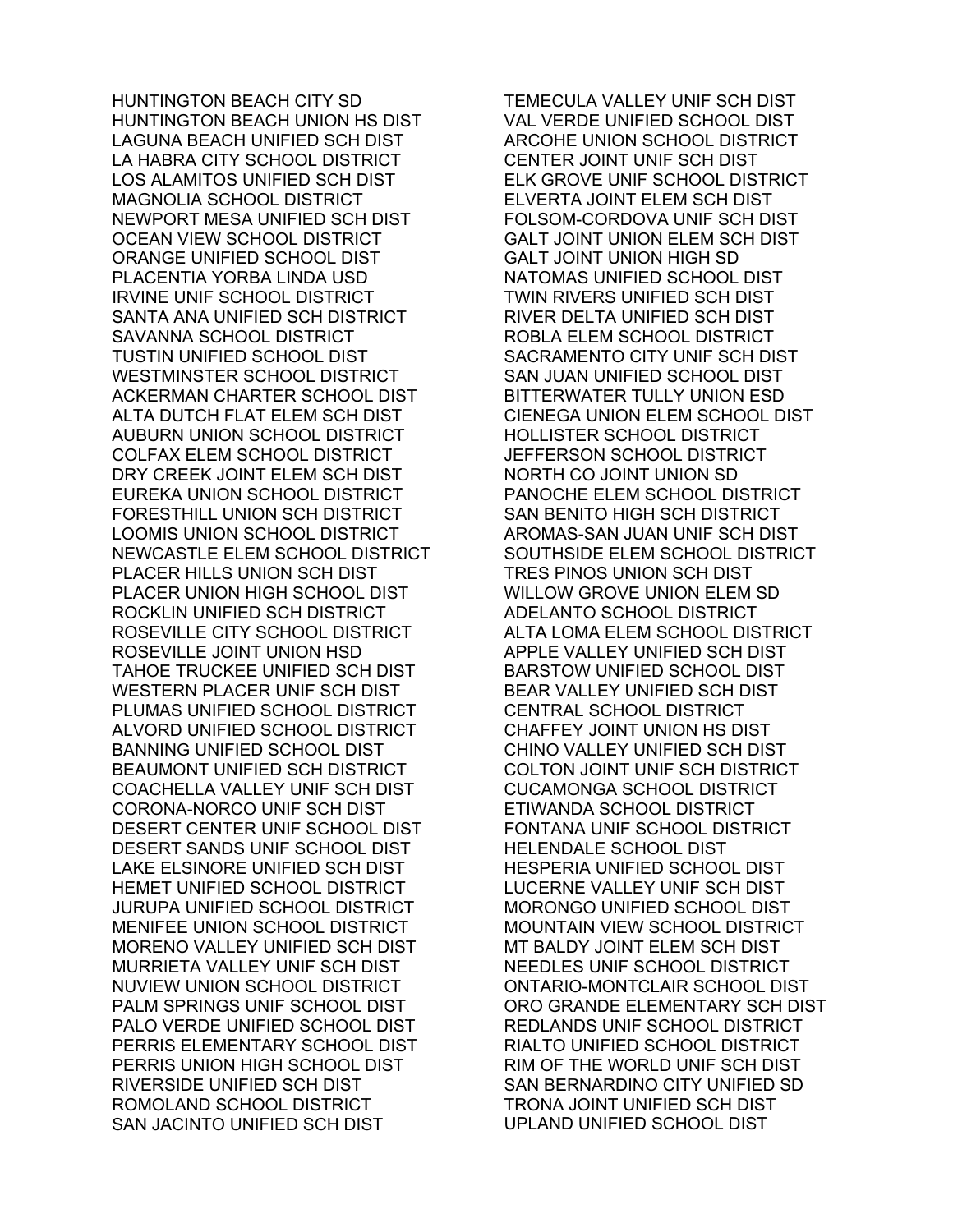VICTOR ELEMENTARY SCHOOL DIST VICTOR VALLEY UNION HS DIST SNOWLINE JOINT UNIFIED SD YUCAIPA-CALIMESA JOINT USD ALPINE UNION ELEM SCH DIST BONSALL UNION ELEM SCH DIST BORREGO SPRINGS UNIF SCH DIST CAJON VALLEY UNION SCH DIST CARDIFF ELEM SCHOOL DISTRICT CARLSBAD UNIFIED SCHOOL DIST CHULA VISTA ELEM SCH DIST CORONADO UNIF SCHOOL DISTRICT DEHESA ELEM SCHOOL DISTRICT DEL MAR UNION SCHOOL DISTRICT ENCINITAS UNION SCH DISTRICT ESCONDIDO UNION ELEM SCH DIST ESCONDIDO UNION HIGH SCH DIST FALLBROOK UNION ELEM SCH DIST FALLBROOK UNION HS DISTRICT GROSSMONT UNION HIGH SCH DIST JAMUL-DULZURA UNION SCH DIST JULIAN UNION SCHOOL DISTRICT JULIAN UNION HIGH SCH DIST LAKESIDE UNION SCHOOL DISTRICT LA MESA SPRING VALLEY SCH DIST LEMON GROVE SCHOOL DISTRICT MOUNTAIN EMPIRE UNIF SCH DIST NATIONAL SCHOOL DISTRICT OCEANSIDE UNIFIED SCHOOL DIST POWAY UNIFIED SCHOOL DISTRICT RAMONA UNIFIED SCHOOL DISTRICT RANCHO SANTA FE SCHOOL DIST SAN MARCOS UNIFIED SCH DIST SAN DIEGO UNIFIED SCHOOL DIST SAN DIEGUITO UNION HS DISTRICT SANTEE SCHOOL DISTRICT SAN YSIDRO SCHOOL DISTRICT SOLANA BEACH SCHOOL DISTRICT SOUTH BAY UNION SCHOOL DIST SPENCER VALLEY SCHOOL DISTRICT SWEETWATER UNION HIGH SCH DIST VALLECITOS ELEM SCHOOL DIST VALLEY CENTER-PAUMA UNIFIED SD VISTA UNIFIED SCHOOL DISTRICT WARNER UNIFIED SCHOOL DISTRICT SAN PASQUAL UNION SCH DISTRICT SAN FRANCISCO UNIFIED SCH DIST BANTA ELEM SCHOOL DISTRICT ESCALON UNIF SCHOOL DISTRICT JEFFERSON ELEM SCHOOL DIST LAMMERSVILLE UNIFIED SCH DIST LINCOLN UNIFIED SCHOOL DIST LINDEN UNIFIED SCHOOL DIST

LODI UNIFIED SCHOOL DISTRICT MANTECA UNIFIED SCHOOL DIST NEW HOPE ELEM SCHOOL DIST NEW JERUSALEM ELEM SCH DIST OAK VIEW ELEM SCHOOL DISTRICT RIPON UNIF SCHOOL DISTRICT STOCKTON UNIF SCHOOL DISTRICT TRACY UNIFIED SCHOOL DISTRICT ATASCADERO UNIFIED SCH DIST COAST UNIFIED SCHOOL DISTRICT CAYUCOS ELEM SCHOOL DISTRICT LUCIA MAR UNIFIED SCHOOL DIST PASO ROBLES JOINT UNIFIED SD PLEASANT VALLEY JOINT ELEM SD SAN LUIS COASTAL UNIF SCH DIST SAN MIGUEL JOINT UNION ESD SHANDON JOINT UNIFIED SCH DIST TEMPLETON UNIFIED SCHOOL DIST BAYSHORE SCHOOL DISTRICT BELMONT-REDWOOD SHORES SD BRISBANE ELEM SCHOOL DISTRICT BURLINGAME ELEM SCH DISTRICT CABRILLO UNIFIED SCHOOL DIST HILLSBOROUGH CITY SCH DISTRICT JEFFERSON ELEM SCHOOL DISTRICT JEFFERSON UNION HIGH SCH DIST PACIFICA SCHOOL DISTRICT LA HONDA-PESCADERO UNIF SD LAS LOMITAS ELEM SCH DISTRICT MENLO PARK CITY SCH DISTRICT MILLBRAE SCHOOL DISTRICT PORTOLA VALLEY SCHOOL DISTRICT RAVENSWOOD CITY ELEM SCH DIST REDWOOD CITY SCHOOL DISTRICT SAN BRUNO PARK SCHOOL DISTRICT SAN CARLOS SCHOOL DISTRICT SAN MATEO-FOSTER CITY SCH DIST SAN MATEO UNION HIGH SCH DIST SEQUOIA UNION HIGH SCH DIST SOUTH SAN FRANCISCO UNIFIED SD WOODSIDE SCHOOL DISTRICT BALLARD ELEM SCHOOL DISTRICT BLOCHMAN UNION SCHOOL DISTRICT BUELLTON UNION SCHOOL DISTRICT CARPINTERIA UNIFIED SCH DIST COLD SPRING SCHOOL DISTRICT COLLEGE ELEMENTARY SCHOOL DIST CUYAMA JOINT UNIFIED SCH DIST GOLETA UNION SCHOOL DISTRICT GUADALUPE UNION SCH DISTRICT HOPE ELEM SCHOOL DISTRICT LOMPOC UNIFIED SCHOOL DIST LOS OLIVOS SCHOOL DISTRICT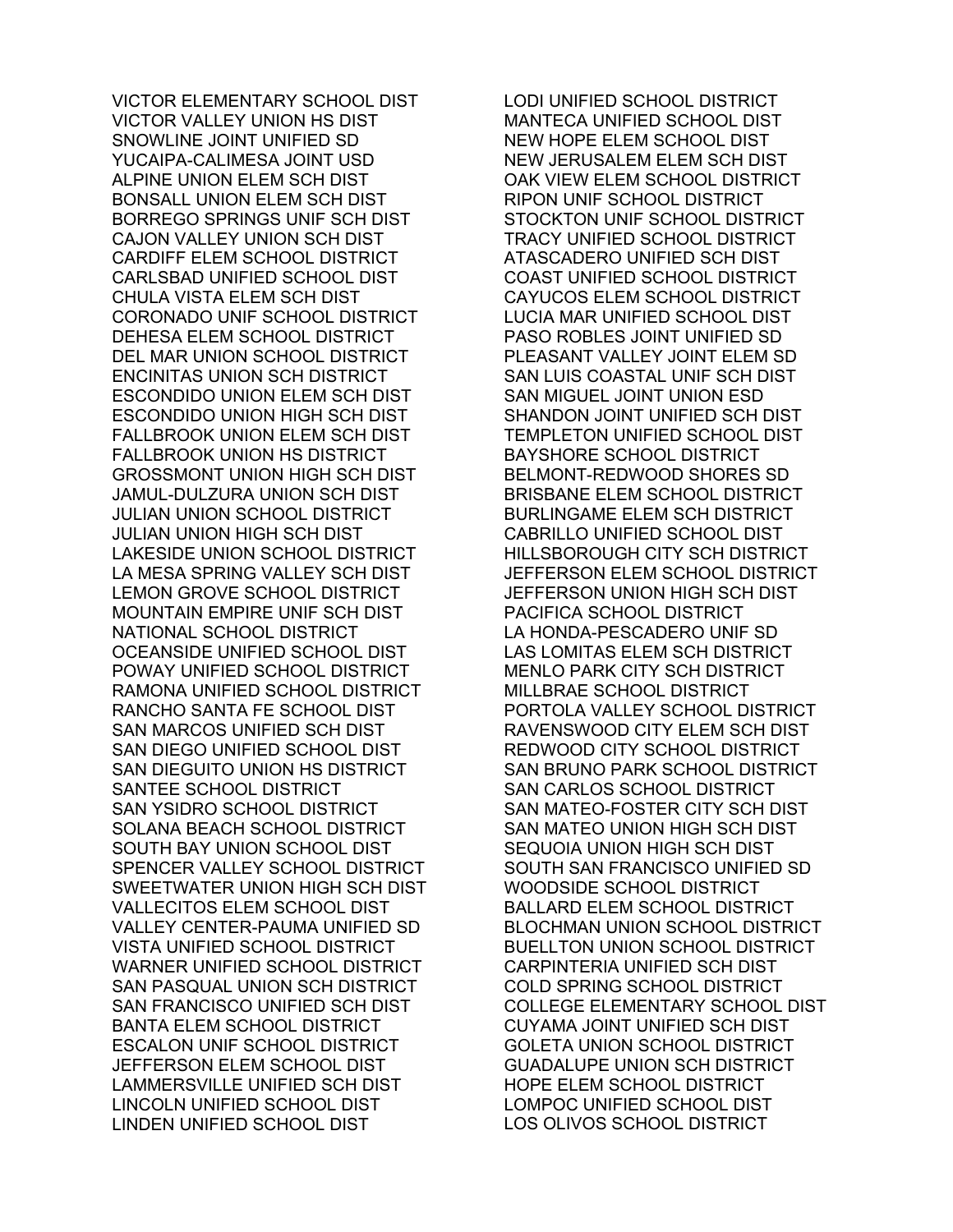MONTECITO UNION SCH DIST ORCUTT UNION SCHOOL DISTRICT SANTA BARBARA SCHOOL DISTRICT SANTA MARIA-BONITA SCHOOL DIST SANTA MARIA JOINT UNION HSD SANTA YNEZ VALLEY UNION HSD SOLVANG ELEM SCHOOL DISTRICT VISTA DEL MAR UNION SCH DIST BERRYESSA UNION SCHOOL DIST CAMBRIAN SCHOOL DISTRICT CAMPBELL UNION SCHOOL DISTRICT CAMPBELL UNION HIGH SCH DIST CUPERTINO UNION SCHOOL DIST EAST SIDE UNION HIGH SCH DIST EVERGREEN SCHOOL DISTRICT FRANKLIN-MCKINLEY SCH DISTRICT FREMONT UNION HIGH SCHOOL DIST GILROY UNIFIED SCHOOL DIST LAKESIDE JOINT SCHOOL DIST LOMA PRIETA JT UNION ELEM SD LOS ALTOS SCHOOL DISTRICT LOS GATOS-SARATOGA JOINT UHSD LOS GATOS UNION SCH DISTRICT LUTHER BURBANK SCHOOL DISTRICT MILPITAS UNIFIED SCHOOL DIST MORELAND SCHOOL DISTRICT MORGAN HILL UNIFIED SCH DIST MOUNTAIN VIEW-LOS ALTOS HSD MT PLEASANT ELEM SCHOOL DIST OAK GROVE SCHOOL DISTRICT ORCHARD SCHOOL DISTRICT PALO ALTO UNIFIED SCHOOL DIST SAN JOSE UNIFIED SCHOOL DIST SANTA CLARA UNIFIED SCH DIST SUNNYVALE SCHOOL DISTRICT UNION SCHOOL DISTRICT MOUNTAIN VIEW-WHISMAN SCH DIST SARATOGA UNION SCHOOL DIST ALUM ROCK ELEM SCHOOL DISTRICT BONNY DOON UNION ELEM SCH DIST HAPPY VALLEY ELEM SCHOOL DIST LIVE OAK SCHOOL DISTRICT MOUNTAIN ELEM SCHOOL DISTRICT PACIFIC ELEM SCHOOL DISTRICT PAJARO VALLEY UNIF SCH DIST SAN LORENZO VALLEY UNIFIED SD SANTA CRUZ CITY SCH DISTRICT SCOTTS VALLEY UNIFIED SCH DIST SOQUEL UNION ELEM SCH DISTRICT ANDERSON UNION HIGH SCH DIST BELLA VISTA ELEM SCH DISTRICT BLACK BUTTE UNION ELEM SD GATEWAY UNIFIED SCH DISTRICT

CASCADE UNION ELEM SCH DIST CASTLE ROCK UNION ELEM SD MOUNTAIN UNION SCH DIST COLUMBIA ELEM SCHOOL DISTRICT COTTONWOOD UNION ELEM SCH DIST ENTERPRISE ELEM SCH DISTRICT FALL RIVER JOINT UNIF SCH DIST FRENCH GULCH-WHISKEYTOWN SD GRANT ELEM SCHOOL DISTRICT HAPPY VALLEY UNION SCH DIST IGO-ONO-PLATINA UNION SCH DIST INDIAN SPRINGS ELEM SCH DIST JUNCTION ELEM SCHOOL DISTRICT MILLVILLE ELEM SCHOOL DISTRICT NORTH COW CREEK ELEM SCH DIST OAK RUN ELEM SCHOOL DISTRICT PACHECO UNION ELEM SCH DIST REDDING SCHOOL DISTRICT SHASTA UNION ELEM SCH DISTRICT SHASTA UNION HIGH SCH DISTRICT WHITMORE UNION ELEM SCH DIST SIERRA PLUMAS JOINT UNIF SD BIG SPRINGS UNION ELEM SD BOGUS ELEM SCHOOL DISTRICT BUTTEVILLE UNION ELEM SCH DIST DELPHIC ELEM SCHOOL DISTRICT DUNSMUIR ELEM SCHOOL DISTRICT DUNSMUIR JOINT UNION HS DIST SCOTT VALLEY UNIFIED SCH DIST FORKS OF SALMON ELEM SCH DIST GAZELLE UNION ELEM SCHOOL DIST GRENADA ELEM SCHOOL DISTRICT HAPPY CAMP UNION ELEM SCH DIST HORNBROOK ELEM SCHOOL DISTRICT JUNCTION ELEM SCHOOL DISTRICT KLAMATH RIVER UNION ELEM SD LITTLE SHASTA ELEM SCH DIST BUTTE VALLEY UNIFIED SCH DIST MCCLOUD UNION ELEM SCH DIST MONTAGUE ELEM SCHOOL DIST MT SHASTA UNION SCHOOL DIST SEIAD ELEM SCHOOL DISTRICT SISKIYOU UNION HIGH SCH DIST WEED UNION ELEM SCHOOL DIST WILLOW CREEK ELEM SCHOOL DIST YREKA UNION ELEM SCHOOL DIST YREKA UNION HIGH SCHOOL DIST BENICIA UNIFIED SCHOOL DIST DIXON UNIFIED SCHOOL DISTRICT FAIRFIELD-SUISUN UNIF SCH DIST TRAVIS UNIFIED SCHOOL DIST VACAVILLE UNIF SCHOOL DISTRICT VALLEJO CITY UNIFIED SCH DIST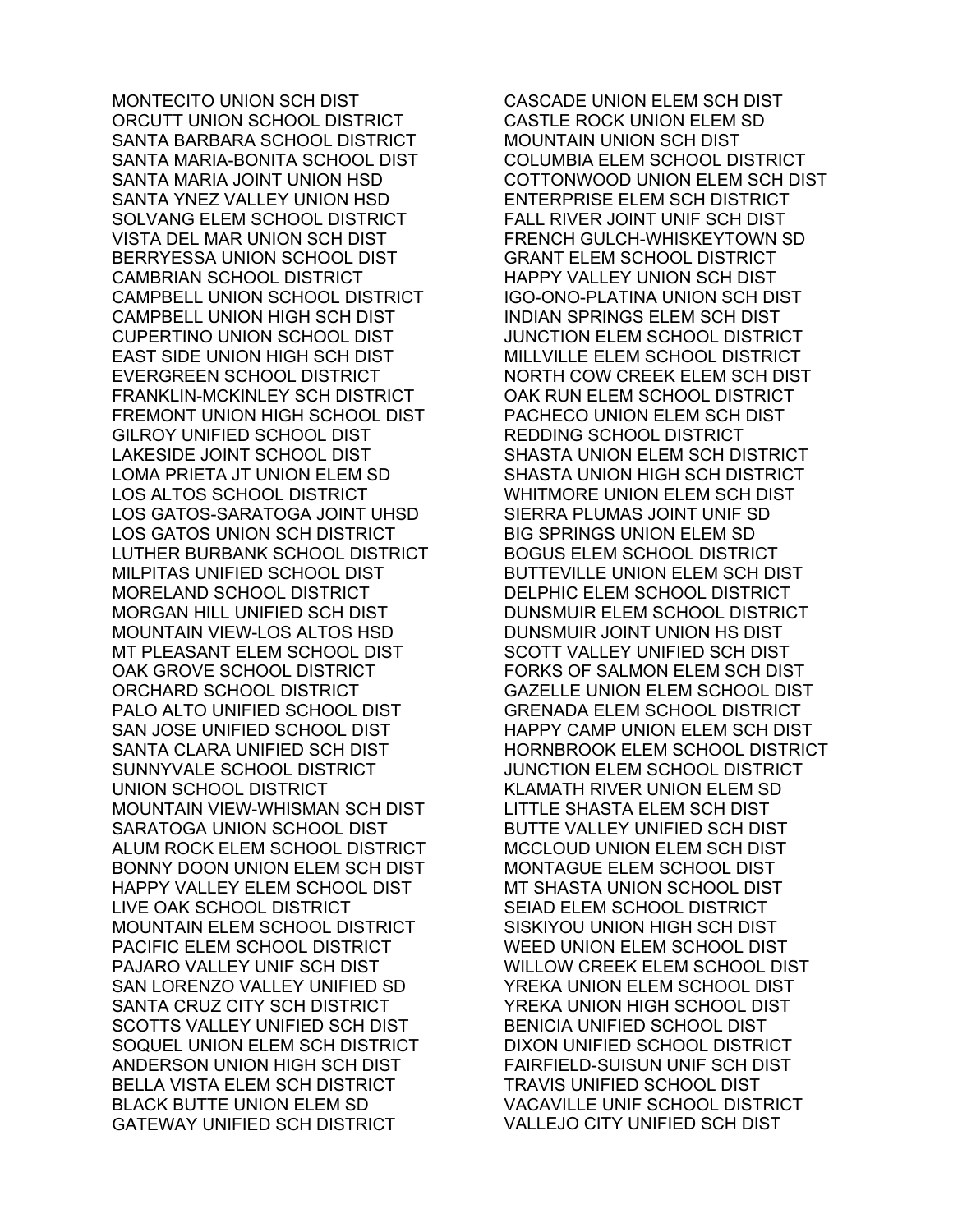ALEXANDER VALLEY UNION SD WEST SONOMA CO UNION HSD BELLEVUE UNION SCH DIST BENNETT VALLEY UNION SCH DIST CINNABAR ELEM SCHOOL DISTRICT CLOVERDALE UNIF SCH DISTRICT COTATI-ROHNERT PARK UNIF SD DUNHAM ELEM SCHOOL DISTRICT FORESTVILLE UNION SCH DISTRICT FT ROSS ELEM SCHOOL DISTRICT GEYSERVILLE UNIFIED SCH DIST GRAVENSTEIN UNION SCHOOL DIST GUERNEVILLE ELEM SCHOOL DIST HARMONY UNION SCHOOL DISTRICT HEALDSBURG UNIFIED SCH DIST HORICON SCHOOL DISTRICT KENWOOD ELEM SCHOOL DISTRICT LIBERTY ELEM SCHOOL DISTRICT MARK WEST UNION SCHOOL DIST MONTE RIO UNION SCH DISTRICT MONTGOMERY ELEM SCHOOL DIST OAK GROVE UNION SCH DISTRICT OLD ADOBE UNION SCH DISTRICT PETALUMA CITY SCHOOL DISTRICT PINER-OLIVET UNION SCH DIST RINCON VALLEY UNION SCH DIST ROSELAND SCHOOL DISTRICT SANTA ROSA CITY SCHOOL DIST SEBASTOPOL UNION SCH DISTRICT SONOMA VALLEY UNIFIED SCH DIST TWIN HILLS UNION SCH DISTRICT TWO ROCK UNION ELEM SCH DIST WAUGH ELEM SCHOOL DISTRICT WEST SIDE UNION ELEM SCH DIST WILMAR UNION ELEM SCHOOL DIST WINDSOR UNIFIED SCH DISTRICT WRIGHT ELEM SCHOOL DISTRICT NEWMAN CROWS LANDING UNIF SD CERES UNIFIED SCHOOL DISTRICT CHATOM UNION SCHOOL DISTRICT DENAIR UNIF SCHOOL DISTRICT EMPIRE UNION ELEM SCH DISTRICT GRATTON ELEM SCHOOL DISTRICT HART-RANSOM UNION SCH DISTRICT HICKMAN CMTY CHARTER DIST HUGHSON UNIFIED SCHOOL DIST KEYES UNION ELEM SCHOOL DIST KNIGHTS FERRY ELEM SCH DIST MODESTO CITY SCHOOL DISTRICT OAKDALE JOINT UNIFIED SCH DIST PARADISE ELEM SCHOOL DISTRICT PATTERSON JOINT UNIF SCH DIST RIVERBANK UNIFIED SCH DISTRICT

ROBERTS FERRY UNION ELEM SD SALIDA UNION SCHOOL DISTRICT SHILOH ELEM SCHOOL DISTRICT STANISLAUS UNION SCH DISTRICT SYLVAN UNION SCHOOL DISTRICT TURLOCK UNIFIED SCH DISTRICT VALLEY HOME JOINT SCHOOL DIST WATERFORD UNIFIED SCH DISTRICT BRITTAN ELEM SCHOOL DISTRICT BROWNS ELEM SCHOOL DISTRICT EAST NICOLAUS JT UNION HS DIST FRANKLIN ELEM SCHOOL DISTRICT LIVE OAK UNIFIED SCHOOL DIST MARCUM-ILLINOIS UNION SCH DIST MERIDIAN ELEM SCHOOL DISTRICT NUESTRO ELEM SCHOOL DISTRICT PLEASANT GROVE JT USD SUTTER UNION HIGH SCHOOL DIST WINSHIP-ROBBINS SCHOOL DIST YUBA CITY UNIF SCHOOL DISTRICT ANTELOPE ELEM SCHOOL DISTRICT CORNING UNION ELEM SCHOOL DIST CORNING UNION HIGH SCHOOL DIST ELKINS ELEM SCHOOL DISTRICT EVERGREEN UNION SCH DISTRICT FLOURNOY UNION ELEM SCH DIST GERBER UNION ELEM SCHOOL DIST KIRKWOOD ELEM SCHOOL DISTRICT LASSEN VIEW UNION SCHOOL DIST LOS MOLINOS UNIFIED SCH DIST RED BLUFF UNION ELEM SCH DIST RED BLUFF JOINT UNION HSD REEDS CREEK SCHOOL DISTRICT RICHFIELD ELEM SCHOOL DISTRICT BURNT RANCH SCHOOL DISTRICT COFFEE CREEK ELEM SCHOOL DIST COX BAR ELEM SCHOOL DISTRICT DOUGLAS CITY ELEM SCHOOL DIST JUNCTION CITY ELEM SCHOOL DIST LEWISTON ELEM SCHOOL DISTRICT TRINITY CENTER ELEM SCH DIST TRINITY ALPS UNIFIED SCH DIST ALLENSWORTH ELEM SCHOOL DIST ALPAUGH UNIFIED SCHOOL DIST ALTA VISTA ELEM SCHOOL DIST BUENA VISTA ELEM SCHOOL DIST BURTON SCHOOL DISTRICT CITRUS SOUTH TULE SCH DISTRICT COLUMBINE ELEM SCHOOL DIST CUTLER OROSI JOINT UNIF SD DINUBA UNIFIED SCHOOL DISTRICT DUCOR UNION ELEM SCHOOL DIST EARLIMART SCHOOL DISTRICT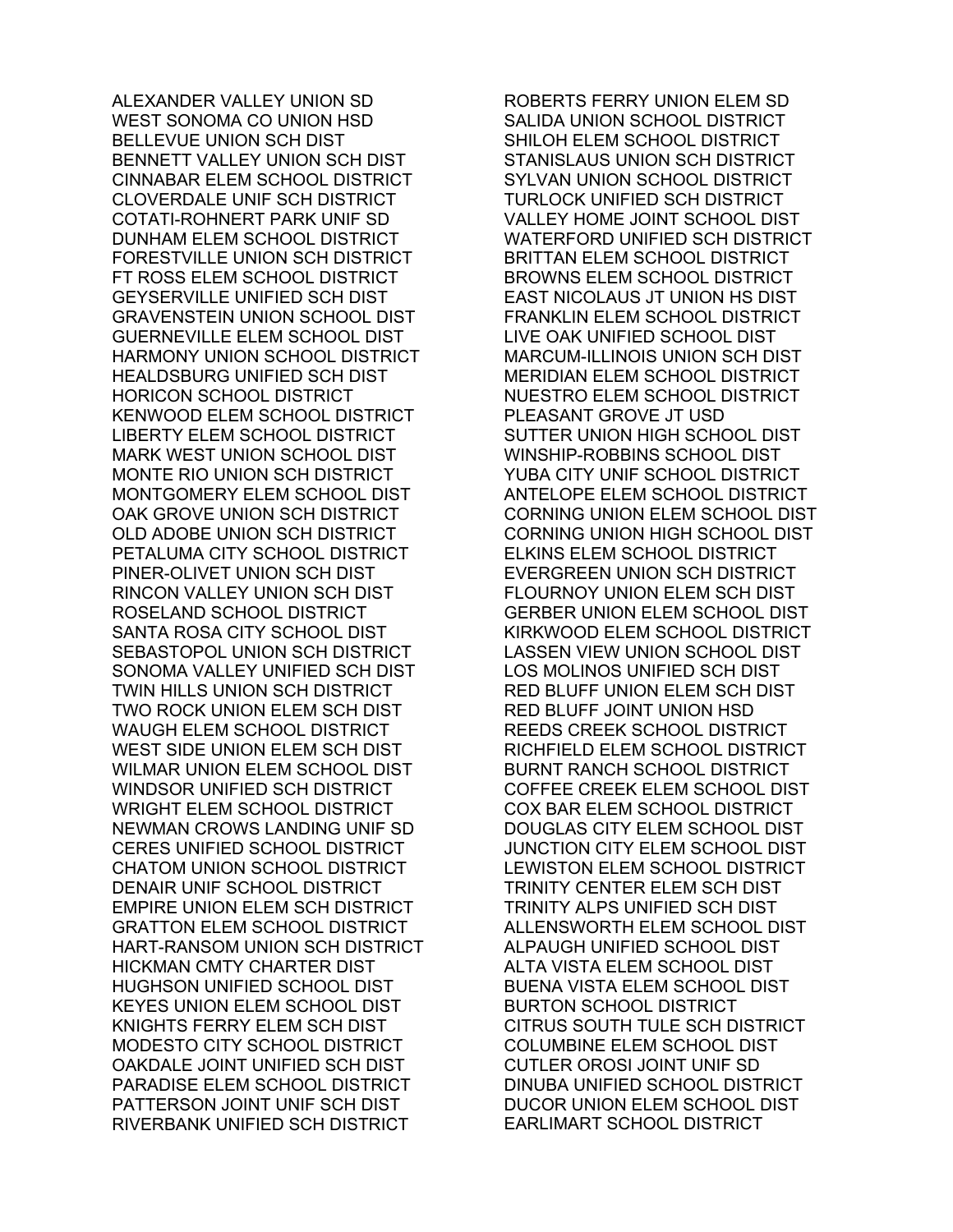EXETER UNIFIED SCHOOL DISTRICT FARMERSVILLE UNIFIED SCH DIST HOPE ELEM SCHOOL DISTRICT HOT SPRINGS ELEM SCH DISTRICT KINGS RIVER UNION ELEM SD LIBERTY ELEM SCHOOL DISTRICT LINDSAY UNIFIED SCHOOL DIST MONSON SULTANA JOINT UNION ESD OAK VALLEY UNION ELEM SCH DIST OUTSIDE CREEK ELEM SCHOOL DIST PALO VERDE UNION ELEM SCH DIST PIXLEY UNION ELEM SCH DISTRICT PLEASANT VIEW ELEM SCH DIST RICHGROVE ELEM SCHOOL DISTRICT ROCKFORD ELEM SCHOOL DISTRICT SAUCELITO ELEM SCHOOL DISTRICT SEQUOIA UNION ELEM SCHOOL DIST SPRINGVILLE UNION SCHOOL DIST STONE CORRAL ELEM SCHOOL DIST STRATHMORE UNION ELEM SCH DIST SUNDALE UNION ELEM SCH DIST SUNNYSIDE UNION ELEM SCH DIST TERRA BELLA UNION ELEM SD THREE RIVERS UNION ELEM SD TIPTON ELEM SCHOOL DISTRICT TRAVER JOINT ELEM SCHOOL DIST TULARE CITY SCHOOL DISTRICT TULARE JOINT UNION HIGH SD VISALIA UNIF SCHOOL DISTRICT WAUKENA JOINT UNION ELEM SD WOODLAKE UNIFIED SCHOOL DIST WOODVILLE UNION SCH DISTRICT JAMESTOWN ELEM SCHOOL DISTRICT BIG OAK FLAT GROVELAND USD BELLEVIEW ELEM SCHOOL DIST COLUMBIA UNION SCHOOL DISTRICT CURTIS CREEK ELEM SCH DIST SONORA SCHOOL DISTRICT SONORA UNION HIGH SCHOOL DIST SOULSBYVILLE ELEM SCHOOL DIST SUMMERVILLE ELEM SCHOOL DIST SUMMERVILLE UNION HS DIST TWAIN HARTE LONG BARN UNION SD BRIGGS ELEM SCHOOL DISTRICT FILLMORE UNIFIED SCHOOL DIST HUENEME ELEM SCHOOL DISTRICT MESA UNION ELEM SCHOOL DIST MOORPARK UNIFIED SCHOOL DIST MUPU ELEMENTARY SCHOOL DIST OCEAN VIEW SCHOOL DISTRICT OJAI UNIFIED SCHOOL DISTRICT OXNARD ELEM SCHOOL DISTRICT OXNARD UNION HIGH SCHOOL DIST

PLEASANT VALLEY SCH DISTRICT RIO ELEMENTARY SCH DISTRICT SANTA CLARA ELEM SCHOOL DIST SANTA PAULA UNIFIED SCH DIST SIMI VALLEY UNIFIED SCH DIST SOMIS UNION ELEM SCHOOL DIST CONEJO VALLEY UNIF SCH DIST VENTURA UNIF SCHOOL DISTRICT DAVIS JOINT UNIF SCHOOL DIST ESPARTO UNIF SCHOOL DISTRICT WASHINGTON UNIFIED SCHOOL DIST WINTERS JOINT UNIF SCHOOL DIST WOODLAND JOINT UNIFIED SD CAMPTONVILLE ELEM SCHOOL DIST MARYSVILLE JOINT UNIF SCH DIST PLUMAS LAKE ELEM SCHOOL DIST WHEATLAND SCHOOL DISTRICT WHEATLAND UNION HIGH SCH DIST SOUTHERN TRINITY JOINT UNIF SD BAKER VALLEY UNIFIED SCH DIST MAPLE CREEK ELEM SCHOOL DIST RAVENDALE-TERMO ELEM SCH DIST POTTER VALLEY CMTY USD OAK PARK UNIFIED SCHOOL DIST SILVER VALLEY UNIFIED SCH DIST LAYTONVILLE UNIFIED SCH DIST MOUNTAIN VALLEY UNIF SCH DIST PORTERVILLE UNIFIED SCH DIST LEGGETT VALLEY UNIF SCH DIST SIERRA UNIFIED SCHOOL DIST SACRAMENTO CITY USD CENTRAL-2 SACRAMENTO CITY USD WEST-1 SAN RAFAEL CITY HIGH SCH DIST LONG BEACH USD-ES MS K-8 AREA LONG BEACH USD-HS AREA SACRAMENTO CITY USD EAST-3 GOLDEN VALLEY UNIFIED SCH DIST SAN DIEGO USD-AREA 1 SAN DIEGO USD-CHARTER SCHOOLS SAN DIEGO USD-AREA 6 SAN DIEGO USD-AREA 4 SAN DIEGO USD-AREA 2 SAN DIEGO USD-AREA 3 SAN DIEGO USD-AREA 5 KASHIA ELEM SCHOOL DISTRICT LA USD EDUC SVC CTR-NORTH LA USD EDUC SVC CTR-SOUTH LA USD EDUC SVC CTR-WEST LA USD EDUC SVC CTR-EAST LA USD EDUC SVC CTR-ISIC LA USD EDUC SVC CTR-CHARTER LA USD EDUC SVC CTR-OPTIONS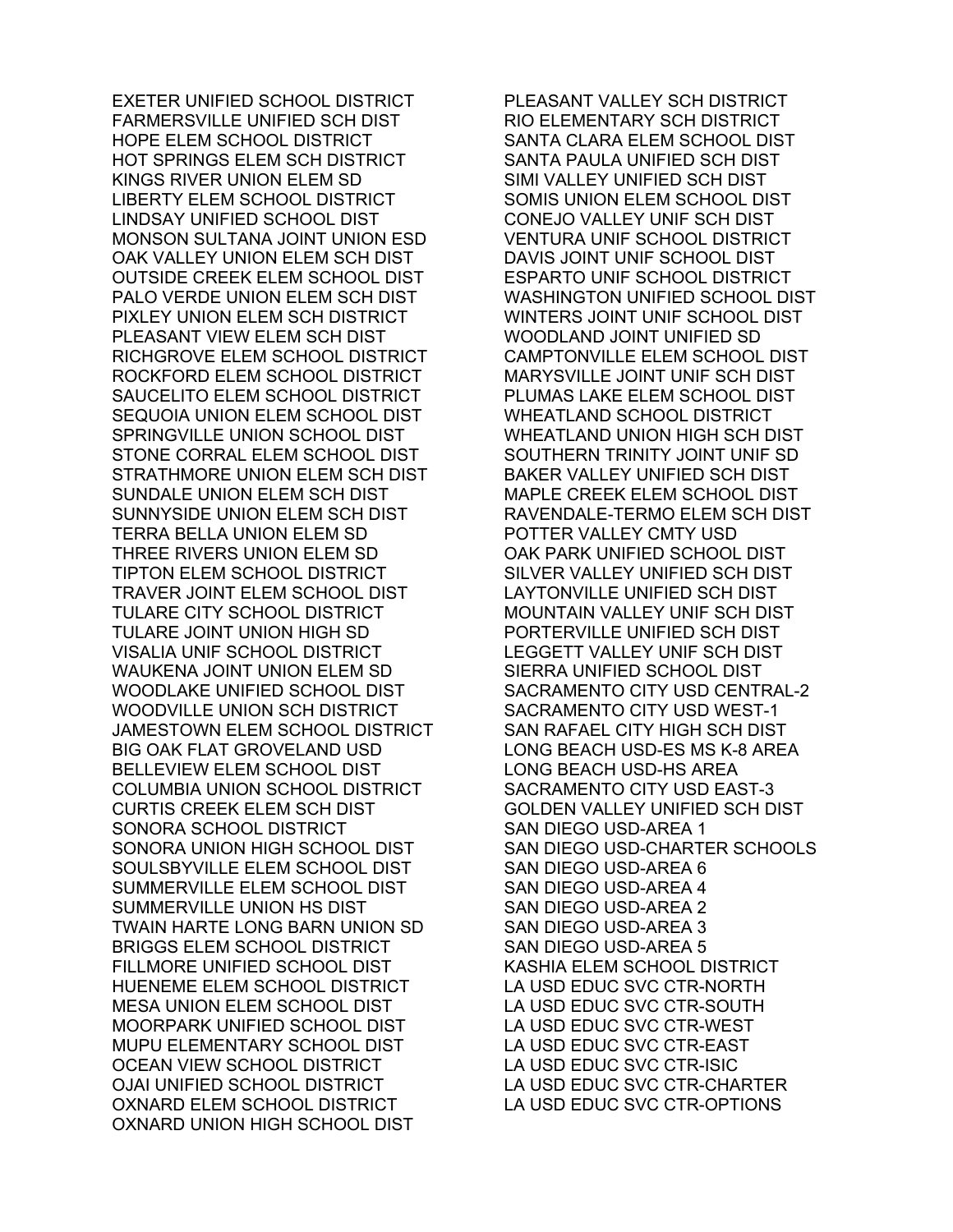## **Higher Education in California including but not limited to:**

ASSOCIATED TECH CLG-SAN DIEGO KAPLAN COLLEGE-BAKESFIELD DETECTIVE TRAINING INSTITUTE CALIFORNIA CAREER SCHOOL BENBOW AVIATION FLIGHT SCHOOL BERLITZ LANGUAGE CENTER BERLITZ LANGUAGE CENTER BERLITZ LANGUAGE CENTER BERLITZ LANGUAGE CENTER DVS COLLEGE BERLITZ LANGUAGE CENTER BERLITZ LANGUAGE CENTER BERLITZ LANGUAGE CENTER BERLITZ LANGUAGE CENTER BERLITZ LANGUAGE CENTER BERLITZ LANGUAGE CENTER MARIAN HEALTH CAREERS CTR SAN BERNARDINO CMTY CLG DIST CALIFORNIA CMTY CLGS OFFICE CLAREMONT UNIV CONSORTIUM PALOMAR INST OF COSMETOLOGY POWER ACAD OF HAIR DESIGNS MARINELLO SCHOOL OF BEAUTY MARINELLO SCHOOL OF BEAUTY MARINELLO SCHOOL OF BEAUTY MARINELLO SCHOOL OF BEAUTY PACIF SCH MASSAGE/HEALING ART PROFESSIONAL INST OF BEAUTY MARINELLO SCHOOL OF BEAUTY GOLDEN GATE UNIV-SCHOOL OF LAW NEWTON INTL CLG-GARDEN GROVE PACIFIC SOWEST SCH OF REALTORS KAPLAN COLLEGE-PALM SPRINGS CLARITA CAREER COLLEGE PRECISION TECHNICAL INSTITUTE UNIVERSAL TECHNICAL INST-RCH C VALLEY CAREER COLLEGE COMPUTER TRAINING INST BAY VISTA COLLEGE OF BEAUTY COLLEEN O'HARAS BEAUTY ACADEMY MARIENLLO SCHOOL OF BEAUTY MARINELLO BEAUTY COLLEGE MARINELLO BEAUTY COLLEGE JE BOUTIQUE CLG OF BEAUTY LYTLE'S EMPIRE BEAUTY CLG MARINELLO SCHOOL OF BEAUTY MARINELLO SCHOOL OF BEAUTY MARINELLO SCHOOL OF BEAUTY MARINELLO SCHOOL OF BEAUTY MARINELLO SCHOOL OF BEAUTY MARINELLO SCHOOL OF BEAUTY HEALTHSTAFF TRAINING INST INC

HYPNOSIS MOTIVATION INST LA ORT TECH INST-LOS ANGELES AMER SCH OF MORTGAGE BANKING LA ORT TECH INST-VAN NUYS LOVING HANDS INST HEALING ARTS AMERICAN AUTO INSTITUTE FOUR D COLLEGE PREMIERE CAREER COLLEGE TRAVEL-WORLD COLLEGE/AGENCY NORTH-WEST COLLEGE-GLENDALE ADELANTE CAREER INSTITUTE CASA LOMA COLLEGE-LOS ANGELES NEWBRIDGE COLLEGE KAPLAN COLLEGE-STOCKTON MICROCOMPUTER EDUCATION CENTER SUMMIT CAREER COLLEGE EVEREST CLG-TORRANCE INSTITUTE OF TECHNOLOGY AMERICAN INST OF HEALTH SCI CAREER NETWORKS INSTITUTE WESTWOOD CLG-ANAHEIM WESTWOOD CLG-INLAND WESTWOOD CLG OF TECH-LA REDSTONE CLG-LOS ANGELES DELL'ARTE SCH PHYSICAL THEATRE THE CA INST OF JEWELRY TRAIN MISSION LANGUAGE/VOC SCHOOL VALLEY HYPNOSIS CENTER AMERICAN BAPT SEM OF THE WEST CALIFORNIA CLG OF ARTS-OAKLAND CALIFORNIA ST UNIV-EAST BAY CHABOT COLLEGE CHURCH DIV SCH OF THE PACIFIC HOLY NAMES UNIVERSITY GRADUATE THEOLOGICAL UNION MILLS COLLEGE PACIFIC LUTHERAN THEOL SEM PACIFIC SCHOOL OF RELIGION BERKELEY CITY COLLEGE LANEY COLLEGE MERRITT COLLEGE DOMINICAN SCH OF PHIL & THEOL UNIV OF CALIFORNIA-BERKELEY STARR KING SCHOOL FOR MINISTRY OHLONE COLLEGE PATTEN UNIVERSITY COLLEGE OF ALAMEDA WRIGHT INSTITUTE JESUIT SCHOOL OF THEOLOGY FRANCISCAN SCHOOL OF THEOLOGY CALIFORNIA ST UNIV-CHICO BUTTE COLLEGE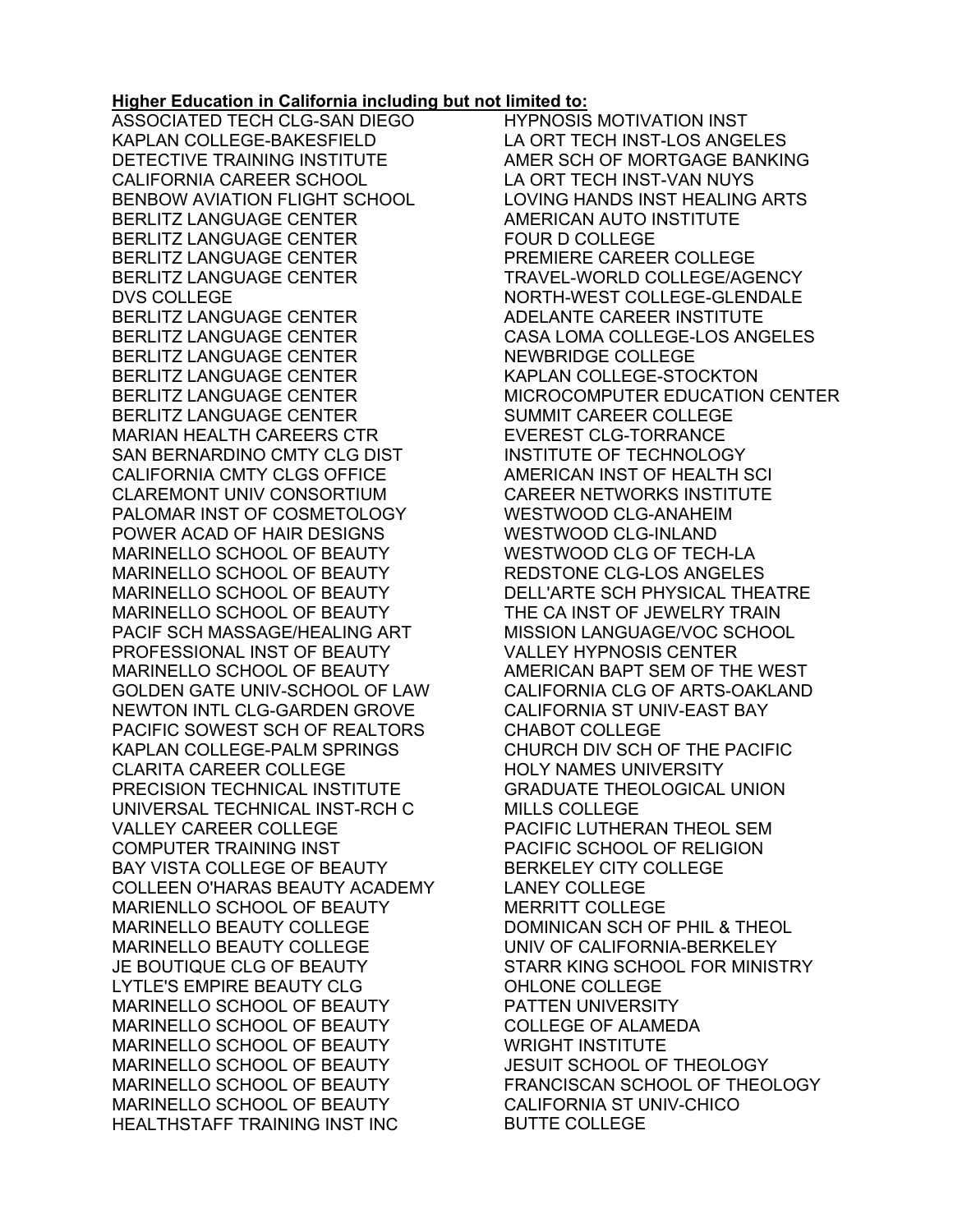CONTRA COSTA COLLEGE DIABLO VALLEY CLG-PLEASANT HL SAINT MARYS CLG OF CALIFORNIA JOHN F KENNEDY UNIV-SAN JOSE LOS MEDANOS COLLEGE LAKE TAHOE COMMUNITY COLLEGE CALIFORNIA ST UNIV-FRESNO WEST HILLS CTMY CLG-COALINGA FRESNO PACIFIC UNIVERSITY FRESNO CITY COLLEGE REEDLEY COLLEGE MENNONITE BRETHRN BIBLICAL SEM ALLIANT INTL UNIV-FRESNO HUMBOLDT STATE UNIVERSITY COLLEGE OF THE REDWOODS IMPERIAL VALLEY COLLEGE BAKERSFIELD COLLEGE TAFT COLLEGE CALIFORNIA ST UNIV-BAKERSFIELD CERRO COSO CMTY CLG-INDIAN WEL LASSEN COMMUNITY COLLEGE ANTELOPE VALLEY COLLEGE ART CTR CLG OF DESIGN-HILLSIDE AZUSA PACIFIC UNIVERSITY BIOLA UNIVERSITY CALIFORNIA INST OF TECHNOLOGY CALIFORNIA INST OF THE ARTS CALIFORNIA ST UNIV-LONG BEACH CALIFORNIA ST UNIV-LOS ANGELES CAL ST UNIV-DOMINGUEZ HILLS CAL STATE POLYTECH-POMONA CALIFORNIA ST UNIV-NORTHRIDGE CERRITOS COLLEGE CITRUS COLLEGE CLAREMONT GRADUATE UNIVERSITY CLAREMONT MCKENNA COLLEGE HARVEY MUDD COLLEGE PITZER COLLEGE POMONA COLLEGE SCRIPPS COLLEGE EL CAMINO CLG-COMPTON CTR EL CAMINO COLLEGE FULLER THEOLOGICAL SEMINARY GLENDALE COMMUNITY COLLEGE UNIVERSITY OF LA VERNE LONG BEACH CITY COLLEGE MASTER'S COLLEGE AND SEMINARY EAST LOS ANGELES COLLEGE LOS ANGELES CITY COLLEGE LOS ANGELES HARBOR COLLEGE PIERCE COLLEGE LOS ANGELES TRADE TECH COLLEGE LOS ANGELES VALLEY COLLEGE

SOUTH CALIF UNIV HLTH SCIENCE MOUNT ST MARYS COLLEGE MT SAN ANTONIO COLLEGE OCCIDENTAL COLLEGE OTIS COLLEGE OF ART AND DESIGN PACIFIC OAKS COLLEGE PASADENA CITY COLLEGE PEPPERDINE UNIVERSITY RIO HONDO COLLEGE SANTA MONICA COLLEGE CLAREMONT SCHOOL OF THEOLOGY SOUTHWESTERN LAW SCHOOL UNIV OF CALIFORNIA-LOS ANGELES UNIV OF SOUTHERN CALIFORNIA WHITTIER COLLEGE WOODBURY UNIVERSITY-BURBANK AMERICAN JEWISH UNIVERSITY HEBREW UNION COLLEGE LOS ANGELES SOUTHWEST COLLEGE WEST LOS ANGELES COLLEGE COLLEGE OF THE CANYONS UNIV OF W LOS ANGELES-SCH LAW ALLIANT INTL UNIV-LOS ANGELES PARDEE RAND GRADUATE SCHOOL MARYMOUNT COLLEGE LOYOLA MARYMOUNT UNIVERSITY LOS ANGELES MISSION COLLEGE LIFE PACIFIC COLLEGE UNIV OF W LA LAW SCH-SAN FERN COLLEGE OF MARIN-KENTFIELD DOMINICAN UNIV OF CA-SAN RAFAE SAN FRANCISCO THEOLOGICAL SEM COLLEGE OF MARIN-INDIAN VALLEY MENDOCINO COLLEGE MERCED COLLEGE HARTNELL COLLEGE MONTEREY INSTITUTE INTL STDS MONTEREY PENINSULA COLLEGE NAPA VALLEY COLLEGE PACIFIC UNION COLLEGE CALIFORNIA ST UNIV-FULLERTON CHAPMAN UNIV-ORANGE CYPRESS COLLEGE FULLERTON COLLEGE GOLDEN WEST COLLEGE SOUTHERN CA COLLEGE OPTOMETRY ORANGE COAST COLLEGE HOPE INTERNATIONAL UNIVERSITY SANTA ANA COLLEGE VANGUARD UNIV OF S CALIFORNIA UNIV OF CALIFORNIA-IRVINE SADDLEBACK COLLEGE WESTERN STATE UNIV CLG OF LAW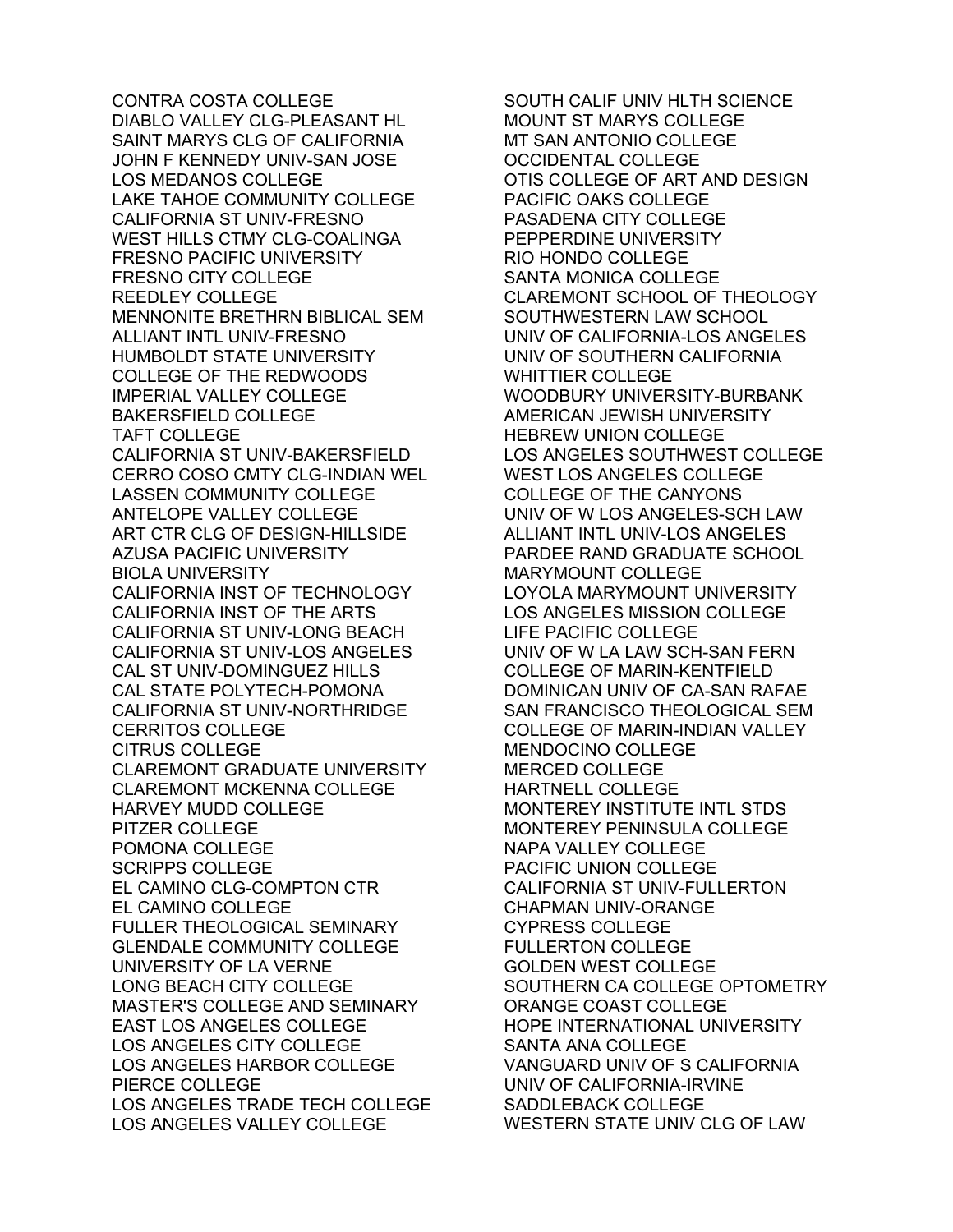COASTLINE COMMUNITY COLLEGE SIERRA COLLEGE-ROCKLIN FEATHER RIVER COLLEGE CALIFORNIA BAPTIST UNIVERSITY COLLEGE OF THE DESERT MT SAN JACINTO COLLEGE PALO VERDE COLLEGE RIVERSIDE CITY COLLEGE UNIV OF CALIFORNIA-RIVERSIDE CALIFORNIA ST UNIV-SACRAMENTO SACRAMENTO CITY COLLEGE COSUMNES RIVER COLLEGE AMERICAN RIVER COLLEGE BARSTOW CMTY COLLEGE CAL ST UNIV-SAN BERNARDINO CHAFFEY COLLEGE LOMA LINDA UNIVERSITY SAN BERNARDINO VALLEY COLLEGE UNIVERSITY OF REDLANDS VICTOR VALLEY COLLEGE CRAFTON HILLS COLLEGE SAN DIEGO ST UNIV-SAN DIEGO ALLIANT INTL UNIV-SCRIPPS RANC GROSSMONT COLLEGE MIRACOSTA COLLEGE-OCEANSIDE PALOMAR COLLEGE POINT LOMA NAZARENE UNIVERSITY SAN DIEGO MESA COLLEGE SOUTHWESTERN COLLEGE UNIV OF CALIFORNIA-SAN DIEGO SAN DIEGO CITY COLLEGE UNIVERSITY OF SAN DIEGO THOMAS JEFFERSON SCHOOL OF LAW NATIONAL UNIVERSITY SAN DIEGO CHRISTIAN COLLEGE CA SCH POD MED/SAM MERRITT UNV SAN FRANCISCO STATE UNIVERSITY CITY COLLEGE OF SAN FRANCISCO COGSWELL POLYTECHNICAL COLLEGE GOLDEN GATE UNIV-SAN FRANCISCO HEALD COLLEGE-SAN FRANCISCO SAN FRANCISCO CONSERV OF MUSIC SIMPSON UNIVERSITY UNIV OF CALIFORNIA-SAN FRAN UNIVERSITY OF SAN FRANCISCO UNIV OF CA HASTINGS CLG OF LAW SAN FRANCISCO ART INSTITUTE LINCOLN UNIVERSITY CALIF INST OF INTEGRAL STUDIES HUMPHREYS COLLEGE SAN JOAQUIN DELTA COLLEGE UNIVERSITY OF THE PACIFIC CUESTA COLLEGE-SN LUIS OBISPO

NOTRE DAME DE NAMUR UNIVERSITY COLLEGE OF SAN MATEO MENLO COLLEGE ST PATRICKS SEMINARY CANADA COLLEGE SKYLINE COLLEGE ALLAN HANCOCK COLLEGE BROOKS INSTITUTE SANTA BARBARA CITY COLLEGE UNIV OF CALIFORNIA-SANTA BARB WESTMONT COLLEGE SAN JOSE STATE UNIVERSITY FOOTHILL COLLEGE GAVILAN COLLEGE WILLIAM JESSUP UNIVERSITY SAN JOSE CITY COLLEGE STANFORD UNIVERSITY SANTA CLARA UNIVERSITY WEST VALLEY COLLEGE DE ANZA COLLEGE EVERGREEN VALLEY COLLEGE CABRILLO COLLEGE UNIV OF CALIFORNIA-SANTA CRUZ SHASTA COLLEGE CLG OF THE SISKIYOUS-WEED CALIFORNIA MARITIME ACADEMY SOLANO COMMUNITY COLLEGE SONOMA STATE UNIVERSITY SANTA ROSA JUNIOR COLLEGE CALIFORNIA ST UNIV-STANISLAUS MODESTO JUNIOR COLLEGE-EAST COLLEGE OF THE SEQUOIAS PORTERVILLE COLLEGE COLUMBIA COLLEGE CALIFORNIA LUTHERAN UNIVERSITY ST JOHNS SEMINARY VENTURA COLLEGE MOORPARK COLLEGE OXNARD COLLEGE UNIV OF CALIFORNIA-DAVIS YUBA COLLEGE ALLIANT INTL UNIV-SAN FRAN BAY CALIFORNIA CHRISTIAN COLLEGE FASHION INST OF DESIGN/MDSG SOUTHERN CA INSTITUTE OF ARCH AMERICAN ACAD OF DRAMATIC ARTS GOLDEN GATE BAPTIST THEO SEM SAN DIEGO MIRAMAR COLLEGE FIELDING GRADUATE UNIVERSITY MISSION COLLEGE SAN DIEGO ST UNIV-IMPERIAL VLY CAL POLYTECHNIC STATE UNIV COLEMAN UNIVERSITY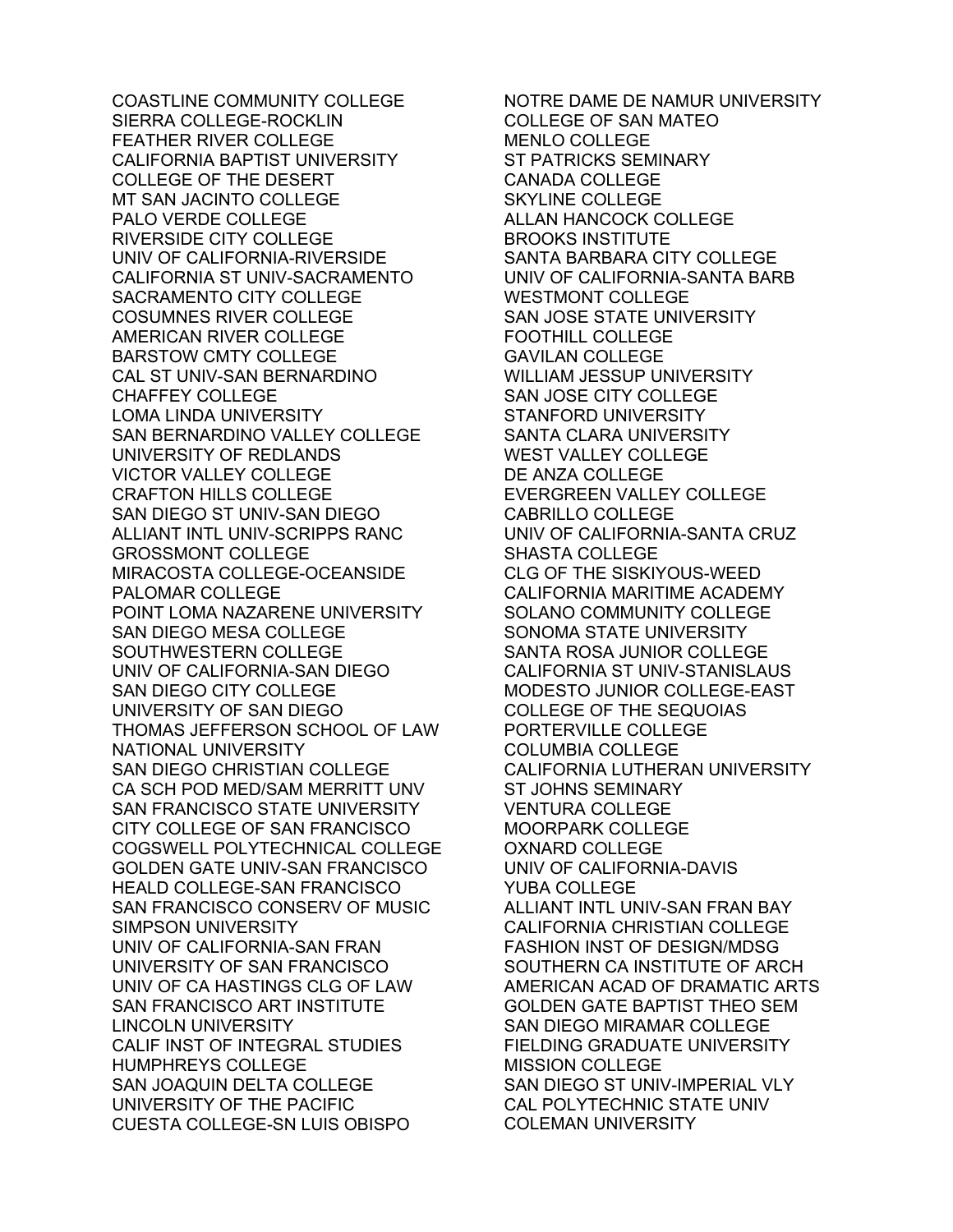CAL WESTERN SCHOOL OF LAW CONCORDIA UNIVERSITY WILLIAM CAREY INTL UNIVERSITY COLUMBIA COLLEGE-HOLLYWOOD SWEDENBORGIAN HOUSE OF STUDIES USC KECK SCHOOL OF MEDICINE CUYAMACA COLLEGE WESTMINSTER SEMINARY CA BETHEL THEOLOGICAL SEMINARY COPPER MOUNTAIN COLLEGE LA SIERRA UNIVERSITY IRVINE VALLEY COLLEGE THOMAS AQUINAS COLLEGE ANTIOCH UNIVERSITY-SANTA BARB SANTA BARBARA COLLEGE OF LAW HEALD COLLEGE-FRESNO NAVAL POSTGRADUATE SCHOOL PALO ALTO UNIVERSITY AMERICAN CONSERVATORY THEATER ACADEMY OF ART UNIVERSITY UNIV OF THE PACIFIC-DENTISTRY SAYBROOK GRADUATE SCHOOL HEALD COLLEGE-HAYWARD LAS POSITAS COLLEGE HEALD COLLEGE-CONCORD HEALD COLLEGE-SAN JOSE HEALD COLLEGE-SACREMENTO MCGEORGE SCH OF LAW LOYOLA LAW SCHOOL LATIN AMERICAN BIBLE INSTITUTE WESTERN UNIV OF HEALTH SCIENCE JOHN F KENNEDY UNIV LAW SCHOOL PEPPERDINE U-SCH OF BUS MGMT FOLSOM LAKE CLG-EL DORADO CTR USC SCHOOL OF PHARMACY ANTIOCH UNIVERSITY-LOS ANGELES DEVRY UNIVERSITY-POMONA WHITTIER COLLEGE SCHOOL OF LAW CHARLES R DREW UNIV OF MED/SCI UCLA SCHOOL OF LAW UCLA SCHOOL OF DENTISTRY UCLA GEFFEN SCHOOL OF MEDICINE ANDERSON SCHOOL OF MANAGEMENT HEALD COLLEGE CENTRAL OFFICE HEALD COLLEGE-STOCKTON HEALD COLLEGE-ROSEVILLE ALLIANT INTERNATIONAL UNIV OFF NATIONAL UNIV-FRESNO NATIONAL UNIV-SACRAMENTO NATIONAL UNIV-SAN JOSE NATIONAL UNIV-CARLSBAD NATIONAL UNIV-SAN BERNARDINO NATIONAL UNIV-COSTA MESA

UNIV OF SAN DIEGO SCH OF LAW UNIV OF PHOENIX-SAN JOSE UNIV OF PHOENIX-SO COAST UNIV OF PHOENIX-WOODLAND HILLS UNIV OF PHOENIX-SAN DIEGO UNIV OF CALIFORNIA SCH OF LAW UNIV OF SAN FRANCISCO LAW SCH SANTA CLARA UNIV SCHOOL OF LAW USC SCHOOL OF DENTISTRY USC GOULD SCHOOL OF LAW UNIV OF CALIFORNIA DAVIS-VET M UNIV OF CA SCH OF MED-DAVIS UNIV OF CALIFORNIA DAVIS-LAW UCI SCHOOL OF MEDICINE CLG OF THE REDWOODS-DEL NORTE CLG OF THE REDWOODS-MENDOCINO PEPPERDINE UNIVERSITY-LAW PU GRAD SCH ED/PSY-W LOS ANG LOMA LINDA SCHOOL OF MEDICINE LOMA LINDA SCHOOL OF DENTISTRY UCSD SCHOOL OF MEDICINE STANFORD UNIV SCHOOL OF LAW STANFORD UNIV SCH OF MEDICINE UNION INSTITUTE & UNIVERSITY UNION INSTITUTE & UNIVERSITY LONG BEACH CITY CLG-PACIFIC CAL ST UNIV-SAN MARCOS MOUNT ST MARYS COLLEGE-DOHENY FIDM-ORANGE COUNTY CAMPUS FIDM-SAN DIEGO CAMPUS FIDM-SAN FRANCISCO CAMPUS GOLDEN GATE BAPTIST SEM-SO CA UNIV OF LA VERNE CLG OF LAW COLEMAN UNIV-SAN MARCOS SANTIAGO CANYON COLLEGE MORENO VALLEY COLLEGE NORCO COLLEGE MT SAN JACINTO CLG-MENIFEE VLY HUMPHREYS COLLEGE-MODESTO CLEAR LAKE COMMUNITY COLLEGE WOODLAND COMMUNITY COLLEGE FOLSOM LAKE COLLEGE DEVRY UNIVERSITY-LONG BEACH CHABOT-LAS POSITAS CMTY DIST COAST CMTY CLG DISTRICT OFFICE CONTRA COSTA CMTY CLG DISTRICT FOOTHILL-DE ANZA CMTY CLG DIST GROSSMONT-CUYAMACA CLG DIST KERN COMMUNITY CLG DISTRICT LOS ANGELES CMTY CLG DISTRICT LOS RIOS CMTY CLG DISTRICT OFF N ORANGE COUNTY CMTY CLG DIST PERALTA COMMUNITY CLG DIST OFF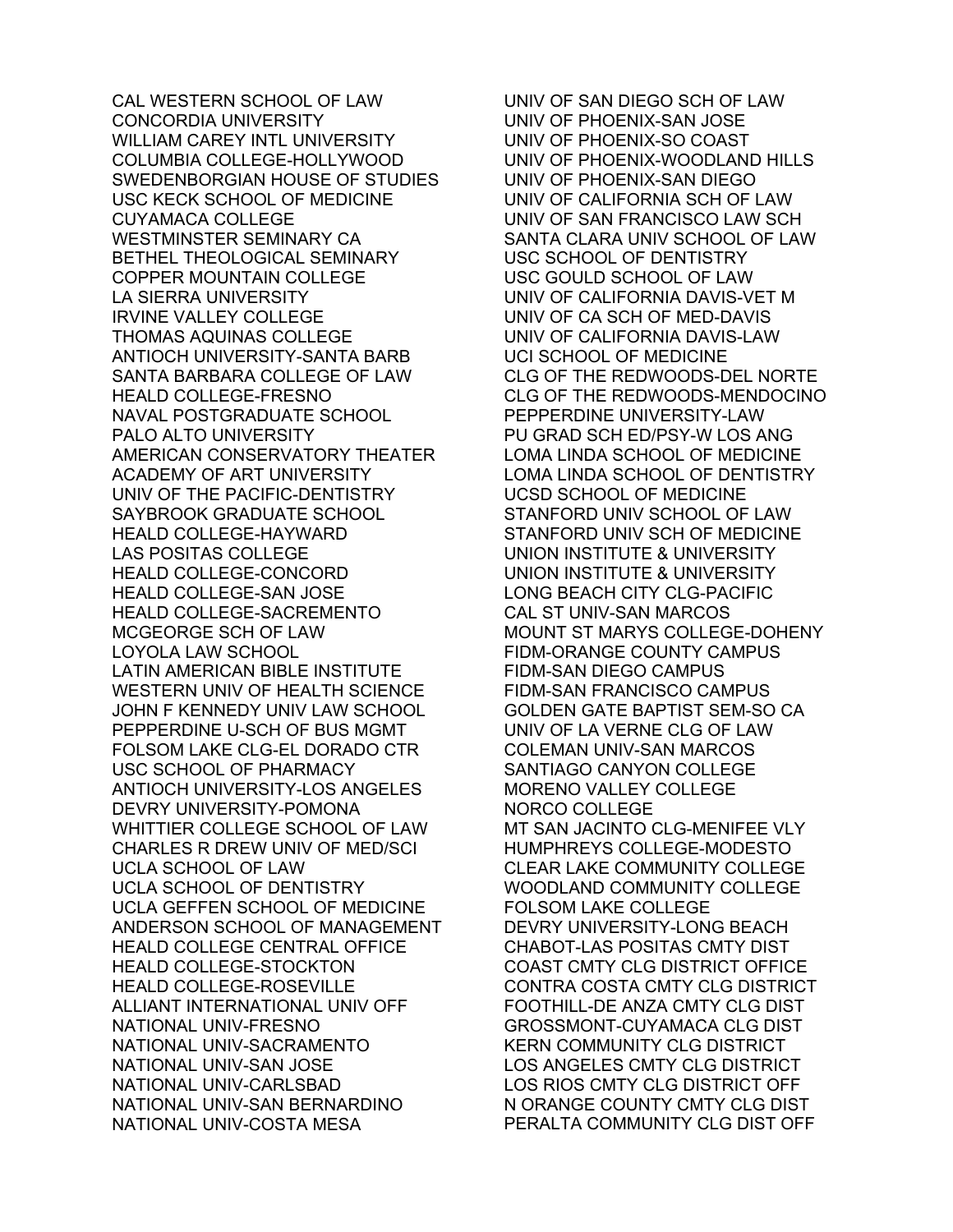SAN DIEGO CMTY CLG DIST OFF SAN JOSE/EVERGREEN CMTY DIST SAN MATEO COUNTY CMTY CLG DIST STATE CENTER CMTY CLG DISTRICT THE CALIFORNIA ST UNIV SYS OFF UNIV OF CALIFORNIA SYS OFFICE VENTURA COUNTY CMTY CLG DIST YOSEMITE COMMUNITY CLG DIST WEST VALLEY-MISSION CMTY DIST S ORANGE COUNTY CMTY CLG DIST JOHN F KENNEDY UNIV SCH OF MGT VENTURA COLLEGE OF LAW SAN JOAQUIN COLLEGE OF LAW GLENDALE UNIV COLLEGE OF LAW MTI COLLEGE ITT TECHNICAL INST-SAN DIEGO ITT TECHNICAL INST-OXNARD ITT TECHNICAL INST-ORANGE ITT TECHNICAL INST-SAN BERNARD HEALD COLLEGE-SALINAS HUMPHREYS CLG-SCHOOL OF LAW CORINTHIAN COLLEGES NEW CHARTER UNIVERSITY AMERICAN GRADUATE UNIVERSITY CALIFORNIA ST UNIV-MONTREY BAY CHAPMAN UNIV-SCHOOL OF LAW THE ART INST PITTSBURGH OFFICE THE ART INST OF CALIF-SAN FRAN THE ART INST OF CALIF-LOS ANG DEVRY UNIVERSITY-FREMONT ITT TECHNICAL INST-SYLMAR ITT TECHNICAL INST-RANCH CORD EVEREST CLG-CITY OF INDUSTRY EVEREST CLG-W LOS ANGELES EVEREST CLG-ONTARIO NORTHWESTERN POLYTECHNIC UNIV ARGOSY UNIVERSITY-SAN FRANCISC CARRINGTON CLG CA-SACRAMENTO CARRINGTON CLG CA-SAN LEANDRO KAPLAN COLLEGE-SAN DIEGO TOURO UNIV CLG-OSTEOPATHIC MED MUSICIANS INSTITUTE LA COLLEGE INTERNATIONAL KAPLAN COLLEGE-SACRAMENTO SAMUEL MERRITT UNIVERSITY EMPIRE COLLEGE EMPIRE COLLEGE SCHOOL OF LAW NEW SCH OF ARCHITECTURE/DESIGN CALIFORNIA CULINARY ACADEMY INDEPENDENCE UNIVERSITY CARRINGTON CLG CA-PLEAS HILL DONGGUK UNIVERSITY ACAD OF CHINESE CULTURE/HEALTH

THE ART INST OF CALIF-SAN DIEG ANTHEM COLLEGE-SACRAMENTO ITT TECHNICAL INST-LATHROP KAPLAN COLLEGE-PANORAMA CITY RANCHO SANTIAGO CMTY CLG DIST DEVRY UNIVERSITY-SAN DIEGO TRINITY LAW SCHOOL DEVRY UNIVERSITY-SHERMAN OAKS LOS ANGELES COUNTY CLG-NURSING ITT TECHNICAL INST-TORRANCE LAGUNA CLG OF ART AND DESIGN NATIONAL HISPANIC UNIVERSITY MOUNT SIERRA COLLEGE KAPLAN COLLEGE-MODESTO KAPLAN CLG-N HOLLYWOOD THE ART INST OF CALIF-ORANGE C CARRINGTON CLG CA-SAN JOSE CARRINGTON CLG CA-ANTIOCH CONCORD LAW SCH-KAPLAN UNIV EVEREST CLG-ONTARIO METRO NORTHROP RICE AVIATION INST THE KINGS UNIVERSITY CITY CLG OF SAN FRAN-JOHN ADAM SAN JOAQUIN VALLEY CLG-CORP SAN JOAQUIN VALLEY CLG-BAKER SAN JOAQUIN VALLEY CLG-AVIATIO SAN JOAQUIN VALLEY CLG-FRESNO SAN JOAQUIN VALLEY CLG-VISALIA GOLDEN GATE UNIV-LOS ANGELES CALIFORNIA ADAMS COLLEGE INC SANTA BARBARA BUSINESS COLLEGE SANTA BARBARA BUSINESS COLLEGE BRYAN COLLEGE CENTRAL COAST COLLEGE GOLDEN STATE COLLEGE COMPUTER TUTOR SANTA BARBARA BUSINESS COLLEGE WORLDWIDE ED SVC CA-STOCKTON BRISTOL UNIVERSITY INST FOR BUSINESS AND TECH COMPUMATICS COMPUTER TRAINING RUSS FINANCIAL TRAINING CENTER GOLDEN STATE COLLEGE WORLDWIDE ED SVC CA-PITTSBURG WORLDWIDE ED SVCS-CONCORD CALIFORNIA VOCATIONAL COLLEGE AMERICAN BUSINESS CLG INTL EVEREST CLG-SAN BERNARDINO SAGE COLLEGE MONTEREY PARK COLLEGE CALIFORNIA ST UNIV-CHANNEL ISL PLATT COLLEGE-LOS ANGELES PLATT COLLEGE-ONTARIO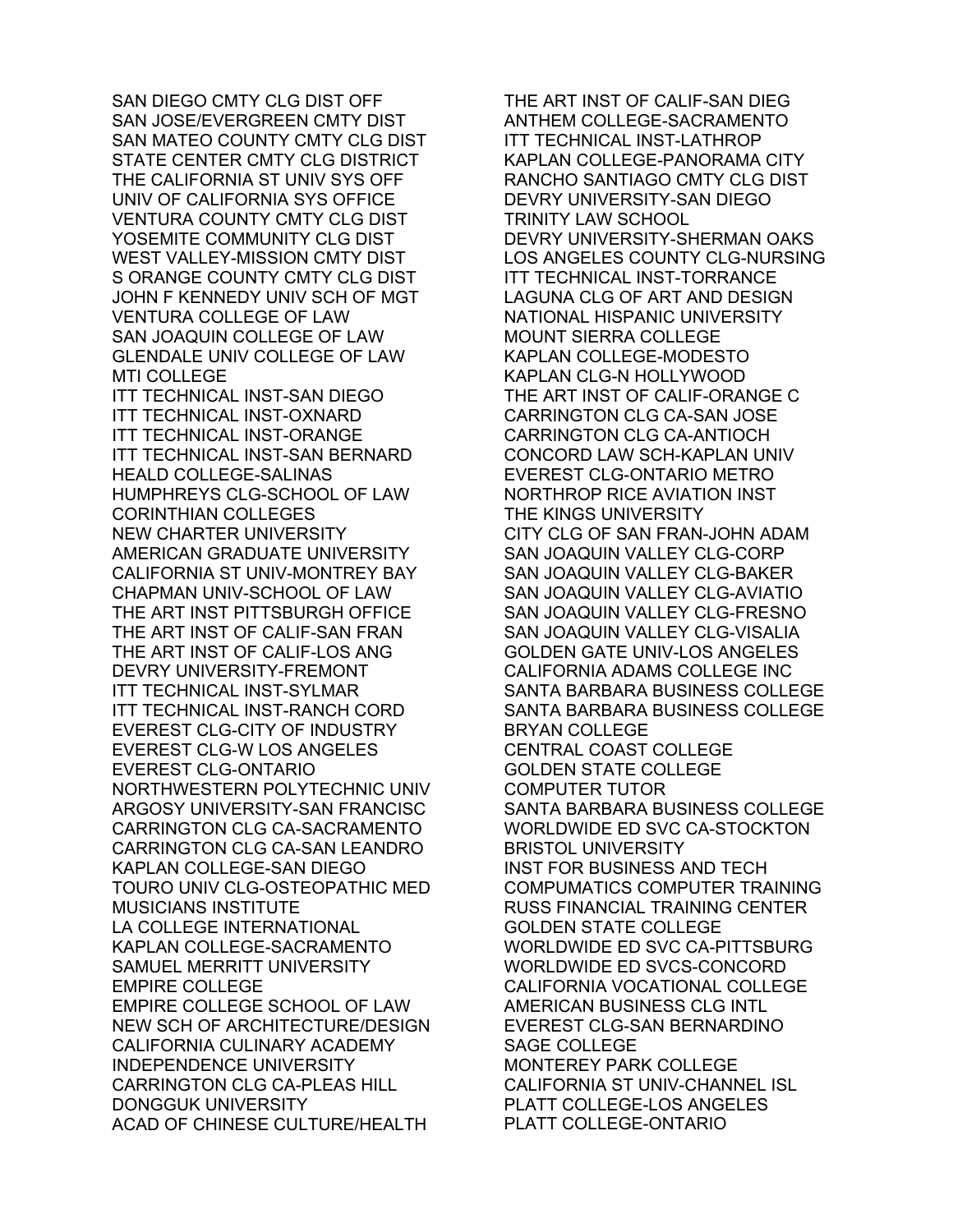GOLDEN GATE UNIV-CYBER PACIFICA GRADUATE INSTITUTE PALMER CLG OF CHIROPRACTIC-CA TRIDENT UNIV INTERNATIONAL SOUTH BAYLO UNIVERSITY UNIV OF PHOENIX-CROWN CENTER UNIV OF PHOENIX-SACRAMENTO INTERCOAST COLLEGES-W COVINA NATIONAL CAREER EDUCATION INTERCOAST COLLEGES-RIVERSIDE INTERCOAST COLLEGES-BURBANK WESTERN SEMINARY-SAN JOSE ARGOSY UNIVERSITY-ORANGE CO SOUTH COAST COLLEGE ADVANCED CAREER COLLEGE MTI BUSINESS CLG OF STOCKTON AC TECH INSTITUTE COLLEGE OF APPRAISERS JANUS UNIVERSITY CALIFORNIA NATIONAL UNIVERSITY BROWNSON TECHNICAL SCHOOL INTERNATIONAL EDUCATION CORP UNITED EDUCATION INST-ONTARIO UNITED EDUCATION INST-CHULA UNITED EDUCATION INST-VAN NUYS UNITED EDUCATION INST-HUNTING UNITED EDUCATION INST-SN BERD UNITED EDUCATION INST-SAN DIEG EVEREST CLG-GARDENA EVEREST CLG-ALHAMBRA EVEREST CLG-LA WILSHIRE EVEREST CLG-ANAHEIM EVEREST CLG-RESEDA EVEREST CLG-SAN FRANCISCO EVEREST CLG-SAN JOSE EVEREST CLG-HAYWARD CALVARY CHAPEL BIBLE COLLEGE WYOTECH-LONG BEACH GALEN CLG OF MED/DENTAL ASST GALEN CLG OF MED/DENTAL ASST GALEN CLG OF MED/DENTAL ASST NATIONAL CAREER EDUCATION WEST COAST BAPTIST COLLEGE AMERICAN CAREER COLLEGE ASSOCIATED TECHNICAL COLLEGE CALIFORNIA VOCATIONAL COLLEGE CASA LOMA COLLEGE-VAN NUYS NATIONAL HOLISTIC INSTITUTE NORTH-WEST COLLEGE-POMONA NORTH-WEST COLLEGE-WEST COVINA NORTH-WEST COLLEGE-PASADENA CONCORDE CAREER INSTITUTE CONCORDE CAREER INSTITUTE

CONCORDE CAREER INSTITUTE CONCORDE CAREER INSTITUTE ALLIANT INTL UNIV-IRVINE KECK GRADUATE INSTITUTE PHILLIPS GRADUATE INSTITUTE CALIFORNIA INTERNATIONAL UNIV DESIGN INSTITUTE OF SAN DIEGO SOKA UNIV OF AMERICA INTERIOR DESIGNERS INSTITUTE SOUTHERN CA BIBLE CLG/SEM PACIFIC COAST UNIV SCH OF LAW PLATT COLLEGE-SAN DIEGO RUDOLF STEINER COLLEGE WYOTECH-FREMONT SHASTA BIBLE COLLEGE SOUTHERN STATES UNIV-NEWPORT EPIC BIBLE COLLEGE YUIN UNIVERSITY AMERICAN COLLEGE OF LAW WORLD MISSION UNIVERSITY LINCOLN LAW SCHOOL OF SAN JOSE PACIFIC WEST COLLEGE OF LAW LARRY H LAYTON SCHOOL OF LAW PACIFIC STATES UNIVERSITY SOFIA UNIVERSITY CHICAGO SCH OF PSYCH-WESTWOOD CALIFORNIA SOUTHERN LAW SCHOOL LINCOLN LAW SCH OF SACRAMENTO MONTEREY COLLEGE OF LAW PEOPLES COLLEGE OF LAW SAN FRANCISCO LAW SCHOOL CALIFORNIA NORTHERN SCH OF LAW ACADEMY OF RADIO BROADCASTING GEMOLOGICAL INST OF AMERICA GLENDALE CAREER CLG-GLENDALE JOE BLASCO MAKEUP CENTER REVERE ACADEMY OF JEWELRY ARTS VIDAL SASOON ACADEMY WESTERN TRUCK SCHOOL-W SACRAM NEWTON INTERNATIONAL COLLEGE WESTERN PACIFIC TRUCK SCHOOL WESTERN PACIFIC TRUCK SCHOOL MUELLER CLG OF HOLISTIC STDS WESTERN PACIFIC TRUCK SCHOOL THE ART INST OF CA-HOLLYWOOD UNITED TRUCK DRIVING W INST OF NEUROMUSCULAR THER BUSINESS/TECH TRAINING INST AMERICAN FILM INSTITUTE EMPERORS CLG TRAD ORIENTAL MED FIVE BRANCHES UNIVERSITY LIFE CHIROPRACTIC COLLEGE-WEST WORLD UNIVERSITY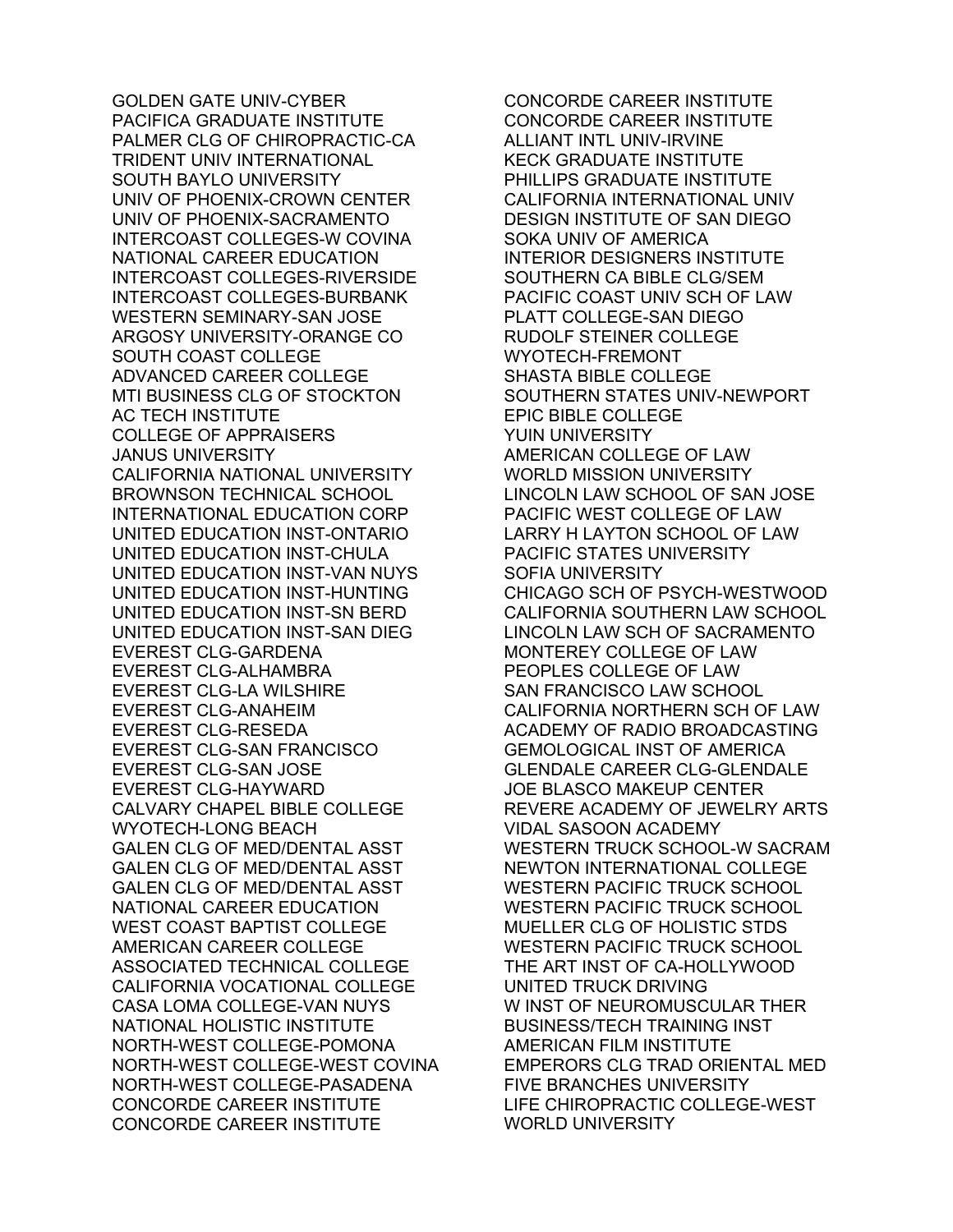PROFESSIONAL SCH OF PSYCHOLOGY AMER CLG OF TRAD CHINESE MED PIMA MEDICAL INST-CHULA VISTA S CALIFORNIA INSTITUTE OF LAW PACIFIC CLG OF ORIENTAL MED SIERRA VALLEY COLLEGE MODERN TECHNOLOGY SCHOOL MEIJI UNIV OF INTEGRATIVE MED SANTA BARBARA BUSINESS COLLEGE TRAVEL UNIV INTERNATIONAL UNION UNIV OF CALIFORNIA YUBA COMMUNITY CLG DISTRICT BETHESDA CHRISTIAN UNIVERSITY CA CLG OF COMMUNICATIONS LE CORDON BLEU CLG CA-LA ADCON TECHNICAL INSTITUTE CALIFORNIA HEALING ARTS CLG WESTWOOD CLG-SOUTH BAY ICDC COLLEGE-LOS ANGELES ICDC COLLEGE-SAN FERNANDO ICDC COLLEGE-HUNTINGTON PARK INSTITUTE OF TECHNOLOGY PACIFIC COLLEGE WEST COAST ULTRASOUND INST WESTECH COLLEGE SCH OF TECH AMERICAN CLG OF MEDICAL TECH CLINICAL TRAINING INSTITUTE ADVANCED COLLEGE OF TECHNOLOGY COMMUNITY BUSINESS COLLEGE CBD COLLEGE GOLDEN STATE BAPTIST COLLEGE NATIONAL UNIV-TECH CTR HUBBARD CLG OF ADMIN INTL MIRACOSTA COLLEGE-SAN ELIJO CITY UNIVERSITY-LOS ANGELES CITY OF HOPE GRAD SCH/BIO SCI SAN JOAQUIN VALLEY CLG-RCH CUC ASIAN AMERICAN INTL BEAUTY CLG PROFESSIONAL CAREER INST-CERR AMERICAN CAREER COLLEGE AVALON BEAUTY COLLEGE PAUL MITCHELL THE SCHOOL COMPUTER TECHNOLOGIES PROG ELEGANCE INTERNATIONAL SALON SUCCESS ACADEMY EDNET CAREER INSTITUTE ESCONDIDO BIBLE COLLEGE CULINARY INSTITUTE OF AMERICA GLENDALE CAREER CLG-OCEANSIDE PROFESSIONAL CAREER INST-GARD FEDERICO CLG OF HAIRSTYLING PARIS BEAUTY COLLEGE RICHARDS BEAUTY COLLEGE

MIAMI AD SCHOOL-SAN FRANCISCO EPISCOPAL THEOLOGICAL SCHOOL WYOTECH-SACRAMENTO SIERRA COLLEGE-NEVADA COUNTY CRESTMONT COLLEGE WOODBURY UNIVERSITY-SAN DIEGO JOHN F KENNEDY UNIV-CAMPBELL WEST HILLS CMTY CLG-DISTRICT WEST HILLS CMTY CLG -LEMOORE UNIV OF NORTHERN CALIFORNIA KAPLAN COLLEGE-FRESNO KAPLAN COLLEGE-VISTA KAPLAN COLLEGE-RIVERSIDE COMMUNITY CHRISTIAN COLLEGE ANTELOPE VALLEY MEDICAL CLG CLG OF THE SISKIYOUS-YREKA CLG OF THE REDWOODS-KLAMATH WESTERN TRUCK SCHOOL-**CORPORATE** NORTH-WEST COLLEGE-RIVERSIDE INTERCOAST COLLEGES-CARSON INTERCOAST COLLEGES-ORANGE NATIONAL UNIVERSITY WESTERN SEMINARY-SACRAMEMTO CUESTA COLLEGE-NORTH COUNTY UNIV OF CALIFORNIA-MERCED CARRINGTON CLG CA-EMERYVILLE CALIFORNIA COAST UNIVERSITY AGROSY UNIVERSITY-SANTA MONICA SIERRA COLLEGE-ROSEVILLE GATWY ART CTR CLG OF DESIGN-SOUTH BRANDMAN UNIV-ANTELOPE VALLEY BRANDMAN UNIV-COACHELLA VALLEY BRANDMAN UNIV-WAL CREEK BRANDMAN UNIV-FOLSOM BRANDMAN UNIV-FAIRFIELD BRANDMAN UNIV-HANFORD BRANDMAN UNIV-IRVINE BRANDMAN UNIV-LEMOORE BRANDMAN UNIV-MODESTO BRANDMAN UNIV-MONTEREY BRANDMAN UNIV-RIVERSIDE BRANDMAN UNIV-ONTARIO BRANDMAN UNIV-ROSEVILLE BRANDMAN UNIV-SAN DIEGO BRANDMAN UNIV-SANTA MARIA BRANDMAN UNIV-TRAVIS AFB BRANDMAN UNIV-VICTOR VALLEY BRANDMAN UNIV-VISALIA BRANDMAN UNIV-YUBA CITY CALIFORNIA CLG OF ARTS-SAN FRA STANBRIDGE COLLEGE NTMA TRAINING CTRS OF SO CALIF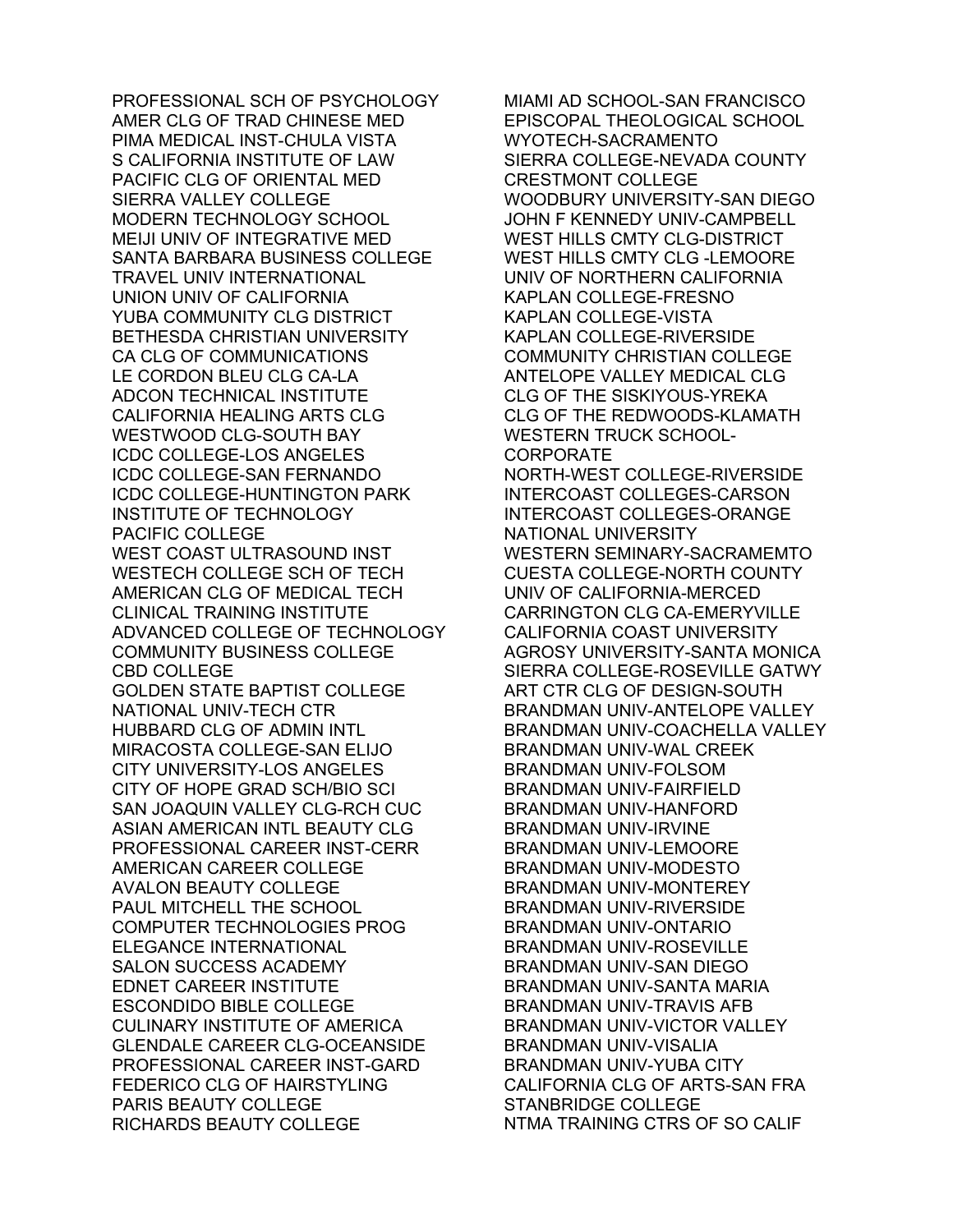BRYAN COLLEGE-SACRAMENTO CARRINGTON COLLEGE GROUP ELITE PROG SCH OF COSMETOLOGY NATIONAL POLYTECHNIC COLLEGE CLG OF INFORMATION TECHNOLOGY INTEGRATED DIGITAL TECH CENTRAL CALIFORNIA SCH CONT CALIFORNIA COLLEGE SAN DIEGO INTERNATIONAL CHRISTIAN EDUC LIBERTY TRAINING INSTITUTE ITT TECHNICAL INST-CLOVIS CALIFORNIA MIRAMAR UNIVERSITY DOMINICAN UNIV OF CA-UKIAH THE ART INST OF CA-INLAND EMP WILLIAM HOWARD TAFT UNIV WEIMAR COLLEGE EMBRY-RIDDLE AERO U-BEALE EMBRY-RIDDLE AERO U-PENDLETON EMBRY-RIDDLE AERO U-CHINA LAKE EMBRY-RIDDLE AERO U-EDWARDS PU GRAD SCH ED/PSY-DRESCHER PU GRAD SCH OF ED/PSY-ENCINO PU GRAD SCH OF ED/PSY-IRVINE PU GRAD SCH OF ED/PSY-WESTLK SANTA ROSA JUNIOR CLG-PETALUMA LAURUS COLLEGE DOWNEY REG MEDICAL CENTER PACIFIC HOSPITAL DOCTORS HOSPITAL MED CTR CHINO VALLEY MED CENTER COMMUNITY MEDICAL CENTER CHULA VISTA MEDICAL CENTER GLENDALE ADVENTIST MED CTR ARROWHEAD REG MED CENTER HANFORD FAMILY PRACTICE AMERICAN HEALTH CARE KAISER PERMANENTE MED CARE KAISER PERMANENTE MEDICAL HOLLYWOOD PRESBYTERIAN MED HOAG MEMORIAL HOSPITAL DESERT REG MEDICAL CENTER OSTEOPATHIC CTR CHILDREN NAVAL MEDICAL CENTER KAISER SCHOOL ANESTHESIA MARTIN LUTHER KING HOSPITAL NORRIS CANCER CENTER LAC/USC MEDICAL CENTER HUNTINGTON MEM HOSPITAL GOOD SAMARITAN HOSPITAL CHILDRENS HOSPITAL OF LA SUTTER MEDICAL CENTER NATIVIDAD MEDICAL CENTER CAL PACIFIC MEDICAL CENTER

SAN FRANCISCO GENERAL PRESBYTERIAN HOSPITAL MOUNT ZION HOSPITAL KAISER PERMANENTE HOSPITAL SUTTER HEALTH CHILDRENS HOSP VA MEDICAL CENTER ALAMEDA COUNTY MED CENTER KAISER PERMANENTE MED CTR UCSD MEDICAL CENTER RADY CHILDRENS HOSPITAL SCRIPPS MERCY HOSPITAL VA SAN DIEGO HEALTHCARE UCSD THEODORE GILDRED VENTURA COUNTY MED CENTER SANTA MONICA UCLA MED CTR OLIVE VIEW MEDICAL CENTER KERN MEDICAL CENTER VA GREATER LOS ANGELES SEPULVEDA VA HOSPITAL HARBOR-UCLA MEDICAL CTR CEDARS-SINAI MEDICAL CTR N TWR ST MARY MEDICAL CENTER UCLA MEDICAL CENTER KAISER PERMANENTE MED CTR KAISER PERMANENTE KAISER WOODLAND HILLS KAISER RIVERSIDE KAISER FONTANA UCI FAMILY HEALTH CENTER BUFFUM MEDICAL PAVILION MEMORIAL HOSP MEDICAL CTR VA LONG BEACH HEALTHCARE STANISLAUS RESIDENCY PROG REDDING FAMILY PRACTICE SAN JOAQUIN GEN HOSPITAL MERCY MEDICAL CTR MERCED SUTTER FAMILY PRACTICE VETERANS ADMIN MEDICAL CTR U C DAVIS MEDICAL CENTER KAISER PERMANENTE LUCILE PACKARD CHILDREN'S HOSP SAN JOSE MEDICAL CENTER PALO ALTO CLINIC FAMILY PRACTICE RESIDENCY SANTA CLARA VALLEY MED CTR KAISER PERMANENTE VA PALO ALTO HEALTH CARE STANFORD UNIV MEDICAL CTR KAISER PERMANENTE NORTHRIDGE FAMILY PRACTICE CONTRA COSTA MEDICAL CTR METHODIST HOSP SACRAMENTO WHITE MEMORIAL MED CENTER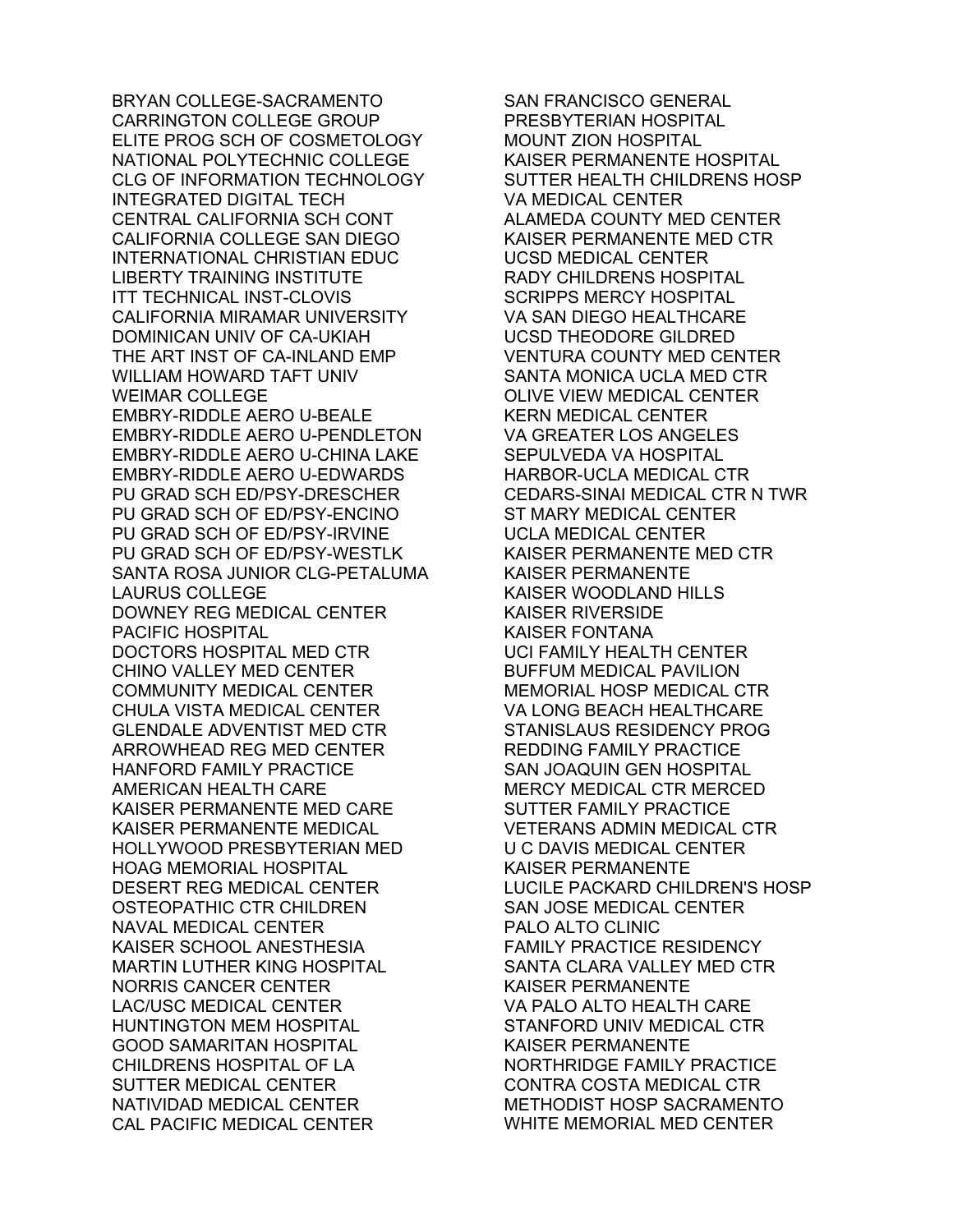KERLAN JOBE ORTHOPAEDIC CLG RIVERSIDE CO MEDICAL CTR JERRY L PETTIS VA MED CTR LOMA LINDA U MEDICAL CTR PRESBYTERIAN HEALTH PVHMC FAMILY RESIDENCY ORTHOPAEDIC HOSPITAL SAN MATEO MEDICAL CENTER SOUTHERN CALIF ORTHOPAEDIC SACRAMENTO VA MEDICAL CTR SANTA BARBARA COTTAGE HOSP CHILDRENS HOSPITAL CTRL CAL VA CENTRAL CALIFORNIA UCSF-FRESNO ST JOSEPHS MEDICAL CENTER PIH FAMILY PRACTICE CALIFORNIA HOSP MED CENTER CAMP PENDLETON DAVID GRANT MEDICAL CENTER CHILDRENS HOSP ORANGE CNTY KAISER PERMANENTE RICHMOND UNIVERSITY OF THE WEST ITT TECHNICAL INST-CULVER CITY ITT TECHNICAL INST-VISTA ITT TECHNICAL INST-SAN DIMAS UNIV OF ST AUGUSTINE HLTH SCI NCP CLG OF NURSING-HAYWARD NCP CLG OF NURSING-SAN FRAN OHLONE COLLEGE-NEWARK MODESTO JUNIOR COLLEGE-WEST INTL ACAD DSGN TECH-SACRAMENTO WEST COAST UNIVERSITY-LA WEST COAST UNIVERSITY-ORANGE WEST COAST UNIVERSITY-ONTARIO CA NORTHSTATE CLG OF PHARMACY LOS ANGELES FILM SCHOOL CAMBRIDGE CLG-ONTARIO DIABLO VALLEY CLG-SAN RAMON GOLDEN GATE UNIV-SILICON VLY PRESIDIO GRADUATE SCHOOL SHEPHERD UNIV-MAIN SHEPHERD UNIV-SCH OF MUSIC CHICAGO SCH OF PSYCH-DOWNTOWN CHICAGO SCH OF PSYCH-IRVINE LOS MEDANOS CLG-BRENTWOOD CHAPMAN UNIVERSITY SYSTEM ALLIED AMERICAN UNIVERSITY CAL ST UNIV-SAN BERN-PALM DEST SOUTHERN STATES UNIV-SAN DIEGO SOUTHERN STATES UNIV-FASHION SOUTHERN STATES UNIV-LA JOLLA JOHN PAUL GREAT CATHOLIC UNIV NATIONAL UNIV-CITRUS HEIGHTS

NATIONAL UNIV-REDDING NATIONAL UNIV-STOCKTON NATIONAL UNIV-PLEASANT HILL NATIONAL UNIV-SPECTRUM BUS PK NATIONAL UNIV-LA MESA NATIONAL UNIV-RANCHO BERNARDO NATIONAL UNIV-SOUTH BAY NATIONAL UNIV-NATIONAL CITY NATIONAL UNIV-BAKERSFIELD NATIONAL UNIV-CAMARILLO NATIONAL UNIV-LOS ANGELES NATIONAL UNIV-ONTARIO NATIONAL UNIV-SHERMAN OAKS NATIONAL UNIV-PALM DESERT NATIONAL UNIV-PASADENA NATIONAL UNIV-TEMECULA NATIONAL UNIV-WEST COVINA CALIFORNIA SOUTHERN UNIV HANDS-ON MEDICAL MASSAGE SCH RIVERSIDE COMMUNITY CLG DIST NATIONAL UNIV HEADQUARTERS LE CORDON BLEU CLG CA-SACRAMEN CARRINGTON CLG CA-CITRUS HTS CARRINGTON CLG CA-POMONA CARRINGTON CLG CA-STOCKTON SOUTHWESTERN CLG HEC-NATIONAL SOUTHWESTERN CLG HEC-OTAY MESA SOUTHWESTERN CLG HEC-SN YSIDRO THE ART INST OF CA-SACRAMENTO SOUTHERN CALIF INST OF TECH FREMONT COLLEGE-LOS ANGELES FREMONT COLLEGE-CERRITOS EXPRESSION CLG DIGITAL ARTS COASTLINE CMTY CLG-GARDEN GRV COASTLINE CMTY CLG-LE-JAO CTR COASTLINE CMTY CLG-COSTA MESA ALLIANT INTL UNIV-SACRAMENTO SAN DIEGO UNIV-INTEGRATIVE STD FOLSOM LAKE CLG-RANCHO CORDOVA SAN JOAQUIN DELTA CLG-MTN HSE GOLF ACAD OF AMERICA-SAN DIEGO ETERNITY BIBLE COLLEGE HEALD COLLEGE-MODESTO A W TOZER THEOLOGICAL SEMINARY JOHN F KENNEDY UNIV-BERKELEY JOHN F KENNEDY UNIV-COSTA MESA ITT TECHNICAL INST-CONCORD ITT TECHNICAL INST-CORONA ITT TECHNICAL INST-OAKLAND ITT TECHNICAL INST-WEST COVINA RYOKAN COLLEGE SILICON VALLEY UNIVERSITY ST KATHERINE COLLEGE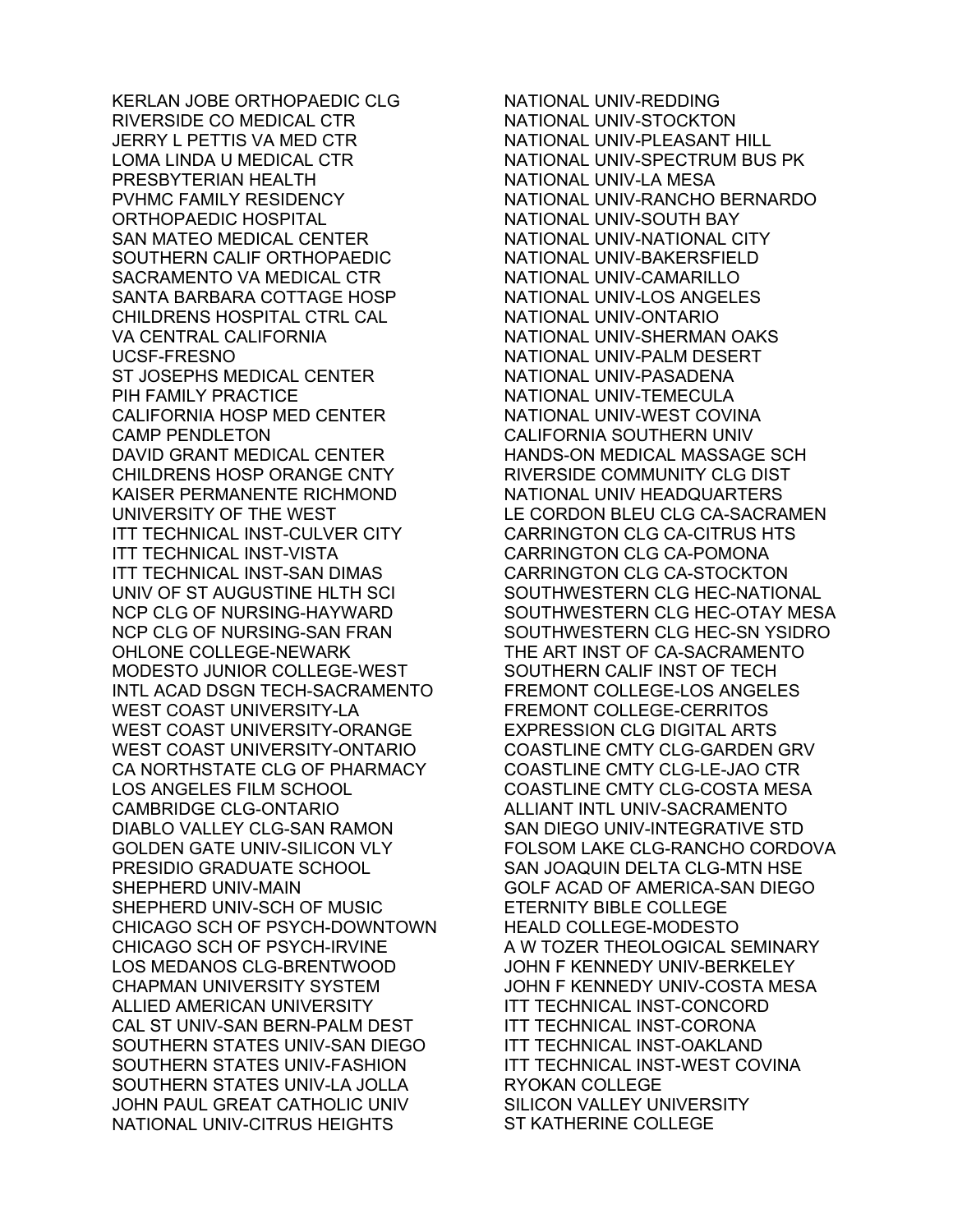WEST COAST UNIV-LA VERMONT BLD **State Agencies in California including but not limited to:**  CALIFORNIA - GOVERNOR CALIFORNIA - ATTORNEY GENERAL CALIFORNIA - INSURANCE **COMMISSIONER** CALIFORNIA - SECRETARY OF STATE CALIFORNIA - STATE BOARD OF EQUALIZATION CALIFORNIA - STATE CONTROLLER CALIFORNIA - STATE TREASURER CALIFORNIA - SUPERINTENDENT OF PUBLIC INSTRUCTION CALIFORNIA - LT. GOVERNOR CALIFORNIA - STATE AUDITOR CALIFORNIA - STATE ASSEMBLY CALIFORNIA - STATE SENATE CALIFORNIA - OFFICIAL CALIFORNIA LEGISLATIVE INFORMATION CALIFORNIA - LEGISLATIVE ANALYST'S **OFFICE** CALIFORNIA - LEGISLATIVE COUNSEL OF CALIFORNIA CALIFORNIA - CALIFORNIA LAW REVISION COMMISSION CALIFORNIA - GOVERNOR'S OFFICE OF EMERGENCY SERVICES CALIFORNIA - CALIFORNIA PUBLIC EMPLOYEES' RETIREMENT SYSTEM CALIFORNIA - DEPARTMENT OF FINANCE CALIFORNIA - DEPARTMENT OF FOOD AND AGRICULTURE CALIFORNIA - DEPARTMENT OF INDUSTRIAL RELATIONS CALIFORNIA - DEPARTMENT OF PERSONNEL ADMINISTRATION CALIFORNIA - OFFICE OF ADMINISTRATIVE LAW CALIFORNIA - OFFICE OF THE STATE PUBLIC DEFENDER CALIFORNIA - STATE LIBRARY CALIFORNIA - BUSINESS, TRANSPORTATION AND HOUSING AGENCY CALIFORNIA - CALIFORNIA HOUSING FINANCE AGENCY CALIFORNIA - DEPARTMENT OF ALCOHOLIC BEVERAGE CONTROL CALIFORNIA - DEPARTMENT OF CORPORATIONS

CALIFORNIA - DEPARTMENT OF FINANCIAL INSTITUTIONS CALIFORNIA - DEPARTMENT OF HOUSING AND COMMUNITY DEVELOPMENT CALIFORNIA - DEPARTMENT OF MOTOR **VEHICLES** CALIFORNIA - DEPARTMENT OF REAL ESTATE CALIFORNIA - DEPARTMENT OF THE CALIFORNIA HIGHWAY PATROL CALIFORNIA - DEPARTMENT OF TRANSPORTATION CALIFORNIA - TEALE DATA CENTER CALIFORNIA - ENVIRONMENTAL PROTECTION AGENCY CALIFORNIA - CALIFORNIA AIR RESOURCES BOARD CALIFORNIA - CALIFORNIA INTEGRATED WASTE MANAGEMENT BOARD CALIFORNIA - DEPARTMENT OF PESTICIDE REGULATION CALIFORNIA - STATE WATER RESOURCES CONTROL BOARD CALIFORNIA - DEPARTMENT OF AGING CALIFORNIA - DEPARTMENT OF ALCOHOL AND DRUG PROGRAMS CALIFORNIA - DEPARTMENT OF DEVELOPMENTAL SERVICES CALIFORNIA - DEPARTMENT OF HEALTH SERVICES CALIFORNIA - DEPARTMENT OF MENTAL HEALTH CALIFORNIA - DEPARTMENT OF REHABILITATION CALIFORNIA - DEPARTMENT OF SOCIAL **SERVICES** CALIFORNIA - EMERGENCY MEDICAL SERVICES AUTHORITY CALIFORNIA - EMPLOYMENT DEVELOPMENT DEPARTMENT CALIFORNIA - EMPLOYMENT TRAINING PANEL CALIFORNIA - OFFICE OF STATEWIDE HEALTH PLANNING AND DEVELOPMENT CALIFORNIA - RESOURCES AGENCY CALIFORNIA - CALIFORNIA COASTAL **COMMISSION** CALIFORNIA - CALIFORNIA COASTAL **CONSERVANCY** CALIFORNIA - CALIFORNIA CONSERVATION CORPS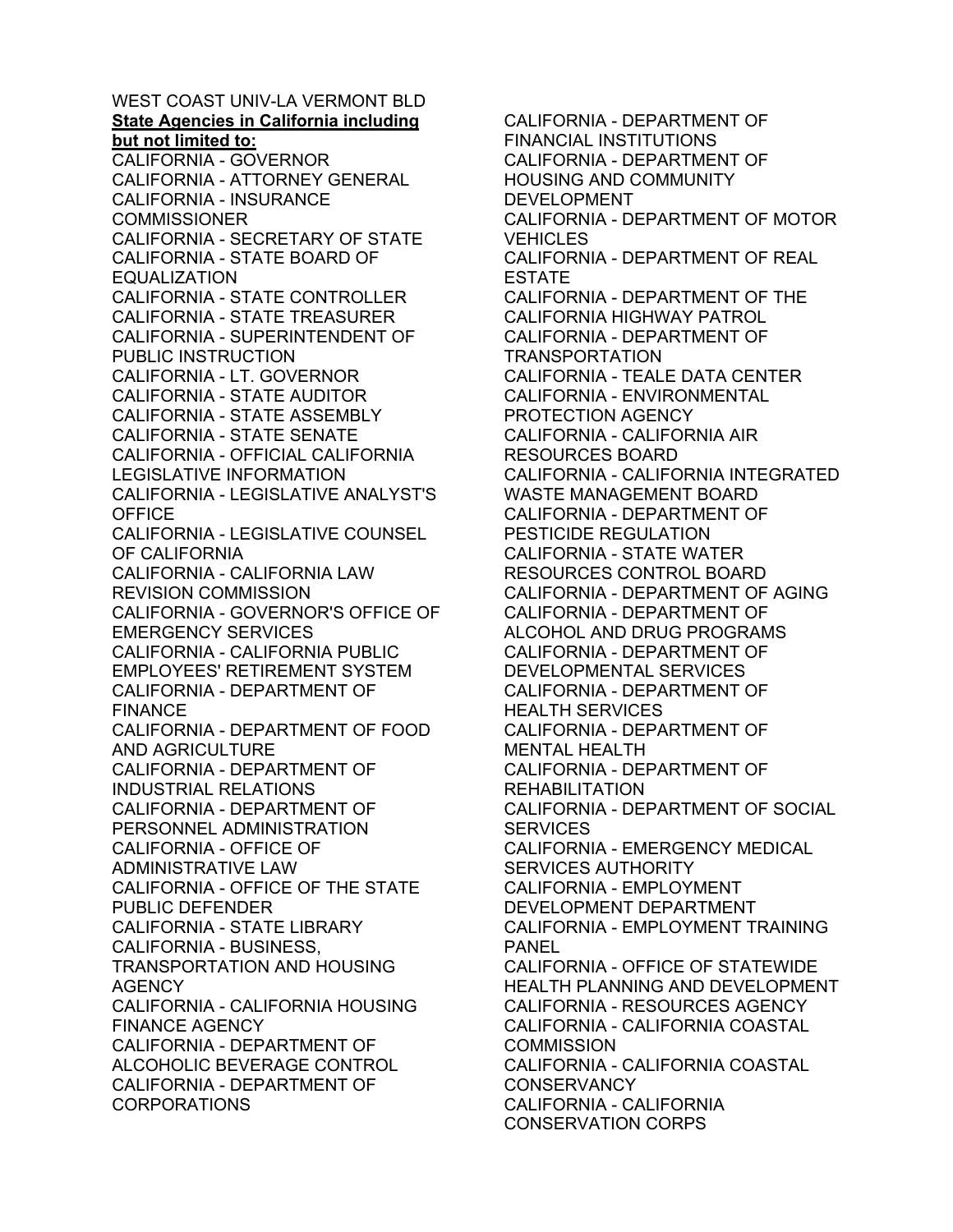CALIFORNIA - CALIFORNIA TAHOE **CONSERVANCY** CALIFORNIA - CERES: CALIFORNIA ENVIRONMENTAL RESOURCES EVALUATION SYSTEM CALIFORNIA - DEPARTMENT OF BOATING AND WATERWAYS CALIFORNIA - DEPARTMENT OF **CONSERVATION** CALIFORNIA - DEPARTMENT OF FISH AND GAME CALIFORNIA - DEPARTMENT OF FORESTRY AND FIRE PROTECTION CALIFORNIA - DEPARTMENT OF PARKS AND RECREATION CALIFORNIA - DEPARTMENT OF WATER RESOURCES CALIFORNIA - STATE LANDS **COMMISSION** CALIFORNIA - BOARD OF ARCHITECTURAL EXAMINERS CALIFORNIA - CALIFORNIA AFRICAN-AMERICAN MUSEUM CALIFORNIA - CONTRACTORS STATE LICENSE BOARD CALIFORNIA - DEPARTMENT OF CONSUMER AFFAIRS CALIFORNIA - DEPARTMENT OF GENERAL SERVICES CALIFORNIA - DEPARTMENT OF GENERAL SERVICES: OFFICE OF PUBLIC SCHOOL CONSTRUCTION CALIFORNIA - FRANCHISE TAX BOARD CALIFORNIA - STATE PERSONNEL BOARD CALIFORNIA - CALIFORNIA TECHNOLOGY, TRADE AND COMMERCE **AGENCY** CALIFORNIA - DIVISION OF TOURISM: CALIFORNIA TRAVEL AND TOURISM

CALIFORNIA - YOUTH AND ADULT CORRECTIONAL AGENCY CALIFORNIA - BOARD OF **CORRECTIONS** CALIFORNIA - DEPARTMENT OF CORRECTIONS CALIFORNIA - DEPARTMENT OF THE YOUTH AUTHORITY CALIFORNIA - CALIFORNIA LOTTERY CALIFORNIA - HEALTH AND WELFARE DATA CENTER CALIFORNIA - DEPARTMENT OF TOXIC SUBSTANCES CONTROL CALIFORNIA - CALIFORNIA ENERGY **COMMISSION** CALIFORNIA - OFFICE OF TRAFFIC SAFETY CALIFORNIA - CALGOLD: BUSINESS PERMITS MADE SIMPLE CALIFORNIA - CALIFORNIA NATIONAL GUARD CALIFORNIA - CALJOBS CALIFORNIA - GOVERNOR'S OFFICE ON SERVICE AND VOLUNTEERISM CALIFORNIA - MEDI-CAL CALIFORNIA - RURAL HEALTH POLICY COUNCIL CALIFORNIA - STATE AND CONSUMER SERVICES AGENCY CALIFORNIA - HEALTH AND HUMAN SERVICES AGENCY CALIFORNIA - DEPARTMENT OF MANAGED HEALTH CARE CALIFORNIA - DEPARTMENT OF FAIR EMPLOYMENT AND HOUSING CALIFORNIA - CALIFORNIA STATE TEACHERS' RETIREMENT SYSTEM CALIFORNIA - CALIFORNIA SPATIAL INFORMATION LIBRARY CALIFORNIA - OFFICE OF THE INSPECTOR GENERAL

## **Cities, Towns, Villages, and Boroughs in Louisiana including but not limited to:**

GRAMERCY TOWN HALL GRETNA CITY HALL KENNER PARK AND RECREATION DEPARTMENT KENNER CITY HALL JEAN LAFITTE TOWN HALL LUTCHER TOWN HALL WESTWEGO CITY HALL NEW ORLEANS CITY HALL CITY OF HARAHAN

CITY OF THIBODAUX TOWN OF BERWICK CITY OF DONALDSONVILLE TOWN OF GOLDEN MEADOW GRAND ISLE TOWN HALL TOWN OF LOCKPORT CITY OF MORGAN CITY CITY OF NAPOLEONVILLE PATTERSON CITY HALL HAMMOND CITY HALL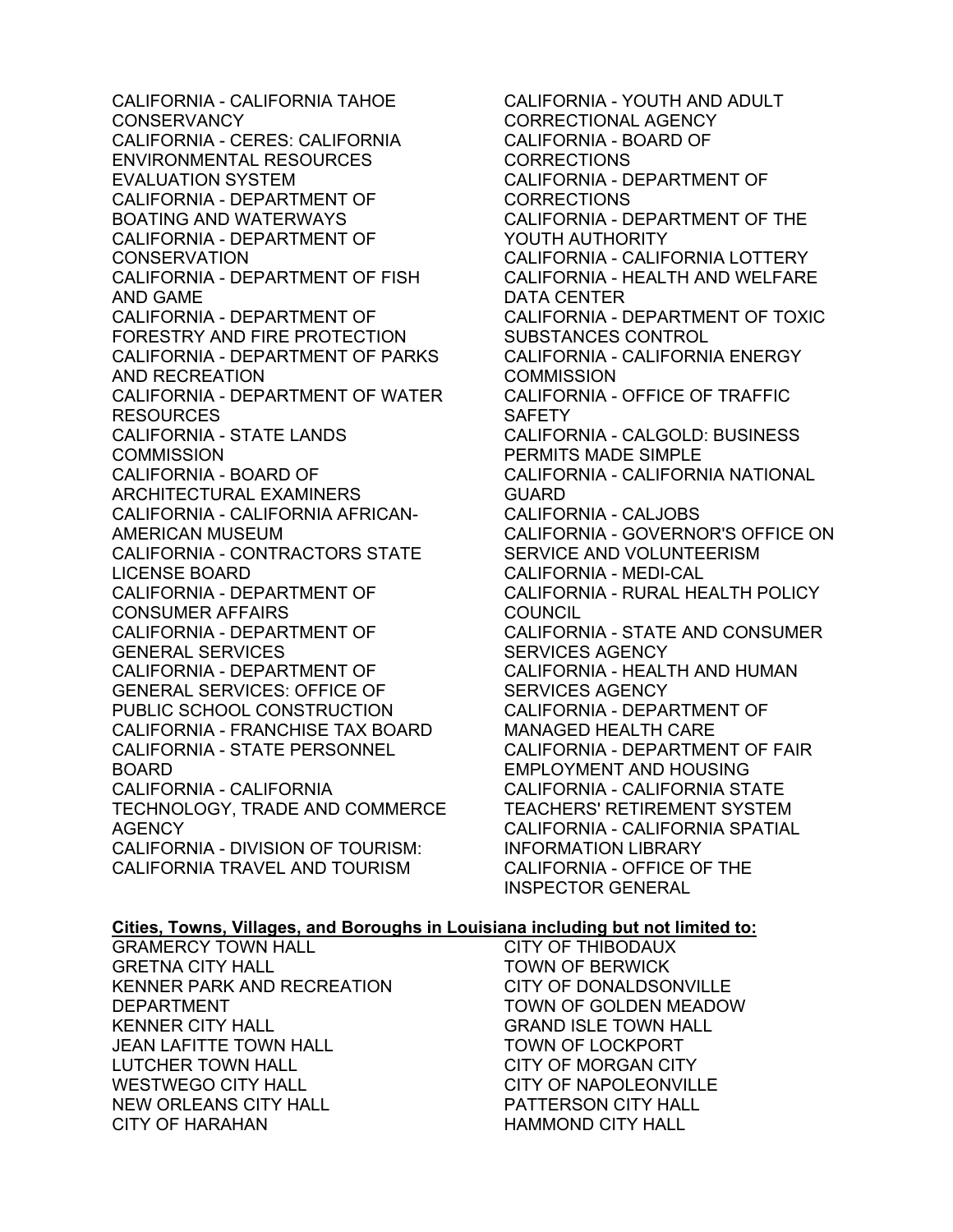ABITA SPRINGS TOWN HALL AMITE CITY HALL MONTPELIER TOWN HALL ANGIE CITY HALL BOGALUSA CITY HALL COVINGTON CITY HALL FOLSOM TOWN HALL FRANKLINTON CITY HALL GREENSBURG TOWN HALL INDEPENDENCE CITY HALL KENTWOOD CITY HALL MADISONVILLE TOWN HALL CITY OF MANDEVILLE PEARL RIVER TOWN HALL CITY OF PONCHATOULA ROSELAND CITY HALL SLIDELL CITY HALL SPRINGFIELD TOWN HALL TOWN OF KILLIAN VILLAGE OF SUN VILLAGE OF TANGIPAHOA VILLAGE OF TICKFAW VARNADO CITY HALL CITY OF ABBEVILLE ARNAUDVILLE CITY HALL TOWN OF BALDWIN BASILE CITY HALL TOWN OF HENDERSON BREAUX BRIDGE CITY HALL CITY OF BROUSSARD CARENCRO CITY HALL VILLAGE OF CHATAIGNIER CHURCH POINT CITY HALL CROWLEY CITY HALL DELCAMBRE CITY HALL DUSON TOWN HALL ELTON CITY HALL ERATH CITY HALL ESTHERWOOD CITY HALL EUNICE CITY HALL FRANKLIN CITY HALL CITY OF GRAND COTEAU GUEYDAN CITY HALL IOTA CITY HALL JEANERETTE CITY HALL JENNINGS CITY HALL KAPLAN CITY HALL LAKE ARTHUR CITY HALL LEONVILLE TOWN HALL LOREAUVILLE TOWN HALL MAMOU CITY HALL MAURICE CITY HALL MERMENTAU CITY HALL

CITY OF MORSE CITY OF NEW IBERIA OPELOUSAS CITY HALL PINE PRAIRIE TOWN HALL PORT BARRE CITY HALL RAYNE CITY HALL SAINT MARTINVILLE CITY HALL PARKS CITY HALL SCOTT CITY HALL VILLAGE OF CANKTON SUNSET TOWN HALL TOWN OF TURKEY CREEK VILLE PLATTE CITY HALL WASHINGTON TOWN HALL WELSH CITY HALL TOWN OF YOUNGSVILLE CITY OF LAKE CHARLES DEQUINCY CITY HALL CITY OF DERIDDER ELIZABETH CITY HALL FENTON CITY HALL IOWA CITY HALL KINDER CITY HALL OBERLIN CITY HALL REEVES CITY HALL ROSEPINE TOWN HALL CITY OF SULPHUR TOWN OF VINTON WESTLAKE CITY HALL ADDIS TOWN HALL ALBANY TOWN HALL BAKER CITY HALL BRUSLY TOWN HALL CLINTON TOWN HALL DENHAM SPRINGS CITY HALL FORDOCHE CITY HALL FRENCH SETTLEMENT TOWN HALL GONZALES CITY HALL VILLAGE OF GROSSE TETE TOWN OF JACKSON KROTZ SPRINGS CITY HALL LIVINGSTON TOWN HALL LIVONIA CITY HALL MARINGOUIN CITY HALL MORGANZA TOWN HALL NEW ROADS CITY HALL VILLAGE OF NORWOOD CITY OF PLAQUEMINE PORT ALLEN CITY HALL ROSEDALE TOWN HALL SAINT FRANCISVILLE TOWN HALL SAINT GABRIEL CITY HALL SLAUGHTER CITY HALL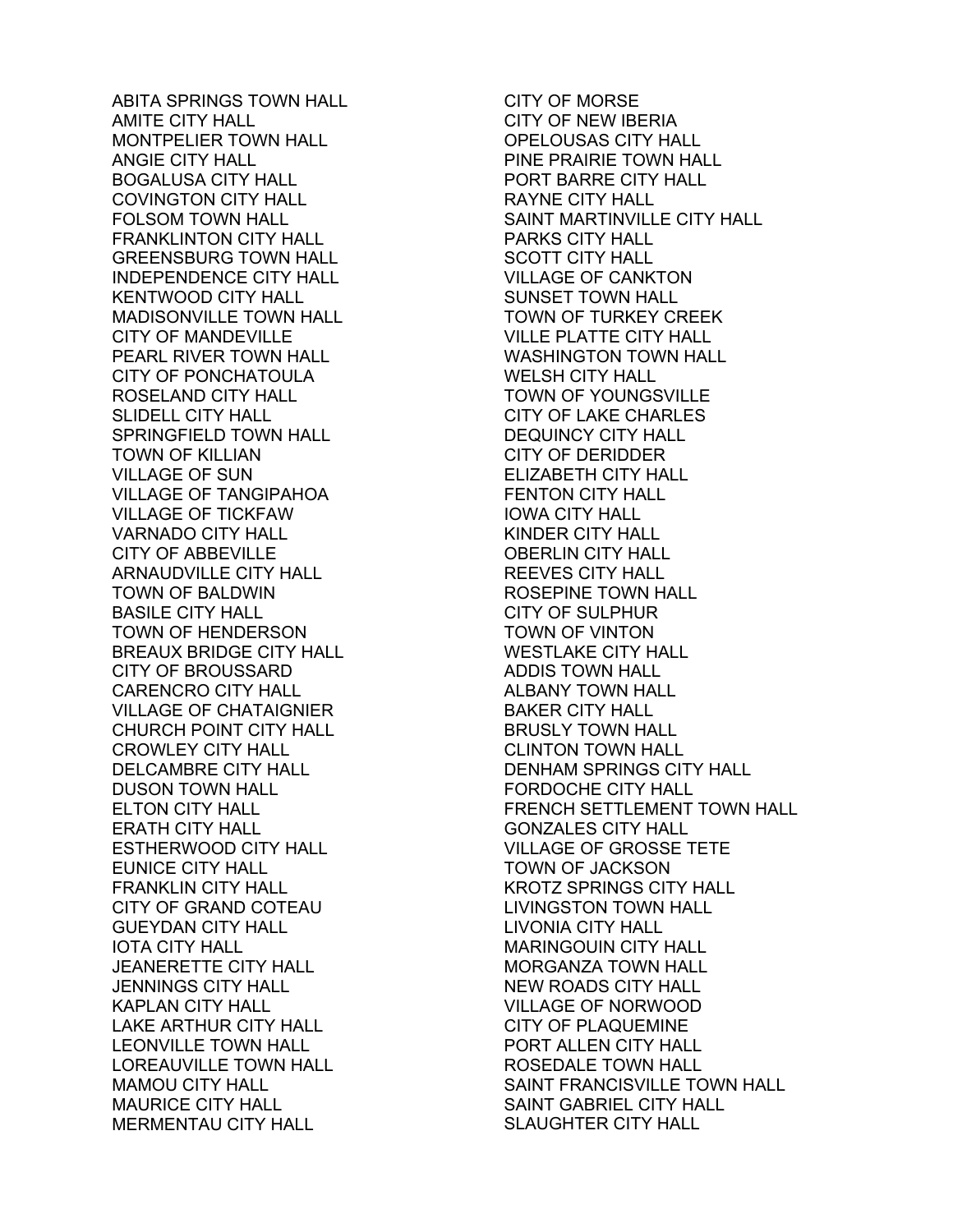SORRENTO CITY HALL TOWN OF WALKER WHITE CASTLE CITY HALL WILSON CITY HALL ZACHARY CITY HALL CENTRAL CITY HALL ARCADIA CITY HALL ASHLAND CITY HALL ATHENS CITY HALL VILLAGE OF BELCHER BENTON TOWN HALL VILLAGE OF BIENVILLE BRYCELAND VILLAGE BLANCHARD TOWN HALL VILLAGE OF CASTOR LUCKY CITY HALL TOWN OF COTTON VALLEY VILLAGE OF EDGEFIELD COUSHATTA CITY HALL MARTIN CITY HALL TOWN OF CULLEN DOYLINE TOWN HALL DUBBERLY TOWN HALL GIBSLAND TOWN HALL MOUNT LEBANON CITY HALL GILLIAM CITY HALL GOLDONNA CITY HALL GRAND CANE CITY HALL GREENWOOD CITY HALL VILLAGE OF HALL SUMMIT TOWN OF HAUGHTON HAYNESVILLE CITY HALL HEFLIN CITY HALL HOMER TOWN HALL VILLAGE OF HOSSTON IDA TOWN HALL CITY OF JAMESTOWN KEACHIE CITY HALL LISBON CITY HALL LOGANSPORT TOWN HALL STANLEY VILLAGE HALL LONGSTREET CITY HALL CITY OF MANSFIELD VILLAGE OF SOUTH MANSFIELD VILLAGE OF DIXIE INN MINDEN CITY HALL MOORINGSPORT CITY HALL CITY OF OIL CITY PLAIN DEALING TOWN HALL PLEASANT HILL CITY HALL POWHATAN CITY HALL RINGGOLD CITY HALL VILLAGE OF RODESSA

VILLAGE OF SALINE SAREPTA TOWN HALL SHONGALOO CITY HALL SIBLEY TOWN HALL SPRINGHILL CITY HALL STONEWALL TOWN HALL TOWN OF VIVIAN CITY OF SHREVEPORT CITY OF BOSSIER CITY TOWN OF RICHWOOD MONROE CITY HALL CITY OF BASKIN BASTROP CITY HALL BERNICE CITY HALL BONITA TOWN HALL CHATHAM CITY HALL VILLAGE OF CHOUDRANT COLLINSTON CITY HALL DELHI CITY HALL DELTA CITY HALL DOWNSVILLE CITY HALL DUBACH CITY HALL EPPS TOWN HALL EROS TOWN HALL FARMERVILLE CITY HALL VILLAGE OF FOREST GRAMBLING CITY HALL EAST HODGE CITY HALL HODGE CITY HALL NORTH HODGE CITY HALL JONESBORO CITY HALL KILBOURNE CITY HALL LAKE PROVIDENCE CITY HALL LILLIE CITY HALL MANGHAM TOWN HALL MARION TOWN HALL CITY OF MER ROUGE OAK GROVE CITY HALL OAK RIDGE TOWN HALL PIONEER TOWN HALL QUITMAN TOWN HALL RAYVILLE TOWN HALL VIENNA CITY HALL CITY OF RUSTON SIMSBORO CITY HALL SPEARSVILLE CITY HALL TOWN OF STERLINGTON TALLULAH CITY HALL RICHMOND CITY HALL MOUND CITY HALL WEST MONROE CITY HALL WINNSBORO CITY HALL CITY OF ALEXANDRIA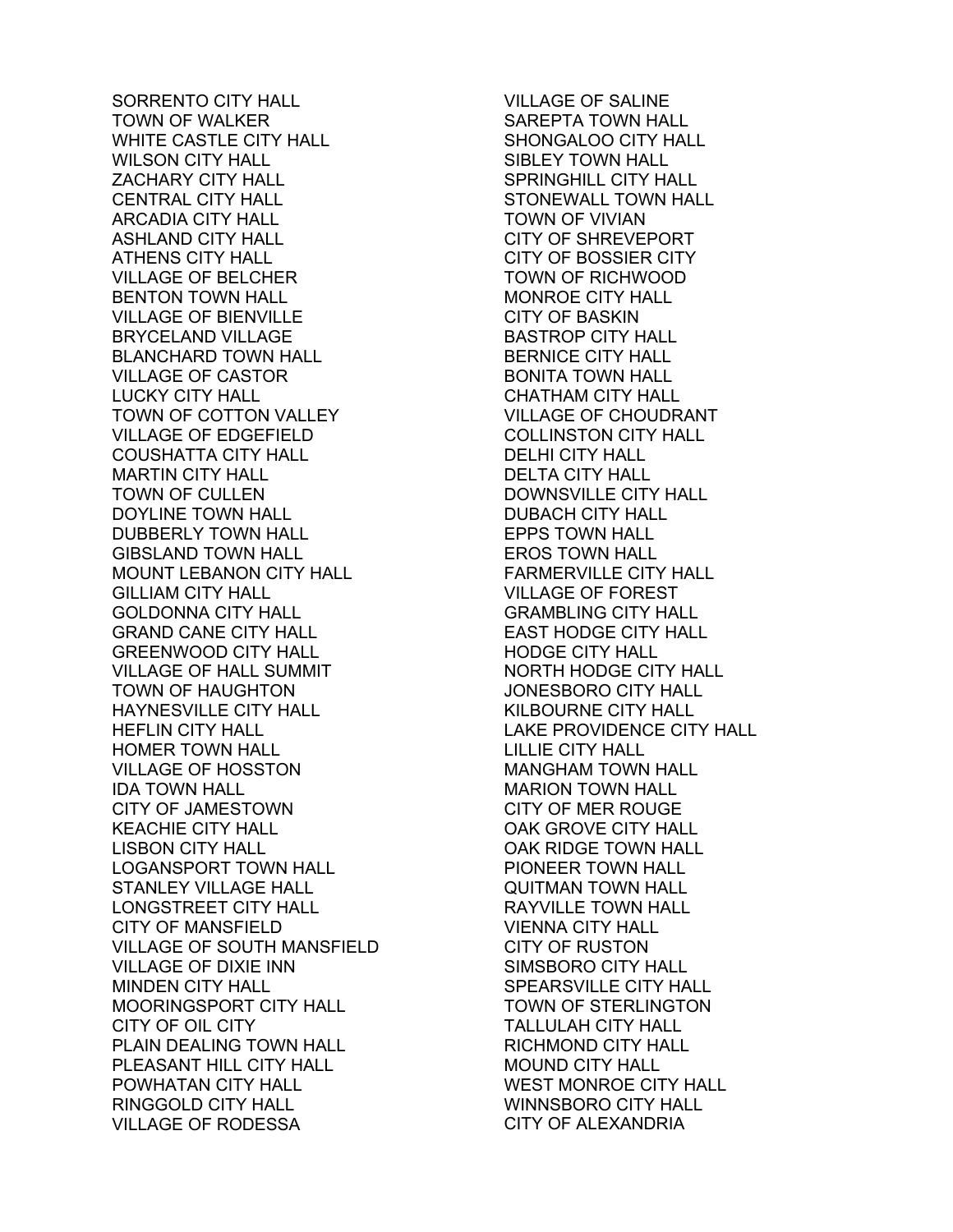BUNKIE CITY HALL CHENEYVILLE TOWN HALL CLAYTON CITY HALL COTTONPORT CITY HALL EVERGREEN TOWN HALL FERRIDAY CITY HALL RIDGECREST TOWN HALL GILBERT CITY HALL HARRISONBURG TOWN HALL HESSMER CITY HALL JENA TOWN HALL JONESVILLE TOWN HALL LECOMPTE CITY HALL MANSURA CITY HALL MARKSVILLE CITY HALL MELVILLE CITY HALL MOREAUVILLE TOWN HALL NEWELLTON CITY HALL VILLAGE OF PALMETTO PINEVILLE CITY HALL PLAUCHEVILLE TOWN HALL CITY OF SAINT JOSEPH VILLAGE OF SICILY ISLAND SIMMESPORT TOWN HALL VIDALIA CITY HALL WATERPROOF TOWN HALL CITY OF WISNER TOWN OF ANACOCO ATLANTA CITY HALL TOWN OF BALL TOWN OF BOYCE VILLAGE OF CALVIN CAMPTI CITY HALL VILLAGE OF CLARENCE **Counties and Parishes in Louisiana including but not limited to:**  PLAQUEMINES PARISH SAINT BERNARD PARISH JEFFERSON PARISH SAINT CHARLES PARISH ST JOHN-BAPTIST PARISH ORLEANS PARISH LAFOURCHE PARISH TERREBONNE PARISH CONS ASSUMPTION PARISH TANGIPAHOA PARISH SAINT TAMMANY PARISH WASHINGTON PARISH SAINT HELENA PARISH LAFAYETTE PARISH CONS VERMILION PARISH SAINT MARY PARISH ACADIA PARISH JEFFERSON DAVIS PARISH

CLARKS CITY HALL COLFAX CITY HALL COLUMBIA TOWN HALL CONVERSE CITY HALL DODSON TOWN HALL DRY PRONG TOWN HALL CREOLA CITY HALL FISHER CITY HALL VILLAGE OF FLORIEN FOREST HILL TOWN HALL VILLAGE OF GEORGETOWN TOWN OF GLENMORA MCNARY TOWN HALL TOWN HALL OF GRAYSON HORNBECK CITY HALL LEESVILLE CITY HALL TOWN OF MANY MONTGOMERY TOWN HALL NATCHEZ CITY HALL NATCHITOCHES CITY HALL TOWN OF NEW LLANO NOBLE CITY HALL OAKDALE CITY HALL OLLA TOWN HALL POLLOCK TOWN HALL PROVENCAL CITY HALL VILLAGE OF ROBELINE VILLAGE OF SIKES SIMPSON VILLAGE HALL TULLOS CITY HALL URANIA TOWN HALL WINNFIELD CITY HALL WOODWORTH TOWN HALL ZWOLLE CITY HALL IBERIA PARISH SAINT LANDRY PARISH SAINT MARTIN PARISH EVANGELINE PARISH CALCASIEU PARISH CAMERON PARISH BEAUREGARD PARISH ALLEN PARISH ASCENSION PARISH EAST FELICIANA PARISH SAINT JAMES PARISH LIVINGSTON PARISH POINTE COUPEE PARISH IBERVILLE PARISH WEST BATON ROUGE PARISH WEST FELICIANA PARISH EAST BATON ROUGE PARISH-CITY BIENVILLE PARISH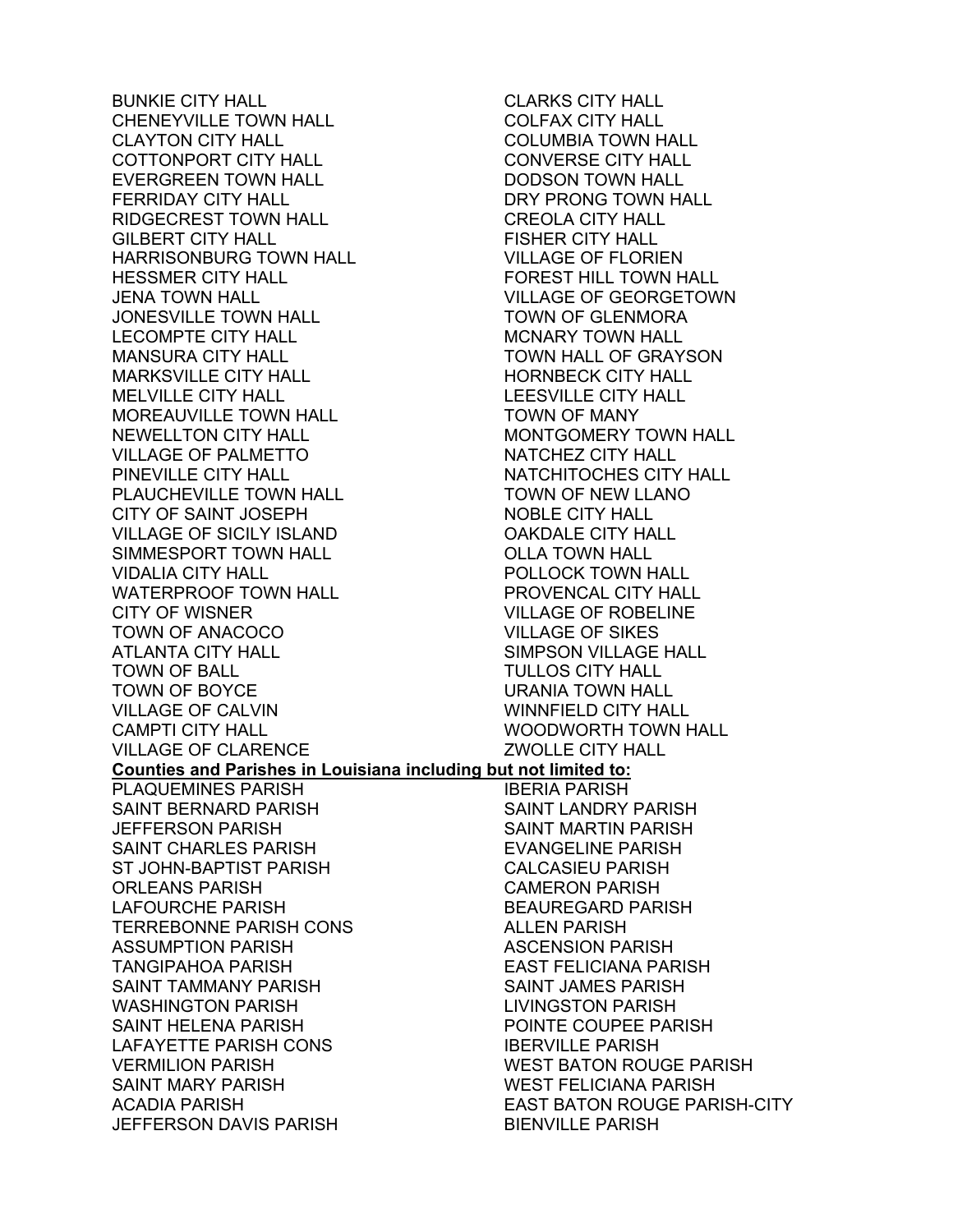BOSSIER PARISH RED RIVER PARISH CLAIBORNE PARISH DESOTO PARISH WEBSTER PARISH CADDO PARISH OUACHITA PARISH MOREHOUSE PARISH UNION PARISH JACKSON PARISH EAST CARROLL PARISH WEST CARROLL PARISH RICHLAND PARISH LINCOLN PARISH **K-12 in Louisiana including but not limited to:**  ACADIA PARISH SCHOOL DISTRICT ALLEN PARISH SCHOOL DISTRICT ASCENSION PARISH SCHOOL DIST ASSUMPTION PARISH SCHOOL DIST AVOYELLES PARISH SCHOOL DIST BEAUREGARD PARISH SCHOOL DIST BIENVILLE PARISH SCHOOL DIST BOSSIER PARISH SCHOOL DIST CADDO PARISH PUBLIC SCHOOLS CALCASIEU PARISH SCHOOL DIST CALDWELL PARISH SCHOOL DIST CAMERON PARISH SCHOOL DISTRICT CATAHOULA PARISH SCH DISTRICT CLAIBORNE PARISH SCHOOL DIST CONCORDIA PARISH SCHOOL DIST DESOTO PARISH SCHOOL DISTRICT EAST BATON ROUGE PARISH SD EAST CARROLL PARISH SCH DIST EAST FELICIANA PARISH SCH DIST EVANGELINE PARISH SCHOOL DIST FRANKLIN PARISH SCHOOL DIST GRANT PARISH SCHOOL DISTRICT IBERIA PARISH SCHOOL DISTRICT IBERVILLE PARISH SCHOOL DIST JACKSON PARISH SCHOOL DISTRICT JEFFERSON PARISH PUB SCH DIST JEFFERSON DAVIS PARISH SD LAFAYETTE PARISH SCH DISTRICT LAFOURCHE PARISH SCHOOL DIST LASALLE PARISH SCHOOL DIST LINCOLN PARISH SCHOOL DISTRICT LIVINGSTON PARISH SCHOOL DIST MADISON PARISH SCHOOL DIST MOREHOUSE PARISH SCHOOL DIST NATCHITOCHES PARISH SCH DIST ORLEANS PARISH SCHOOL DISTRICT MONROE CITY SCHOOL DISTRICT OUACHITA PARISH SCHOOL DIST

MADISON PARISH FRANKLIN PARISH RAPIDES PARISH CATAHOULA PARISH LASALLE PARISH AVOYELLES PARISH TENSAS PARISH CONCORDIA PARISH GRANT PARISH CALDWELL PARISH SABINE PARISH NATCHITOCHES PARISH WINN PARISH VERNON PARISH

PLAQUEMINES PARISH SCH DIST POINTE COUPEE PARISH SCH DIST RAPIDES PARISH SCHOOL DISTRICT RED RIVER PARISH SCHOOL DIST RICHLAND PARISH SCHOOL DIST SABINE PARISH SCHOOL DISTRICT ST BERNARD PARISH SCHOOL DIST ST CHARLES PARISH PUBLIC SD ST HELENA PARISH SCHOOL DIST ST JAMES PARISH SCHOOL DIST ST JOHN THE BAPTIST PARISH SD ST LANDRY PARISH SCH DIST ST MARTIN PARISH SCHOOL DIST ST MARY PARISH SCHOOL DISTRICT ST TAMMANY PARISH SCH DISTRICT TANGIPAHOA PARISH SCHOOL DIST TENSAS PARISH SCHOOL DISTRICT TERREBONNE PARISH SCHOOL DIST UNION PARISH SCHOOL DISTRICT VERMILION PARISH SCHOOL DIST VERNON PARISH SCHOOL DISTRICT BOGALUSA CITY SCHOOL DISTRICT WASHINGTON PARISH SCHOOL DIST WEBSTER PARISH SCHOOL DIST WEST BATON ROUGE PARISH SD WEST CARROLL PARISH SCH DIST WEST FELICIANA PARISH SCH DIST WINN PARISH SCHOOL DISTRICT CITY OF BAKER SCHOOL SYSTEM ZACHARY COMMUNITY SCHOOL DIST RECOVERY SCHOOL DISTRICT CENTRAL COMMUNITY SCHOOL DIST JEFFERSON PARISH-REG NETWORK 1 JEFFERSON PARISH-REG NETWORK 2 JEFFERSON PARISH-REG NETWORK 3 JEFFERSON PARISH-TRANS NETWORK JEFFERSON PARISH-REG SIG/TA JEFFERSON PARISH-ADV ACAD/SPEC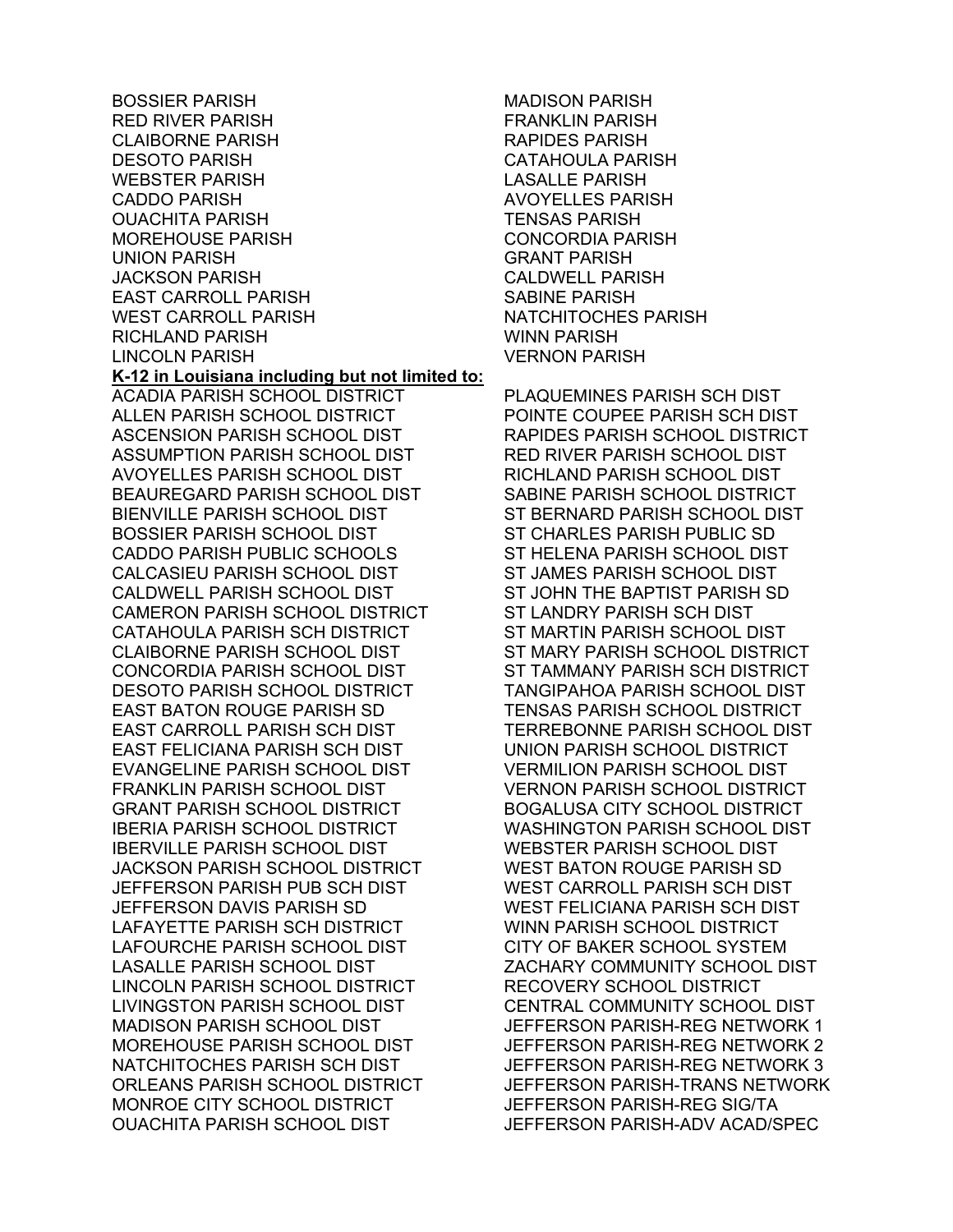## **Higher Education in Louisiana including but not limited to:**

MEDVANCE INSTITUTE-LOUISIANA RIVER PARISHES COMMUNITY CLG LOUISIANA DELTA COMMUNITY CLG SOUTH LOUISIANA CMTY CLG-LAFAY AVEDA INSTITUTE EASTERN CLG OF HEALTH VOCATION GRETNA CAREER COLLEGE BLUE CLIFF COLLEGE-SHREVEPORT BLUE CLIFF COLLEGE-LAFAYETTE BOSSIER PARISH CMTY COLLEGE CENTENARY COLLEGE OF LOUISIANA LOUISIANA ST UNIV-SHREVEPORT SOUTHERN UNIV AT SHREVEPORT MCNEESE STATE UNIVERSITY SOUTHERN UNIV A&M COLLEGE UNIV OF LOUISIANA-LAFAYETTE NICHOLLS STATE UNIVERSITY GRAMBLING STATE UNIVERSITY LOUISIANA TECH UNIVERSITY NORTHWESTERN STATE UNIVERSITY DILLARD UNIVERSITY LSU SCH OF MED-C/O BIOMED RSCH UNIVERSITY OF NEW ORLEANS LOYOLA UNIVERSITY-NEW ORLEANS NEW ORLEANS BAPTIST THEO SEM NOTRE DAME SEM GRAD SCH THEO OUR LADY OF HOLY CROSS COLLEGE SOUTHERN UNIV AT NEW ORLEANS TULANE UNIVERSITY XAVIER UNIV OF LOUISIANA DELGADO CMTY CLG-CITY PARK UNIV OF LOUISIANA-MONROE LOUISIANA COLLEGE LOUISIANA ST UNIV-ALEXANDRIA NUNEZ COMMUNITY COLLEGE SAINT JOSEPH SEMINARY COLLEGE SOUTHEASTERN LOUISIANA UNIV LOUISIANA STATE UNIV AT EUNICE LOUISIANA STATE UNIVERSITY LSU SCHOOL OF NURSING TULANE SCHOOL OF MEDICINE LSU SCHOOL OF ALLIED HEALTH DELGADO CMTY CLG-WEST BANK LSU SCHOOL OF DENTISTRY LSU HEALTH SCI CTR-SHREVEPORT LOUISIANA TECH CLG-T H HARRIS LOUISIANA TECH CLG-EVANGELINE LSU SCH OF VETERINARY MEDICINE PAUL M HEBERT LAW CENTER TULANE LAW SCHOOL SOUTHERN UNIV LAW CENTER LOYOLA UNIVERSITY-SCH OF LAW

BATON ROUGE SCH OF COMPUTERS WILLIAM CAREY UNIV-NEW ORLEANS DELGADO CMTY CLG SCH NURSING LSU HEALTH SCIENCE CENTER LOUISIANA STATE UNIV SYS OFF SOUTHERN UNIV A&M CLG SYS OFF UNIV OF LOUISIANA SYSTEM LOUISIANA CMTY TECH CLG SYSTEM LOUISIANA TECH COLLEGE-ACADIAN LOUISIANA TECH CLG-ALEXANDRIA LOUISIANA TECH CLG-ASCENSION LOUISIANA TECH CLG-AVOYELLES LOUISIANA TECH COLLEGE-BASTROP CAPITAL AREA TECH CLG-BATON LOUISIANA TECH CLG-C B CAREIL LOUISIANA TECH CLG-DELTA-QUACH LOUISIANA TECH CLG-FL PARISHES LOUISIANA TECH CLG-JEFFERSON LOUISIANA TECH CLG-HUEY P LONG LOUISIANA TECH CLG-HAMMOND LOUISIANA TECH CLG-MORGAN SMIT LOUISIANA TECH COLLEGE-GULF CAPITAL AREA TECH CLG-FOLKES CAPITAL AREA TECH CLG-JUMON LOUISIANA TECH CLG-LAFAYETTE LOUISIANA TECH CLG-LAFOURCHE LOUISIANA TECH CLG-LAMAR SALT LOUISIANA TECH CLG-MANSFIELD LOUISIANA TECH CLG-NATCHITOCHE LOUISIANA TECH CLG-NO CENTRAL LOUISIANA TECH CLG-N EAST LOUISIANA TECH CLG-N WEST LOUISIANA TECH CLG-OAKDALE SO CTRL LOUISIANA TECH CLG-RP LOUISIANA TECH CLG-RUSTON LOUISIANA TECH COLLEGE-SABINE LOUISIANA TECH CLG-SHELBY JACK LOUISIANA TECH CLG-SHREVEPORT LOUISIANA TECH COLLEGE-SLIDELL LOUISIANA TECH CLG-WEST JEFFER LOUISIANA TECH COLLEGE-TECHE LOUISIANA TECH CLG-TALLULAH NORTHSHORE TECH CMTY CLG SOWELA TECHNICAL CMTY COLLEGE FLETCHER TECHNICAL CMTY CLG CAPITAL AREA TECH CLG-WESTSDE REMINGTON COLLEGE-LAFAYETTE HERZING UNIVERSITY-NEW ORLEANS ITT TECHNICAL INST-ST ROSE BATON ROUGE COMMUNITY COLLEGE DELTA CLG OF ARTS & TECHNOLOGY REMINGTON COLLEGE-BATON ROUGE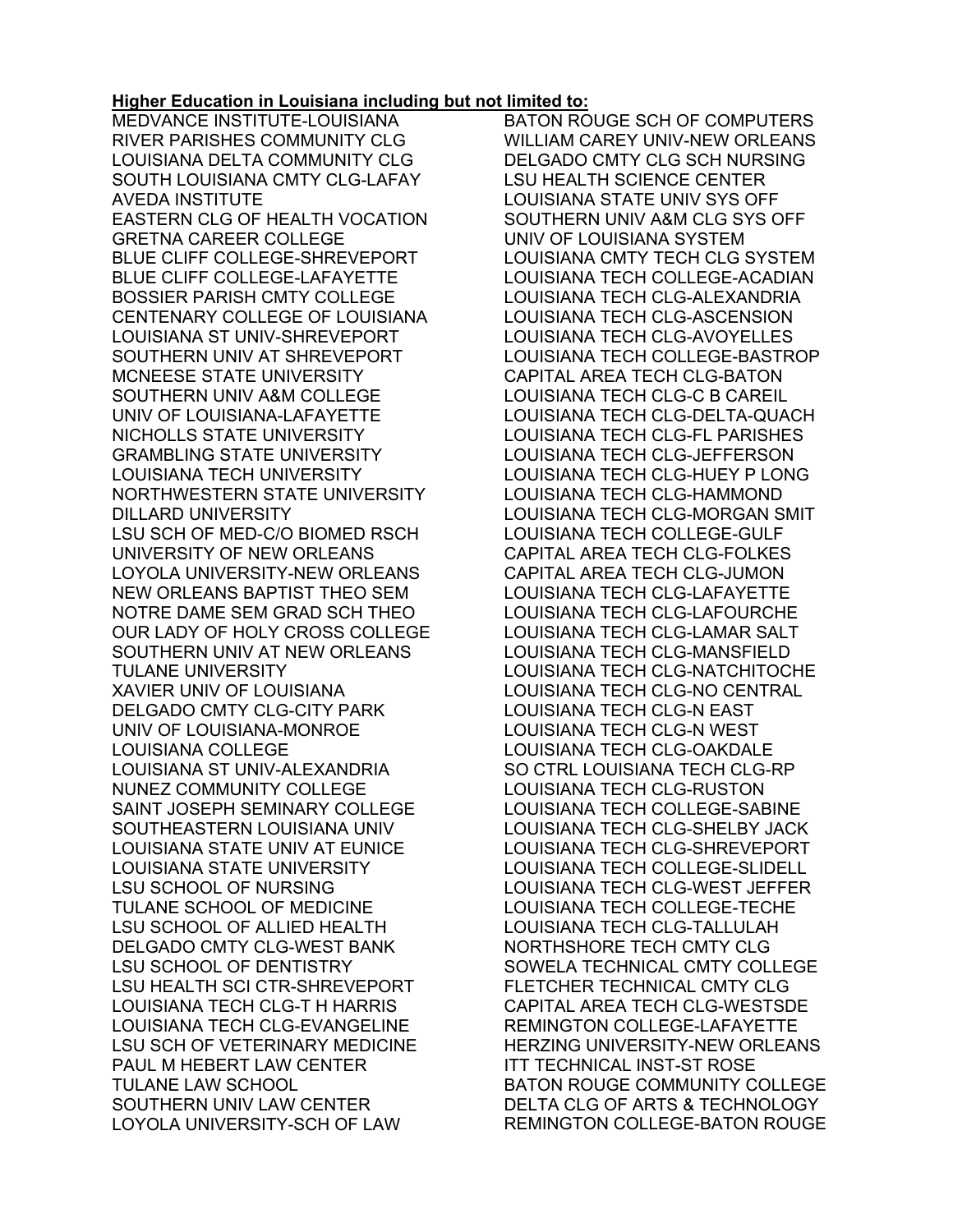CAMELOT COLLEGE CAMERON COLLEGE BATON ROUGE COLLEGE DELTA TECH AMERICAN SCHOOL OF BUSINESS AYERS INSTITUTE INC ITT TECHNICAL INST-BATON ROUGE OUR LADY OF THE LAKE COLLEGE SOUTH LOUISIANA CMTY CLG-NEW LOUISIANA BAPTIST UNIVERSITY DIESEL DRIVING ACADEMY DIESEL DRIVING ACADEMY CAREER TECHNICAL CLG-MONROE UNIV OF PHOENIX-LOUISIANA BLUE CLIFF COLLEGE-METAIRIE SOUTH LOUISIANA CMTY CLG-FRANK NORTHWESTERN ST UNIV-NURSING ALEXANDRIA ACAD BEAUTY CULTURE AVEDA INSTITUTE-LAFAYETTE BAT ROUGE GEN MED SCH NURSING CAREER TECHNICAL CLG-SHREVEPOR SOUTHWEST UNIVERSITY DOMESTIC HOME CARE INSTITUTE EMBRY-RIDDLE AERO U-BARKSDALE FAMILY PRACTICE MED CENTER KENNER REG MEDICAL CENTER UNIVERSITY MEDICAL CENTER LAKE CHARLES MEM HOSPITAL EA CONWAY MED CENTER-MONROE EARL K LONG MED CTR-BTN ROUGE VETERANS ADMIN MED CTR LA STATE UNIV HOSP-SHREVEPORT E JEFFERSON GENERAL HOSPITAL BATON ROUGE MEDICAL CENTER VETERANS ADMIN MEDICAL CTR TOURO INFIRMARY OCHSNER FOUNDATION HOSP MED CENTER OF LOUISIANA NORTH OAKS MED CENTER DELGADO CMTY CLG-SLIDELL REMINGTON COLLEGE-SHREVEPORT VIRGINIA COLLEGE-BATON ROUGE DUPLICHAIN UNIVERISTY **State Agencies in Louisiana including but not limited to:**  LOUISIANA - LT. GOVERNOR LOUISIANA - ATTORNEY GENERAL LOUISIANA - GOVERNOR LOUISIANA - STATE TREASURER LOUISIANA - SECRETARY OF STATE LOUISIANA - LOUISIANA STATE LEGISLATURE LOUISIANA - LEGISLATIVE AUDITOR LOUISIANA - LOUISIANA SENATE LOUISIANA - LOUISIANA HOUSE OF REPRESENTATIVES LOUISIANA - SUPREME COURT OF LOUISIANA LOUISIANA - LAW LIBRARY OF LOUISIANA LOUISIANA - DEPARTMENT OF AGRICULTURE AND FORESTRY LOUISIANA - DEPARTMENT OF CULTURE, RECREATION AND TOURISM LOUISIANA - DEPARTMENT OF EDUCATION LOUISIANA - DEPARTMENT OF ENVIRONMENTAL QUALITY LOUISIANA - DEPARTMENT OF INSURANCE LOUISIANA - DEPARTMENT OF LABOR LOUISIANA - DEPARTMENT OF NATURAL RESOURCES LOUISIANA - DEPARTMENT OF PUBLIC SAFETY LOUISIANA - DEPARTMENT OF REVENUE AND TAXATION LOUISIANA - DEPARTMENT OF STATE CIVIL SERVICE LOUISIANA - DEPARTMENT OF TRANSPORTATION AND DEVELOPMENT LOUISIANA - DEPARTMENT OF WILDLIFE AND FISHERIES LOUISIANA - DIVISION OF ADMINISTRATION LOUISIANA - STATE LIBRARY LOUISIANA - DEPARTMENT OF CORRECTIONS LOUISIANA - LOUISIANA STATE POLICE LOUISIANA - OFFICE OF FINANCIAL INSTITUTIONS LOUISIANA - DEPARTMENT OF HEALTH AND HOSPITALS LOUISIANA - LOUISIANA ECONOMIC DEVELOPMENT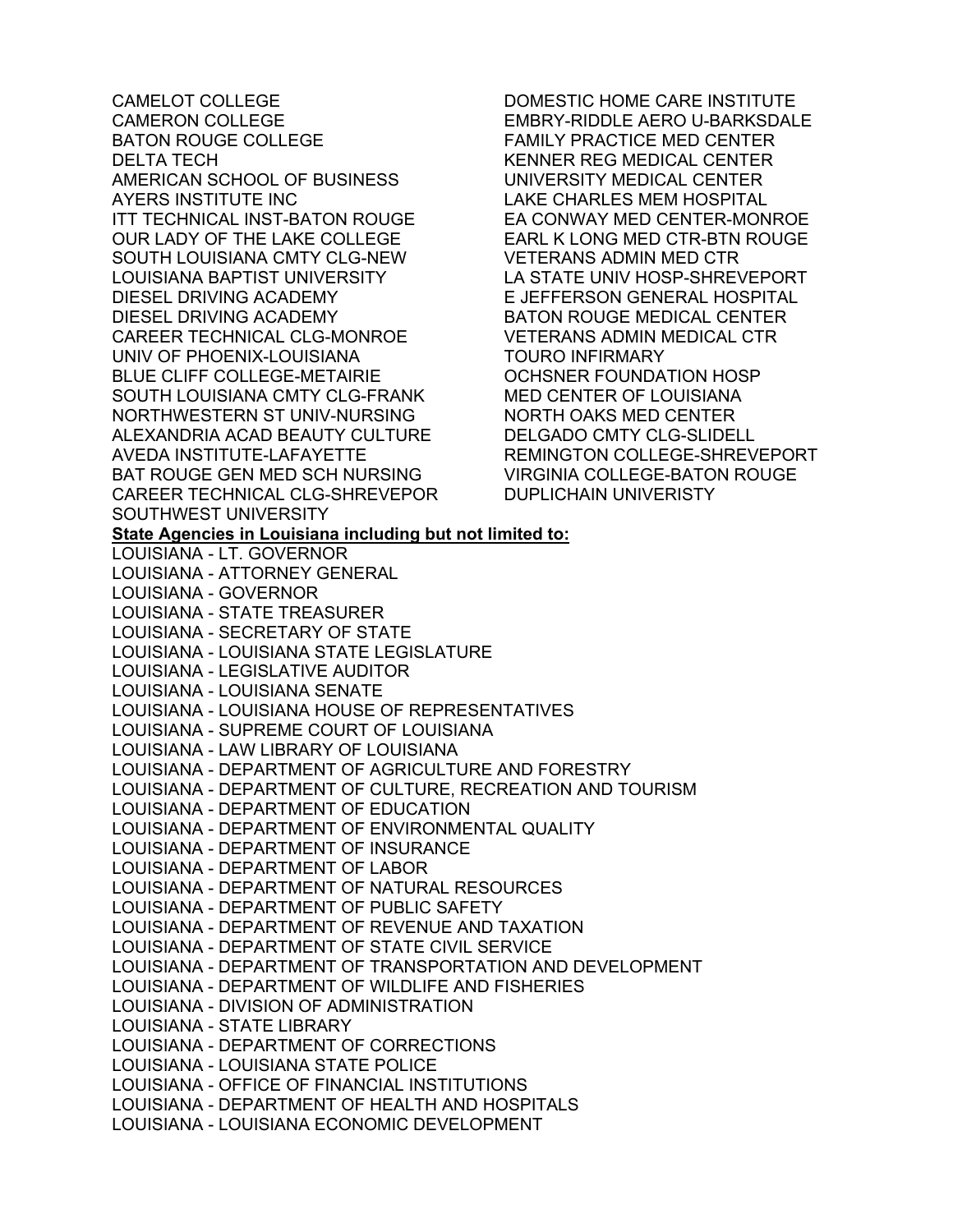LOUISIANA - LOUISIANA LOTTERY CORPORATION LOUISIANA - LOUISIANA NATIONAL GUARD LOUISIANA - OFFICE OF HOMELAND SECURITY AND EMERGENCY PREPAREDNESS LOUISIANA - OFFICE OF STATE PARKS LOUISIANA - REGIONAL PLANNING COMMISSION (JEFFERSON, ORLEANS, PLAQUEMINES, ST. BERNARD AND ST. TAMMANY PARISHES) LOUISIANA - ACADIANA REGIONAL DEVELOPMENT DISTRICT LOUISIANA - LOUISIANA COMMISSION ON LAW ENFORCEMENT LOUISIANA - BOARD OF REGENTS LOUISIANA - REAL ESTATE COMMISSION LOUISIANA - LOUISIANA PUBLIC SERVICE COMMISSION LOUISIANA - LOUISIANA MOTOR VEHICLE COMMISSION LOUISIANA - FILM AND VIDEO COMMISSION **Cities, Towns, Villages, and Boroughs in New Jersey including but not limited to:**  CITY OF BAYONNE BLOOMFIELD TOWNSHIP FAIRFIELD TOWNSHIP TOWN OF BOONTON BOONTON TOWNSHIP BOROUGH OF NORTH CALDWELL BOROUGH OF CALDWELL WEST CALDWELL TOWNSHIP BOROUGH OF CARTERET CEDAR GROVE TOWNSHIP BOROUGH OF CLIFFSIDE PARK CITY OF CLIFTON CRANFORD TOWNSHIP CITY OF EAST ORANGE BOROUGH OF EDGEWATER BOROUGH OF ESSEX FELLS FAIRVIEW BOROUGH HALL BOROUGH OF FANWOOD BOROUGH OF FORT LEE CITY OF GARFIELD BOROUGH OF GARWOOD BOROUGH OF GLEN RIDGE TOWN OF HARRISON BOROUGH OF EAST NEWARK CITY OF HOBOKEN BOROUGH OF NORTH ARLINGTON TOWN OF KEARNY BOROUGH OF KENILWORTH BOROUGH OF LINCOLN PARK WINFIELD TOWNSHIP CITY OF LINDEN LIVINGSTON TOWNSHIP MAPLEWOOD TOWNSHIP MILLBURN TOWNSHIP MONTCLAIR TOWNSHIP VERONA TOWNSHIP MONTVILLE TOWNSHIP BOROUGH OF MOUNTAIN LAKES TOWN OF NORTH BERGEN CITY OF ORANGE WEST ORANGE TOWNSHIP PARSIPPANY-TROY HILLS TOWNSHIP CITY OF PASSAIC BOROUGH OF WALLINGTON WARREN TOWNSHIP CITY OF PLAINFIELD BOROUGH OF NORTH PLAINFIELD CITY OF RAHWAY CLARK TOWNSHIP BOROUGH OF ROSELAND BOROUGH OF WATCHUNG BOROUGH OF RUTHERFORD LYNDHURST TOWNSHIP BOROUGH OF CARLSTADT BOROUGH OF EAST RUTHERFORD BOROUGH OF MOONACHIE BOROUGH OF WOOD RIDGE SCOTCH PLAINS TOWNSHIP SOUTH ORANGE VILLAGE TOWNSHIP BOROUGH OF SOUTH PLAINFIELD SPRINGFIELD TOWNSHIP UNION TOWNSHIP TOWN OF WEEHAWKEN CITY OF UNION CITY TOWN OF WESTFIELD BOROUGH OF MOUNTAINSIDE TOWN OF WEST NEW YORK TOWN OF GUTTENBERG TOWN OF SECAUCUS WOODBRIDGE TOWNSHIP CITY OF NEWARK BELLEVILLE TOWNSHIP NUTLEY TOWNSHIP IRVINGTON TOWNSHIP CITY OF ELIZABETH BOROUGH OF ROSELLE BOROUGH OF ROSELLE PARK HILLSIDE TOWNSHIP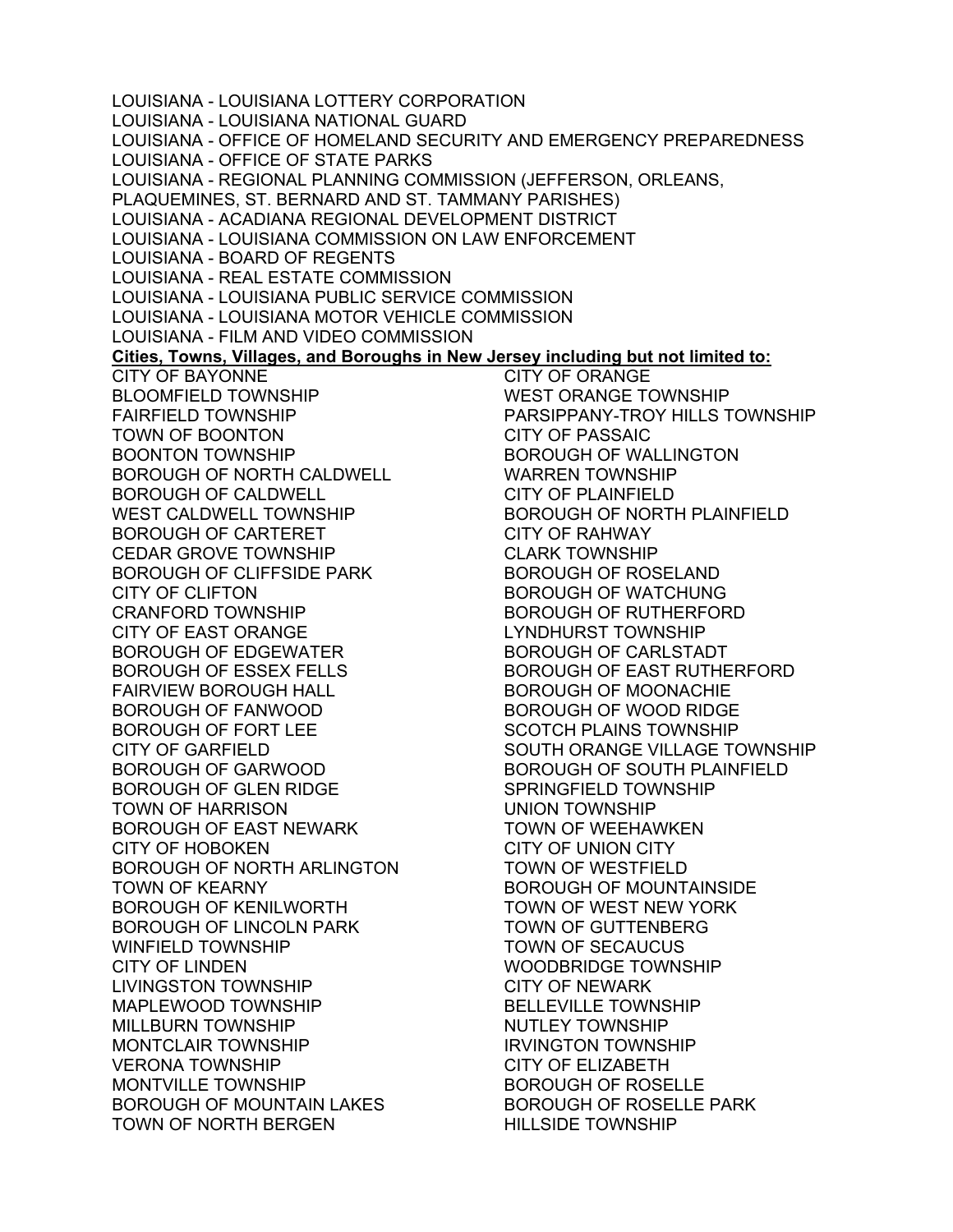CITY OF JERSEY CITY BOROUGH OF ALLENDALE BOROUGH OF BLOOMINGDALE BOROUGH OF BUTLER BOROUGH OF KINNELON BOROUGH OF ELMWOOD PARK BOROUGH OF FAIR LAWN BOROUGH OF FRANKLIN BOROUGH OF FRANKLIN LAKES BOROUGH OF HAMBURG HARDYSTON TOWNSHIP BOROUGH OF HO-HO-KUS LITTLE FALLS TOWNSHIP BOROUGH OF WOODLAND PARK MAHWAH TOWNSHIP BOROUGH OF MIDLAND PARK BOROUGH OF OAKLAND BOROUGH OF OGDENSBURG BOROUGH OF POMPTON LAKES PEQUANNOCK TOWNSHIP BOROUGH OF RAMSEY VILLAGE OF RIDGEWOOD BOROUGH OF GLEN ROCK BOROUGH OF RINGWOOD BOROUGH OF RIVERDALE BOROUGH OF UPPER SADDLE RIVER BOROUGH OF SADDLE RIVER BOROUGH OF SUSSEX WANTAGE TOWNSHIP VERNON TOWNSHIP BOROUGH OF WALDWICK BOROUGH OF WANAQUE WAYNE TOWNSHIP WEST MILFORD TOWNSHIP TOWN OF WYCKOFF CITY OF PATERSON BOROUGH OF HAWTHORNE BOROUGH OF HALEDON BOROUGH OF PROSPECT PARK BOROUGH OF NORTH HALEDON BOROUGH OF TOTOWA CITY OF HACKENSACK BOROUGH OF BOGOTA BOROUGH OF HASBROUCK HEIGHTS BOROUGH OF LEONIA SOUTH HACKENSACK TOWNSHIP BOROUGH OF MAYWOOD BOROUGH OF ALPINE BOROUGH OF BERGENFIELD BOROUGH OF CLOSTER CRESSKILL BOROUGH HALL BOROUGH OF DEMAREST BOROUGH OF DUMONT

BOROUGH OF EMERSON CITY OF ENGLEWOOD BOROUGH OF ENGLEWOOD CLIFFS BOROUGH OF HARRINGTON PARK BOROUGH OF HAWORTH BOROUGH OF HILLSDALE BOROUGH OF LITTLE FERRY BOROUGH OF LODI BOROUGH OF MONTVALE BOROUGH OF NEW MILFORD BOROUGH OF NORTHVALE BOROUGH OF ROCKLEIGH BOROUGH OF NORWOOD BOROUGH OF ORADELL BOROUGH OF PALISADES PARK BOROUGH OF PARAMUS BOROUGH OF PARK RIDGE BOROUGH OF RIDGEFIELD VILLAGE OF RIDGEFIELD PARK BOROUGH OF RIVER EDGE ROCHELLE PARK TOWNSHIP SADDLE BROOK TOWNSHIP CITY OF TEANECK BOROUGH OF TENAFLY BOROUGH OF WESTWOOD RIVER VALE TOWNSHIP BOROUGH OF OLD TAPPAN WASHINGTON TOWNSHIP BOROUGH OF WOODCLIFF LAKE BOROUGH OF RED BANK BOROUGH OF SHREWSBURY BOROUGH OF FAIR HAVEN BOROUGH OF ALLENHURST LOCH ARBOUR VILLAGE BOROUGH OF INTERLAKEN CITY OF ASBURY PARK BOROUGH OF ATLANTIC HIGHLANDS BOROUGH OF AVON BY THE SEA BOROUGH OF BELMAR BOROUGH OF LAKE COMO WALL TOWNSHIP BOROUGH OF BRADLEY BEACH COLTS NECK TOWNSHIP BOROUGH OF DEAL BOROUGH OF EATONTOWN SHREWSBURY TOWNSHIP BOROUGH OF TINTON FALLS BOROUGH OF ENGLISHTOWN MANALAPAN TOWNSHIP FARMINGDALE BOROUGH BOROUGH OF FREEHOLD FREEHOLD TOWNSHIP HAZLET TOWNSHIP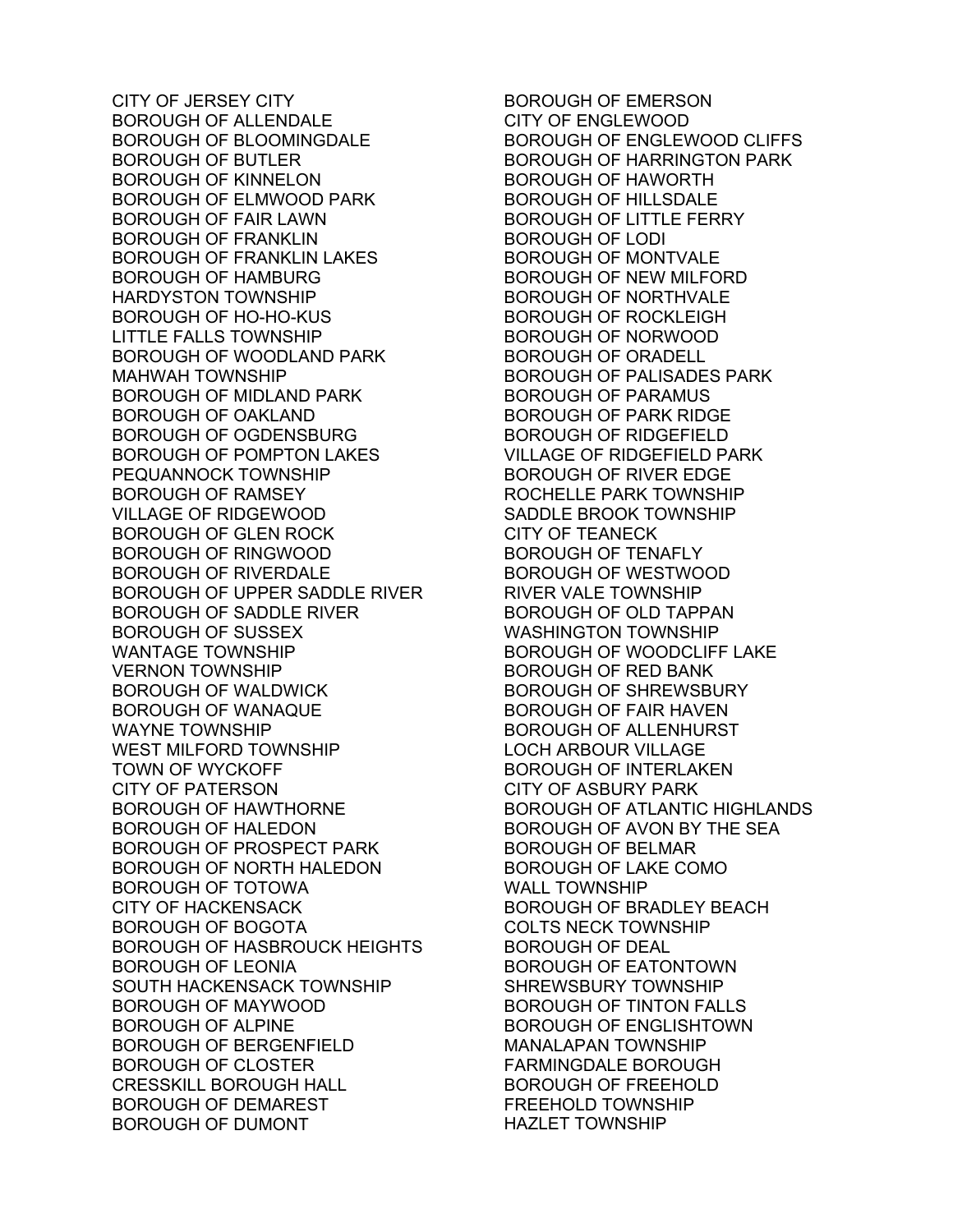HOWELL TOWNSHIP BOROUGH OF HIGHLANDS HOLMDEL TOWNSHIP KEANSBURG BOROUGH BOROUGH OF KEYPORT BOROUGH OF UNION BEACH BOROUGH OF LITTLE SILVER CITY OF LONG BRANCH MARLBORO TOWNSHIP ABERDEEN TOWNSHIP BOROUGH OF MATAWAN MIDDLETOWN TOWNSHIP BOROUGH OF MONMOUTH BEACH BOROUGH OF NEPTUNE CITY NEPTUNE TOWNSHIP OCEAN TOWNSHIP BOROUGH OF OCEANPORT BOROUGH OF RUMSON BOROUGH OF SEA BRIGHT SPRING LAKE BOROUGH PARKS AND REC DEPT BOROUGH OF SPRING LAKE BOROUGH OF SPRING LAKE HEIGHTS BOROUGH OF WEST LONG BRANCH TOWN OF DOVER BOROUGH OF VICTORY GARDENS MINE HILL TOWNSHIP ALLAMUCHY TOWNSHIP BOROUGH OF ANDOVER FRANKFORD TOWNSHIP TOWN OF BELVIDERE WHITE TOWNSHIP BLAIRSTOWN TOWNSHIP FRELINGHUYSEN TOWNSHIP HARDWICK TOWNSHIP BOROUGH OF BRANCHVILLE SANDYSTON TOWNSHIP MONTAGUE TOWNSHIP MOUNT OLIVE TOWNSHIP CALIFON BOROUGH TEWKSBURY TOWNSHIP KNOWLTON TOWNSHIP DENVILLE TOWNSHIP INDEPENDENCE TOWNSHIP LIBERTY TOWNSHIP CITY OF HACKETTSTOWN BOROUGH OF HOPATCONG HOPE TOWNSHIP LAFAYETTE TOWNSHIP JEFFERSON TOWNSHIP ROXBURY TOWNSHIP WASHINGTON TOWNSHIP BOROUGH OF MOUNT ARLINGTON

BOROUGH OF NETCONG TOWN OF NEWTON ANDOVER TOWNSHIP STILLWATER TOWNSHIP FREDON TOWNSHIP HAMPTON TOWNSHIP OXFORD TOWNSHIP MANSFIELD TOWNSHIP ROCKAWAY TOWNSHIP BOROUGH OF ROCKAWAY RANDOLPH TOWNSHIP SPARTA TOWNSHIP BOROUGH OF STANHOPE BYRAM TOWNSHIP GREEN TOWNSHIP BOROUGH OF WASHINGTON WASHINGTON TOWNSHIP BOROUGH OF WHARTON CITY OF SUMMIT BERNARDS TOWNSHIP BEDMINSTER TOWNSHIP BERKELEY HEIGHTS TOWNSHIP BOROUGH OF BERNARDSVILLE MENDHAM TOWNSHIP CHATHAM TOWNSHIP BOROUGH OF CHATHAM BOROUGH OF CHESTER CHESTER TOWNSHIP BOROUGH OF FAR HILLS BOROUGH OF FLORHAM PARK LONG HILL TOWNSHIP EAST HANOVER TOWNSHIP BOROUGH OF MADISON BOROUGH OF MENDHAM BOROUGH OF MORRIS PLAINS MORRIS TOWNSHIP TOWN OF MORRISTOWN BOROUGH OF NEW PROVIDENCE HARDING TOWNSHIP BOROUGH OF PEAPACK-GLADSTONE HANOVER TOWNSHIP ALLOWAY TOWNSHIP CHERRY HILL TOWNSHIP WATERFORD TOWNSHIP BARNEGAT TOWNSHIP BARNEGAT LIGHT BOROUGH BOROUGH OF BARRINGTON BOROUGH OF HARVEY CEDARS BOROUGH OF BEACH HAVEN LONG BEACH TOWNSHIP BOROUGH OF SHIP BOTTOM BOROUGH OF SURF CITY BOROUGH OF BERLIN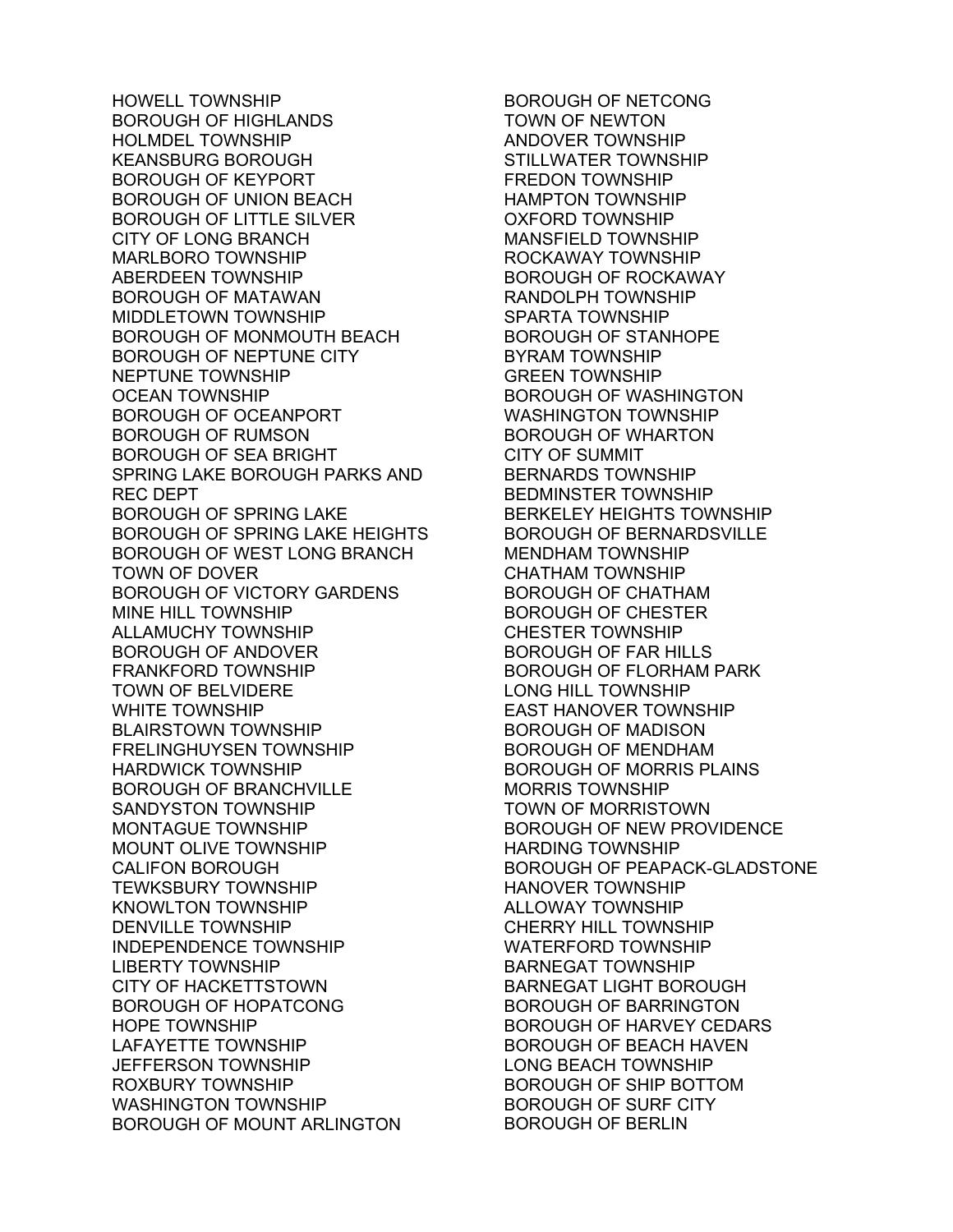CITY OF BEVERLY EDGEWATER PARK TOWNSHIP GLOUCESTER TOWNSHIP WASHINGTON TOWNSHIP BOROUGH OF TAVISTOCK LOGAN TOWNSHIP BURLINGTON TOWNSHIP CITY OF BURLINGTON WOODLAND TOWNSHIP BOROUGH OF LAUREL SPRINGS BOROUGH OF CLEMENTON BOROUGH OF PINE HILL BOROUGH OF LINDENWOLD MANSFIELD TOWNSHIP BOROUGH OF GIBBSBORO GREENWICH TOWNSHIP BOROUGH OF GLASSBORO CITY OF GLOUCESTER CITY BOROUGH OF HADDONFIELD BOROUGH OF HADDON HEIGHTS HAINESPORT TOWNSHIP TOWN OF HAMMONTON BOROUGH OF FOLSOM WINSLOW TOWNSHIP LOWER ALLOWAYS CREEK TOWNSHIP SOUTH HARRISON TOWNSHIP SPRINGFIELD TOWNSHIP VOORHEES TOWNSHIP WILLINGBORO TOWNSHIP LUMBERTON TOWNSHIP BOROUGH OF MAGNOLIA STAFFORD TOWNSHIP MANTUA TOWNSHIP MAPLE SHADE TOWNSHIP EVESHAM TOWNSHIP MOUNT LAUREL TOWNSHIP MEDFORD TOWNSHIP BOROUGH OF MEDFORD LAKES EAST GREENWICH TOWNSHIP MOORESTOWN TOWNSHIP BOROUGH OF MOUNT EPHRAIM MOUNT HOLLY TOWNSHIP EASTAMPTON TOWNSHIP WESTAMPTON TOWNSHIP HARRISON TOWNSHIP BOROUGH OF NATIONAL PARK BOROUGH OF PALMYRA BOROUGH OF PAULSBORO OLDMANS TOWNSHIP BOROUGH OF PEMBERTON PEMBERTON TOWNSHIP BOROUGH OF PENNS GROVE CARNEYS POINT TOWNSHIP

PENNSVILLE TOWNSHIP BOROUGH OF PITMAN QUINTON TOWNSHIP RIVERSIDE TOWNSHIP DELANCO TOWNSHIP DELRAN TOWNSHIP BOROUGH OF RIVERTON CINNAMINSON TOWNSHIP BOROUGH OF RUNNEMEDE CITY OF SALEM MANNINGTON TOWNSHIP ELSINBORO TOWNSHIP BOROUGH OF SOMERDALE BOROUGH OF HI-NELLA BOROUGH OF STRATFORD BOROUGH OF SWEDESBORO WOOLWICH TOWNSHIP WEST DEPTFORD TOWNSHIP LITTLE EGG HARBOR TOWNSHIP BOROUGH OF TUCKERTON SOUTHAMPTON TOWNSHIP SHAMONG TOWNSHIP TABERNACLE TOWNSHIP BOROUGH OF CHESILHURST BOROUGH OF WENONAH BERLIN TOWNSHIP EAGLESWOOD TOWNSHIP BOROUGH OF WESTVILLE MONROE TOWNSHIP DEPTFORD TOWNSHIP CITY OF WOODBURY BOROUGH OF WOODBURY HEIGHTS BOROUGH OF WOODSTOWN PILESGROVE TOWNSHIP BOROUGH OF BELLMAWR CITY OF CAMDEN BOROUGH OF AUDUBON PARK BOROUGH OF AUDUBON BOROUGH OF OAKLYN BOROUGH OF WOODLYNNE HADDON TOWNSHIP BOROUGH OF COLLINGSWOOD BOROUGH OF MERCHANTVILLE PENNSAUKEN TOWNSHIP CITY OF ABSECON BOROUGH OF AVALON CITY OF BRIGANTINE BOROUGH OF WEST CAPE MAY CITY OF CAPE MAY GALLOWAY TOWNSHIP MIDDLE TOWNSHIP CAPE MAY POINT BOROUGH DENNIS TOWNSHIP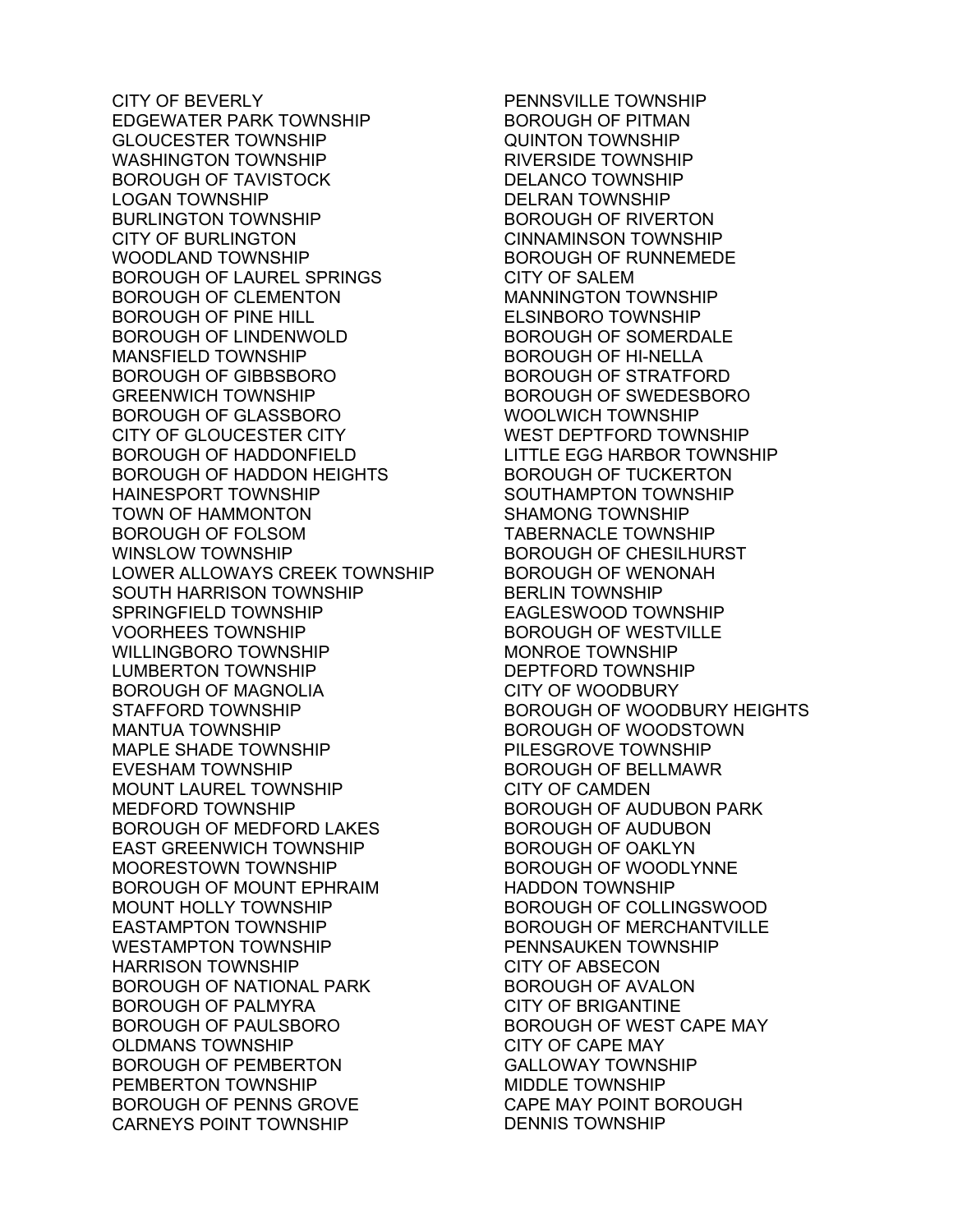CITY OF EGG HARBOR CITY TOWN OF WASHINGTON MULLICA TOWNSHIP CITY OF LINWOOD BASS RIVER TOWNSHIP CITY OF NORTHFIELD CITY OF OCEAN CITY CITY OF PLEASANTVILLE EGG HARBOR TOWNSHIP CITY OF PORT REPUBLIC CITY OF SEA ISLE CITY OF SOMERS POINT BOROUGH OF STONE HARBOR UPPER TOWNSHIP LOWER TOWNSHIP CITY OF NORTH WILDWOOD BOROUGH OF WILDWOOD CREST CITY OF WILDWOOD BOROUGH OF WEST WILDWOOD BOROUGH OF WOODBINE CITY OF CORBIN CITY HOPEWELL TOWNSHIP CITY OF BRIDGETON UPPER DEERFIELD TOWNSHIP STOW CREEK TOWNSHIP BUENA VISTA TOWNSHIP LAWRENCE TOWNSHIP BOROUGH OF CLAYTON WEYMOUTH TOWNSHIP BOROUGH OF ELMER UPPER PITTSGROVE TOWNSHIP PITTSGROVE TOWNSHIP CITY OF ESTELL MANOR FAIRFIELD TOWNSHIP FRANKLIN TOWNSHIP GREENWICH TOWNSHIP MAURICE RIVER TOWNSHIP HAMILTON TOWNSHIP CITY OF MILLVILLE BOROUGH OF BUENA ELK TOWNSHIP BOROUGH OF NEWFIELD DOWNE TOWNSHIP COMMERCIAL TOWNSHIP DEERFIELD TOWNSHIP BOROUGH OF SHILOH CITY OF VINELAND CITY OF ATLANTIC CITY CITY OF MARGATE CITY BOROUGH OF LONGPORT CITY OF VENTNOR CITY BOROUGH OF ALLENTOWN FIELDSBORO BOROUGH

CITY OF BORDENTOWN BORDENTOWN TOWNSHIP MILL STONE TOWNSHIP NEW HANOVER TOWNSHIP CRANBURY TOWNSHIP UPPER FREEHOLD TOWNSHIP CHESTERFIELD TOWNSHIP FLORENCE TOWNSHIP EAST WINDSOR TOWNSHIP BOROUGH OF HIGHTSTOWN BOROUGH OF HOPEWELL JACKSON TOWNSHIP CITY OF LAMBERTVILLE WEST AMWELL TOWNSHIP PLUMSTED TOWNSHIP BOROUGH OF PENNINGTON PLAINSBORO TOWNSHIP BOROUGH OF PRINCETON PRINCETON TOWNSHIP WEST WINDSOR TOWNSHIP EAST AMWELL TOWNSHIP BOROUGH OF ROCKY HILL BOROUGH OF ROOSEVELT DELAWARE TOWNSHIP MONTGOMERY TOWNSHIP PARKS AND REC DEPT BOROUGH OF STOCKTON HOPEWELL TOWNSHIP BOROUGH OF WRIGHTSTOWN NORTH HANOVER TOWNSHIP CITY OF TRENTON EWING TOWNSHIP LAWRENCE TOWNSHIP HAMILTON TOWNSHIP ROBBINSVILLE TOWNSHIP LAKEWOOD TOWNSHIP BERKELEY TOWNSHIP BOROUGH OF BEACHWOOD BOROUGH OF MANTOLOKING BRICK TOWNSHIP BOROUGH OF BRIELLE LACEY TOWNSHIP BOROUGH OF ISLAND HEIGHTS BOROUGH OF LAKEHURST BOROUGH OF LAVALLETTE BOROUGH OF MANASQUAN OCEAN GATE BOROUGH BOROUGH OF PINE BEACH BOROUGH OF BAY HEAD BOROUGH OF POINT PLEASANT BEACH BOROUGH OF POINT PLEASANT BOROUGH OF SEA GIRT BOROUGH OF SEASIDE HEIGHTS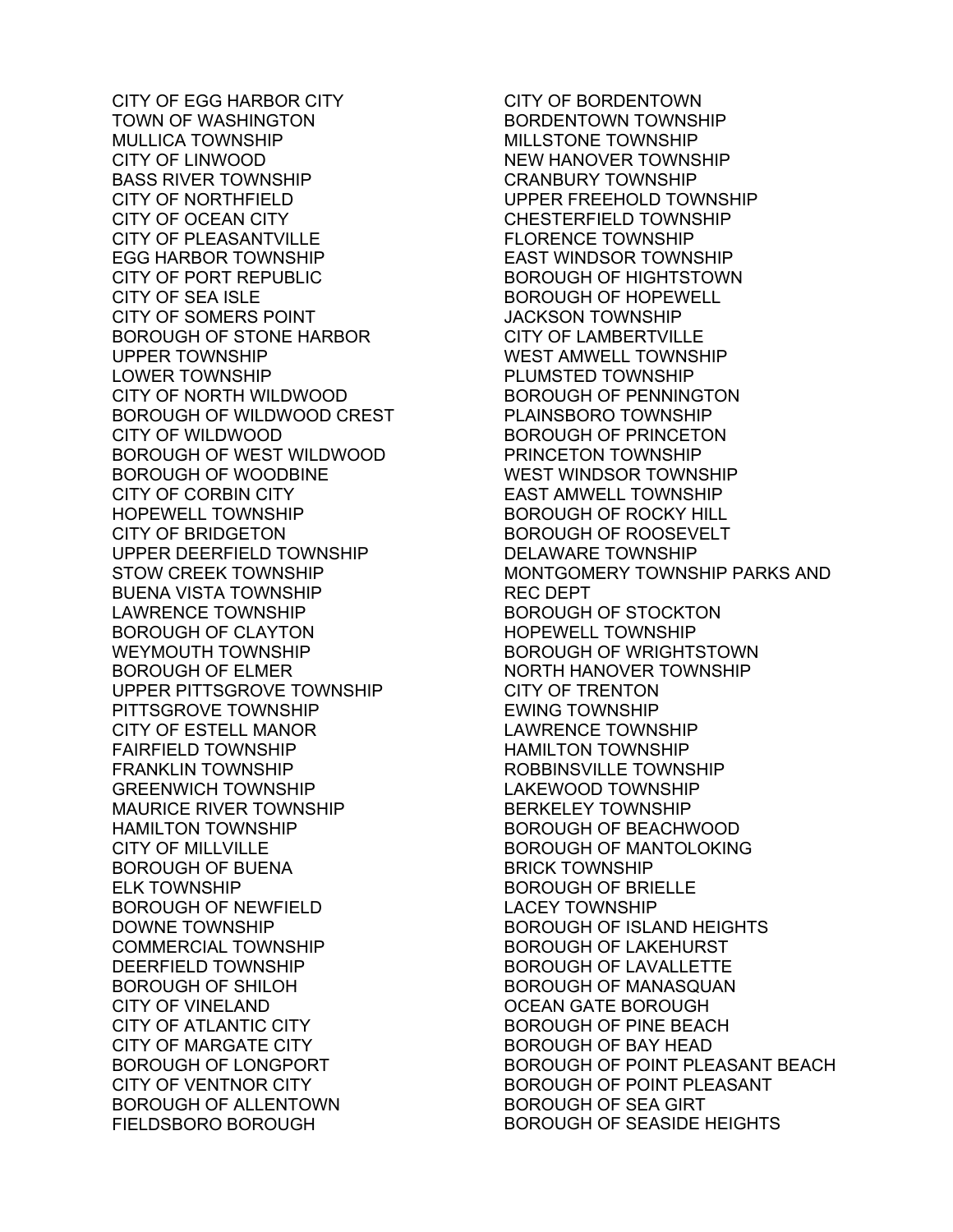BOROUGH OF SEASIDE PARK BOROUGH OF SOUTH TOMS RIVER OCEAN TOWNSHIP MANCHESTER TOWNSHIP UNION TOWNSHIP BETHLEHEM TOWNSHIP KINGWOOD TOWNSHIP BOROUGH OF BLOOMSBURY BOROUGH OF BOUND BROOK BRIDGEWATER TOWNSHIP FRANKLIN TOWNSHIP TOWN OF CLINTON BOROUGH OF DUNELLEN GREEN BROOK TOWNSHIP EAST BRUNSWICK TOWNSHIP EDISON TOWNSHIP BOROUGH OF FLEMINGTON RARITAN TOWNSHIP FRENCHTOWN BOROUGH BOROUGH OF GLEN GARDNER LEBANON TOWNSHIP BOROUGH OF HAMPTON BOROUGH OF HELMETTA BOROUGH OF HIGH BRIDGE BOROUGH OF JAMESBURG MONROE TOWNSHIP BOROUGH OF LEBANON BOROUGH OF MANVILLE BOROUGH OF METUCHEN HILLSBOROUGH TOWNSHIP BOROUGH OF MILLSTONE BOROUGH OF MIDDLESEX BOROUGH OF MILFORD HOLLAND TOWNSHIP ALEXANDRIA TOWNSHIP BOROUGH OF MILLTOWN SOUTH BRUNSWICK TOWNSHIP PISCATAWAY TOWNSHIP OLD BRIDGE TOWNSHIP CITY OF PERTH AMBOY LOPATCONG TOWNSHIP TOWN OF PHILLIPSBURG BOROUGH OF ALPHA POHATCONG TOWNSHIP HARMONY TOWNSHIP FRANKLIN TOWNSHIP BOROUGH OF RARITAN BOROUGH OF SAYREVILLE FRANKLIN TOWNSHIP BOROUGH OF SUMMERVILLE BRANCHBURG TOWNSHIP CITY OF SOUTH AMBOY BOROUGH OF SOUTH BOUND BROOK BOROUGH OF SOUTH RIVER BOROUGH OF SPOTSWOOD GREENWICH TOWNSHIP READINGTON TOWNSHIP CITY OF NEW BRUNSWICK NORTH BRUNSWICK TOWNSHIP BOROUGH OF HIGHLAND PARK **Counties in New Jersey including but not limited to:**  ESSEX COUNTY UNION COUNTY HUDSON COUNTY PASSAIC COUNTY BERGEN COUNTY MONMOUTH COUNTY WARREN COUNTY SUSSEX COUNTY MORRIS COUNTY BURLINGTON COUNTY SALEM COUNTY **K-12 in New Jersey including but not limited to:**  ABSECON CITY ELEM SCH DISTRICT ATLANTIC CITY PUBLIC SCH DIST BRIGANTINE PUBLIC SCHOOL DIST BUENA REGIONAL SCHOOL DISTRICT EGG HARBOR CITY PUB SCH DIST EGG HARBOR TWP SCHOOL DISTRICT ESTELL MANOR CITY SCHOOL DIST FOLSOM SCHOOL DISTRICT GALLOWAY TWP SCHOOL DISTRICT GREATER EGG HARBOR REG HIGH SD

HAMILTON TWP SCHOOL DISTRICT HAMMONTON TOWN SCHOOL DISTRICT LINWOOD PUBLIC SCHOOL DISTRICT MAINLAND REGIONAL HS DISTRICT MARGATE CITY SCHOOL DISTRICT MULLICA TWP SCHOOL DISTRICT NORTHFIELD CMTY SCHOOL DIST PLEASANTVILLE SCHOOL DISTRICT PORT REPUBLIC SCHOOL DISTRICT SOMERS POINT PUBLIC SCHOOLS

GLOUCESTER COUNTY CAMDEN COUNTY CAPE MAY COUNTY CUMBERLAND COUNTY ATLANTIC COUNTY MERCER COUNTY OCEAN COUNTY HUNTERDON COUNTY SOMERSET COUNTY MIDDLESEX COUNTY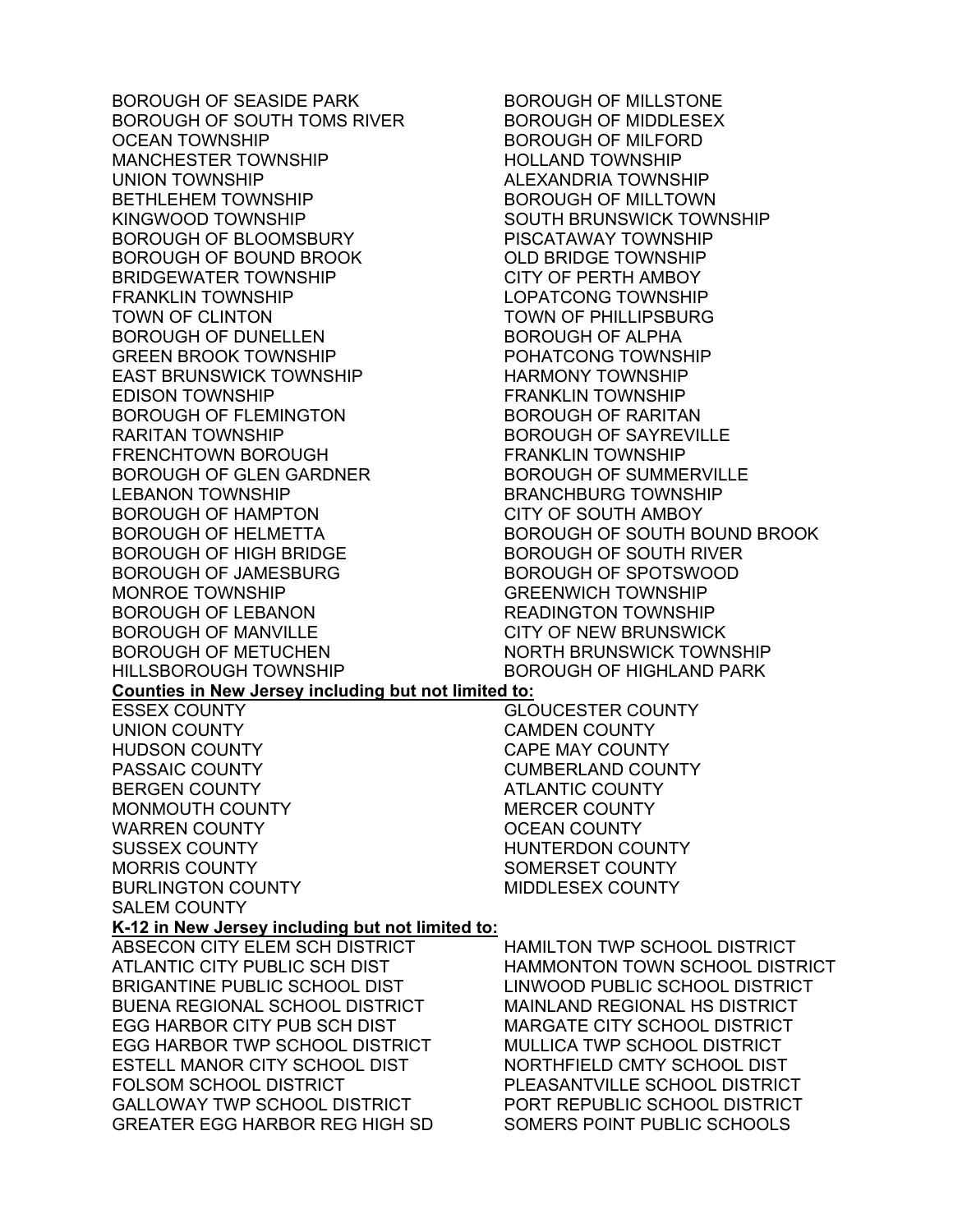VENTNOR CITY SCHOOL DISTRICT WEYMOUTH TWP SCHOOL DISTRICT ALLENDALE PUBLIC SCHOOL DIST ALPINE SCHOOL DISTRICT BERGEN CO TECH SCHOOL DIST BERGENFIELD SCHOOL DISTRICT BOGOTA SCHOOL DISTRICT CARLSTADT PUB SCHOOL DISTRICT EAST RUTHERFORD SCHOOL DIST CARLSTADT E RUTHERFORD REG SD CLIFFSIDE PARK SCHOOL DISTRICT CLOSTER SCHOOL DISTRICT CRESSKILL SCHOOL DISTRICT DEMAREST SCHOOL DISTRICT DUMONT SCHOOL DISTRICT ELMWOOD PARK SCHOOL DISTRICT EDGEWATER SCHOOL DISTRICT EMERSON SCHOOL DISTRICT ENGLEWOOD PUBLIC SCH DISTRICT ENGLEWOOD CLIFFS SCHOOL DIST FAIR LAWN SCHOOL DISTRICT FAIRVIEW SCHOOL DISTRICT FT LEE SCHOOL DISTRICT FRANKLIN LAKES SCHOOL DISTRICT GARFIELD SCHOOL DISTRICT GLEN ROCK SCHOOL DISTRICT HACKENSACK PUBLIC SCHOOLS HARRINGTON PARK SCHOOL DIST HASBROUCK HEIGHTS SCHOOL DIST HAWORTH SCHOOL DISTRICT HILLSDALE SCHOOL DISTRICT HO-HO-KUS SCHOOL DISTRICT LEONIA SCHOOL DISTRICT LITTLE FERRY SCHOOL DISTRICT LODI SCHOOL DISTRICT LYNDHURST SCHOOL DISTRICT MAHWAH TWP SCHOOL DISTRICT MAYWOOD SCHOOL DISTRICT MIDLAND PARK PUBLIC SCH DIST MONTVALE SCHOOL DISTRICT MOONACHIE SCHOOL DISTRICT NEW MILFORD SCHOOL DISTRICT NORTH ARLINGTON SCHOOL DIST NORTHERN HIGHLANDS REG HSD NORTHERN VALLEY REG HIGH SD NORTHVALE PUBLIC SCHOOL DIST NORWOOD PUBLIC SCHOOL DISTRICT OAKLAND SCHOOL DISTRICT OLD TAPPAN SCHOOL DISTRICT RIVER DELL REGIONAL SCH DIST ORADELL PUBLIC SCHOOL DISTRICT PALISADES PARK SCHOOL DISTRICT PARAMUS SCHOOL DISTRICT

PARK RIDGE SCHOOL DISTRICT PASCACK VLY REG HIGH SCH DIST RAMAPO INDIAN HILLS REG HSD RAMSEY PUBLIC SCHOOL DISTRICT RIDGEFIELD SCHOOL DISTRICT RIDGEFIELD PARK SCH DISTRICT RIDGEWOOD VILLAGE SCH DIST RIVER EDGE SCHOOL DISTRICT RIVER VALE SCHOOL DISTRICT ROCHELLE PARK SCHOOL DISTRICT RUTHERFORD SCHOOL DISTRICT SADDLE BROOK TWP SCH DISTRICT SADDLE RIVER SCHOOL DISTRICT SOUTH HACKENSACK SCHOOL DIST TEANECK SCHOOL DISTRICT TENAFLY SCHOOL DISTRICT UPPER SADDLE RIVER SCHOOLS WALDWICK SCHOOL DISTRICT WALLINGTON PUBLIC SCHOOLS WESTWOOD REG SCHOOL DISTRICT WOODCLIFF LAKE SCH DIST WOOD RIDGE SCHOOL DISTRICT WYCKOFF SCHOOL DISTRICT BASS RIVER TWP SCHOOL DISTRICT BEVERLY CITY SCHOOL DISTRICT BORDENTOWN REG SCHOOL DISTRICT BURLINGTON CITY PUBLIC SD BURLINGTON TWP SCHOOL DISTRICT BURLINGTON CO INST TECH DIST CHESTERFIELD TWP SCHOOL DIST CINNAMINSON TWP SCHOOL DIST DELANCO TWP SCHOOL DISTRICT DELRAN TWP SCHOOL DISTRICT EASTAMPTON TWP SCHOOL DISTRICT EDGEWATER PARK TWP SCHOOL DIST EVESHAM TWP SCHOOL DISTRICT FLORENCE TWP SCHOOL DISTRICT HAINESPORT TWP SCHOOL DISTRICT LENAPE REGIONAL HIGH SCH DIST LUMBERTON TWP SCHOOL DISTRICT MANSFIELD TWP SCHOOL DISTRICT MAPLE SHADE TWP SCHOOL DIST MEDFORD LAKES SCHOOL DISTRICT MEDFORD TWP SCHOOL DISTRICT MOORESTOWN TWP SCHOOL DIST MT HOLLY TWP SCHOOL DISTRICT MT LAUREL TWP ELEM SCHOOL DIST NEW HANOVER TWP SCHOOL DIST NORTH HANOVER TWP SCH DISTRICT NORTHERN BURLINGTON CO REG SD PALMYRA BOROUGH SCH DISTRICT PEMBERTON TOWNSHIP SCH DIST RANCOCAS VALLEY REG HS DIST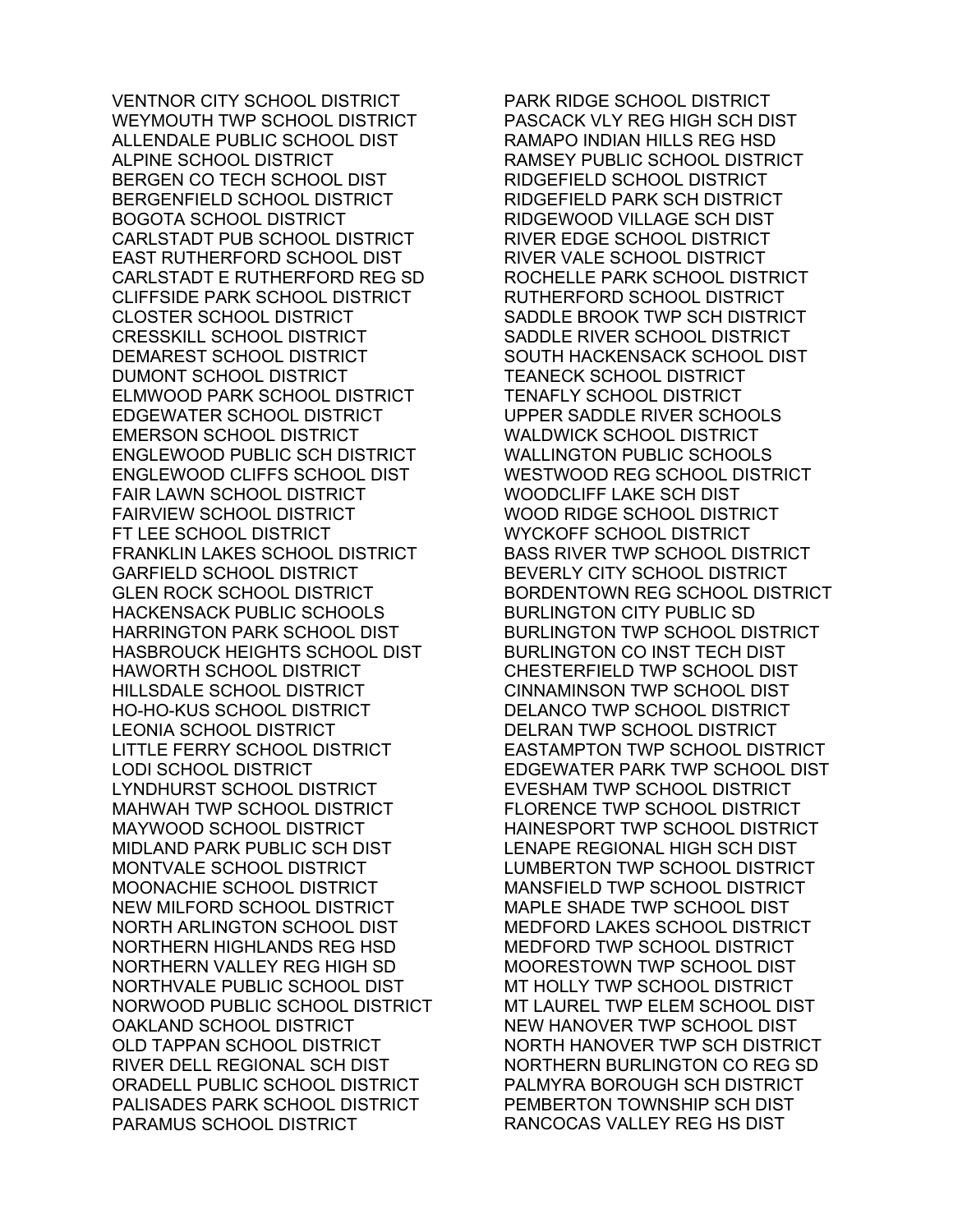RIVERSIDE TWP PUBLIC SCH DIST RIVERTON BOROUGH SCHOOL DIST SHAMONG TWP SCHOOL DISTRICT SOUTHAMPTON TWP SCHOOL DIST SPRINGFIELD TWP SCHOOL DIST TABERNACLE TWP SCHOOL DISTRICT WASHINGTON TWP SCHOOL DISTRICT WESTAMPTON TWP SCHOOL DISTRICT WILLINGBORO PUBLIC SCHOOL DIST WOODLAND TWP SCHOOL DISTRICT AUDUBON PUBLIC SCH DISTRICT BARRINGTON SCHOOL DIST BELLMAWR BOROUGH SCH DISTRICT BERLIN BOROUGH SCHOOL DISTRICT BERLIN TWP SCHOOL DISTRICT BLACK HORSE PIKE REG SCH DIST BROOKLAWN SCHOOL DISTRICT CAMDEN CITY SCHOOL DISTRICT CAMDEN CO TECHNICAL SCH DIST CHERRY HILL PUBLIC SCHOOL DIST CLEMENTON ELEM SCHOOL DISTRICT COLLINGSWOOD PUBLIC SCH DIST EASTERN CAMDEN CO REG SCH DIST GIBBSBORO SCHOOL DISTRICT GLOUCESTER CITY SCHOOL DIST GLOUCESTER TWP SCHOOL DISTRICT HADDON HEIGHTS PUBLIC SCH DIST HADDON TWP SCHOOL DISTRICT HADDONFIELD PUBLIC SCH DIST LAUREL SPRINGS SCHOOL DISTRICT LAWNSIDE PUBLIC SCHOOL DIST LINDENWOLD SCHOOL DISTRICT MAGNOLIA PUBLIC SCH DISTRICT MERCHANTVILLE SCHOOL DISTRICT MT EPHRAIM SCHOOL DISTRICT OAKLYN PUBLIC SCHOOL DISTRICT PENNSAUKEN PUBLIC SCHOOL DIST PINE HILL PUBLIC SCHOOL DIST RUNNEMEDE PUBLIC SCHOOL DIST SOMERDALE PUBLIC SCHOOL DIST STERLING HIGH SCHOOL DISTRICT STRATFORD BOROUGH SCH DISTRICT VOORHEES TWP SCHOOL DISTRICT WATERFORD TWP SCHOOL DISTRICT WINSLOW TWP SCHOOL DISTRICT WOODLYNNE PUBLIC SCHOOL DIST AVALON SCHOOL DISTRICT CAPE MAY CITY SCHOOL DISTRICT CAPE MAY CO TECH SCH DISTRICT DENNIS TWP SCHOOL DISTRICT LOWER CAPE MAY REG SCH DIST LOWER TWP ELEM SCHOOL DISTRICT MIDDLE TWP SCHOOL DISTRICT

NORTH WILDWOOD SCHOOL DISTRICT OCEAN CITY SCHOOL DISTRICT STONE HARBOR SCHOOL DISTRICT UPPER TWP SCHOOL DISTRICT WEST CAPE MAY SCHOOL DISTRICT WILDWOOD PUBLIC SCHOOL DIST WILDWOOD CREST SCHOOL DISTRICT WOODBINE SCHOOL DISTRICT BRIDGETON SCHOOL DISTRICT COMMERCIAL TWP SCHOOL DIST CUMBERLAND CO VOC TECH SD DEERFIELD TWP SCHOOL DISTRICT DOWNE TWP SCHOOL DISTRICT FAIRFIELD TWP SCHOOL DISTRICT GREENWICH TWP SCHOOL DISTRICT HOPEWELL TWP SCHOOL DISTRICT LAWRENCE TWP SCHOOL DISTRICT MAURICE RIVER TWP SCHOOL DIST MILLVILLE PUBLIC SCHOOLS STOW CREEK TWP SCHOOL DISTRICT UPPER DEERFIELD TWP SCH DIST VINELAND PUBLIC SCHOOL DIST BELLEVILLE SCHOOL DISTRICT BLOOMFIELD TWP SCHOOL DISTRICT CALDWELL-W CALDWELL SCH DIST CEDAR GROVE SCHOOL DISTRICT EAST ORANGE SCHOOL DISTRICT ESSEX CO VOC SCHOOL DISTRICT ESSEX FELLS SCHOOL DISTRICT FAIRFIELD PUBLIC SCH DIST GLEN RIDGE SCHOOL DISTRICT IRVINGTON PUBLIC SCHOOL DIST LIVINGSTON PUBLIC SCHOOL DIST MILLBURN TWP SCHOOL DISTRICT MONTCLAIR SCHOOL DISTRICT NEWARK PUBLIC SCHOOL DISTRICT NORTH CALDWELL SCH DISTRICT NUTLEY SCHOOL DISTRICT ORANGE TWP SCHOOL DISTRICT ROSELAND SCHOOL DISTRICT SOUTH ORANGE MAPLEWOOD SD VERONA SCHOOL DISTRICT WEST ESSEX REG SCHOOL DISTRICT WEST ORANGE SCHOOL DISTRICT CLAYTON SCHOOL DISTRICT CLEARVIEW REG SCHOOL DISTRICT DEPTFORD TWP SCH DISTRICT EAST GREENWICH TWP SCHOOL DIST ELK TWP SCHOOL DISTRICT FRANKLIN TWP SCHOOL DISTRICT GATEWAY REG HIGH SCHOOL DIST GLASSBORO SCHOOL DISTRICT GLOUCESTER CO VOC TECH SD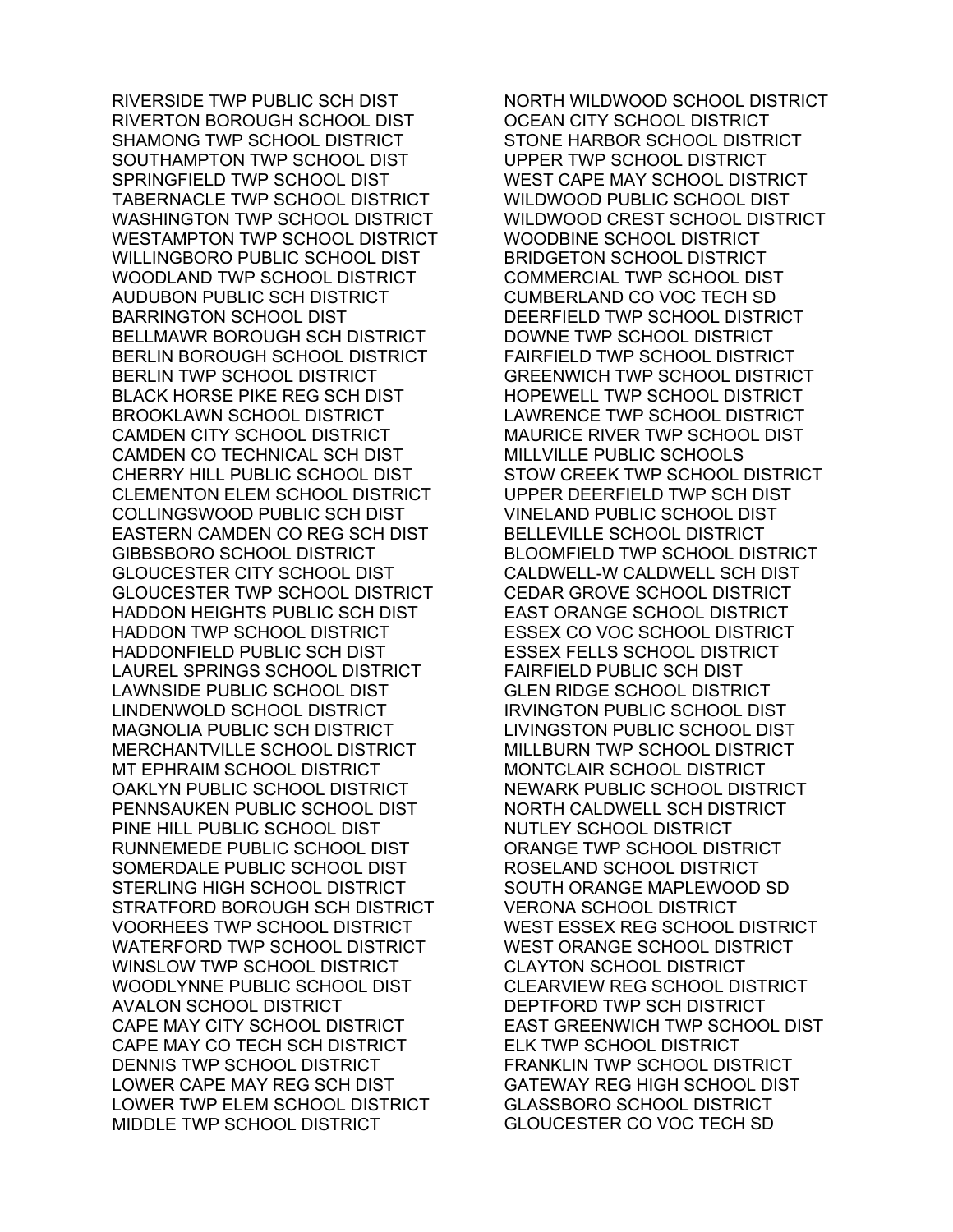GREENWICH TWP SCHOOL DISTRICT HARRISON TWP SCHOOL DISTRICT KINGSWAY REGIONAL SCH DISTRICT LOGAN TWP SCHOOL DISTRICT MANTUA TWP SCHOOL DISTRICT MONROE TWP PUBLIC SCHOOL DIST NATIONAL PARK SCHOOL DISTRICT PAULSBORO SCHOOL DISTRICT PITMAN SCHOOL DISTRICT SOUTH HARRISON TWP ELEM SD DELSEA REGIONAL HIGH SCH DIST SWEDESBORO WOOLWICH SCH DIST WASHINGTON TWP SCHOOL DISTRICT WENONAH SCHOOL DISTRICT WEST DEPTFORD TWP SCH DISTRICT WESTVILLE SCHOOL DISTRICT WOODBURY CITY PUBLIC SCH DIST WOODBURY HEIGHTS SCHOOL DIST BAYONNE SCHOOL DISTRICT EAST NEWARK PUBLIC SCHOOL DIST GUTTENBERG SCHOOL DISTRICT HARRISON PUBLIC SCH DISTRICT HOBOKEN SCHOOL DISTRICT JERSEY CITY PUBLIC SCHOOL DIST KEARNY SCHOOL DISTRICT NORTH BERGEN SCHOOL DISTRICT SECAUCUS SCHOOL DISTRICT UNION CITY SCHOOL DISTRICT WEEHAWKEN SCHOOL DISTRICT WEST NEW YORK SCHOOL DISTRICT ALEXANDRIA TWP SCHOOL DISTRICT BETHLEHEM TWP SCHOOL DISTRICT BLOOMSBURY SCHOOL DISTRICT CALIFON SCHOOL DISTRICT CLINTON GLEN GARDNER PUBLIC SD CLINTON TWP SCHOOL DISTRICT DELAWARE TWP SCHOOL DISTRICT DELAWARE VLY REG HIGH SCH DIST EAST AMWELL TWP SCHOOL DIST FLEMINGTON-RARITAN REGIONAL SD FRANKLIN TWP SCHOOL DISTRICT FRENCHTOWN ELEM SCH DISTRICT HAMPTON BOROUGH SCHOOL DIST HIGH BRIDGE BOROUGH SCH DIST HOLLAND TWP SCHOOL DISTRICT HUNTERDON CENTRAL REG HS DIST KINGWOOD TWP SCHOOL DISTRICT LAMBERTVILLE PUBLIC SCH DIST LEBANON BOROUGH SCH DISTRICT LEBANON TWP SCHOOL DISTRICT MILFORD PUBLIC SCH DISTRICT NORTH HUNTERDON-VOORHEES RHSD READINGTON TWP PUBLIC SCHOOLS

SOUTH HUNTERDON REG HIGH SD STOCKTON BOROUGH SCH DISTRICT TEWKSBURY TWP SCHOOL DISTRICT UNION TWP SCHOOL DISTRICT WEST AMWELL TWP SCHOOL DIST EAST WINDSOR REG SCH DISTRICT EWING TWP PUBLIC SCHOOLS HAMILTON TWP SCHOOL DISTRICT HOPEWELL VALLEY REG SCH DIST LAWRENCE TWP PUBLIC SCHOOLS MERCER CO TECH SCHOOL DISTRICT PRINCETON PUBLIC SCHOOLS TRENTON SCHOOL DISTRICT ROBBINSVILLE PUBLIC SCHOOLS WEST WINDSOR-PLAINSBORO REG SD CARTERET PUBLIC SCHOOLS CRANBURY TWP SCHOOL DISTRICT DUNELLEN SCHOOL DISTRICT EAST BRUNSWICK PUBLIC SCH DIST EDISON TWP PUBLIC SCHOOL DIST HIGHLAND PARK SCHOOL DISTRICT JAMESBURG SCHOOL DISTRICT OLD BRIDGE TWP SCHOOL DIST METUCHEN SCHOOL DISTRICT MIDDLESEX PUBLIC SCH DIST MIDDLESEX CO VOC TECH HSD MILLTOWN SCHOOL DISTRICT MONROE TWP SCHOOL DISTRICT NEW BRUNSWICK SCHOOL DISTRICT NORTH BRUNSWICK TWP PUBLIC SD PERTH AMBOY SCHOOL DISTRICT PISCATAWAY TWP SCHOOL DISTRICT SAYREVILLE SCHOOL DISTRICT SOUTH AMBOY SCHOOL DISTRICT SOUTH BRUNSWICK PUB SCH DIST SOUTH PLAINFIELD PUBLIC SD SOUTH RIVER SCHOOL DISTRICT SPOTSWOOD SCHOOL DISTRICT WOODBRIDGE TWP SCHOOL DISTRICT ASBURY PARK SCHOOL DISTRICT ATLANTIC HIGHLANDS SCHOOL DIST AVON BY SEA SCHOOL DISTRICT BELMAR SCHOOL DISTRICT BRADLEY BEACH SCHOOL DISTRICT BRIELLE SCHOOL DISTRICT COLTS NECK TWP SCHOOL DISTRICT DEAL ELEM SCHOOL DISTRICT EATONTOWN PUBLIC SCHOOL DIST FAIR HAVEN PUBLIC SCH DISTRICT FARMINGDALE SCHOOL DISTRICT FREEHOLD BOROUGH SCH DIST FREEHOLD REG HIGH SCHOOL DIST FREEHOLD TWP ELEM SCH DISTRICT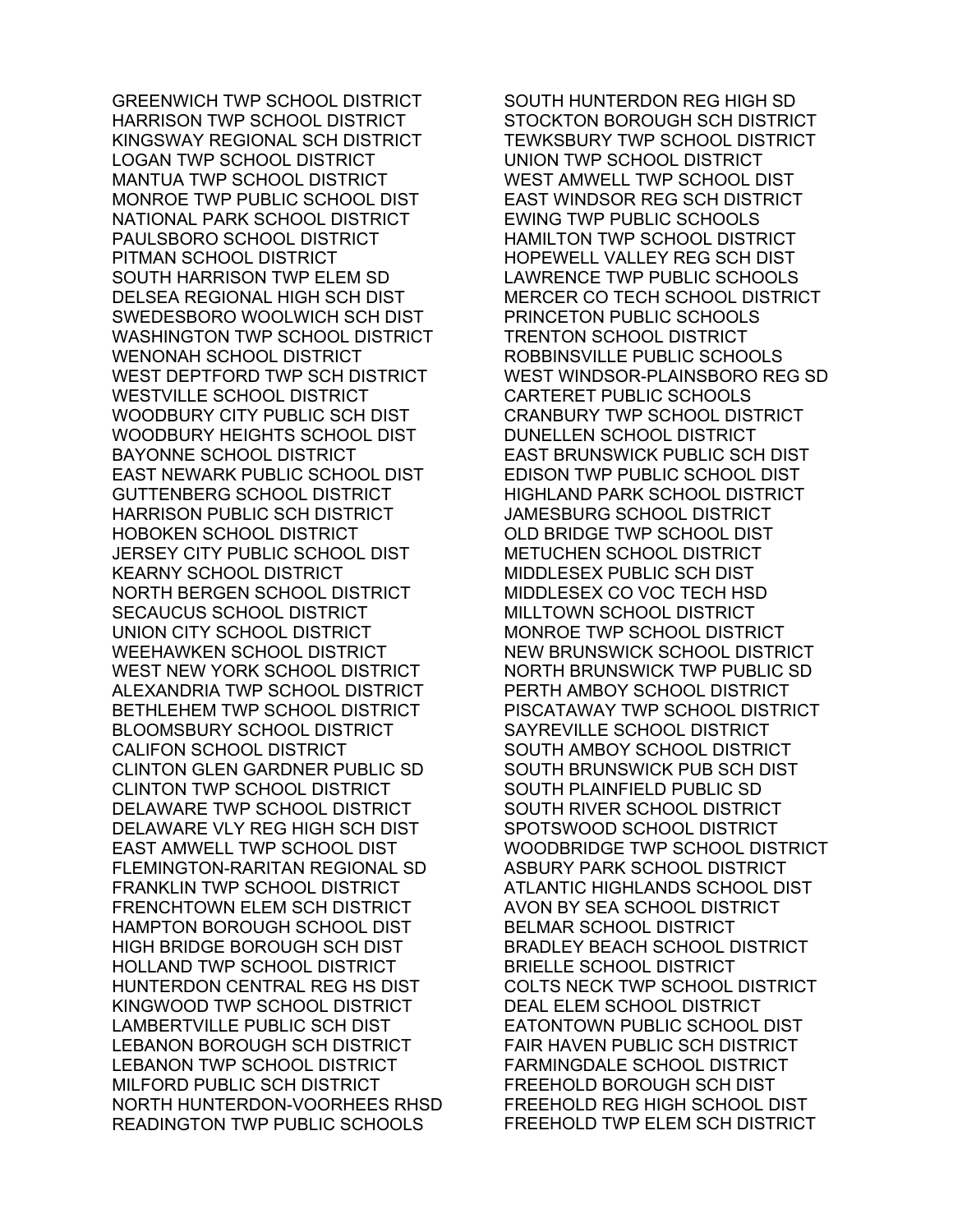HAZLET TWP SCHOOL DISTRICT HENRY HUDSON REG SCHOOL DIST HIGHLANDS ELEM SCHOOL DISTRICT HOLMDEL TWP SCHOOL DISTRICT HOWELL TWP SCHOOL DISTRICT KEANSBURG BOROUGH SCHOOL DIST KEYPORT SCHOOL DISTRICT LITTLE SILVER SCHOOL DISTRICT LONG BRANCH SCHOOL DISTRICT MANALAPAN ENGLISHTOWN REG SD MANASQUAN PUBLIC SCH DISTRICT MARLBORO TWP PUBLIC SCH DIST MATAWAN ABERDEEN REGIONAL SD MIDDLETOWN TWP SCH DISTRICT MILLSTONE TWP SCHOOL DISTRICT MONMOUTH BEACH SCHOOL DIST MONMOUTH REG HIGH SCHOOL DIST NEPTUNE CITY SCH DIST NEPTUNE TWP SCHOOL DISTRICT OCEAN TWP SCHOOL DISTRICT OCEANPORT SCHOOL DISTRICT RED BANK BOROUGH PUBLIC SD RED BANK REG HIGH SCHOOL DIST ROOSEVELT SCHOOL DISTRICT RUMSON BOROUGH ELEM SCH DIST RUMSON FAIRHAVEN REG HIGH SD SEA GIRT SCHOOL DISTRICT SHORE REGIONAL HIGH SCH DIST SHREWSBURY BOROUGH SCH DIST SPRING LAKE SCHOOL DISTRICT SPRING LAKE HEIGHTS SCH DIST TINTON FALLS SCHOOL DISTRICT UNION BEACH PUBLIC SCHOOL DIST UPPER FREEHOLD REG SCH DIST WALL TWP SCHOOL DISTRICT WEST LONG BRANCH SCH DISTRICT BOONTON SCHOOL DIST BOONTON TWP SCH DIST BUTLER SCHOOL DISTRICT SCHOOL DIST OF THE CHATHAMS CHESTER SCHOOL DISTRICT DENVILLE TWP SCHOOL DISTRICT DOVER PUBLIC SCHOOL DISTRICT EAST HANOVER TWP SCHOOL DIST FLORHAM PARK SCHOOL DISTRICT HANOVER PARK REG HIGH SCH DIST HANOVER TWP PUBLIC SCHOOLS HARDING TWP SCHOOL DISTRICT JEFFERSON TWP SCHOOL DISTRICT KINNELON SCHOOL DISTRICT LINCOLN PARK SCH DIST MADISON SCHOOL DISTRICT MENDHAM BOROUGH SCH DISTRICT

MENDHAM TWP SCHOOL DISTRICT MINE HILL TWP SCHOOL DISTRICT MONTVILLE TWP SCHOOL DISTRICT MORRIS HILLS REG HIGH SCH DIST MORRIS PLAINS SCHOOL DISTRICT MORRIS CO TECH DISTRICT MORRIS SCHOOL DISTRICT MT ARLINGTON PUBLIC SCH DIST MT OLIVE TWP SCHOOL DISTRICT MOUNTAIN LAKES SCHOOL DISTRICT NETCONG SCHOOL DISTRICT PARSIPPANY TROY HILLS TWP SD LONG HILL TWP SCHOOL DISTRICT PEQUANNOCK TWP SCHOOL DISTRICT RANDOLPH TWP SCHOOL DISTRICT RIVERDALE PUBLIC SCHOOL DIST ROCKAWAY BOROUGH SCH DISTRICT ROCKAWAY TWP SCHOOL DISTRICT ROXBURY TWP SCHOOL DISTRICT WASHINGTON TWP SCHOOL DISTRICT WEST MORRIS REG HIGH SCH DIST WHARTON SCHOOL DISTRICT BAY HEAD SCHOOL DISTRICT BEACH HAVEN SCHOOL DISTRICT BERKELEY TWP SCHOOL DISTRICT BRICK TWP SCHOOL DISTRICT CENTRAL REG SCHOOL DISTRICT EAGLESWOOD TWP ELEM SD ISLAND HEIGHTS SCH DIST JACKSON TWP SCHOOL DISTRICT LACEY TWP SCHOOL DISTRICT LAKEHURST SCHOOL DISTRICT LAKEWOOD PUBLIC SCHOOLS LAVALLETTE BOROUGH SCH DIST LITTLE EGG HARBOR TWP SCH DIST LONG BEACH ISLAND SCH DIST MANCHESTER TWP SCHOOL DISTRICT OCEAN CO VOC TECH SCH DISTRICT OCEAN GATE SCHOOL DISTRICT OCEAN TWP SCHOOL DISTRICT PLUMSTED TWP SCHOOL DISTRICT POINT PLEASANT BEACH SCH DIST POINT PLEASANT SCHOOL DIST SEASIDE HEIGHTS SCH DISTRICT SOUTHERN REGIONAL SCH DIST STAFFORD TWP SCHOOL DISTRICT TOMS RIVER REGIONAL SCH DIST TUCKERTON SCHOOL DISTRICT BARNEGAT TWP SCHOOL DISTRICT BLOOMINGDALE SCHOOL DISTRICT CLIFTON SCHOOL DISTRICT HALEDON PUBLIC SCHOOLS HAWTHORNE PUBLIC SCHOOLS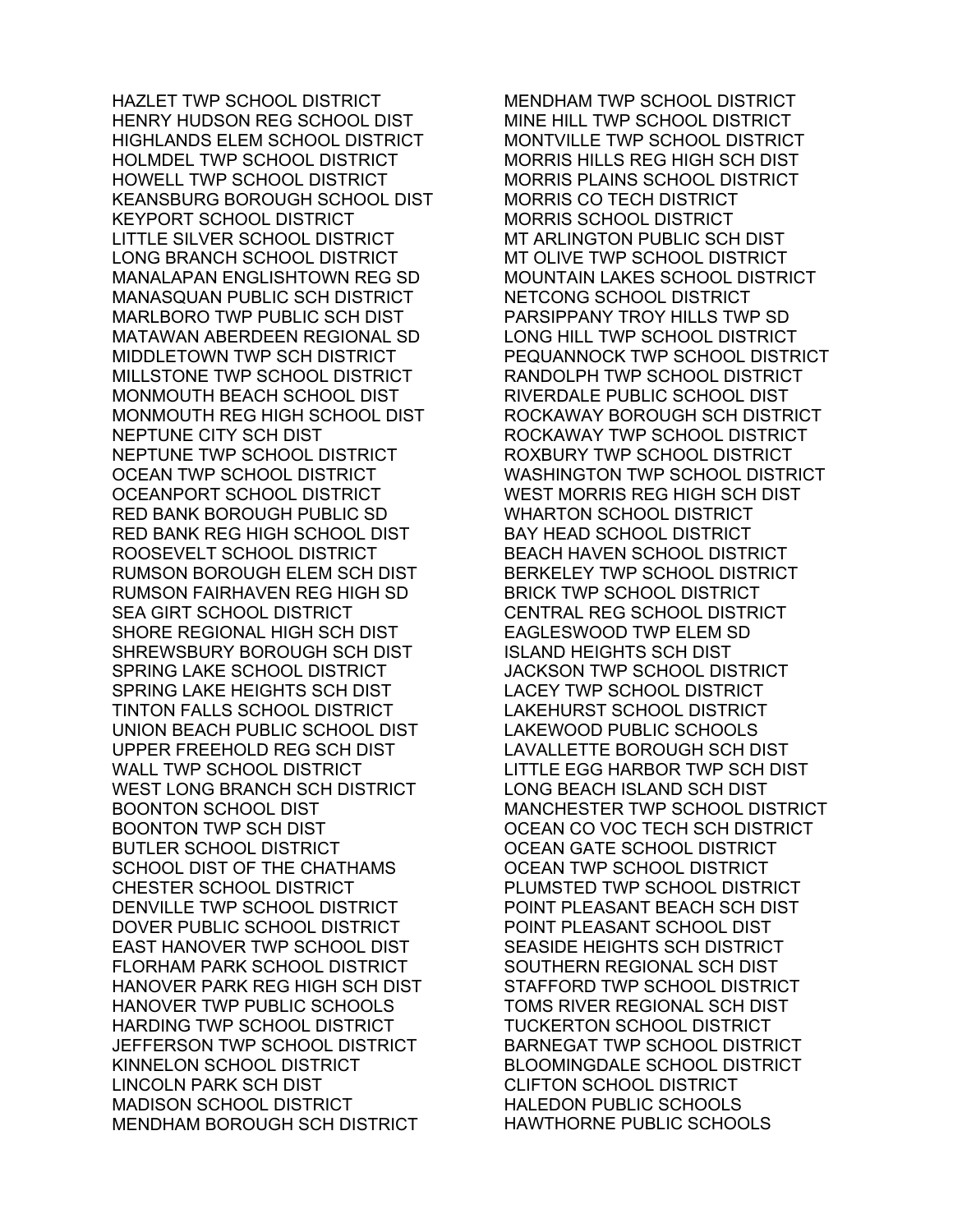LAKELAND REG HIGH SCHOOL DIST LITTLE FALLS TWP SCHOOL DIST NORTH HALEDON SCHOOL DISTRICT PASSAIC CITY PUBLIC SCH DIST PASSAIC CO MANCHESTER REG HSD PASSAIC VALLEY REG HIGH SD 1 PASSAIC CO VOC TECH SCH DIST PATERSON PUBLIC SCHOOL DIST POMPTON LAKES SCHOOL DISTRICT PROSPECT PARK SCHOOL DISTRICT RINGWOOD SCHOOL DISTRICT TOTOWA SCHOOL DISTRICT WANAQUE SCHOOL DISTRICT WAYNE TWP PUBLIC SCHOOLS WEST MILFORD TWP SCHOOL DIST WOODLAND PARK PUBLIC SCHOOLS ALLOWAY TWP SCHOOL DISTRICT ELSINBORO TWP SCHOOL DISTRICT LOWER ALLOWAYS CREEK SCH DIST MANNINGTON TWP SCHOOL DISTRICT OLDMANS TWP SCHOOL DISTRICT PENNS GROVE CARNEY PT REG SD PENNSVILLE SCHOOL DISTRICT PITTSGROVE TWP SCHOOL DISTRICT QUINTON TWP SCHOOL DISTRICT SALEM CITY SCHOOL DISTRICT UPPER PITTSGROVE SCH DIST WOODSTOWN PILESGROVE REG SD BEDMINSTER TWP SCHOOL DISTRICT BERNARDS TWP SCHOOL DISTRICT SOMERSET HILLS SCHOOL DIST BOUND BROOK SCHOOL DISTRICT BRANCHBURG TWP SCHOOL DISTRICT BRIDGEWATER RARITAN REG SD FRANKLIN TWP PUBLIC SCH DIST GREEN BROOK TWP SCH DISTRICT HILLSBOROUGH TWP SCHOOL DIST MANVILLE SCHOOL DISTRICT MONTGOMERY TWP SCHOOL DISTRICT NORTH PLAINFIELD PUB SCH DIST SOMERSET CO VOC SCHOOL DIST SOMERVILLE PUBLIC SCH DISTRICT SOUTH BOUND BROOK SCHOOL DIST WARREN TWP SCHOOL DISTRICT WATCHUNG BOROUGH SCH DISTRICT WATCHUNG HILLS REGIONAL HSD ANDOVER REG SCHOOL DISTRICT BYRAM TWP SCHOOL DISTRICT FRANKFORD TWP SCHOOL DISTRICT FRANKLIN BOROUGH SCH DISTRICT FREDON TWP SCHOOL DISTRICT GREEN TWP SCHOOL DISTRICT HAMBURG PUBLIC SCHOOL DISTRICT

HAMPTON TWP SCHOOL DISTRICT HARDYSTON TWP SCHOOL DISTRICT HIGH POINT REG HIGH SCH DIST HOPATCONG BOROUGH SCH DISTRICT LAFAYETTE TWP SCHOOL DIST MONTAGUE SCHOOL DISTRICT NEWTON SCHOOL DISTRICT OGDENSBURG PUBLIC SCHOOL DIST SANDYSTON-WALPACK SCHOOL DIST SPARTA TWP SCHOOL DISTRICT STANHOPE SCHOOL DISTRICT STILLWATER TWP SCHOOL DISTRICT SUSSEX WANTAGE REG SCH DIST VERNON TWP PUB SCH DISTRICT BERKELEY HEIGHTS PUBLIC SD CLARK TWP SCHOOL DISTRICT CRANFORD PUBLIC SCHOOL DIST ELIZABETH SCHOOL DISTRICT GARWOOD SCHOOL DISTRICT HILLSIDE SCHOOL DISTRICT KENILWORTH SCHOOL DISTRICT LINDEN SCHOOL DISTRICT MOUNTAINSIDE SCHOOL DISTRICT NEW PROVIDENCE SCHOOL DISTRICT PLAINFIELD PUBLIC SCHOOL DIST RAHWAY PUBLIC SCHOOL DISTRICT ROSELLE BOROUGH PUBLIC SCHOOLS ROSELLE PARK SCHOOL DISTRICT SCOTCH PLAINS-FANWOOD SCH DIST SPRINGFIELD PUBLIC SCH DIST SUMMIT PUBLIC SCHOOLS UNION CO VOC TECH SCH DISTRICT UNION TWP SCHOOL DISTRICT WESTFIELD SCHOOL DISTRICT WINFIELD TWP SCHOOL DISTRICT ALLAMUCHY TWP SCHOOL DISTRICT ALPHA SCHOOL DISTRICT BELVIDERE SCHOOL DISTRICT BLAIRSTOWN TWP SCHOOL DISTRICT FRANKLIN TWP SCHOOL DISTRICT FRELINGHUYSEN TWP SCHOOL DIST GREENWICH TWP SCHOOL DISTRICT HACKETTSTOWN SCHOOL DISTRICT HARMONY TWP SCHOOL DISTRICT HOPE TWP SCHOOL DISTRICT GREAT MEADOWS REGIONAL SD KNOWLTON TWP SCHOOL DISTRICT LOPATCONG TWP SCH DIST MANSFIELD TWP SCHOOL DISTRICT NORTH WARREN REGIONAL SCH DIST OXFORD TWP SCHOOL DISTRICT PHILLIPSBURG SCHOOL DISTRICT POHATCONG TWP SCHOOL DIST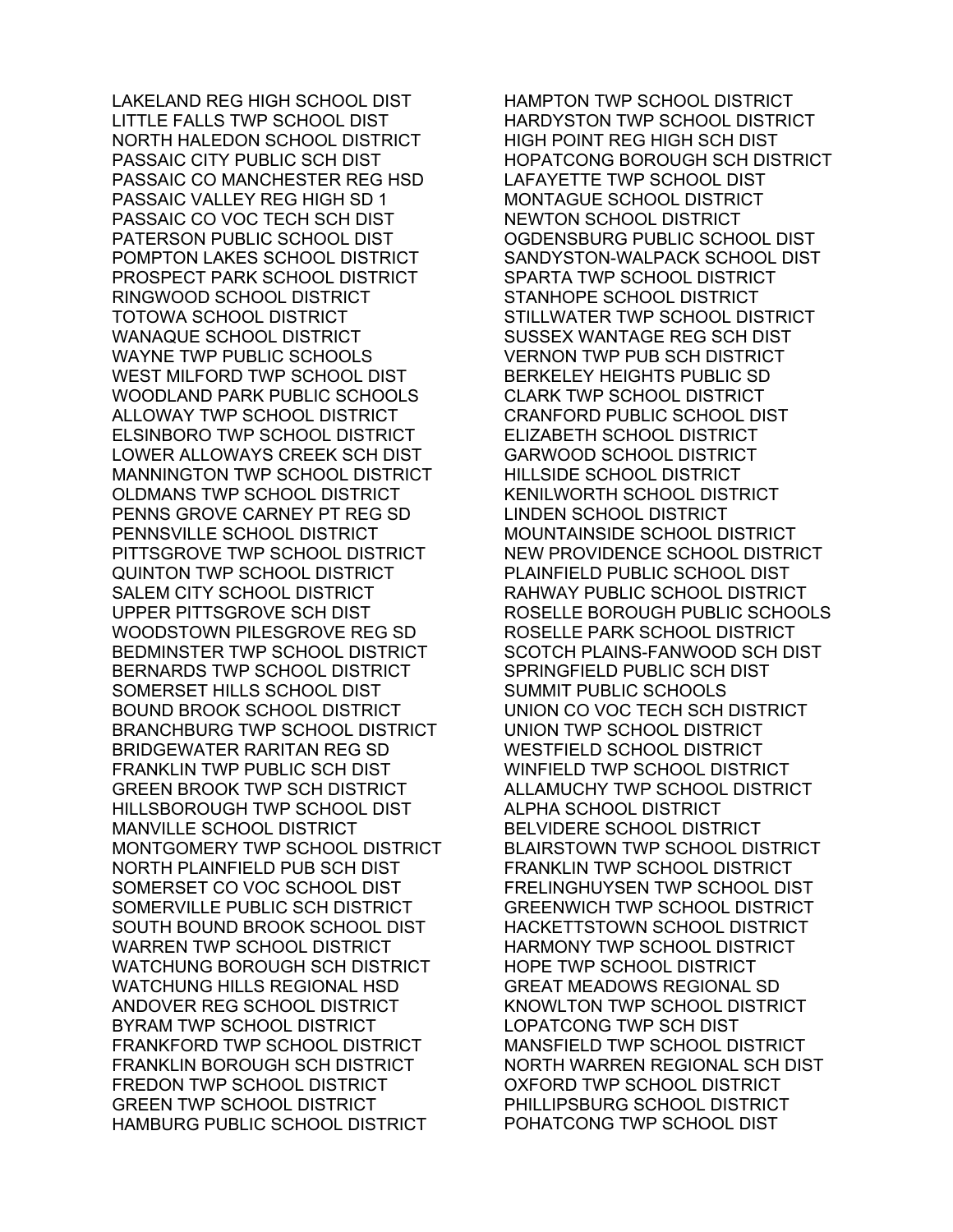WARREN CO VOC DISTRICT WARREN HILLS REG SCH DIST WASHINGTON BOROUGH SCHOOL DIST WASHINGTON TWP SCHOOL DISTRICT WHITE TWP SCHOOL DISTRICT LENAPE VALLEY REG HIGH SD KITTATINNY REG HIGH SCH DIST HUDSON CO SCHOOLS OF TECH MONMOUTH CO VOC SCH DISTRICT SALEM CO VOC TECH SCHOOL DIST BERGEN CO SPEC SERV SCH DIST ATLANTIC CO SPEC SERVICES SD BURLINGTON CO SPEC SERVICE SD CAPE MAY CO SPECIAL SERVICE SD **Higher Education in New Jersey including but not limited to:**  SANFORD BROWN INST-ISELIN CAPRI INSTITUTE OF HAIR DESIGN CONCORDE SCH OF HAIR DESIGN CAPRI INSTITUTE OF HAIR DESIGN CAPRI INSTITUTE OF HAIR DESIGN CAPRI INSTITUTE OF HAIR DESIGN ARTISTIC ACAD OF HAIR DESIGN EMPIRE BEAUTY SCHOOL CAPRI INSTITUTE OF HAIR DESIGN EUROPEAN ACAD OF COSMETOLOGY EMPIRE BEAUTY SCHOOL RIZZIERI SCH/BEAUTY/WELLNESS PARISIAN BEAUTY SCHOOL EMPIRE BEAUTY SCHOOL UNION COUNTY COLLEGE-ELIZABETH UNION COUNTY CLG-PLAINFIELD UMDNJ NEW JERSEY DENTAL SCHOOL UMDNJ SCH OF HLTH RELATED PROF UMDNJ SCH OF OSTEOPATHIC MED UMDNJ NEW JERSEY MEDICAL SCH RUTGERS LAW SCHOOL RUTGERS UNIV SCH OF LAW-CAMDEN RUTGERS BUSINESS SCHOOL DIVERS ACAD EASTERN SEABOARD ENGINE CITY TECHNICAL INST JERSEY TRACTOR TRAILER TRAIN KUBERT SCH CARTOON/GRAPHIC ART RETS INSTITUTE PRISM CAREER INST-CHERRY HILL ATLANTIC COUNTY INST TECH ACADEMY OF MASSAGE THERAPY ATLANTIC CAPE CMTY COLLEGE RICHARD STOCKTON COLLEGE OF NJ PETROCELLI COLLEGE/CONT STDS FAIRLEIGH DICKINSON UNIV-TEA FELICIAN COLLEGE SHU IMMACULATE CONCEPTION SEM BERGEN CMTY CLG-PARAMUS

CUMBERLAND REGIONAL HIGH SD MERCER CO SPEC SERV SCH DIST PINELANDS REGIONAL SCH DIST WALLKILL VALLEY REG HS DIST GLOUCESTER CO SPECIAL SVC SD HUNTERDON CO VOC SCH DISTRICT SALEM CO SPECIAL SERVICES SD BAYSHORE JOINTURE SPEC ED SD NEWARK PSD-SCHOOL NETWORK 1 NEWARK PSD-SCHOOL NETWORK 2 NEWARK PSD-SCHOOL NETWORK 3 NEWARK PSD-SCHOOL NETWORK 4 NEWARK PSD-SCHOOL NETWORK 5 NEWARK PSD-SCHOOL NETWORK 6 FAIRLEIGH DICKINSON UNIV-FLOR RAMAPO COLLEGE BURLINGTON CO CLG-PEMBERTON RUTGERS UNIVERSITY-CAMDEN CAMDEN COUNTY COLLEGE CUMBERLAND COUNTY COLLEGE BLOOMFIELD COLLEGE CALDWELL COLLEGE MONTCLAIR STATE UNIVERSITY UNIV OF MED/DENTISTRY SYS OFF NEW JERSEY INST OF TECHNOLOGY RUTGERS UNIVERSITY-NEWARK SETON HALL UNIVERSITY ESSEX COUNTY COLLEGE-NEWARK ROWAN UNIVERSITY-GLASSBORO GLOUCESTER COUNTY COLLEGE NEW JERSEY CITY UNIVERSITY SAINT PETERS UNIVERSITY STEVENS INST OF TECHNOLOGY HUDSON COUNTY CMTY CLG-JERSEY PRINCETON THEOLOGICAL SEMINARY PRINCETON UNIVERSITY RIDER UNIVERSITY THE COLLEGE OF NEW JERSEY WESTMINSTER CHOIR CLG-RIDER U MERCER CO CMTY CLG-W WINDSOR THOMAS EDISON STATE COLLEGE MIDDLESEX COUNTY COLLEGE NEW BRUNSWICK THEO SEM RUTGERS THE STATE UNIV OF NJ BROOKDALE COMMUNITY COLLEGE ASSUMPTION COLLEGE FOR SISTERS COLLEGE OF ST ELIZABETH DREW UNIVERSITY MONMOUTH UNIVERSITY COUNTY COLLEGE OF MORRIS RABBINICAL COLLEGE OF AMERICA GEORGIAN COURT UNIVERSITY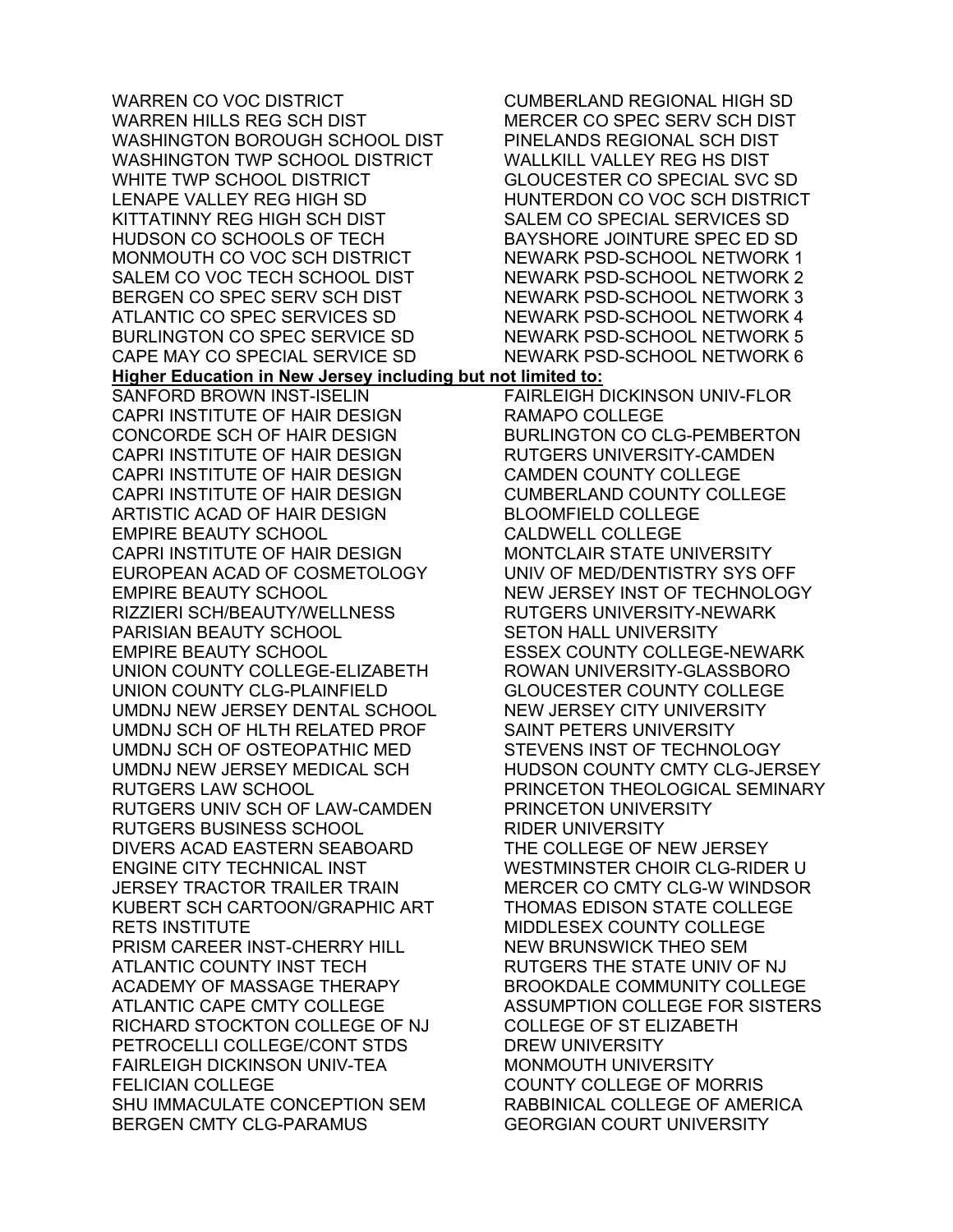OCEAN COUNTY COLLEGE WILLIAM PATERSON UNIVERSITY PASSAIC COUNTY CMTY COLLEGE RARITAN VALLEY CMTY COLLEGE KEAN UNIVERSITY UNION COUNTY COLLEGE CENTENARY COLLEGE BERKELEY COLLEGE-GARRET MT SALEM COMMUNITY COLLEGE BERKELEY COLLEGE-MIDDLESEX SETON HALL UNIV SCHOOL OF LAW BERKELEY COLLEGE-BERGEN ROBERT WOOD JOHNSON MED SCHOOL DEVRY UNIVERSITY-N BRUNSWICK DREW UNIV THEOLOGICAL SCHOOL ST PETERS U-ENGLEWOOD CLIFFS CAMDEN CMTY COLLEGE-CAMDEN RUTGERS ST UNIV OF NJ CTRL OFF UMDNJ SCHOOL OF NURSING SUSSEX COUNTY CMTY COLLEGE WARREN COUNTY CMTY COLLEGE LINCOLN TECHNICAL INST OFFICE OMEGA INSTITUTE EASTWICK COLLEGES HARRIS SCHOOL OF BUSINESS DRAKE COLLEGE OF BUSINESS STUART SCH OF BUSINESS ADMIN PRISM CAREER INST-EGG HARBOR HOHOKUS SCH OF BUS/MEDICAL SCI STENOTECH CAREER INSTITUTE DOVER BUSINESS COLLEGE LINCOLN TECH INST-UNION GENESIS SCHOOL OF BUSINESS CENTRAL CAREER SCHOOL LINCOLN TECH INST-MAHWAH DOVER BUSINESS COLLEGE HUDSON COUNTY CMTY CLG-N HUDSO ESSEX COUNTY COLLEGE-W ESSEX HOHOKUS SCH OF BUS/MEDICAL SCI ACAD OF MASSAGE THERAPY LINCOLN TECH INST-EDISON LINCOLN TECH INST-MORRESTOWN FORTIS INSTITUTE-WAYNE STAR CAREER ACADEMY STAR CAREER ACADEMY-EGG HARBOR STAR CAREER ACADEMY-CLIFTON STAR CAREER ACADEMY-NEWARK SETON HALL UNIV-GRAD MED ED HORIZON INST PARALEGAL STUDIES CT SCH OF BROADCASTING-NJ BERLITZ LANGUAGE CENTER BERLITZ LANGUAGE CENTER

BERLITZ LANGUAGE CENTER BERLITZ INTERNATIONAL INC UMDNJ SCH OF PUB HLTH-NEWARK UMDNJ SCH OF PUB HLTH-PICA/NB UMDNJ SCH OF PUB HLTH-STR/CAM ANTHEM INSTITUTE-PARSIPPANY PENNCO TECH ANTHEM INSTITUTE-JERSEY CITY ANTHEM INSTITUTE-CHERRY HILL ANTHEM INSTITUTE-N BRUNSWICK SOMERSET CHRISTIAN COLLEGE TETERBORO SCH OF AERONAUTICS EASTERN INTL CLG-JERSEY CITY INST FOR THERAPEUTIC MASSAGE CORTIVA INST-NEW JERSEY CONCORDE SCHOOL OF HAIR DESIGN PB COSMETOLOGY EDUCATION CTR HOLY NAME HOSP SCH OF NURSING LOURDES MEDICAL SCH OF NURSING ST FRANCIS MED CTR SCH NURSING CAPITAL HEALTH SYS SCH NURSING MERCER CO CMTY CLG-JAMES KEAR BAYONNE HOSPITAL SCH NURSING CHRIST HOSPITAL SCH OF NURSING HOHOKUS SCHOOL AT MED CENTER ROWAN UNIVERSITY-CAMDEN RIDER UNIV-PRIN/WESTMINSTER BURLINGTON CO CLG-MT LAUREL BURLINGTON CO CLG-WILLINGBORO BEST CARE TRAINING INSTITUTE PERFORMANCE TRAINING HEALTHCARE TRAINING INSTITUTE EMBRY-RIDDLE AERO U-MCGUIRE ST JOSEPHS FAMILY MEDICINE PRINCETON HEALTHCARE SYS CAPITAL HEALTH SYSTEM CENTRAL STATE MEDICAL CENTER FAMILY PRACTICE CENTER FAMILY MEDICINE CENTER FAMILY MED CTR-MONUMENT SQ PHILLIPS BARBER HEALTH CTR HUNTERDON MEDICAL CENTER RARITAN BAY MEDICAL CTR ENGLEWOOD HOSPITAL JERSEY CITY MEDICAL CENTER ST JOSEPHS MEDICAL CENTER MONMOUTH MEDICAL CTR UNION HOSPITAL ST MICHAELS MEDICAL CTR NEWARK BETH ISRAEL THE UNIVERSITY HOSPITAL ST BARNABAS MED CENTER HACKENSACK UNIV MED CTR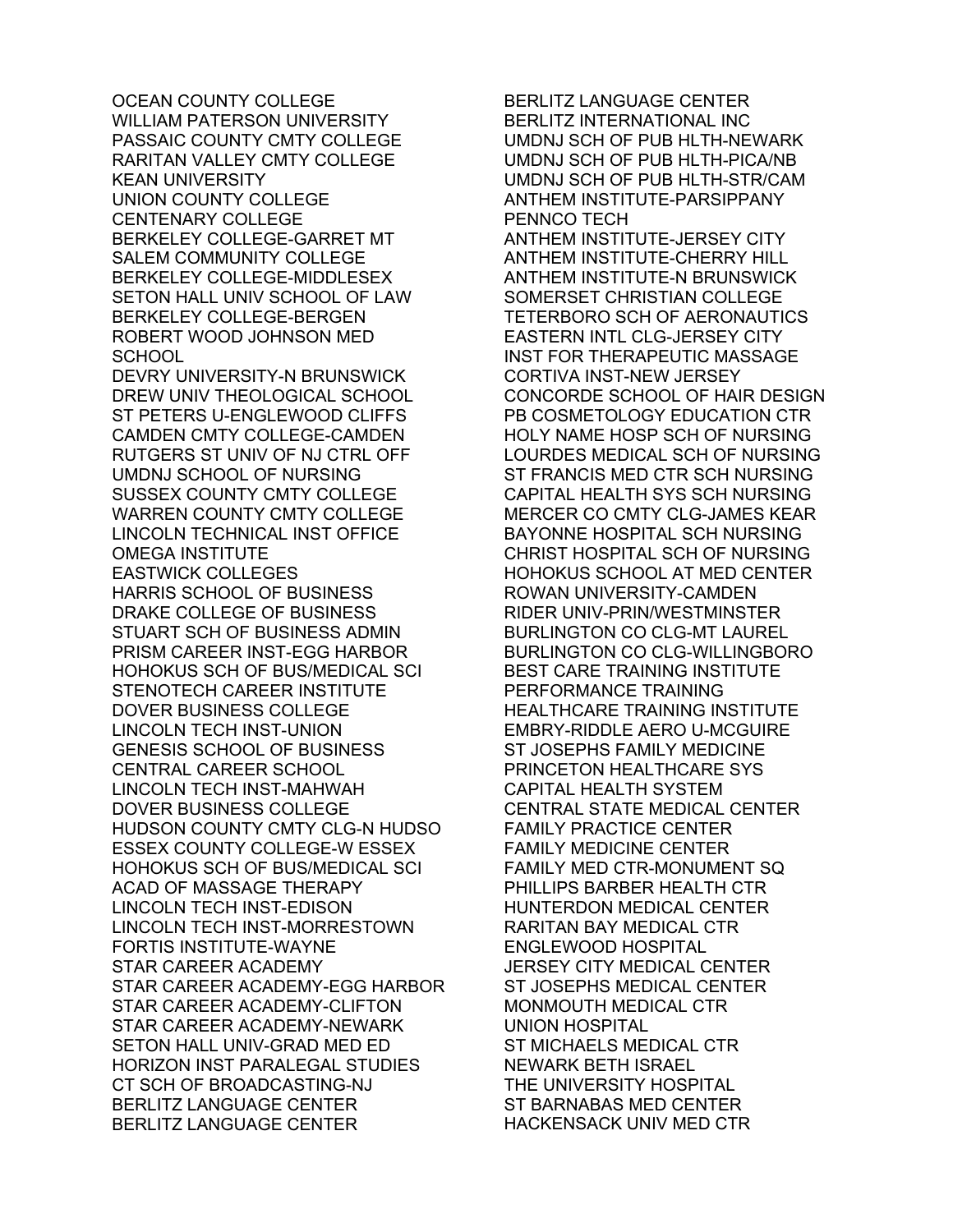VETERANS ADMIN MED CTR ST PETERS UNIVERSITY HOSP W JERSEY FAMILY PRACTICE MUHLENBERG REG MEDICAL CTR UNDERWOOD MEMORIAL HOSP COVENTRY FAMILY PRACTICE CAPITAL HEALTH SYSTEM SOMERSET MEDICAL CENTER ST FRANCIS MEDICAL CENTER JOHN F KENNEDY MEDICAL CTR ROBERT WOOD JOHNSON HOSP COOPER MEDICAL CENTER JERSEY SHORE MEDICAL CTR MIDDLESEX GEN HOSPITAL WEST JERSEY HOSPITAL ST MARY HOSPITAL BERGEN REG MEDICAL CENTER ATLANTIC CITY MED CENTER MOUNTAINSIDE HOSPITAL OVERLOOK HOSPITAL MORRISTOWN MEM HOSPITAL MATHENY SCHOOL/HOSPITAL ROBERT WOOD JOHNSON MED SCH PASCACK VALLEY HOSPITAL TRINITAS HOSPITAL UNIV MEDICINE/DENTISTRY PERTH AMBOY SCH-ADULT PN SHORE MEMORIAL HOSPITAL FELICIAN COLLEGE-RUTHERFORD BERKELEY COLLEGE-NEWARK DEVRY UNIVERSITY-PARAMUS CAMDEN COUNTY COLLEGE EASTERN INTL CLG-BELLEVILLE LINCOLN TECH INST-S PLAINFIELD LINCOLN TECH INST-PARAMUS DEVRY UNIVERSITY-CHERRY HILL BERGEN CMTY CLG-MEADOWLANDS ITT TECHNICAL INST-MARLTON **State Agencies in New Jersey including but not limited to:**  NEW JERSEY - GOVERNOR NEW JERSEY - ATTORNEY GENERAL NEW JERSEY - STATE TREASURER NEW JERSEY - SECRETARY OF STATE NEW JERSEY - STATE LEGISLATURE NEW JERSEY - JUDICIARY NEW JERSEY - DEPARTMENT OF ENVIRONMENTAL PROTECTION NEW JERSEY - DEPARTMENT OF LAW AND PUBLIC SAFETY NEW JERSEY - DEPARTMENT OF THE TREASURY NEW JERSEY - NEW JERSEY STATE LIBRARY NEW JERSEY - TRAVEL AND TOURISM NEW JERSEY - WORKFORCE NEW JERSEY PUBLIC INFORMATION NETWORK NEW JERSEY - DEPARTMENT OF HUMAN SERVICES NEW JERSEY - DEPARTMENT OF HEALTH AND SENIOR SERVICES NEW JERSEY - NEW JERSEY LOTTERY NEW JERSEY - DEPARTMENT OF TRANSPORTATION NEW JERSEY - DEPARTMENT OF STATE NEW JERSEY - DEPARTMENT OF PERSONNEL NEW JERSEY - DEPARTMENT OF MILITARY AND VETERANS AFFAIRS NEW JERSEY - DEPARTMENT OF LABOR NEW JERSEY - DEPARTMENT OF EDUCATION NEW JERSEY - DEPARTMENT OF CORRECTIONS NEW JERSEY - DEPARTMENT OF COMMUNITY AFFAIRS NEW JERSEY - DEPARTMENT OF BANKING AND INSURANCE NEW JERSEY - DEPARTMENT OF AGRICULTURE NEW JERSEY - OFFICE OF THE PUBLIC DEFENDER NEW JERSEY - OFFICE OF INFORMATION TECHNOLOGY NEW JERSEY - HANGOUT NJ (KID'S PAGE) NEW JERSEY - DIVISION OF PARKS & FORESTRY NEW JERSEY - NEW JERSEY HOMELAND SECURITY NEW JERSEY - NEW JERSEY STATE POLICE NEW JERSEY - OFFICE OF EMERGENCY MANAGEMENT NEW JERSEY - DIVISION OF AGING SERVICES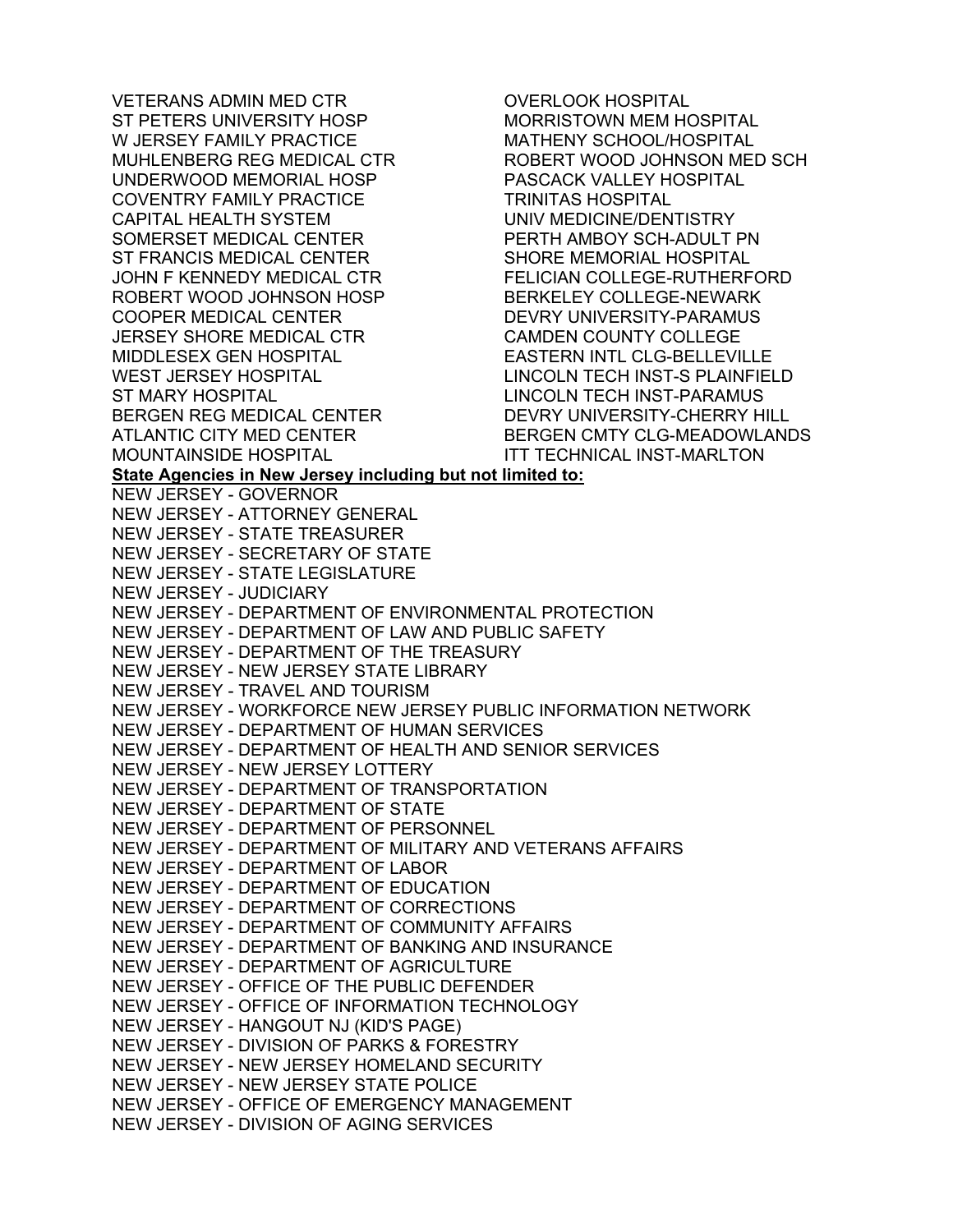NEW JERSEY - ELECTION LAW ENFORCEMENT COMMISSION NEW JERSEY - NEW JERSEY COMMERCE AND ECONOMIC GROWTH COMMISSION NEW JERSEY - NEW JERSEY COMMISSION ON HIGHER EDUCATION NEW JERSEY - STATE COMMISSION OF INVESTIGATION NEW JERSEY - NEW JERSEY BUILDING AUTHORITY NEW JERSEY - GARDEN STATE PRESERVATION TRUST NEW JERSEY - VICTIMS OF CRIME COMPENSATION BOARD NEW JERSEY - STATE PAROLE BOARD NEW JERSEY - NEW JERSEY BOARD OF PUBLIC UTILITIES NEW JERSEY - NEW JERSEY MEADOWLANDS COMMISSION **Cities, Towns, Villages, and Boroughs in New York including but not limited to:**  CITY OF NEW YORK VILLAGE OF ARDSLEY TOWN OF NORTH CASTLE TOWN OF BEDFORD TOWN OF SOUTHEAST VILLAGE OF BREWSTER VILLAGE OF BRIARCLIFF MANOR VILLAGE OF BUCHANAN TOWN OF KENT TOWN OF NEW CASTLE TOWN OF PHILIPSTOWN VILLAGE OF NELSONVILLE VILLAGE OF COLD SPRING VILLAGE OF CROTON ON HUDSON VILLAGE OF DOBBS FERRY VILLAGE OF ELMSFORD TOWN-VILLAGE OF HARRISON VILLAGE OF IRVINGTON VILLAGE OF LARCHMONT TOWN OF CARMEL VILLAGE OF MAMARONECK TOWN OF MAMARONECK VILLAGE OF MOUNT KISCO TOWN OF MOUNT KISCO CITY OF MOUNT VERNON TOWN OF NORTH SALEM VILLAGE OF OSSINING TOWN OF OSSINING CITY OF PEEKSKILL TOWN OF CORTLANDT VILLAGE OF PLEASANTVILLE VILLAGE OF RYE BROOK TOWN OF RYE VILLAGE OF PORT CHESTER TOWN OF POUND RIDGE TOWN OF PUTNAM VALLEY CITY OF RYE VILLAGE OF SCARSDALE TOWN OF SOMERS TOWN OF LEWISBORO VILLAGE OF SLEEPY HOLLOW VILLAGE OF TARRYTOWN TOWN OF MOUNT PLEASANT TOWN OF YORKTOWN CITY OF WHITE PLAINS TOWN OF GREENBURGH CITY OF YONKERS VILLAGE OF HASTINGS ON HUDSON VILLAGE OF TUCKAHOE VILLAGE OF BRONXVILLE TOWN OF EASTCHESTER CITY OF NEW ROCHELLE TOWN OF PELHAM VILLAGE OF PELHAM VILLAGE OF PELHAM MANOR VILLAGE OF MONTEBELLO TOWN OF RAMAPO VILLAGE OF SUFFERN VILLAGE OF SOUTH BLOOMING GROVE TOWN OF BLOOMING GROVE TOWN OF HAMPTONBURGH VILLAGE OF WOODBURY VILLAGE OF CHESTER TOWN OF CHESTER VILLAGE OF FLORIDA TOWN OF HAVERSTRAW TOWN OF GOSHEN VILLAGE OF GOSHEN VILLAGE OF GREENWOOD LAKE VILLAGE OF HARRIMAN VILLAGE OF HAVERSTRAW TOWN OF HIGHLANDS VILLAGE OF HIGHLAND FALLS TOWN OF WOODBURY VILLAGE OF HILLBURN CITY OF MIDDLETOWN TOWN OF WALLKILL VILLAGE OF KIRYAS JOEL TOWN OF MONROE VILLAGE OF MONROE VILLAGE OF KASER VILLAGE OF WESLEY HILLS TOWN OF CLARKSTOWN VILLAGE OF NEW HEMPSTEAD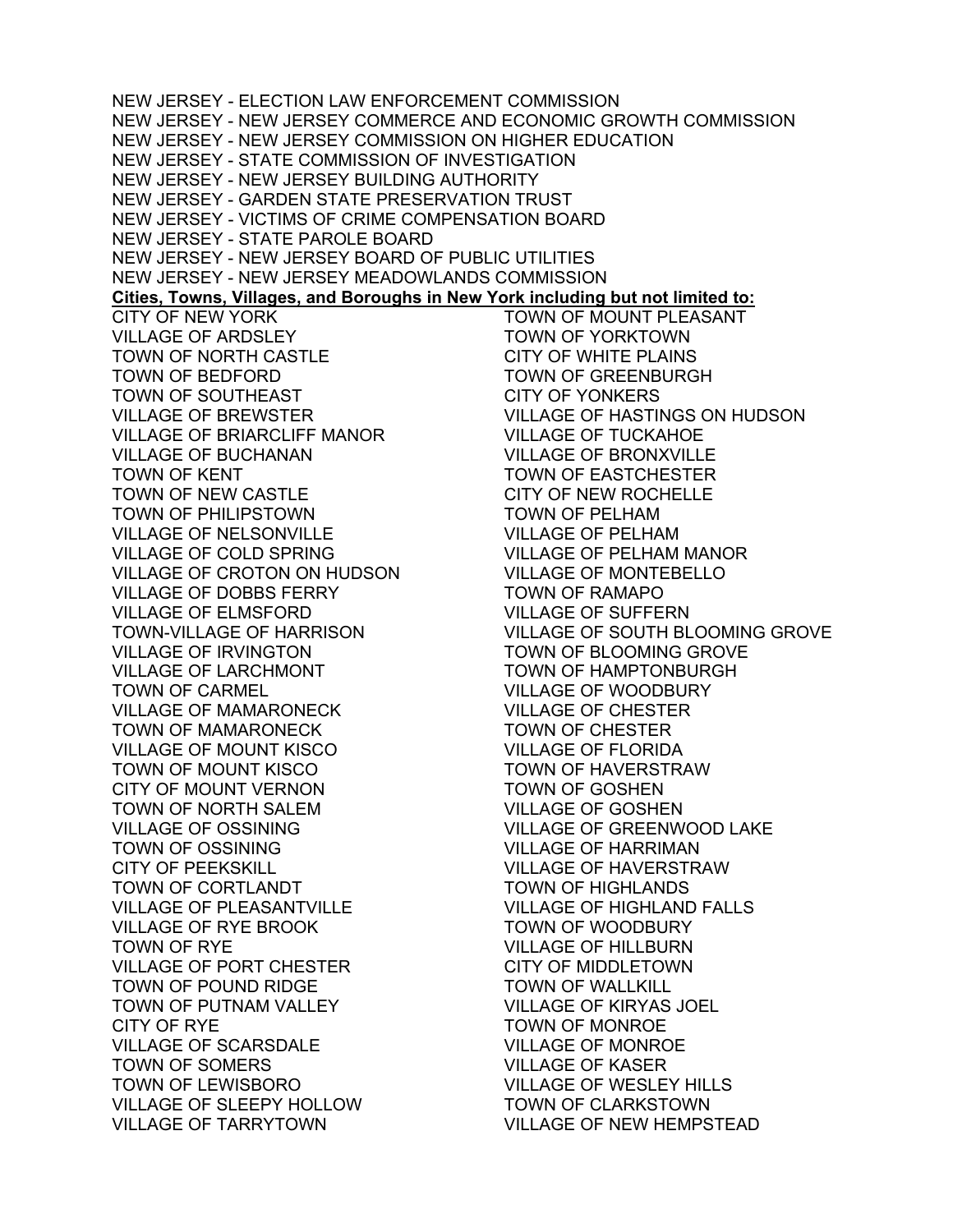VILLAGE OF UPPER NYACK VILLAGE OF NYACK VILLAGE OF SOUTH NYACK VILLAGE OF GRANDVIEW ON HUDSON TOWN OF ORANGETOWN VILLAGE OF OTISVILLE TOWN OF MOUNT HOPE VILLAGE OF PIERMONT VILLAGE OF POMONA TOWN OF WAWAYANDA VILLAGE OF SLOATSBURG VILLAGE OF SPRING VALLEY VILLAGE OF CHESTNUT RIDGE VILLAGE OF NEW SQUARE TOWN OF STONY POINT VILLAGE OF AIRMONT VILLAGE OF TUXEDO PARK TOWN OF TUXEDO VILLAGE OF UNIONVILLE VILLAGE OF WARWICK TOWN OF WARWICK VILLAGE OF WASHINGTONVILLE VILLAGE OF WEST HAVERSTRAW TOWN OF MINISINK VILLAGE OF SOUTH FLORAL PARK VILLAGE OF BELLEROSE VILLAGE OF FLORAL PARK VILLAGE OF LAKE SUCCESS VILLAGE OF KENSINGTON VILLAGE OF GREAT NECK ESTATES VILLAGE OF RUSSELL GARDENS VILLAGE OF GREAT NECK PLAZA VILLAGE OF GREAT NECK VILLAGE OF SADDLE ROCK VILLAGE OF THOMASTON VILLAGE OF KINGS POINT VILLAGE OF PLANDOME VILLAGE OF FLOWER HILL VILLAGE OF PLANDOME MANOR TOWN OF NORTH HEMPSTEAD VILLAGE OF MUNSEY PARK VILLAGE OF PLANDOME HEIGHTS VILLAGE OF NEW HYDE PARK VILLAGE OF SANDS POINT VILLAGE OF MANORHAVEN VILLAGE OF PORT WASHINGTON NORTH VILLAGE OF BAXTER ESTATES VILLAGE OF MINEOLA VILLAGE OF ATLANTIC BEACH VILLAGE OF CEDARHURST VILLAGE OF EAST ROCKAWAY VILLAGE OF FREEPORT

VILLAGE OF GARDEN CITY VILLAGE OF STEWART MANOR CITY OF GLEN COVE VILLAGE OF OLD BROOKVILLE VILLAGE OF BROOKVILLE TOWN OF HEMPSTEAD VILLAGE OF HEMPSTEAD VILLAGE OF HEWLETT NECK VILLAGE OF WOODSBURGH VILLAGE OF HEWLETT BAY PARK VILLAGE OF HEWLETT HARBOR VILLAGE OF ISLAND PARK VILLAGE OF LAWRENCE VILLAGE OF LATTINGTOWN VILLAGE OF MATINECOCK CITY OF LONG BEACH VILLAGE OF LYNBROOK VILLAGE OF MALVERNE VILLAGE OF OLD WESTBURY VILLAGE OF ROCKVILLE CENTRE VILLAGE OF ROSLYN HARBOR VILLAGE OF ROSLYN ESTATES VILLAGE OF ROSLTN<br>VILLAGE OF ROSLYN VILLAGE OF EAST HILLS VILLAGE OF NORTH HILLS VILLAGE OF SEA CLIFF VILLAGE OF VALLEY STREAM VILLAGE OF WESTBURY VILLAGE OF WILLISTON PARK VILLAGE OF EAST WILLISTON VILLAGE OF AMITYVILLE VILLAGE OF BABYLON VILLAGE OF SALTAIRE VILLAGE OF BAYVILLE VILLAGE OF BELLPORT VILLAGE OF BRIGHTWATERS VILLAGE OF OLD FIELD VILLAGE OF POQUOTT VILLAGE OF FARMINGDALE TOWN OF BROOKHAVEN VILLAGE OF HUNTINGTON BAY VILLAGE OF LLOYD HARBOR TOWN OF HUNTINGTON VILLAGE OF ISLANDIA TOWN OF ISLIP VILLAGE OF LAKE GROVE TOWN OF BABYLON VILLAGE OF LINDENHURST VILLAGE OF MASSAPEQUA PARK VILLAGE OF MILL NECK VILLAGE OF NORTHPORT VILLAGE OF ASHAROKEN VILLAGE OF OCEAN BEACH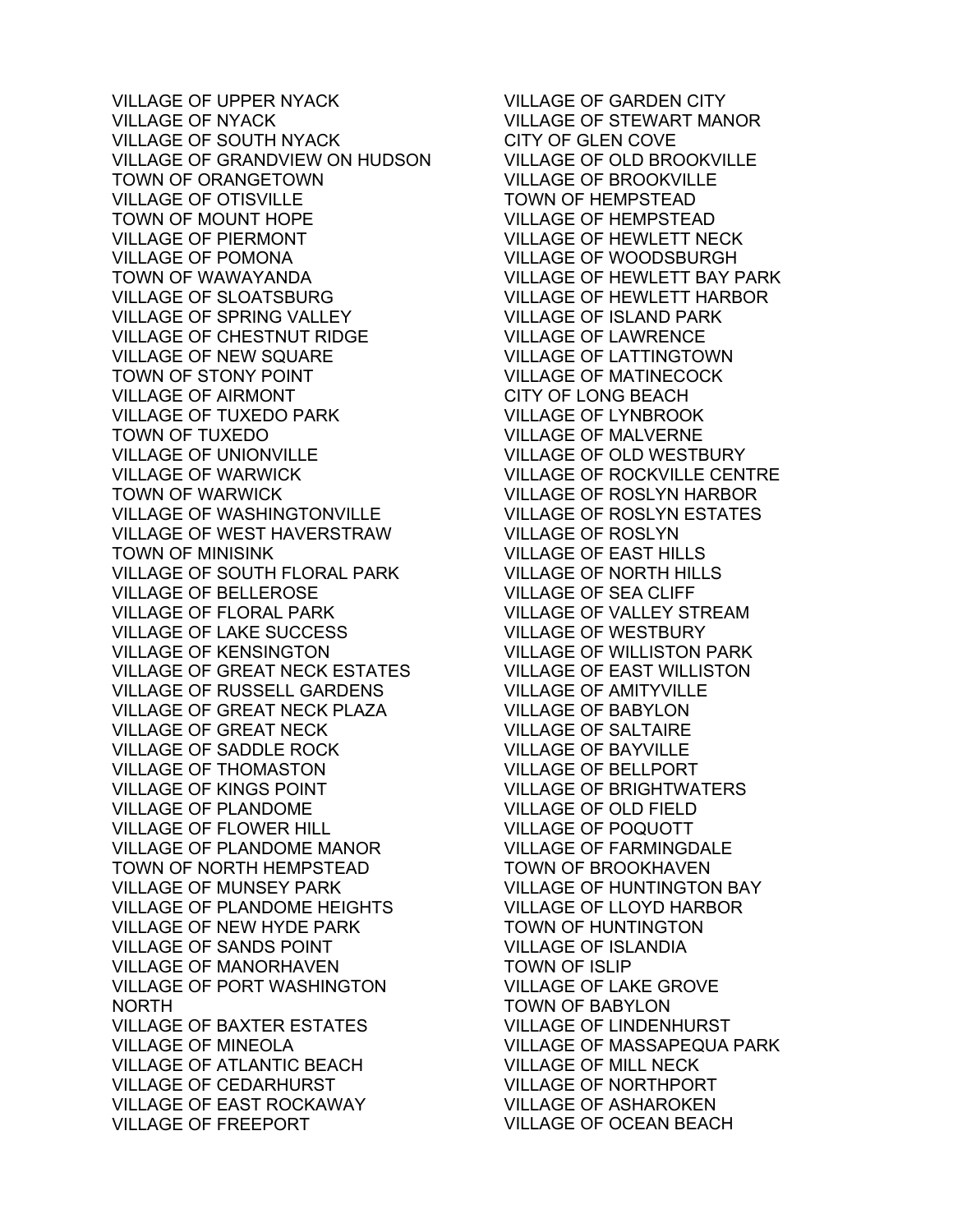VILLAGE OF COVE NECK VILLAGE OF UPPER BROOKVILLE TOWN OF OYSTER BAY VILLAGE OF OYSTER BAY COVE VILLAGE OF CENTRE ISLAND VILLAGE OF PATCHOGUE VILLAGE OF BELLE TERRE VILLAGE OF PORT JEFFERSON VILLAGE OF HEAD OF THE HARBOR VILLAGE OF NISSEQUOGUE VILLAGE OF SHOREHAM VILLAGE OF THE BRANCH TOWN OF SMITHTOWN VILLAGE OF LAUREL HOLLOW VILLAGE OF MUTTONTOWN TOWN OF RIVERHEAD VILLAGE OF EAST HAMPTON TOWN OF EAST HAMPTON VILLAGE OF GREENPORT VILLAGE OF QUOGUE VILLAGE OF SAGAPONACK VILLAGE OF SAG HARBOR VILLAGE OF NORTH HAVEN TOWN OF SHELTER ISLAND VILLAGE OF DERING HARBOR VILLAGE OF SOUTHAMPTON TOWN OF SOUTHAMPTON TOWN OF SOUTHOLD VILLAGE OF WEST HAMPTON DUNES VILLAGE OF WESTHAMPTON BEACH VILLAGE OF ALTAMONT CITY OF AMSTERDAM TOWN OF PERTH TOWN OF AMSTERDAM TOWN OF FLORIDA VILLAGE OF ATHENS TOWN OF ATHENS TOWN OF CHARLTON VILLAGE OF BALLSTON SPA TOWN OF MILTON TOWN OF MALTA TOWN OF BERLIN TOWN OF BERNE VILLAGE OF BROADALBIN TOWN OF BROADALBIN TOWN OF BALLSTON TOWN OF CANAAN TOWN OF CARLISLE TOWN OF CAROGA VILLAGE OF CASTLETON-ON-HUDSON VILLAGE OF CHATHAM TOWN OF CHATHAM VILLAGE OF COBLESKILL

TOWN OF COBLESKILL TOWN OF SEWARD CITY OF COHOES VILLAGE OF COXSACKIE TOWN OF COXSACKIE VILLAGE OF DELANSON TOWN OF BETHLEHEM TOWN OF DUANESBURG TOWN OF EAST GREENBUSH VILLAGE OF EAST NASSAU TOWN OF SCHODACK TOWN OF CLIFTON PARK TOWN OF HALFMOON VILLAGE OF ESPERANCE TOWN OF ESPERANCE TOWN OF MOHAWK VILLAGE OF FONDA VILLAGE OF FORT JOHNSON VILLAGE OF FULTONVILLE TOWN OF GLEN TOWN OF WRIGHT VILLAGE OF GALWAY TOWN OF GALWAY TOWN OF GHENT TOWN OF GILBOA TOWN OF CONESVILLE CITY OF GLOVERSVILLE TOWN OF BLEECKER TOWN OF GRAFTON TOWN OF GREENVILLE TOWN OF GUILDERLAND VILLAGE OF HAGAMAN TOWN OF NEW BALTIMORE TOWN OF HOOSICK VILLAGE OF HOOSICK FALLS TOWN OF JEFFERSON CITY OF JOHNSTOWN TOWN OF JOHNSTOWN VILLAGE OF KINDERHOOK TOWN OF KNOX TOWN OF LAKE PLEASANT TOWN OF COLONIE VILLAGE OF MAYFIELD TOWN OF MAYFIELD CITY OF MECHANICVILLE TOWN OF RENSSELAERVILLE TOWN OF SCHAGHTICOKE VILLAGE OF MIDDLEBURGH TOWN OF MIDDLEBURGH TOWN OF BROOME VILLAGE OF NASSAU TOWN OF NASSAU TOWN OF NEW LEBANON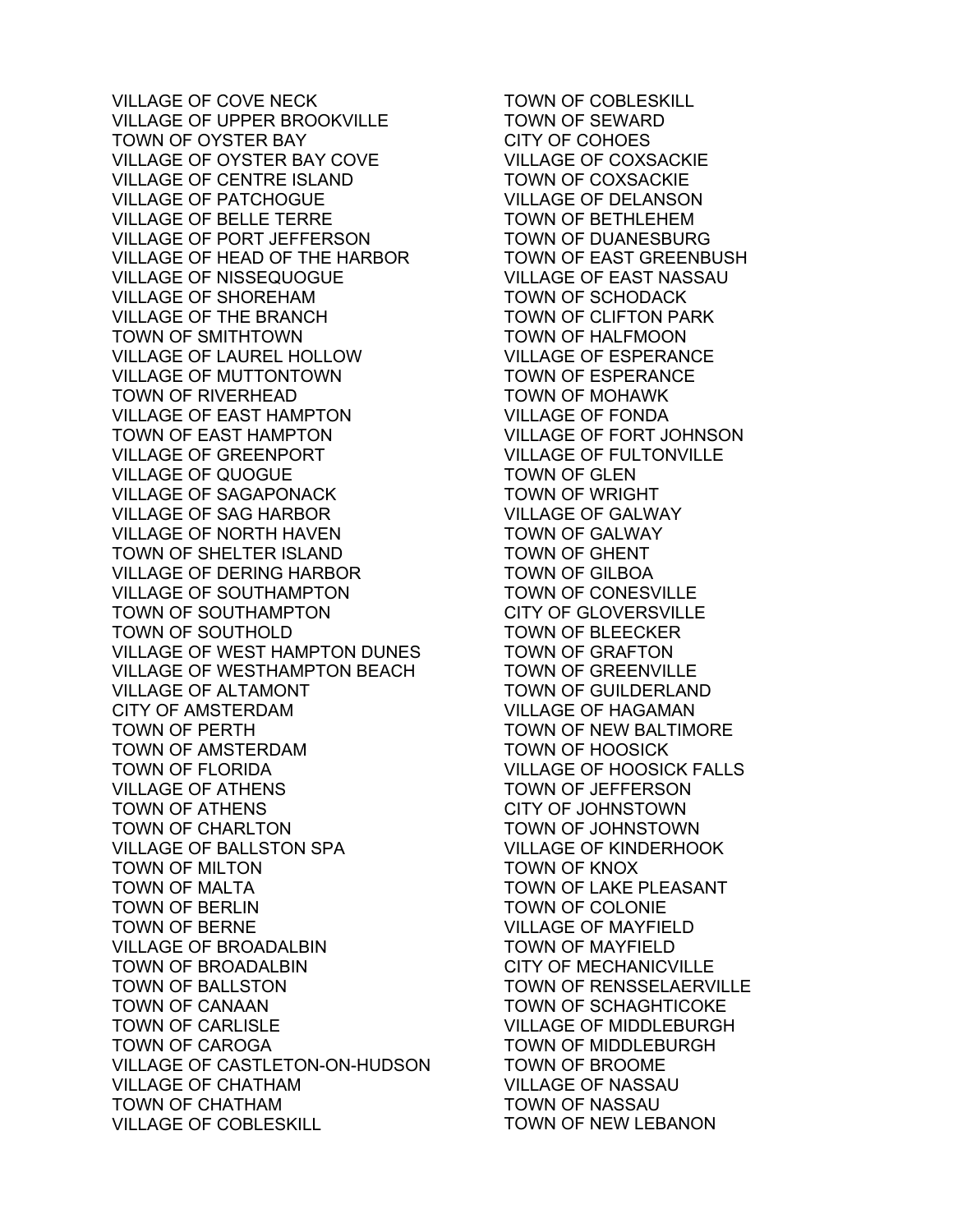TOWN OF KINDERHOOK TOWN OF BLENHEIM TOWN OF BENSON VILLAGE OF NORTHVILLE TOWN OF NORTHAMPTON TOWN OF HOPE TOWN OF EDINBURG TOWN OF PETERSBURGH TOWN OF ARIETTA TOWN OF POESTENKILL VILLAGE OF RAVENA TOWN OF COEYMANS CITY OF RENSSELAER VILLAGE OF RICHMONDVILLE TOWN OF RICHMONDVILLE VILLAGE OF ROUND LAKE TOWN OF SAND LAKE VILLAGE OF SCHAGHTICOKE TOWN OF MARYLAND VILLAGE OF SCHOHARIE TOWN OF SCHOHARIE TOWN OF NEW SCOTLAND VILLAGE OF SPECULATOR TOWN OF AUSTERLITZ TOWN OF CHARLESTON TOWN OF ROOT VILLAGE OF STAMFORD TOWN OF STEPHENTOWN VILLAGE OF STILLWATER TOWN OF STILLWATER TOWN OF STUYVESANT TOWN OF SUMMIT CITY OF TROY TOWN OF BRUNSWICK TOWN OF GREEN ISLAND VILLAGE OF GREEN ISLAND VILLAGE OF VALATIE VILLAGE OF VALLEY FALLS TOWN OF PITTSTOWN VILLAGE OF VOORHEESVILLE VILLAGE OF WATERFORD TOWN OF WATERFORD CITY OF WATERVLIET TOWN OF WELLS TOWN OF WESTERLO TOWN OF FULTON TOWN OF WORCESTER TOWN OF DECATUR TOWN OF NORTH GREENBUSH VILLAGE OF MENANDS VILLAGE OF COLONIE CITY OF ALBANY VILLAGE OF SCOTIA

TOWN OF GLENVILLE CITY OF SCHENECTADY TOWN OF ROTTERDAM TOWN OF PRINCETOWN TOWN OF NISKAYUNA CITY OF KINGSTON TOWN OF KINGSTON TOWN OF ROCHESTER TOWN OF HARDENBURGH TOWN OF ASHLAND TOWN OF CAIRO TOWN OF CATSKILL VILLAGE OF CATSKILL TOWN OF DURHAM TOWN OF WAWARSING VILLAGE OF ELLENVILLE VILLAGE OF FLEISCHMANNS TOWN OF HALCOTT TOWN OF WINDHAM VILLAGE OF HUNTER TOWN OF HURLEY TOWN OF JEWETT TOWN OF ULSTER TOWN OF LEXINGTON VILLAGE OF MARGARETVILLE TOWN OF MIDDLETOWN TOWN OF ESOPUS TOWN OF PRATTSVILLE TOWN OF ROSENDALE TOWN OF ROXBURY TOWN OF SAUGERTIES VILLAGE OF SAUGERTIES TOWN OF SHANDAKEN TOWN OF MARBLETOWN TOWN OF HUNTER VILLAGE OF TANNERSVILLE TOWN OF OLIVE TOWN OF WOODSTOCK TOWN OF AMENIA TOWN OF GALLATIN TOWN OF ANCRAM CITY OF BEACON TOWN OF CLINTON TOWN OF COPAKE TOWN OF CORNWALL VILLAGE OF CORNWALL ON HUDSON TOWN OF DOVER TOWN OF TAGHKANIC TOWN OF FISHKILL VILLAGE OF FISHKILL TOWN OF GARDINER TOWN OF GERMANTOWN TOWN OF CLERMONT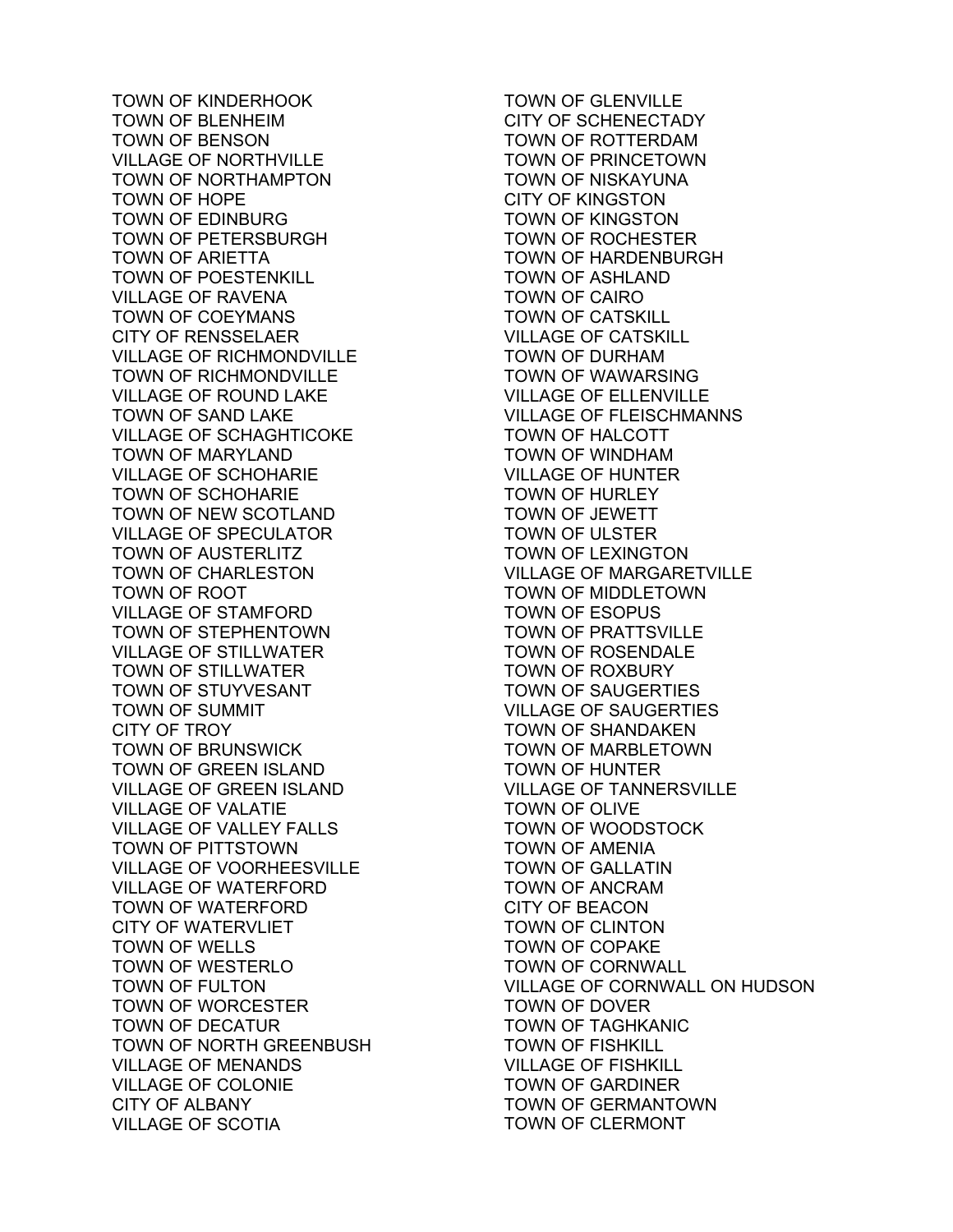TOWN OF LLOYD TOWN OF HILLSDALE TOWN OF EAST FISHKILL TOWN OF GREENPORT CITY OF HUDSON TOWN OF STOCKPORT TOWN OF HYDE PARK TOWN OF LAGRANGE TOWN OF UNION VALE TOWN OF LIVINGSTON VILLAGE OF MAYBROOK TOWN OF CLAVERACK VILLAGE OF MILLBROOK TOWN OF WASHINGTON TOWN OF NORTH EAST VILLAGE OF MILLERTON TOWN OF MARLBOROUGH TOWN OF PLATTEKILL VILLAGE OF MONTGOMERY TOWN OF MONTGOMERY TOWN OF NEWBURGH CITY OF NEWBURGH TOWN OF NEW WINDSOR TOWN OF NEW PALTZ VILLAGE OF NEW PALTZ TOWN OF PATTERSON TOWN OF PAWLING VILLAGE OF PAWLING VILLAGE OF PHILMONT TOWN OF CRAWFORD TOWN OF PINE PLAINS TOWN OF PLEASANT VALLEY TOWN OF BEEKMAN TOWN OF RED HOOK VILLAGE OF RED HOOK TOWN OF MILAN VILLAGE OF RHINEBECK TOWN OF RHINEBECK TOWN OF STANFORD VILLAGE OF TIVOLI VILLAGE OF WALDEN TOWN OF SHAWANGUNK VILLAGE OF WAPPINGERS FALLS TOWN OF WAPPINGER CITY OF POUGHKEEPSIE TOWN OF POUGHKEEPSIE VILLAGE OF MONTICELLO TOWN OF THOMPSON VILLAGE OF BLOOMINGBURG TOWN OF DENNING TOWN OF COCHECTON TOWN OF HIGHLAND TOWN OF LUMBERLAND

TOWN OF NEVERSINK TOWN OF FREMONT TOWN OF DELAWARE TOWN OF DEERPARK VILLAGE OF JEFFERSONVILLE TOWN OF CALLICOON TOWN OF LIBERTY VILLAGE OF LIBERTY TOWN OF ROCKLAND TOWN OF TUSTEN CITY OF PORT JERVIS TOWN OF GREENVILLE TOWN OF FORESTBURGH TOWN OF FALLSBURG TOWN OF BETHEL VILLAGE OF WOODRIDGE VILLAGE OF WURTSBORO CITY OF GLENS FALLS VILLAGE OF SOUTH GLENS FALLS TOWN OF QUEENSBURY VILLAGE OF ARGYLE TOWN OF ARGYLE TOWN OF THURMAN TOWN OF BOLTON TOWN OF HORICON VILLAGE OF CAMBRIDGE TOWN OF CAMBRIDGE TOWN OF WHITE CREEK TOWN OF CHESTER VILLAGE OF CORINTH TOWN OF CORINTH VILLAGE OF FORT ANN TOWN OF FORT ANN TOWN OF FORT EDWARD VILLAGE OF FORT EDWARD TOWN OF MOREAU TOWN OF NORTHUMBERLAND TOWN OF WILTON TOWN OF GRANVILLE VILLAGE OF GRANVILLE TOWN OF GREENFIELD TOWN OF GREENWICH VILLAGE OF GREENWICH TOWN OF EASTON TOWN OF HADLEY TOWN OF HAGUE TOWN OF HAMPTON TOWN OF HARTFORD VILLAGE OF HUDSON FALLS TOWN OF KINGSBURY TOWN OF INDIAN LAKE TOWN OF LAKE GEORGE VILLAGE OF LAKE GEORGE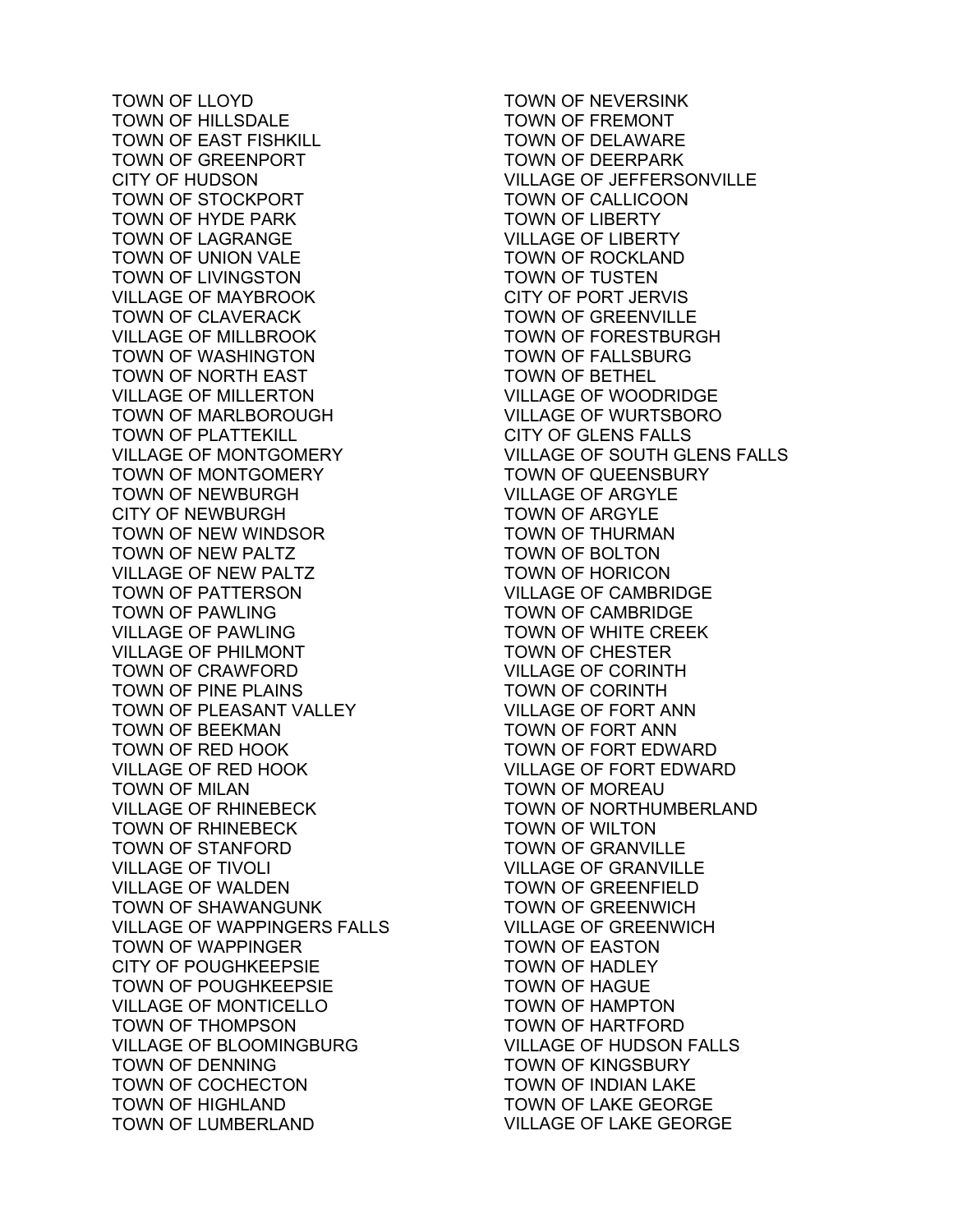TOWN OF LAKE LUZERNE TOWN OF LONG LAKE TOWN OF PROVIDENCE TOWN OF MINERVA TOWN OF NEWCOMB TOWN OF JOHNSBURG TOWN OF NORTH HUDSON TOWN OF PUTNAM VILLAGE OF SALEM TOWN OF SALEM TOWN OF HEBRON TOWN OF JACKSON CITY OF SARATOGA SPRINGS TOWN OF SCHROON VILLAGE OF SCHUYLERVILLE TOWN OF SARATOGA TOWN OF STONY CREEK TOWN OF TICONDEROGA VILLAGE OF VICTORY TOWN OF WARRENSBURG VILLAGE OF WHITEHALL TOWN OF WHITEHALL CITY OF PLATTSBURGH TOWN OF PLATTSBURGH TOWN OF ALTONA TOWN OF BLACK BROOK TOWN OF JAY TOWN OF SAINT ARMAND TOWN OF BOMBAY TOWN OF BELLMONT VILLAGE OF BRUSHTON TOWN OF BURKE VILLAGE OF BURKE TOWN OF CHAMPLAIN VILLAGE OF CHAMPLAIN TOWN OF CHATEAUGAY VILLAGE OF CHATEAUGAY TOWN OF CHAZY TOWN OF CONSTABLE TOWN OF CLIFTON TOWN OF CROWN POINT VILLAGE OF DANNEMORA TOWN OF DANNEMORA TOWN OF ELIZABETHTOWN TOWN OF ELLENBURG TOWN OF ESSEX TOWN OF FORT COVINGTON TOWN OF KEENE TOWN OF CHESTERFIELD VILLAGE OF KEESEVILLE TOWN OF AUSABLE TOWN OF NORTH ELBA VILLAGE OF LAKE PLACID

TOWN OF LEWIS VILLAGE OF MALONE TOWN OF WESTVILLE TOWN OF MALONE TOWN OF DUANE TOWN OF MOIRA TOWN OF MOOERS TOWN OF SCHUYLER FALLS TOWN OF HOPKINTON TOWN OF BANGOR TOWN OF BRANDON TOWN OF LAWRENCE TOWN OF PERU TOWN OF PIERCEFIELD TOWN OF MORIAH VILLAGE OF PORT HENRY VILLAGE OF ROUSES POINT TOWN OF WAVERLY TOWN OF SARANAC VILLAGE OF SARANAC LAKE TOWN OF HARRIETSTOWN TOWN OF SANTA CLARA VILLAGE OF TUPPER LAKE TOWN OF TUPPER LAKE TOWN OF FRANKLIN TOWN OF BRIGHTON TOWN OF BEEKMANTOWN TOWN OF WESTPORT TOWN OF WILLSBORO TOWN OF WILMINGTON CITY OF AUBURN TOWN OF OWASCO TOWN OF THROOP THE TOWN OF SENNETT TOWN OF AURELIUS TOWN OF FLEMING TOWN OF LEDYARD VILLAGE OF AURORA VILLAGE OF BALDWINSVILLE TOWN OF LYSANDER TOWN OF VAN BUREN VILLAGE OF CAMILLUS TOWN OF LENOX VILLAGE OF CANASTOTA TOWN OF FENNER TOWN OF IRA TOWN OF CATO VILLAGE OF CATO TOWN OF SPRINGPORT TOWN OF MONTEZUMA TOWN OF CAZENOVIA VILLAGE OF CAZENOVIA TOWN OF SMITHFIELD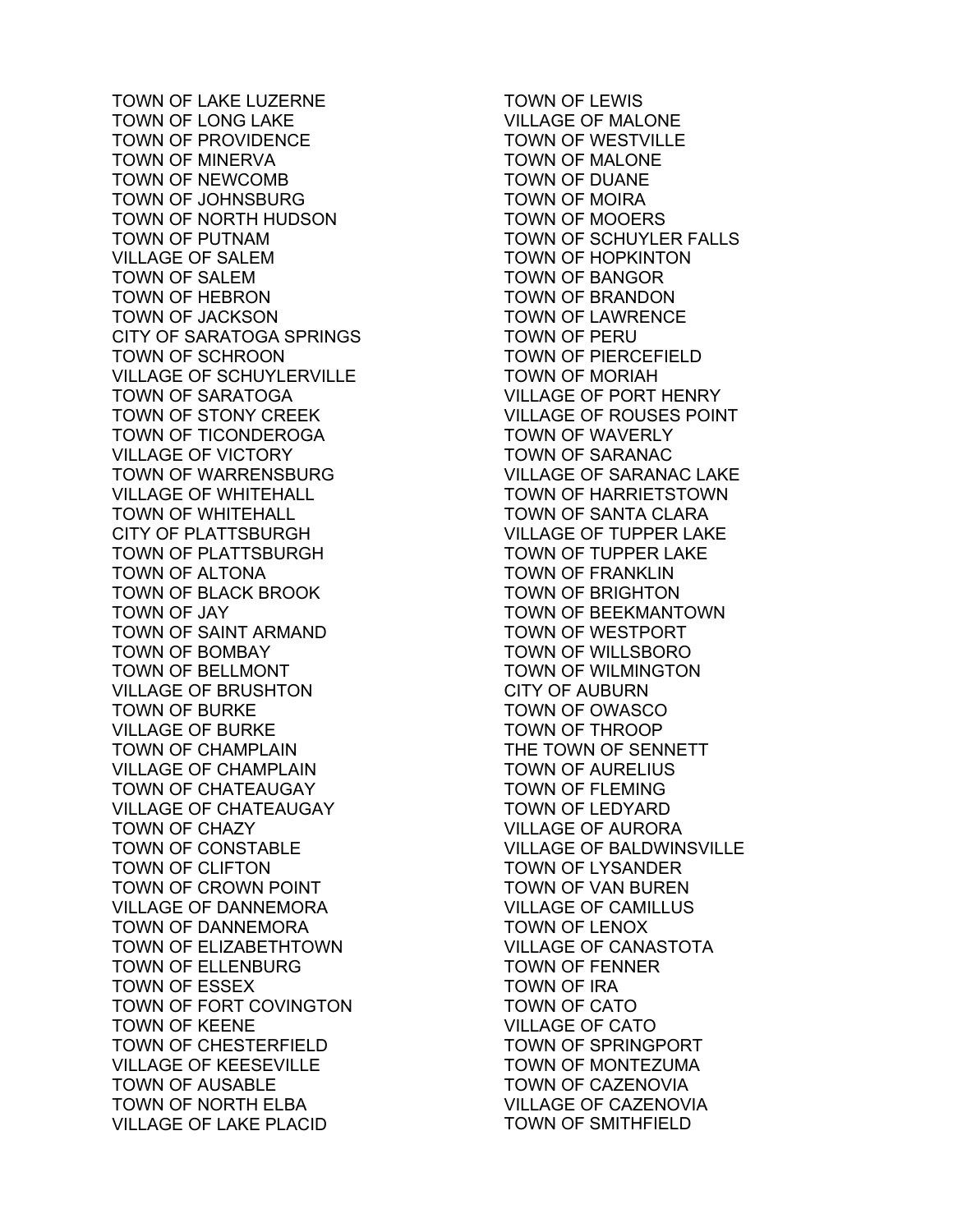TOWN OF NELSON VILLAGE OF CENTRAL SQUARE TOWN OF HASTINGS TOWN OF SULLIVAN VILLAGE OF CHITTENANGO TOWN OF CICERO TOWN OF CINCINNATUS TOWN OF TAYLOR TOWN OF CLAY VILLAGE OF CLEVELAND TOWN OF CONSTANTIA CITY OF CORTLAND TOWN OF CORTLANDVILLE TOWN OF VIRGIL VILLAGE OF DE RUYTER TOWN OF DE RUYTER TOWN OF LINCKLAEN VILLAGE OF DRYDEN TOWN OF DRYDEN TOWN OF VERONA VILLAGE OF EAST SYRACUSE TOWN OF DE WITT VILLAGE OF ELBRIDGE TOWN OF FABIUS VILLAGE OF FABIUS VILLAGE OF FAIR HAVEN TOWN OF MANLIUS VILLAGE OF FAYETTEVILLE VILLAGE OF FREEVILLE CITY OF FULTON TOWN OF PALERMO TOWN OF GRANBY TOWN OF VOLNEY TOWN OF GENOA TOWN OF GEORGETOWN TOWN OF GROTON VILLAGE OF GROTON VILLAGE OF HANNIBAL TOWN OF HANNIBAL VILLAGE OF HOMER TOWN OF HOMER TOWN OF SCOTT VILLAGE OF JORDAN TOWN OF ELBRIDGE VILLAGE OF LACONA TOWN OF BOYLSTON TOWN OF LA FAYETTE VILLAGE OF LIVERPOOL TOWN OF SALINA TOWN OF LOCKE TOWN OF SUMMERHILL VILLAGE OF MC GRAW TOWN OF SOLON

VILLAGE OF MANLIUS TOWN OF POMPEY VILLAGE OF MARCELLUS TOWN OF MARCELLUS VILLAGE OF MERIDIAN TOWN OF MEXICO VILLAGE OF MEXICO TOWN OF MINETTO VILLAGE OF MINOA VILLAGE OF MORAVIA TOWN OF MORAVIA TOWN OF NILES TOWN OF SEMPRONIUS TOWN OF NEW HAVEN TOWN OF VIENNA CITY OF OSWEGO TOWN OF OSWEGO TOWN OF SCRIBA TOWN OF PARISH VILLAGE OF PARISH TOWN OF SCHROEPPEL VILLAGE OF PHOENIX TOWN OF PITCHER VILLAGE OF PORT BYRON TOWN OF MENTZ TOWN OF CONQUEST TOWN OF PREBLE VILLAGE OF PULASKI TOWN OF RICHLAND VILLAGE OF RED CREEK TOWN OF VICTORY TOWN OF SANDY CREEK VILLAGE OF SANDY CREEK TOWN OF SAVANNAH TOWN OF SCIPIO TOWN OF VENICE VILLAGE OF SENECA FALLS TOWN OF SENECA FALLS TOWN OF TYRE VILLAGE OF SKANEATELES TOWN OF SKANEATELES TOWN OF SPAFFORD TOWN OF OTSELIC TOWN OF STERLING THE VILLAGE OF SYLVAN BEACH TOWN OF TRUXTON TOWN OF CUYLER TOWN OF TULLY VILLAGE OF TULLY TOWN OF OTISCO VILLAGE OF UNION SPRINGS VILLAGE OF WAMPSVILLE VILLAGE OF WATERLOO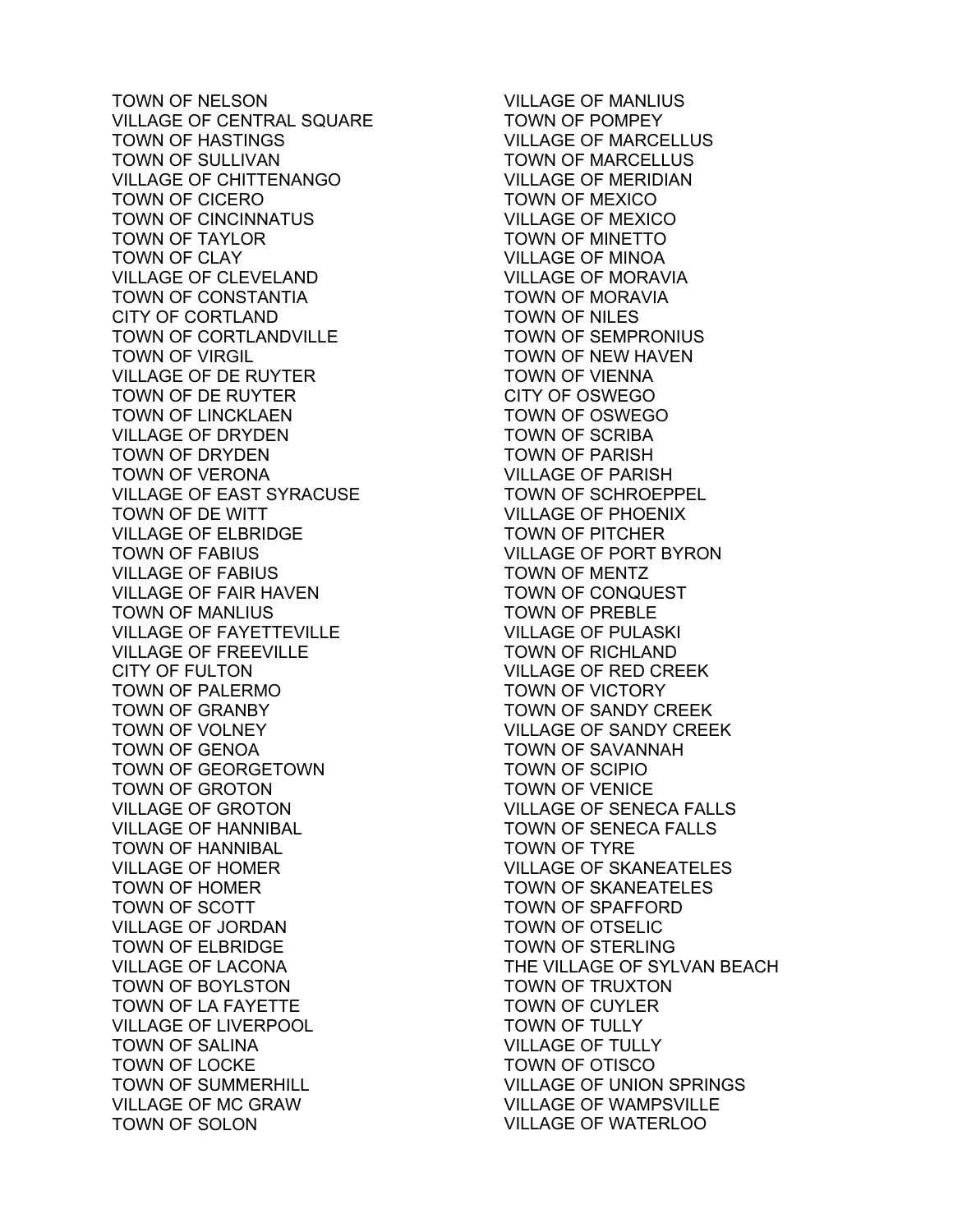TOWN OF WATERLOO TOWN OF FAYETTE VILLAGE OF WEEDSPORT TOWN OF BRUTUS TOWN OF WEST MONROE CITY OF SYRACUSE TOWN OF GEDDES VILLAGE OF SOLVAY VILLAGE OF NORTH SYRACUSE TOWN OF ONONDAGA TOWN OF CAMILLUS VILLAGE OF ALTMAR TOWN OF ALBION TOWN OF AVA VILLAGE OF BARNEVELD TOWN OF TRENTON TOWN OF BOONVILLE VILLAGE OF BOONVILLE TOWN OF BRIDGEWATER VILLAGE OF BRIDGEWATER TOWN OF BROOKFIELD TOWN OF BURLINGTON TOWN OF CAMDEN VILLAGE OF CAMDEN TOWN OF FLORENCE VILLAGE OF CANAJOHARIE TOWN OF CANAJOHARIE VILLAGE OF AMES VILLAGE OF CHERRY VALLEY TOWN OF CHERRY VALLEY TOWN OF ROSEBOOM VILLAGE OF CLAYVILLE TOWN OF LITCHFIELD TOWN OF KIRKLAND VILLAGE OF COLD BROOK TOWN OF OHIO TOWN OF WEST TURIN VILLAGE OF CONSTABLEVILLE VILLAGE OF COOPERSTOWN TOWN OF MIDDLEFIELD VILLAGE OF CROGHAN TOWN OF MARSHALL TOWN OF MANHEIM DOLGEVILLE VILLAGE VILLAGE OF EARLVILLE TOWN OF LEBANON TOWN OF EDMESTON TOWN OF OTSEGO TOWN OF FORESTPORT VILLAGE OF FORT PLAIN TOWN OF MINDEN TOWN OF STARK VILLAGE OF FRANKFORT

TOWN OF FRANKFORT TOWN OF NEW LISBON VILLAGE OF HAMILTON TOWN OF HAMILTON TOWN OF HARTWICK VILLAGE OF HERKIMER TOWN OF HERKIMER TOWN OF MOREHOUSE VILLAGE OF HOLLAND PATENT VILLAGE OF ILION TOWN OF COLUMBIA TOWN OF INLET TOWN OF LEE CITY OF LITTLE FALLS TOWN OF DANUBE TOWN OF LITTLE FALLS TOWN OF FAIRFIELD TOWN OF HARRISBURG TOWN OF LOWVILLE VILLAGE OF LOWVILLE TOWN OF WATSON TOWN OF NEW BREMEN VILLAGE OF LYONS FALLS TOWN OF MADISON VILLAGE OF MADISON TOWN OF MARCY TOWN OF MARTINSBURG VILLAGE OF MIDDLEVILLE TOWN OF GERMAN FLATTS VILLAGE OF MOHAWK TOWN OF WARREN TOWN OF EATON VILLAGE OF MORRISVILLE TOWN OF STOCKBRIDGE VILLAGE OF MUNNSVILLE VILLAGE OF NELLISTON TOWN OF PITTSFIELD VILLAGE OF NEW BERLIN TOWN OF NEW BERLIN VILLAGE OF NEW HARTFORD TOWN OF NEW HARTFORD TOWN OF NEWPORT VILLAGE OF NEWPORT TOWN OF NORWAY VILLAGE OF NEW YORK MILLS TOWN OF WEBB VILLAGE OF ONEIDA CASTLE CITY OF ONEIDA VILLAGE OF ORISKANY VILLAGE OF ORISKANY FALLS TOWN OF AUGUSTA TOWN OF ORWELL TOWN OF PALATINE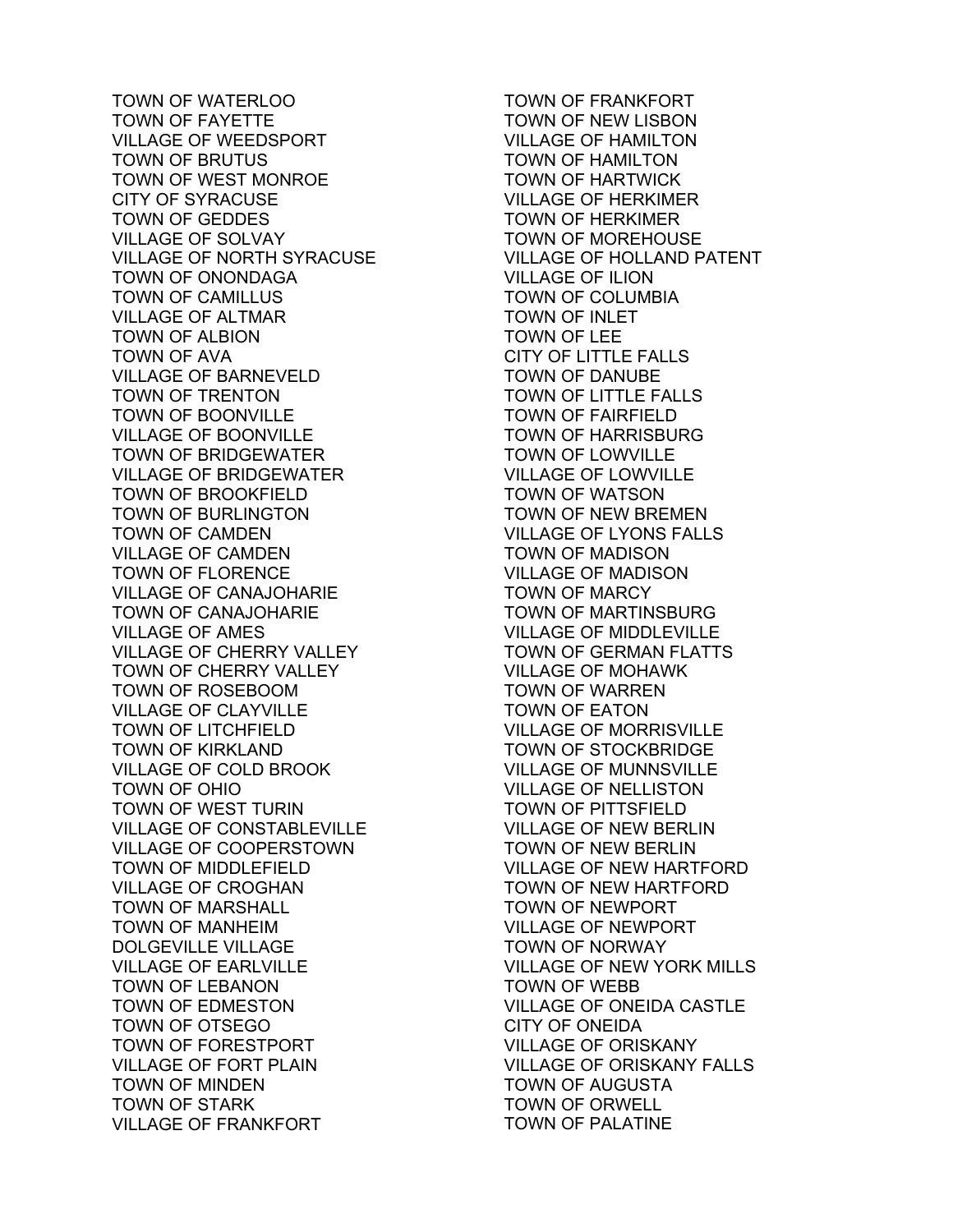VILLAGE OF PALANTINE BRIDGE TOWN OF RUSSIA VILLAGE OF POLAND TOWN OF LYONSDALE VILLAGE OF PORT LEYDEN TOWN OF LEYDEN VILLAGE OF PROSPECT TOWN OF REDFIELD TOWN OF REMSEN VILLAGE OF REMSEN TOWN OF STEUBEN TOWN OF RICHFIELD VILLAGE OF RICHFIELD SPRINGS TOWN OF EXETER CITY OF ROME TOWN OF FLOYD TOWN OF SAINT JOHNSVILLE VILLAGE OF ST JOHNSVILLE TOWN OF EPHRATAH TOWN OF OPPENHEIM TOWN OF SALISBURY TOWN OF SANGERFIELD TOWN OF PARIS TOWN OF SHARON VILLAGE OF SHARON SPRINGS VILLAGE OF SHERBURNE TOWN OF COLUMBUS TOWN OF SHERBURNE CITY OF SHERRILL VILLAGE OF SMYRNA TOWN OF SMYRNA TOWN OF SPRINGFIELD TOWN OF STRATFORD TOWN OF ANNSVILLE VILLAGE OF TURIN TOWN OF TURIN TOWN OF VERNON VILLAGE OF VERNON VILLAGE OF WATERVILLE TOWN OF WESTERN TOWN OF WESTFORD TOWN OF LEWIS TOWN OF WESTMORELAND VILLAGE OF WEST WINFIELD TOWN OF WINFIELD TOWN OF PLAINFIELD VILLAGE OF WHITESBORO TOWN OF WHITESTOWN TOWN OF AMBOY TOWN OF WILLIAMSTOWN VILLAGE OF YORKVILLE CITY OF UTICA TOWN OF DEERFIELD

TOWN OF SCHUYLER VILLAGE OF GLEN PARK CITY OF WATERTOWN TOWN OF HOUNSFIELD TOWN OF PAMELIA TOWN OF WATERTOWN VILLAGE OF ADAMS TOWN OF LORRAINE TOWN OF ADAMS VILLAGE OF ALEXANDRIA BAY TOWN OF ALEXANDRIA VILLAGE OF ANTWERP TOWN OF ANTWERP TOWN OF RUTLAND VILLAGE OF BLACK RIVER TOWN OF BRASHER VILLAGE OF BROWNVILLE VILLAGE OF CANTON TOWN OF CANTON TOWN OF PIERREPONT VILLAGE OF CAPE VINCENT TOWN OF CAPE VINCENT VILLAGE OF WEST CARTHAGE TOWN OF WILNA VILLAGE OF CARTHAGE VILLAGE OF HERRINGS TOWN OF CHAMPION VILLAGE OF CASTORLAND TOWN OF CROGHAN TOWN OF LYME VILLAGE OF CHAUMONT VILLAGE OF CLAYTON TOWN OF CLAYTON TOWN OF COLTON VILLAGE OF COPENHAGEN TOWN OF DENMARK TOWN OF PINCKNEY TOWN OF MONTAGUE VILLAGE OF DEFERIET TOWN OF DE KALB TOWN OF DE PEYSTER VILLAGE OF DEXTER TOWN OF BROWNVILLE VILLAGE OF EDWARDS TOWN OF EDWARDS TOWN OF ELLISBURG VILLAGE OF ELLISBURG VILLAGE OF EVANS MILLS TOWN OF LERAY VILLAGE OF GOUVERNEUR TOWN OF FOWLER TOWN OF GOUVERNEUR VILLAGE OF HAMMOND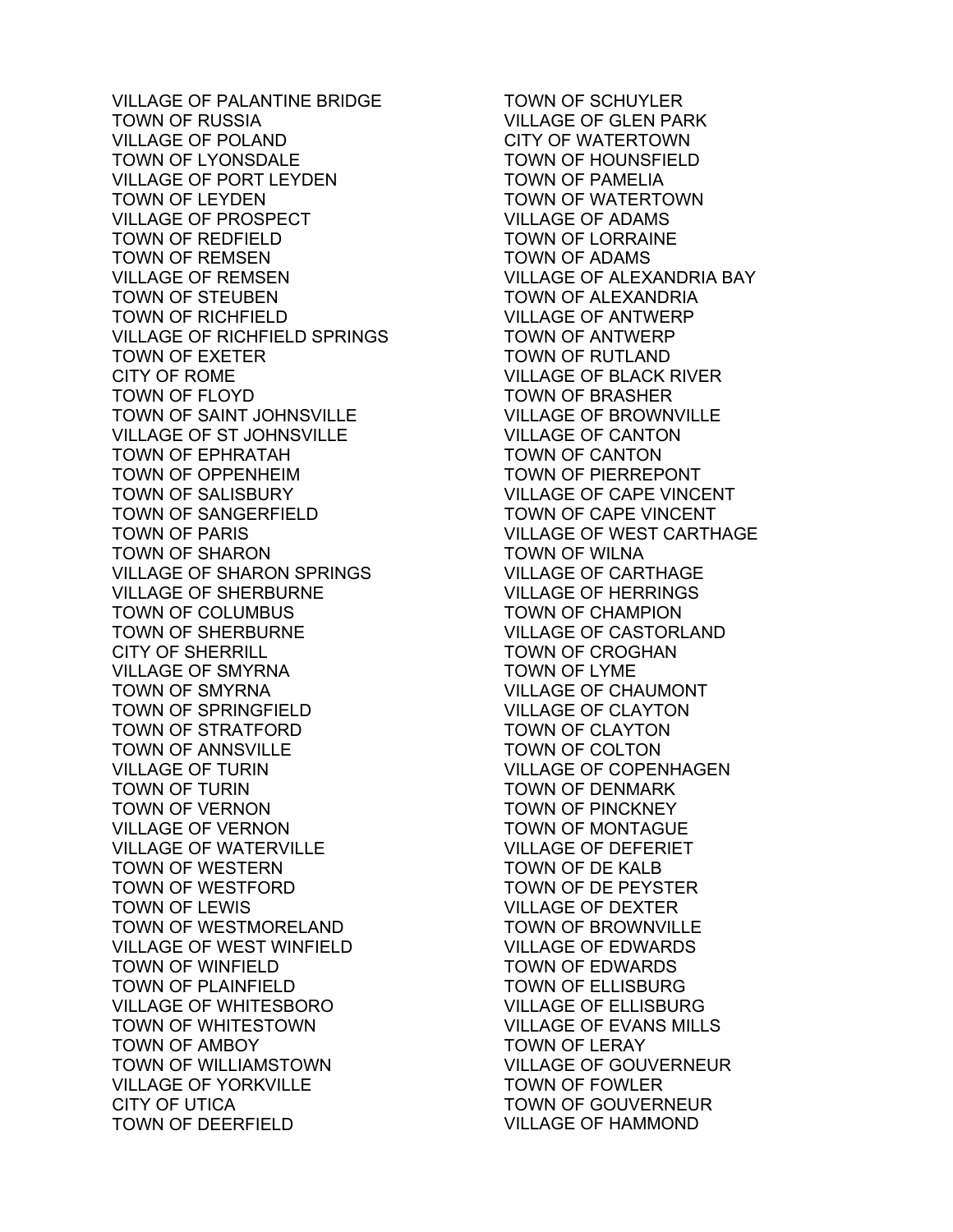TOWN OF HAMMOND TOWN OF MACOMB TOWN OF ROSSIE VILLAGE OF HARRISVILLE TOWN OF DIANA TOWN OF PITCAIRN TOWN OF HENDERSON TOWN OF HERMON VILLAGE OF HERMON VILLAGE OF HEUVELTON TOWN OF OSWEGATCHIE TOWN OF ORLEANS TOWN OF LISBON TOWN OF WORTH TOWN OF MADRID VILLAGE OF MANNSVILLE VILLAGE OF MASSENA TOWN OF MASSENA TOWN OF LOUISVILLE TOWN OF MORRISTOWN VILLAGE OF MORRISTOWN TOWN OF NORFOLK VILLAGE OF NORWOOD CITY OF OGDENSBURG TOWN OF PARISHVILLE VILLAGE OF PHILADELPHIA TOWN OF PHILADELPHIA TOWN OF POTSDAM VILLAGE OF POTSDAM VILLAGE OF RENSSELAER FALLS VILLAGE OF RICHVILLE TOWN OF RODMAN TOWN OF RUSSELL TOWN OF CLARE VILLAGE OF SACKETS HARBOR TOWN OF FINE VILLAGE OF THERESA TOWN OF THERESA VILLAGE OF WADDINGTON TOWN OF WADDINGTON TOWN OF STOCKHOLM VILLAGE OF AFTON TOWN OF AFTON TOWN OF ANDES TOWN OF OWEGO VILLAGE OF BAINBRIDGE TOWN OF BAINBRIDGE TOWN OF TIOGA TOWN OF BERKSHIRE TOWN OF KORTRIGHT TOWN OF BOVINA VILLAGE OF CANDOR TOWN OF CANDOR

TOWN OF BARKER TOWN OF CONKLIN TOWN OF DAVENPORT TOWN OF HAMDEN VILLAGE OF DELHI TOWN OF DELHI TOWN OF SANFORD VILLAGE OF DEPOSIT TOWN OF DEPOSIT TOWN OF COLCHESTER TOWN OF PHARSALIA VILLAGE OF ENDICOTT TOWN OF UNION TOWN OF FRANKLIN VILLAGE OF FRANKLIN VILLAGE OF GILBERTSVILLE TOWN OF BUTTERNUTS TOWN OF NANTICOKE TOWN OF GREENE VILLAGE OF GREENE TOWN OF COVENTRY TOWN OF GUILFORD TOWN OF HANCOCK VILLAGE OF HANCOCK TOWN OF HARFORD TOWN OF HARPERSFIELD TOWN OF COLESVILLE VILLAGE OF HOBART TOWN OF STAMFORD VILLAGE OF JOHNSON CITY TOWN OF KIRKWOOD VILLAGE OF LAURENS TOWN OF LAURENS VILLAGE OF LISLE TOWN OF LISLE TOWN OF MC DONOUGH TOWN OF GERMAN TOWN OF MAINE VILLAGE OF MARATHON TOWN OF MARATHON TOWN OF LAPEER TOWN OF FREETOWN TOWN OF MASONVILLE TOWN OF MEREDITH VILLAGE OF MILFORD TOWN OF MORRIS VILLAGE OF MORRIS VILLAGE OF NEWARK VALLEY TOWN OF NEWARK VALLEY VILLAGE OF NICHOLS TOWN OF NICHOLS TOWN OF NORTH NORWICH CITY OF NORWICH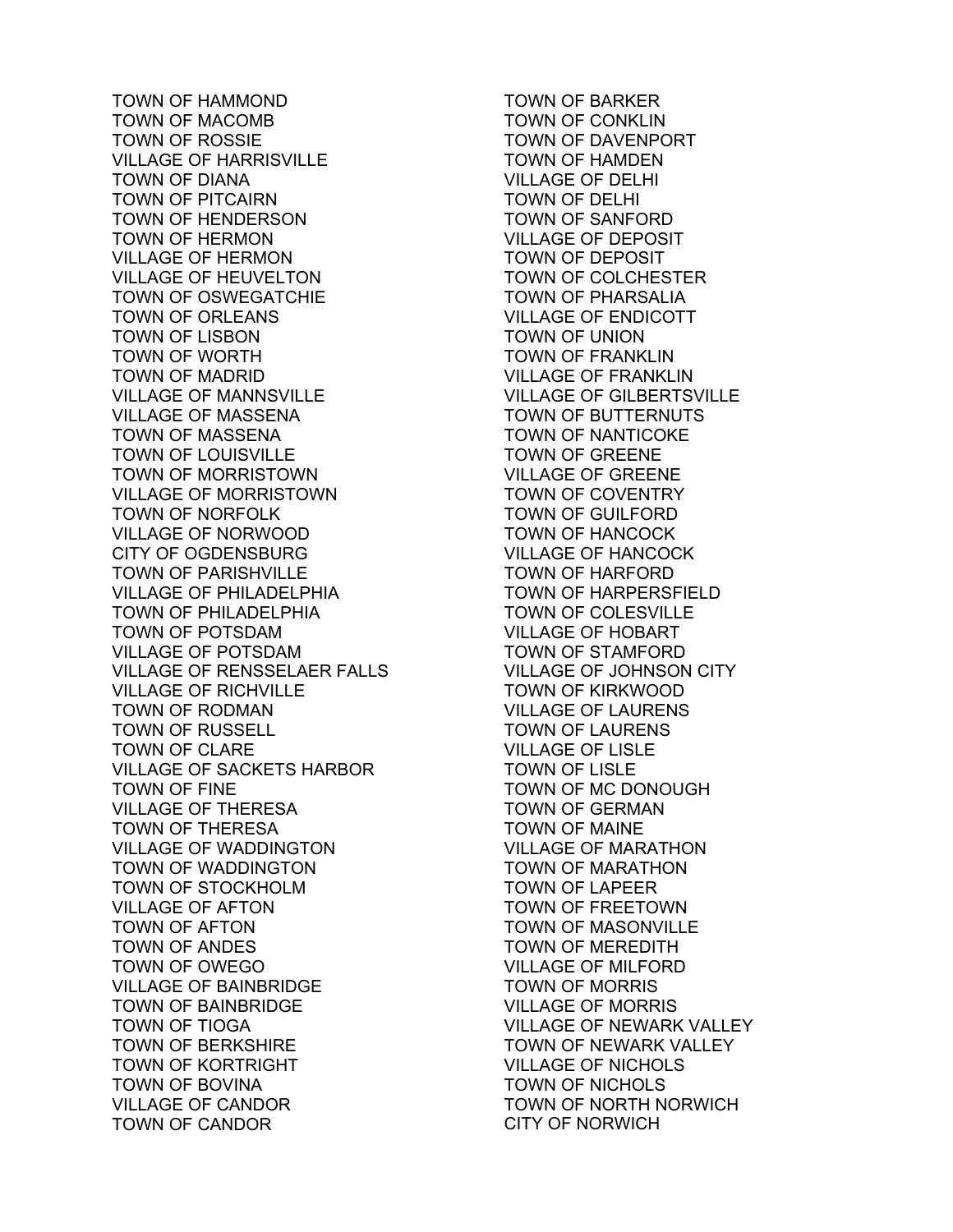TOWN OF NORWICH CITY OF ONEONTA VILLAGE OF OTEGO TOWN OF OTEGO VILLAGE OF OWEGO TOWN OF OXFORD VILLAGE OF OXFORD TOWN OF PRESTON TOWN OF FENTON TOWN OF MILFORD TOWN OF RICHFORD VILLAGE OF SIDNEY TOWN OF SIDNEY TOWN OF SMITHVILLE TOWN OF PLYMOUTH TOWN OF TOMPKINS VILLAGE OF UNADILLA TOWN OF UNADILLA TOWN OF VESTAL VILLAGE OF WALTON TOWN OF WALTON TOWN OF ONEONTA TOWN OF TRIANGLE VILLAGE OF WHITNEY POINT TOWN OF WILLET VILLAGE OF WINDSOR TOWN OF WINDSOR VILLAGE OF PORT DICKINSON CITY OF BINGHAMTON TOWN OF CHENANGO TOWN OF BINGHAMTON TOWN OF DICKINSON VILLAGE OF AKRON TOWN OF NEWSTEAD TOWN OF ALDEN VILLAGE OF ALDEN TOWN OF ALEXANDER VILLAGE OF ALEXANDER VILLAGE OF ANGOLA TOWN OF EVANS VILLAGE OF ARCADE TOWN OF ARCADE VILLAGE OF ATTICA TOWN OF ATTICA VILLAGE OF BARKER TOWN OF SOMERSET CITY OF BATAVIA TOWN OF BATAVIA TOWN OF EAGLE TOWN OF BOSTON TOWN OF BRANT TOWN OF CENTERVILLE TOWN OF CLARENCE

TOWN OF COLDEN TOWN OF COLLINS VILLAGE OF CORFU TOWN OF PEMBROKE TOWN OF BENNINGTON TOWN OF DARIEN TOWN OF YORKSHIRE VILLAGE OF DELEVAN VILLAGE OF DEPEW TOWN OF DUNKIRK CITY OF DUNKIRK VILLAGE OF EAST AURORA TOWN OF AURORA TOWN OF BETHANY TOWN OF EDEN VILLAGE OF ELBA TOWN OF ELBA TOWN OF ELMA VILLAGE OF FARNHAM VILLAGE OF FORESTVILLE TOWN OF ARKWRIGHT VILLAGE OF FREDONIA TOWN OF POMFRET TOWN OF WETHERSFIELD VILLAGE OF GAINESVILLE TOWN OF HARTLAND VILLAGE OF GOWANDA TOWN OF PERSIA TOWN OF GRAND ISLAND TOWN OF HAMBURG VILLAGE OF HAMBURG TOWN OF HOLLAND TOWN OF JAVA TOWN OF LANCASTER VILLAGE OF LANCASTER VILLAGE OF LEWISTON TOWN OF LEWISTON CITY OF LOCKPORT TOWN OF PENDLETON TOWN OF LOCKPORT VILLAGE OF LYNDONVILLE TOWN OF YATES TOWN OF MACHIAS TOWN OF MARILLA TOWN OF SHELBY VILLAGE OF MEDINA TOWN OF RIDGEWAY VILLAGE OF MIDDLEPORT TOWN OF ROYALTON TOWN OF NEWFANE TOWN OF NORTH COLLINS VILLAGE OF NORTH COLLINS TOWN OF WHEATFIELD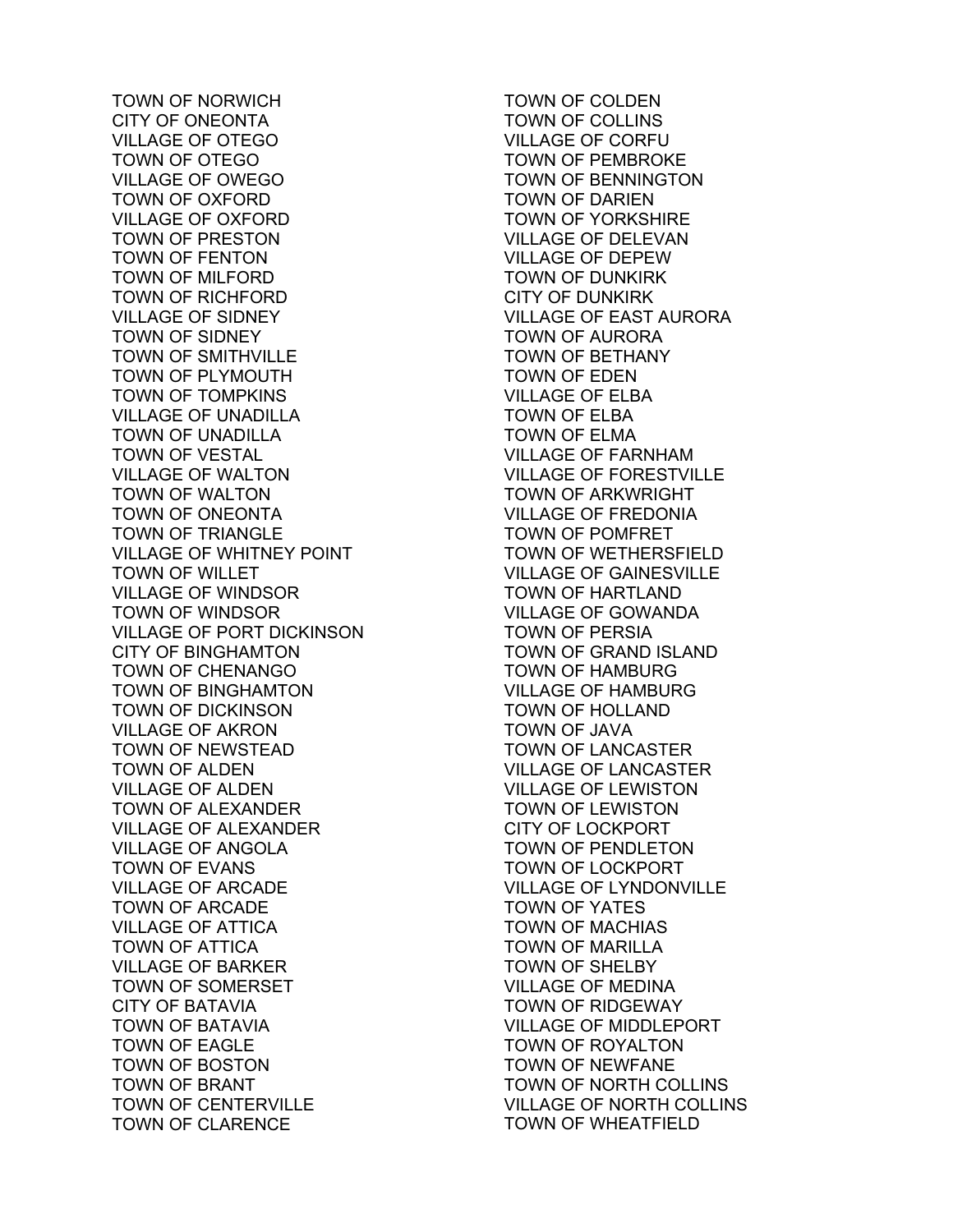CITY OF NORTH TONAWANDA VILLAGE OF OAKFIELD TOWN OF ALABAMA TOWN OF OAKFIELD TOWN OF ORCHARD PARK VILLAGE OF ORCHARD PARK VILLAGE OF PERRYSBURG TOWN OF PERRYSBURG TOWN OF PIKE VILLAGE OF PIKE TOWN OF CAMBRIA TOWN OF FREEDOM TOWN OF SARDINIA TOWN OF SHERIDAN VILLAGE OF SILVER CREEK TOWN OF HANOVER VILLAGE OF SOUTH DAYTON TOWN OF VILLENOVA TOWN OF DAYTON VILLAGE OF SPRINGVILLE TOWN OF CONCORD TOWN OF STAFFORD TOWN OF SHELDON CITY OF TONAWANDA TOWN OF WALES TOWN OF ASHFORD TOWN OF WILSON VILLAGE OF WILSON VILLAGE OF YOUNGSTOWN TOWN OF PORTER CITY OF BUFFALO VILLAGE OF SLOAN TOWN OF TONAWANDA VILLAGE OF KENMORE CITY OF LACKAWANNA VILLAGE OF BLASDELL VILLAGE OF WILLIAMSVILLE TOWN OF AMHERST TOWN OF WEST SENECA TOWN OF CHEEKTOWAGA CITY OF NIAGARA FALLS TOWN OF NIAGARA VILLAGE OF ALBION TOWN OF GAINES TOWN OF CARLTON TOWN OF BARRE TOWN OF ALBION VILLAGE OF AVON TOWN OF AVON VILLAGE OF BERGEN TOWN OF BERGEN TOWN OF JERUSALEM VILLAGE OF BROCKPORT

TOWN OF SWEDEN TOWN OF BYRON TOWN OF CALEDONIA VILLAGE OF CALEDONIA CITY OF CANANDAIGUA TOWN OF CANANDAIGUA TOWN OF BRISTOL TOWN OF HOPEWELL TOWN OF FARMINGTON TOWN OF CASTILE VILLAGE OF CASTILE VILLAGE OF CHURCHVILLE TOWN OF RIGA TOWN OF CLARENDON TOWN OF CLARKSON VILLAGE OF CLIFTON SPRINGS TOWN OF MANCHESTER TOWN OF GALEN VILLAGE OF CLYDE TOWN OF JUNIUS TOWN OF CONESUS VILLAGE OF DANSVILLE TOWN OF NORTH DANSVILLE TOWN OF OSSIAN TOWN OF WEST SPARTA TOWN OF SPARTA VILLAGE OF DRESDEN TOWN OF TORREY TOWN OF EAST BLOOMFIELD VILLAGE OF EAST ROCHESTER TOWN OF EAST ROCHESTER VILLAGE OF FAIRPORT TOWN OF PERINTON TOWN OF GENESEO VILLAGE OF GENESEO CITY OF GENEVA TOWN OF GENEVA TOWN OF GORHAM TOWN OF GROVELAND TOWN OF HAMLIN TOWN OF HENRIETTA VILLAGE OF HILTON TOWN OF PARMA VILLAGE OF BLOOMFIELD VILLAGE OF HOLLEY TOWN OF MURRAY TOWN OF RICHMOND TOWN OF MENDON VILLAGE OF HONEOYE FALLS TOWN OF KENDALL TOWN OF LEICESTER VILLAGE OF LEICESTER VILLAGE OF LE ROY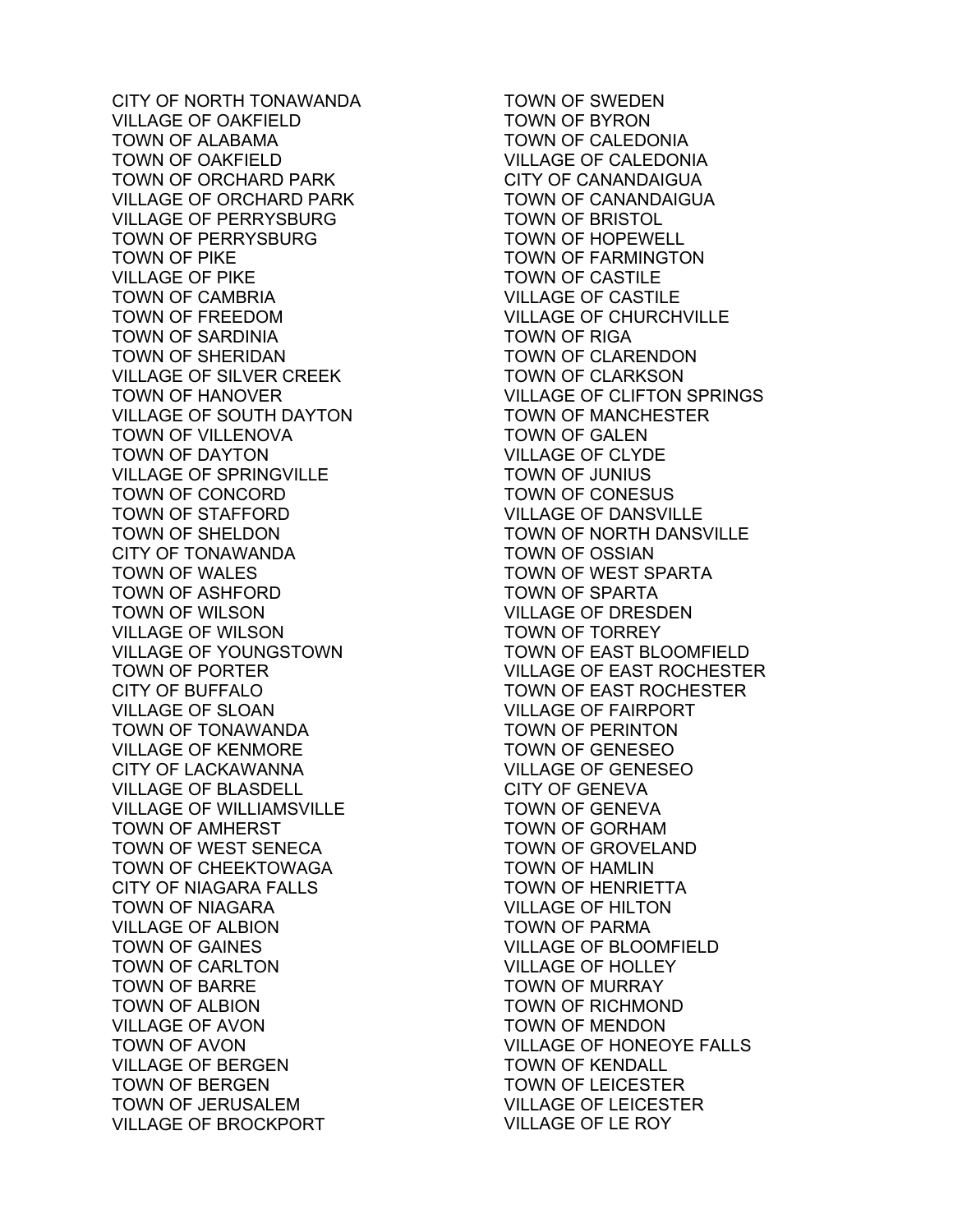TOWN OF LE ROY VILLAGE OF LIMA TOWN OF LIMA TOWN OF LIVONIA VILLAGE OF LIVONIA TOWN OF LYONS VILLAGE OF LYONS VILLAGE OF MACEDON TOWN OF MACEDON VILLAGE OF MANCHESTER TOWN OF MARION TOWN OF POTTER TOWN OF MIDDLESEX VILLAGE OF MOUNT MORRIS TOWN OF MOUNT MORRIS VILLAGE OF NAPLES TOWN OF NAPLES TOWN OF SOUTH BRISTOL TOWN OF ITALY TOWN OF ARCADIA VILLAGE OF NEWARK TOWN OF ROSE VILLAGE OF NUNDA TOWN OF NUNDA TOWN OF ONTARIO VILLAGE OF OVID TOWN OF OVID VILLAGE OF PALMYRA TOWN OF PALMYRA TOWN OF PAVILION TOWN OF PENFIELD VILLAGE OF PENN YAN TOWN OF MILO TOWN OF BENTON TOWN OF PERRY VILLAGE OF PERRY TOWN OF PHELPS VILLAGE OF PHELPS VILLAGE OF PITTSFORD TOWN OF PITTSFORD TOWN OF GENESEE FALLS TOWN OF VARICK TOWN OF RUSH VILLAGE OF RUSHVILLE TOWN OF WHEATLAND VILLAGE OF SCOTTSVILLE VILLAGE OF SHORTSVILLE VILLAGE OF SILVER SPRINGS TOWN OF GAINESVILLE VILLAGE OF SODUS TOWN OF SODUS VILLAGE OF SODUS POINT VILLAGE OF SPENCERPORT

TOWN OF OGDEN TOWN OF CANADICE TOWN OF SPRINGWATER TOWN OF SENECA VILLAGE OF VICTOR TOWN OF VICTOR TOWN OF WALWORTH VILLAGE OF WARSAW TOWN OF WARSAW TOWN OF ORANGEVILLE TOWN OF WAYLAND VILLAGE OF WAYLAND TOWN OF WEBSTER VILLAGE OF WEBSTER TOWN OF WEST BLOOMFIELD TOWN OF ROMULUS TOWN OF WILLIAMSON VILLAGE OF WOLCOTT TOWN OF WOLCOTT TOWN OF HURON TOWN OF BUTLER VILLAGE OF WYOMING TOWN OF COVINGTON TOWN OF MIDDLEBURY TOWN OF YORK TOWN OF GREECE CITY OF ROCHESTER TOWN OF IRONDEQUOIT TOWN OF BRIGHTON TOWN OF GATES TOWN OF CHILI CITY OF JAMESTOWN TOWN OF KIANTONE TOWN OF ALLEGANY VILLAGE OF ALLEGANY TOWN OF ALMA TOWN OF ANGELICA VILLAGE OF ANGELICA TOWN OF BELFAST TOWN OF ELLERY VILLAGE OF BEMUS POINT TOWN OF NEW HUDSON TOWN OF BOLIVAR VILLAGE OF BOLIVAR VILLAGE OF BROCKTON TOWN OF PORTLAND TOWN OF CANEADEA VILLAGE OF CASSADAGA TOWN OF NEW ALBION VILLAGE OF CATTARAUGUS VILLAGE OF CELORON VILLAGE OF CHERRY CREEK TOWN OF CHERRY CREEK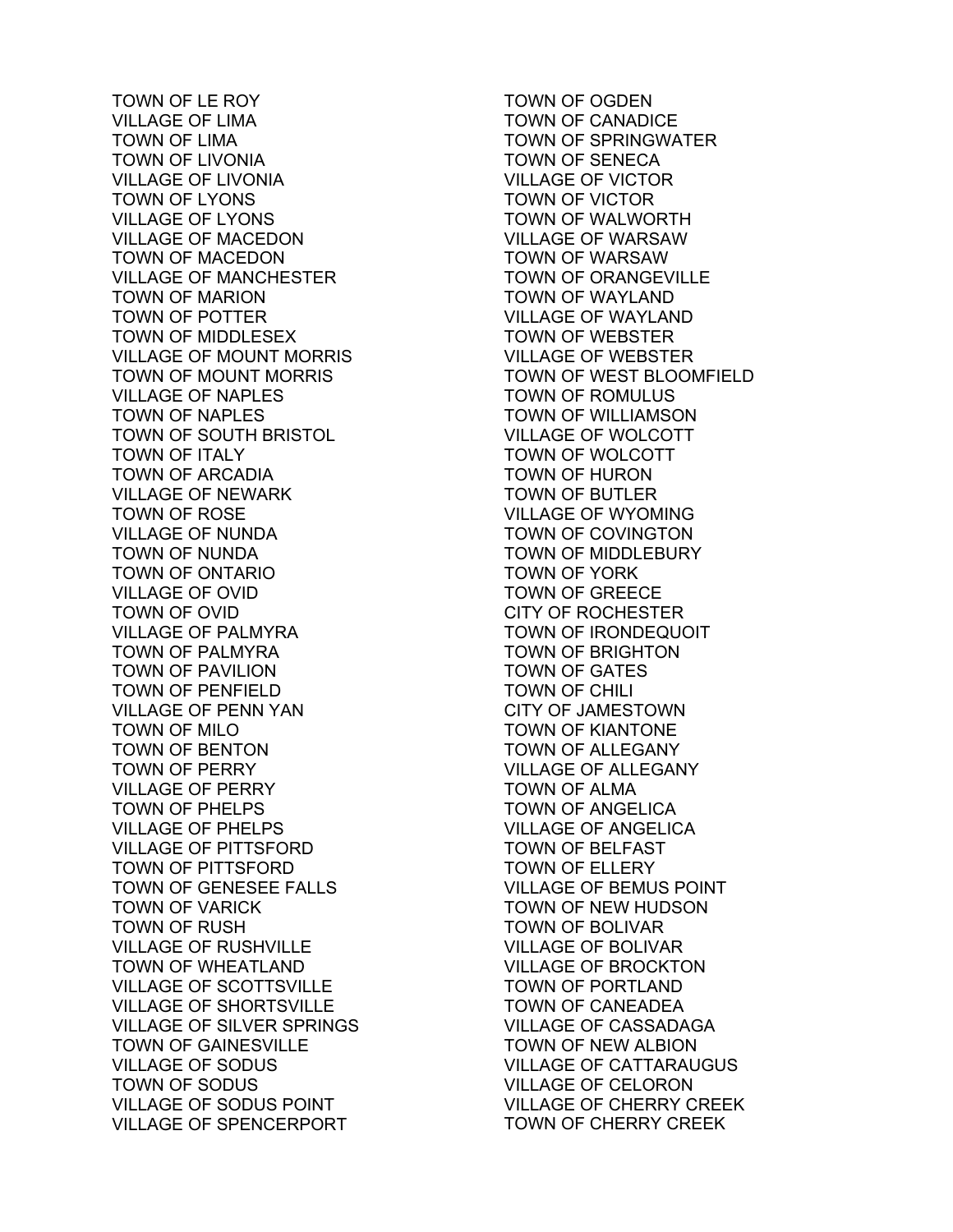TOWN OF CLYMER TOWN OF FRENCH CREEK TOWN OF CONEWANGO TOWN OF CUBA VILLAGE OF CUBA TOWN OF LYNDON TOWN OF EAST OTTO VILLAGE OF ELLICOTTVILLE TOWN OF ELLICOTTVILLE TOWN OF ELLINGTON TOWN OF ELLICOTT VILLAGE OF FALCONER TOWN OF HUME TOWN OF GRANGER TOWN OF ALLEN TOWN OF MINA TOWN OF FRANKLINVILLE VILLAGE OF FRANKLINVILLE TOWN OF FARMERSVILLE TOWN OF CARROLL TOWN OF SOUTH VALLEY TOWN OF FRIENDSHIP TOWN OF GERRY TOWN OF GREAT VALLEY TOWN OF HUMPHREY TOWN OF HINSDALE TOWN OF ISCHUA TOWN OF POLAND VILLAGE OF LAKEWOOD TOWN OF BUSTI TOWN OF LEON VILLAGE OF LIMESTONE TOWN OF CARROLLTON TOWN OF GENESEE TOWN OF NAPOLI TOWN OF LITTLE VALLEY VILLAGE OF LITTLE VALLEY TOWN OF MANSFIELD VILLAGE OF MAYVILLE TOWN OF CHAUTAUQUA CITY OF OLEAN TOWN OF OLEAN VILLAGE OF PANAMA TOWN OF HARMONY VILLAGE OF PORTVILLE TOWN OF PORTVILLE VILLAGE OF EAST RANDOLPH VILLAGE OF RANDOLPH TOWN OF RANDOLPH TOWN OF WIRT VILLAGE OF RICHBURG TOWN OF RIPLEY TOWN OF RUSHFORD

CITY OF SALAMANCA TOWN OF SALAMANCA TOWN OF SHERMAN VILLAGE OF SHERMAN VILLAGE OF SINCLAIRVILLE TOWN OF CHARLOTTE TOWN OF COLDSPRING TOWN OF STOCKTON TOWN OF NORTH HARMONY TOWN OF CLARKSVILLE TOWN OF WESTFIELD VILLAGE OF WESTFIELD TOWN OF RATHBONE TOWN OF ADDISON VILLAGE OF ADDISON TOWN OF TUSCARORA VILLAGE OF ALFRED TOWN OF ALFRED VILLAGE OF ALMOND TOWN OF ALMOND TOWN OF WEST ALMOND VILLAGE OF ANDOVER TOWN OF ANDOVER TOWN OF HORNELLSVILLE VILLAGE OF ARKPORT TOWN OF FREMONT TOWN OF DANSVILLE TOWN OF AVOCA VILLAGE OF AVOCA TOWN OF HOWARD TOWN OF BATH VILLAGE OF BATH TOWN OF WHEELER TOWN OF CATLIN TOWN OF HORNBY TOWN OF ORANGE VILLAGE OF BELMONT TOWN OF AMITY TOWN OF BIG FLATS TOWN OF BRADFORD VILLAGE OF BURDETT TOWN OF HECTOR TOWN OF CAMERON TOWN OF CAMPBELL TOWN OF THURSTON TOWN OF BURNS VILLAGE OF CANASERAGA TOWN OF BIRDSALL VILLAGE OF CANISTEO TOWN OF CANISTEO TOWN OF CAYUTA TOWN OF CHEMUNG TOWN OF COHOCTON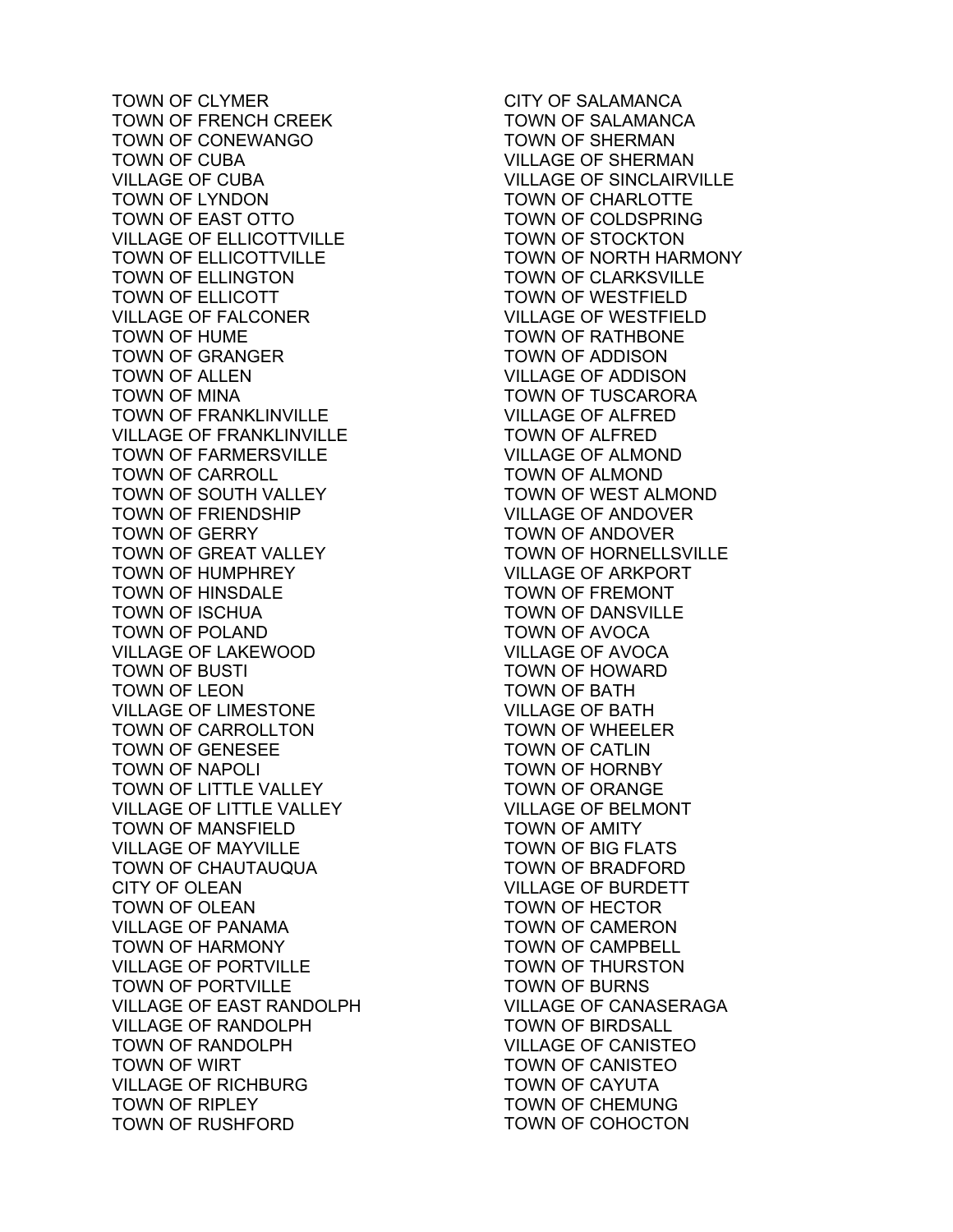VILLAGE OF COHOCTON CITY OF CORNING VILLAGE OF SOUTH CORNING TOWN OF CORNING TOWN OF CATON VILLAGE OF DUNDEE TOWN OF STARKEY TOWN OF TYRONE TOWN OF ERIN TOWN OF GREENWOOD TOWN OF URBANA VILLAGE OF HAMMONDSPORT TOWN OF WAYNE CITY OF HORNELL VILLAGE OF NORTH HORNELL TOWN OF HARTSVILLE TOWN OF HORSEHEADS VILLAGE OF HORSEHEADS TOWN OF PORTAGE TOWN OF COVERT VILLAGE OF INTERLAKEN VILLAGE OF LANSING VILLAGE OF CAYUGA HEIGHTS TOWN OF ITHACA CITY OF ITHACA TOWN OF ENFIELD TOWN OF DANBY TOWN OF JASPER TOWN OF LINDLEY VILLAGE OF LODI TOWN OF LODI TOWN OF BALDWIN TOWN OF VETERAN VILLAGE OF MILLPORT TOWN OF MONTOUR VILLAGE OF MONTOUR FALLS TOWN OF NEWFIELD **Counties in New York including but not limited to:**  NEW YORK COUNTY RICHMOND COUNTY BRONX COUNTY PUTNAM COUNTY WESTCHESTER COUNTY ORANGE COUNTY ROCKLAND COUNTY KINGS COUNTY QUEENS COUNTY NASSAU COUNTY SUFFOLK COUNTY SARATOGA COUNTY MONTGOMERY COUNTY FULTON COUNTY HAMILTON COUNTY

VILLAGE OF ODESSA TOWN OF CATHARINE VILLAGE OF PAINTED POST TOWN OF ERWIN VILLAGE OF RIVERSIDE TOWN OF PRATTSBURGH TOWN OF PULTENEY TOWN OF READING TOWN OF WEST UNION VILLAGE OF SAVONA TOWN OF SCIO TOWN OF WARD TOWN OF CAROLINE TOWN OF LANSING VILLAGE OF SPENCER TOWN OF SPENCER TOWN OF GROVE TOWN OF TROUPSBURG TOWN OF ULYSSES VILLAGE OF TRUMANSBURG VILLAGE OF VAN ETTEN TOWN OF VAN ETTEN VILLAGE OF WATKINS GLEN TOWN OF DIX VILLAGE OF WAVERLY TOWN OF BARTON VILLAGE OF WELLSBURG TOWN OF ASHLAND VILLAGE OF WELLSVILLE TOWN OF WELLSVILLE TOWN OF WILLING TOWN OF INDEPENDENCE TOWN OF WOODHULL CITY OF ELMIRA VILLAGE OF ELMIRA HEIGHTS TOWN OF SOUTHPORT TOWN OF ELMIRA SCHOHARIE COUNTY RENSSELAER COUNTY

ALBANY COUNTY SCHENECTADY COUNTY ULSTER COUNTY GREENE COUNTY COLUMBIA COUNTY DUTCHESS COUNTY SULLIVAN COUNTY WASHINGTON COUNTY WARREN COUNTY CLINTON COUNTY ESSEX COUNTY FRANKLIN COUNTY CAYUGA COUNTY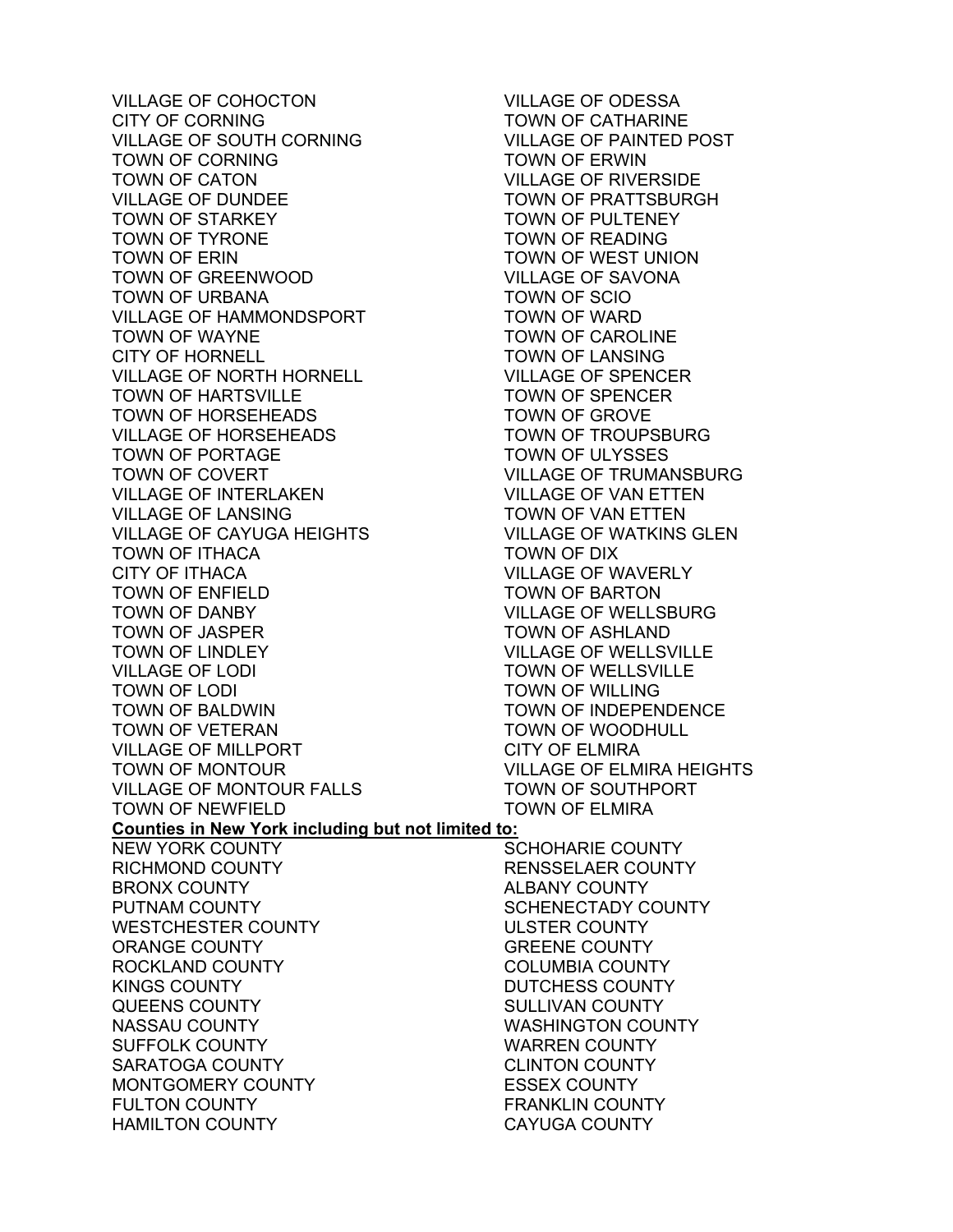CORTLAND COUNTY OSWEGO COUNTY MADISON COUNTY SENECA COUNTY ONONDAGA COUNTY OTSEGO COUNTY HERKIMER COUNTY LEWIS COUNTY ONEIDA COUNTY JEFFERSON COUNTY ST LAWRENCE COUNTY DELAWARE COUNTY CHENANGO COUNTY TIOGA COUNTY BROOME COUNTY GENESEE COUNTY **K-12 in New York including but not limited to:**  ALBANY CITY SCHOOL DISTRICT BERNE-KNOX-WESTERLO CENTRAL SD BETHLEHEM CENTRAL SCHOOL DIST COHOES CITY SCHOOL DISTRICT GREEN ISLAND UNION FREE SD GUILDERLAND CENTRAL SCH DIST MENANDS UNION FREE SCH DIST NORTH COLONIE CENTRAL SD RAVENA COEYMANS SELKIRK CTL SD SOUTH COLONIE CENTRAL SCH DIST VOORHEESVILLE CENTRAL SCH DIST WATERVLIET CITY SCH DISTRICT ALFRED ALMOND CTL SCHOOL DIST ANDOVER CENTRAL SCH DISTRICT BELFAST CENTRAL SCH DISTRICT GENESEE VALLEY CTL SCHOOL DIST BOLIVAR-RICHBURG CTRL SCH DIST CANASERAGA CENTRAL SCH DIST CUBA-RUSHFORD CENTRAL SCH DIST FILLMORE CENTRAL SCH DISTRICT FRIENDSHIP CENTRAL SCH DIST SCIO CENTRAL SCHOOL DISTRICT WELLSVILLE CENTRAL SCH DIST WHITESVILLE CENTRAL SCH DIST BINGHAMTON CITY SCH DISTRICT CHENANGO FORKS CENTRAL SD CHENANGO VALLEY CTL SCH DIST DEPOSIT CENTRAL SCHOOL DIST UNION-ENDICOTT SCHOOL DISTRICT HARPURSVILLE CENTRAL SCH DIST JOHNSON CITY CENTRAL SCH DIST MAINE ENDWELL CTL SCH DISTRICT SUSQUEHANNA VALLEY CENTRAL SD VESTAL CTL SCHOOL DISTRICT WHITNEY POINT CENTRAL SCH DIST WINDSOR CENTRAL SCHOOL DIST

NIAGARA COUNTY ERIE COUNTY ORLEANS COUNTY ONTARIO COUNTY LIVINGSTON COUNTY WAYNE COUNTY YATES COUNTY WYOMING COUNTY MONROE COUNTY CATTARAUGUS COUNTY CHAUTAUQUA COUNTY STEUBEN COUNTY ALLEGANY COUNTY TOMPKINS COUNTY SCHUYLER COUNTY CHEMUNG COUNTY

ALLEGANY-LIMESTONE CTL SD CATTARAUGUS-LITTLE VLY CTL SD ELLICOTTVILLE CENTRAL SCH DIST FRANKLINVILLE CTL SCH DISTRICT GOWANDA CENTRAL SCHOOL DIST HINSDALE CENTRAL SCHOOL DIST RANDOLPH ACAD UNION FREE SD OLEAN CITY SCHOOL DIST YORKSHIRE-PIONEER CTL SCH DIST PORTVILLE CENTRAL SCHOOL DIST RANDOLPH CENTRAL SCH DISTRICT SALAMANCA CITY CENTRAL SD WEST VALLEY CTL SCH DIST AUBURN ENLARGED CITY SCH DIST CATO MERIDIAN CENTRAL SCH DIST MORAVIA CENTRAL SCHOOL DIST PORT BYRON CTL SCHOOL DISTRICT SOUTHERN CAYUGA CENTRAL SD UNION SPRINGS CTL SCHOOL DIST WEEDSPORT CTL SCHOOL DISTRICT BEMUS POINT CTL SCHOOL DIST BROCTON CENTRAL SCHOOL DIST CASSADAGA VALLEY CTL SCH DIST CLYMER CENTRAL SCHOOL DISTRICT DUNKIRK CITY SCHOOL DISTRICT FALCONER CENTRAL SCHOOL DIST FORESTVILLE CENTRAL SCH DIST FREDONIA CENTRAL SCHOOL DIST FREWSBURG CENTRAL SCHOOL DIST JAMESTOWN CITY SCHOOL DISTRICT CHAUTAUQUA LAKE CENTRAL SD PANAMA CENTRAL SCHOOL DIST PINE VALLEY CENTRAL SCH DIST RIPLEY CENTRAL SCHOOL DISTRICT SHERMAN CENTRAL SCHOOL DIST SILVER CREEK CENTRAL SCH DIST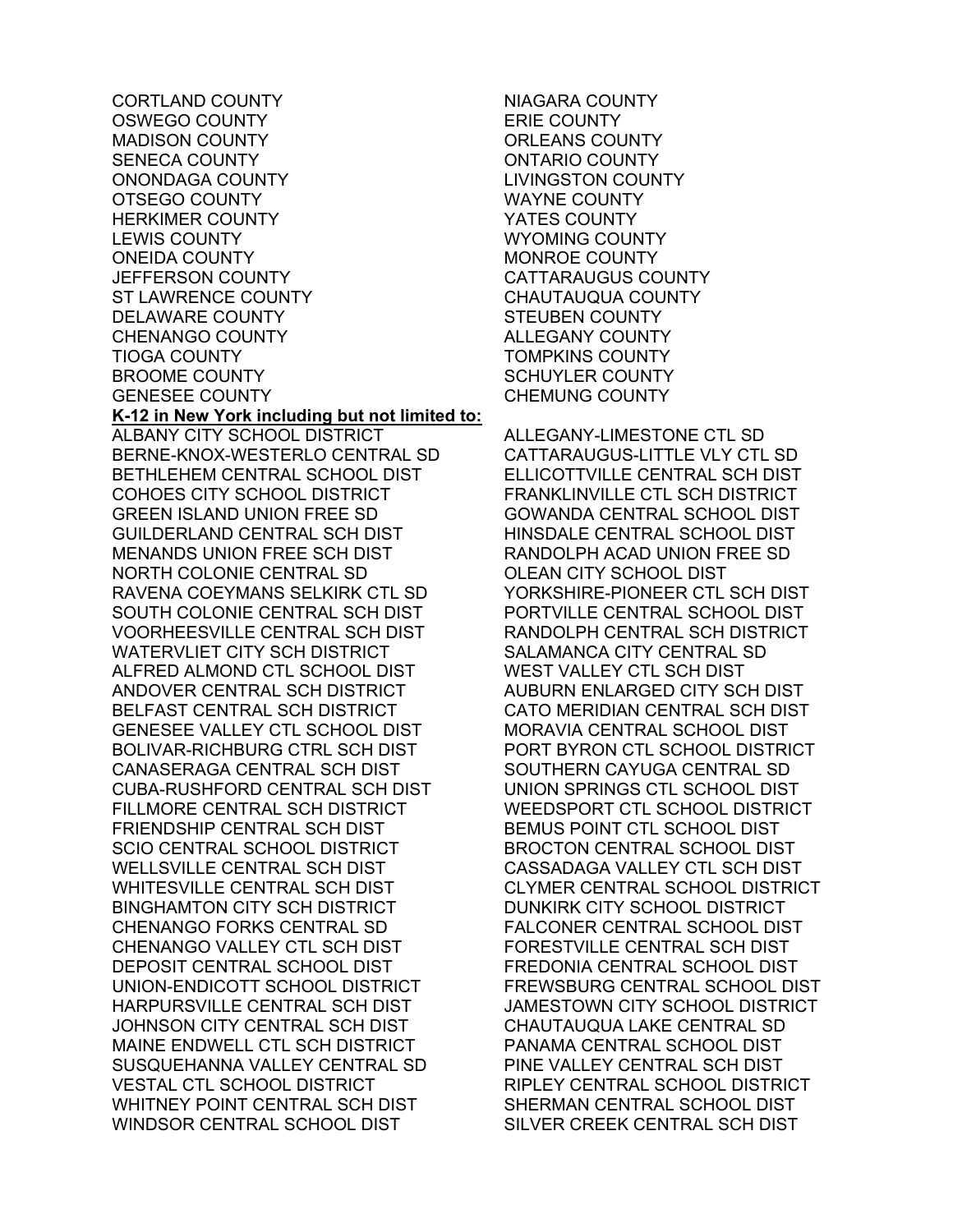SOUTHWESTERN CENTRAL SCH DIST WESTFIELD CENTRAL SCHOOL DIST ELMIRA CITY SCHOOL DISTRICT ELMIRA HEIGHTS CTL SCH DIST HORSEHEADS CTL SCHOOL DISTRICT AFTON CENTRAL SCHOOL DISTRICT BAINBRIDGE GUILFORD CTL SD GREENE CTL SCHOOL DISTRICT UNADILLA VALLEY CTL SCH DIST NORWICH CITY SCHOOL DISTRICT OXFORD ACADEMY CENTRAL SD SHERBURNE EARLVILLE CENTRAL SD OTSELIC VALLEY CENTRAL SD AUSABLE VALLEY CTL SCH DIST BEEKMANTOWN CTL SCHOOL DIST CHAZY CENTRAL RURAL SCH DIST NORTHEASTERN CLINTON CTL SD NORTHERN ADIRONDACK CTL SD PERU CENTRAL SCHOOL DISTRICT PLATTSBURGH CITY SCH DISTRICT SARANAC CENTRAL SCHOOL DIST BERKSHIRE UNION FREE SCH DIST CHATHAM CENTRAL SCH DISTRICT GERMANTOWN CENTRAL SCHOOL DIST HUDSON CITY SCHOOL DISTRICT ICHABOD CRANE CENTRAL SCHOOLS NEW LEBANON CTL SCHOOL DIST TACONIC HILLS CENTRAL SCH DIST CINCINNATUS CTL SCHOOL DIST CORTLAND ENLARGED CITY SD HOMER CENTRAL SCHOOL DISTRICT MARATHON CTL SCHOOL DISTRICT MCGRAW CENTRAL SCHOOL DISTRICT ANDES CENTRAL SCHOOL DIST CHARLOTTE VALLEY CTL SCH DIST DELHI CENTRAL SCHOOL DISTRICT DOWNSVILLE CENTRAL SCH DIST FRANKLIN CENTRAL SCHOOL DIST HANCOCK CENTRAL SCH DISTRICT MARGARETVILLE CENTRAL SCH DIST ROXBURY CENTRAL SCHOOL DIST SIDNEY CENTRAL SCHOOL DISTRICT SOUTH KORTRIGHT CTL SD STAMFORD CENTRAL SCH DISTRICT WALTON CENTRAL SCHOOL DISTRICT ARLINGTON CENTRAL SCHOOL DIST BEACON CITY SCHOOL DISTRICT DOVER UNION FREE SCH DISTRICT HYDE PARK CENTRAL SCHOOL DIST MILLBROOK CTL SCHOOL DISTRICT PAWLING CTL SCHOOL DISTRICT PINE PLAINS CTL SCHOOL DIST POUGHKEEPSIE CITY SCHOOL DIST

RED HOOK CENTRAL SCHOOL DIST RHINEBECK CENTRAL SCHOOL DIST SPACKENKILL UNION FREE SD WAPPINGERS CENTRAL SCH DIST WEBUTUCK CTL SCHOOL DISTRICT AKRON CENTRAL SCHOOL DISTRICT ALDEN CENTRAL SCHOOL DISTRICT AMHERST CENTRAL SCH DISTRICT BUFFALO CITY SCHOOL DISTRICT CHEEKTOWAGA CENTRAL SD CLARENCE CENTRAL SCHOOL DIST CLEVELAND HILL UNION FREE SD DEPEW UNION FREE SCH DISTRICT EAST AURORA UNION FREE SD EDEN CENTRAL SCHOOL DISTRICT FRONTIER CTL SCHOOL DISTRICT GRAND ISLAND CENTRAL SCH DIST SPRINGVILLE GRIFFITH INST CSD HAMBURG CTL SCHOOL DISTRICT HOLLAND CENTRAL SCH DISTRICT IROQUOIS CENTRAL SCH DISTRICT KENMORE-TONAWANDA UNION SD LACKAWANNA CITY SCH DISTRICT EVANS-BRANT CENTRAL SCH DIST LANCASTER CENTRAL SCH DIST CHEEKTOWAGA MARYVALE UFSD NORTH COLLINS CTL SCH DIST ORCHARD PARK CENTRAL SCH DIST CHEEKTOWAGA-SLOAN UFSD SWEET HOME CENTRAL SCH DIST TONAWANDA CITY SCHOOL DISTRICT WEST SENECA CENTRAL SCH DIST WILLIAMSVILLE CTL SCH DISTRICT CROWN POINT CENTRAL SCH DIST ELIZABETHTOWN LEWIS CTL SD KEENE CENTRAL SCHOOL DIST LAKE PLACID CTL SCHOOL DIST MINERVA CENTRAL SCH DISTRICT MORIAH CENTRAL SCHOOL DISTRICT NEWCOMB CENTRAL SCHOOL DIST SCHROON LAKE CTL SCH DISTRICT TICONDEROGA CENTRAL SCH DIST WESTPORT CENTRAL SCHOOL DIST WILLSBORO CENTRAL SCH DIST BRUSHTON MOIRA CTL SCH DIST CHATEAUGAY CENTRAL SCHOOL DIST MALONE CENTRAL SCHOOL DISTRICT SALMON RIVER CENTRAL SCH DIST SARANAC LAKE CENTRAL SCH DIST ST REGIS FALLS CTL SCH DIST TUPPER LAKE CTL SCH DISTRICT BROADALBIN-PERTH CTL SCH DIST GLOVERSVILLE ENLARGED SCH DIST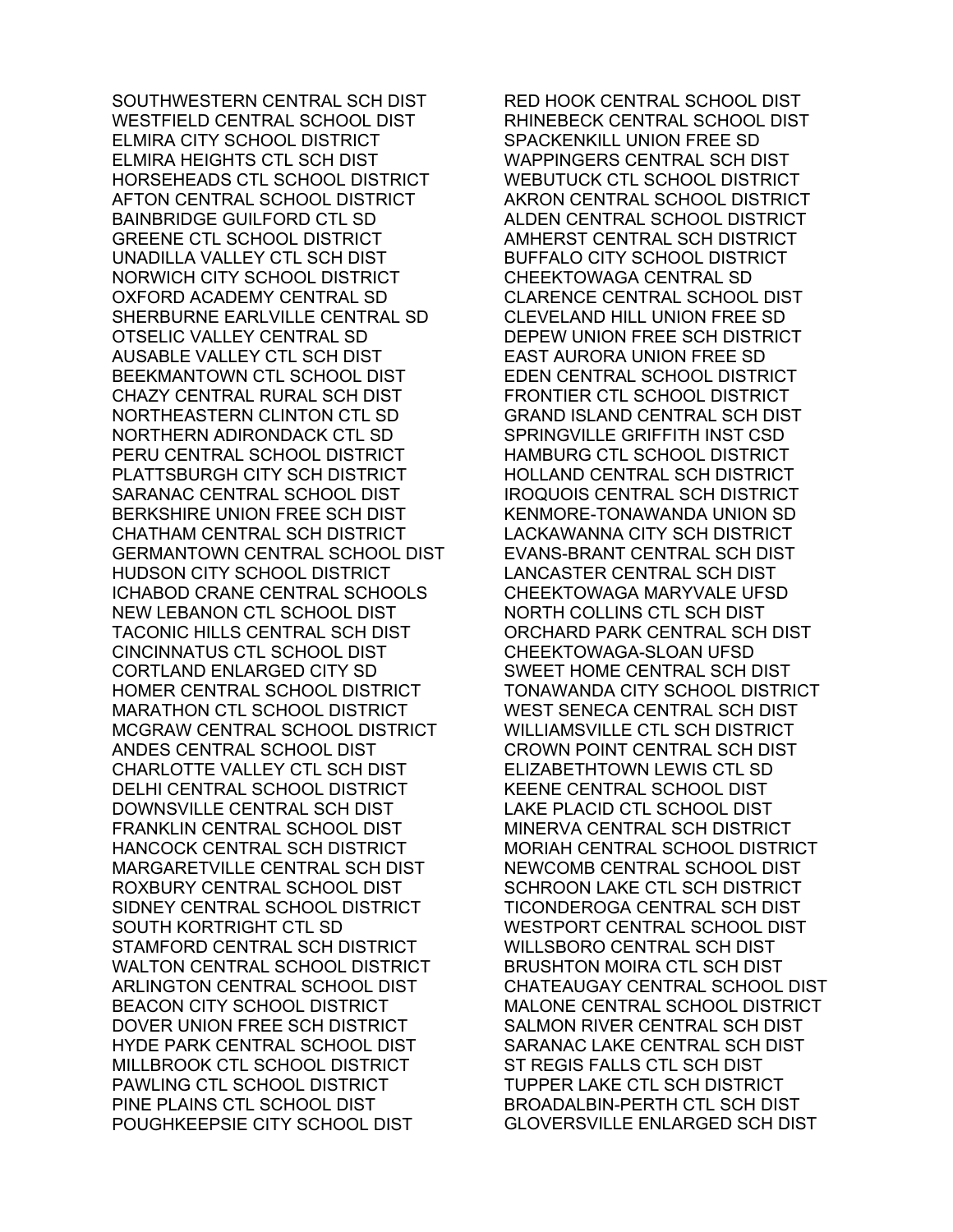GREATER JOHNSTOWN SCH DIST MAYFIELD CTL SCHOOL DISTRICT NORTHVILLE CENTRAL SCHOOL DIST O E S J CENTRAL SCHOOL DIST WHEELERVILLE UNION FREE SD ALEXANDER CTL SCHOOL DISTRICT BATAVIA CITY SCHOOL DISTRICT BYRON BERGEN CTL SCH DISTRICT PEMBROKE CTL SCHOOL DISTRICT ELBA CENTRAL SCHOOL DISTRICT LE ROY CENTRAL SCHOOL DISTRICT OAKFIELD ALABAMA CTL SD PAVILION CTL SCHOOL DISTRICT CAIRO-DURHAM CTL SCH DISTRICT CATSKILL CENTRAL SCH DISTRICT COXSACKIE ATHENS CENTRAL SD GREENVILLE CENTRAL SCHOOL DIST HUNTER TANNERSVILLE CTL SD WINDHAM ASHLAND JEWETT CTL SD INDIAN LAKE CTL SCHOOL DIST INLET COMMON SCHOOL DISTRICT LAKE PLEASANT CENTRAL SCH DIST LONG LAKE CENTRAL SCHOOL DIST WELLS CENTRAL SCHOOL DIST DOLGEVILLE CENTRAL SCHOOL DIST FRANKFORT SCHUYLER SCH DIST HERKIMER CTL SCHOOL DISTRICT CENTRAL VALLEY SCHOOL DISTRICT LITTLE FALLS CITY SCH DISTRICT MOUNT MARKHAM CENTRAL SCH DIST VAN HORNSVLE OWEN YOUNG CTL SD POLAND CENTRAL SCHOOL DISTRICT TOWN OF WEBB UNION FREE SD WEST CANADA VALLEY CTL SD ALEXANDRIA CENTRAL SCHOOL DIST BELLEVILLE HENDERSON SCH DIST CARTHAGE CENTRAL SCHOOL DIST GENERAL BROWN CTL SCHOOL DIST SACKETS HARBOR CTL SCHOOL DIST INDIAN RIVER CTL SCHOOL DIST LA FARGEVILLE CENTRAL SCH DIST LYME CENTRAL SCHOOL DISTRICT SOUTH JEFFERSON CENTRAL SD THOUSAND ISLANDS CENTRAL SD WATERTOWN CITY SCHOOL DISTRICT BEAVER RIVER CENTRAL SCH DIST COPENHAGEN CENTRAL SD HARRISVILLE CENTRAL SCH DIST LOWVILLE CENTRAL SCHOOL DIST SOUTH LEWIS CENTRAL SCH DIST AVON CENTRAL SCHOOL DISTRICT CALEDONIA MUMFORD CTL SCH DIST DANSVILLE CTL SCHOOL DISTRICT

GENESEO CENTRAL SCH DIST DALTON NUNDA CENTRAL SD LIVONIA CTL SCHOOL DISTRICT MT MORRIS CENTRAL SCHOOL DIST YORK CENTRAL SCHOOL DISTRICT BROOKFIELD CENTRAL SCHOOL DIST CANASTOTA CENTRAL SCHOOL DIST CAZENOVIA CTL SCH DISTRICT CHITTENANGO CENTRAL SD DE RUYTER CENTRAL SCHOOL DIST HAMILTON CENTRAL SCH DIST MADISON CENTRAL SCHOOL DIST MORRISVILLE EATON CENTRAL SD ONEIDA CITY SCHOOL DISTRICT STOCKBRIDGE VALLEY CENTRAL SD BRIGHTON CENTRAL SCH DISTRICT BROCKPORT CTL SCHOOL DISTRICT CHURCHVILLE CHILI CTL SCH DIST EAST IRONDEQUOIT CTL SCH DIST EAST ROCHESTER UNION FREE SD FAIRPORT CTL SCHOOL DISTRICT GATES CHILI CENTRAL SCH DIST GREECE CENTRAL SCHOOL DISTRICT HILTON CENTRAL SCHOOL DISTRICT HONEOYE FALLS LIMA SCH DIST WEST IRONDEQUOIT CTL SD PENFIELD CENTRAL SCH DISTRICT PITTSFORD CENTRAL SCH DIST ROCHESTER CITY SCHOOL DISTRICT RUSH HENRIETTA CENTRAL SD SPENCERPORT CENTRAL SCH DIST WEBSTER CENTRAL SCH DISTRICT WHEATLAND CHILI CTL SCH DIST GREATER AMSTERDAM SCH DISTRICT CANAJOHARIE CTL SCHOOL DIST FONDA FULTONVILLE CENTRAL SD FT PLAIN CENTRAL SCHOOL DIST BALDWIN UNION FREE SCHOOL DIST BELLMORE UNION FREE ELEM SD BETHPAGE UNION FREE SCH DIST CARLE PLACE UNION FREE SD EAST MEADOW SCHOOL DISTRICT EAST ROCKAWAY UNION FREE SD EAST WILLISTON UNION FREE SD ELMONT UNION FREE SCHOOL DIST FARMINGDALE UNION FREE SD FLORAL PARK BELLEROSE SCH DIST SEWANHAKA CTL HIGH SCH DIST FRANKLIN SQUARE UNION FREE SD FREEPORT PUBLIC SCHOOL DIST GARDEN CITY SCHOOL DISTRICT GLEN COVE CITY SCHOOL DISTRICT GREAT NECK PUBLIC SCHOOLS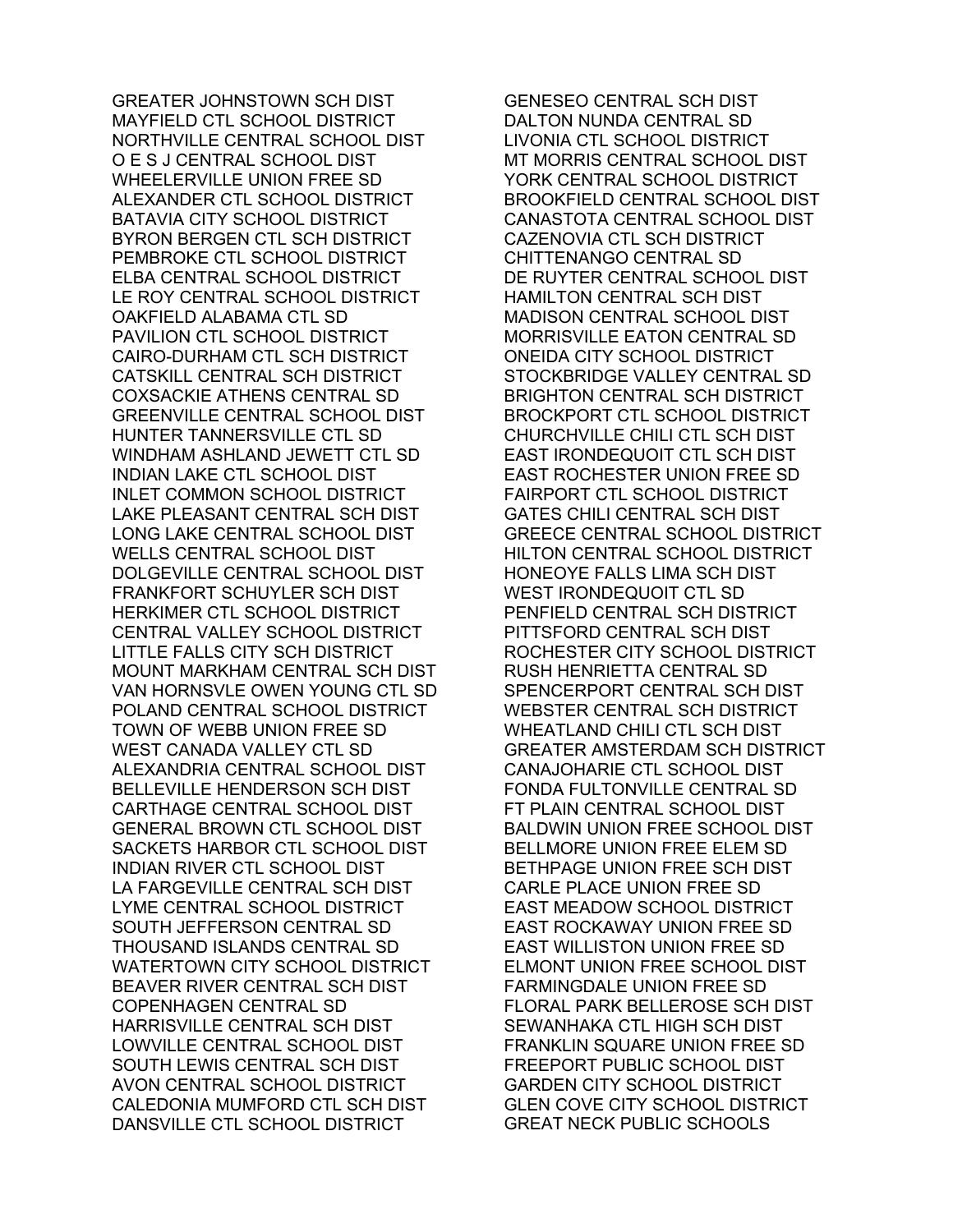HEMPSTEAD UNION FREE SD HERRICKS UNION FREE SCH DIST HEWLETT WOODMERE UNION FREE SD HICKSVILLE UNION FREE SCH DIST ISLAND PARK UNION FREE SD ISLAND TREES UNION FREE SD JERICHO UNION FREE SCHOOL DIST LAWRENCE UNION FREE SCH DIST LEVITTOWN UNION FREE SCH DIST LOCUST VALLEY CTL SCH DISTRICT LONG BEACH CITY SCHOOL DIST LYNBROOK UNION FREE SCH DIST MALVERNE UNION FREE SCH DIST MANHASSET UNION FREE SCH DIST MASSAPEQUA UNION FREE SD 23 BELLMORE-MERRICK CTL HIGH SD MERRICK UNION FREE SCHOOL DIST MINEOLA UNION FREE SCH DIST NEW HYDE-GARDEN CITY PARK UFSD NORTH BELLMORE UNION FREE SD NORTH MERRICK UNION FREE SD NORTH SHORE CENTRAL SD OCEANSIDE UNION FREE SCH DIST OYSTER BAY EAST NORWICH CTL SD PLAINEDGE UNION FREE SCH DIST PLAINVIEW-OLD BETHPAGE CTL SD PORT WASHINGTON UNION FREE SD ROCKVILLE CTR UNION FREE SD ROOSEVELT UNION FREE SCH DIST ROSLYN SCHOOL DISTRICT SEAFORD UNION FREE SD SYOSSET CENTRAL SCHOOL DIST UNIONDALE UNION FREE SCH DIST VALLEY STREAM CTL HIGH SD VALLEY STREAM UNION FREE SD 13 VALLEY STREAM UNION FREE SD 24 VALLEY STREAM UNION FREE SD 30 WANTAGH UNION FREE SCH DIST 23 WEST HEMPSTEAD SCHOOL DISTRICT WESTBURY UNION FREE SCH DIST NEW YORK CITY DEPT OF ED DISTRICT 75 CITY WIDE PROGRAMS BARKER CENTRAL SCHOOL DISTRICT LEWISTON PORTER CTL SCH DIST LOCKPORT CITY SCHOOL DISTRICT NEWFANE CENTRAL SCH DISTRICT NIAGARA FALLS CITY SCH DIST NIAGARA-WHEATFIELD CTL SD NORTH TONAWANDA CITY SCH DIST ROYALTON HARTLAND CENTRAL SD STARPOINT CENTRAL SCHOOL DIST WILSON CENTRAL SCHOOL DISTRICT ADIRONDACK CENTRAL SCH DIST

CAMDEN CENTRAL SCHOOL DISTRICT CLINTON CENTRAL SCH DISTRICT HOLLAND PATENT CTL SCHOOL DIST NEW HARTFORD CENTRAL SCH DIST NEW YORK MILLS UNION FREE SD ORISKANY CTL SCHOOL DISTRICT REMSEN CENTRAL SCHOOL DISTRICT ROME CITY SCHOOL DISTRICT SAUQUOIT VALLEY CENTRAL SD VERNON-VERONA-SHERRILL CSD UTICA CITY SCHOOL DISTRICT WATERVILLE CENTRAL SCH DIST WESTMORELAND CENTRAL SCH DIST WHITESBORO CTL SCHOOL DISTRICT BALDWINSVILLE CENTRAL SCH DIST WEST GENESEE CTL SCH DISTRICT EAST SYRACUSE MINOA CTL SD FABIUS POMPEY CENTRAL SD JAMESVILLE-DEWITT CENTRAL SD JORDAN ELBRIDGE CTL SCH DIST LA FAYETTE CENTRAL SCHOOL DIST LIVERPOOL CTL SCHOOL DISTRICT LYNCOURT UNION FREE SCH DIST FAYETTEVILLE-MANLIUS CTL SD MARCELLUS CENTRAL SCHOOL DIST NORTH SYRACUSE CTL SCH DIST ONONDAGA CENTRAL SCHOOL DIST SKANEATELES CENTRAL SCH DIST SOLVAY UNION FREE SCH DIST SYRACUSE CITY SCHOOL DISTRICT TULLY CENTRAL SCHOOL DISTRICT WESTHILL CENTRAL SCHOOL DIST BLOOMFIELD CENTRAL SD CANANDAIGUA CITY SCHOOL DIST GENEVA CITY SCHOOL DISTRICT HONEOYE CENTRAL SCH DISTRICT MARCUS WHITMAN CENTRAL SD NAPLES CENTRAL SCHOOL DISTRICT PHELPS-CLIFTON SPRINGS CTL SD MANCHESTER-SHORTSVILLE CTL SD VICTOR CENTRAL SCHOOL DISTRICT CHESTER UNION FREE SCHOOL DIST CORNWALL CENTRAL SCH DISTRICT GOSHEN CENTRAL SCHOOL DIST GREENWOOD LAKE UNION FREE SD HIGHLAND FALLS-FT MONTGMRY SD MIDDLETOWN ENLARGED CITY SD MINISINK VALLEY CENTRAL SD MONROE WOODBURY CENTRAL SD VALLEY CENTRAL SCHOOL DISTRICT NEWBURGH ENLARGED CITY SD PINE BUSH CENTRAL SCHOOL DIST PORT JERVIS CITY SCH DISTRICT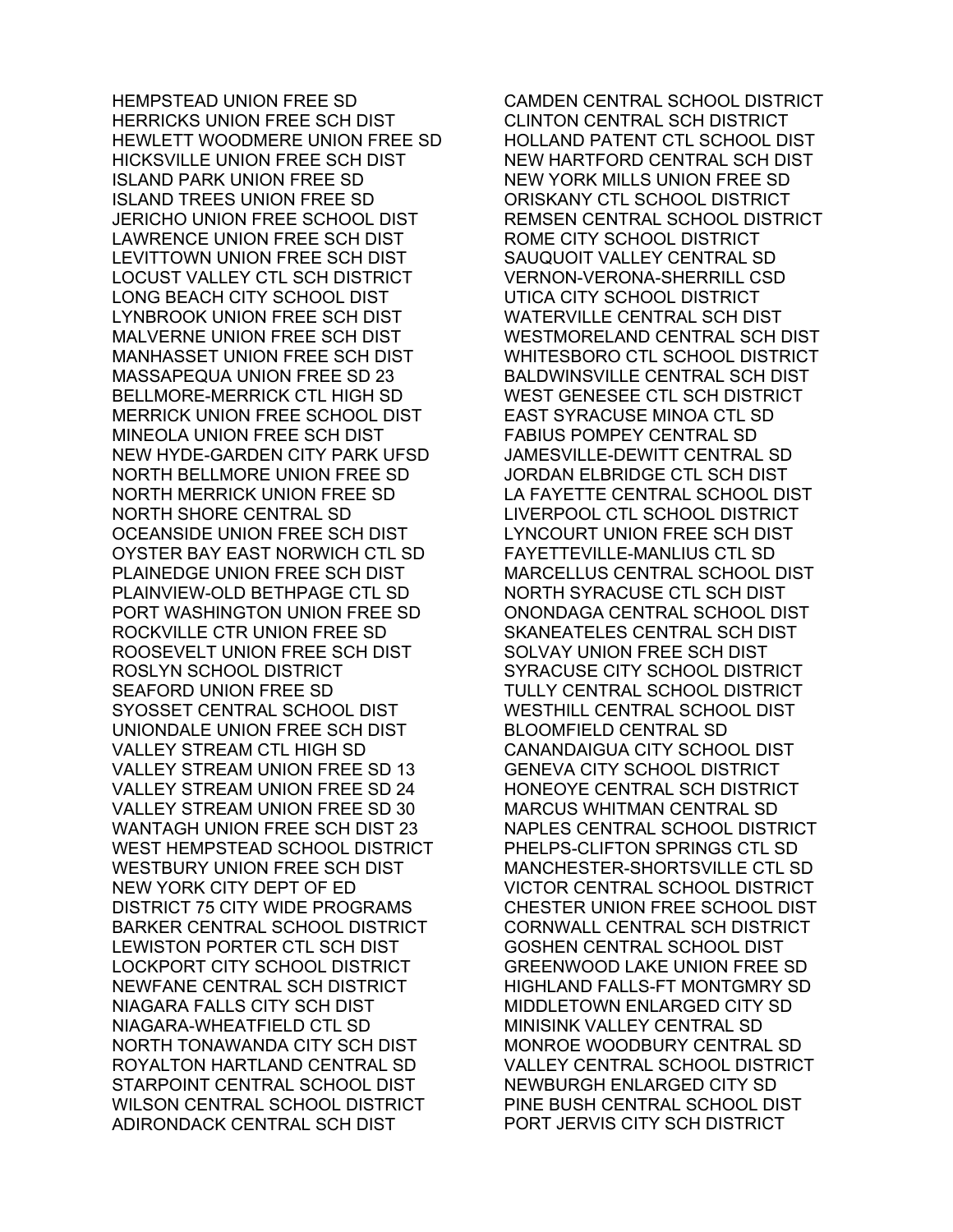FLORIDA UNION FREE SCH DIST TUXEDO UNION FREE SCH DIST WARWICK VALLEY CENTRAL SD WASHINGTONVILLE CENTRAL SD ALBION CENTRAL SCHOOL DISTRICT HOLLEY CENTRAL SCHOOL DISTRICT KENDALL CENTRAL SCH DISTRICT LYNDONVILLE CENTRAL SCH DIST MEDINA CENTRAL SCHOOL DISTRICT ALTMAR PARISH WILLIAMSTOWN SD CENTRAL SQUARE CENTRAL SD FULTON CITY SCHOOL DISTRICT HANNIBAL CENTRAL SCH DISTRICT MEXICO CENTRAL SCHOOL DISTRICT OSWEGO CITY SCHOOL DISTRICT PHOENIX CENTRAL SCH DISTRICT PULASKI CENTRAL SCH DISTRICT SANDY CREEK CENTRAL SCH DIST SCHENEVUS CTL SCHOOL DISTRICT CHERRY VALLEY SPRINGFIELD SD COOPERSTOWN CTL SCH DISTRICT EDMESTON CTL SCHOOL DISTRICT GILBERTSVILLE-MT UPTON SD LAURENS CENTRAL SCHOOL DIST MILFORD CENTRAL SCHOOL DIST MORRIS CENTRAL SCHOOL DISTRICT ONEONTA CITY SCHOOL DISTRICT RICHFIELD SPRINGS CENTRAL SD UNATEGO CENTRAL SCHOOL DIST WORCESTER CTL SCHOOL DISTRICT BREWSTER CENTRAL SCHOOL DIST CARMEL CENTRAL SCHOOL DIST GARRISON UNION FREE SCH DIST HALDANE CENTRAL SCHOOL DIST MAHOPAC CTL SCHOOL DISTRICT PUTNAM VALLEY CTL SCHOOL DIST AVERILL PARK CENTRAL SCH DIST BERLIN CENTRAL SCHOOL DISTRICT BRUNSWICK CENTRAL SCHOOL DIST EAST GREENBUSH CENTRAL SD HOOSIC VALLEY CENTRAL SCH DIST HOOSICK FALLS CENTRAL SCH DIST LANSINGBURGH CENTRAL SCH DIST RENSSELAER CITY SD SCHODACK CENTRAL SCH DISTRICT ENLARGED CITY SD OF TROY NORTH GREENBUSH COMMON SD WYNANTSKILL UNION FREE SD CLARKSTOWN CENTRAL SCHOOL DIST NANUET UNION FREE SCHOOL DIST NORTH ROCKLAND CENTRAL SD NYACK UNION FREE SCH DISTRICT PEARL RIVER SCHOOL DISTRICT

SOUTH ORANGETOWN CENTRAL SD EAST RAMAPO CENTRAL SCH DIST RAMAPO CENTRAL SCHOOL DISTRICT CANTON CENTRAL SCHOOL DISTRICT CLIFTON-FINE CENTRAL SCH DIST COLTON PIERREPONT SCHOOL DIST GOUVERNEUR CTL SCHOOL DISTRICT HAMMOND CTL SCHOOL DISTRICT HERMON-DEKALB CENTRAL SCH DIST HEUVELTON CENTRAL SCHOOL DIST EDWARDS-KNOX CENTRAL SCH DIST LISBON CENTRAL SCHOOL DISTRICT MADRID-WADDINGTON CENTRAL SD MASSENA CENTRAL SCHOOL DIST MORRISTOWN CTL SCHOOL DISTRICT NORWOOD-NORFOLK CTL SD OGDENSBURG CITY SCH DISTRICT PARISHVILLE HOPKINTON SCH DIST POTSDAM CENTRAL SCHOOL DIST BRASHER FALLS SCHOOL DISTRICT BALLSTON SPA CTL SCHOOL DIST BURNT HILLS BALLSTON LAKE SD CORINTH CENTRAL SCHOOL DIST EDINBURG COMMON SCHOOL DIST GALWAY CENTRAL SCHOOL DISTRICT MECHANICVILLE CITY SCH DIST SARATOGA SPRINGS CITY SCH DIST SCHUYLERVILLE CENTRAL SCH DIST SHENENDEHOWA CENTRAL SCH DIST SOUTH GLENS FALLS CTL SCH DIST STILLWATER CENTRAL SCH DIST WATERFORD HALFMOON SCHOOL DIST DUANESBURG CENTRAL SCH DIST MOHONASEN CENTRAL SCH DIST NISKAYUNA CENTRAL SCH DISTRICT SCHALMONT CENTRAL SCH DISTRICT SCHENECTADY CITY SCHOOL DIST SCOTIA GLENVILLE CTL SCH DIST COBLESKILL RICHMONDVILLE SD GILBOA-CONESVILLE CENTRAL SD JEFFERSON CENTRAL SCH DIST MIDDLEBURGH CTL SCHOOL DIST SCHOHARIE CENTRAL SD SHARON SPRINGS CTL SD ODESSA MONTOUR CTL SCH DIST WATKINS GLEN CENTRAL SCH DIST ROMULUS CTL SCHOOL DISTRICT SENECA FALLS CENTRAL SCH DIST SOUTH SENECA CTL SCH DIST WATERLOO CENTRAL SCHOOL DIST ADDISON CENTRAL SCHOOL DIST ARKPORT CENTRAL SCHOOL DIST AVOCA CENTRAL SCHOOL DISTRICT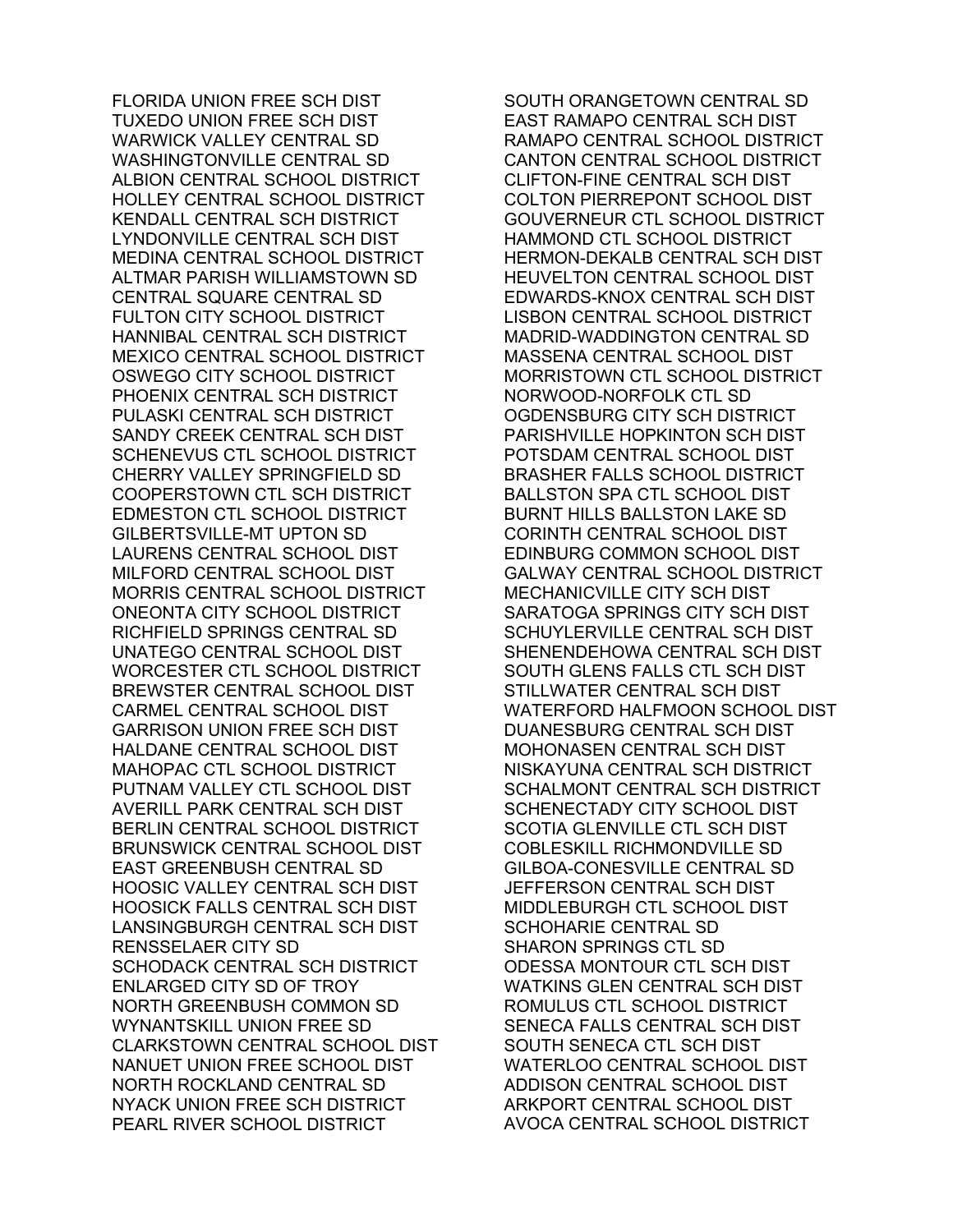BRADFORD CENTRAL SCH DIST CAMPBELL-SAVONA CTL SCH DIST CANISTEO-GREENWOOD SCHOOL DIST CORNING PAINTED POST AREA SD HAMMONDSPORT CTL SCHOOL DIST BATH CENTRAL SCHOOL DISTRICT HORNELL CITY SCHOOL DISTRICT JASPER TROUPSBURG CENTRAL SD PRATTSBURGH CENTRAL SCH DIST WAYLAND-COHOCTON CENTRAL SD AMAGANSETT UNION FREE SCH DIST AMITYVILLE UNION FREE SCH DIST BABYLON UNION FREE SCH DIST BAY SHORE UNION FREE SCH DIST BAYPORT- BLUE POINT USD SOUTH COUNTRY CENTRAL SCH DIST BRENTWOOD UNION FREE SCH DIST BRIDGEHAMPTON UNION FREE SD CENTER MORICHES UNION FREE SD CENTRAL ISLIP UNION FREE SD COLD SPRING HARBOR CENTRAL SD COMMACK UNION FREE SCHOOL DIST BROOKHAVEN COMSEWOGUE UNIF SD CONNETQUOT CENTRAL SCHOOL DIST COPIAGUE UNION FREE SCH DIST DEER PARK UNION FREE SCH DIST EAST HAMPTON UNION FREE SD EAST ISLIP UNION FREE SD EAST MORICHES UNION FREE SD EAST QUOGUE UNION FREE SD ELWOOD UNION FREE SCHOOL DIST FISHERS ISLAND UNION FREE SD GREENPORT UNION FREE SCH DIST HALF HOLLOW HILLS CENTRAL SD HAMPTON BAYS UNION FREE SD HARBORFIELDS CTL SCHOOL DIST HAUPPAUGE UNION FREE SCH DIST HUNTINGTON UNION FREE SCH DIST ISLIP UNION FREE SCHOOL DIST KINGS PARK CTL SCH DISTRICT LINDENHURST UNION FREE SD MATTITUCK-CUTCHOGUE UFSD MIDDLE COUNTRY CTL SCH DIST LONGWOOD CENTRAL SCH DISTRICT MILLER PLACE UNION FREE SD MONTAUK UNION FREE SCHOOL DIST MT SINAI UNION FREE SD NEW SUFFOLK COMMON SCHOOL DIST NORTH BABYLON UNION FREE SD NORTHPORT-EAST NORTHPORT UFSD FIRE ISLAND UNION FREE SD OYSTERPONDS UNION FREE SD PATCHOGUE-MEDFORD UNIFIED SD

PORT JEFFERSON UNION FREE SD 6 QUOGUE UNION FREE SCHOOL DIST REMSENBURG-SPEONK UFSD RIVERHEAD CENTRAL SCHOOL DIST ROCKY POINT UNION FREE SD SACHEM CENTRAL SCHOOL DISTRICT SAG HARBOR UNION FREE SCH DIST SAGAPONACK COMMON SCHOOL DIST SAYVILLE UNION FREE SCH DIST SHELTER ISLAND UNION FREE SD SHOREHAM-WADING RIVER CTL SD SMITHTOWN CENTRAL SCH DIST SOUTH HUNTINGTON UNION FREE SD EASTPORT-SOUTH MANOR CTRL SD SOUTHAMPTON UNION FREE SD SOUTHOLD UNION FREE SCH DIST SPRINGS UNION FREE SCHOOL DIST THREE VILLAGE CENTRAL SCH DIST TUCKAHOE COMMON SCHOOL DIST WAINSCOTT COMMON SCHOOL DIST WEST BABYLON UNION FREE SD WEST ISLIP SCHOOL DISTRICT WESTHAMPTON BEACH UNIFIED SD WILLIAM FLOYD SCHOOL DISTRICT WYANDANCH UNION FREE SCH DIST ELDRED CENTRAL SCHOOL DIST FALLSBURG CENTRAL SCHOOL DIST SULLIVAN WEST CENTRAL SD LIBERTY CENTRAL SCHOOL DIST LIVINGSTON MANOR CTL SCH DIST MONTICELLO CENTRAL SCHOOL DIST ROSCOE CENTRAL SCHOOL DISTRICT TRI-VALLEY CENTRAL SCHOOL DIST CANDOR CENTRAL SCHOOL DISTRICT NEWARK VALLEY CENTRAL SCH DIST OWEGO APALACHIN CTL SCH DIST SPENCER VAN ETTEN CENTRAL SD TIOGA CENTRAL SCHOOL DISTRICT WAVERLY CTL SCHOOL DISTRICT DRYDEN CENTRAL SCHOOL DISTRICT GEORGE JR REPUBLIC UFSD GROTON CENTRAL SCHOOL DISTRICT ITHACA CITY SCHOOL DISTRICT LANSING CENTRAL SCHOOL DIST NEWFIELD CENTRAL SCH DISTRICT TRUMANSBURG CENTRAL SD ELLENVILLE CENTRAL SCHOOL DIST HIGHLAND CTL SCHOOL DISTRICT KINGSTON CITY SCHOOL DISTRICT MARLBORO CENTRAL SCH DISTRICT NEW PALTZ CTL SCHOOL DISTRICT ONTEORA CENTRAL SCHOOL DIST RONDOUT VALLEY CTL SCH DIST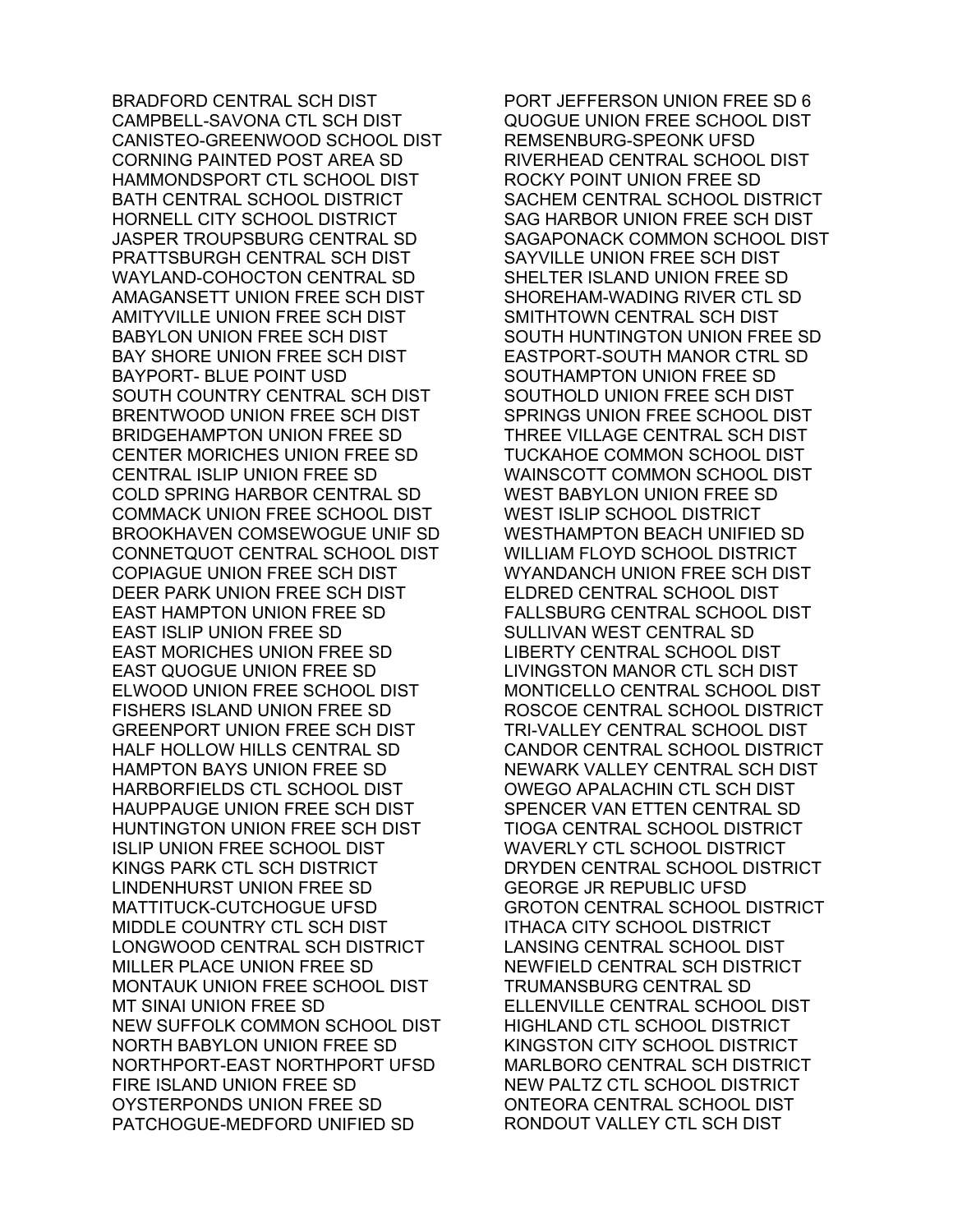SAUGERTIES CENTRAL SCHOOL DIST WALLKILL CENTRAL SCHOOL DIST GLENS FALLS COMMON SCH DIST BOLTON CENTRAL SCHOOL DISTRICT NORTH WARREN CENTRAL SCH DIST GLENS FALLS CITY SCHOOL DIST HADLEY-LUZERNE CTL SCH DIST JOHNSBURG CENTRAL SCH DISTRICT LAKE GEORGE CENTRAL SCH DIST QUEENSBURY UNION FREE SCH DIST WARRENSBURG CENTRAL SCH DIST ARGYLE CENTRAL SCHOOL DIST CAMBRIDGE CENTRAL SCHOOL DIST FT ANN CENTRAL SCHOOL DIST FT EDWARD UNION FREE SCH DIST GRANVILLE CENTRAL SCHOOL DIST GREENWICH CENTRAL SCH DISTRICT HARTFORD CENTRAL SCHOOL DIST HUDSON FALLS CENTRAL SCH DIST PUTNAM CENTRAL SCHOOL DISTRICT SALEM CENTRAL SCHOOL DISTRICT WHITEHALL CENTRAL SCHOOL DIST CLYDE SAVANNAH CENTRAL SD LYONS CENTRAL SCHOOL DISTRICT MARION CENTRAL SCHOOL DISTRICT NEWARK CENTRAL SCHOOL DISTRICT NORTH ROSE WOLCOTT CENTRAL SD PALMYRA MACEDON CTL SCH DIST RED CREEK CENTRAL SCHOOL DIST SODUS CENTRAL SCHOOL DISTRICT WAYNE CENTRAL SCHOOL DISTRICT WILLIAMSON CENTRAL SCHOOL DIST ARDSLEY UNION FREE SCHOOL DIST BRIARCLIFF MANOR UNION FREE SD BRONXVILLE UNION FREE SD BYRAM HILLS CENTRAL SCH DIST CHAPPAQUA CENTRAL SCHOOL DIST CROTON-HARMON UNION FREE SD DOBBS FERRY UNION FREE SD EASTCHESTER UNION FREE SD GREENBURGH UNION FREE SD 11 EDGEMONT UNION FREE SCH DIST ELMSFORD UNION FREE SD GREENBURGH-GRAHAM UFSD GREENBURGH CTL SCHOOL DIST 7 HARRISON CENTRAL SCHOOL DIST HASTINGS ON HUDSON UNION FR SD HAWTHORNE CEDAR KNOLLS UFSD HENDRICK HUDSON CTL SCH DIST IRVINGTON UNION FREE SCH DIST KATONAH LEWISBORO SCH DIST LAKELAND CENTRAL SCHOOL DIST MAMARONECK UNION FREE SCH DIST

BEDFORD CENTRAL SCHOOL DIST MT VERNON CITY SCHOOL DISTRICT MT PLEASANT CTL SCHOOL DIST NEW ROCHELLE CITY SCHOOL DIST NORTH SALEM CENTRAL SCH DIST OSSINING UNION FREE SCH DIST PEEKSKILL CITY SCHOOL DISTRICT PELHAM UNION FREE SCHOOL DIST PLEASANTVILLE UNION FREE SD POCANTICO HILLS CTL SCH DIST PORT CHESTER RYE UNION FREE SD BLIND BROOK-RYE UNION FREE SD RYE CITY SCHOOL DISTRICT RYE NECK UNION FREE SCH DIST SCARSDALE UNION FREE SCH DIST SOMERS CENTRAL SCHOOL DISTRICT GREENBURGH-NORTH CASTLE SD TARRYTOWN UNION FREE SCH DIST TUCKAHOE UNION FREE SD VALHALLA UNION FREE SCH DIST WHITE PLAINS CITY SCHOOL DIST YONKERS PUBLIC SCHOOL DISTRICT YORKTOWN CENTRAL SCHOOL DIST ATTICA CENTRAL SCHOOL DISTRICT LETCHWORTH CENTRAL SCHOOL DIST PERRY CENTRAL SCHOOL DISTRICT WARSAW CENTRAL SCHOOL DISTRICT WYOMING CENTRAL SCH DISTRICT DUNDEE CTL SCHOOL DISTRICT PENN YAN CTL SCHOOL DISTRICT LITTLE FLOWER UNION FREE SD MT PLEASANT COTTAGE UFSD MT PLEASANT-BLYTHDALE UFSD GANANDA CTL SCHOOL DISTRICT WEST POINT SCHOOL DISTRICT KIRYAS JOEL UNION FREE SD NEW YORK ALT HIGH SCH SD 79 COMMUNITY SCHOOL DISTRICT 1 COMMUNITY SCHOOL DISTRICT 2 COMMUNITY SCHOOL DISTRICT 3 COMMUNITY SCHOOL DISTRICT 4 COMMUNITY SCHOOL DISTRICT 5 COMMUNITY SCHOOL DISTRICT 6 COMMUNITY SCHOOL DISTRICT 7 COMMUNITY SCHOOL DISTRICT 8 COMMUNITY SCHOOL DISTRICT 9 COMMUNITY SCHOOL DISTRICT 10 COMMUNITY SCHOOL DISTRICT 11 COMMUNITY SCHOOL DISTRICT 12 COMMUNITY SCHOOL DISTRICT 13 COMMUNITY SCHOOL DISTRICT 14 COMMUNITY SCHOOL DISTRICT 15 COMMUNITY SCHOOL DISTRICT 16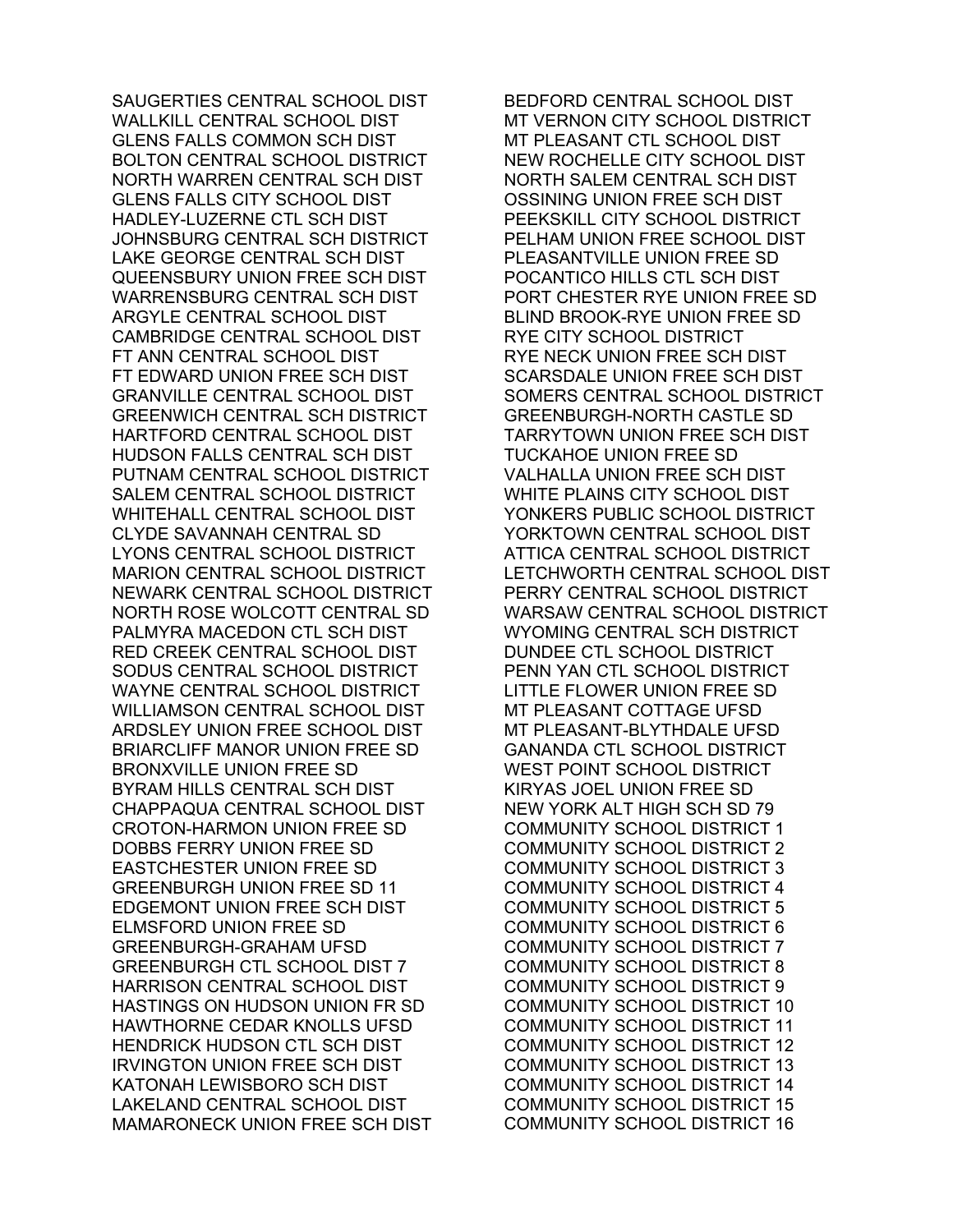COMMUNITY SCHOOL DISTRICT 17 COMMUNITY SCHOOL DISTRICT 18 COMMUNITY SCHOOL DISTRICT 19 COMMUNITY SCHOOL DISTRICT 20 COMMUNITY SCHOOL DISTRICT 21 COMMUNITY SCHOOL DISTRICT 22 COMMUNITY SCHOOL DISTRICT 23 COMMUNITY SCHOOL DISTRICT 24 COMMUNITY SCHOOL DISTRICT 25 COMMUNITY SCHOOL DISTRICT 26 COMMUNITY SCHOOL DISTRICT 27 **Higher Education in New York including but not limited to:**  SANFORD BROWN INST-NEW YORK SANFORD BROWN INST-WHITE PLAIN BERK TRADE/BUSINESS SCHOOL BRAMSON ORT COLLEGE UNIFICATION THEOLOGICAL SEM LEARNING INST FOR BEAUTY SCI LEARNING INST FOR BEAUTY SCI NEW YORK INTL BEAUTY SCHOOL BEAUTY SCHOOL OF MIDDLETOWN LEARNING INST FOR BEAUTY SCI CAPRI SCHOOL OF HAIR DESIGN LEARNING INST FOR BEAUTY SCI FRENCH CULINARY INSTITUTE LEARNING INST FOR BEAUTY SCI MARJON SCH OF BEAUTY CULTURE LEARNING INST FOR BEAUTY SCI COLUMBIA U SCH OF DENTAL SURG COLUMBIA UNIV LAW SCHOOL FORDHAM UNIV SCHOOL OF LAW SUNY AT BUFFALO SCH OF MED SUNY AT BUFFALO LAW SCHOOL ST JOHN'S UNIV-STATEN ISLAND ST JOHN'S CLG/CLG PROF STUDIES ST JOHN'S LAW SCHOOL STUDIO JEWELERS CULINARY ACAD OF LONG ISLAND COMMERCIAL DRIVER TRAINING GEMOLOGICAL INST OF AMERICA-NY SPANISH-AMERICAN INSTITUTE NATIONAL TRACTOR TRAILER SCH NATIONAL TRACTOR TRAILER SCH MERKAZ BNOS-BUSINESS SCHOOL DUTCHESS SCH OF PRACT NURSING FRANKLIN CAREER INSTITUTE COLLEGE OF SAINT ROSE MARIA COLLEGE SAGE COLLEGE OF ALBANY SIENA COLLEGE SUNY UNIV AT ALBANY ALBANY COLLEGE OF PHARMACY ALBANY LAW SCHOOL ALBANY MEDICAL COLLEGE EXCELSIOR COLLEGE ALFRED UNIVERSITY WELLS COLLEGE SUNY FREDONIA BARD COLLEGE

COMMUNITY SCHOOL DISTRICT 28 COMMUNITY SCHOOL DISTRICT 29 COMMUNITY SCHOOL DISTRICT 30 COMMUNITY SCHOOL DISTRICT 31 COMMUNITY SCHOOL DISTRICT 32 HOUGHTON COLLEGE SUNY ALFRED STATE CLG BRONX COMMUNITY COLLEGE COLLEGE OF MT ST VINCENT FORDHAM UNIVERSITY-ROSE HILL MANHATTAN COLLEGE SARAH LAWRENCE COLLEGE SUNY MARITIME COLLEGE HERBERT H LEHMAN COLLEGE HOSTOS COMMUNITY COLLEGE SUNY AT BINGHAMTON BROOME COMMUNITY COLLEGE ST BONAVENTURE UNIVERSITY OLEAN BUSINESS INSTITUTE CAYUGA COMMUNITY COLLEGE JAMESTOWN CMTY CLG-JAMESTOWN JAMESTOWN BUSINESS COLLEGE ELMIRA COLLEGE SUNY COLLEGE AT PLATTSBURGH CLINTON COMMUNITY COLLEGE COLUMBIA-GREENE CMTY COLLEGE SUNY CORTLAND COLLEGE SUNY DELHI COLLEGE OF TECH MARIST COLLEGE DUTCHESS COMMUNITY COLLEGE VASSAR COLLEGE CULINARY INSTITUTE OF AMERICA BRYANT & STRATTON CLG-BUFFALO CANISIUS COLLEGE D'YOUVILLE COLLEGE HILBERT COLLEGE MEDAILLE COLLEGE DAEMEN COLLEGE TROCAIRE COLLEGE UNIVERSITY AT BUFFALO-NORTH BUFFALO STATE COLLEGE ERIE CMTY COLLEGE-NORTH CAMPUS VILLA MARIA COLLEGE OF BUFFALO CHRIST THE KING SEMINARY NORTH COUNTRY CMTY COLLEGE PAUL SMITH'S COLLEGE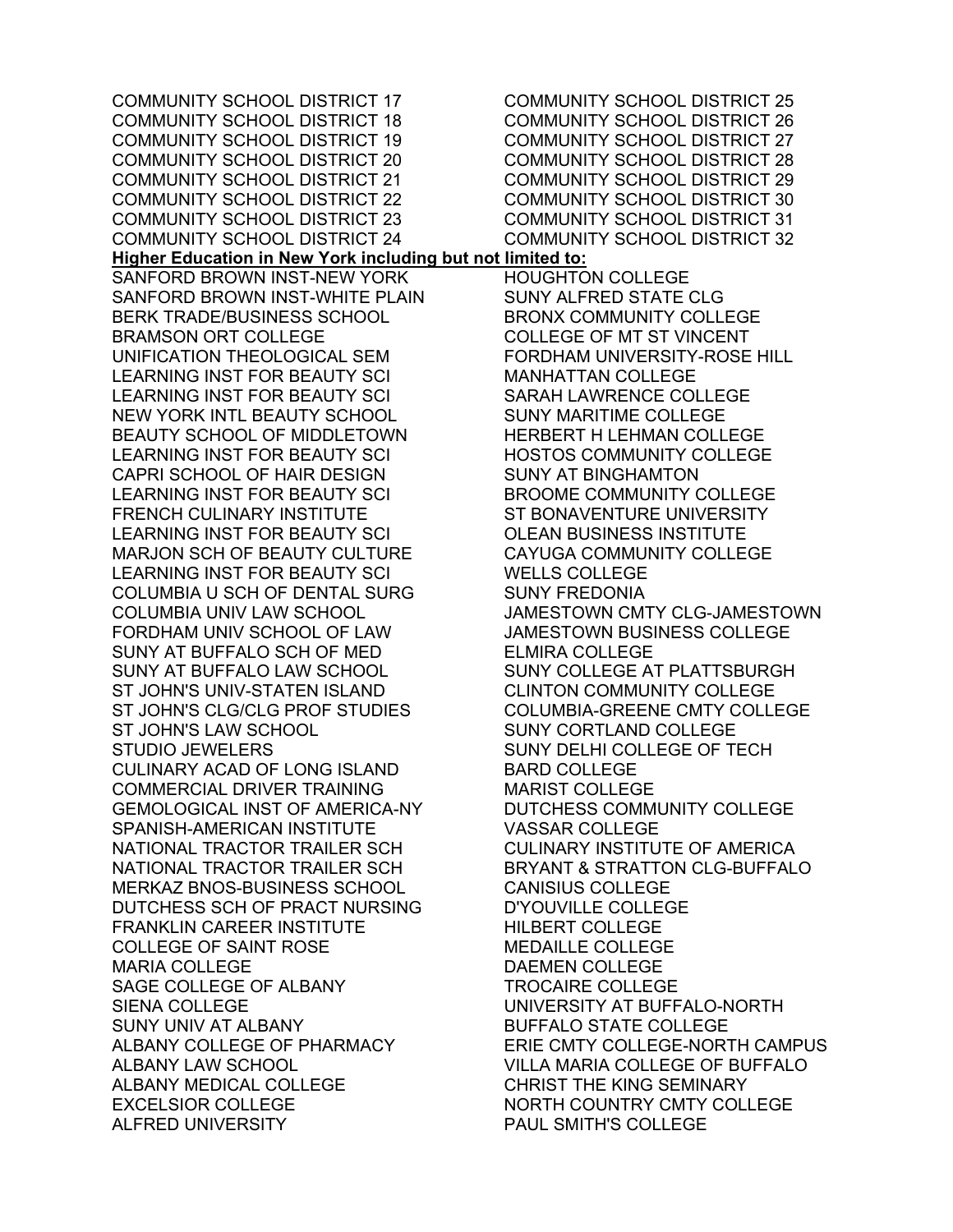GENESEE COMMUNITY COLLEGE HOLY TRINITY ORTHODOX SEMINARY HERKIMER COUNTY CMTY COLLEGE JEFFERSON COMMUNITY COLLEGE BROOKLYN LAW SCHOOL CUNY BROOKLYN COLLEGE KINGSBOROUGH COMMUNITY COLLEGE NEW YORK CTY CLG OF TECHNOLOGY POLYTECHNIC INSTITUTE OF NYU PRATT INSTITUTE ST FRANCIS COLLEGE ST JOSEPH'S COLLEGE SUNY DOWNSTATE MEDICAL CENTER MEDGAR EVERS COLLEGE INST OF DESIGN & CONSTRUCTION SUNY COLLEGE AT GENESEO CAZENOVIA COLLEGE COLGATE UNIVERSITY SUNY MORRISVILLE CLG OF TECH NAZARETH COLLEGE OF ROCHESTER ROBERTS WESLEYAN COLLEGE ROCHESTER INSTITUTE OF TECH ST BERNARDS SCH THEO & MINISTR ST JOHN FISHER COLLEGE SUNY BROCKPORT MONROE CMTY CLG-ROCHESTER UNIVERSITY OF ROCHESTER COLGATE ROCHESTER DIVINITY SCH FULTON-MONTGOMERY CMTY COLLEGE ADELPHI UNIV-GARDEN CITY HOFSTRA UNIVERSITY MOLLOY COLLEGE NASSAU COMMUNITY COLLEGE US MERCHANT MARINE ACADEMY WEBB INSTITUTE NY INSTITUTE OF TECHNOLOGY SUNY COLLEGE AT OLD WESTBURY NEW YORK CHIROPRACTIC COLLEGE FIVE TOWNS COLLEGE BANK STREET COLLEGE OF ED NEW YORK THEOLOGICAL SEMINARY CITY COLLEGE OF NEW YORK CUNY HUNTER COLLEGE BOROUGH MANHATTAN CMTY COLLEGE JOHN JAY CLG OF CRIMINAL JUST ST JOHN'S UNIVERSITY-MANHATTAN COLUMBIA UNIVERSITY COLUMBIA UNIV/BARNARD COLLEGE COOPER UNION GENERAL THEOLOGICAL SEMINARY

JEWISH THEOLOGICAL SEMINARY THE JUILLIARD SCHOOL NEW YORK CLG OF PODIATRIC MED MANHATTAN SCHOOL OF MUSIC MANNES COLLEGE OF MUSIC MARYMOUNT MANHATTAN COLLEGE NEW SCHOOL UNIVERSITY NY INSTITUTE OF TECH-MANHATTAN NEW YORK LAW SCHOOL NEW YORK MEDICAL COLLEGE NEW YORK UNIVERSITY PACE UNIVERSITY PARSONS THE SCHOOL FOR DESIGN FASHION INST OF TECHNOLOGY UNION THEOLOGICAL SEMINARY YESHIVA UNIVERSITY TEACHERS COLLEGE HEBREW UNION COLLEGE CITY UNIV OF NEW YORK GRAD CTR CORNELL UNIV MEDICAL CAMPUS BARUCH COLLEGE MOUNT SINAI SCH OF MEDICINE BERKELEY COLLEGE-NEW YORK CITY THE WOOD TOBE COBURN SCHOOL AMERICAN ACAD OF DRAMATIC ARTS LIM COLLEGE SCHOOL OF VISUAL ARTS METROPOLITAN CLG OF NEW YORK SUNY COLLEGE OF OPTOMETRY TOURO COLLEGE NY SCH OF INTERIOR DESIGN NIAGARA UNIVERSITY NIAGARA COUNTY CMTY COLLEGE HAMILTON COLLEGE MOHAWK VALLEY CMTY COLLEGE UTICA COLLEGE SUNY INST OF TECHNOLOGY UTICA SCH OF COMMERCE-UTICA LE MOYNE COLLEGE SUNY UPSTATE MEDICAL UNIV SUNY CLG OF ENV SCI/FORESTRY ONONDAGA COMMUNITY COLLEGE SYRACUSE UNIVERSITY BRYANT & STRATTON CLG-SYRACUSE HOBART & WILLIAM SMITH CLGS FINGER LAKES COMMUNITY COLLEGE MOUNT SAINT MARY COLLEGE SUNY-ORANGE COUNTY CMTY CLG US MILITARY ACAD-WEST POINT SUNY-OSWEGO HARTWICK COLLEGE SUNY COLLEGE AT ONEONTA VAUGHN COLLEGE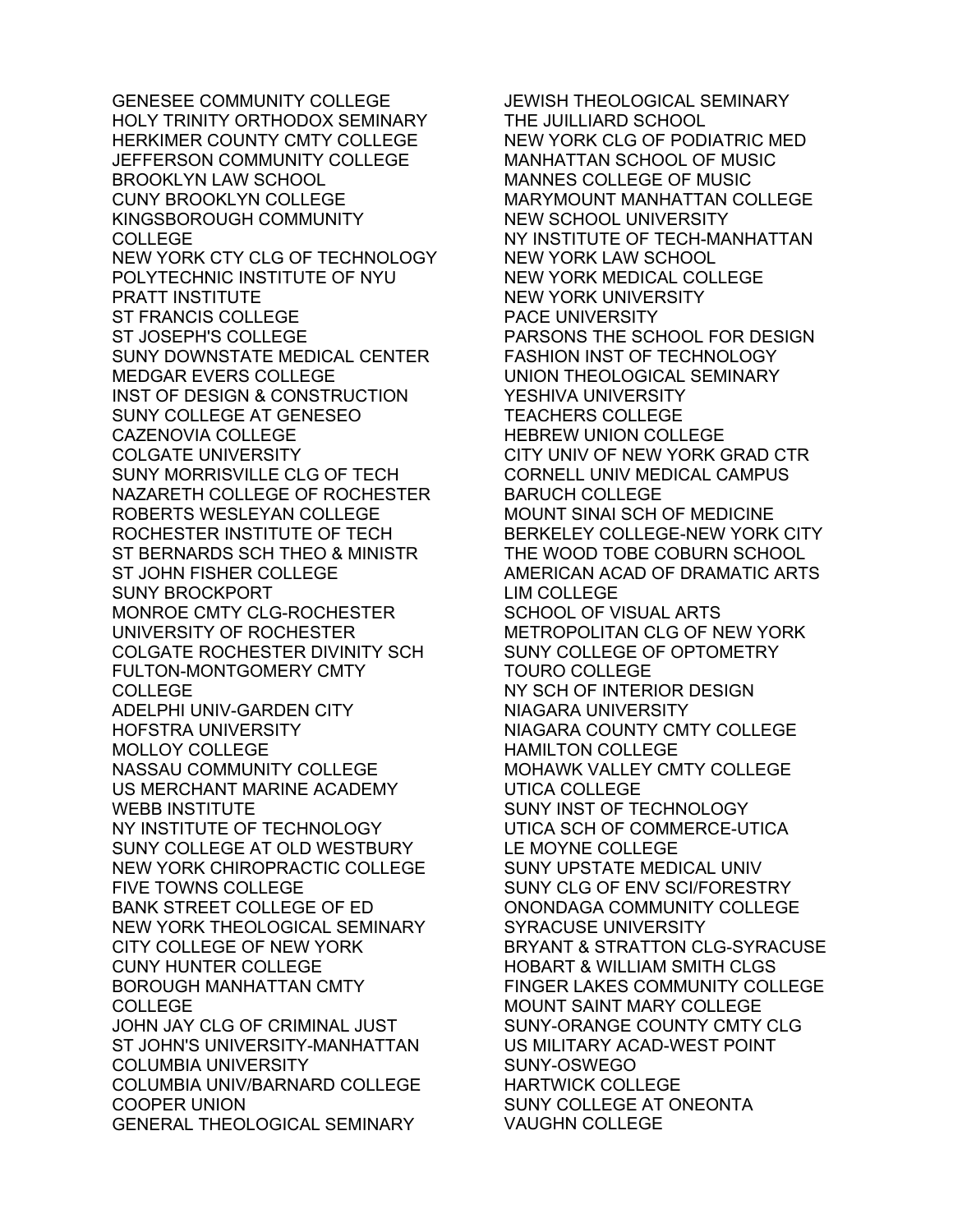CUNY QUEENS COLLEGE QUEENSBOROUGH CMTY COLLEGE ST JOHN'S UNIVERSITY RABBINICAL SEMINARY OF AMERICA CUNY YORK COLLEGE CUNY LAGUARDIA CMTY COLLEGE RENSSELAER POLYTECHNIC INST RUSSELL SAGE COLLEGE HUDSON VALLEY CMTY COLLEGE CUNY COLLEGE OF STATEN ISLAND WAGNER COLLEGE DOMINICAN COLLEGE NYACK COLLEGE-ROCKLAND ST THOMAS AQUINAS COLLEGE ROCKLAND COMMUNITY COLLEGE CLARKSON UNIVERSITY ST LAWRENCE UNIVERSITY SUNY COLLEGE AT POTSDAM SUNY CANTON SKIDMORE COLLEGE SUNY EMPIRE STATE CLG-SARATOGA UNION COLLEGE SCHENECTADY COUNTY CMTY CLG SUNY COBLESKILL CORNING COMMUNITY COLLEGE DOWLING COLLEGE SEMINARY OF IMMAC CONCEPTION SUNY STONY BROOK UNIV SUFFOLK CO CMTY CLG-AMMERMAN SUNY HEALTH SCIENCES CENTER FARMINGDALE STATE COLLEGE SULLIVAN COUNTY CMTY COLLEGE ITHACA COLLEGE TOMPKINS CORTLAND CMTY COLLEGE CORNELL UNIVERSITY SUNY COLLEGE AT NEW PALTZ ULSTER COUNTY CMTY COLLEGE SUNY ADIRONDACK COLLEGE COLLEGE OF NEW ROCHELLE CONCORDIA COLLEGE NEW YORK PACE UNIV-GRADUATE CENTER IONA COLLEGE MANHATTANVILLE COLLEGE MERCY COLLEGE-DOBBS FERRY PACE UNIVERSITY-WESTCHESTER SAINT JOSEPH'S SEMINARY ST VLADIMIRS ORTHODOX THEO SEM WESTCHESTER COMMUNITY COLLEGE SUNY COLLEGE AT PURCHASE BERKELEY COLLEGE-WESTCHESTER KEUKA COLLEGE ALBERT EINSTEIN COLLEGE OF MED MONROE COLLEGE

EVEREST INST-ROCHESTER TECHNICAL CAREER INSTITUTES ST JOSEPH'S COLLEGE-LI CAMPUS BORICUA COLLEGE LONG ISLAND UNIV-C W POST THE COLLEGE OF WESTCHESTER BRYANT & STRATTON CLG-GREECE BENJAMIN N CARDOZO SCH OF LAW PHILLIPS BETH ISRAEL SCH NURS NYU COLLEGE OF DENTISTRY NEW YORK UNIV SCH OF MEDICINE AMERICAN ACAD MCALLISTER INST COLUMBIA U SCH OF SOCIAL WORK COCHRAN SCHOOL OF NURSING SUFFOLK CO CMTY CLG-GRANT SANFORD BROWN INST-MELVILLE SUFFOLK CO CMTY CLG-EASTERN BRYANT & STRATTON CLG-N SYRACU ERIE CMTY COLLEGE-SOUTH CAMPUS SUNY ERIE CMTY CLG-CITY HOUGHTON COLLEGE-WEST SENECA EASTMAN SCHOOL OF MUSIC BRYANT & STRATTON CLG-HENRIETT UNIV OF ROCHESTER SCH MED/DENT FORDHAM UNIVERSITY-LINCOLN CTR COLUMBIA U CLG OF PHYS/SURGS SUNY EMPIRE STATE CLG-METRO CT SUNY EMPIRE STATE CLG-HARTSDAL ALLIANCE THEOLOGICAL SEMINARY LONG ISLAND UNIVERSITY SUNY EMPIRE STATE CLG-OLD WEST SUNY EMPIRE STATE CLG-ALBANY SUNY EMPIRE STATE CLG-FRONTIER SUNY EMPIRE STATE CLG-ROCHEST NY INSTITUTE OF TECH-ISLIP NYU STERN SCHOOL OF BUSINESS NYU SCHOOL OF LAW JAMESTOWN CMTY CLG-CATTARAUGUS BRYANT & STRATTON CLG-ALBANY BRYANT & STRATTON CLG-SOUTHTOW MERCY COLLEGE-BRONX CAMPUS MERCY COLLEGE-WHITE PLAINS MERCY COLLEGE-YORKTOWN MONROE COLLEGE-NEW ROCHELLE MOHAWK VALLEY CMTY CLG-ROME PACE UNIV SCHOOL OF LAW CORNELL UNIV CLG OF VET MED CORNELL UNIV LAW SCHOOL POLYTECHNIC UNIV-WESTCHESTER POLYTECHNIC UNIV-LONG ISLAND NY COLLEGE OF OSTEOPATHIC MED TOURO LAW CENTER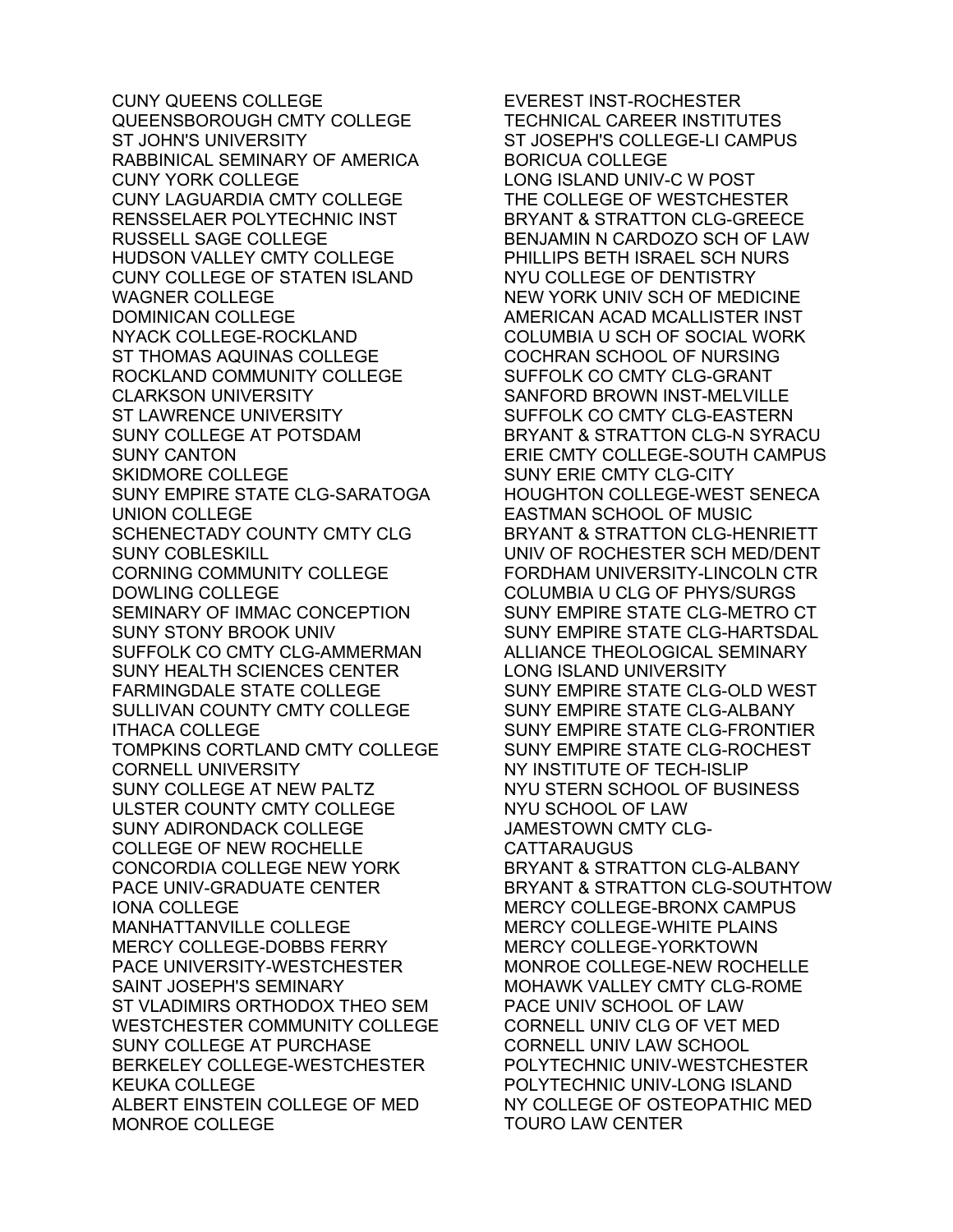HOFSTRA UNIV SCHOOL OF LAW SUNY AT BUFFALO DENTAL SCHOOL NORTH COUNTRY CMTY CLG-MALONE MID-AMERICA BAPTIST THEO SEM SYRACUSE UNIV COLLEGE OF LAW CUNY SCH OF LAW AT QUEENS CLG HUNTER-BELLEVUE SCH OF NURSING MIRRER YESHIVA CENTRAL INST PRATT INSTITUTE-MANHATTAN TOURO CLG-GRAD SCH JEWISH STDS NORTH COUNTRY CMTY CLG-TICONDE CUNY SYSTEM OFFICE LONG ISLAND UNIV ADMIN OFFICE SUFFOLK CO CMTY CLG CTRL ADM STATE UNIV OF NY SYSTEM OFFICE ROCKEFELLER UNIVERSITY THE ART INST OF NEW YORK CITY MILDRED ELLEY COLLEGE HELENE FULD CLG OF NURSING PLAZA COLLEGE BRIARCLIFFE COLLEGE-BETHPAGE BRIARCLIFFE COLLEGE-PATCHOGUE ELMIRA BUSINESS INSTITUTE THE NEW YORK ACADEMY OF ART ST JOSEPH'S SCHOOL OF NURSING COLUMBIA UNIV SCH OF NURSING EUGENE LANG CLG-NEW SCH UNIV GLOBE INSTITUTE OF TECHNOLOGY BRYANT & STRATTON CORP OFFICE NEW YORK CAREER INSTITUTE ITT TECHNICAL INST-LIVERPOOL ITT TECHNICAL INST-GETZVILLE ITT TECHNICAL INST-ALBANY LONG ISLAND UNIV-BRENTWOOD BRYANT & STRATTON CLG-AMHERST LONG ISLAND BUSINESS INST HUNTER BUSINESS SCHOOL DALE CARNEGIE INSTITUTE SOBELSOHN SCHOOL NY INST OF ENGLISH/BUSINESS COPE INSTITUTE GLOBAL BUSINESS INSTITUTE GLOBAL BUSINESS INSTITUTE COLD SPRING HARBOR LABORATORY STERN COLLEGE FOR WOMEN SOPHIE DAVIS MED SCH OF BIOMED ASA COLLEGE RIDLEY-LOWELL BUS/TECH INST RIDLEY-LOWELL BUS/TECH INST NY UNIV MED CTR ALLIED HLTH ED CALIBER TRAINING INSTITUTE HART SCH OF PRACTICAL NURSING MANDL SCHOOL

M S WHELAN SCH OF PRAT NURSING NY SCH FOR MEDICAL/DENTAL ASST SUBURBAN TECHNICAL SCHOOL BRANFORD HALL CAREER INST UTICA SCH OF COMMERCE-ONEONTA UTICA SCH OF COMMERCE-CANASTOT THE KING'S COLLEGE CROUSE HOSPITAL SCH OF NURSING ISLAND DRAFTING/TECH INST MEMORIAL HOSP SCH OF NURSING SAINT ELIZABETH CLG OF NURSING MONROE CMTY CLG-DAMON CITY GAMLA COLLEGE ELLIS HOSPITAL SCH OF NURSING MERCY COLLEGE-MANHATTAN NEW SCHOOL OF RADIO/TELEVISION SWEDISH INSTITUTE BERLITZ LANGUAGE CENTER BERLITZ LANGUAGE CENTER BERLITZ LANGUAGE CENTER BERLITZ LANGUAGE CENTER BERLITZ LANGUAGE CENTER LIA SCHORR INSTITUTE BETH HATALMUD RABBINICAL CLG BUSINESS INFORMATICS CENTER CTR MOD PSYCHOANALYTIC STDS DAVIS COLLEGE SAMARITAN HOSP SCH OF NURSING SIMMON INST OF FUNERAL SERVICE UNITED TALMUDICAL SEMINARY PACIFIC CLG OF ORIENTAL MED-NY NEW YORK CLG OF HEALTH PROF AMER MUSICAL/DRAMATIC ACADEMY ARNOT-OGDEN MED CTR SCH OF NUR CIRCLE IN SQUARE THEATER SCH ELIM BIBLE INSTITUTE MERCE CUNNINGHAM STUDIO WORD OF LIFE BIBLE INSTITUTE CAREER INST HEALTH/TECH SCHOOL FOR FILM/TELEVISION ELIM BIBLE INSTITUTE-BUFFALO ANTHEM INSTITUTE-NEW YORK LONG ISLAND UNIV-ROCKLAND GRAD SUNBRIDGE INSTITUTE DEVRY UNIVERSITY-MANHATTAN APEX TECHNICAL SCHOOL CHARLES STUART SCHOOL CLG OF NEW ROCHELLE-ROSA PARKS ST JOHN'S UNIV-OAKDALE ALLEN SCHOOL NEW YORK INSTITUTE OF MASSAGE METROPOLITAN LEARNING INST LEON STUDIO 1 SCH HAIR DESIGN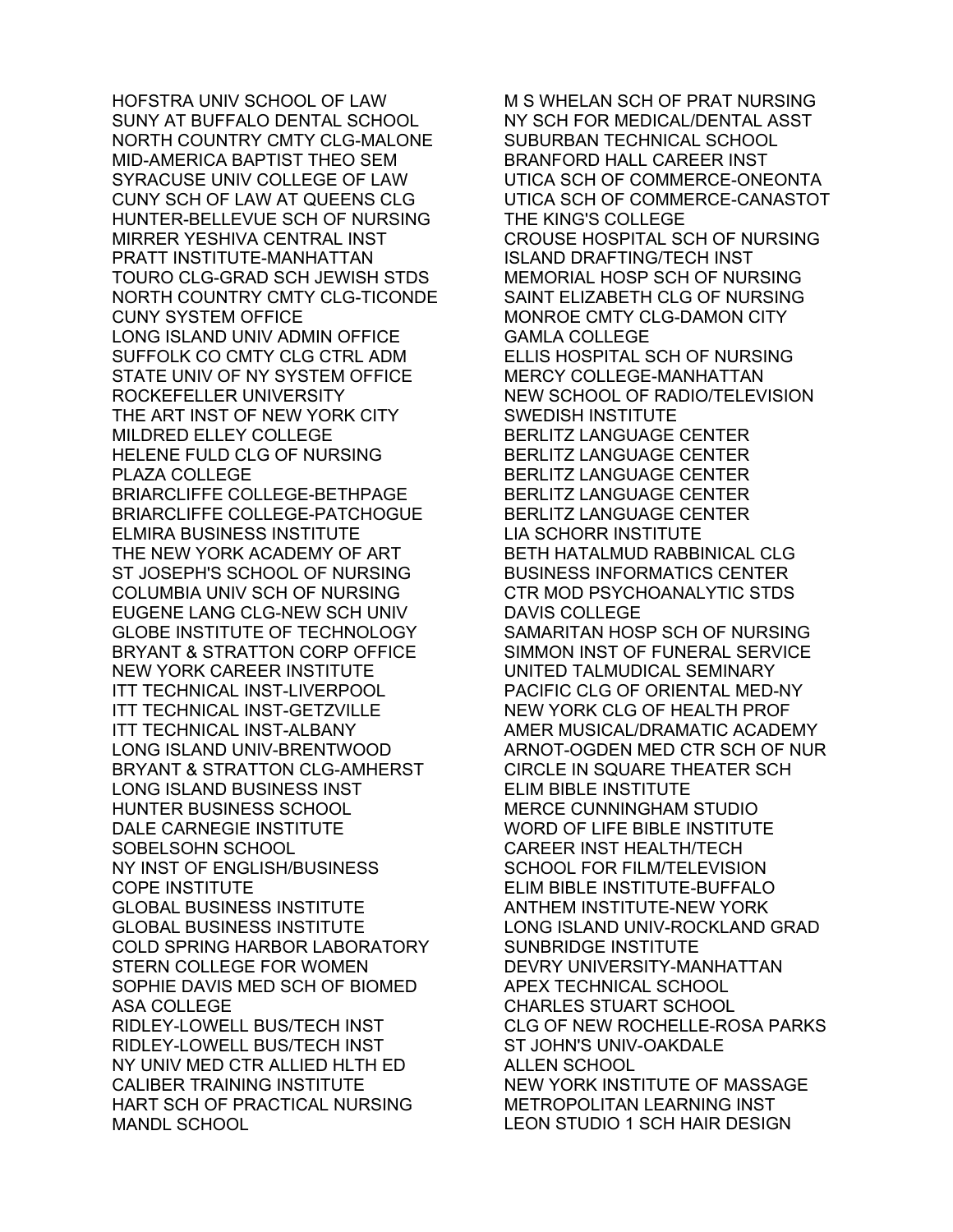LONG ISLAND BUSINESS INST TRI-STATE CLG OF ACUPUNCTURE DOWLING COLLEGE-BROOKHAVEN NEW YORK UNIV SCH CONT ED/PROF STELLA ADLER STUDIO OF ACTING THE ACTING STUDIO LEE STRASBERG THEATRE/FILM INS FEGS TRADES & BUSINESS SCHOOL NEW YORK AUTO & DIESEL INST CAREER & EDUC CONSULTANTS NEW BRUNSWICK THEO SEM-ST JOHN CUNY GRAD SCH OF JOURNALISM UNITED HOSPITAL MED CENTER BELLEVUE HOSPITAL CENTER LUTHERAN MEDICAL CTR ST VINCENTS CATHOLIC MED CTR ST JOHNS EPISCOPAL HOSP ST BARNABAS HOSPITAL SISTERS OF CHARITY HOSP SAMARITAN MEDICAL CENTER WYCKOFF HEIGHTS MED CTR AUBURN MEMORIAL HOSPITAL KINGSTON HOSPITAL METROPOLITAN HOSPITAL MAIMONIDES HOSPITAL JAMAICA HOSPITAL MED CTR LONG BEACH MEDICAL CENTER QUEENS HOSPITAL CENTER PHILLIPS FAMILY PRACTICE BETH ISRAEL MED CTR-KINGS HWY BETH ISRAEL MED CTR-SINGER BETH ISRAEL MC PHILLIPS AMB JAMES J PETERS VA MED CTR MOUNT SINAI HOSPITAL ELMHURST HOSPITAL BETH ISRAEL MEDICAL CTR ZUCKER HILLSIDE HOSPITAL STONY BROOK UNIV HOSPITAL NORTHPORT VETERANS MED CTR LONG ISLAND JEWISH MEDICAL CTR WINTHROP UNIV HOSPITAL NASSAU UNIV MEDICAL CENTER MERCY HOSPITAL ROSWELL PARK MEM INSTITUTE CHILDRENS HOSPITAL VETERANS ADMIN MED CTR MILLARD FILLMORE HOSPITAL ERIE COUNTY MEDICAL CTR DEACONESS HOSPITAL BUFFALO GENERAL HOSPITAL NEW YORK/PRESBYTERIAN HOSP MEMORIAL SLOAN KETTERING HOSPITAL JOINT DISEASES

NORTH SHORE UNIV HOSPITAL NIAGARA HOSPICE INC SUNNYVIEW HOSP/REHAB CTR STRATTON VETERANS MED CTR ELLIS HEALTH CENTER ALBANY MEDICAL CENTER PENINSULA HOSPITAL CENTER FLUSHING HOSPITAL MED CENTER CONEY ISLAND HOSPITAL ST ELIZABETH MEDICAL CTR BASSETT HOSPITAL ST JOSEPHS HOSPITAL SUNY CLINICAL CAMPUS WILSON MEMORIAL HOSPITAL VETERANS ADMIN MED CTR METHODIST HOSPITAL INTERFAITH MEDICAL CTR VET ADM MED CTR BROOKLYN KINGS COUNTY HOSPITAL CTR SUNY DOWNSTATE HOSPITAL ST VINCENTS MED CENTER LONG ISLAND CLG HOSPITAL HOSPITAL FOR SPECIAL SURGERY BROOKLYN HOSPITAL CENTER BROOKDALE UNIV HOSPITAL KINGSBROOK JEWISH MED CTR NY HARBOR HEALTHCARE SOUND SHORE MEDICAL CENTER NY EYE/EAR INFIRMARY LINCOLN MEDICAL CENTER LENOX HILL HOSPITAL WESTCHESTER MEDICAL CENTER ST VINCENTS MEDICAL CENTER MISERICORDIA HOSP MED CTR GOOD SAMARITAN MED CTR STATEN ISLAND HOSPITAL OUR LADY MERCY MED CENTER ST JOSEPHS HOSPITAL ROSE F KENNEDY CENTER BRONX LEBANON HOSPITAL NATHAN VAN ETTEN HOSPITAL MONTEFIORE MEDICAL CTR ABRAHAM JACOBI HOSPITAL BRONX LEBANON HOSPITAL MONTEFIORE MED CTR MOSES MONROE COMMUNITY HOSPITAL CANANDAIGUA VA MEDICAL CTR UNITY HEALTH SYSTEM ROCHESTER GENERAL HOSPITAL HIGHLAND HOSPITAL UNIV OF ROCHESTER MED CENTER NEW YORK HOSPITAL QUEENS BROOKHAVEN MEMORIAL HOSPITAL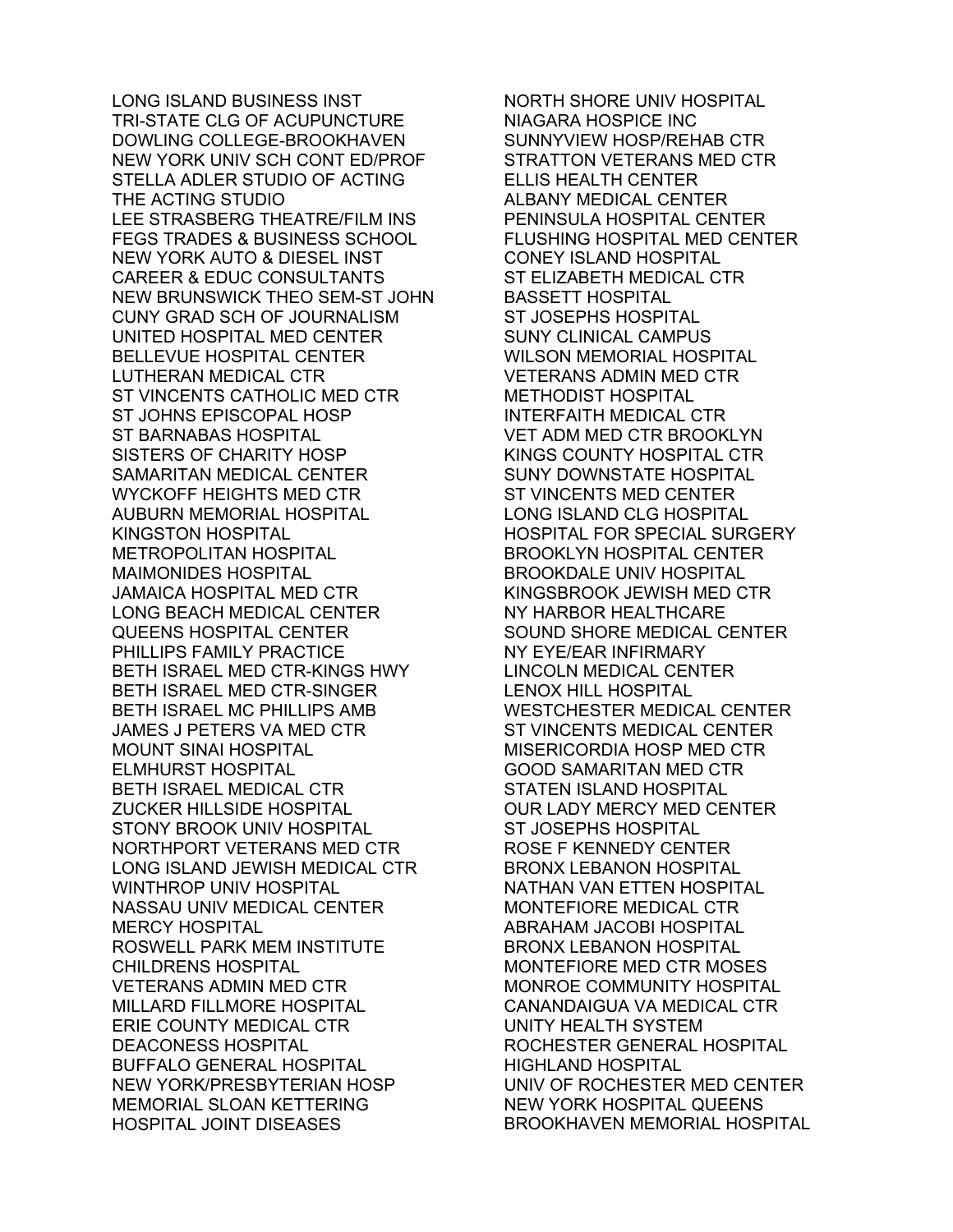CABRINI MEDICAL CENTER NEW YORK UNIV MEDICAL CTR ST LUKES ROOSEVELT HOSP NY PRESBY/COLUM UNIV MED CTR HARLEM HOSPITAL NEW YORK DOWNTOWN HOSPITAL SOUTHSIDE HOSPITAL SCHUYLER HOSPITAL LOURDES HOSPITAL WCA HOSPITAL ST JAMES MERCY HOSPITAL FAXTON ST LUKES HEALTHCARE SO NASSAU COMMUNITY HOSPITAL PENARANDA INST DENTAL TECH DOROTHEA HOPFER SCH NURSING INST ALLIED MEDICAL PROF CVPH MEDICAL CENTER BROOKLYN-QUEENS CON OF MUSIC THE BARD GRADUATE CENTER FORDHAM UNIVERSITY-WESTCHESTER MEDAILLE COLLEGE-ROCHESTER GEORGE MERCER MEM SCH THEOLOGY ST PAULS SCHOOL OF NURSING ADELPHI UNIV-HAUPPAUGE ADELPHI UNIV-HUDSON VALLEY SUNY ORANGE CMTY CLG-NEWBURGH TISCH SCHOOL OF THE ARTS NEW YORK UNIV-STEINHARDT SANFORD BROWN INST-GARDEN CTY UNIVERSITY AT BUFFALO-SOUTH BRIARCLIFFE COLLEGE-QUEENS SOTHEBY'S INSTITUTE OF ART ST PAULS SCH OF NURSING-QUEENS ONONDAGA SCH OF THER MASSAGE ONONDAGA SCH OF THER MASSAGE TOURO COLLEGE-SUNSET PARK LINCOLN TECH INST-QUEENS NYACK COLLEGE-MANHATTAN CLG OF NEW ROCHELLE-BROOKLYN CLG OF NEW ROCHELLE-J O'CONNOR CLG OF NEW ROCHELLE-CO-OP CITY CLG OF NEW ROCHELLE-DC-37 LONG ISLAND UNIV-RIVERHEAD UNIVERSITY OF BUFFALO-GATEWAY **State Agencies in New York including but not limited to:**  NEW YORK - GOVERNOR NEW YORK - ATTORNEY GENERAL NEW YORK - STATE COMPTROLLER NEW YORK - LT. GOVERNOR NEW YORK - SECRETARY OF STATE NEW YORK - STATE ASSEMBLY NEW YORK - STATE SENATE NEW YORK - COURT OF CLAIMS NEW YORK - NEW YORK STATE UNIFIED COURT SYSTEM NEW YORK - GOVERNOR'S OFFICE OF EMPLOYEE RELATIONS NEW YORK - GOVERNOR'S TRAFFIC SAFETY COMMITTEE NEW YORK - DIVISION FOR WOMEN NEW YORK - DIVISION OF THE BUDGET NEW YORK - BANKING DEPARTMENT NEW YORK - DEPARTMENT OF AGRICULTURE AND MARKETS NEW YORK - DEPARTMENT OF CIVIL SERVICE NEW YORK - DEPARTMENT OF CORRECTIONAL SERVICES NEW YORK - DEPARTMENT OF ECONOMIC DEVELOPMENT: TOURISM NEW YORK - DEPARTMENT OF HEALTH NEW YORK - DEPARTMENT OF INSURANCE NEW YORK - DEPARTMENT OF LABOR NEW YORK - DEPARTMENT OF MOTOR VEHICLES NEW YORK - DEPARTMENT OF STATE NEW YORK - DEPARTMENT OF TAXATION AND FINANCE NEW YORK - DEPARTMENT OF TRANSPORTATION NEW YORK - DIVISION OF CRIMINAL JUSTICE SERVICES NEW YORK - DIVISION OF HOUSING AND COMMUNITY RENEWAL NEW YORK - DIVISION OF MILITARY AND NAVAL AFFAIRS NEW YORK - EMPIRE STATE DEVELOPMENT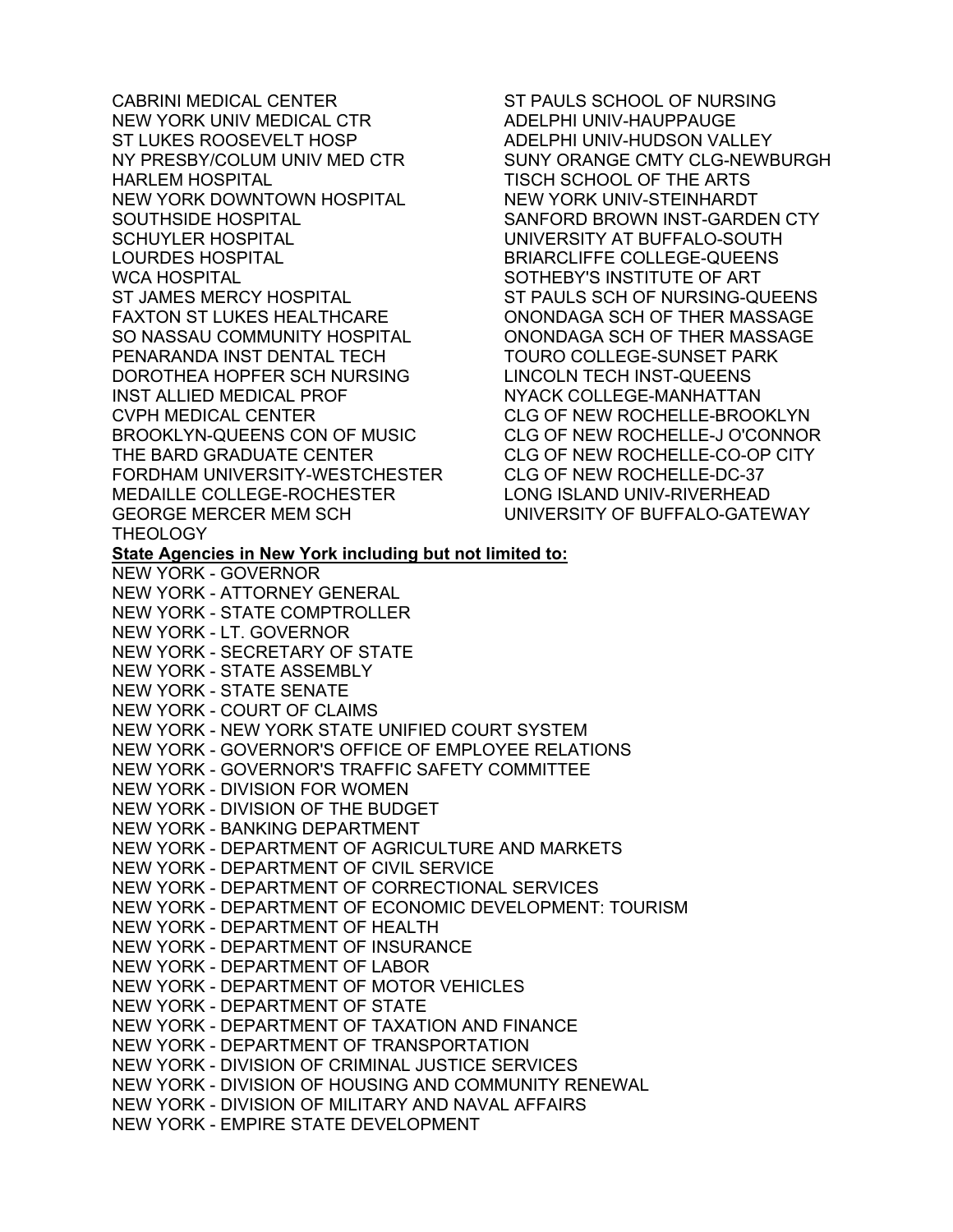NEW YORK - HIGHER EDUCATION SERVICES CORPORATION NEW YORK - NEW YORK LOTTERY NEW YORK - NEW YORK STATE DIVISION OF HUMAN RIGHTS NEW YORK - NEW YORK STATE ENERGY RESEARCH AND DEVELOPMENT AUTHORITY NEW YORK - GIS CLEARINGHOUSE NEW YORK - NEW YORK STATE INSURANCE FUND NEW YORK - NEW YORK STATE PARKS, RECREATION AND HISTORIC PRESERVATION NEW YORK - NEW YORK STATE POLICE NEW YORK - OFFICE OF ADVOCATE FOR PERSONS DISABILITIES NEW YORK - OFFICE OF ALCOHOLISM AND SUBSTANCE ABUSE SERVICES NEW YORK - OFFICE OF GENERAL SERVICES NEW YORK - OFFICE OF MENTAL HEALTH NEW YORK - OFFICE OF REAL PROPERTY SERVICES NEW YORK - STATE EDUCATION DEPARTMENT NEW YORK - STATE EDUCATION DEPARTMENT: OFFICE OF HIGHER EDUCATION NEW YORK - STATE EDUCATION DEPARTMENT: STATE ARCHIVES NEW YORK - STATE EDUCATION DEPARTMENT: STATE LIBRARY NEW YORK - STATE EMERGENCY MANAGEMENT OFFICE NEW YORK - STATE GOVERNMENT INFORMATION LOCATOR SYSTEM NEW YORK - NEW YORK STATE CANAL SYSTEM NEW YORK - DEPARTMENT OF ENVIRONMENT CONSERVATION NEW YORK - OFFICE FOR THE AGING NEW YORK - OFFICE OF REGULATORY REFORM NEW YORK - DIVISION OF VETERANS' AFFAIRS NEW YORK - OFFICE FOR TECHNOLOGY NEW YORK - OFFICE OF TEMPORARY AND DISABILITY ASSISTANCE NEW YORK - OFFICE OF CHILDREN AND FAMILY SERVICES NEW YORK - ADIRONDACK PARK AGENCY NEW YORK - OFFICE OF MENTAL RETARDATION AND DEVELOPMENTAL DISABILITIES NEW YORK - AG RX NEW YORK - OFFICE OF LONG TERM CARE OMBUDSMAN NEW YORK - BOARD OF REGENTS NEW YORK - COMMISSION ON QUALITY OF CARE FOR THE MENTALLY DISABLED NEW YORK - CONSUMER PROTECTION BOARD NEW YORK - COUNCIL ON CHILDREN AND FAMILIES NEW YORK - NEW YORK STATE COUNCIL ON THE ARTS NEW YORK - NEW YORK STATE ETHICS COMMISSION NEW YORK - NEW YORK STATE THRUWAY AUTHORITY NEW YORK - PUBLIC SERVICE COMMISSION NEW YORK - STATE BOARD OF ELECTIONS VOTER INFORMATION CENTER NEW YORK - STATE COMMISSION ON LOBBYING NEW YORK - WORKERS' COMPENSATION BOARD NEW YORK - NEW YORK STATE TEACHERS' RETIREMENT SYSTEM NEW YORK - COMMISSION OF INVESTIGATION NEW YORK - COMMISSION OF CORRECTION NEW YORK - PUBLIC EMPLOYMENT RELATIONS BOARD NEW YORK - CRIME VICTIMS BOARD NEW YORK - DORMITORY AUTHORITY NEW YORK - CAPITAL DISTRICT REGIONAL PLANNING COMMISSION NEW YORK - SCHENECTADY/GLENVILLE ECONOMIC DEVELOPMENT ZONE NEW YORK - CENTRAL PINE BARRENS COMMISSION NEW YORK - ADIRONDACK ASSOCIATION OF TOWNS AND VILLAGES NEW YORK - GENESEE/FINGER LAKES REGIONAL PLANNING COUNCIL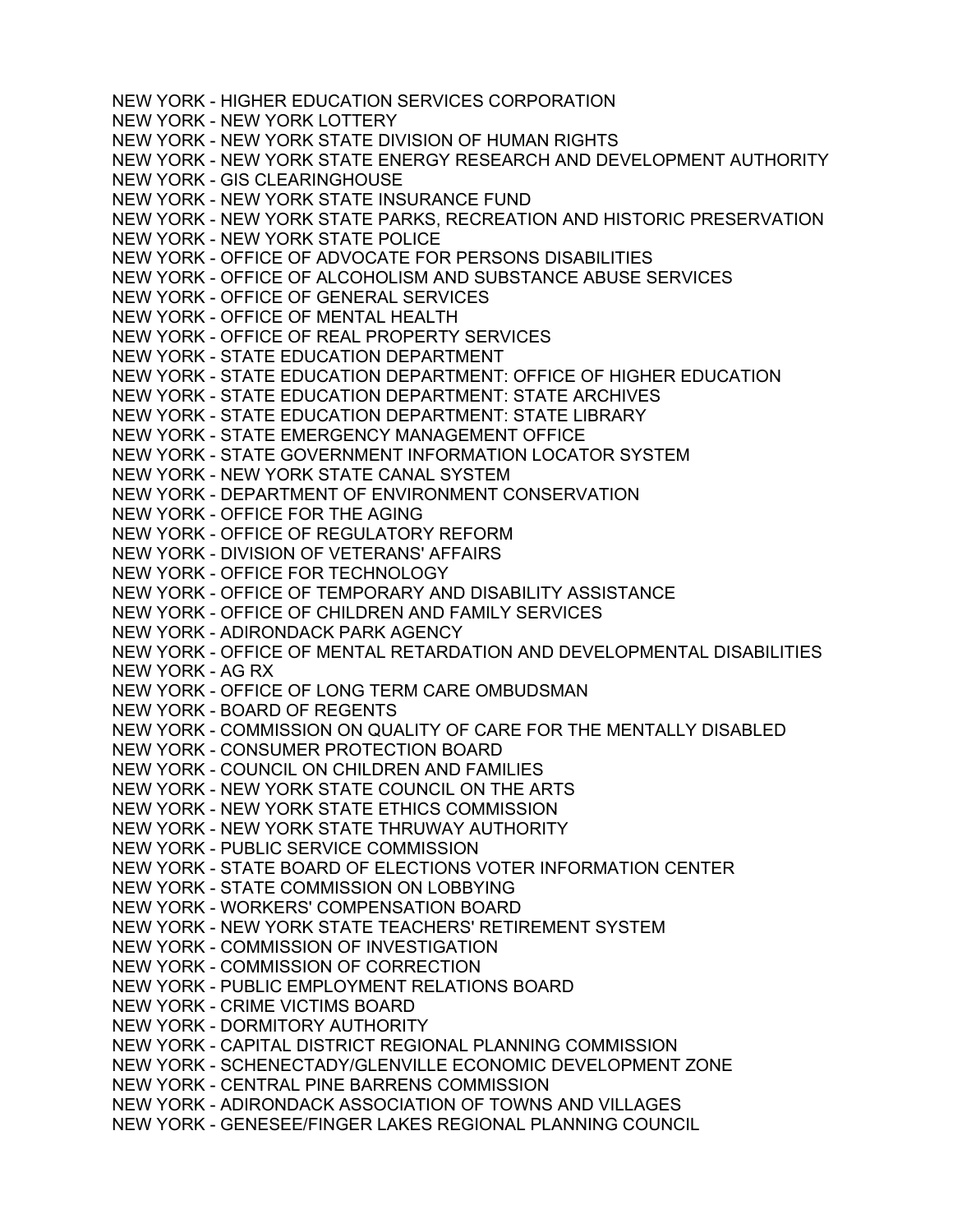## **Cities, Towns, Villages, and Boroughs in Oregon including but not limited to:**

ANTELOPE CITY HALL CITY OF AURORA CANBY CITY HALL BARLOW CITY HALL CASCADE LOCKS CITY HALL CITY OF CLATSKANIE CITY OF COLUMBIA CITY CITY OF DONALD CITY OF DUFUR CITY OF ESTACADA CITY OF FAIRVIEW CITY OF GERVAIS CITY OF GLADSTONE CITY OF GRASS VALLEY CITY OF GRESHAM CITY OF HOOD RIVER CITY OF HUBBARD CITY OF LAKE OSWEGO CITY OF RIVERGROVE CITY OF MAUPIN CITY OF MOLALLA CITY OF MORO CITY OF MOSIER CITY OF OREGON CITY CITY OF RAINIER CITY OF PRESCOTT CITY OF RUFUS CITY OF SAINT HELENS CITY OF SANDY CITY OF SCAPPOOSE CITY OF SHANIKO CITY OF THE DALLES CITY OF WOOD VILLAGE CITY OF TROUTDALE CITY OF TUALATIN CITY OF VERNONIA CITY OF WASCO CITY OF WEST LINN CITY OF WILSONVILLE CITY OF WOODBURN CITY OF BEAVERTON CITY OF HAPPY VALLEY CITY OF DAMASCUS CITY OF AMITY ASTORIA CITY HALL BANKS CITY HALL CITY OF BAY CITY CANNON BEACH CITY HALL CARLTON CITY HALL CITY OF CORNELIUS CITY OF DAYTON CITY OF DUNDEE

CITY OF FOREST GROVE CITY OF GARIBALDI CITY OF GASTON CITY OF HILLSBORO CITY OF LAFAYETTE CITY OF MCMINNVILLE CITY OF MANZANITA CITY OF NEHALEM CITY OF NEWBERG CITY OF NORTH PLAINS CITY OF ROCKAWAY BEACH CITY OF SAINT PAUL CITY OF GEARHART CITY OF SEASIDE CITY OF SHERWOOD CITY OF TILLAMOOK CITY OF WARRENTON CITY OF WHEELER CITY OF YAMHILL CITY OF PORTLAND CITY OF MAYWOOD PARK CITY OF MILWAUKIE CITY OF TIGARD CITY OF KING CITY CITY OF DURHAM CITY OF JOHNSON CITY CITY OF SALEM CITY OF KEIZER CITY OF ALBANY CITY OF MILLERSBURG AUMSVILLE CITY HALL BROWNSVILLE CITY HALL CITY OF ADAIR VILLAGE CITY OF DALLAS CITY OF CORVALLIS CITY OF DEPOE BAY CITY OF DETROIT CITY OF FALLS CITY CITY OF HALSEY CITY OF IDANHA CITY OF INDEPENDENCE CITY OF JEFFERSON CITY OF WATERLOO CITY OF LEBANON CITY OF SODAVILLE CITY OF LYONS CITY OF MILL CITY CITY OF MONMOUTH CITY OF MOUNT ANGEL CITY OF NEWPORT CITY OF LINCOLN CITY CITY OF PHILOMATH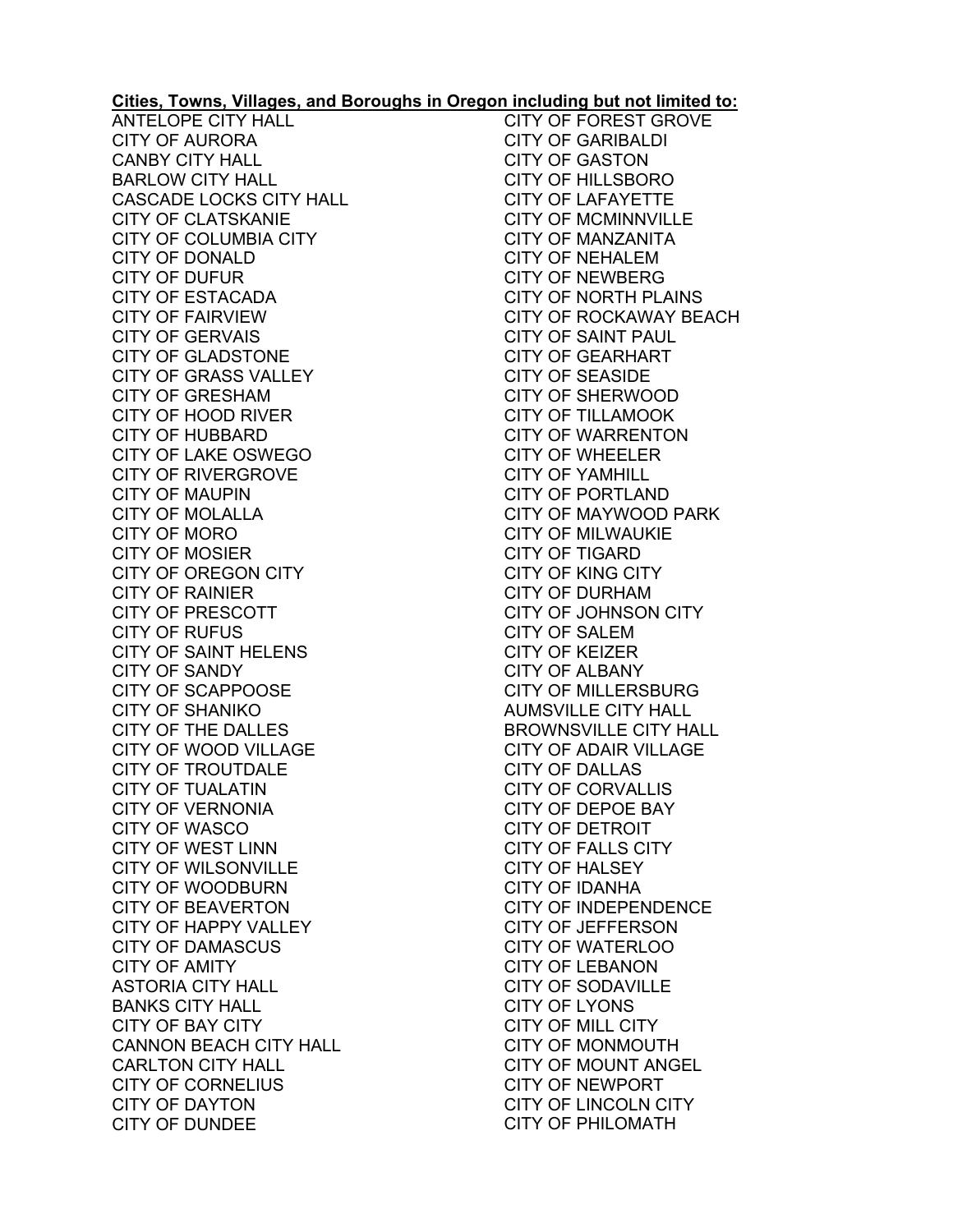CITY OF SCIO CITY OF SCOTTS MILLS CITY OF SHERIDAN CITY OF SILETZ CITY OF SILVERTON CITY OF STAYTON CITY OF SUBLIMITY CITY OF SWEET HOME CITY OF TANGENT CITY OF TOLEDO CITY OF TURNER CITY OF WALDPORT CITY OF WILLAMINA CITY OF EUGENE CITY OF COBURG BANDON CITY HALL BROOKINGS CITY HALL CITY OF CANYONVILLE CITY OF COOS BAY CITY OF COQUILLE CITY OF COTTAGE GROVE CITY OF CRESWELL CITY OF DRAIN CITY OF ELKTON CITY OF FLORENCE CITY OF GLENDALE CITY OF GOLD BEACH CITY OF HARRISBURG CITY OF JUNCTION CITY CITY OF LAKESIDE CITY OF LOWELL CITY OF MONROE CITY OF MYRTLE CREEK CITY OF MYRTLE POINT CITY OF NORTH BEND CITY OF OAKLAND CITY OF OAKRIDGE CITY OF PORT ORFORD CITY OF POWERS CITY OF REEDSPORT CITY OF RIDDLE CITY OF ROSEBURG CITY OF SPRINGFIELD CITY OF SUTHERLIN CITY OF VENETA CITY OF WESTFIR CITY OF DUNES CITY CITY OF WINSTON CITY OF YACHATS CITY OF YONCALLA CITY OF MEDFORD CENTRAL POINT CITY HALL ASHLAND CITY HALL

BUTTE FALLS CITY HALL CAVE JUNCTION CITY HALL CITY OF EAGLE POINT CITY OF GOLD HILL CITY OF GRANTS PASS CITY OF JACKSONVILLE CITY OF PHOENIX CITY OF ROGUE RIVER CITY OF SHADY COVE CITY OF TALENT CITY OF KLAMATH FALLS BONANZA TOWN HALL CHILOQUIN CITY HALL TOWN OF LAKEVIEW CITY OF MALIN CITY OF MERRILL CITY OF PAISLEY BEND CITY HALL BURNS CITY HALL CITY OF CULVER CITY OF HINES CITY OF LA PINE CITY OF MADRAS CITY OF METOLIUS CITY OF MITCHELL CITY OF PRINEVILLE CITY OF REDMOND CITY OF SISTERS CITY OF PENDLETON ADAMS CITY HALL CITY OF ARLINGTON ATHENA CITY HALL CITY OF BAKER CITY BOARDMAN CITY HALL CANYON CITY CITY HALL CITY OF CONDON CITY OF COVE CITY OF DAYVILLE CITY OF ECHO CITY OF ELGIN CITY OF ENTERPRISE CITY OF FOSSIL CITY OF HAINES CITY OF HELIX CITY OF HEPPNER CITY OF HERMISTON TOWN OF LEXINGTON CITY OF IMBLER CITY OF IONE CITY OF IRRIGON CITY OF JOHN DAY CITY OF JOSEPH CITY OF LA GRANDE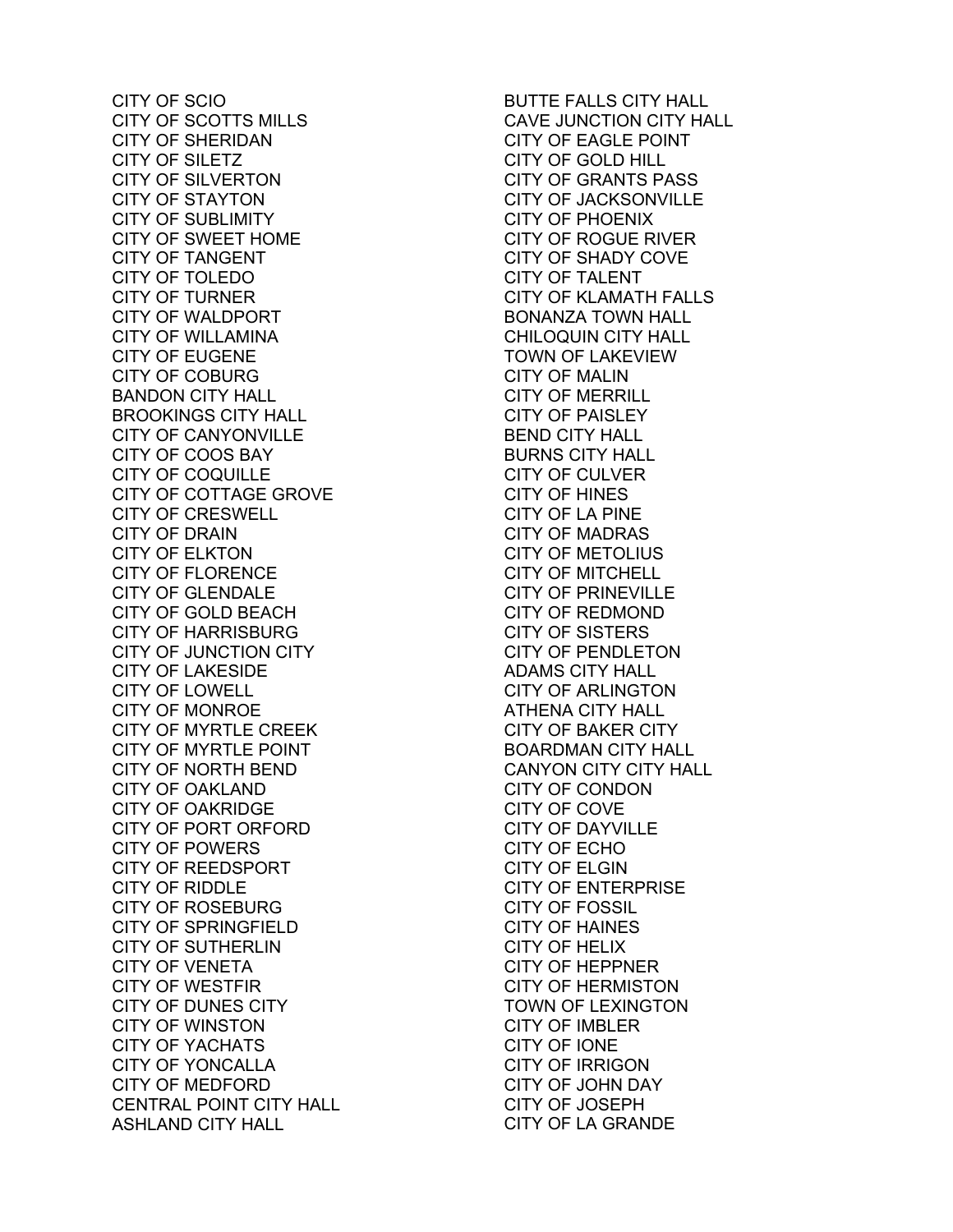CITY OF ISLAND CITY CITY OF LONG CREEK CITY OF LOSTINE CITY OF MILTON FREEWATER CITY OF MONUMENT CITY OF MOUNT VERNON CITY OF NORTH POWDER CITY OF PILOT ROCK CITY OF PRAIRIE CITY CITY OF RICHLAND CITY OF SENECA CITY OF SPRAY CITY OF STANFIELD CITY OF SUMMERVILLE **Counties in Oregon including but not limited to:**  HOOD RIVER COUNTY SHERMAN COUNTY CLACKAMAS COUNTY COLUMBIA COUNTY WASCO COUNTY CLATSOP COUNTY WASHINGTON COUNTY YAMHILL COUNTY TILLAMOOK COUNTY MULTNOMAH COUNTY MARION COUNTY LINN COUNTY POLK COUNTY BENTON COUNTY LINCOLN COUNTY LANE COUNTY COOS COUNTY CURRY COUNTY **K-12 in Oregon including but not limited to:**  BAKER SCHOOL DISTRICT 5J BURNT RIVER SCHOOL DIST 30J HUNTINGTON SCHOOL DISTRICT 16J PINE EAGLE SCHOOL DISTRICT 61 ALSEA SCHOOL DISTRICT 7J CORVALLIS SCHOOL DISTRICT 509J MONROE SCHOOL DISTRICT 1J PHILOMATH SCHOOL DISTRICT 17J CANBY SCHOOL DISTRICT 86 COLTON SCHOOL DISTRICT 53 ESTACADA SCHOOL DISTRICT 108 GLADSTONE SCHOOL DISTRICT 115 LAKE OSWEGO SCHOOL DISTRICT 7J MOLALLA RIVER SCHOOL DIST 35 NORTH CLACKAMAS SCHOOL DIST OREGON CITY SCHOOL DISTRICT 62 OREGON TRAIL SCH DIST 46 WEST LINN-WILSONVILLE SD 3 ASTORIA SCHOOL DISTRICT 1C

CITY OF SUMPTER CITY OF GRANITE CITY OF UKIAH CITY OF UMATILLA CITY OF UNION CITY OF UNITY CITY OF WALLOWA CITY OF WESTON ADRIAN CITY HALL CITY OF HUNTINGTON CITY OF JORDAN VALLEY CITY OF NYSSA CITY OF ONTARIO CITY OF VALE DOUGLAS COUNTY JACKSON COUNTY JOSEPHINE COUNTY KLAMATH COUNTY LAKE COUNTY

DESCHUTES COUNTY HARNEY COUNTY JEFFERSON COUNTY CROOK COUNTY UMATILLA COUNTY BAKER COUNTY GRANT COUNTY GILLIAM COUNTY WALLOWA COUNTY WHEELER COUNTY MORROW COUNTY UNION COUNTY MALHEUR COUNTY

JEWELL SCHOOL DISTRICT 8 SEASIDE SCHOOL DISTRICT 10 WARRENTON HAMMOND SCH DIST 30 CLATSKANIE SCHOOL DISTRICT 6J RAINIER SCHOOL DISTRICT 13 SCAPPOOSE SCHOOL DISTRICT 1J ST HELENS SCHOOL DISTRICT 502 VERNONIA SCHOOL DISTRICT 47J BANDON SCHOOL DISTRICT 54 COOS BAY SCHOOL DISTRICT 9 COQUILLE SCHOOL DISTRICT 8 MYRTLE POINT SCHOOL DIST 41 NORTH BEND SCHOOL DISTRICT 13 POWERS SCHOOL DISTRICT 31 CROOK CO SCHOOL DISTRICT BROOKINGS HARBOR SCH DIST 17C CENTRAL CURRY SCHOOL DIST 1 PORT ORFORD-LANGLOIS SD 2CJ BEND LAPINE SCHOOL DISTRICT 1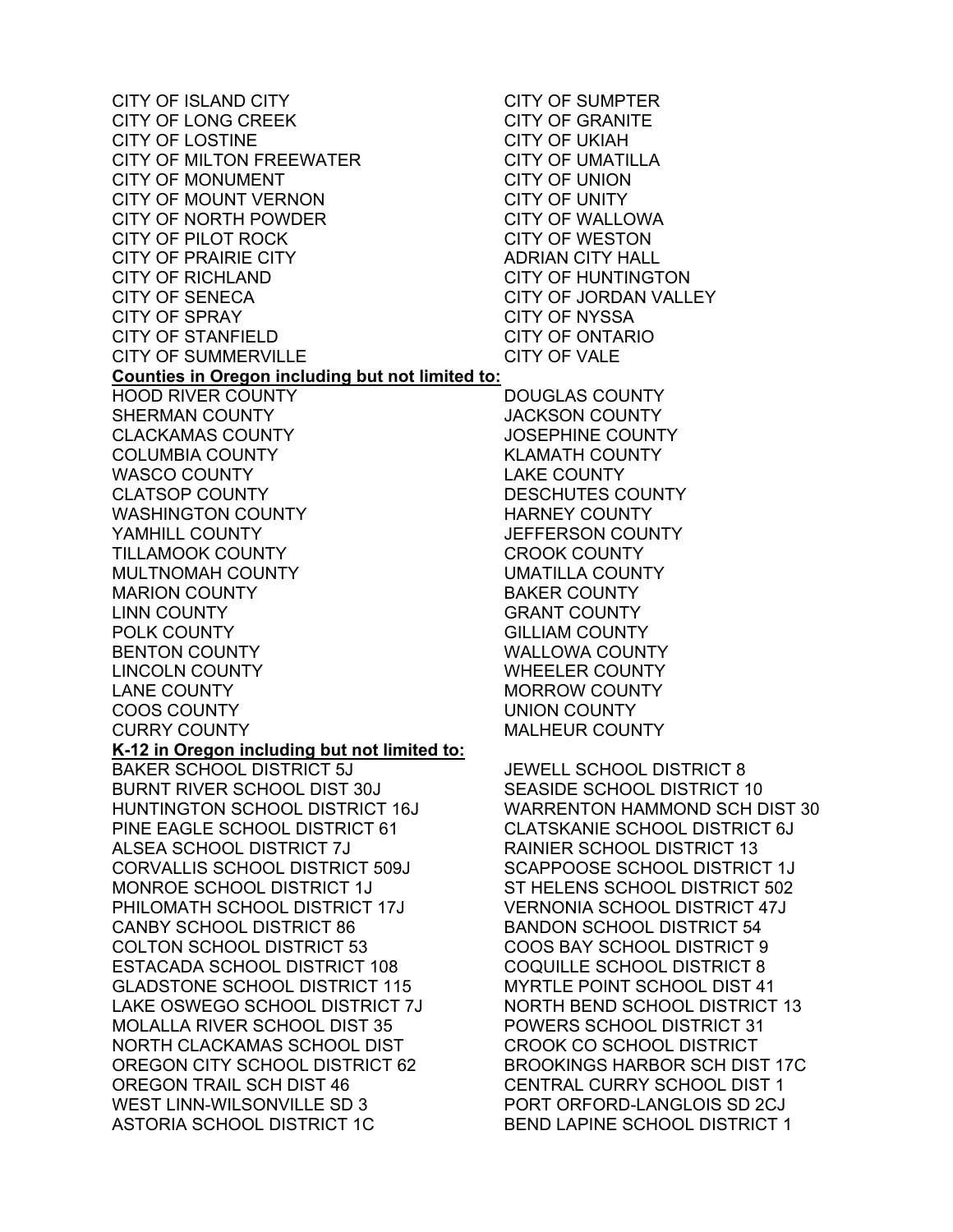REDMOND SCHOOL DISTRICT 2J SISTERS SCHOOL DISTRICT 6 CAMAS VALLEY SCHOOL DIST 21 DOUGLAS CO SCHOOL DISTRICT 15 ELKTON SCHOOL DISTRICT 34 GLENDALE SCHOOL DISTRICT 77 GLIDE SCHOOL DISTRICT 12 NORTH DOUGLAS SCHOOL DIST 22 OAKLAND SCHOOL DISTRICT 1 REEDSPORT SCHOOL DISTRICT 105 RIDDLE SCHOOL DISTRICT 70 ROSEBURG SCHOOL DISTRICT 4 SOUTH UMPQUA SCHOOL DIST 19 SUTHERLIN SCHOOL DISTRICT 130 WINSTON-DILLARD SCH DIST 116 YONCALLA SCHOOL DISTRICT 32 ARLINGTON SCHOOL DISTRICT 3 CONDON SCHOOL DISTRICT 25J DAYVILLE SCHOOL DISTRICT 16J JOHN DAY SCHOOL DISTRICT 3 LONG CREEK SCHOOL DIST 17 MONUMENT SCHOOL DISTRICT 8 PRAIRIE CITY SCHOOL DISTRICT 4 HARNEY CO SCHOOL DISTRICT 3 CRANE ELEM SCHOOL DISTRICT 4 DIAMOND SCHOOL DISTRICT 7 DOUBLE O SCHOOL DIST 28 DREWSEY SCHOOL DISTRICT 13 SOUTH HARNEY SCHOOL DIST 33 FRENCHGLEN SCHOOL DISTRICT 16 SUNTEX SCHOOL DISTRICT 10 HOOD RIVER CO SCHOOL DISTRICT ASHLAND SCHOOL DISTRICT 5 BUTTE FALLS SCHOOL DISTRICT 91 CENTRAL POINT SCHOOL DIST 6 JACKSON CO SCHOOL DISTRICT 9 MEDFORD SCHOOL DISTRICT 549C PHOENIX-TALENT SCHOOL DIST 4 PROSPECT SCHOOL DISTRICT 59 ROGUE RIVER SCHOOL DISTRICT 35 CULVER SCHOOL DISTRICT 4 JEFFERSON CO SCHOOL DIST 509J GRANTS PASS SCHOOL DISTRICT 7 THREE RIVERS SCHOOL DISTRICT KLAMATH CO SCHOOL DIST 600 KLAMATH FALLS CITY SCHOOLS LAKE CO SCHOOL DISTRICT 7 PAISLEY SCHOOL DISTRICT 11C BETHEL SCHOOL DISTRICT 52 BLACHLY SCHOOL DISTRICT 90 CRESWELL SCHOOL DISTRICT 40 CROW-APPLEGATE-LORANE SD 66 EUGENE SCHOOL DISTRICT 4J

FERN RIDGE SCHOOL DIST 28J JUNCTION CITY SCHOOL DIST 69 LOWELL SCHOOL DISTRICT 71 MAPLETON SCHOOL DISTRICT 32 MARCOLA SCHOOL DISTRICT 79J MCKENZIE SCHOOL DISTRICT 68 OAKRIDGE SCHOOL DISTRICT 76 PLEASANT HILL SCHOOL DIST 1 SIUSLAW SCHOOL DISTRICT 97J SOUTH LANE SCH DISTRICT 45J3 SPRINGFIELD SCHOOL DISTRICT 19 LINCOLN CO SCHOOL DISTRICT GREATER ALBANY PUB SCH DIST 8J CENTRAL LINN SCHOOL DIST 552C HARRISBURG SCHOOL DISTRICT 7 LEBANON CMTY SCHOOL DISTRICT 9 SANTIAM CANYON SCH DIST 129J SCIO SCHOOL DISTRICT 95C SWEET HOME SCHOOL DISTRICT 55 ADRIAN SCHOOL DISTRICT 61 ANNEX SCHOOL DISTRICT 29 AROCK SCHOOL DISTRICT 81 HARPER SCHOOL DISTRICT 66 JORDAN VALLEY SCHOOL DIST 3 JUNTURA SCHOOL DISTRICT 12 NYSSA SCHOOL DISTRICT 26 ONTARIO SCHOOL DISTRICT 8C VALE SCHOOL DISTRICT 84 CASCADE SCHOOL DISTRICT 5 GERVAIS SCHOOL DISTRICT 1 JEFFERSON SCHOOL DISTRICT 14J MT ANGEL SCHOOL DISTRICT 91 NORTH MARION SCHOOL DIST 15 SALEM KEIZER SCH DIST 24J SILVER FALLS SCHOOL DIST 4J ST PAUL SCHOOL DISTRICT 45 NORTH SANTIAM SCHOOL DIST 29J WOODBURN PUBLIC SCH DIST 103 MORROW CO SCHOOL DISTRICT 1 CORBETT SCHOOL DISTRICT 39 DAVID DOUGLAS SCHOOL DIST 40 GRESHAM-BARLOW JOINT SD 10 CENTENNIAL SCHOOL DIST 28J PARKROSE SCHOOL DISTRICT 3 PORTLAND SCHOOL DISTRICT 1J REYNOLDS SCHOOL DISTRICT 7 RIVERDALE SCH DISTRICT 51J CENTRAL SCHOOL DISTRICT 13J DALLAS SCHOOL DISTRICT 2 FALLS CITY SCHOOL DIST 57 PERRYDALE SCHOOL DISTRICT 21 SHERMAN CO SCHOOL DISTRICT NESTUCCA VALLEY SCH DIST 101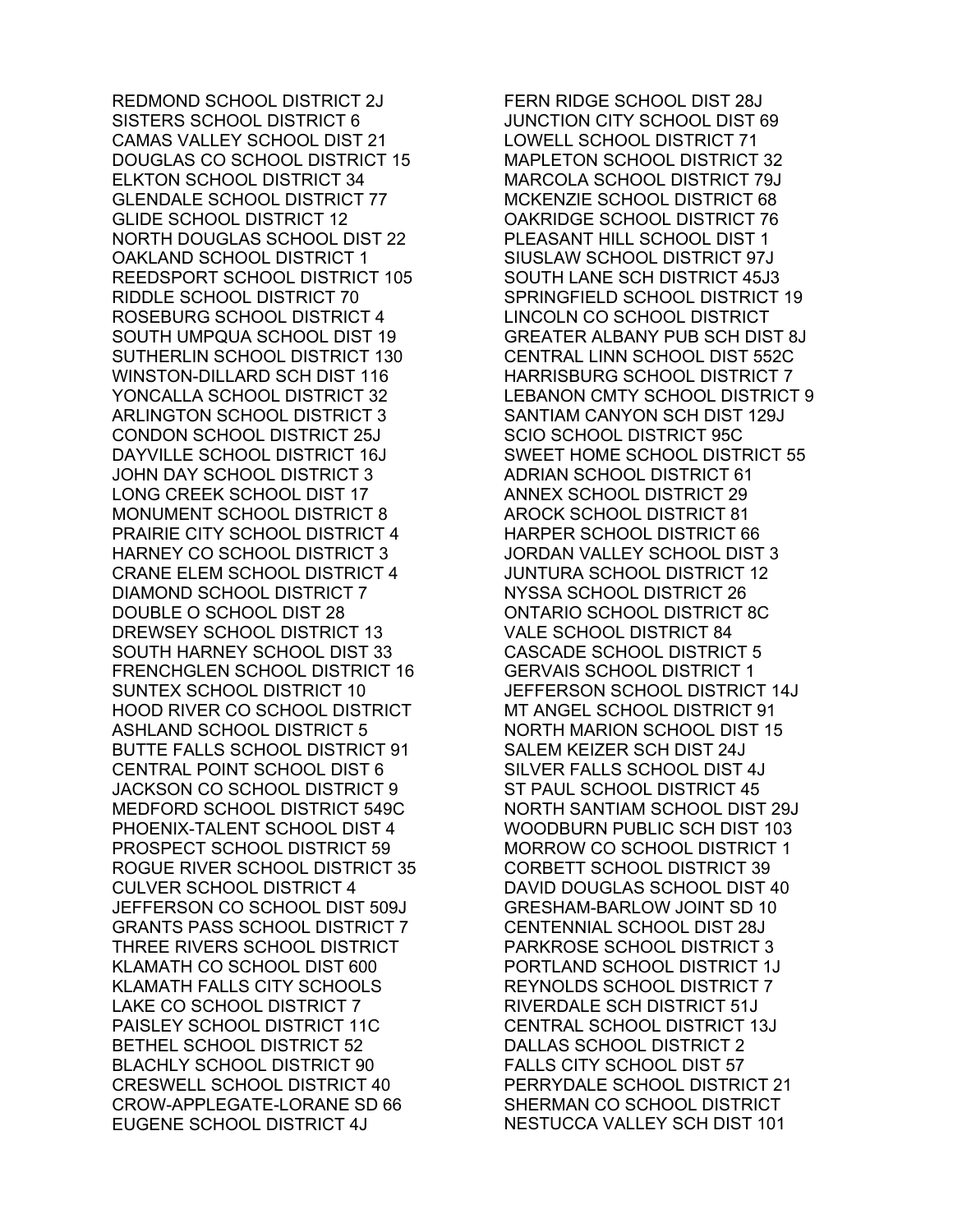NEAH-KAH-NIE SCHOOL DIST 56 TILLAMOOK SCHOOL DISTRICT 9 ATHENA-WESTON SCH DIST 29RJ ECHO SCHOOL DISTRICT 5R HELIX SCHOOL DISTRICT 1R HERMISTON SCHOOL DISTRICT 8R MILTON FREEWATER USD 7 PENDLETON SCHOOL DISTRICT 16R PILOT ROCK SCHOOL DISTRICT 2R STANFIELD SCHOOL DISTRICT 61R UKIAH SCHOOL DISTRICT 80R UMATILLA SCHOOL DISTRICT 6R COVE SCHOOL DISTRICT 15 ELGIN SCHOOL DISTRICT 23 IMBLER SCHOOL DISTRICT 11 LA GRANDE SCHOOL DISTRICT 1 NORTH POWDER SCH DISTRICT 8J UNION SCHOOL DISTRICT 5 ENTERPRISE SCHOOL DISTRICT 21 JOSEPH SCHOOL DISTRICT 6 WALLOWA SCHOOL DISTRICT 12 NORTH WASCO CO SCH DIST 21 DUFUR SCHOOL DISTRICT 29 SOUTH WASCO CO SCHOOL DIST 1 BANKS SCHOOL DISTRICT 13 BEAVERTON SCHOOL DISTRICT LE CORDON BLEU CLG CA-PORTLAND NORTHWEST NANNIES INSTITUTE AIRMANS PROFICIENCY CENTER CONCORDE CAREER INSTITUTE CARRINGTON COLLEGE-PORTLAND OREGON STATE UNIVERSITY MARYLHURST UNIVERSITY GEORGE FOX EVANG SEM-PORTLAND CLACKAMAS CMTY CLG-OREGON CITY CLATSOP COMMUNITY COLLEGE SOUTHWESTERN OREGON CMTY CLG CENTRAL OREGON CMTY COLLEGE UMPQUA COMMUNITY COLLEGE SOUTHERN OREGON UNIVERSITY ROGUE CMTY COLLEGE-REDWOOD OREGON INSTITUTE OF TECHNOLOGY LANE COMMUNITY COLLEGE NORTHWEST CHRISTIAN UNIV UNIVERSITY OF OREGON LINN BENTON COMMUNITY COLLEGE TREASURE VALLEY CMTY COLLEGE CORBAN UNIVERSITY MOUNT ANGEL SEMINARY CHEMEKETA CMTY CLG-SALEM WILLAMETTE UNIVERSITY CONCORDIA UNIVERSITY

FOREST GROVE SCHOOL DIST 15 GASTON SCHOOL DISTRICT 511J HILLSBORO SCHOOL DISTRICT 1J SHERWOOD SCHOOL DISTRICT 88J TIGARD TUALATIN SCH DIST 23J FOSSIL SCHOOL DISTRICT 21J MITCHELL SCHOOL DISTRICT 55 SPRAY SCHOOL DISTRICT 1 AMITY SCHOOL DISTRICT 4J DAYTON SCHOOL DISTRICT 8 MCMINNVILLE SCHOOL DISTRICT 40 NEWBERG SCHOOL DISTRICT 29J SHERIDAN SCHOOL DISTRICT 48J WILLAMINA SCHOOL DISTRICT 30J YAMHILL CARLTON SCH DIST PLEASANT VALLEY ELEM SD 364 PINEHURST SCHOOL DISTRICT 94 ASHWOOD ELEM SCH DIST 8 BLACK BUTTE SCHOOL DISTRICT 41 ADEL SCHOOL DISTRICT 21 NORTH LAKE SCHOOL DISTRICT 14 PLUSH SCHOOL DISTRICT 18 TROY ELEM SCHOOL DISTRICT 54 HARNEY CO UNION HIGH SD 1J KNAPPA SCHOOL DISTRICT 4 IONE SCHOOL DISTRICT R2

**Higher Education in Oregon including but not limited to:** 

LEWIS & CLARK COLLEGE MT HOOD COMMUNITY COLLEGE MULTNOMAH UNIVERSITY PACIFIC NORTHWEST CLG OF ART PORTLAND CMTY COLLEGE-SYLVANIA PORTLAND STATE UNIVERSITY REED COLLEGE UNIVERSITY OF PORTLAND WARNER PACIFIC COLLEGE OREGON HEALTH & SCIENCE UNIV WESTERN SEMINARY-PORTLAND UNIV OF WESTERN STATES WESTERN OREGON UNIVERSITY BLUE MTN CMTY CLG-PENDLETON EASTERN OREGON UNIVERSITY PACIFIC UNIVERSITY OGI SCH OF SCI & ENGR AT OHSU GEORGE FOX UNIVERSITY LINFIELD COLLEGE THE ART INST OF PORTLAND LINFIELD COLLEGE-PORTLAND NEW HOPE CHRISTIAN COLLEGE LEWIS & CLARK LAW SCHOOL WILLAMETTE UNIV LAW SCHOOL UNIV OF OREGON SCHOOL OF LAW PORTLAND CMTY CLG-ROCK CREEK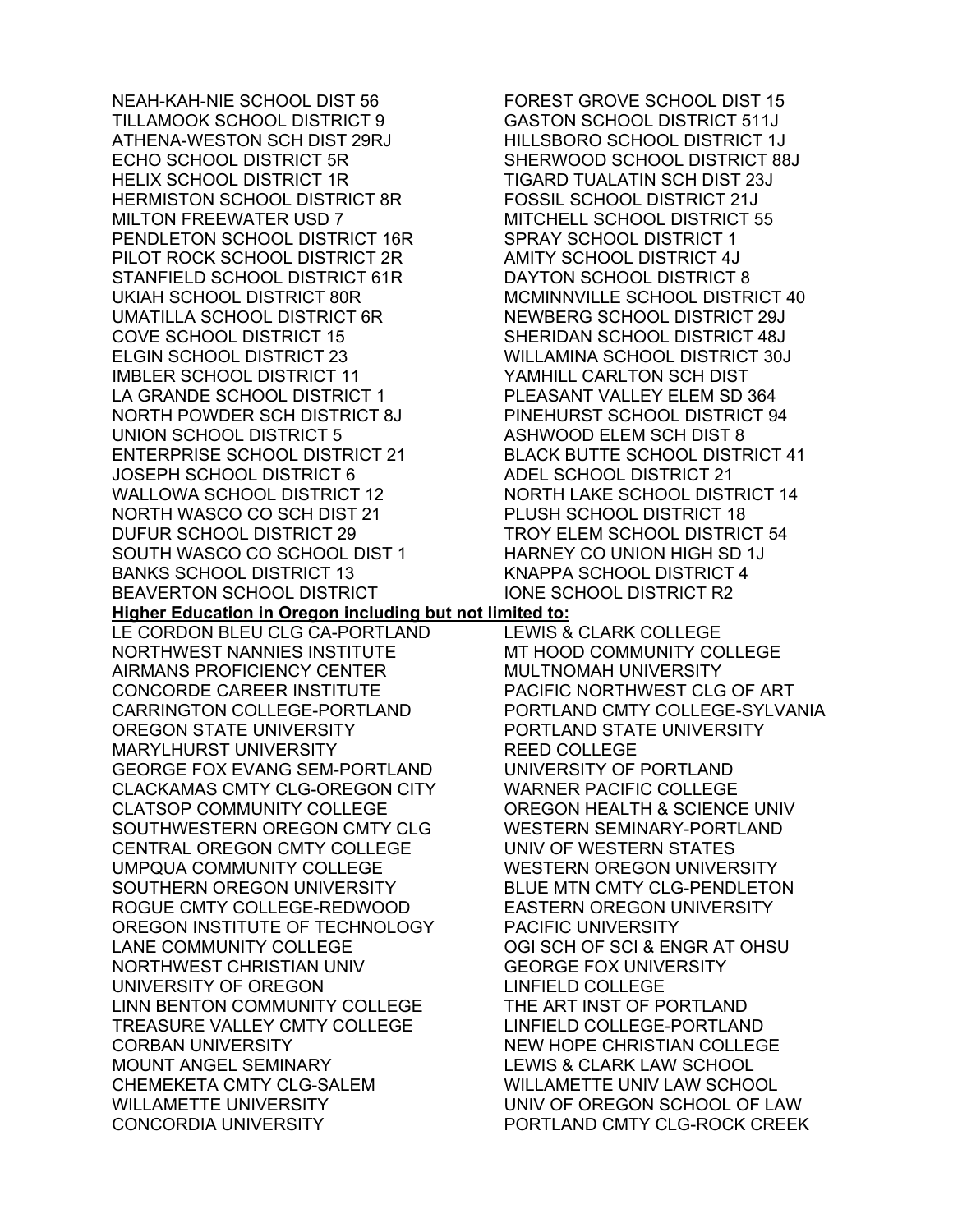PORTLAND CMTY COLLEGE-CASCADE OREGON STATE U CLG OF VET MED OREGON INST OF TECH-PORTLAND ITT TECHNICAL INST-PORTLAND OREGON COAST COMMUNITY COLLEGE OREGON UNIVERSITY SYSTEM HEALD COLLEGE-PORTLAND EVEREST CLG-PORTLAND OREGON CLG OF ART AND CRAFT WALLA WALLA UNIV SCH-NURSING PIONEER PACIFIC COLLEGE COLUMBIA GORGE CMTY COLLEGE ROGUE CMTY COLLEGE-RIVERSIDE KLAMATH COMMUNITY COLLEGE TILLAMOOK BAY CMTY COLLEGE COLLEGE OF LEGAL ARTS NATIONAL CLG OF NATURAL MED GUTENBERG COLLEGE PHAGANS BEAUTY COLLEGE PHAGANS CRL OREGON BEAUTY CLG PHAGANS SCHOOL OF BEAUTY PHAGANS GRANTS CLG OF BEAUTY PHAGANS MEDFORD BEAUTY SCHOOL UNIV OF PHOENIX-OREGON DEVRY UNIVERSITY-PORTLAND OREGON STATE UNIV-CASCADES VALLEY MEDICAL COLLEGE CHEMEKETA CMTY CLG-WOODBURN CHEMEKETA CTMY CLG-YAMHILL VLY BLUE MTN CMTY CLG-BAKER BLUE MTN CMTY CLG-HERMISTON BLUE MTN CMTY CLG-FREEWATER ABDILL CAREER COLLEGE ANTHEM COLLEGE-BEAVERTON GOOD SAMARITAN HOSPITAL VETERANS ADMIN MED CTR LEGACY EMANUEL HOSPITAL UNIVERSITY HOSPITAL COLUMBIA GORGE CMTY CLG-HOOD R GEORGE FOX UNIV-PORTLAND GEORGE FOX UNIV-SALEM GEORGE FOX UNIV-REDMOND SANFORD BROWN CLG-PORTLAND CLACKAMAS CMTY CLG-HARMONY CLACKAMAS CMTY CLG-WILSONVILLE ITT TECHNICAL INST-SALEM **State Agencies in Oregon including but not limited to:**  OREGON - SECRETARY OF STATE OREGON - STATE TREASURER OREGON - STATE CONTROLLER OREGON - GOVERNOR OREGON - ATTORNEY GENERAL OREGON - STATE LEGISLATURE OREGON - JUDICIAL DEPARTMENT OREGON - STATE ARCHIVES PUBLIC INFORMATION SERVER OREGON - DEPARTMENT OF ADMINISTRATIVE SERVICES: TRANSPORTATION, PURCHASING AND PRINT SERVICES OREGON - DEPARTMENT OF AGRICULTURE OREGON - DEPARTMENT OF CONSUMER AND BUSINESS SERVICES OREGON - DEPARTMENT OF EDUCATION OREGON - DEPARTMENT OF FISH AND WILDLIFE OREGON - DEPARTMENT OF FORESTRY OREGON - DEPARTMENT OF GEOLOGY AND MINERAL INDUSTRIES OREGON - DEPARTMENT OF HUMAN SERVICES OREGON - DEPARTMENT OF JUSTICE OREGON - DEPARTMENT OF LAND CONSERVATION AND DEVELOPMENT OREGON - DEPARTMENT OF REVENUE OREGON - DEPARTMENT OF TRANSPORTATION OREGON - ECONOMIC DEVELOPMENT DEPARTMENT OREGON - EMPLOYMENT DEPARTMENT OREGON - OFFICE OF ECONOMIC ANALYSIS OREGON - DEPARTMENT OF ENERGY OREGON - OFFICE OF RURAL HEALTH OREGON - OFFICIAL OREGON TOURISM WEB SITE OREGON - OREGON HOUSING AND COMMUNITY SERVICES OREGON - OREGON LOTTERY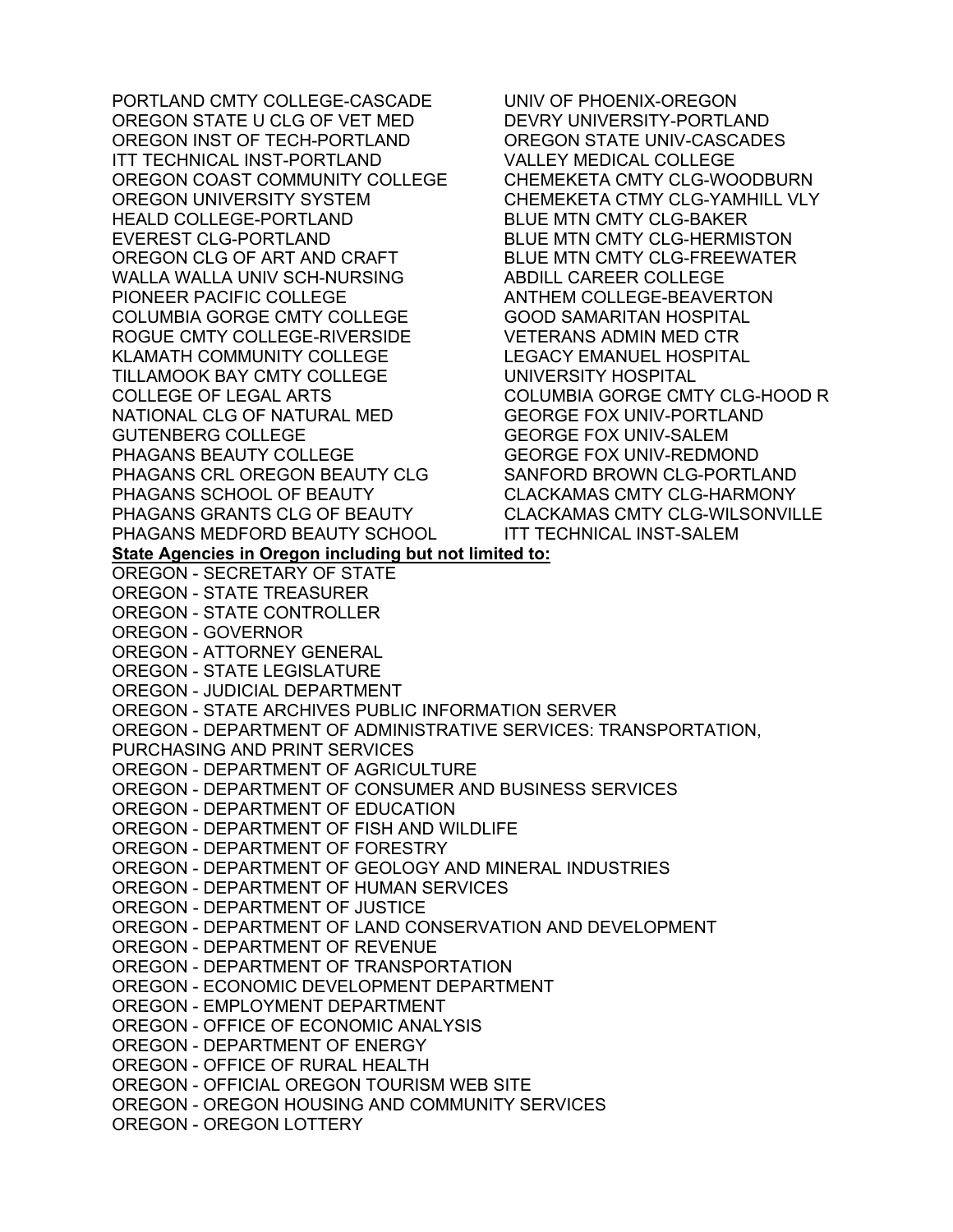OREGON - OREGON YOUTH AUTHORITY OREGON - PUBLIC EMPLOYEES RETIREMENT SYSTEM OREGON - STATE JOBS PAGE OREGON - STATE LIBRARY OREGON - WATER RESOURCES DEPARTMENT OREGON - DEPARTMENT OF ENVIRONMENTAL QUALITY OREGON - DEPARTMENT OF COMMUNITY COLLEGES AND WORKFORCE DEVELOPMENT OREGON - DEPARTMENT OF STATE POLICE OREGON - BUREAU OF LABOR AND INDUSTRIES OREGON - PARKS AND RECREATION DEPARTMENT OREGON - DEPARTMENT OF STATE LANDS OREGON - ECONOMIC & COMMUNITY DEVELOPMENT DEPARTMENT OREGON - OREGON FILM & VIDEO OFFICE OREGON - OFFICE OF HOMELAND SECURITY OREGON - INSURANCE POOL GOVERNING BOARD OREGON - OREGON ARTS COMMISSION OREGON - OREGON PROGRESS BOARD OREGON - OREGON STATE BOARD OF HIGHER EDUCATION OREGON - OREGON STATE COMMISSION ON CHILDREN AND FAMILIES OREGON - PUBLIC UTILITY COMMISSION OREGON - CONSTRUCTION CONTRACTORS BOARD OREGON - OREGON STATE SCHOLARSHIP COMMISSION OREGON - OREGON STUDENT ASSISTANCE COMMISSION

## **School districts in South Carolina including but not limited to:**

ABBEVILE 60, SC AIKEN 01, SC ALLENDALE 01, SC ANDERSON 01, SC ANDERSON 02, SC ANDERSON 03, SC ANDERSON 04, SC ANDERSON 05, SC BAMBERG 01, SC BAMBERG 02, SC BARNWELL19, SC BARNWELL 29, SC BARNWELL 45, SC BEAUFORT 01, SC BERKLEY 01, SC CALHOUN 01, SC CHARLESTON 01, SC CHEROKEE 01, SC CHESTER 01, SC CHESTERFIELD 01, SC CLAREDON 01, SC CLAREDON 02, SC CLAREDON 03, SC COLLETON 01, SC DARLINGTON 01, SC DILLON 03, SC DILLON 04, SC DORCHESTER 02, SC DORCHESTER 04, SC EDGEFILED 01, SC FAIRFIELD 01, SC FLORENCE 01, SC FLORENCE 02, SC FLORENCE 03, SC FLORENCE 04, SC FLORENCE 05, SC GEORGETOWN 01, SC GREENVILLE 01, SC GREENWOOD 50, SC GREENWOOD 51, SC GREENWOOD 52, SC HAMPTON 01, SC HAMPTON 02, SC HORRY 01, SC JASPER 01, SC KERSHAW 01, SC LANCSTER 01, SC LAURENS 55, SC LAURENS 56, SC LEE 01, SC LEXINGTON 01, SC LEXINGTON 02, SC LEXINGTON 03, SC LEXINGTON 04, SC LEXINGTON/Richland 05, SC MARION 10, SC MARLBORO 01, SC MCCORMICK 01, SC NEWBERRY 01, SC OCONEE 01, SC ORANGEBURG 03, SC ORANGEBURG 04, SC ORANGEBURG 05, SC PICKENS 01, SC RICHLAND 01, SC RICHLAND 02, SC SALUDA 01, SC SPARTANBURG 01, SC SPARTANBURG 02, SC SPARTANBURG 03, SC SPARTANBURG 04, SC SPARTANBURG 05, SC SPARTANBURG 06, SC SPARTANBURG 07, SC SUMTER 01, SC UNION 01, SC WILLIAMSBURG 01, SC YORK 01, SC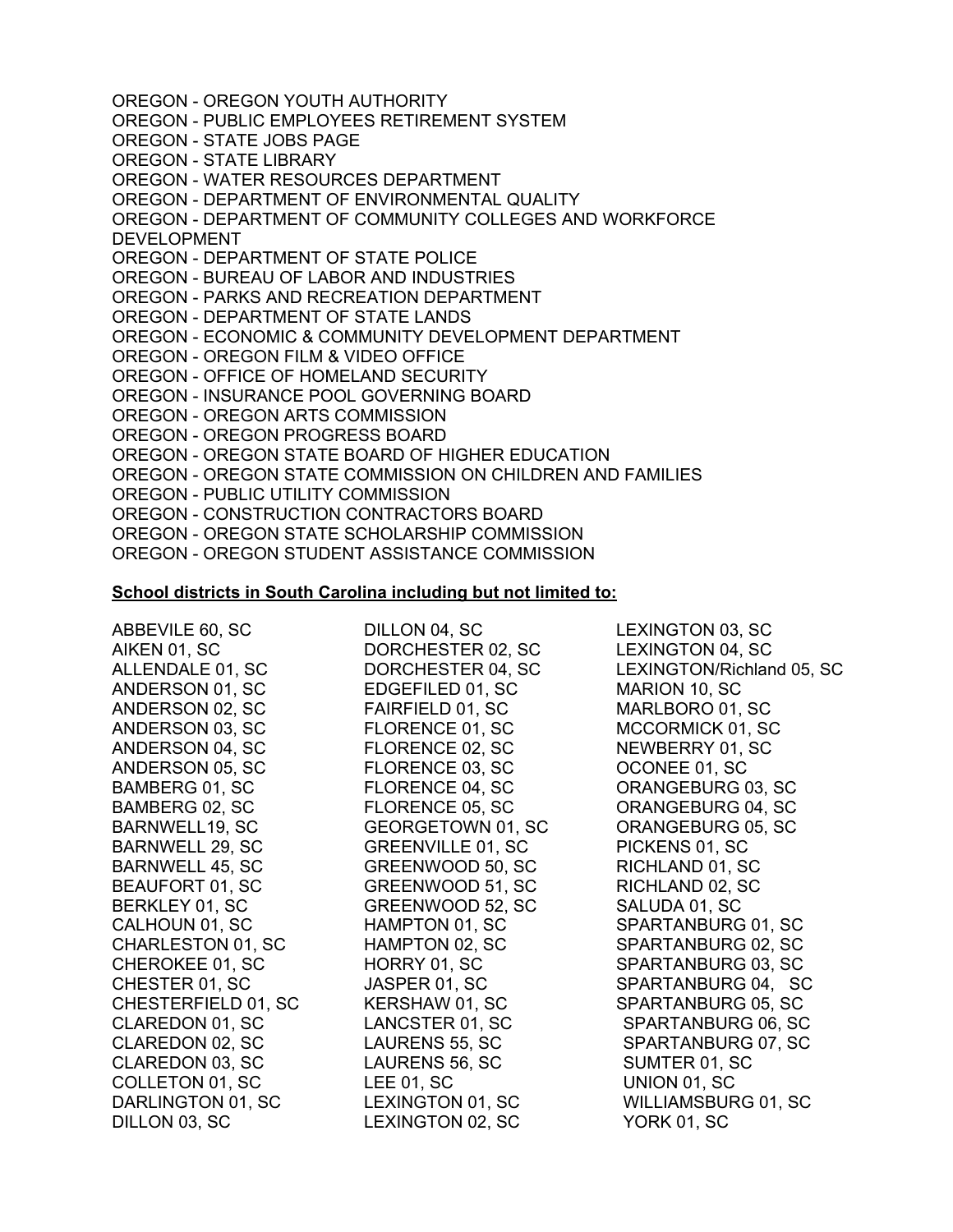LOWCOUNTRY GRADUATE CENTER,

## **Higher education institutions in South Carolina including but not limited to:**

SC

UNIVERSITY CENTER OF GREENVILLE, SC

AIKEN TECHNICAL COLLEGE, SC Central Carolina Technical College, SC THE CITADEL, SC CLEMSON UNIVERSITY, SC COASTAL CAROLINA UNIVERSITY, SC COLLEGE OF CHARLESTON, SC DENMARK TECHINICAL COLLEGE, SC FLORENCE-DARLINGTON TECHNICAL COLLEGE, SC FRANCIS MARION UNIVERSITY, SC GREENVILLE TECHNICAL COLLEGE, SC HORRY-GEORGETOWN TECHNICAL COLLEGE, SC

LANDER UNIVERISTY, SC

UNIVERSITY OF SOUTH CAROLINA

- School of Law
- School of Medicine, Columbia
- School of Medicine, Greenville
- Aiken campus
- Beaufort campus
- Lancaster campus
- Salkehatchie campuses
- Sumter campus
- Union campuses
- Upstate campuses

WILLIAMSON TECHNICAL COLLEGE, SC WINTROP University, SC YORK TECHNICAL COLLEGE, SC

## **Cities, Towns, Villages, and Boroughs in Utah including but not limited to:**

CITY OF ALTAMONT CITY OF AMERICAN FORK CITY OF HIGHLAND CITY OF ALPINE TOWN OF EAGLE MOUNTAIN CITY OF FAIRFIELD TOWN OF CEDAR FORT CITY OF CENTERVILLE CITY OF CLEARFIELD CITY OF SUNSET CITY OF WEST POINT

CITY OF CLINTON CITY OF COALVILLE CITY OF DRAPER CITY OF DUCHESNE CITY OF FARMINGTON CITY OF GARDEN CITY CITY OF GRANTSVILLE CITY OF HEBER CITY TOWN OF CHARLESTON CITY OF HENEFER CITY OF KAMAS

MEDICAL UNIVERSITY OF SOUTH CAROLINA MINDLANDS TECHNICAL COLLEGE, SC NORTHEASTERN TECHNICAL COLLEGE, SC ORANGEBURG-CALHOUN TECHNICAL COLLEGE, SC PIEDMONT TECHNICAL COLLEGE, SC SOUTH CAROLINA STATE UNIVERSITY SPARTANBUG COMMUNITY COLLEGE, SC TECHNICAL COLLEGE OF THE LOWCOUNTRY, SC TRI-COUNTY TECHNICAL COLLEGE, SC

TRIDENT TECHNICAL COLLEGE, SC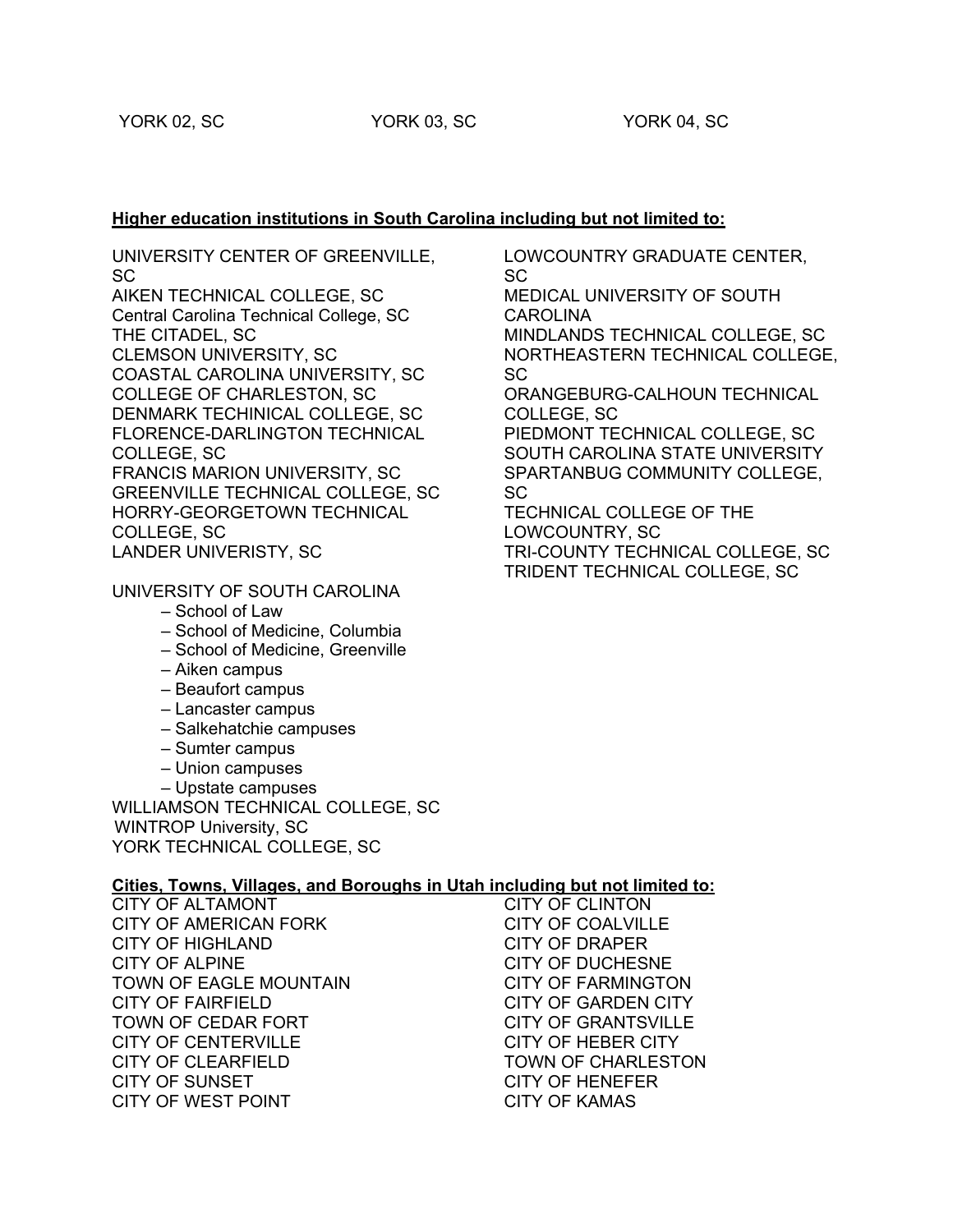TOWN OF FRANCIS CITY OF KAYSVILLE CITY OF FRUIT HEIGHTS CITY TOWN OF LAKETOWN CITY OF LAYTON CITY OF LINDON CITY OF LEHI CITY OF SARATOGA SPRINGS CITY OF MANILA CITY OF COTTONWOOD HEIGHTS CITY OF MIDVALE CITY OF MIDWAY CITY OF MORGAN CITY OF MYTON CITY OF NORTH SALT LAKE CITY OF OAKLEY CITY OF OREM CITY OF VINEYARD CITY OF PARK CITY CITY OF PLEASANT GROVE TOWN OF RANDOLPH CITY OF BLUFFDALE CITY OF RIVERTON CITY OF ROOSEVELT CITY OF BALLARD CITY OF ROY TOWN OF RUSH VALLEY CITY OF SANDY TOWN OF STOCKTON CITY OF OPHIR TOWN OF TABIONA CITY OF TOOELE CITY OF SYRACUSE CITY OF VERNAL CITY OF NAPLES CITY OF VERNON TOWN OF WALLSBURG CITY OF WENDOVER TOWN OF WOODRUFF CITY OF WEST BOUNTIFUL CITY OF WOODS CROSS CITY OF WEST JORDAN CITY OF ALTA CITY OF SOUTH JORDAN CITY OF HERRIMAN CITY OF SALT LAKE CITY CITY OF SOUTH SALT LAKE CITY OF HOLLADAY CITY OF WEST VALLEY CITY CITY OF TAYLORSVILLE BEAR RIVER CITY CITY OF BRIGHAM CITY CITY OF PERRY

TOWN OF CLARKSTON CITY OF CORINNE CITY OF DEWEYVILLE TOWN OF FIELDING CITY OF GARLAND CITY OF HONEYVILLE CITY OF HOOPER CITY OF HOWELL TOWN OF HUNTSVILLE CITY OF HYDE PARK CITY OF HYRUM CITY OF LEWISTON CITY OF RIVER HEIGHTS CITY OF NIBLEY CITY OF LOGAN TOWN OF MANTUA CITY OF MENDON CITY OF MILLVILLE TOWN OF NEWTON TOWN OF PARADISE CITY OF PLYMOUTH CITY OF PROVIDENCE CITY OF RICHMOND SMITHFIELD CITY CORPORATION TOWN OF AMALGA TOWN OF SNOWVILLE CITY OF TREMONTON TOWN OF ELWOOD CITY OF TRENTON CITY OF WELLSVILLE CITY OF WILLARD CITY OF NORTH LOGAN CITY OF OGDEN CITY OF WEST HAVEN CITY OF SOUTH OGDEN CITY OF FARR WEST CITY CITY OF HARRISVILLE CITY OF PLAIN CITY CITY OF RIVERDALE CITY OF WASHINGTON TERRACE CITY OF SOUTH WEBER CITY OF UINTAH CITY OF PLEASANT VIEW CITY CITY OF NORTH OGDEN CITY OF PRICE CITY OF BLANDING CITY OF CASTLE DALE TOWN OF CLAWSON CLEVELAND TOWN HALL CITY OF EAST CARBON CITY OF ELMO TOWN OF EMERY CITY OF FERRON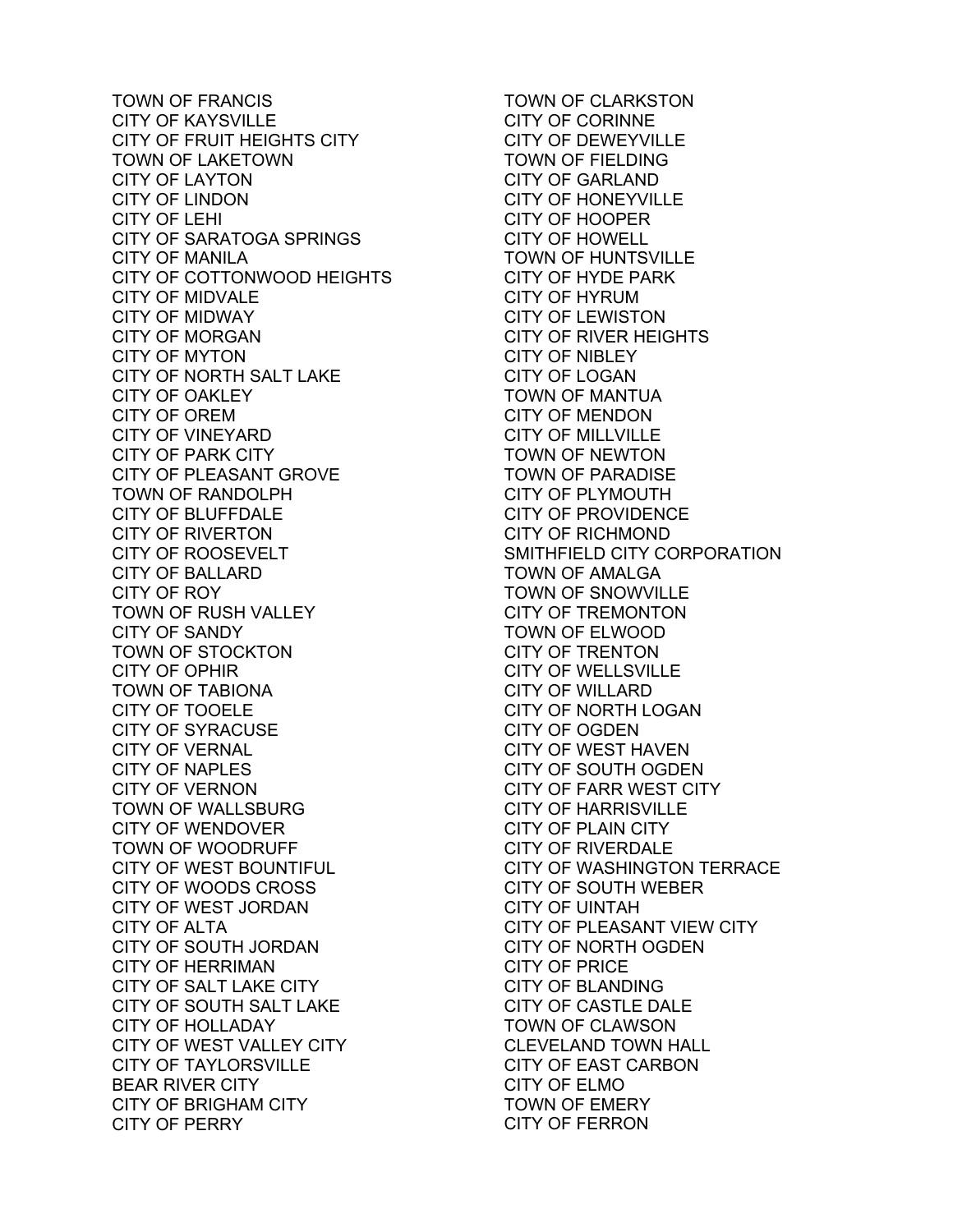CITY OF GREEN RIVER CITY OF HELPER CITY OF SCOFIELD CITY OF HUNTINGTON CITY OF MOAB TOWN OF CASTLE VALLEY CITY OF MONTICELLO CITY OF ORANGEVILLE CITY OF SUNNYSIDE CITY OF WELLINGTON CITY OF PROVO CITY OF AURORA CITY OF CENTERFIELD CITY OF DELTA CITY OF EPHRAIM CITY OF EUREKA CITY OF FAIRVIEW CITY OF FILLMORE CITY OF FOUNTAIN GREEN TOWN OF GOSHEN CITY OF GUNNISON TOWN OF HINCKLEY TOWN OF HOLDEN CITY OF KANOSH CITY OF LEAMINGTON CITY OF LEVAN CITY OF LYNNDYL CITY OF MANTI TOWN OF MAYFIELD TOWN OF MEADOW CITY OF MONA TOWN OF ROCKY RIDGE CITY OF MORONI CITY OF MOUNT PLEASANT CITY OF NEPHI CITY OF OAK CITY CITY OF PAYSON CITY OF ELK RIDGE TOWN OF REDMOND CITY OF SALEM CITY OF WOODLAND HILLS CITY OF SALINA CITY OF SANTAQUIN TOWN OF GENOLA CITY HALL TOWN OF SIGURD CITY OF SPANISH FORK CITY OF SPRING CITY CITY OF SPRINGVILLE CITY OF STERLING TOWN OF WALES CITY OF RICHFIELD TOWN OF ALTON **Counties in Utah including but not limited to:** 

TOWN OF ANNABELLA CITY OF ANTIMONY CITY OF BEAVER TOWN OF BICKNELL TOWN OF BOULDER TOWN OF CANNONVILLE TOWN OF BRIAN HEAD CITY OF CEDAR CITY CITY OF ENOCH CITY OF CIRCLEVILLE TOWN OF ELSINORE CITY OF ENTERPRISE CITY OF ESCALANTE TOWN OF GLENDALE TOWN OF GLENWOOD TOWN OF HANKSVILLE TOWN OF HATCH CITY OF HENRIEVILLE TOWN OF APPLE VALLEY CITY OF HURRICANE CITY OF IVINS TOWN OF JOSEPH TOWN OF JUNCTION TOWN OF BIG WATER CITY OF KANAB TOWN OF KANARRAVILLE TOWN OF KOOSHAREM CITY OF LA VERKIN TOWN OF LEEDS TOWN OF LOA CITY OF LYMAN CITY OF MARYSVALE CITY OF MILFORD TOWN OF MINERSVILLE TOWN OF CENTRAL VALLEY CITY OF MONROE TOWN OF NEW HARMONY CITY OF ORDERVILLE CITY OF PANGUITCH TOWN OF PARAGONAH CITY OF PAROWAN TOWN OF ROCKVILLE CITY OF SANTA CLARA TOWN OF SPRINGDALE CITY OF SAINT GEORGE CITY OF TOQUERVILLE TOWN OF TORREY TOWN OF TROPIC TOWN OF VIRGIN CITY OF WASHINGTON CITY OF HILDALE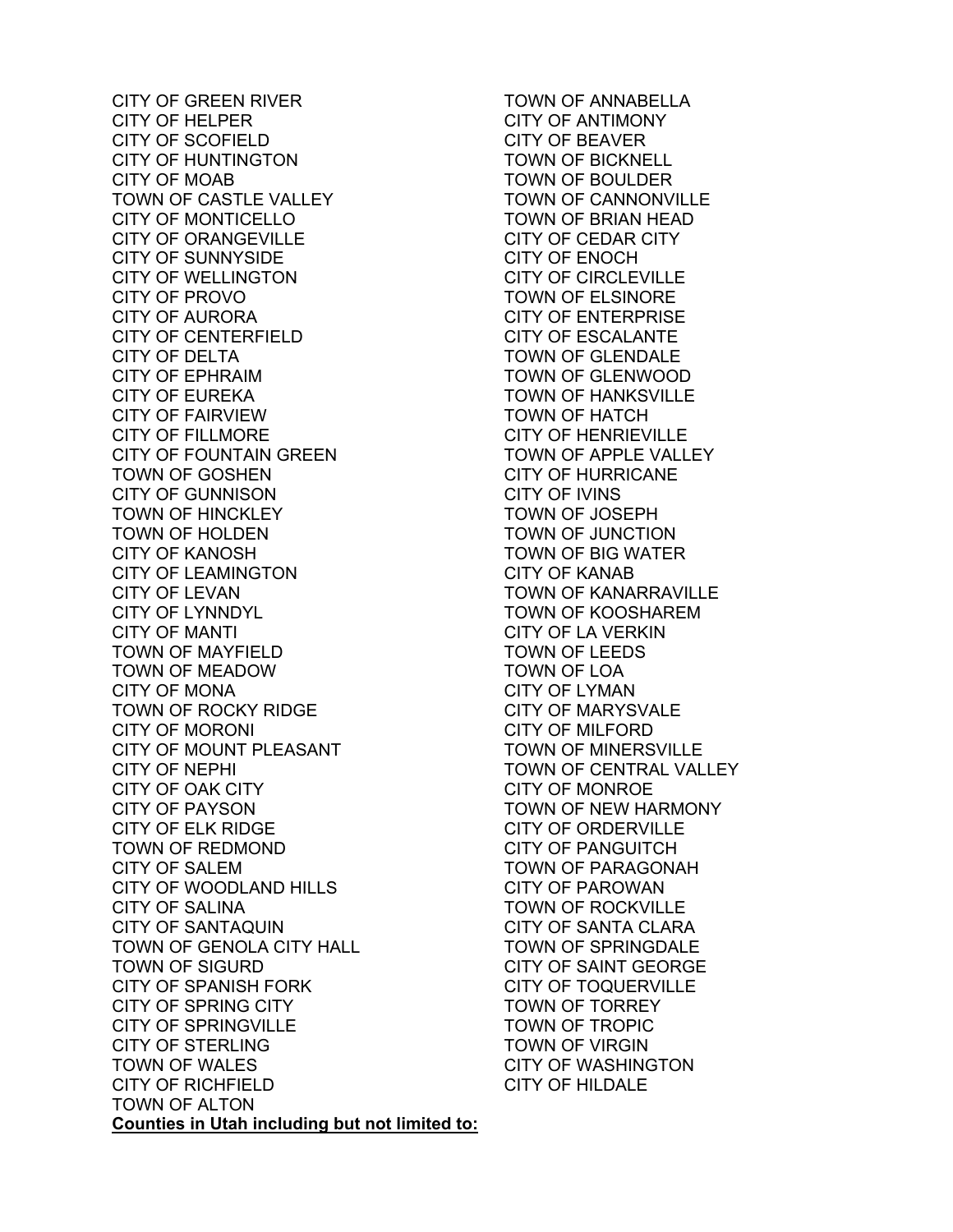SUMMIT COUNTY DUCHESNE COUNTY DAVIS COUNTY WASATCH COUNTY DAGGETT COUNTY MORGAN COUNTY RICH COUNTY TOOELE COUNTY UINTAH COUNTY SALT LAKE COUNTY BOX ELDER COUNTY CACHE COUNTY WEBER COUNTY CARBON COUNTY EMERY COUNTY **K-12 in Utah including but not limited to:**  BEAVER CO SCHOOL DISTRICT BOX ELDER CO SCHOOL DISTRICT CACHE CO SCHOOL DISTRICT LOGAN CITY SCHOOL DISTRICT CARBON CO SCHOOL DISTRICT DAGGETT SCHOOL DISTRICT DAVIS SCHOOL DISTRICT DUCHESNE CO SCHOOL DISTRICT EMERY CO SCHOOL DISTRICT GARFIELD CO SCHOOL DISTRICT GRAND CO SCHOOL DISTRICT IRON CO SCHOOL DISTRICT JUAB SCHOOL DISTRICT TINTIC SCHOOL DISTRICT KANE CO SCHOOL DISTRICT MILLARD SCHOOL DISTRICT MORGAN CO SCHOOL DISTRICT PIUTE CO SCHOOL DISTRICT RICH CO SCHOOL DISTRICT GRANITE SCHOOL DISTRICT JORDAN SCHOOL DISTRICT **Higher Education in Utah including but not limited to:**  BRIDGERLAND APPLIED TECH CLG BRIDGERLAND APPLIED TECH CLG MYOTHERAPY COLLEGE OF UTAH UNIV OF UTAH LAW SCHOOL UNIV OF UTAH MEDICAL SCHOOL BRIDGERLAND APPLIED TECH CLG ODGEN-WEBER APPLIED TECH CLG UTAH STATE UNIVERSITY COLLEGE OF EASTERN UTAH SOUTHERN UTAH UNIVERSITY LDS BUSINESS CLG UNIVERSITY OF UTAH WESTMINSTER COLLEGE UTAH VALLEY UNIVERSITY SNOW COLLEGE-EPHRAIM

GRAND COUNTY SAN JUAN COUNTY UTAH COUNTY MILLARD COUNTY SANPETE COUNTY JUAB COUNTY SEVIER COUNTY BEAVER COUNTY PIUTE COUNTY KANE COUNTY WAYNE COUNTY GARFIELD COUNTY IRON COUNTY WASHINGTON COUNTY

MURRAY CITY SCHOOL DISTRICT SALT LAKE CITY SCHOOL DISTRICT SAN JUAN SCHOOL DISTRICT NORTH SANPETE SCHOOL DISTRICT SOUTH SANPETE SCHOOL DISTRICT SEVIER SCHOOL DISTRICT NORTH SUMMIT SCHOOL DISTRICT PARK CITY SCHOOL DISTRICT SOUTH SUMMIT SCHOOL DISTRICT TOOELE CO SCHOOL DISTRICT UINTAH SCHOOL DISTRICT ALPINE SCHOOL DISTRICT NEBO SCHOOL DISTRICT PROVO CITY SCHOOL DISTRICT WASATCH CO SCHOOL DISTRICT WASHINGTON CO SCHOOL DISTRICT WAYNE CO SCHOOL DISTRICT OGDEN CITY SCHOOL DISTRICT WEBER SCHOOL DISTRICT CANYONS SCHOOL DISTRICT

BRIGHAM YOUNG UNIV-PROVO DIXIE STATE COLLEGE OF UTAH STEVENS HENAGER CLG-PROVO WEBER STATE UNIVERSITY STEVENS HENAGER CLG-OGDEN SALT LAKE CMTY CLG-REDWOOD UNIV OF PHOENIX-MURRAY UNIV OF PHOENIX-PLEA GROVE BYU CLARK SCHOOL OF LAW SALT LAKE CMTY CLG-SOUTH CITY UTAH SYSTEM OF HIGHER ED EVEREST CLG-SALT LAKE PROVO COLLEGE-PROVO ITT TECHNICAL INST-MURRAY GEORGE WYTHE COLLEGE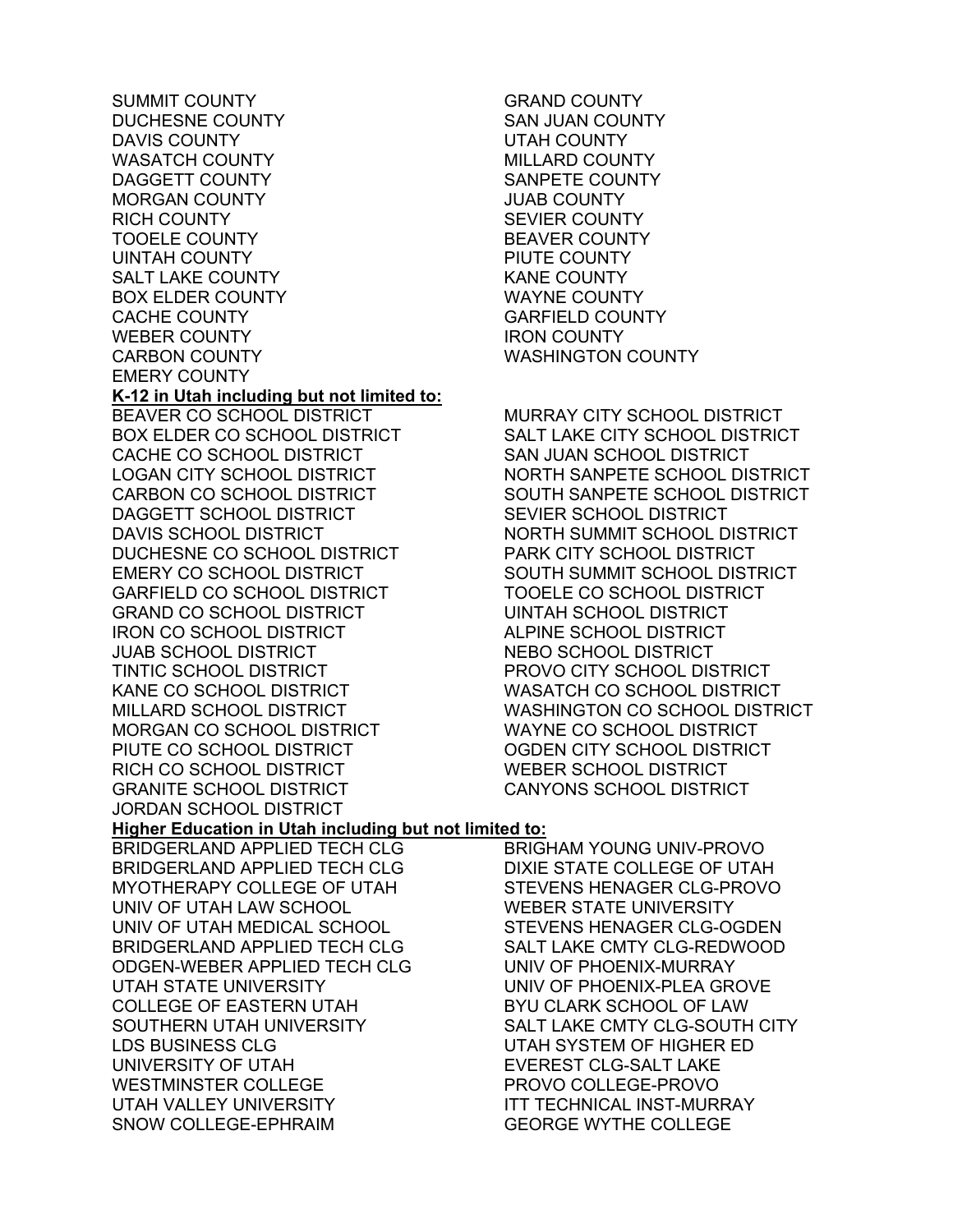SALT LAKE CMTY CLG-JORDAN SALT LAKE CMTY CLG-MILLER AMERITECH COLLEGE-PROVO AMERITECH COLLEGE-DRAPER BROADVIEW UNIV-WEST JORDAN VISTA COLLEGE-ONLINE DAVIS APPLIED TECHNOLOGY CLG UINTAH BASIN APPLIED TECH CLG UTAH CLG OF MASSAGE THER-SALT BON LOSEE ACADEMY CLG OF EASTERN UTAH-SAN JUAN HEALING MOUNTAIN MASSAGE SCH UTAH CLG OF MASSAGE THER-SL OGDEN INSTITUTE MASSAGE THER EAGLE GATE CLG-SALT LAKE TOOELE APPLIED TECH CLG APPLIED TECH CLG-WEST VALLEY STEVENS HENAGER CLG-MURRAY SNOW COLLEGE-RICHFIELD NEUMONT UNIVERSITY MCKAY DEE HOSPITAL CENTER ORTHO SPECIALTY HOSPITAL SHRINERS HOSPITAL ST MARKS FAMILY PRACTICE UTAH VALLEY HOSPITAL ST MARKS HOSPITAL VETERANS ADMIN MED CENTER LDS HOSPITAL UNIV UTAH HOSPITAL BROADVIEW UNIV-LAYTON LOGAN INSTITUTE OF RELIGION WESTERN GOVERNORS UNIV-UTAH FORTIS COLLEGE-SALT LAKE CITY SOUTHWEST APPLIED TECH CLG STEVENS HENAGER CLG-LAYTON ROCKY MT UNIV OF HLTH PROF UTAH STATE UNIV-TOOELE BROADVIEW UNIV-OREM BROADVIEW UNIV-SALT LAKE CITY ROSEMAN UNIV OF HLTH SCI-UTAH **State Agencies in Utah including but not limited to:**  UTAH - GOVERNOR UTAH - STATE AUDITOR UTAH - STATE TREASURER UTAH - ATTORNEY GENERAL UTAH - LT. GOVERNOR UTAH - LEGISLATURE UTAH - OFFICE OF THE LEGISLATIVE FISCAL ANALYST UTAH - STATE COURT SYSTEM UTAH - DEPARTMENT OF ADMINISTRATIVE SERVICES UTAH - DEPARTMENT OF ADMINISTRATIVE SERVICES: DIVISION OF ADMINISTRATIVE RULES UTAH - DEPARTMENT OF ADMINISTRATIVE SERVICES: DIVISION OF INFORMATION TECHNOLOGY SERVICES UTAH - DEPARTMENT OF AGRICULTURE AND FOOD UTAH - DEPARTMENT OF ALCOHOLIC BEVERAGE CONTROL UTAH - DEPARTMENT OF COMMERCE UTAH - DEPARTMENT OF COMMUNITY AND ECONOMIC DEVELOPMENT UTAH - DEPARTMENT OF CORRECTIONS UTAH - DEPARTMENT OF ENVIRONMENTAL QUALITY UTAH - DEPARTMENT OF GENERAL SERVICES UTAH - DEPARTMENT OF HEALTH UTAH - DEPARTMENT OF HUMAN RESOURCE MANAGEMENT UTAH - DEPARTMENT OF HUMAN SERVICES UTAH - DEPARTMENT OF INSURANCE UTAH - DEPARTMENT OF NATURAL RESOURCES UTAH - DEPARTMENT OF PUBLIC SAFETY UTAH - DEPARTMENT OF TRANSPORTATION UTAH - DEPARTMENT OF WORKFORCE SERVICES UTAH - DIVISION OF FINANCE UTAH - OFFICE OF EDUCATION UTAH - STATE ARCHIVES UTAH - STATE LIBRARY DIVISION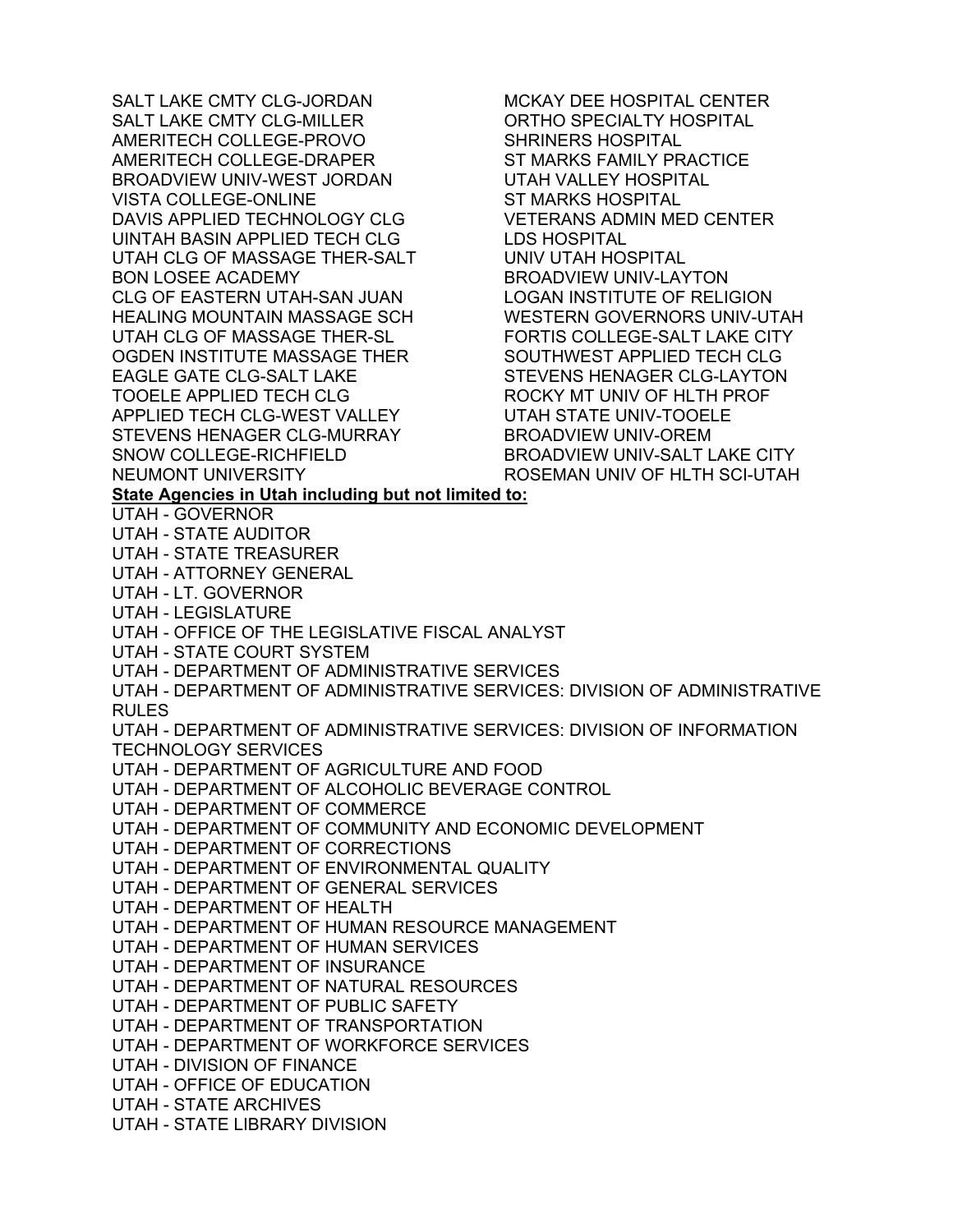UTAH - UTAH EDUCATION NETWORK UTAH - UTAH GEOLOGICAL SURVEY UTAH - OFFICE OF REHABILITATION UTAH - TOURISM - UTAH.COM UTAH - CHIEF INFORMATION OFFICER UTAH - DEPARTMENT OF FINANCIAL INSTITUTIONS UTAH - UTAH FILM COMMISSION UTAH - STATE PARKS AND RECREATION UTAH - DIVISION OF EMERGENCY SERVICES & HOMELAND SECURITY UTAH - OFFICE OF RURAL DEVELOPMENT UTAH - LABOR COMMISSION UTAH - UTAH ARTS COUNCIL UTAH - UTAH COMMISSION ON CRIMINAL AND JUVENILE JUSTICE UTAH - UTAH COMMISSION ON VOLUNTEERS UTAH - UTAH STATE TAX COMMISSION UTAH - BOARD OF REGENTS UTAH - PUBLIC SERVICE COMMISSION UTAH - BOARD OF PARDONS AND PAROLE UTAH - BEAR RIVER ASSOCIATION OF GOVERNMENTS UTAH - WASATCH FRONT REGIONAL COUNCIL UTAH - MOUNTAINLAND ASSOCIATION OF GOVERNMENTS **Cities, Towns, Villages, and Boroughs in Washington including but not limited to:**  AUBURN CITY HALL CITY OF ALGONA TOWN OF HUNTS POINT YARROW POINT CITY HALL CITY OF CLYDE HILL TOWN OF BEAUX ARTS VILLAGE BELLEVUE CITY HALL BLACK DIAMOND CITY HALL BOTHELL CITY HALL MILL CREEK CITY HALL CITY OF CARNATION CITY OF DUVALL EDMONDS CITY HALL WOODWAY CITY HALL ENUMCLAW CITY HALL CITY OF ISSAQUAH KENMORE CITY HALL CITY OF KENT KIRKLAND CITY HALL BRIER CITY HALL MAPLE VALLEY CITY HALL CITY OF MEDINA MERCER ISLAND CITY HALL COVINGTON CITY HALL MOUNTLAKE TERRACE CITY HALL NORTH BEND CITY HALL LYNNWOOD CITY HALL CITY OF PACIFIC CITY OF NEWCASTLE RENTON CITY HALL SNOQUALMIE CITY HALL CITY OF WOODINVILLE CITY OF REDMOND SAMMAMISH CITY HALL BAINBRIDGE ISLAND CITY HALL SEATTLE CITY HALL SHORELINE CITY HALL LAKE FOREST PARK CITY HALL BURIEN CITY HALL CITY OF NORMANDY PARK TUKWILA CITY HALL CITY OF SEATAC CITY OF DES MOINES CITY OF EVERETT ANACORTES CITY HALL ARLINGTON CITY HALL BELLINGHAM CITY HALL BLAINE CITY HALL BURLINGTON CITY HALL CONCRETE TOWN HALL COUPEVILLE CITY HALL DARRINGTON CITY HALL EVERSON CITY HALL FERNDALE CITY HALL FRIDAY HARBOR CITY HALL GOLD BAR CITY HALL GRANITE FALLS CITY HALL HAMILTON CITY HALL TOWN OF INDEX LA CONNER CITY HALL CITY OF LAKE STEVENS LANGLEY CITY HALL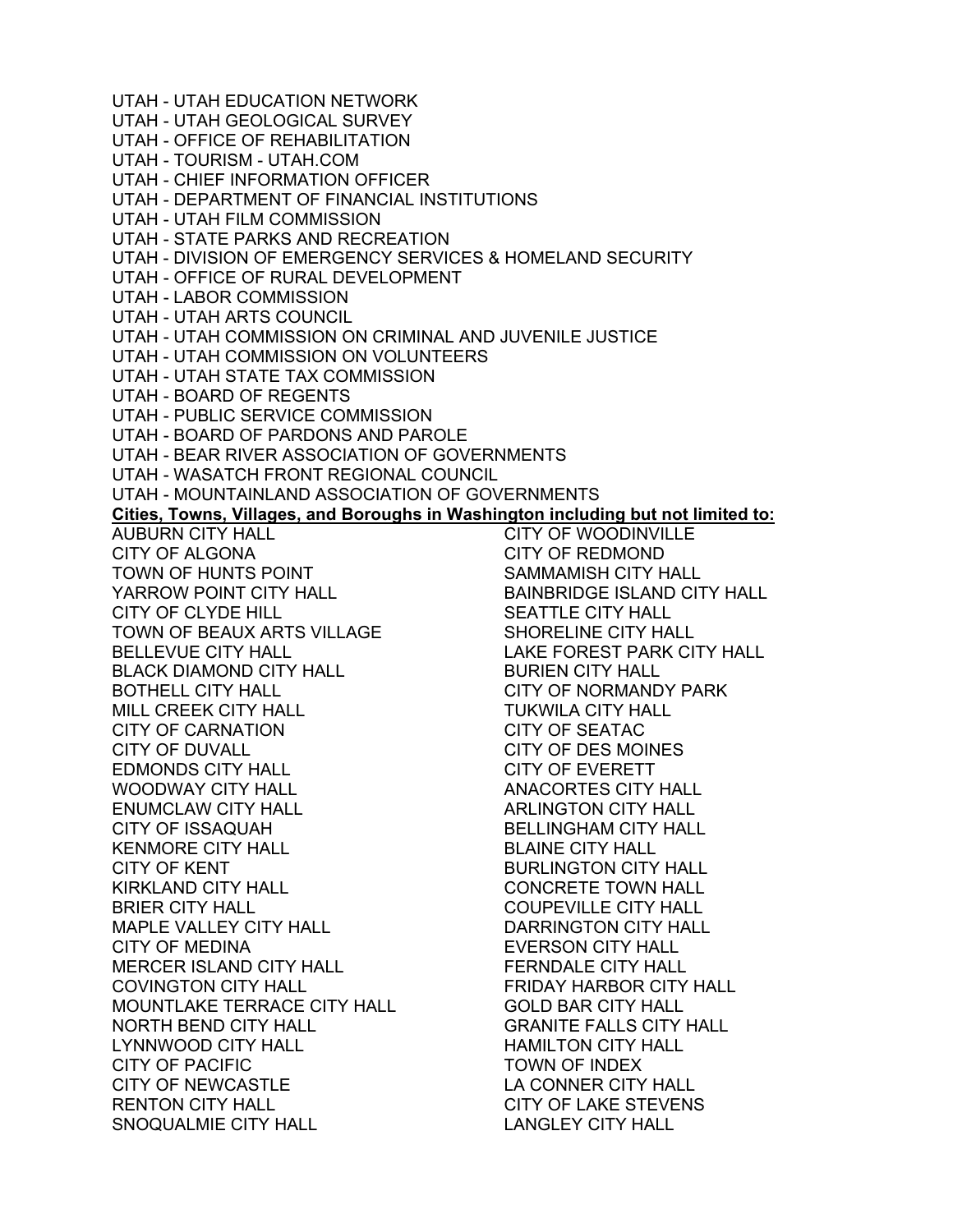TOWN OF LYMAN LYNDEN CITY HALL MARYSVILLE CITY HALL MONROE CITY HALL MOUNT VERNON CITY HALL MUKILTEO CITY HALL NOOKSACK CITY HALL OAK HARBOR CITY HALL SEDRO WOOLLEY CITY HALL SKYKOMISH CITY HALL SNOHOMISH CITY HALL STANWOOD CITY HALL SULTAN CITY HALL SUMAS CITY HALL BUCKLEY CITY HALL CARBONADO TOWN HALL DUPONT CITY HALL EATONVILLE TOWN HALL FORKS CITY HALL GIG HARBOR CITY HALL CITY OF BREMERTON MILTON CITY HALL MORTON CITY HALL ORTING CITY HALL PORT ANGELES CITY HALL PORT ORCHARD CITY HALL PORT TOWNSEND CITY HALL POULSBO CITY HALL PUYALLUP CITY HALL EDGEWOOD CITY HALL SEQUIM CITY HALL TOWN OF SOUTH PRAIRIE STEILACOOM CITY HALL SUMNER CITY HALL BONNEY LAKE CITY HALL WILKESON TOWN HALL TACOMA CITY HALL RUSTON TOWN HALL FIFE CITY HALL CITY OF UNIVERSITY PLACE FIRCREST CITY HALL LAKEWOOD CITY HALL TUMWATER CITY HALL CITY OF LACEY OLYMPIA CITY HALL ABERDEEN CITY HALL TOWN OF BUCODA CITY OF CENTRALIA CITY OF CHEHALIS COSMOPOLIS CITY HALL CITY OF ELMA CITY HALL CITY OF HOQUIAM MCCLEARY CITY HALL

MONTESANO CITY HALL MOSSYROCK CITY HALL CITY OF NAPAVINE OAKVILLE CITY HALL OCEAN SHORES CITY HALL PE ELL TOWN HALL RAINIER CITY HALL RAYMOND CITY HALL ROY CITY HALL CITY OF SHELTON SOUTH BEND CITY HALL TENINO CITY HALL TOLEDO CITY HALL CITY OF VADER CITY OF WESTPORT WINLOCK CITY HALL YELM CITY HALL BATTLE GROUND CITY HALL CITY OF BINGEN CAMAS CITY HALL CASTLE ROCK CITY HALL CATHLAMET CITY HALL CITY OF GOLDENDALE ILWACO CITY HALL KALAMA CITY HALL KELSO CITY HALL LA CENTER CITY HALL LONG BEACH CITY HALL LONGVIEW CITY HALL NORTH BONNEVILLE CITY HALL RIDGEFIELD CITY HALL CITY OF STEVENSON VANCOUVER CITY HALL WASHOUGAL CITY HALL WHITE SALMON CITY HALL WOODLAND CITY HALL YACOLT CITY HALL EAST WENATCHEE CITY HALL WENATCHEE CITY HALL BREWSTER CITY HALL BRIDGEPORT CITY HALL CASHMERE CITY HALL CHELAN CITY HALL CONCONULLY CITY HALL CITY OF ENTIAT CITY OF EPHRATA GEORGE CITY HALL LEAVENWORTH CITY HALL TOWN OF MANSFIELD KRUPP CITY HALL MOSES LAKE CITY HALL OKANOGAN CITY HALL OMAK CITY HALL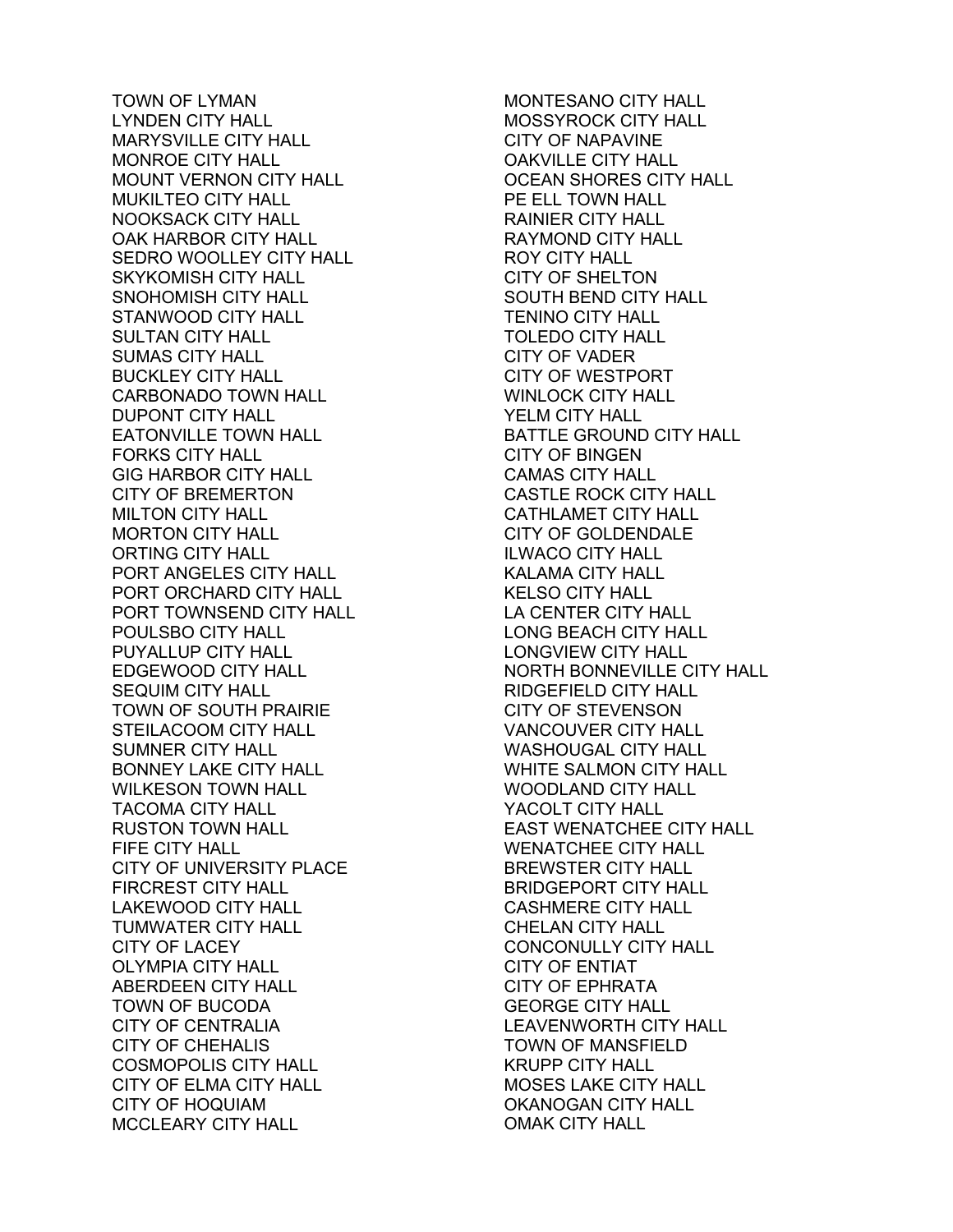OROVILLE CITY HALL PATEROS CITY HALL QUINCY CITY HALL RIVERSIDE CITY HALL TOWN OF ROCK ISLAND SOAP LAKE CITY HALL TONASKET CITY HALL TWISP CITY HALL WARDEN CITY HALL WATERVILLE CITY HALL TOWN OF WILSON CREEK WINTHROP CITY HALL YAKIMA CITY HALL UNION GAP CITY HALL CLE ELUM CITY HALL ELLENSBURG CITY HALL GRANDVIEW CITY HALL GRANGER CITY HALL HARRAH CITY HALL KITTITAS CITY HALL CITY OF MABTON MOXEE CITY HALL TOWN OF NACHES ROSLYN CITY HALL CITY OF SELAH SOUTH CLE ELUM TOWN HALL SUNNYSIDE CITY HALL TIETON CITY HALL CITY OF TOPPENISH WAPATO CITY HALL ZILLAH CITY HALL AIRWAY HEIGHTS CITY HALL CITY OF CHENEY DEER PARK CITY HALL TOWN OF FAIRFIELD LAMONT CITY HALL LATAH CITY HALL LIBERTY LAKE CITY HALL MEDICAL LAKE CITY HALL REARDAN CITY HALL ROCKFORD CITY HALL TOWN OF SPANGLE SPRAGUE CITY HALL TEKOA CITY HALL TOWN OF WAVERLY TOWN OF ALBION ALMIRA TOWN HALL CHEWELAH CITY HALL COLFAX CITY HALL COLTON TOWN HALL COLVILLE CITY HALL COULEE CITY CITY HALL COULEE DAM CITY HALL

TOWN OF CRESTON CUSICK CITY HALL DAVENPORT CITY HALL TOWN OF ELECTRIC CITY ELMER CITY TOWN HALL ENDICOTT TOWN HALL FARMINGTON CITY HALL GARFIELD CITY HALL GRAND COULEE CITY HALL CITY OF HARRINGTON HARTLINE CITY HALL IONE TOWN HALL CITY OF KETTLE FALLS LACROSSE CITY HALL TOWN OF MALDEN MARCUS CITY HALL METALINE CITY HALL METALINE FALLS CITY HALL NESPELEM TOWN HALL NEWPORT CITY HALL NORTHPORT CITY HALL OAKESDALE CITY HALL ODESSA CITY HALL PALOUSE CITY HALL PULLMAN CITY HALL CITY OF REPUBLIC RITZVILLE CITY HALL ROSALIA CITY HALL ST JOHN CITY HALL SPRINGDALE TOWN HALL UNIONTOWN CITY HALL TOWN OF WILBUR CITY HALL SPOKANE CITY HALL MILLWOOD TOWN HALL SPOKANE VALLEY CITY HALL PASCO CITY HALL BENTON CITY CITY HALL CITY OF COLLEGE PLACE CONNELL CITY HALL DAYTON CITY HALL KAHLOTUS CITY HALL KENNEWICK CITY HALL TOWN OF LIND MESA CITY HALL OTHELLO CITY HALL HATTON CITY HALL POMEROY CITY HALL CITY OF PRESCOTT TOWN OF MATTAWA CITY HALL CITY OF PROSSER RICHLAND CITY HALL CITY OF WEST RICHLAND ROYAL CITY CITY HALL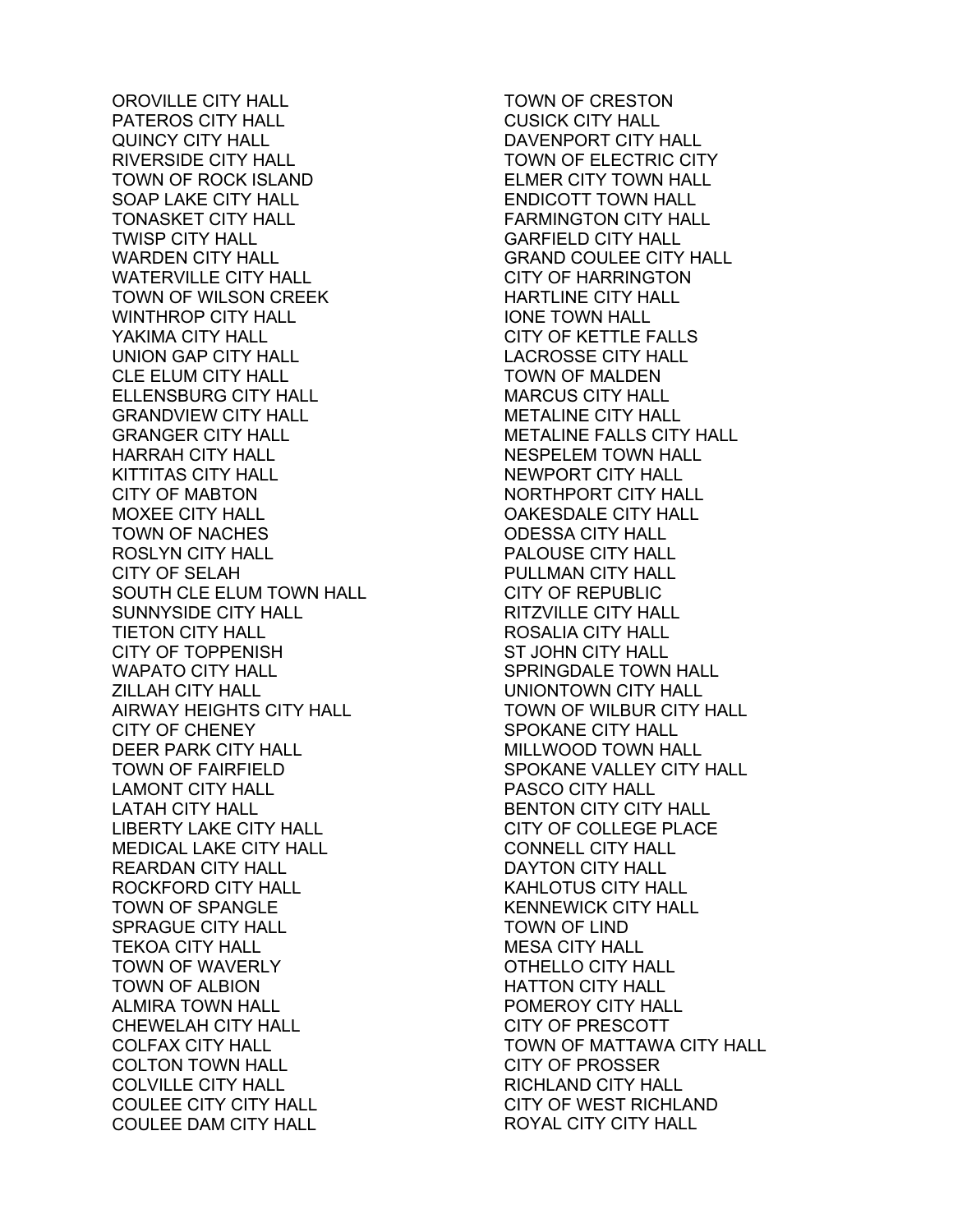STARBUCK CITY HALL WAITSBURG CITY HALL WALLA WALLA CITY HALL WASHTUCNA TOWN HALL ASOTIN CITY HALL CLARKSTON CITY HALL **Counties in Washington including but not limited to:**  KING COUNTY SNOHOMISH COUNTY WHATCOM COUNTY ISLAND COUNTY SAN JUAN COUNTY SKAGIT COUNTY CLALLAM COUNTY KITSAP COUNTY JEFFERSON COUNTY PIERCE COUNTY THURSTON COUNTY LEWIS COUNTY GRAYS HARBOR COUNTY MASON COUNTY PACIFIC COUNTY WAHKIAKUM COUNTY KLICKITAT COUNTY COWLITZ COUNTY SKAMANIA COUNTY **K-12 in Washington including but not limited to:**  BENGE SCHOOL DISTRICT 122 LIND SCHOOL DISTRICT 158 OTHELLO SCHOOL DISTRICT 147 RITZVILLE SCHOOL DISTRICT 160 WASHTUCNA SCHOOL DIST 109-43 ASOTIN-ANATONE SCH DIST 420 CLARKSTON SCH DIST J-250-185 FINLEY SCHOOL DISTRICT 53 KENNEWICK SCHOOL DISTRICT 17

CASCADE SCHOOL DIST 228

KIONA-BENTON CITY SCH DIST 52 PATERSON SCHOOL DISTRICT 50 PROSSER SCHOOL DISTRICT 116 RICHLAND SCHOOL DISTRICT 400 CASHMERE SCHOOL DIST 222 ENTIAT SCHOOL DISTRICT 127 LAKE CHELAN SCHOOL DIST 129 MANSON SCHOOL DISTRICT 19 WENATCHEE SCHOOL DISTRICT 246 CAPE FLATTERY SCH DIST 401 CRESCENT SCHOOL DISTRICT 313 PORT ANGELES SCHOOL DIST 121 QUILLAYUTE VALLEY SCH DIST 402 SEQUIM SCHOOL DISTRICT 323 BATTLE GROUND SCHOOL DIST 119 CAMAS SCHOOL DISTRICT 117 EVERGREEN SCHOOL DISTRICT 114 GREEN MOUNTAIN SCHOOL DIST 103 HOCKINSON SCHOOL DISTRICT 98 LA CENTER SCHOOL DISTRICT 101

CLARK COUNTY CHELAN COUNTY GRANT COUNTY OKANOGAN COUNTY DOUGLAS COUNTY YAKIMA COUNTY KITTITAS COUNTY WHITMAN COUNTY STEVENS COUNTY LINCOLN COUNTY PEND OREILLE COUNTY FERRY COUNTY ADAMS COUNTY SPOKANE COUNTY FRANKLIN COUNTY COLUMBIA COUNTY GARFIELD COUNTY BENTON COUNTY WALLA WALLA COUNTY

RIDGEFIELD SCHOOL DISTRICT 122 VANCOUVER SCHOOL DISTRICT 37 WASHOUGAL SCHOOL DIST 112-6 DAYTON SCHOOL DISTRICT 2 STARBUCK SCHOOL DISTRICT 35 CASTLE ROCK SCH DISTRICT 401 KALAMA SCHOOL DISTRICT 402 KELSO SCHOOL DISTRICT 458 LONGVIEW SCHOOL DIST 122 TOUTLE LAKE SCHOOL DIST 130 WOODLAND SCHOOL DISTRICT 404 BRIDGEPORT SCHOOL DISTRICT 75 EASTMONT SCHOOL DISTRICT 206 MANSFIELD SCHOOL DISTRICT 207 ORONDO SCHOOL DISTRICT 13 WATERVILLE SCHOOL DISTRICT 209 CURLEW SCHOOL DISTRICT 50 INCHELIUM SCHOOL DISTRICT 70 ORIENT SCHOOL DISTRICT 65 REPUBLIC SCHOOL DISTRICT 309 KAHLOTUS SCHOOL DISTRICT 56 NORTH FRANKLIN SD J-51-162 PASCO SCHOOL DISTRICT 1 POMEROY SCHOOL DISTRICT 110 COULEE-HARTLINE SCH DIST 151 EPHRATA SCHOOL DISTRICT 165 GRAND COULEE DAM SD 301-J MOSES LAKE SCHOOL DISTRICT 161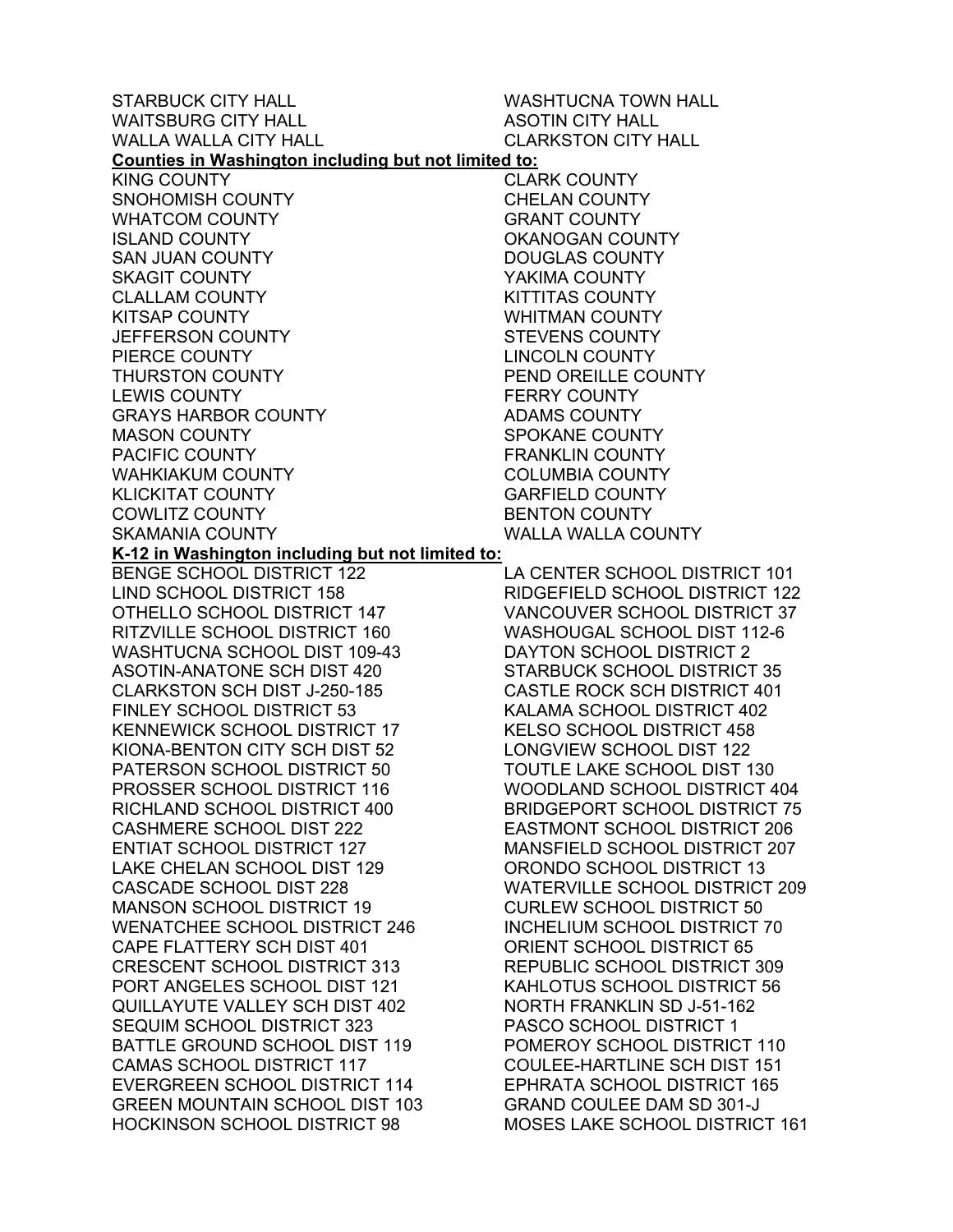QUINCY SCHOOL DISTRICT 144-101 ROYAL SCHOOL DISTRICT 160 SOAP LAKE SCHOOL DISTRICT 156 WAHLUKE SCHOOL DISTRICT 73 WARDEN SCHOOL DISTRICT 146-161 WILSON CREEK SCH DIST 167-202 ABERDEEN SCHOOL DISTRICT 5 COSMOPOLIS SCHOOL DISTRICT 99 ELMA SCHOOL DISTRICT 68 HOQUIAM SCHOOL DISTRICT 28 MCCLEARY ELEM SCHOOL DIST 65 MONTESANO SCHOOL DISTRICT 66 NORTH BEACH SCHOOL DIST 64 OAKVILLE SCHOOL DISTRICT 400 OCOSTA SCHOOL DISTRICT 172 LAKE QUINAULT SCHOOL DIST 97 SATSOP SCHOOL DISTRICT 104 TAHOLAH SCHOOL DISTRICT 77 WISHKAH VALLEY SCHOOL DIST 117 COUPEVILLE SCHOOL DISTRICT 204 OAK HARBOR SCHOOL DISTRICT 201 SOUTH WHIDBEY SCHOOL DIST 206 BRINNON SCHOOL DISTRICT 46 CHIMACUM SCHOOL DISTRICT 49 PORT TOWNSEND SCHOOL DIST 50 QUEETS-CLEARWATER SCH DIST 20 QUILCENE SCHOOL DISTRICT 48 AUBURN SCHOOL DISTRICT 408 BELLEVUE SCHOOL DIST 405 ENUMCLAW SCHOOL DISTRICT 216 FEDERAL WAY SCHOOL DIST 210 HIGHLINE SCHOOL DISTRICT 401 ISSAQUAH SCHOOL DISTRICT 411 KENT SCHOOL DIST 415 LAKE WASHINGTON SCH DIST 414 RIVERVIEW SCHOOL DISTRICT 407 MERCER ISLAND SCHOOL DIST 400 NORTHSHORE SCHOOL DISTRICT 417 RENTON SCHOOL DISTRICT 403 SEATTLE SCHOOL DISTRICT 1 SHORELINE SCHOOL DISTRICT 412 SKYKOMISH SCHOOL DISTRICT 404 SNOQUALMIE VALLEY SCH DIST 410 TUKWILA SCHOOL DISTRICT 406 TAHOMA SCHOOL DISTRICT 409 VASHON ISLAND SCHOOL DIST 402 BAINBRIDGE ISLAND SCH DIST 303 BREMERTON SCHOOL DIST 100-C CENTRAL KITSAP SCHOOL DIST 401 NORTH KITSAP SCHOOL DIST 400 SOUTH KITSAP SCHOOL DIST 402 CLE ELUM-ROSLYN SCH DIST 404 EASTON SCHOOL DISTRICT 28

ELLENSBURG SCHOOL DISTRICT 401 KITTITAS SCHOOL DISTRICT 403 THORP SCHOOL DISTRICT 400 BICKLETON SCHOOL DISTRICT 203 CENTERVILLE SCHOOL DIST 215 GLENWOOD SCHOOL DISTRICT 401 GOLDENDALE SCHOOL DISTRICT 404 KLICKITAT SCHOOL DISTRICT 402 LYLE SCHOOL DISTRICT 406 ROOSEVELT SCHOOL DISTRICT 403 TROUT LAKE SCHOOL DIST R-400 WHITE SALMON VLY SD 405-17 WISHRAM SCHOOL DISTRICT 94 ADNA SCHOOL DISTRICT 226 BOISTFORT SCHOOL DISTRICT 234 CENTRALIA SCHOOL DISTRICT 401 CHEHALIS SCHOOL DISTRICT 302 MORTON SCHOOL DISTRICT 214 MOSSYROCK SCHOOL DISTRICT 206 NAPAVINE SCHOOL DISTRICT 14 ONALASKA SCHOOL DISTRICT 300 PE ELL SCHOOL DISTRICT 301 TOLEDO SCHOOL DISTRICT 237 WHITE PASS SCHOOL DISTRICT 303 WINLOCK SCHOOL DISTRICT 232 ALMIRA SCHOOL DISTRICT 17 CRESTON SCHOOL DISTRICT 73 DAVENPORT SCHOOL DISTRICT 207 HARRINGTON SCHOOL DISTRICT 204 ODESSA SCH DIST 105-157-166-J REARDAN-EDWALL SCHOOL DIST 9 SPRAGUE SCHOOL DISTRICT 8 WILBUR SCHOOL DISTRICT 200 GRAPEVIEW SCHOOL DISTRICT 54 HOOD CANAL SCHOOL DISTRICT 404 MARY M KNIGHT SCHOOL DIST 311 NORTH MASON SCHOOL DIST 403 PIONEER SCHOOL DISTRICT 402 SHELTON SCHOOL DISTRICT 309 SOUTHSIDE SCHOOL DISTRICT 42 BREWSTER SCHOOL DISTRICT 111 NESPELEM SCHOOL DISTRICT 14 OKANOGAN SCHOOL DISTRICT 105 OMAK SCHOOL DISTRICT 19 OROVILLE SCHOOL DISTRICT 410 PATEROS SCHOOL DISTRICT 122 TONASKET SCHOOL DISTRICT 404 METHOW VALLEY SCHOOL DIST 350 NASELLE-GRAYS RIVER VLY SD 155 NORTH RIVER SCHOOL DIST 200 OCEAN BEACH SCH DIST 101 RAYMOND SCHOOL DISTRICT 116 SOUTH BEND SCHOOL DISTRICT 118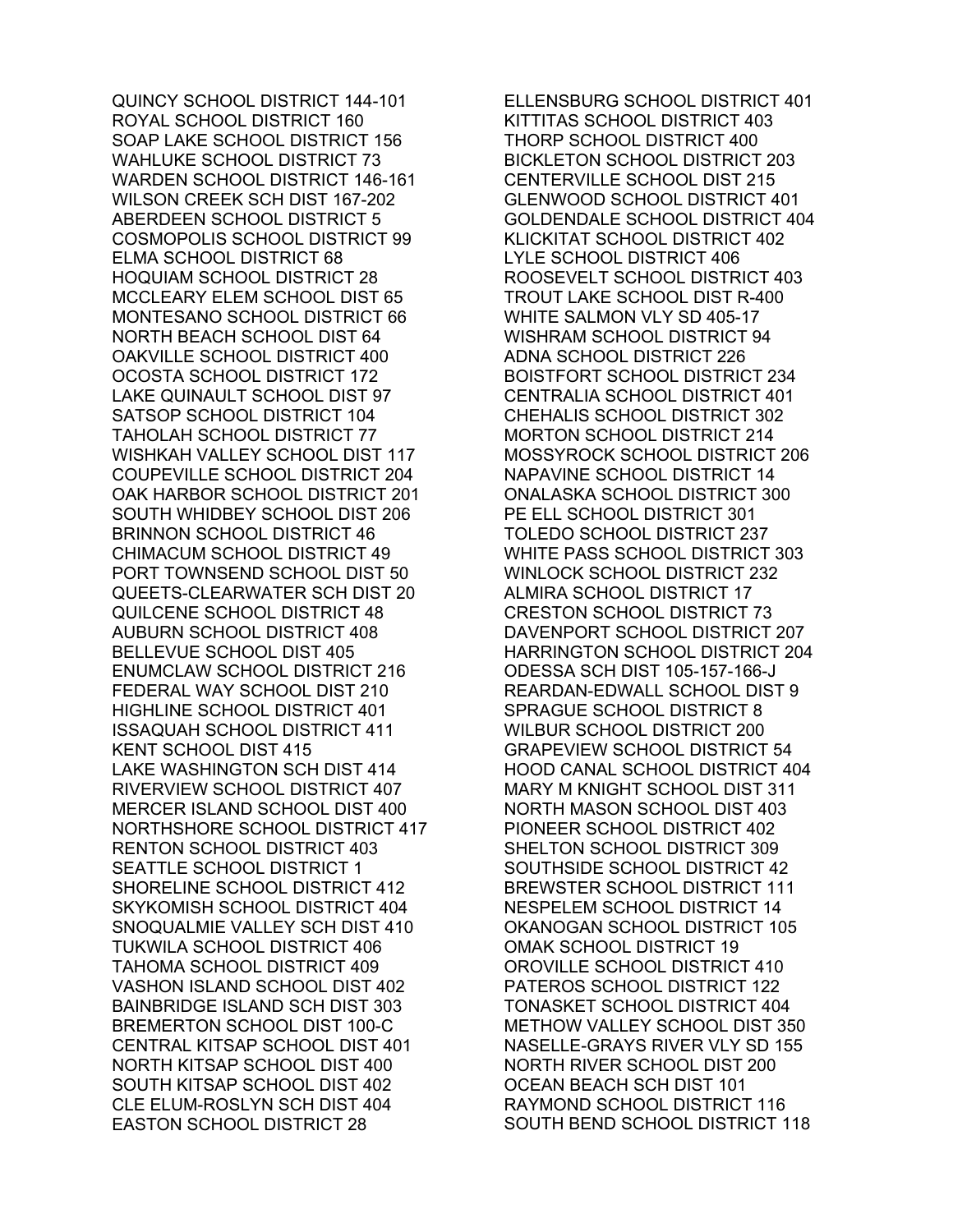WILLAPA VALLEY SCHOOL DIST 160 CUSICK SCHOOL DISTRICT 59 NEWPORT SCHOOL DISTRICT 56-415 SELKIRK SCHOOL DISTRICT 70 STEILACOOM HISTORICAL SD 1 BETHEL SCHOOL DISTRICT 403 CARBONADO HISTORIC SCH DIST 19 CLOVER PARK SCHOOL DIST DIERINGER SCHOOL DISTRICT 343 EATONVILLE SCHOOL DISTRICT 404 FIFE SCHOOL DISTRICT 417 FRANKLIN PIERCE SCH DIST 402 ORTING SCHOOL DISTRICT 344 PENINSULA SCHOOL DISTRICT 401 PUYALLUP SCHOOL DISTRICT 3 SUMNER SCHOOL DISTRICT 320 TACOMA SCHOOL DISTRICT 10 UNIVERSITY PLACE SCH DIST 83 WHITE RIVER SCHOOL DIST 416 LOPEZ ISLAND SCHOOL DIST 144 ORCAS ISLAND SCHOOL DIST 137 SAN JUAN ISLAND SCH DIST 149 ANACORTES SCHOOL DISTRICT 103 BURLINGTON-EDISON SCH DIST 100 CONCRETE SCHOOL DISTRICT 11 CONWAY SCHOOL DISTRICT 317 LA CONNER SCHOOL DISTRICT 311 MT VERNON SCHOOL DISTRICT 320 SEDRO WOOLLEY SCHOOL DIST 101 MILL A SCHOOL DISTRICT 31 MT PLEASANT SCHOOL DIST 29-93 SKAMANIA SCHOOL DISTRICT 2 STEVENSON CARSON SCH DIST 303 ARLINGTON SCHOOL DISTRICT 16 DARRINGTON SCHOOL DISTRICT 330 EDMONDS SCHOOL DISTRICT 15 EVERETT SCHOOL DISTRICT 2 GRANITE FALLS SCHOOL DIST 332 LAKE STEVENS SCHOOL DISTRICT 4 LAKEWOOD SCHOOL DISTRICT 306 MARYSVILLE SCHOOL DISTRICT 25 MONROE SCHOOL DISTRICT 103 MUKILTEO SCHOOL DISTRICT 6 SNOHOMISH SCHOOL DISTRICT 201 STANWOOD-CAMANO SCH DIST 401 SULTAN SCHOOL DISTRICT 311 CENTRAL VALLEY SCH DIST 356 CHENEY SCHOOL DISTRICT 360 DEER PARK SCHOOL DISTRICT 414 EAST VALLEY SCHOOL DIST 361 FREEMAN SCHOOL DISTRICT 358 GREAT NORTHERN SCHOOL DIST 312 LIBERTY SCHOOL DISTRICT 362

MEAD SCHOOL DISTRICT 354 MEDICAL LAKE SCHOOL DIST 326 NINE MILE FALLS SD 325-179 ORCHARD PRAIRIE SCH DIST 123 RIVERSIDE SCHOOL DISTRICT 416 SPOKANE SCHOOL DISTRICT 81 WEST VALLEY SCHOOL DIST 363 CHEWELAH SCHOOL DISTRICT 36 COLUMBIA SCHOOL DISTRICT 206 COLVILLE SCHOOL DISTRICT 115 KETTLE FALLS SCHOOL DIST 212 LOON LAKE SCHOOL DISTRICT 183 MARY WALKER SCHOOL DIST 207 NORTHPORT SCHOOL DISTRICT 211 VALLEY SCHOOL DISTRICT 70 WELLPINIT SCHOOL DISTRICT 49 GRIFFIN SCHOOL DISTRICT 324 NORTH THURSTON SCHOOL DIST 3 OLYMPIA SCHOOL DISTRICT 111 RAINIER SCHOOL DISTRICT 307 ROCHESTER SCHOOL DISTRICT 401 TENINO SCHOOL DISTRICT 402 TUMWATER SCHOOL DISTRICT 33 YELM CMTY SCHOOL DISTRICT 2 WAHKIAKUM SCHOOL DISTRICT 200 COLLEGE PLACE SCHOOL DIST 250 COLUMBIA SCHOOL DISTRICT 400 DIXIE SCHOOL DISTRICT 101 PRESCOTT SCHOOL DIST 402-37 TOUCHET SCHOOL DISTRICT 300 WAITSBURG SCHOOL DIST 401-100 WALLA WALLA SCHOOL DIST 140 BELLINGHAM SCHOOL DISTRICT 501 BLAINE SCHOOL DISTRICT 503 FERNDALE SCHOOL DISTRICT 502 LYNDEN SCHOOL DISTRICT 504 MERIDIAN SCHOOL DISTRICT 505 MT BAKER SCHOOL DISTRICT 507 NOOKSACK VALLEY SCH DIST 506 COLFAX SCHOOL DISTRICT 300 COLTON SCHOOL DISTRICT 306 ENDICOTT SCHOOL DISTRICT 308 GARFIELD SCHOOL DISTRICT 302 LACROSSE SCHOOL DIST 126 LAMONT SCHOOL DISTRICT 264 OAKESDALE SCHOOL DISTRICT 324 PALOUSE SCHOOL DISTRICT 301 PULLMAN SCHOOL DISTRICT 267 ROSALIA SCHOOL DISTRICT 320 ST JOHN SCHOOL DISTRICT 322 STEPTOE SCHOOL DISTRICT 304 TEKOA SCHOOL DISTRICT 265 GRANDVIEW SCHOOL DIST 200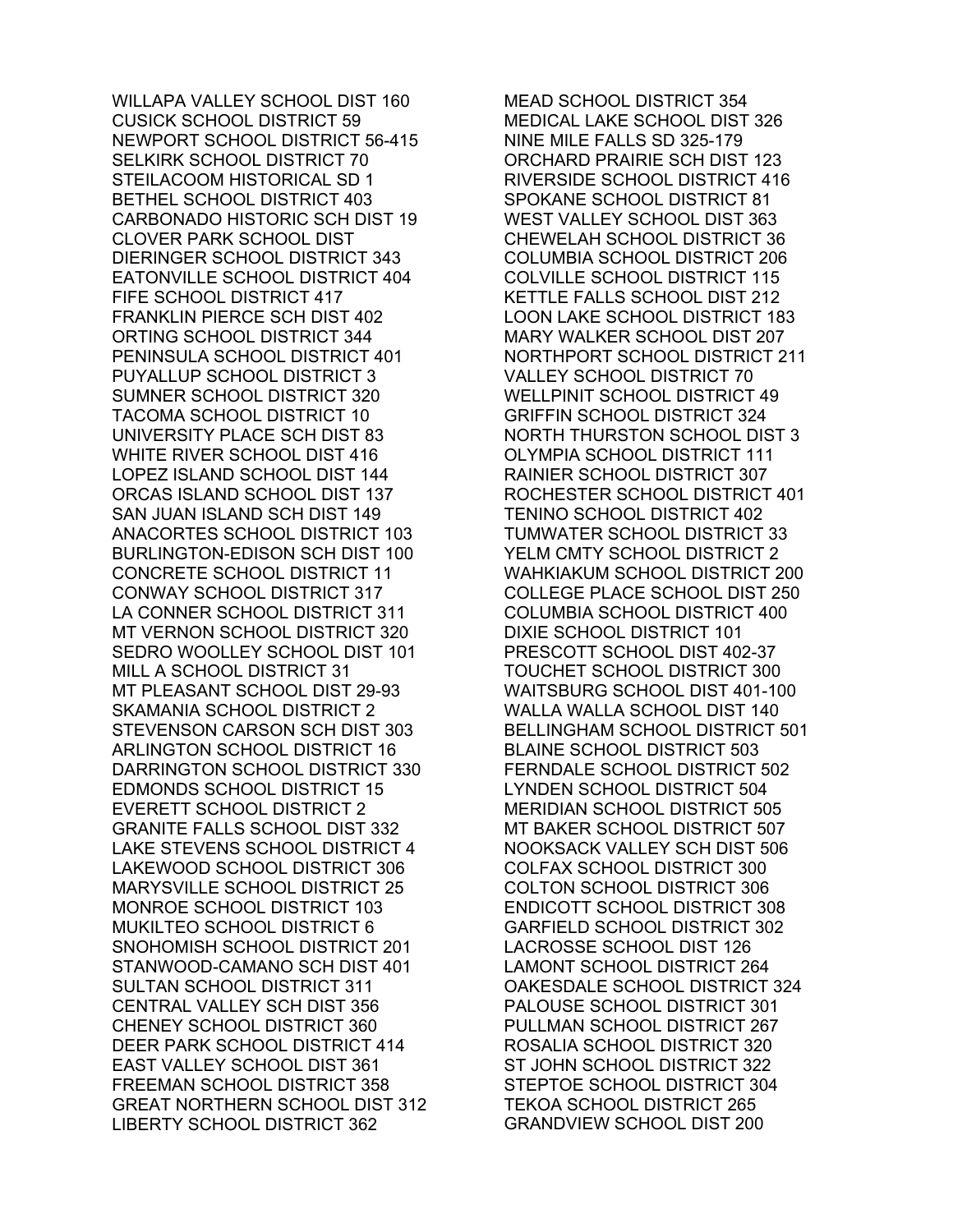GRANGER SCHOOL DISTRICT 204 HIGHLAND SCHOOL DISTRICT 203 MABTON SCHOOL DISTRICT 120 MT ADAMS SCHOOL DISTRICT 209 EAST VALLEY SCHOOL DISTRICT 90 NACHES VALLEY SCHOOL DIST J-3 SELAH SCHOOL DISTRICT 119 SUNNYSIDE SCHOOL DISTRICT 201 TOPPENISH SCHOOL DISTRICT 202 UNION GAP SCHOOL DISTRICT 2 WAPATO SCHOOL DISTRICT 207 WEST VALLEY SCHOOL DIST 208 YAKIMA SCHOOL DISTRICT 7 EVEREST CLG-SEATTLE STYLEMASTER CLG OF HAIR DESIGN EVEREST CLG-TACOMA-FIFE SHORELINE CMTY CLG-NOSHORE CTR CLOVER PARK TECHNICAL COLLEGE WALLA WALLA COMMUNITY COLLEGE WENATCHEE VALLEY COLLEGE-NORTH TRANS UNION TRAINING SCH INTERFACE COMPUTER SCHOOL-CTRL WASHINGTON STATE UNIV-SPOKANE WASHINGTON STATE UNIV-TRI-CITY WASHINGTON STATE UNIV-VANCOUVE INTERFACE COMPUTER SCHOOL-NO INTERNTL AIR & HOSP ACAD LAKE WASHINGTON TECHNICAL CLG WENATCHEE VALLEY COLLEGE PENINSULA COLLEGE CLARK COLLEGE LOWER COLUMBIA COLLEGE COLUMBIA BASIN COLLEGE BIG BEND COMMUNITY COLLEGE GRAYS HARBOR COLLEGE BELLEVUE COLLEGE GREEN RIVER COMMUNITY COLLEGE HIGHLINE COMMUNITY COLLEGE NORTHWEST UNIVERSITY SEATTLE PACIFIC UNIVERSITY SEATTLE UNIVERSITY SHORELINE CMTY COLLEGE-SEATTLE UNIV OF WASHINGTON-SEATTLE NORTH SEATTLE CMTY COLLEGE SEATTLE CENTRAL CMTY COLLEGE SOUTH SEATTLE CMTY COLLEGE CORNISH COLLEGE OF THE ARTS TRINITY LUTHERAN COLLEGE OLYMPIC COLLEGE-BREMERTON CENTRAL WASHINGTON UNIVERSITY CENTRALIA COLLEGE PACIFIC LUTHERAN UNIVERSITY

ZILLAH SCHOOL DISTRICT 205 STEHEKIN SCHOOL DISTRICT 69 PALISADES SCHOOL DISTRICT 102 KELLER SCHOOL DISTRICT 3 STAR SCHOOL DISTRICT 54 DAMMAN SCHOOL DISTRICT 7 EVALINE SCHOOL DISTRICT 36 SHAW ISLAND SCHOOL DISTRICT 10 INDEX SCHOOL DISTRICT 63 EVERGREEN SCHOOL DISTRICT 205 ONION CREEK SCHOOL DISTRICT 30 SUMMIT VALLEY SCHOOL DIST 202

## **Higher Education in Washington including but not limited to:**

TACOMA COMMUNITY COLLEGE UNIVERSITY OF PUGET SOUND PIERCE COLLEGE-FORT STEILACOOM CORBAN UNIV SCHOOL OF MINISTRY SKAGIT VALLEY COLLEGE EVERETT COMMUNITY COLLEGE EDMONDS COMMUNITY COLLEGE EASTERN WASHINGTON UNIVERSITY GONZAGA UNIVERSITY SPOKANE COMMUNITY COLLEGE WHITWORTH UNIVERSITY SPOKANE FALLS CMTY COLLEGE ST MARTINS UNIVERSITY SOUTH PUGET SOUND CMTY COLLEGE THE EVERGREEN STATE COLLEGE WALLA WALLA UNIVERSITY WHITMAN COLLEGE WALLA WALLA COMMUNITY COLLEGE WESTERN WASHINGTON UNIVERSITY WHATCOM COMMUNITY COLLEGE WASHINGTON STATE UNIV-PULLMAN YAKIMA VALLEY CMTY CLG-YAKIMA CITY UNIVERSITY OF SEATTLE THE ART INST OF SEATTLE ANTIOCH UNIVERSITY-SEATTLE SKAGIT VALLEY COLLEGE-WHIDBEY HERITAGE UNIV-WASHINGTON GONZAGA UNIV SCHOOL OF LAW UNIV OF WA SCHOOL OF MEDICINE UNIV OF WA SCHOOL OF LAW UNIV OF WA SCHOOL OF DENTISTRY SEATTLE UNIVERSITY SCH OF LAW WASHINGTON ST U CLG OF VET MED COLUMBIA BASIN CLG-RICHLAND NORTHWEST INDIAN COLLEGE PIERCE COLLEGE-PUYALLUP RENTON TECHNICAL COLLEGE SEATTLE CMTY CLG DISTRICT OFF COMMUNITY COLLEGES OF SPOKANE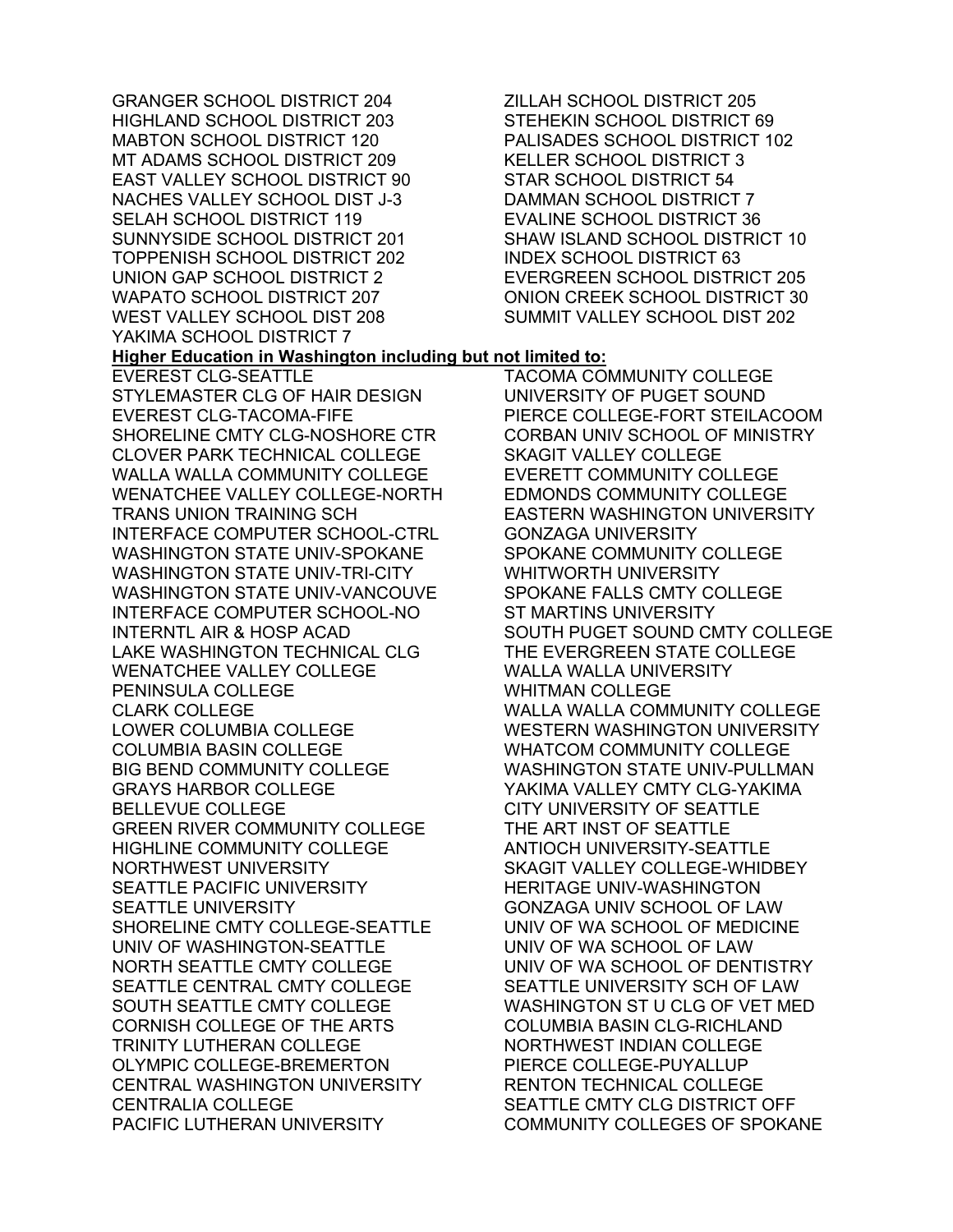BELLINGHAM TECHNICAL COLLEGE UNIV OF WASHINGTON-BOTHELL UNIV OF WASHINGTON-TACOMA GOLDEN GATE BAPTIST SEM-PAC NW BASTYR UNIVERSITY ITT TECHNICAL INST-SEATTLE ITT TECHNICAL INST-EVERETT ITT TECHNICAL INST-SPOKANE CASCADIA COMMUNITY COLLEGE BATES TECHNICAL COLLEGE EVEREST COLLEGE-VANCOUVER ARGOSY UNIVERSITY-SEATTLE GOLDEN GATE UNIV-SEATTLE DEVRY UNIVERSITY-BELLEVUE CTR DEVRY UNIVERSITY-SEATTLE NURSING ASST TRAINING INST EVEREST CLG-EVERETT EVEREST CLG-RENTON EVEREST CLG-BREMERTON EVEREST CLG-TACOMA NORTHWEST COLLEGE OF ART CARRINGTON COLLEGE-SPOKANE DIVERS INSTITUTE OF TECHNOLOGY GLEN DOW ACAD OF HAIR DESIGN PERRY TECHNICAL INSTITUTE PIMA MEDICAL INSTITUTE-SEATTLE SEATTLE VOCATIONAL INSTITUTE SEATTLE SCHOOL OF THEO/PSYCH FAITH EVANGELICAL LUTHERAN SEM NW GRADUATE SCH OF MINISTRY UNIV OF PHOENIX-WASHINGTON YAKIMA VALLEY CMTY CLG-GRAND DIGIPEN INST OF TECHNOLOGY CORTIVA INST-SEATTLE OLYMPIC COLLEGE-POULSBO INTL ACAD DSGN TECH SEATTLE KAPLAN COLLEGE-RENTON CAMPUS OLYMPIC COLLEGE-SHELTON EMBRY-RIDDLE AERO U-EVERETT FAMILY MED SW WASHINGTON CAPITOL HILL FAMILY HEALTH NAVAL HOSPITAL PROVIDENCE FAMILY MED CTR VIRGINIA MASON MEDICAL CTR VALLEY MEDICAL CENTER MADIGAN ARMY MEDICAL CTR US PUBLIC HEALTH SVC HOSP VETERANS ADMIN MED CTR CHILDRENS HOSPITAL HARBORVIEW MEDICAL CENTER UNIV WASHINGTON MED CENTER SWEDISH MED CNTR-FIRST HILL SWEDISH MED CTR-CHERRY HILL

SACRED HEART MEDICAL CTR PARK UNIVERSITY-AFB CNTER MOODY BIBLE INST-SPOKANE MOODY AVIATION CHARTER COLLEGE-BELLINGHAM BAINBRIDGE GRADUATE INSTITUTE LE CORDON BLEU CLG CA-SEATTLE WESTERN GOVERNORS UNIV-WA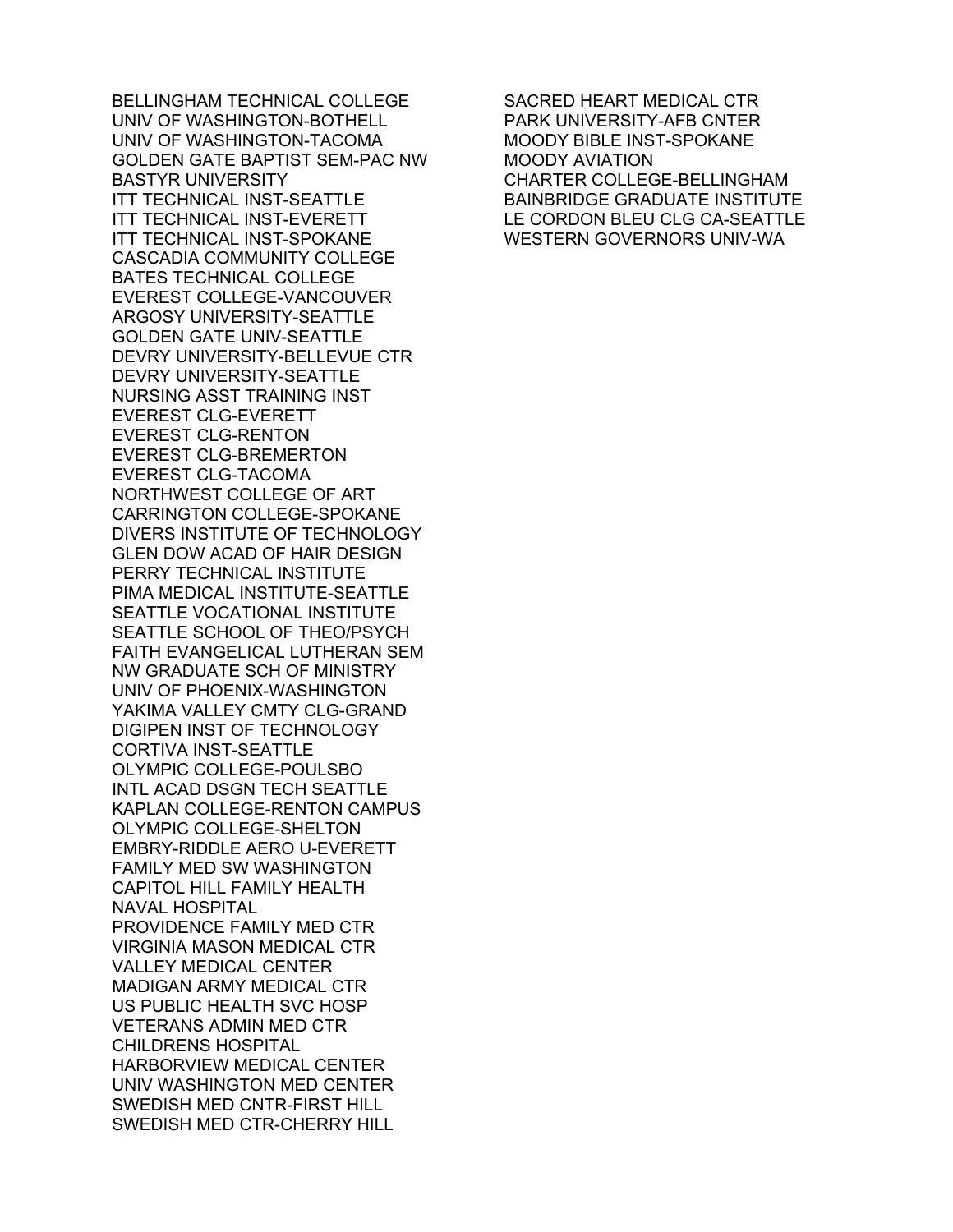**State Agencies in Washington including but not limited to:**  WASHINGTON - GOVERNOR WASHINGTON - ATTORNEY GENERAL WASHINGTON - COMMISSIONER OF PUBLIC LANDS WASHINGTON - INSURANCE COMMISSIONER WASHINGTON - STATE AUDITOR WASHINGTON - STATE TREASURER WASHINGTON - SUPERINTENDENT OF PUBLIC INSTRUCTION WASHINGTON - SECRETARY OF STATE WASHINGTON - LT. GOVERNOR WASHINGTON - STATE LEGISLATURE WASHINGTON - JOIN LEGISLATIVE AUDIT AND REVIEW COMMITTEE WASHINGTON - STATE COURTS WASHINGTON - DEPARTMENT OF CORRECTIONS WASHINGTON - DEPARTMENT OF ECOLOGY WASHINGTON - DEPARTMENT OF EMPLOYMENT SECURITY WASHINGTON - DEPARTMENT OF FISH AND WILDLIFE WASHINGTON - DEPARTMENT OF GENERAL ADMINISTRATION WASHINGTON - DEPARTMENT OF HEALTH WASHINGTON - DEPARTMENT OF INFORMATION SERVICES WASHINGTON - DEPARTMENT OF LABOR AND INDUSTRIES WASHINGTON - DEPARTMENT OF LICENSING WASHINGTON - DEPARTMENT OF NATURAL RESOURCES WASHINGTON - DEPARTMENT OF PERSONNEL WASHINGTON - DEPARTMENT OF RETIREMENT SYSTEMS WASHINGTON - DEPARTMENT OF REVENUE WASHINGTON - DEPARTMENT OF SERVICES FOR THE BLIND WASHINGTON - DEPARTMENT OF SOCIAL AND HEALTH SERVICES WASHINGTON - DEPARTMENT OF TRANSPORTATION WASHINGTON - DEPARTMENT OF VETERANS AFFAIRS WASHINGTON - OFFICE OF FINANCIAL MANAGEMENT WASHINGTON - PORT OF GRAYS HARBOR WASHINGTON - WASHINGTON STATE EMERGENCY MANAGEMENT WASHINGTON - WASHINGTON STATE LOTTERY WASHINGTON - WASHINGTON STATE PARKS WASHINGTON - WASHINGTON STATE PATROL WASHINGTON - WASHINGTON STATE TOURISM WASHINGTON - STATE LIBRARY WASHINGTON - DEPARTMENT OF COMMUNITY, TRADE AND ECONOMIC DEVELOPMENT WASHINGTON - 1-800-RECYCLE WASHINGTON - DEPARTMENT OF AGRICULTURE WASHINGTON - DEPARTMENT OF FINANCIAL INSTITUTIONS WASHINGTON - DEPARTMENT OF PRINTING WASHINGTON - AGING AND ADULT SERVICES ADMINISTRATION WASHINGTON - WASHINGTON STATE HEALTH CARE AUTHORITY WASHINGTON - LONG TERM CARE OMBUDSMAN WASHINGTON - RX WASHINGTON WASHINGTON - BOARD OF TAX APPEALS WASHINGTON - COUNTY ROAD ADMINISTRATION BOARD WASHINGTON - STATE COMMISSION ON JUDICIAL CONDUCT WASHINGTON - WASHINGTON STATE EXECUTIVE ETHICS BOARD WASHINGTON - WASHINGTON TRAFFIC SAFETY COMMISSION